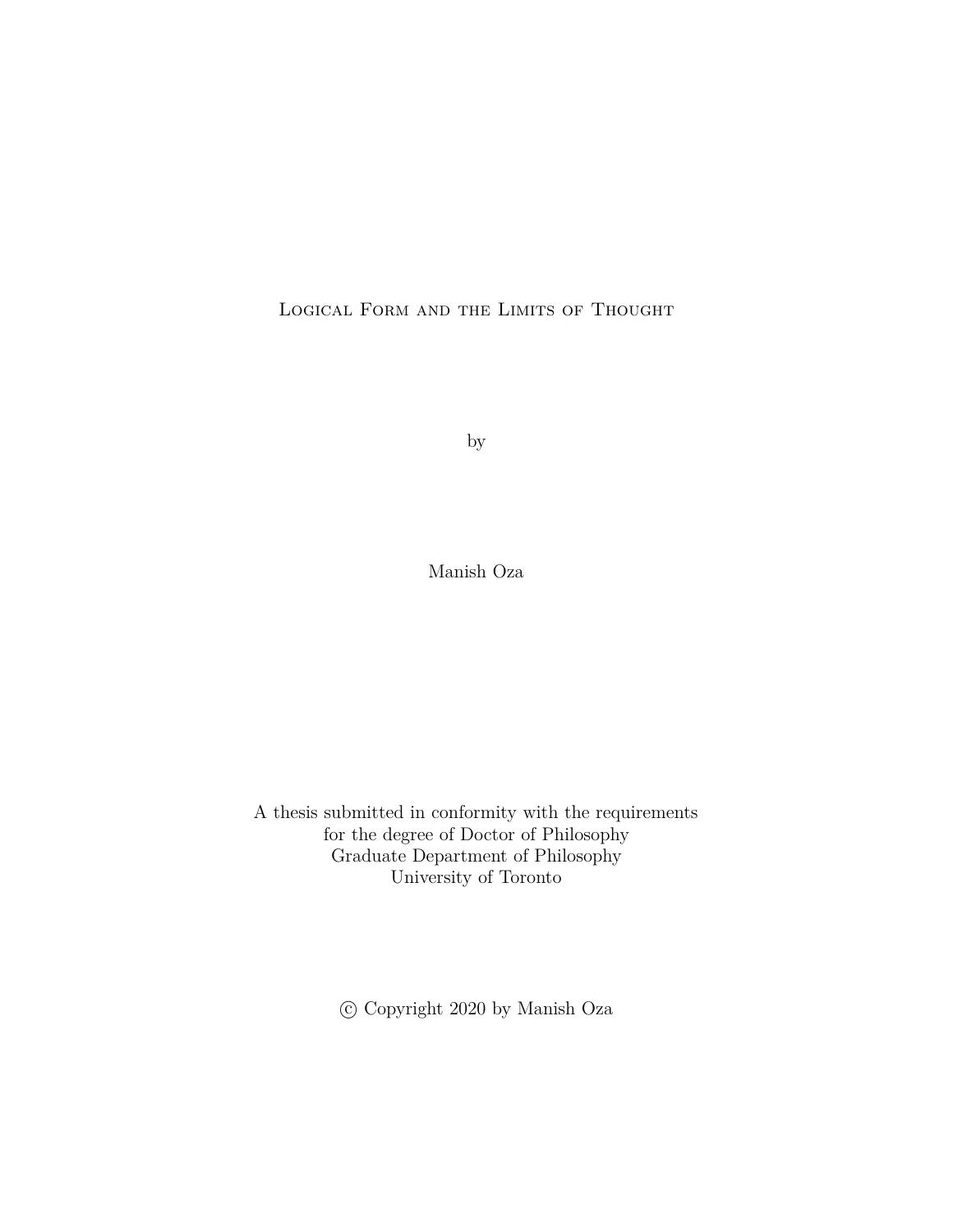# **Abstract**

Logical Form and the Limits of Thought

Manish Oza Doctor of Philosophy Graduate Department of Philosophy University of Toronto 2020

What is the relation of logic to thinking? My dissertation offers a new argument for the claim that logic is constitutive of thinking in the following sense: representational activity counts as thinking only if it manifests sensitivity to logical rules. In short, thinking has to be minimally logical.

An account of thinking has to allow for our freedom to question or revise our commitments – even seemingly obvious conceptual connections – without loss of understanding. This freedom, I argue, requires that thinkers have general abilities to respond to support and tension among their thoughts. And these abilities are constituted by following logical rules. So thinkers have to follow logical rules.

But there isn't just one correct logic for thinking. I show that my view is consistent with logical pluralism: there are a range of correct logics, any one of which a thinker might follow. A logic for thinking does, however, have to contain certain minimal principles: Modus Ponens and Non-Contradiction, and perhaps others.

We follow logical rules by exercising logical capacities, which display a distinctive first-person/third-person asymmetry: a subject can find the instances of a rule compelling without seeing them as instances of a rule. As a result, there are two limits on illogical thinking. First, thinkers have to tend to find instances of logical rules compelling. Second, thinkers can't think in obviously illogical ways. So thinking has to be logical – but not perfectly so.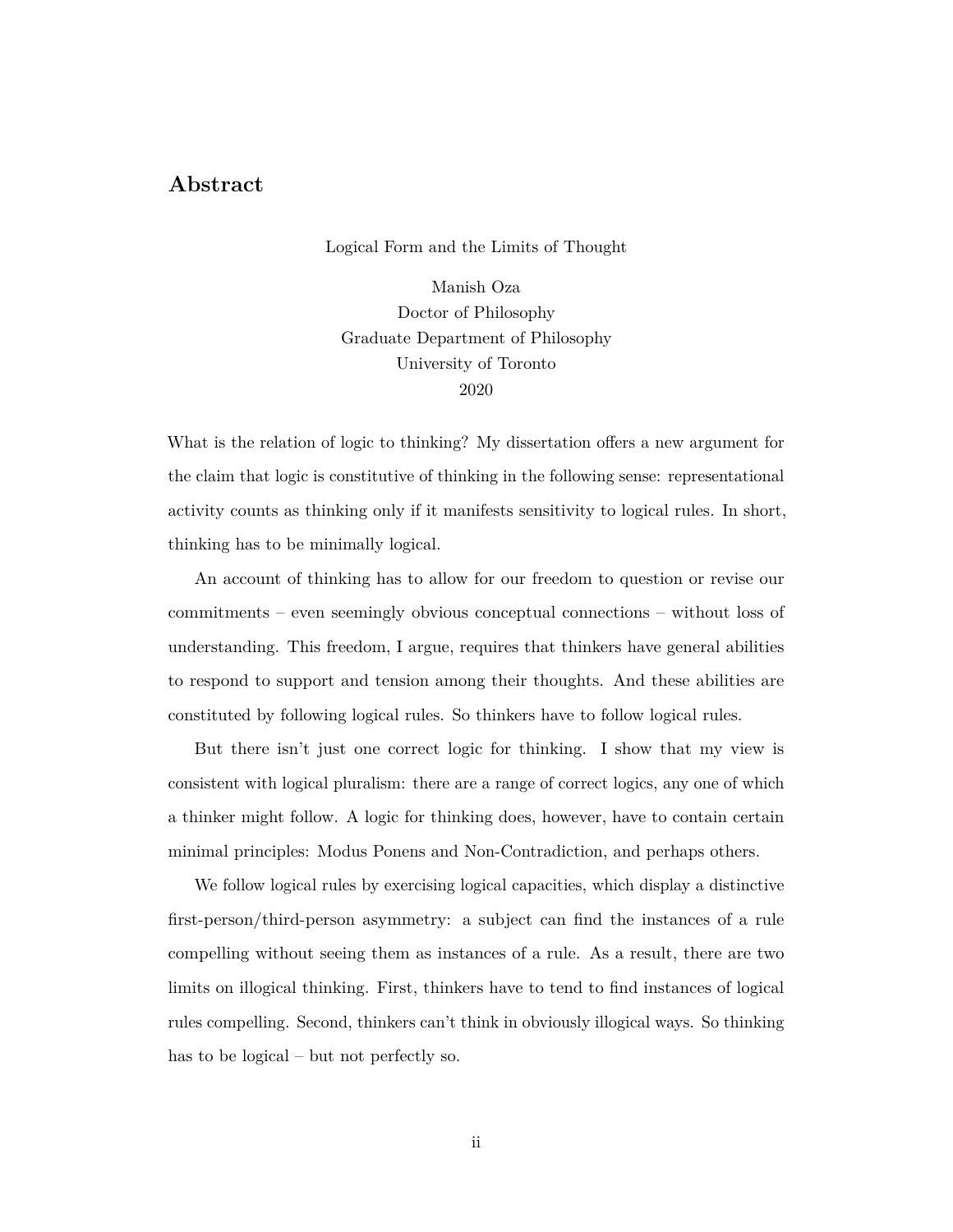When we try to think, but fail, we produce nonsense. But our failures to think are often subjectively indistinguishable from thinking. To explain how this occurs, I offer an account of nonsense. To be under the illusion that some nonsense makes sense is to enter a pretence that the nonsense is meaningful. Our use of nonsense within the pretence relies on the role of logical form in understanding.

Finally, while the normativity of logic doesn't fall directly out of logical constitutivism, it's possible to build an attractive account of logical normativity which has logical constitutivism as an integral part. I argue that thinking is necessary for human flourishing, and that this is the source of logical normativity.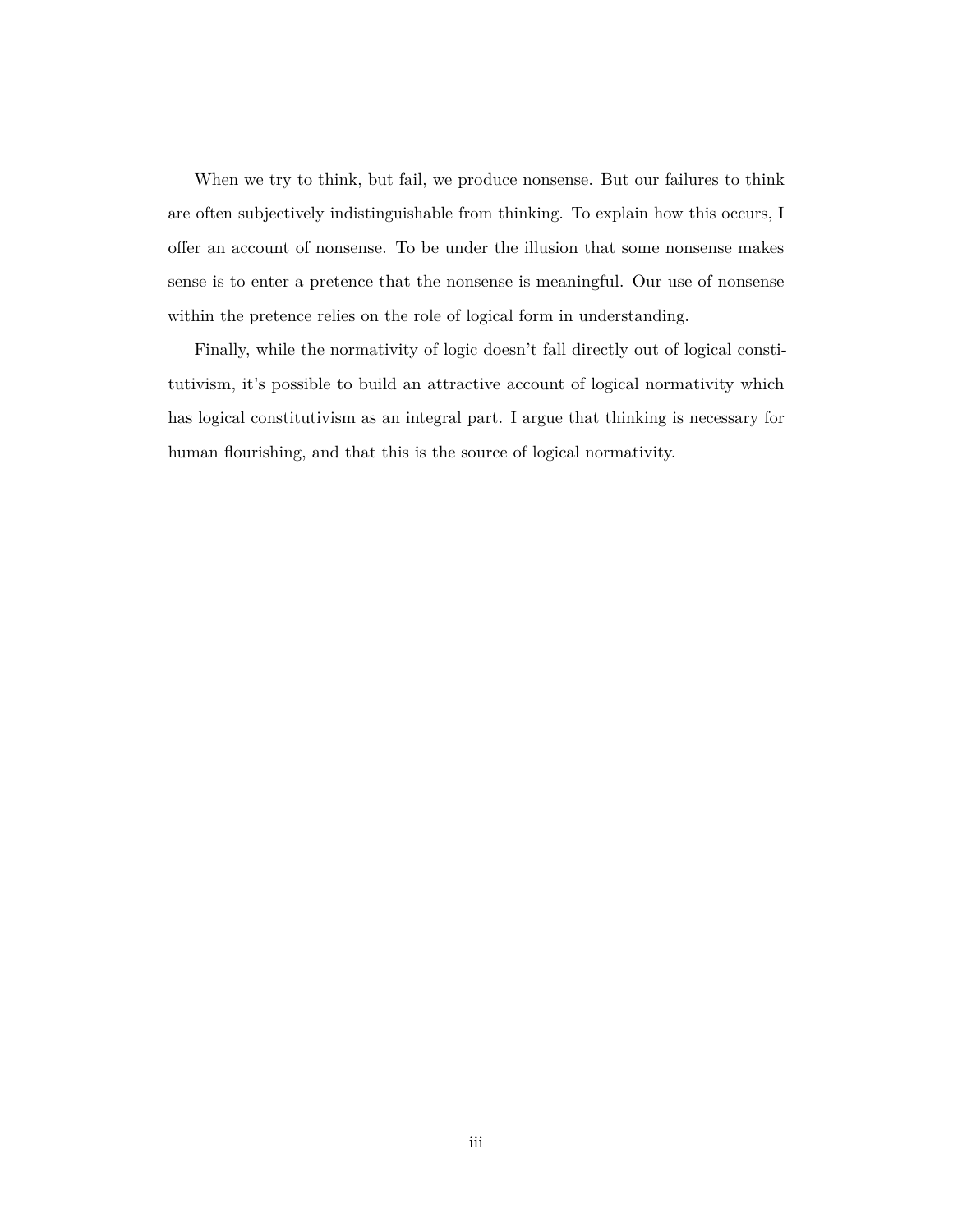# **Acknowledgements**

I have a lot of people to thank. As supervisor, Gurpreet Rattan was a model of open-mindedness and a font of new ideas. I couldn't have written this without his support, unstinting enthusiasm and wise advice. Thanks also to Philip Kremer, for teaching me logic; to Nick Stang, for guiding me through Kant and Hegel; and to both, for years of tough questions. In 2018, I had the chance to work with Florian Steinberger and Corine Besson in London; their hospitality showed me what it means to belong to an intellectual community. Special thanks go to Edward Kanterian for a few words in the margin of a tutorial essay on Husserl, in Oxford around 2009. I didn't know it at the time, but that was the seed of a dissertation!

I wouldn't have survived graduate school without Lisa Doerksen and John Bunke. Weekly conversations with them in the Green Beanery shaped how I think about everything. I'm grateful to John for reading the Introduction and chapter 4 on short notice, and to Moritz Bodner for reading chapter 2. I'd also particularly like to thank Julia Jael Smith and Jessica Wright, who've read and commented on nearly every chapter at some point in the last few years.

I've learned a huge amount from friends and colleagues in Toronto and elsewhere, including, in no particular order, Emily Perry, Josh Brandt, Prach Panchakunathorn, James Gillard, Lochin Brouillard, Catherine Rioux, Atoosa Kasirzadeh, David Dyzenhaus, Arthur Ripstein, Imogen Dickie, Dominic and Tashi Alford-Duguid, G. Anthony Bruno, Rachel O'Keefe, Adam Dobkin, Nir Av-Gay, Bernie Katz, Danny Goldstick, Mark Fortney, Jessica Leech, Carlo Nicolai, Clinton Tolley, AW Moore, Damian Melamedoff, Mason Westfall, Melissa Rees, Amogh Sahu, Sophia Arbeiter, Nader Shoaibi, Zuzanna Jusińska, Antonina Jamrozik, Ngozi Okidegbe, Anne-Sophie Ouellet, Steve Coyne, Dave Suarez, Mike Blezy, Aaron Henry, Zain Raza, Hamish Russell, Rory Harder and Seyed Yarandi.

I'd like to thank all the students I've taught at U of T for their patience and curiosity, and for teaching me how to explain things. I hope it shows. I also benefited from discussions of my work at the Ontario Quebec Hegel Organization, the American Philosophy Association, the Canadian Philosophy Association, the Wiener Forum für Analytische Philosophie, the Society for the Study of the History of Analytic Philosophy, the LEM Seminar at the Institute of Philosophy in London and the U of T Grad Forum. The work was supported by funding from SSHRC and OGS. Of course, all remaining errors are my own.

Hegel wrote that to study logic is 'to dwell and to labor in [a] realm of shadows'. Luckily, I had people to remind me to get out in the sun once in a while: my friends, my parents Amit and Sangeeta, my sister Janika, all my relatives, Maria Papachristos and her family and my dearest Richa. I can't express how grateful I am. This thesis is dedicated to the memory of Thomas Papachristos.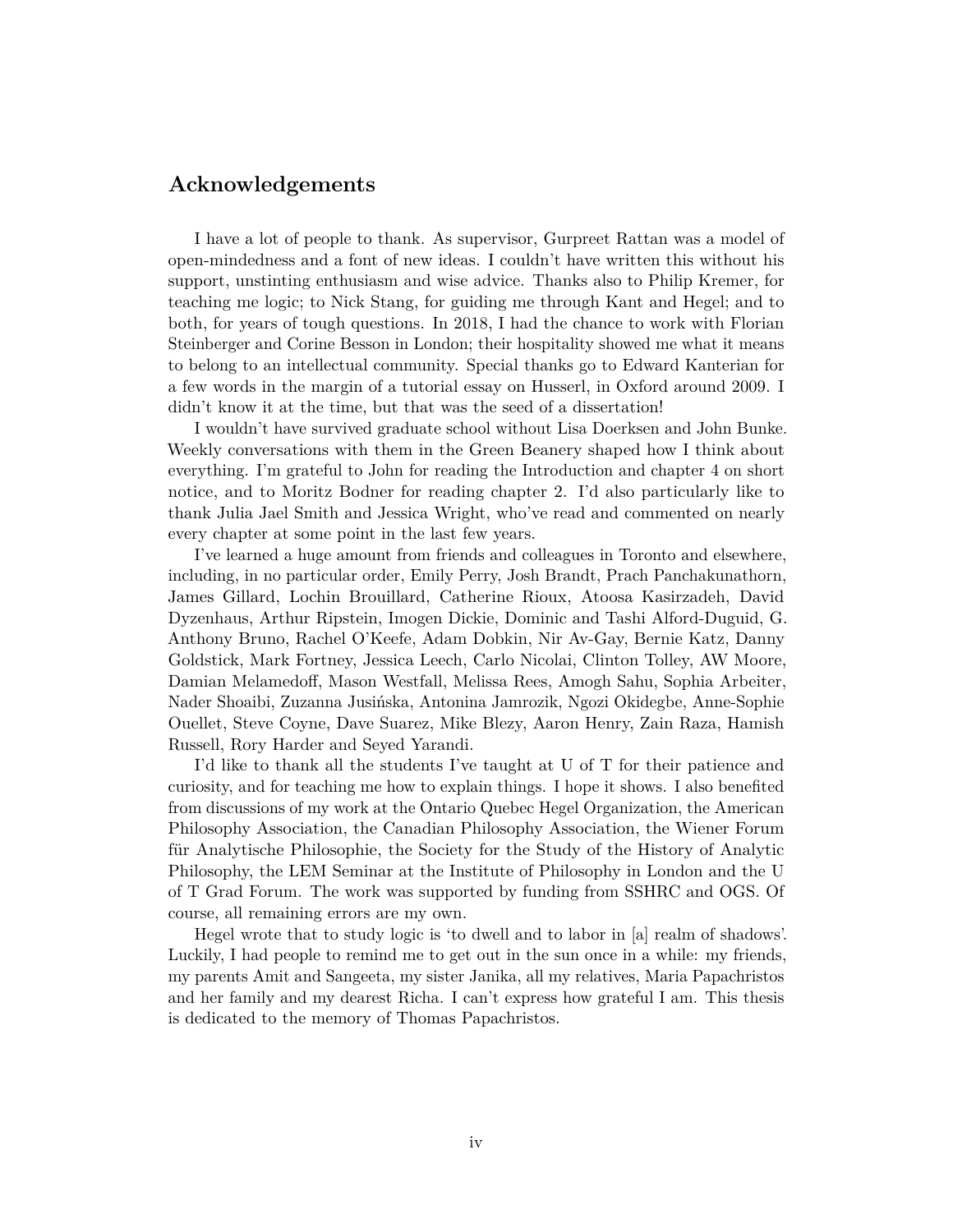# **Contents**

| $\bf{0}$ | Introduction<br>$\mathbf{1}$ |                                                                                         |                |
|----------|------------------------------|-----------------------------------------------------------------------------------------|----------------|
|          | 0.1                          | Overview                                                                                | $\mathbf{1}$   |
|          | 0.2                          |                                                                                         | $\overline{2}$ |
|          |                              | The problem of illogical thinking $\ldots \ldots \ldots \ldots \ldots$<br>0.2.1         | 3              |
|          |                              | 0.2.2                                                                                   | $\overline{5}$ |
|          | 0.3                          | Logic as constitutive of thinking $\ldots \ldots \ldots \ldots \ldots \ldots$           | 6              |
|          |                              | What I mean by 'logic' $\dots \dots \dots \dots \dots \dots \dots \dots \dots$<br>0.3.1 | 9              |
|          | 0.4                          |                                                                                         | 12             |
| I        |                              | Developing logical constitutivism                                                       | 15             |
| 1        |                              | Why thinking needs logic                                                                | 16             |
|          | 1.1                          |                                                                                         | 16             |
|          |                              | 1.1.1                                                                                   | 16             |
|          |                              | 1.1.2                                                                                   | 18             |
|          | $1.2\,$                      | The holistic constraint on understanding $\ldots \ldots \ldots \ldots \ldots$           | 19             |
|          |                              | 1.2.1<br>Understanding requires a setting $\ldots \ldots \ldots \ldots \ldots$          | 20             |
|          |                              | 1.2.2                                                                                   | 25             |
|          | 1.3                          |                                                                                         | 28             |
|          |                              | 1.3.1<br>Two unsuccessful explanations of holism $\ldots \ldots \ldots \ldots$          | 29             |
|          |                              | 1.3.2                                                                                   | 31             |
|          | 1.4                          | The expressive role of logic $\dots \dots \dots \dots \dots \dots \dots \dots \dots$    | 33             |
|          |                              | The conditional and negation $\ldots \ldots \ldots \ldots \ldots \ldots$<br>1.4.1       | 34             |
|          |                              | Response to Brandom $\dots \dots \dots \dots \dots \dots \dots \dots \dots$<br>1.4.2    | 39             |
|          | 1.5                          |                                                                                         | 41             |
|          | 1.6                          | Conclusion                                                                              | 46             |
| $\bf{2}$ |                              | Disagreement and pluralism                                                              | 47             |
|          | 2.1                          |                                                                                         | 47             |
|          | 2.2                          |                                                                                         | 51             |
|          |                              | 2.2.1<br>Type A disagreement: conflicting beliefs about logic                           | 52             |
|          |                              | 2.2.2<br>Type B disagreement: using conflicting logics                                  | 56             |
|          | 2.3                          |                                                                                         | 58             |
|          |                              | 2.3.1                                                                                   | 58             |
|          |                              | 2.3.2<br>The minimal kit                                                                | 62             |
|          |                              | 2.3.3                                                                                   | 66             |
|          | 2.4                          | Which logics contain MP and LNC? $\ldots \ldots \ldots \ldots \ldots \ldots$            | 67             |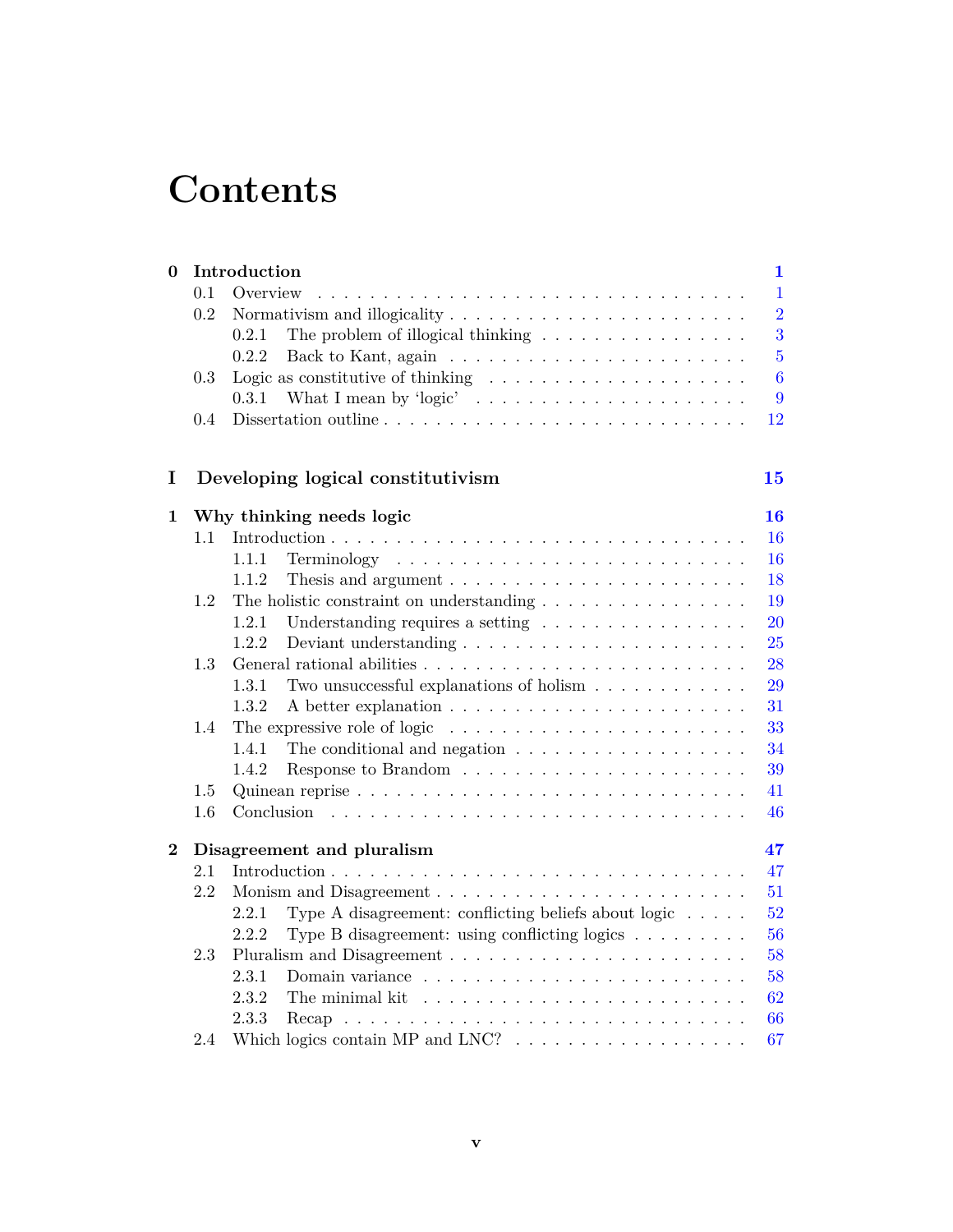| 3 | Logical capacities                        |                                                                                         |     |  |  |  |  |  |
|---|-------------------------------------------|-----------------------------------------------------------------------------------------|-----|--|--|--|--|--|
|   | 3.1                                       |                                                                                         | 78  |  |  |  |  |  |
|   | 3.2                                       |                                                                                         | 79  |  |  |  |  |  |
|   | 3.3                                       | The causal-explanatory role of logic $\dots \dots \dots \dots \dots \dots$              | 83  |  |  |  |  |  |
|   |                                           | Dogramaci's associationism and the sensitivity condition $\ldots$ .<br>3.3.1            | 83  |  |  |  |  |  |
|   |                                           | The simple dispositional account $\dots \dots \dots \dots \dots$<br>3.3.2               | 85  |  |  |  |  |  |
|   | 3.4                                       | The first-personal character of inference $\dots \dots \dots \dots \dots$               | 86  |  |  |  |  |  |
|   | 3.5                                       | Logical capacities and tacit knowledge $\ldots \ldots \ldots \ldots \ldots$             | 88  |  |  |  |  |  |
|   |                                           | Do thinkers have logical knowledge? $\ldots \ldots \ldots \ldots \ldots$<br>3.5.1       | 93  |  |  |  |  |  |
|   |                                           | Logical capacities and separability $\ldots \ldots \ldots \ldots \ldots$<br>3.5.2       | 94  |  |  |  |  |  |
| 4 | 99<br>On the limits of illogical thinking |                                                                                         |     |  |  |  |  |  |
|   | 4.1                                       | Logic as constitutive of thinking $\dots \dots \dots \dots \dots \dots \dots$           | 99  |  |  |  |  |  |
|   | 4.2                                       | The first limit on illogicality $\dots \dots \dots \dots \dots \dots \dots \dots \dots$ | 100 |  |  |  |  |  |
|   |                                           | 4.2.1                                                                                   | 103 |  |  |  |  |  |
|   |                                           | The metaphysical reality of thinking $\ldots \ldots \ldots \ldots$<br>4.2.2             | 105 |  |  |  |  |  |
|   | 4.3                                       | The second limit on illogicality $\dots \dots \dots \dots \dots \dots \dots \dots$      | 107 |  |  |  |  |  |
|   |                                           | What makes a contradiction obvious?<br>4.3.1                                            | 109 |  |  |  |  |  |
|   |                                           | 4.3.2                                                                                   | 111 |  |  |  |  |  |
|   | 4.4                                       |                                                                                         | 111 |  |  |  |  |  |
|   |                                           |                                                                                         |     |  |  |  |  |  |
| п |                                           | Consequences of constitutivism                                                          | 113 |  |  |  |  |  |
| 5 |                                           | Nonsense: a user's guide                                                                | 114 |  |  |  |  |  |
|   | 5.1                                       |                                                                                         | 114 |  |  |  |  |  |
|   | 5.2                                       |                                                                                         | 116 |  |  |  |  |  |
|   |                                           | 5.2.1                                                                                   | 116 |  |  |  |  |  |
|   |                                           | 5.2.2                                                                                   | 118 |  |  |  |  |  |
|   |                                           | 5.2.3                                                                                   | 120 |  |  |  |  |  |
|   | 5.3                                       | The austerity constraint $\dots \dots \dots \dots \dots \dots \dots \dots \dots \dots$  | 124 |  |  |  |  |  |
|   |                                           | 5.3.1                                                                                   | 125 |  |  |  |  |  |
|   |                                           | What's wrong with nonsense? $\ldots \ldots \ldots \ldots \ldots \ldots$<br>5.3.2        | 125 |  |  |  |  |  |
|   | 5.4                                       |                                                                                         | 128 |  |  |  |  |  |
|   |                                           | 5.4.1                                                                                   | 128 |  |  |  |  |  |
|   |                                           | 5.4.2<br>Logical form and partial understanding $\ldots \ldots \ldots \ldots$           | 130 |  |  |  |  |  |
|   |                                           | 5.4.3<br>Pretentious nonsense: the general idea                                         | 132 |  |  |  |  |  |
|   |                                           | Examples of pretentious nonsense<br>5.4.4                                               | 133 |  |  |  |  |  |
|   |                                           | 5.4.5<br>Objections and replies $\ldots \ldots \ldots \ldots \ldots \ldots \ldots$      | 136 |  |  |  |  |  |
|   | 5.5                                       | Conclusion. Is there a transparent level of sense? $\dots \dots \dots$                  | 138 |  |  |  |  |  |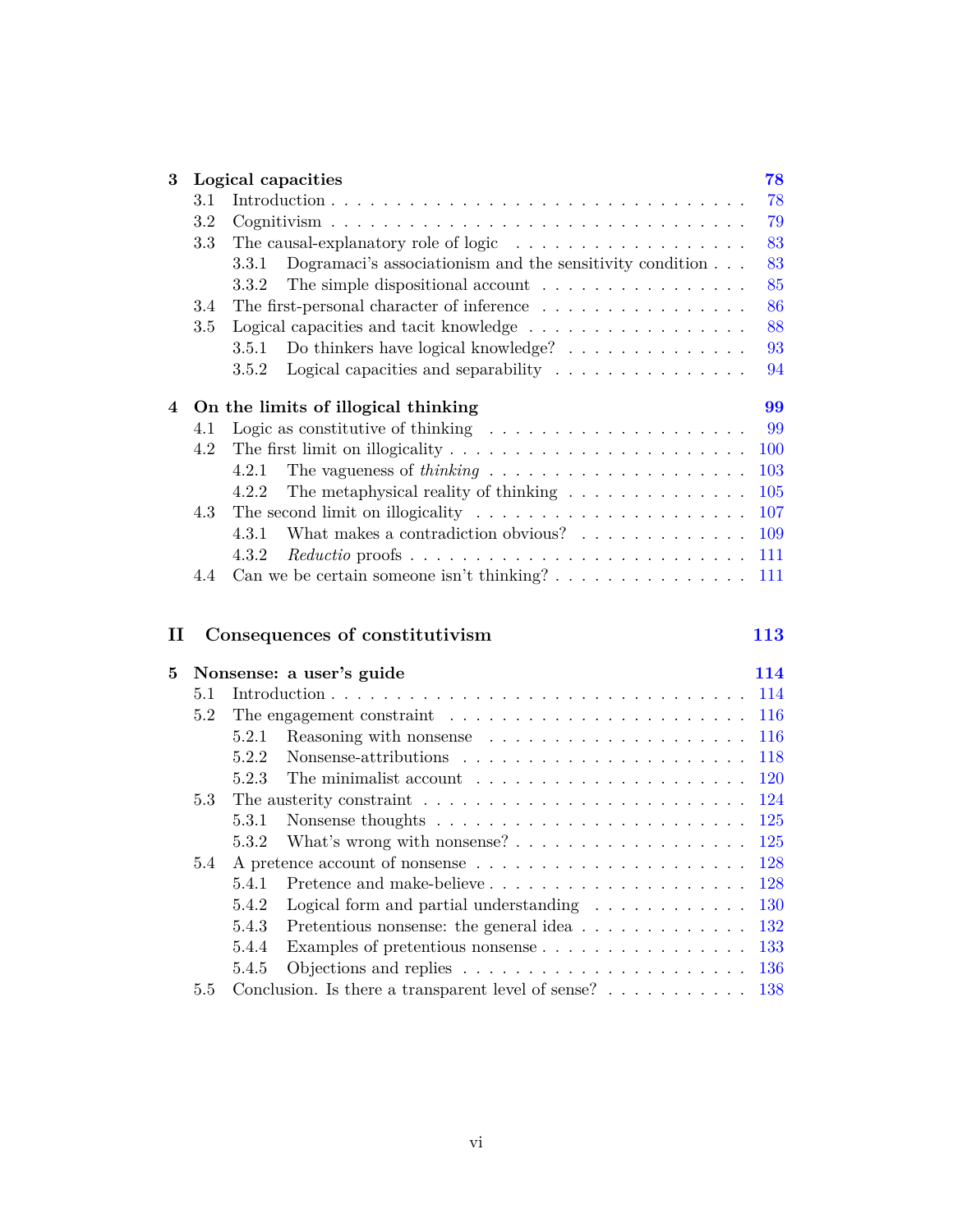| 6                   |     |       | The value of thinking and the normativity of logic                                                                               | <b>140</b> |  |  |  |
|---------------------|-----|-------|----------------------------------------------------------------------------------------------------------------------------------|------------|--|--|--|
|                     | 6.1 |       |                                                                                                                                  |            |  |  |  |
|                     | 6.2 |       |                                                                                                                                  |            |  |  |  |
|                     |     | 6.2.1 | The constitutivist account of practical reason $\dots \dots \dots 145$                                                           |            |  |  |  |
|                     |     | 6.2.2 | The constitutivist account of logical normativity $\ldots \ldots \ldots$ 146                                                     |            |  |  |  |
|                     | 6.3 |       | A problem for constitutivism and two unsuccessful responses $\ldots$ 148                                                         |            |  |  |  |
|                     |     | 6.3.1 | The absence of value problem $\dots \dots \dots \dots \dots \dots \dots \dots \dots$ 148                                         |            |  |  |  |
|                     |     | 6.3.2 | The dialectical response $\dots \dots \dots \dots \dots \dots \dots \dots \dots \dots \dots \dots \dots \dots \dots \dots \dots$ |            |  |  |  |
|                     |     | 6.3.3 | The need to think $\ldots \ldots \ldots \ldots \ldots \ldots \ldots \ldots \ldots 150$                                           |            |  |  |  |
|                     | 6.4 |       |                                                                                                                                  |            |  |  |  |
|                     |     | 6.4.1 | Possible views of the value of thinking $\ldots \ldots \ldots \ldots \ldots 153$                                                 |            |  |  |  |
|                     |     | 6.4.2 | Thinking and human flourishing $\ldots \ldots \ldots \ldots \ldots \ldots 155$                                                   |            |  |  |  |
|                     | 6.5 |       | Vexing issues about logical normativity $\ldots \ldots \ldots \ldots \ldots \ldots 159$                                          |            |  |  |  |
|                     |     | 6.5.1 | Three questions about logical rules $\ldots \ldots \ldots \ldots \ldots 160$                                                     |            |  |  |  |
|                     |     | 6.5.2 | The implausible consequences of the Simple Formulation $\ldots$ 161                                                              |            |  |  |  |
|                     |     | 6.5.3 |                                                                                                                                  |            |  |  |  |
| <b>Bibliography</b> |     |       |                                                                                                                                  |            |  |  |  |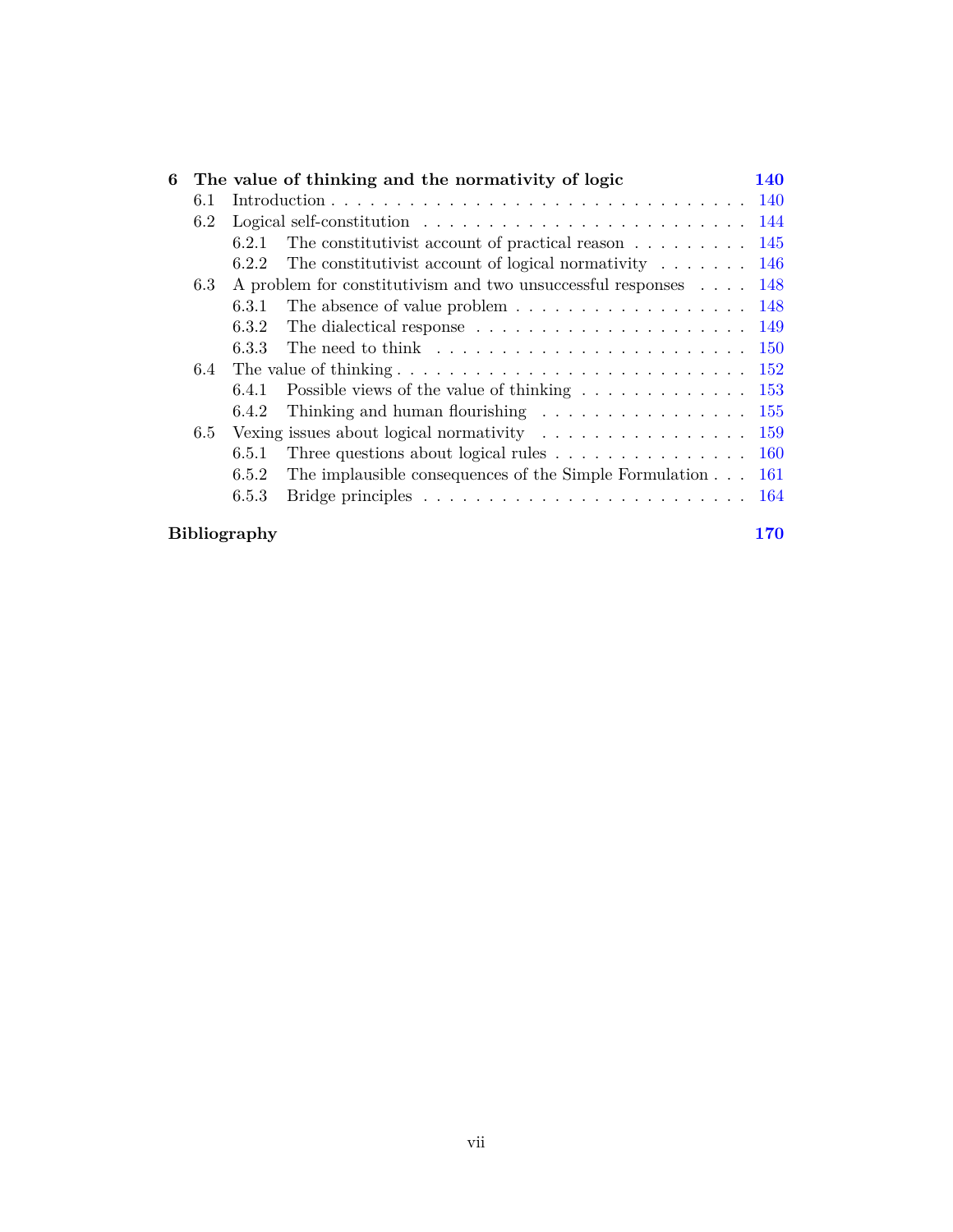# <span id="page-7-0"></span>**0 Introduction**

. . . and for all her illegalities an enemy of misrule.

Anne Carson

## <span id="page-7-1"></span>**0.1 Overview**

What is the relation of logic to thinking? Why should we think logically, and what happens if we don't? Is it even possible to think illogically?

These are the questions this dissertation seeks to answer. They aren't new questions, but my answer is different from the ones that contemporary philosophers tend to accept. In short, my answer is that following logical rules makes it possible for us to think, with all the conceptual flexibility that thinking involves. One aspect of this is that logic is the *form* of thinking: its skeleton, the internal structure that holds it up. Another aspect is that logic sets *limits* to thinking, drawing a line between thinking and non-thinking.

An analogy may help here. Philosophers sometimes talk about logic as 'the laws of thought', and it's useful to reflect on which laws they have in mind. Often, they seem to be thinking of the criminal law, which seeks to impose restrictions on preexisting activities, like stealing or killing. While the analogy isn't perfect, I think logic is better compared to the law of contract. Contract law makes it possible for us to do new things – to make various sorts of binding promises. It is power-conferring or facilitative.<sup>1</sup> Like the law of contract, logic sets conditions that we have to meet in order to do something; the 'penalty' for falling too far from these conditions is that we failed to do the thing the rules make possible.

Of course, this is all very imprecise. Making it precise will take up the next four chapters. My limited aim in this Introduction is to characterize my view in an

<sup>&</sup>lt;sup>1</sup>The contrast is from Hart (1961, 27): 'The criminal law is something which we either obey or disobey and what its rules require is spoken of as a 'duty'. ... Legal rules defining the ways in which valid contracts or wills or marriages are made do not require persons to act in certain ways whether they wish to or not. Such laws do not impose duties or obligations. Instead, they provide individuals with *facilities* for realizing their wishes...'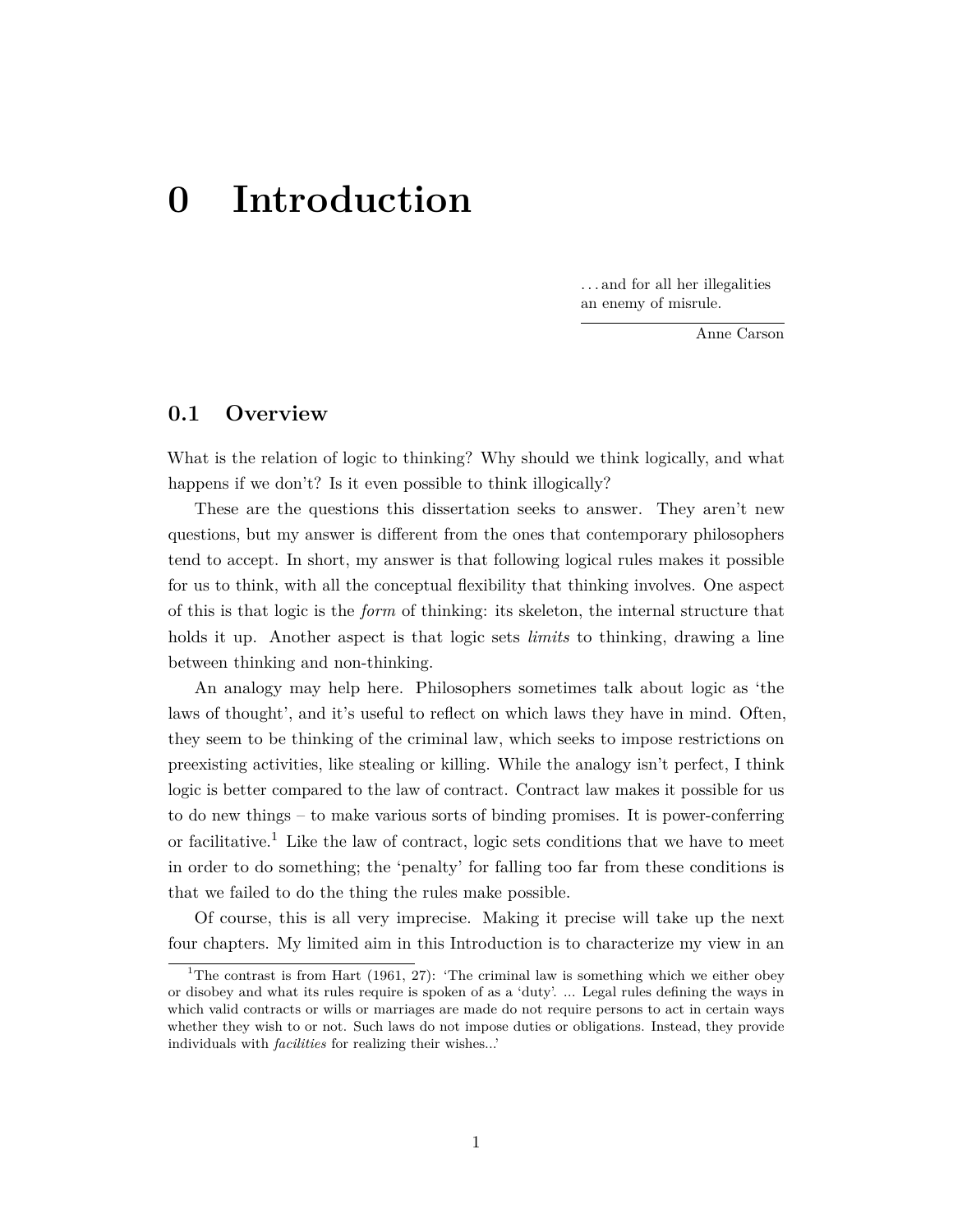intuitive way and locate it in a historical context. In [0.2,](#page-8-0) I'll set out the dominant view of the relation of logic to thinking, make an objection and comment on the deeper source of the problem. In  $0.3$ , I'll introduce my own view, highlighting some ways that it differs from other views and clarifying what I mean by 'logic'. In [0.4,](#page-18-0) I'll outline the rest of the dissertation.

# <span id="page-8-0"></span>**0.2 Normativism and illogicality**

In this section, I'll set out the dominant view of the relation of logic to thinking. I call this view *normativism*, following Nunez (2018).

**Normativism** Representational activity counts as thinking only if it is evaluable by logical rules.

To be clear, I have a lot of common ground with normativists. They hold that thinking is a distinct kind of representational activity  $-$  distinct from perceiving, sensing, or the mere information-processing of a thermostat. Thinking is the activity composed of acts of judging and inferring, acts whose contents are propositions or *thoughts*. They argue that at least part of what makes an activity thinking is its relation to logic. More precisely, they argue that there's some relation a representational activity must bear to logic in order to count as thinking. I agree with both of these claims; my disagreement with normativists is about *what* the relation is between logic and thinking.

Normativism originates in John MacFarlane's (2000; 2002) interpretation of Kant's philosophy of logic. Here is MacFarlane spelling out the view:

What makes [something] a thought is not that it *conforms to* the laws of logic, but that the laws of logic are normative for it. To say that the laws of logic are norms for thought as such, then, is not to say that it is impossible to think illogically, but only that it is impossible to think illogically and be thinking *correctly*. (2000, 54)

And here is Jessica Leech:

There are some normative laws, evaluability in light of which is constitutive of thought. That's just what thought *is*: a mental activity which is subject to rules of a peculiar kind. (2015, 17)

Normativists say that the relation of logic to thinking is that thinking is evaluable by logical standards; an activity that isn't up for logical assessment isn't thinking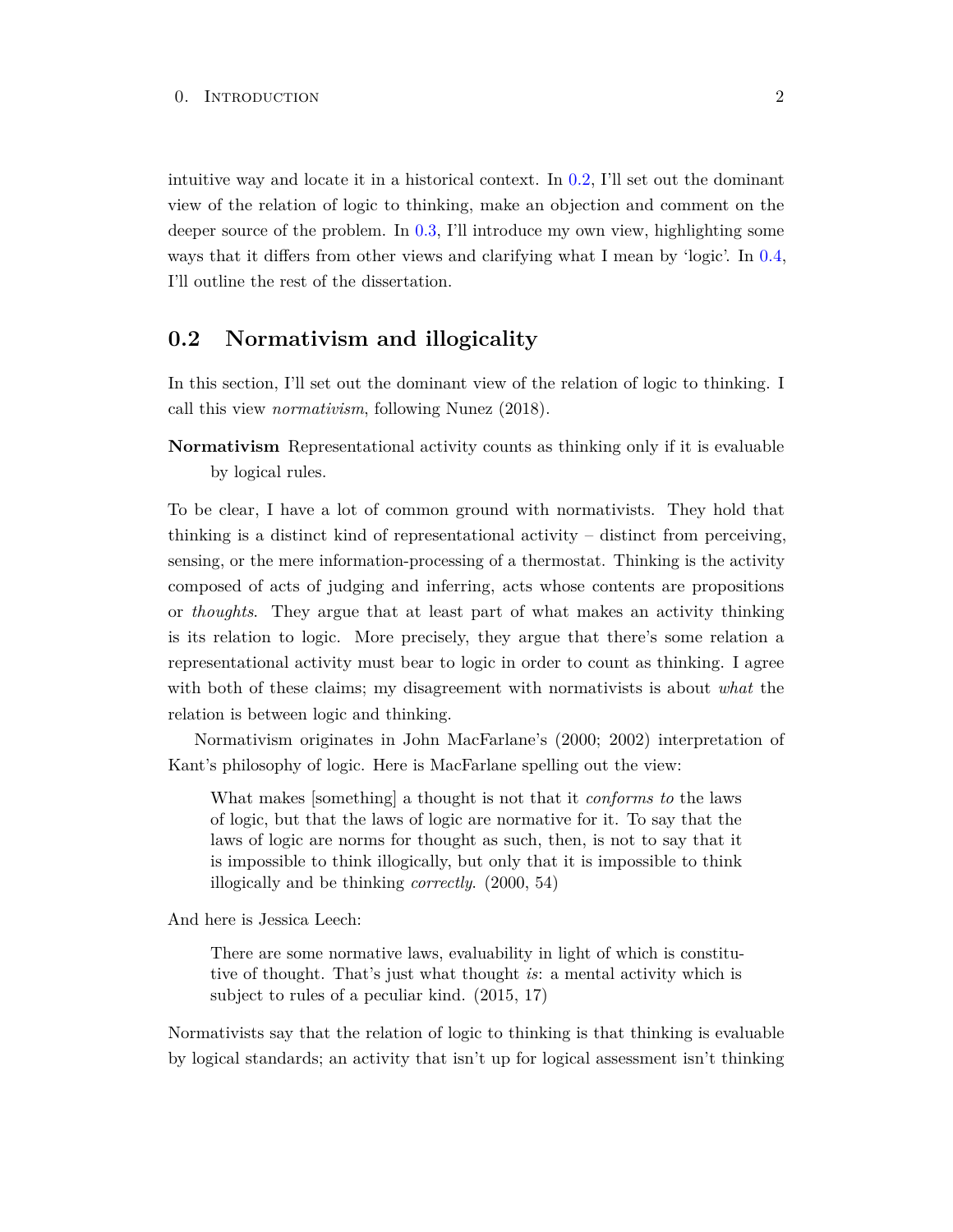at all. They emphasize, however, that thinking doesn't have to *conform* to those standards. Evaluability exhausts the relation of logic to thinking.

There are different ways of making normativism precise. One set of options is about which role logic plays. Steinberger (2019c) distinguishes three roles here: logic might provide 'directives' (standards that ought to guide subjects in their thinking), 'evaluations' (standards such that a subject's thinking goes well or poorly depending on the subject's conformity to the standards) or 'appraisals' (standards that we use to praise or criticize other subjects' thinking). Different norms might be appropriate for different roles.

The second set of options is about exactly what logic requires of thinkers. These options can be mapped out as a space of different 'bridge principles' (MacFarlane 2004; Field 2009; Steinberger 2019a). A bridge principle is a statement of the form

**Bridge Principle** If Γ entails *q*, [normative statement about attitudes to Γ and *q*].

As MacFarlane shows, we can generate different bridge principles by (among other things) varying the type of deontic operator, the scope of the operator, whether the obligation applies to accepting the consequence or not accepting its negation, or whether the obligation is conditional on knowing that the entailment holds. Here are some examples:

- If Γ entails *q*, then if you judge Γ, you ought to judge *q*.
- If Γ entails *q*, then if you judge Γ, you have reason not to judge *not-q*.
- If Γ entails *q*, then you ought to ensure that if you judge Γ, you judge *q*.
- If you know that Γ entails *q*, then if you judge Γ, you may judge *q*.

However, I'm not going to spend any more time on these different options, because any view on which such a principle exhausts the relation of logic to thinking faces a problem.

#### <span id="page-9-0"></span>**0.2.1 The problem of illogical thinking**

The problem is that, if normativism is right, then thinking can be illogical to an arbitrary degree.

On the normativist view, the fact that some act of thinking violated a logical rule typically means that it was bad or prohibited. But no number of claims that certain acts of thinking were bad or prohibited add up to a claim that they were not acts of thinking at all. So no matter how often or how badly a subject violates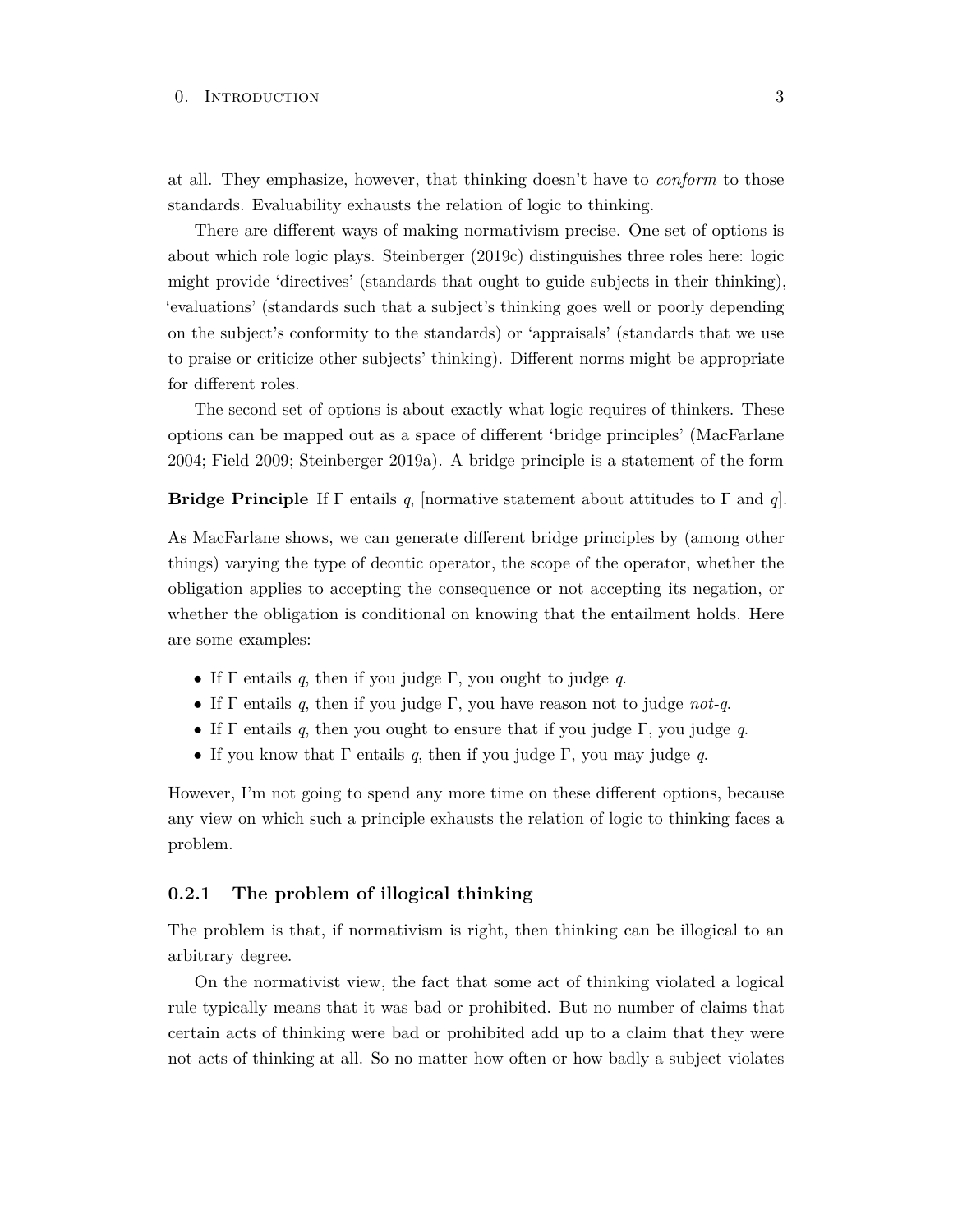logical rules – even if every content the subject judges is logically false – the subject is still thinking.

You might think that I've left out part of the view. For example, Leech doesn't only say that thought counts as right or wrong in light of logical standards, but that it must count as right or wrong '[i]n order to count as thinking *at all*' (2015, 15). So an act will only count as thinking if it is evaluable by logical standards. Logical laws are, in Leech's terms, 'constitutive-normative' laws, which 'separate the Fs from the non-Fs, not in terms of whether or not something conforms to the law, but in terms of whether something is *subject to* or *evaluable in light of* the law' (2015, 2). Doesn't this rule out the worst cases of illogical thinking?

To assess this response, we have to consider what makes an act evaluable by logical standards. Not everything is, after all. It makes no sense, for example, to ask whether my cup of coffee is logical or illogical: the cup of coffee is simply not apt for evaluation by the standards of logic. So some things are apt for logical evaluation and others are not. And it can't be a brute fact that certain things and not others are apt for logical evaluation. There must be some explanation of why they are apt.

Why shouldn't a normativist say it's a brute fact which things are apt for logical evaluation? This is an unattractive claim – for one thing, it seems to leave potential explanations on the table. Judgments and sentences contain concepts or terms that express concepts; the coffee cup does not. Judgments and sentences have logical structure that determines their truth-conditions; the coffee cup does not. These facts suggest potential explanations for why judgments and sentences are apt for logical evaluation and the coffee cup is not. So to propose that the difference in evaluability is a brute fact would be to give up the investigation too early.

Let's say that an act is apt for logical evaluation if and only if it meets some condition C. Given that, for the normativist, an act must be apt for logical evaluation in order to be thinking, it follows that an act that fails to meet C is not thinking. For present purposes, we don't need to know what C is: whatever it is, it faces a dilemma. Either C rules out arbitrarily illogical thinking or it doesn't, and neither option is acceptable.

If C rules out arbitrarily illogical thinking, normativism doesn't exhaust the relation of logic to thinking. Normativism might still be true, in that case, but it would leave out the most fundamental point: an act has to *be* logical, not just be *evaluable* by logic, to be an act of thinking. So if C rules out arbitrarily illogical thinking, normativism doesn't capture the most basic way that logic relates to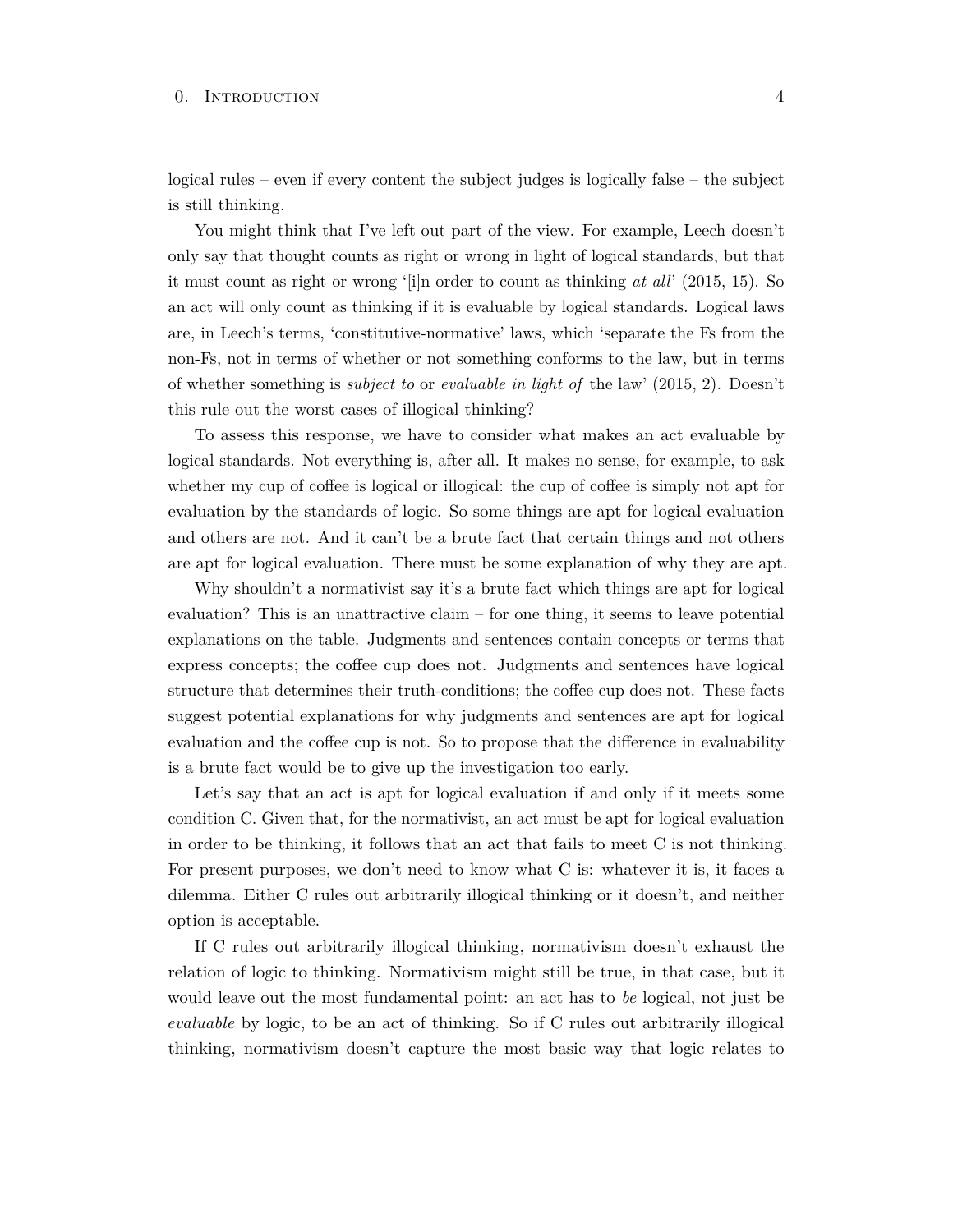thinking as it purports to do.

If C doesn't rule out illogical thinking – if C can be met by activity which violates logical rules to whatever degree – then thinking can be illogical to whatever degree.<sup>2</sup> Since the normativist purports to capture the most basic way that logic relates to thinking, this is the way they should go: they should accept the possibility of arbitrarily illogical thinking.

You might say: what's the problem? We make mistakes sometimes, so why couldn't we always make them?

When I imagine someone whose every judgment has the form of a contradiction – someone who looks out the window and judges that it is and isn't raining, that they should and shouldn't bring an umbrella, that the rain will and won't end in an hour – I'm not inclined to describe them as thinking. First, their 'judgments' have no meaningful connection to their evidence. Whether their evidence supports *p* or *not-p*, they will judge *p and not-p*. Second, their 'judgments' have no real expression in their conduct: we're never able to say that their actions make sense given what they believe. Third, their 'judgments' are never related to each other. If each of their judgments is contradictory, then none of their judgments is rationally supported by any of the others (although they might entail each other by the rule of Explosion). But without such links to evidence, conduct and other judgments, it's not clear how their judgments can have any content.

Still, I don't have a decisive argument against this possibility. All I will say is that the notion of such a thinker is counterintuitive, and that we shouldn't accept it unless forced to.

#### <span id="page-11-0"></span>**0.2.2 Back to Kant, again**

Normativists trace their view back to Kant's notion of form. Kant said that logical rules are the 'form of thinking' (*Critique of Pure Reason* A54/B78) and 'the form of the understanding', which is the faculty of thinking (A56/B80). MacFarlane argues that the core of what Kant meant by this is that logical rules are *constitutive norms* for thinking, in the sense that an activity is thinking only if it is evaluable by logical rules.

 $2$ Of course, you might hold that illogical activity meets C, but violates some other necessary condition for thinking. This position would supplement normativism with a requirement that thinking conform to logic to some minimal degree. I don't think this position is *wrong*, but in substance, it's not a supplementation of normativism but a version of my own view.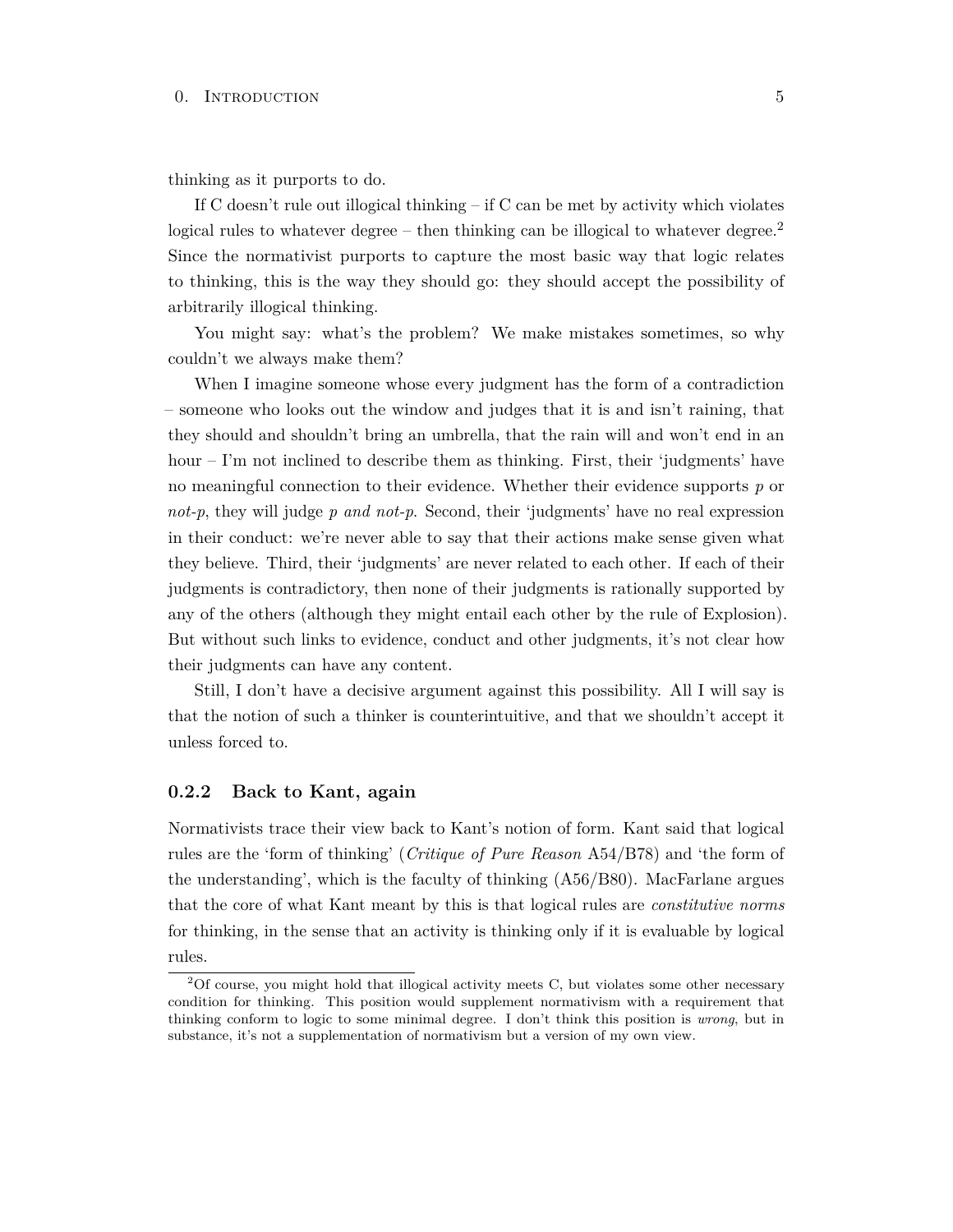Above, I argued that this position is philosophically unsatisfactory. But it's also unsatisfactory as a reading of Kant.<sup>3</sup> Despite the fact that MacFarlane set out to investigate what it means to say logic is formal, it remains unclear what the idea of constitutive norms has to do with form or formality. The form of a thing is what unifies its elements and makes it the thing it is (Korsgaard 1996, 107): say, the way pieces of wood are put together to make a bookshelf. And what makes something a bookshelf isn't being evaluable by the standards for bookshelves, but conforming to them to some degree; something which utterly fails to conform to the form of a bookshelf isn't a bookshelf at all.

These two defects in normativism are connected. If logic is the structure of thinking, then thinking has to *be* logical, at least to some degree, not just be *evaluable* by logic. The reason why normativism leaves room for arbitrarily illogical thinking is that it doesn't take logic to be the structure of thinking. This connection is drawn by Hilary Putnam in a suggestive passage:

Logic is not a description of what holds true in "metaphysically possible worlds", to use Kripke's phrase. It is a doctrine of the *form of coherent thought*. Even if I think of what turns out to be a "metaphysically impossible world", my thought would not be a thought at all unless it conforms to logic. ... For to say that thought, in the normative sense of *judgment which is capable of truth*, necessarily conforms to logic is not to say something which a metaphysics has to *explain*. To explain anything *presupposes* logic; for Kant, logic is simply prior to all rational activity. (1994, 247)

Of course, this passage raises a lot of questions. One point is clear, though: if logic is the form of thinking, then illogical thought is not thought at all.

If this diagnosis is right, then it offers a clue for a way beyond normativism. A better philosophy of logic should try to develop the Kantian insight that the basic way logic relates to thinking is by providing its constituting structure.

# <span id="page-12-0"></span>**0.3 Logic as constitutive of thinking**

While this Kantian insight is  $-$  to my mind  $-$  a compelling one, it has been neglected in contemporary philosophy of logic. One reason for this, I think, is that the insight

<sup>&</sup>lt;sup>3</sup>I'm not pretending to do responsible Kant scholarship here; I'm taking Kant's ideas as a clue for contemporary philosophy of logic. For further discussion of Kant's views, see Tolley (2006), Stang (2014), Merritt (2015), Lu-Adler (2017) and Boyle (2020).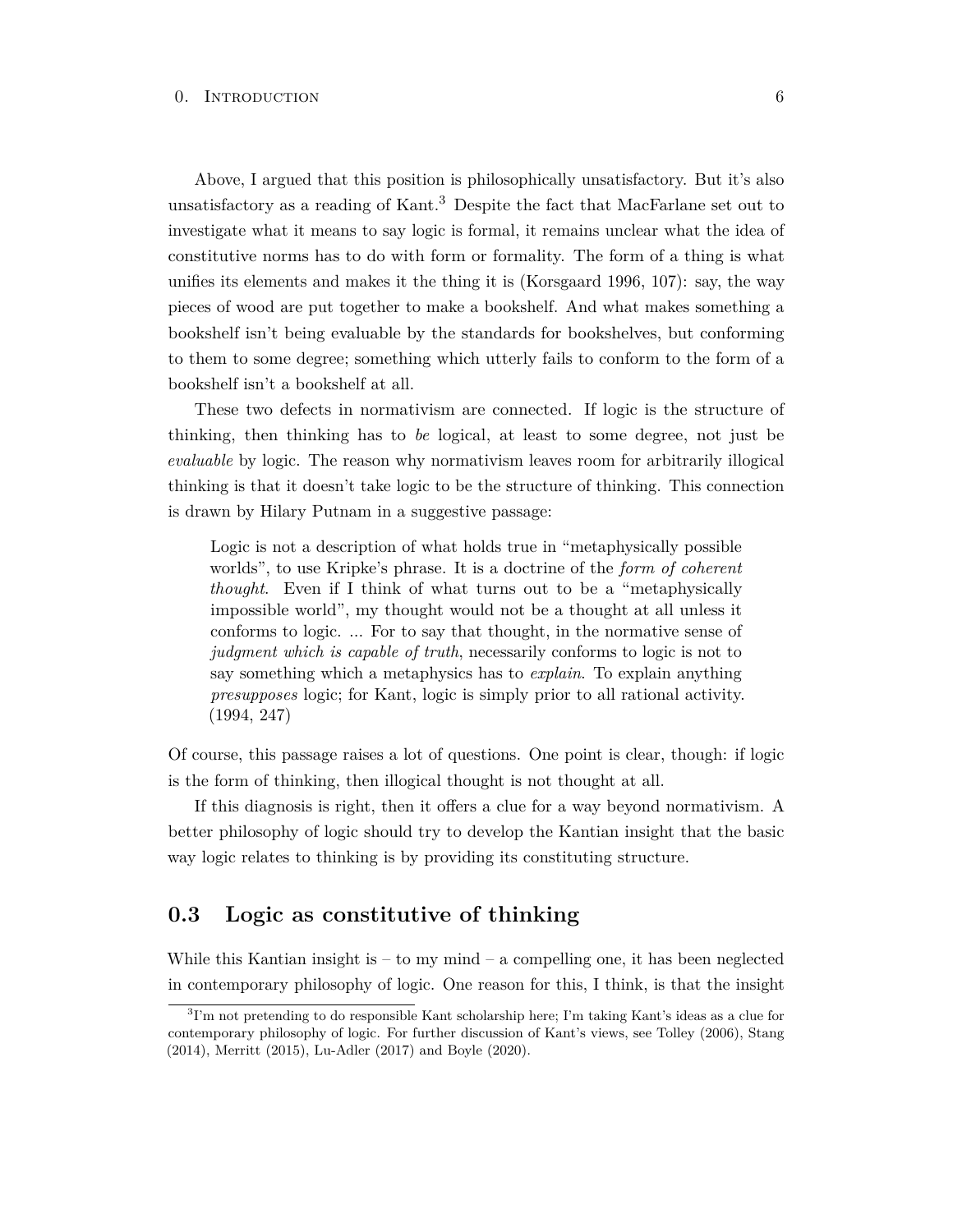has been articulated into an account whose central theses are mostly false. Rejecting these theses has led philosophers to neglect the insight that they purport to capture.

In this dissertation, I show that the insight is better articulated – with the help of some more recent philosophical material – into an account that looks very different. In this section, I'll spell out the contrast between what the Kantian insight is commonly taken to mean and what I take it to mean. Following this, I'll explain my usage of 'logic'.

Any account of logic as the form of thinking needs to answer a series of difficult questions. Why does thinking need logic? Is there one specific logic that it needs? If logic is the form of thinking, does that mean it's impossible to think illogically? Where, exactly, is the line between thinking and non-thinking? What happens when you fail to think? What is wrong with failing to think?

At a high level of abstraction, contemporary philosophers who seek to develop the Kantian insight into a more determinate theory have answered these questions as follows. (I don't claim that each of the authors cited would accept all six theses, but each would accept most of them, and together they form a coherent picture.)

- (T1) The basic relation of logic to thought is that logic makes it possible to represent reality in a way that is either true or false. Without logic, your representations might have correctness-conditions, but not truth-conditions (Rödl 2006, 353).
- (T2) There's one universally correct logic. Someone who followed a different logic would be a logical alien, which makes no sense (Conant 1992).
- (T3) Illogical thinking is impossible. While subjects can make logical errors, the acts in which they make those errors are not acts of thinking (Tolley 2006, 385).
- (T4) There's a sharp line between thinking and non-thinking. At any given moment, a subject is either thinking or they aren't; there are no in-between cases. Thinking is a distinctively self-conscious representational activity (Kimhi 2018, 53), and you either have this self-consciousness or you don't.
- (T5) When you fail to think, nothing at all happens at the level of thought, even if you're under the impression that you are thinking. You aren't exercising your logical or conceptual capacities in such cases (Moore 2000, 198).
- (T6) Logic is normative purely in virtue of being constitutive of thinking. Illogical thinking is bad just because it isn't thinking at all (Merritt 2015, 483).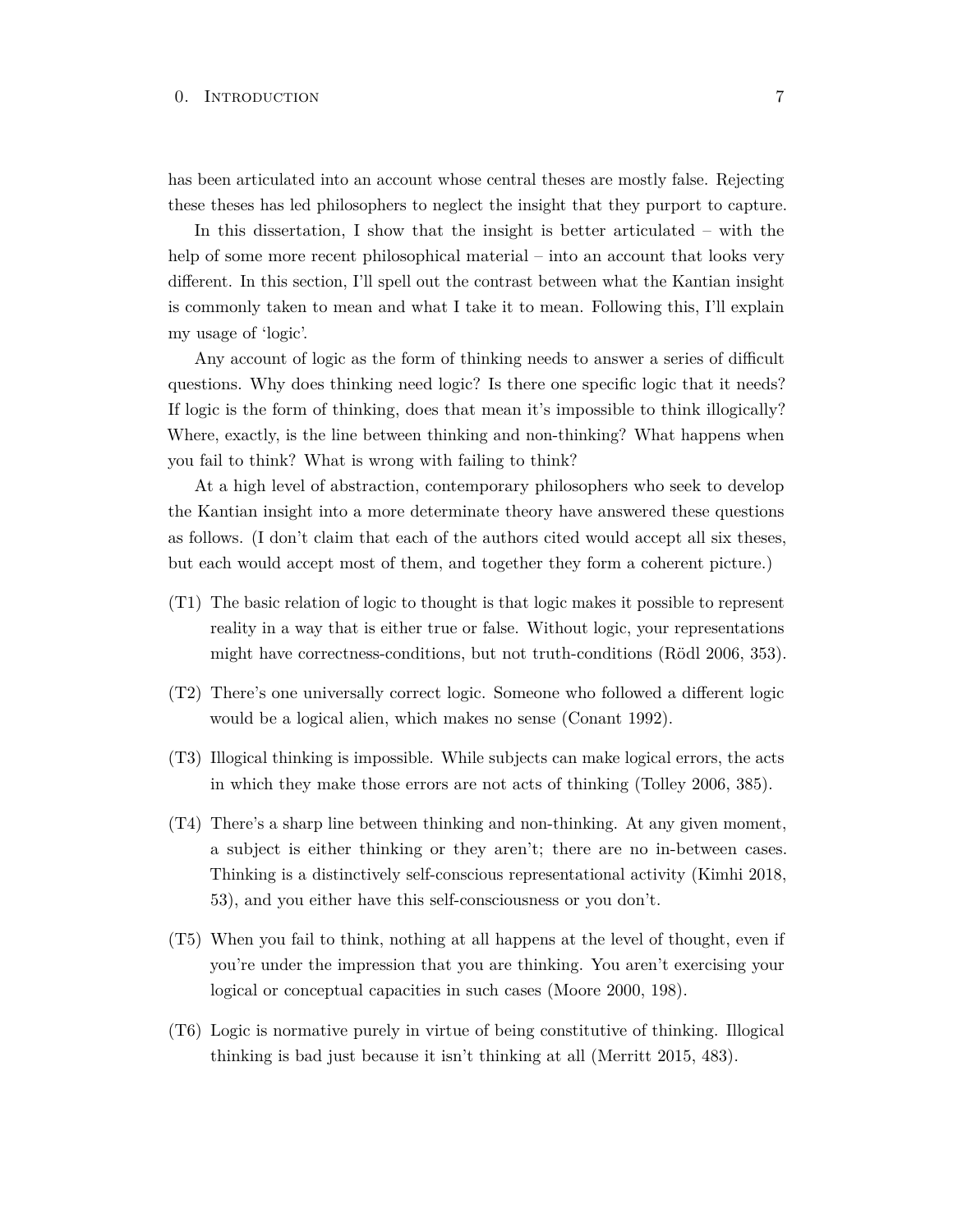By contrast, despite fully expressing the Kantian insight that logic is the structure of thinking, the account I develop in this dissertation rejects each of these theses.<sup>4</sup>

Let me elaborate on my account a little before stating my alternatives to T1–T6. The core claim in my account is

**Logical Constitutivism** A subject's representational activity counts as thinking only if it manifests sensitivity to logical rules.

In arguing for this claim, I start from the theory of understanding – the theory of how we understand concepts and thoughts (Peacocke 2008). In my view, the right theory of understanding has to allow for the flexibility of our grasp of thoughts; I show that this flexibility requires that thinkers be sensitive to, or *follow*, logical rules. So thinking requires following logical rules.

Now, being sensitive to logical rules doesn't mean explicitly knowing logical propositions, and nor does it mean always conforming to them. Rather, it means that we tend to find instances of those rules compelling. For example, the inference from *p* and *if p, then q* to *q* is tempting, and judging *p* and *not-p* seems unacceptable.

Putting this account of rule-following together with the requirement that thinkers follow logical rules generates two limits on illogical thinking. First, thinkers have to tend to find instances of logical rules compelling. Second, thinkers can't think in obviously illogical ways. As a result, in my account, thinking has to be logical – but not perfectly so.

I develop two important consequences of this view. First, anyone who thinks that there's a limit on illogical thinking must hold that sometimes we fail to think by virtue of illogicality. In such cases, we produce nonsense. But theorists who accept this consequence have an obligation to explain what nonsense is, and how non-thinking can seem the same (from the inside) as thinking. I show that, when we fail to think, we can exercise our conceptual capacities in a way that makes our activity seem like thinking.

Second, while an account of the normativity of logic doesn't fall directly out of logical constitutivism, I explain how to build such an account with logical constitutivism as an integral part. By giving this account, I recapture the intuition

<sup>4</sup>This way of presenting my view is inspired by Paoli's (2007) discussion of relevant logic. Tyke Nunez has also developed a modified Kantian account, but it remains committed to T1 (Nunez 2018, 1175), T2 (2018, 1176), T3 and T4 (2018, 1164), though not T5. Nunez aims to distance himself from T6 (2018, 1162), but, as I'll argue in Chapter [6,](#page-146-0) he doesn't go far enough.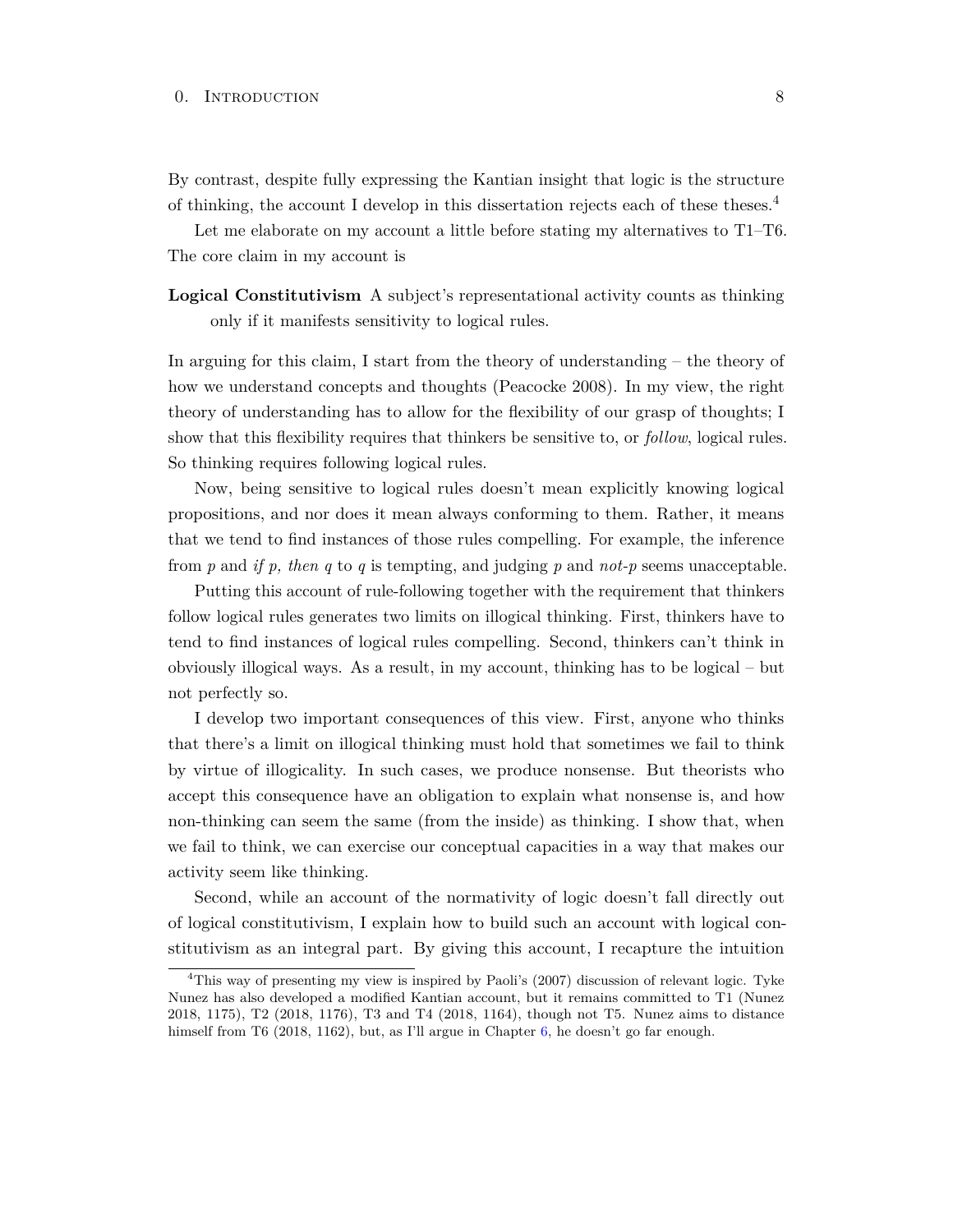that logic is normative without ceding ground to the normativist error that logic is fundamentally evaluative of thinking rather than constitutive of it.

As you might suspect, my answers to the questions I raised earlier are very different from T1 to T6.

- (T1') The basic relation of logic to thought is that logic makes possible the conceptual freedom that thinking involves – the freedom to question, modify or even reject seemingly obvious conceptual connections without loss of understanding.
- (T2') There isn't just one correct logic for thinking, but a range of correct logics, any one of which a thinker might follow. A logic for thinking does, however, have to contain certain minimal principles: Modus Ponens and Non-Contradiction, and possibly others. So there's room for different individuals, different communities or different species of thinkers to follow different rules, but within limits.
- (T3') Illogical thinking is possible. A thinker might accidentally judge a contradiction, or reject a direct consequence of their beliefs, because they were inattentive, because the thoughts involved were too complicated to understand, or simply because their logical capacities misfired on that occasion. However, thinking can't be illogical to an arbitrary degree.
- (T4') The line between between thinking and non-thinking is vague, because it is vague how often your capacities can misfire before you fail to count as being sensitive to logical rules at all. As a result, there might be borderline cases between thinking and non-thinking.
- (T5') When you fail to think, you can exercise your logical and conceptual capacities within the scope of a pretence that you're thinking. This allows you to reason with nonsense and embed it within that-clauses.
- (T6') Being constitutive alone is not enough for normativity: many activities have internal standards without those standards being normative. Logic is normative because thinking is necessary for human flourishing.

<span id="page-15-0"></span>These claims are defended in Chapters 1 to 6, respectively.

### **0.3.1 What I mean by 'logic'**

You might have noticed that I haven't said what I mean by 'logic'. In this section, I'll rectify that omission and clarify the order of conceptual priority in my discussion.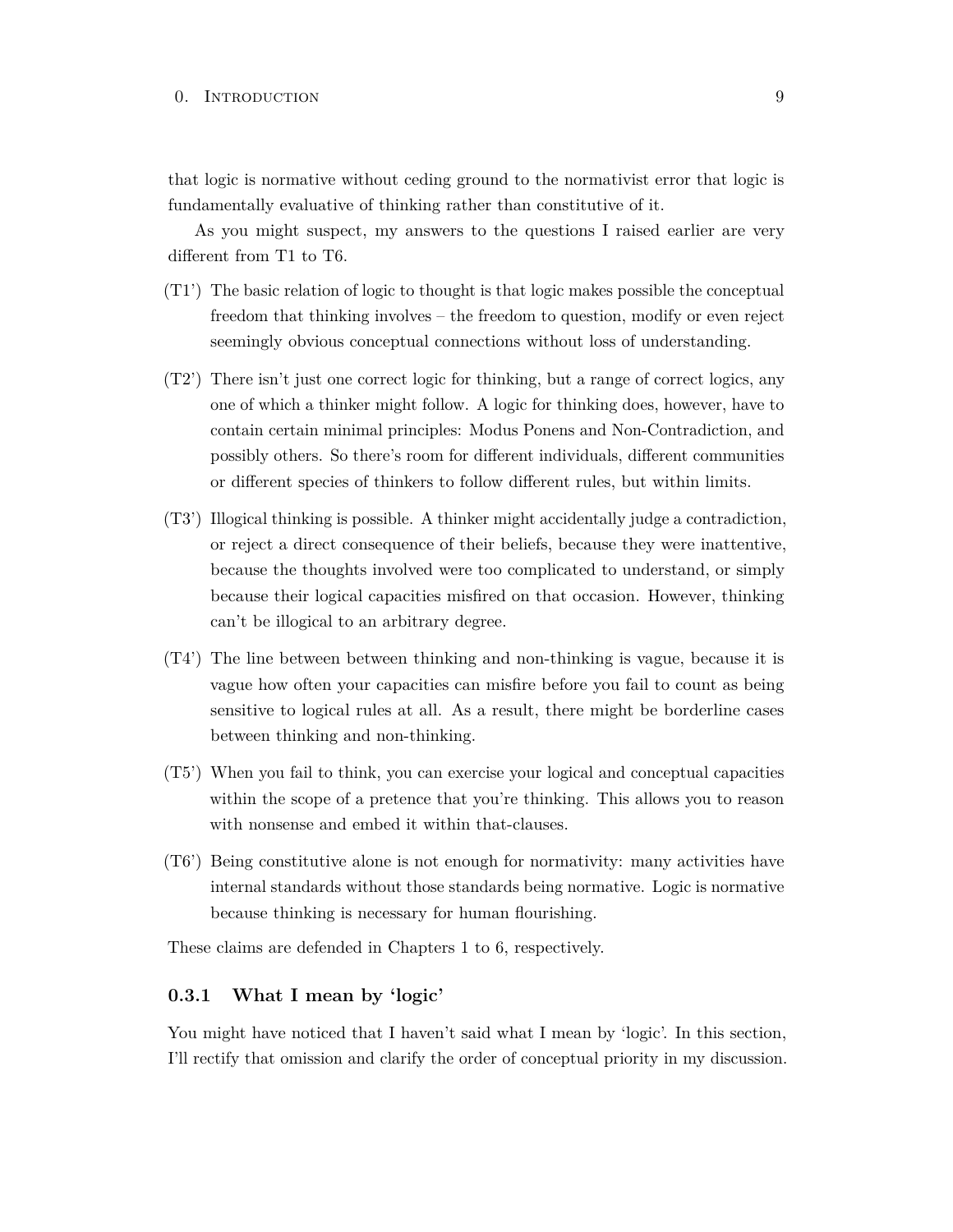Before this, a brief note on symbolism. Except where otherwise stated, lower-case italic letters like *p* and *q* range over thoughts; upper-case italic letters like *P* and *Q* range over sentences in artificial object-languages; and capital Greek letters like Γ and  $\Delta$  range over sets of either thoughts or sentences, depending on context. Instead of using corner quotes, logical symbols like  $\rightarrow$  are used as names of the identical object-language symbols; concatenation in the metalanguage (i.e. in the language I'm using now) stands for concatenation of the object-language symbols (Church 1956, §8).

In this dissertation, I'll use 'logical concepts' to mean a set of concepts which express topic-neutral rational relations among thoughts, and which are constituted by rules of inference, or 'logical rules'. I'll use 'logic' more loosely to refer either to logical concepts or logical rules. Logic is topic-neutral in the following sense: if an inference from some premises  $\Gamma$  to a conclusion q is logically valid, it is so regardless of the subject-matter of the thoughts in Γ and *q*. Here's an example of a logical rule that we'll return to in later chapters.

#### **Modus Ponens** From *p* and *if p, then q*, infer *q*.

It's natural to write down logical rules as imperatives, but this notational choice isn't meant to beg any philosophical questions: in particular, it isn't meant to suggest that the rule on its own has normative force.<sup>5</sup> For present purposes, all we need is a way of specifying the class of transitions that the rule licenses.

Of course, this isn't the only thing one might mean by 'logic'. For example, it's far removed from a conception of logic as a science continuous with other sciences (Williamson 2013). But the idea that logic is a set of concepts which express topicneutral rational relations among thoughts, constituted by rules which all thinkers must follow, is in line with a long tradition. It goes back at least as far as Kant, who wrote that 'the universal and necessary rules of thought in general can concern merely its *form*' (*Jäsche Logic* 528), and Hegel, who wrote that logic's content 'is nothing but our own thinking and its ordinary determinations' (*Encyclopedia Logic* 45).

This conception was taken up and reworked by early analytic philosophers like Frege, who wrote that logic's task is 'saying what holds with the utmost generality for all thinking, whatever its subject-matter' ('Logic' 128), and Wittgenstein, who wrote that 'the sole logical constant [is] what *all* propositions, by their nature, [have] in

 ${}^{5}$ For this point, see Harman (1986, 5).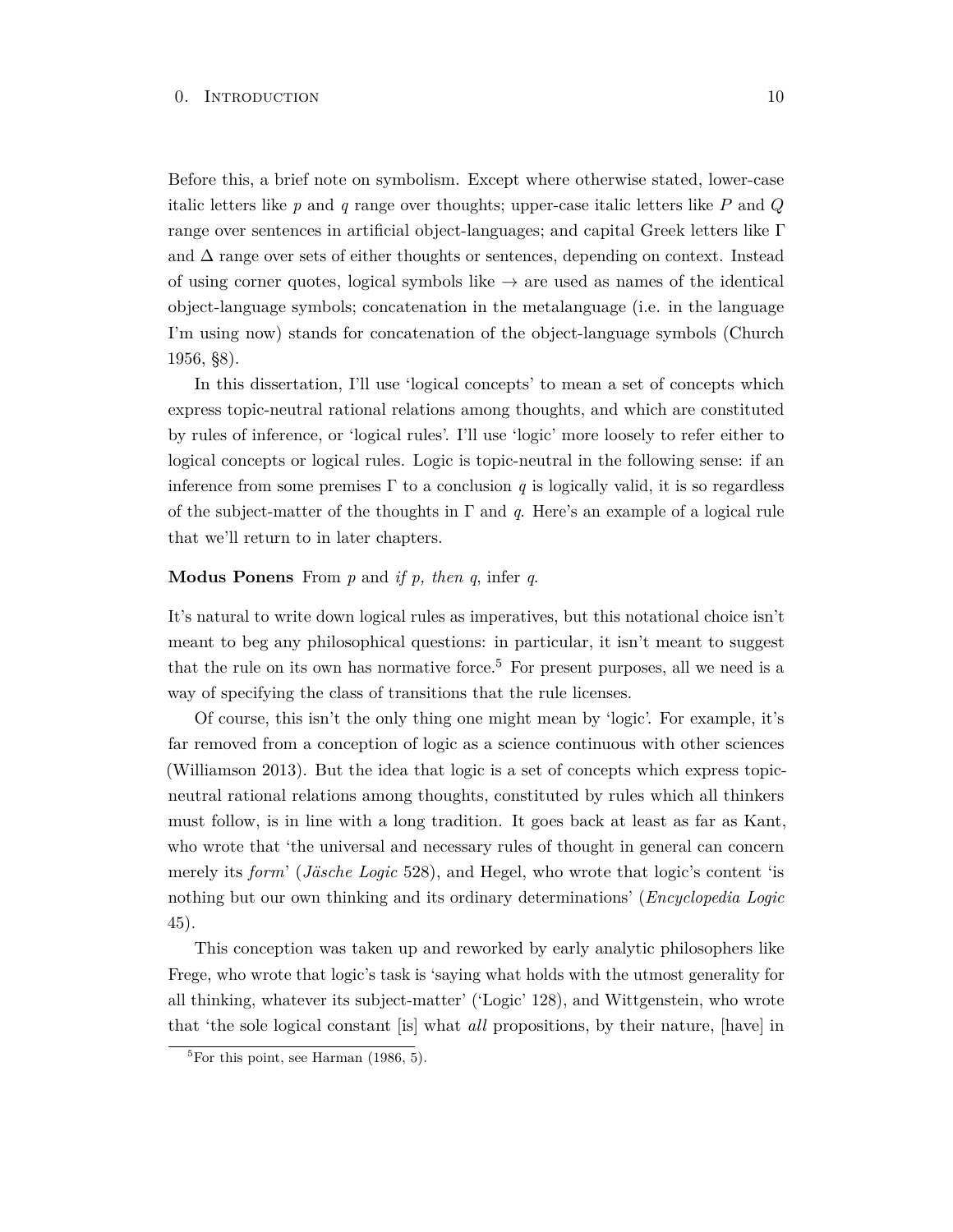common with one another' (*Tractatus Logico-Philosophicus* 5.47), and that thinking illogically is impossible (5.4731). I think these philosophers were on to something, and what I'm doing is continuous with their work – although I differ from them on many points of detail, just as they differed from each other.

So much about my conception of logic. But I want to be clear about the role this conception plays in my discussion. I'm not assuming that thinkers must possess concepts which express topic-neutral rational relations among thoughts. Nor am I assuming that the concepts which play this role are ones which we would ordinarily think of as logical – concepts like negation or the conditional. Rather, both of these are claims that I will argue for in the course of the discussion. So you don't have to agree with these claims at the outset: this is just a preview of where we're headed.

At this point, you might worry that this order of priorities brings me dangerously close to psychologism – the view that logical rules are either generalizations about how we in fact think, or natural laws of thinking (Husserl, *Logical Investigations* §21-24). The short answer is that it doesn't: my claim is that logic is constitutive of thinking, not descriptive of it. The longer answer is that this worry rests on conflating the order of knowledge with the order of being. My argument starts from the activity of thinking, and shows that a certain relation to certain rules is a condition of the possibility of that activity. (Roughly speaking, it's a transcendental argument.) Then, I follow Kant *et. al.* in calling rules that play this role 'logical'. So in the order of knowledge, I begin from thinking and end with logic.

But it doesn't follow from this that logic is grounded in thinking. Just the opposite: logic is part of what makes thinking possible. In the order of being, thinking is grounded in logic. If *q* is a logical truth, it is true regardless of its relation to thinking, and if there were no thinkers around, *q* would still be true. So I wholly agree with Frege that you can only explain why a logical truth is true by reducing it to another logical truth (*Basic Laws* xvii), and not by appealing to any facts about thinking. As Woleński (2003, 186) nicely puts it, if *q* is a logical truth and  $\Delta$  is a set of psychological truths, you only have  $\Delta \vdash q$  if you have  $\vdash q$ ; the psychological truths are never needed as premises.

Getting these priorities straight matters because it bears on the connection between my account and the *deductive systems* produced by mathematical logicians – that is, theories about consequence relations that hold among sentences of artificial languages. My conception of logic didn't make any reference to deductive systems. In fact, there's no upfront guarantee that logic and deductive systems have anything to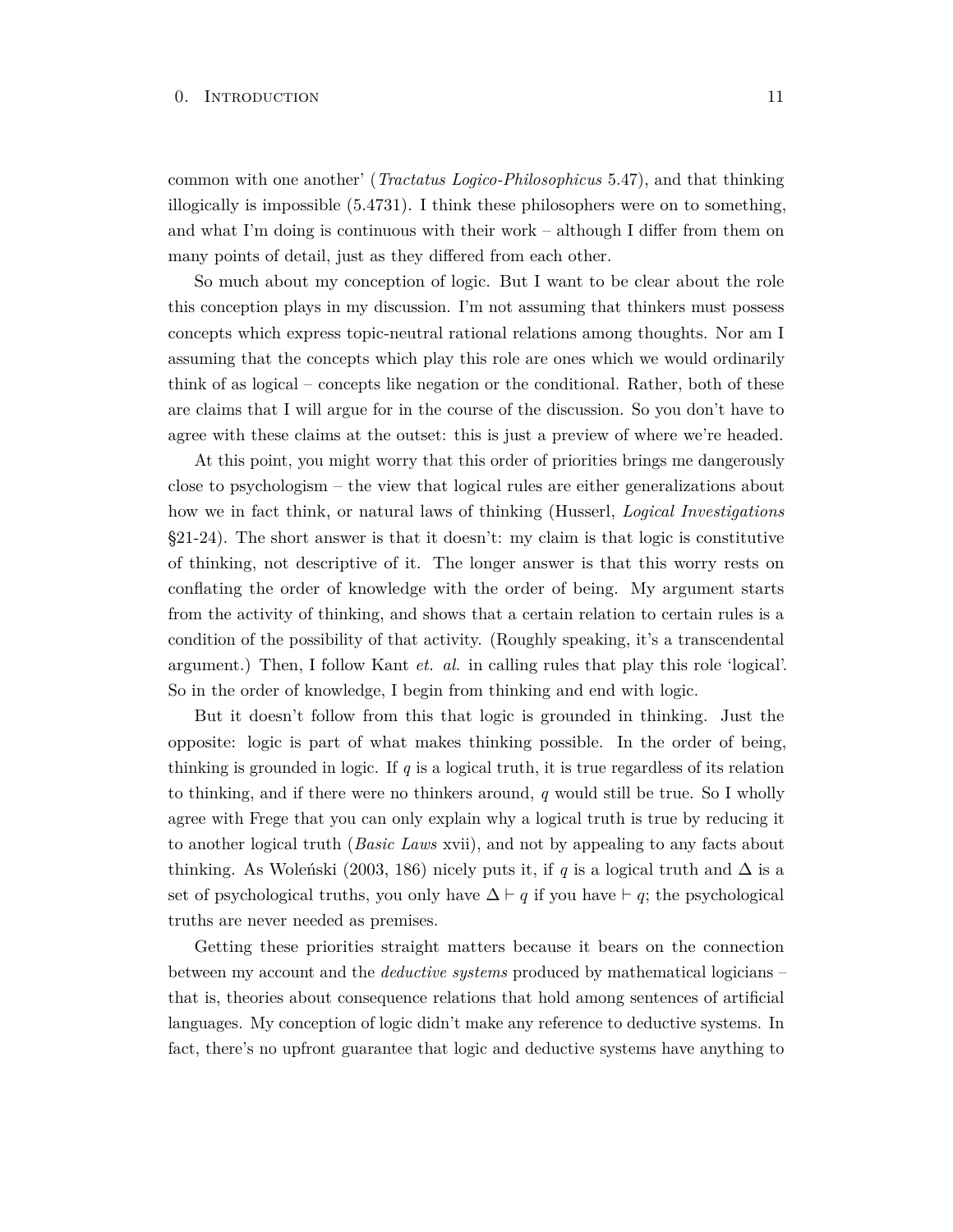do with each other. This means that my account is upstream of several contemporary debates: I don't presuppose a criterion for demarcating logical from non-logical constants (Tarski 1966; Etchemendy 1990) or a theory of logical necessity (McFetridge 1990). Nor do I have to start with any assumptions about whether there's one correct logic (understood as a deductive system) or many (Beall & Restall 2005).

This isn't to say that my account has no bearing on these debates – only that its bearing will depend on what the connection is between logic and deductive systems, and this connection needs to be argued for, not assumed. Moreover, any connection that does exist between logic and deductive systems is likely to be weaker than identity, so not everything that's true of one has to be true of the other. If logic is constitutive of thinking, it doesn't follow that the Hilbert-style axiomatization of classical logic you teach your students is constitutive of thinking.

Of course, it *is* an interesting question what the connection is between logic in my sense and the theories produced by logicians: are the rules we think with the same as the rules in some formulation of, say, classical or intuitionistic logic? Is there just one set of correct rules, or are there many different ones? I investigate these questions in Chapter [2.](#page-53-0) It would also be interesting to explore whether my account generates a demarcation criterion, or an explanation of logical necessity, but I haven't done that here.

### <span id="page-18-0"></span>**0.4 Dissertation outline**

The next four chapters comprise **Part I** of the dissertation. These chapters develop logical constitutivism.

In **Chapter [1](#page-22-0)**, I argue that thinkers have to follow logical rules. The argument begins with a holistic account of understanding, which recognizes that thinkers are free to question, modify or even reject seemingly obvious conceptual connections without loss of understanding. Much recent work in the theory of understanding has emphasized this kind of freedom and its importance in the development of thought. I show that, on this holistic account, thinkers have to have general abilities to respond to the rational relations among their thoughts. These abilities are constituted by possessing logical concepts. So thinkers have to possess logical concepts, and follow the rules that govern those concepts.

In **Chapter [2](#page-53-0)**, I explore the interactions between logical constitutivism, disagreement about which logic is correct and logical pluralism. I argue that my view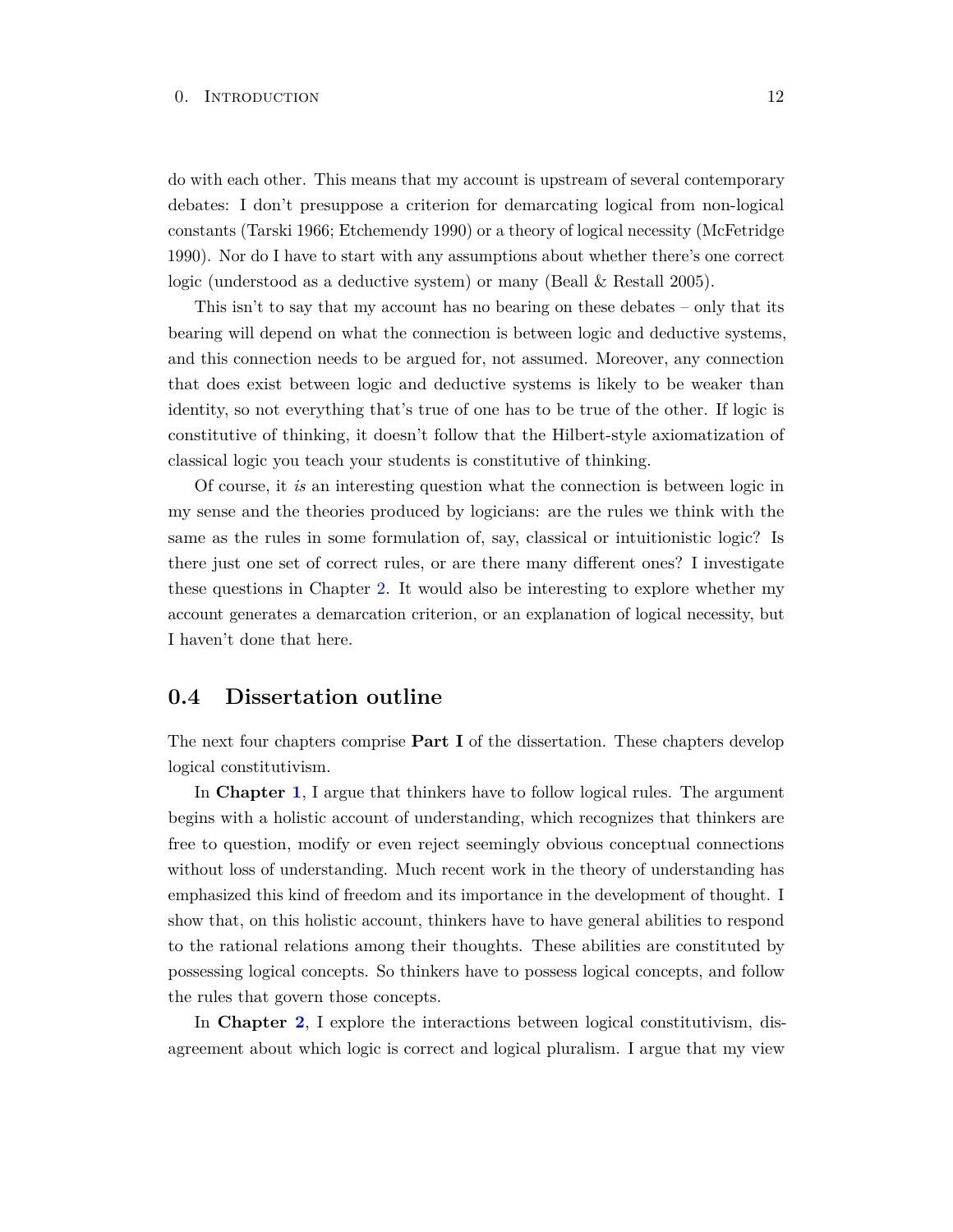doesn't rule out the possibility of rational disagreement about which logic is correct and that it allows for two kinds of logical pluralism: different logics might be correct in different domains, and thinkers might also use different logics to think about the same domain. In this sense, there are a range of correct logics, any one of which a thinker might follow. I briefly comment on which logics meet the requirements.

In **Chapter [3](#page-84-0)**, I consider what it is to follow logical rules. I argue that we follow logical rules by exercising logical capacities, which display a distinctive firstperson/third-person asymmetry: a subject can find the instances of a rule compelling without seeing them *as* instances of a rule. Recognizing this asymmetry helps to resolve certain puzzles about the sense in which reasoning involves following rules. On the resulting view, we can have and exercise logical capacities without always conforming to the rules.

In **Chapter [4](#page-105-0)**, I argue for two limits on illogical thinking. First, thinkers have to *tend to* be sensitive to logical rules. In response to an objection, I observe that this limit is vague, and show how different treatments of vagueness can be brought to bear on the problem. Second, I argue, thinkers can't think in an *obviously* illogical way. I clarify the sense in which it's impossible to judge a contradiction and show that this is consistent with *reductio* proofs.

That concludes my development of logical constitutivism. The chapters in **Part II**, which were written as standalone papers, spell out two important consequences of the account.

My view entails that sometimes, because of illogicality, we fail to think. In such cases we produce nonsense. Anyone who accepts this consequence has an obligation to explain what nonsense is, and how failing to think can seem the same (from the inside) as thinking. So in **Chapter [5](#page-120-0)**, I give an account of nonsense. The account I give doesn't depend on the views defended elsewhere in the dissertation, and applies to a broader class of failures to think than those due to illogicality alone: for example, if category mistakes are nonsense, then my account applies to them too. I argue that an adequate account of nonsense has to meet two constraints: it has to explain how our engagement with nonsense is like our engagement with sense, but it has to avoid assimilating nonsense to sense. I show that some existing accounts fail to meet one constraint or the other, and propose an account that meets both. On my proposed account, our engagement with nonsense is an exercise of imagination that draws on the role of logical form in understanding.

You might wonder whether logic is normative on my account. **Chapter [6](#page-146-0)**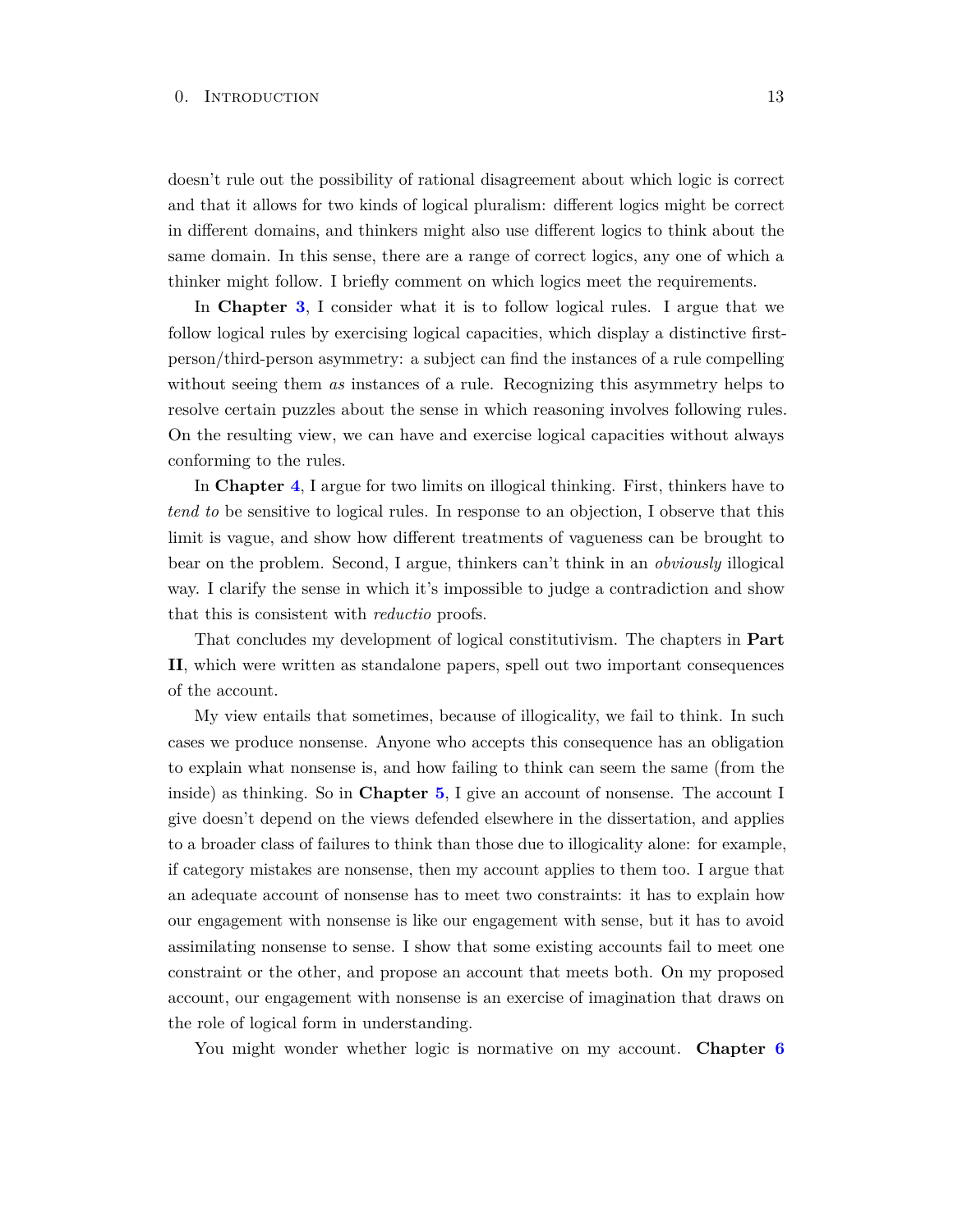addresses this question. I show that, while the normativity of logic doesn't fall directly out of logical constitutivism, it's possible to build an attractive account of logical normativity which has logical constitutivism as an integral part. I start by trying to develop an account of logical normativity on analogy with constitutivism in metaethics, and show that this attempt fails: even if logic divides thinking from non-thinking, this doesn't show that we have any reason to think. However, logical normativity does follow if we supplement my account with a claim about the value of thinking. In particular, I argue that thinking is necessary for human flourishing, and that this is the source of the normativity of logic. The resulting account also deals nicely with several vexing problems in the literature on the normativity of logic.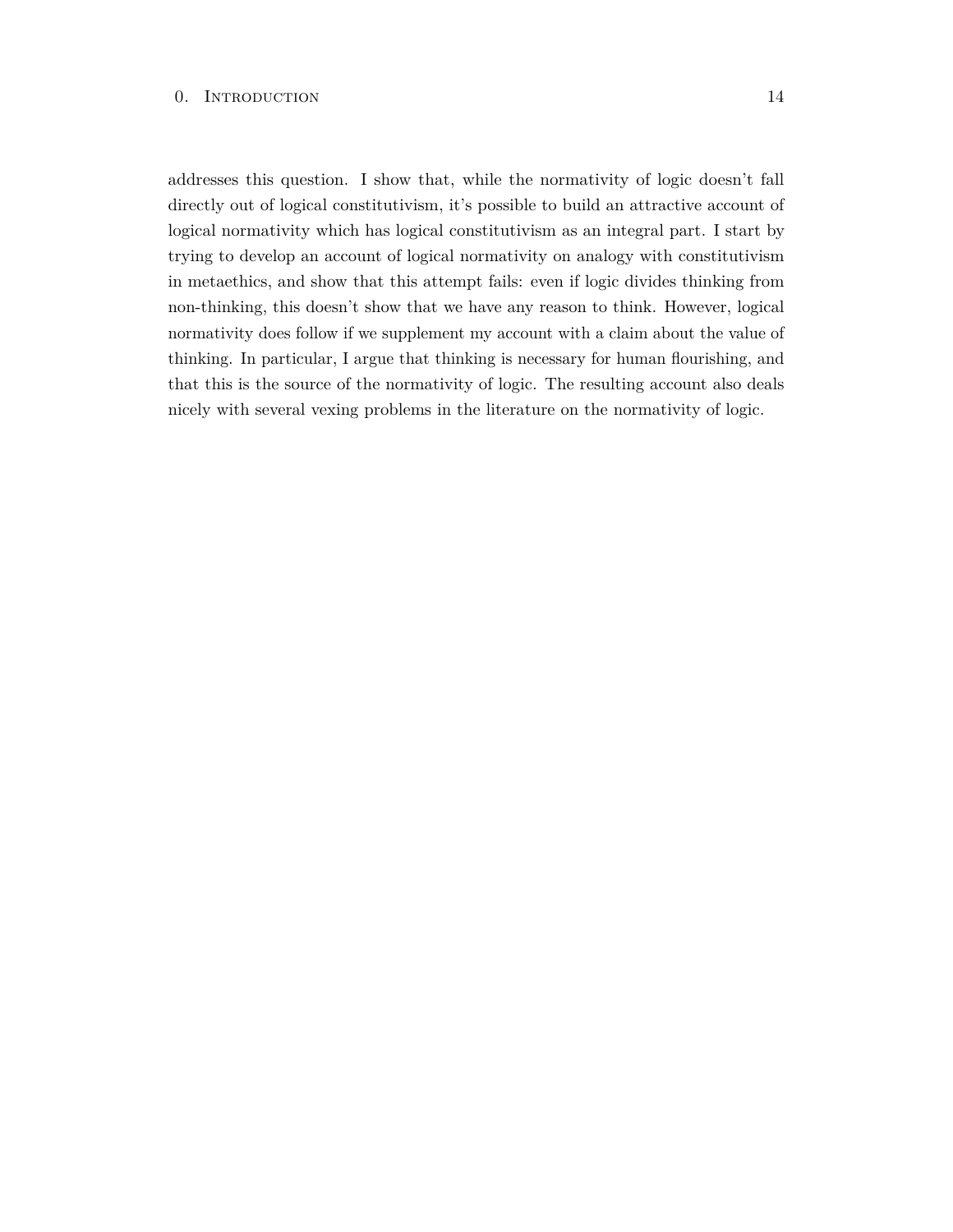# **Part I**

# <span id="page-21-0"></span>**Developing logical constitutivism**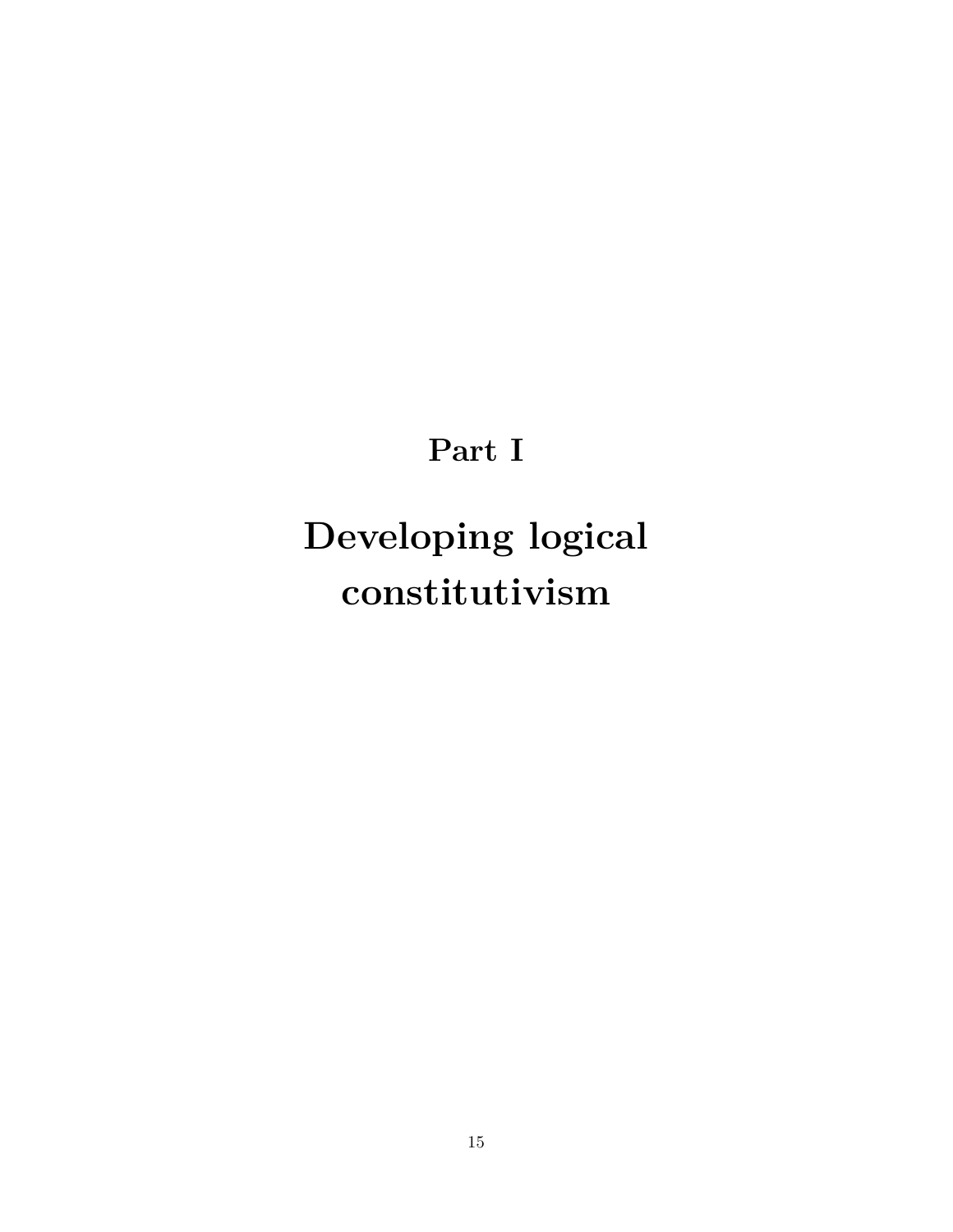# <span id="page-22-0"></span>**1 Why thinking needs logic**

# <span id="page-22-1"></span>**1.1 Introduction**

In this chapter, I argue for a precise version of the thesis that logic is necessary for thinking. The idea that there is something essentially logical about thinking, that thinking cannot take place outside of a logical framework, is an old one in analytic philosophy. It can be found in early works of mathematical logic, like Boole's *The Laws of Thought*, which takes logical laws to govern the basic operations of the mind, such that mathematical logic is a clue to the 'Constitution of the Intellect', and Frege's *Begriffsschrift*, which presents its symbolism as a 'Formula Language for Pure Thought'. The same idea shows up in a strong form in the early Wittgenstein's insistence that thought 'can never be of anything illogical' (*Tractatus Logico-Philosophicus* 3.03), i.e. that it is 'impossible to represent in language anything that "contradicts logic"' (3.032) and more weakly in Quine's dismissal of the possibility of 'prelogical mentality' (1960, 58; 1974, 80).

But the idea is not quite so popular these days: it is sometimes explicitly denied, for example by Brandom (1994, 383), and is certainly not taken for granted. One reason for this is that the rather rigid theories of understanding that motivated the idea in early analytic philosophy are themselves less popular than they were.<sup>1</sup> This makes it less obvious, on contemporary views, why thinking would need logic. In this chapter, I show that even in a contemporary theory of understanding which emphasizes the flexibility of our grasp of concepts, thinkers must follow logical rules – indeed, that logic makes this flexibility possible.

#### <span id="page-22-2"></span>**1.1.1 Terminology**

Before sketching my argument, let me clarify some terms. I've been talking about 'thinking'. This word is used in various ways. Sometimes it is used as a catch-all for activity with representational content – as, for example, by Descartes in the Second Meditation: 'Well, then, what am I? A thing that thinks. What is that? A thing that

<sup>&</sup>lt;sup>1</sup>Another likely culprit is that the idea gets conflated with psychologism. Absent this conflation, the idea is not directly threatened by the deluge of psychological results showing that our beliefs are sometimes irrational (see Bergamaschi Ganapini (2019, 4) for a summary and references).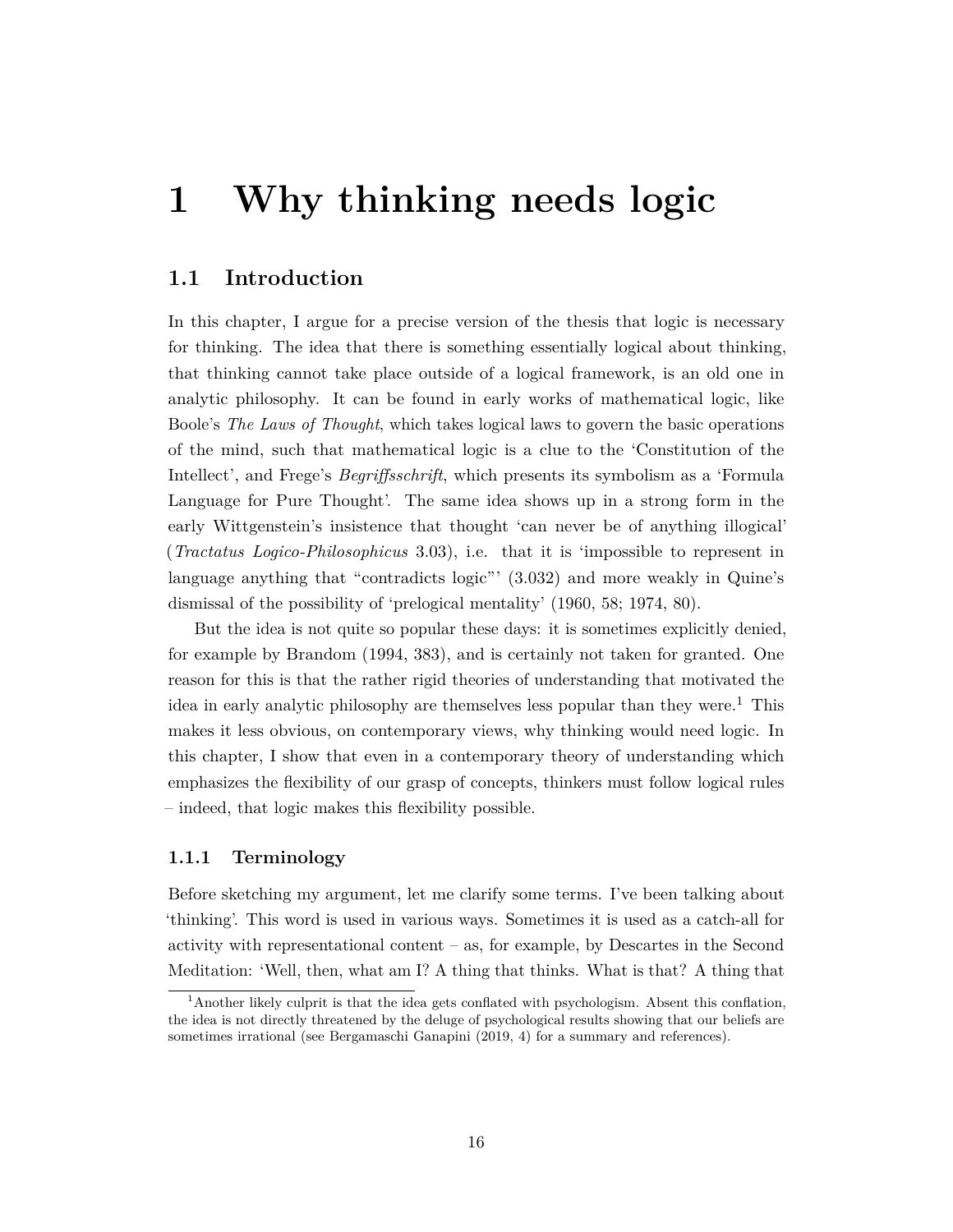doubts, understands, affirms, denies, wants, refuses, and also imagines and senses.' I'm using the term in a more discriminating sense. 'Thinking' is not a term for the genus, representational activity, but for a particular species of representational activity. It is the representational activity composed of acts of judging and inferring, acts whose contents are propositions or 'thoughts'. Exactly what distinguishes thinking from other kinds of representational activity is a difficult question, and I'm not proposing to answer it here. I am going to presuppose, however, that thinking some thought *p* requires understanding *p*; this link may not hold for other kinds of representational activity, such as asserting.

A couple more qualifications will help to focus my discussion. First, in a full account of thinking, we might also want to account for peripheral cases such as entertaining a thought or reasoning under a supposition. Here I focus on the core cases. Entertaining and supposing raise different issues, because some of the norms of judging and inferring seem to be suspended in these cases: we have good reason not to judge a contradiction, but no reason not to entertain one. Second, I'm assuming that judging is binary rather than allowing for varying degrees of confidence. If we instead conceived of judging in terms of degrees, we might hold that the axioms of probability have a role similar to that which I defend for logic. This suggestion could find additional support in the claim that the axioms of probability are merely 'a way of applying standard logic to beliefs, when beliefs are seen as graded' (Christensen 2004, 15). But without a detailed consideration of whether logic and probability are so closely related, I prefer to leave this issue open.

Next, 'logic'. Many people use 'logic' to refer to a theory of the sort produced by logicians, or the discipline to which those theories belong. Typically, these theories are about a consequence relation that holds among sentences of a formal language. That is not what I will mean. I use 'logical concepts' to mean a set of concepts which express topic-neutral rational relations among thoughts, and which are constituted by rules of inference, or 'logical rules'. An example of a logical rule is Modus Ponens:

#### **Modus Ponens** From *p* and *if p, then q*, infer *q*.

My claim is that thinkers have to possess logical concepts, which they do by following logical rules. But it's important to be clear on the conceptual order here. I'm not presupposing that thinkers have such concepts, or that these concepts are ones we would ordinarily think of as logical. Rather, I'm going to *argue* that thinkers must have such concepts, and that they include at least some of the concepts we would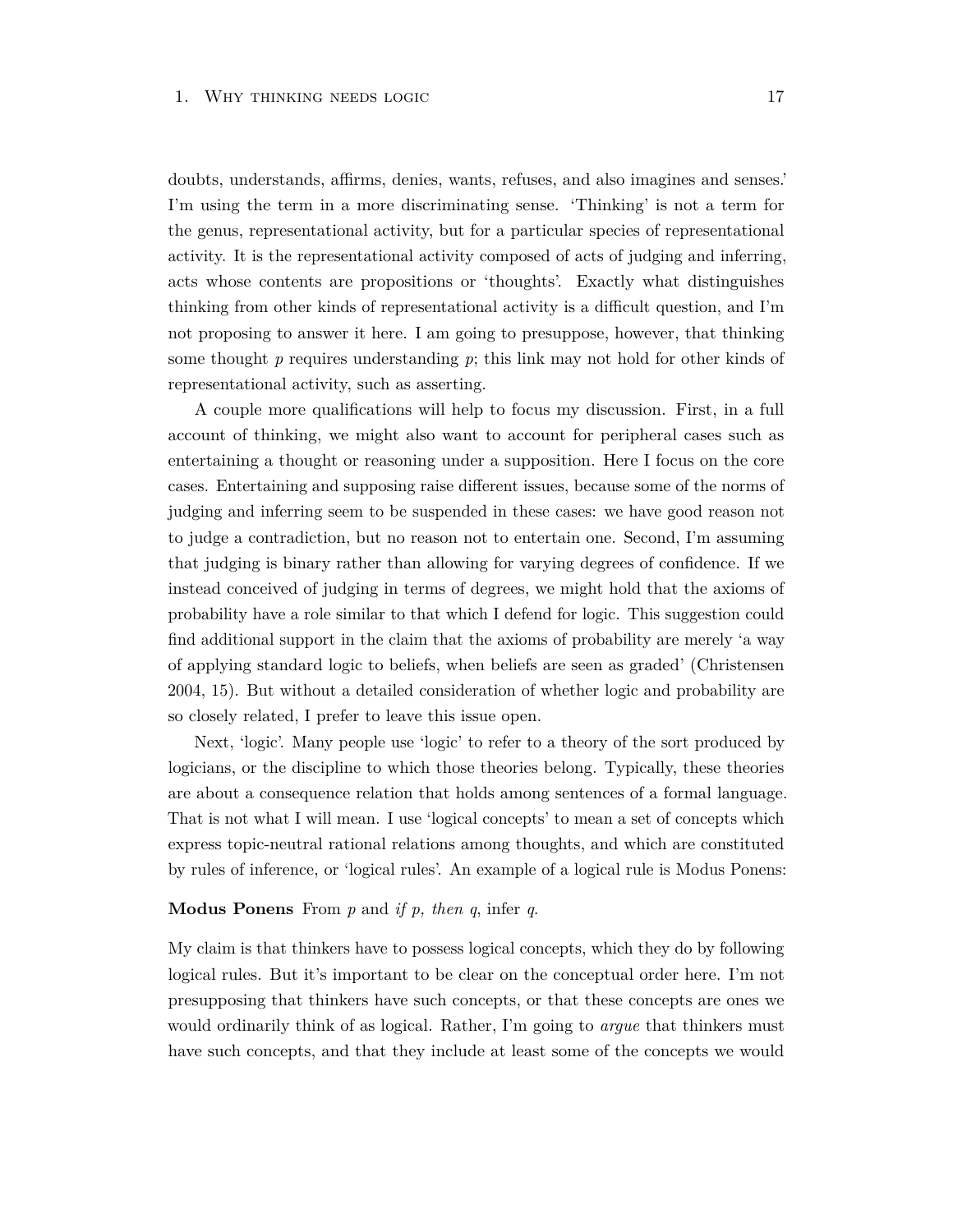ordinarily think of as logical – namely, the conditional and negation. The premises of my argument don't presuppose anything about logic: in fact, the word 'logic' doesn't appear at all in sections [1.2](#page-24-1) or [1.3.](#page-34-0)

#### <span id="page-24-0"></span>**1.1.2 Thesis and argument**

My thesis is that a subject's representational activity counts as thinking only if it manifests sensitivity to the rules which constitute the concepts of the conditional and negation. More concisely, I argue for

**Logical Concepts** A thinker must possess concepts of the conditional and negation.

It follows from my discussion of these concepts that possessing them involves sensitivity to logical rules. In this chapter, I'm going to rely on our intuitive sense of what it is to 'be sensitive to' or 'follow' a rule; in Chapter [3,](#page-84-0) I address this question head-on. For now, the rough idea is that you can follow a rule without always conforming to it, but you have to tend to conform, and to conform because that is what the rule says, not just by accident (Wedgwood 2006).

By way of initial motivation for this thesis, observe that there seems to be a limit on how incoherent someone's representational activity can be while they still count as thinking. As Jane Heal puts it, '*completely* unsuccessful and chaotic thought, thought in which no shred of truth or rational connectedness is discernible, is an incoherent notion' – although of course this 'does not deny the possibility of extremely bizarre beliefs, great degrees of muddle, contradiction and so forth' (1989, 89).

<span id="page-24-1"></span>My argument for this thesis goes in three main steps. First, in [1.2](#page-24-1) I develop a holistic constraint on understanding a thought. I start with the idea that understanding any thought requires appreciating its rational relations to some other thoughts. I use some cases of 'deviant understanding' to motivate a holist reading of this idea as against a more rigid inferentialist reading of it. Second, in [1.3](#page-34-0) I give an explanation of why this holism holds: namely, that thinkers must have general abilities to respond to relations of support and tension among thoughts. I show that this explanation fits the phenomenon better than its competitors. Third, in [1.4](#page-39-0) I argue that we have these abilities by possessing logical concepts – in particular, the conditional and negation. Following this, in [1.5](#page-47-0) I show that this view makes sense given the Quinean roots of holism about understanding and in [1.6](#page-51-0) I conclude.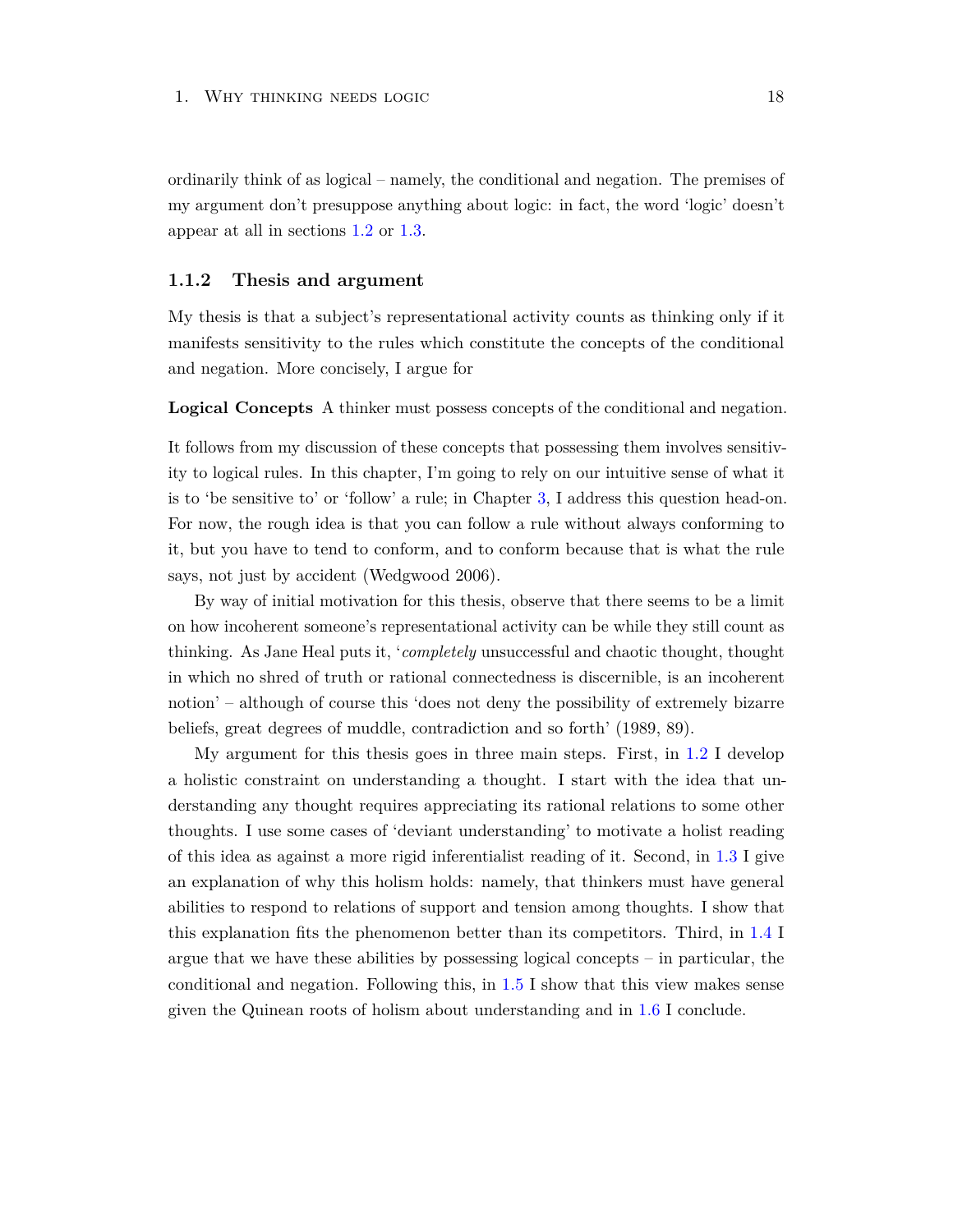### **1.2 The holistic constraint on understanding**

You're doodling on a piece of paper. What does it take for a mark on the paper to represent an eye?<sup>2</sup> A mark on its own isn't naturally interpreted as an eye or anything else. One way of getting a mark to represent an eye is by putting it in the context of a face: for example, a dot can represent an eye if you put another dot next to it, and draw a circle around them, and maybe a line underneath the dots to make things extra-clear. Another way is to make the mark look like an eye: in other words, to put it in the context of other marks which represent parts of an eye – pupil, iris, eyelashes. And there are other ways.<sup>3</sup> While there's no single context you need to make a mark represent an eye, you do need some context or other.

In this section I'll defend a holistic constraint on understanding a thought. It says that understanding is, in this way, like drawing an eye.

**Holism** Understanding a thought *p* requires sensitivity to some of its rational relations to other thoughts.

I'll say more about technical terms like 'sensitivity' and 'rational relations' below; for now, the rough idea is that understanding *p* involves relating *p* to other thoughts. While there is no single set of relations you need to grasp in order to understand *p*, you do need to grasp some set or other. I'm not proposing this as a full account of understanding, but as a necessary condition for understanding.

Before arguing for holism, I want to distinguish it from two other views with which it might be confused. First, holism about understanding is different from holism about meaning (Heal 1994). Holism about meaning says that the meaning of a sentence *s* is constituted by the meanings of all the sentences in the language to which that sentence belongs, such that if there is a change in the meaning of any other sentence, then the meaning of *s* changes (Dummett 1975). This has the unpalatable consequence that, if two speakers have slightly different idiolects, then they can't mean the same thing by any sentence. At the level of language, holism about understanding does entail that understanding *s* requires understanding some range of other sentences, but it doesn't follow that the meaning of *s* depends on the meanings of these other sentences. Holism about understanding is more closely

<sup>&</sup>lt;sup>2</sup>This example is from Heal  $(2017, 312)$ .

<sup>3</sup>They don't all involve more drawing. You might just declare, 'this is an eye.' But then the utterance provides context for the mark; indeed, the meaning of the mark is parasitic on the meaning of the utterance.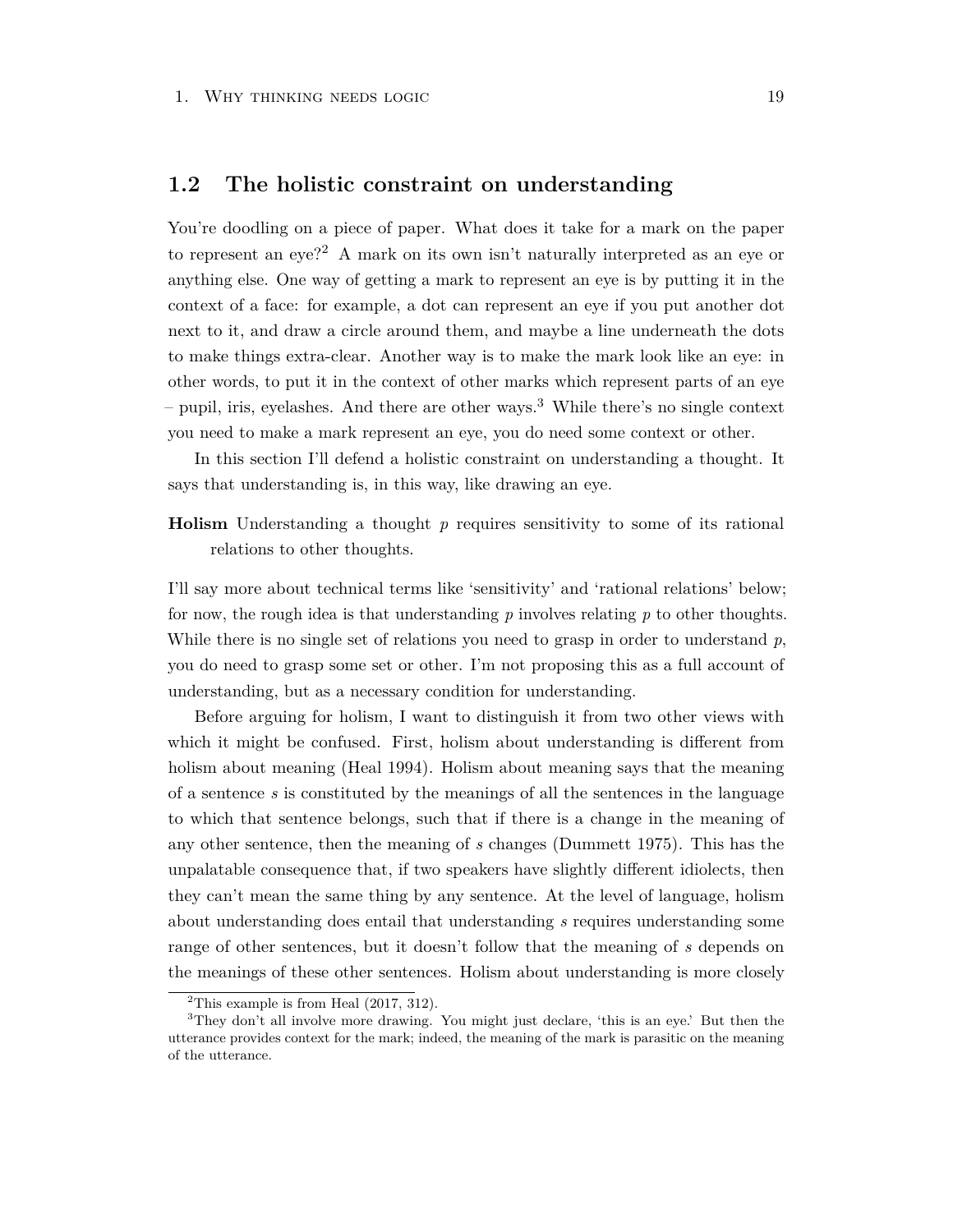related to the metasemantic thesis that conferring a meaning on *s* requires conferring a meaning on some range of other sentences. It's consistent with this that the meaning of *s* remains the same while the meaning of some other sentence changes.

Second, holism about understanding is different from holism about confirmation, Quine's (1951) view that it doesn't make sense to speak of confirming or falsifying a single statement on its own, as only a collection of statements can be confirmed or falsified. Holism about confirmation might be false while it remained true that understanding a thought requires placing it among a range of other thoughts. Again, then, the two theses are distinct.<sup>4</sup>

I'll argue for holism as follows. First, I'll argue for the general claim that understanding one thing requires understanding others: in short, *understanding requires a setting* (Heal 1994, 334). Second, I'll motivate holism in particular by reflecting on cases of *deviant understanding*. These cases were first introduced by Tyler Burge and taken up by Timothy Williamson as counterexamples to purportedly analytic truths and analytic inferences, but they are also examples of a distinctive kind of conceptual freedom which provides support for holism.

### <span id="page-26-0"></span>**1.2.1 Understanding requires a setting**

In this section I argue that understanding requires a setting: understanding a thought p requires sensitivity to its rational relations to a range of other thoughts.

By 'rational relations', I mean at least the following two kinds of relations: relations of rational support, where  $q$  is a consequence of  $p$ , and relations of rational tension, where  $r$  is incompatible with  $p$ . By 'sensitivity', I mean that the subject has to grasp, or recognize, the way that taking up or revising a position on *q* or *r* could give them reason to take up or revise their position on *p*. This characterization is intentionally loose, and I'll return to it below. For now, I'm leaving it open whether sensitivity involves knowledge, or even beliefs, about these rational relations.

Let me clarify a few points. First, these relations need not be formal ones, like

<sup>&</sup>lt;sup>4</sup>Quine suggests that the two theses go together (1974, 38): 'An observation may refute some chunk of theory comprising a cluster of sentences, and still leave us free to choose which of the component sentences to continue to count as true and which to abandon. ... The semantical relation of observation to the theoretical language is similarly intricate and indirect, since we learn the language only partly by associating terms or sentences directly with observation, and partly by linking them to one another. The evidence relation, in all its intricacy, and the semantical relation, in all its intricacy, are coextensive still.' But this coextensiveness depends on Quine's account of understanding; in principle, you could hold Quinean views about evidence but not about understanding.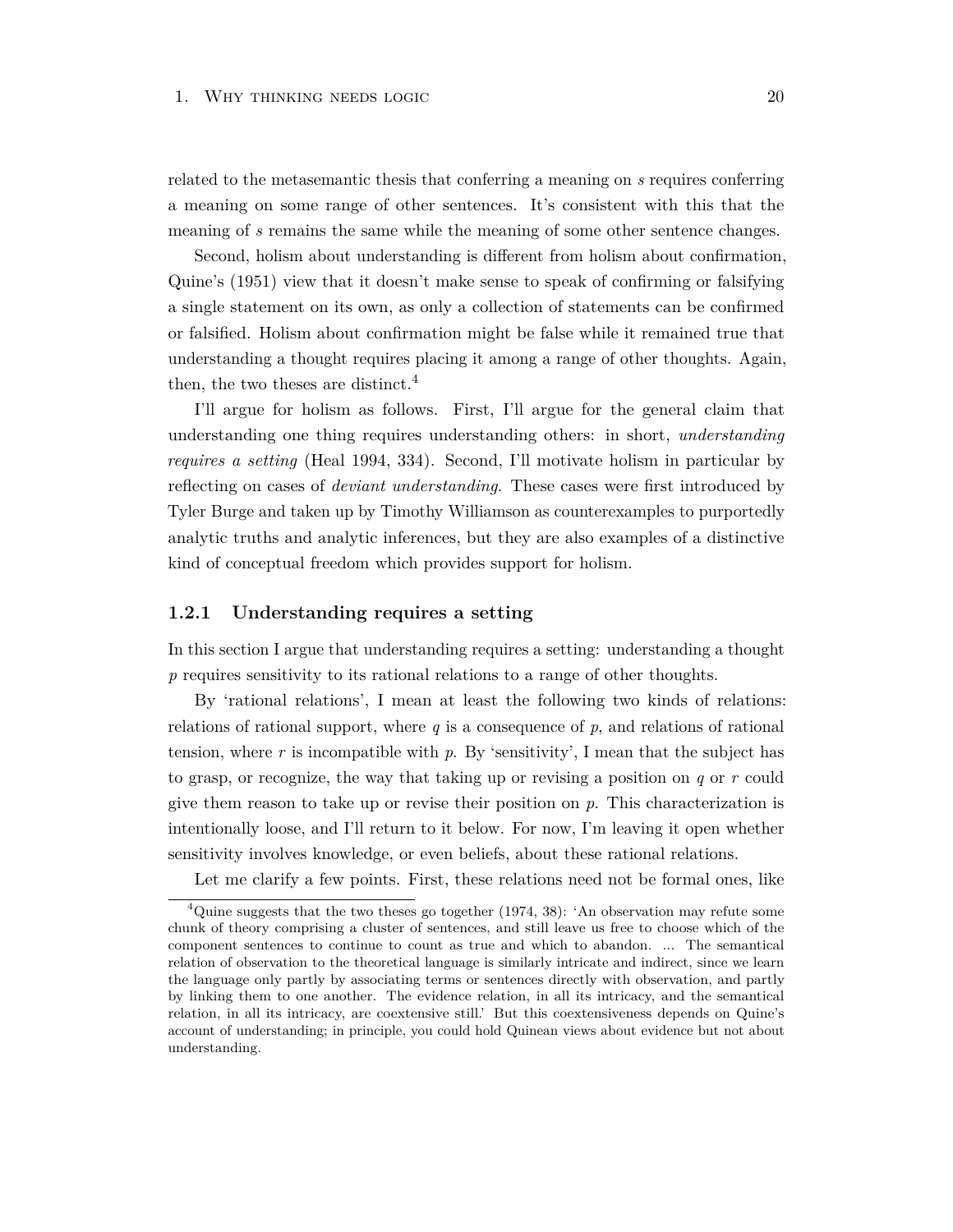the tension between *p* and *not-p* – indeed, it's a mistake to hold that all rational relations are formal (Brandom 1994, 97ff.). Second, in a fuller treatment we would also have to include cases where *p* and *r* together support *q*, although neither *p* nor *r* support *q* on their own: where the support-relation is not a V-shape with separate lines from *p* and *r* to *q*, but a Y-shape (Berker 2015, 330). Similarly, we would have to include cases where *p*, *q* and *r* are in tension, although no two of them are in tension. However, these cases are more demanding than the binary case of support or tension between two thoughts, so I leave them aside. If the binary case already requires logic, this conclusion won't be threatened by adding the higher-arity cases.

Third, there might be weak relations of support where *p* increases the likelihood of *q* by some small degree, but not enough to license believing *q* on the basis of *p* (or the converse for tension). Accounting for such cases would require me to consider degrees of belief and the way the axioms of probability govern credences, and I'm not going to do that here. Still, I take it that a thinker has to be sensitive to *some* rational relations which are strong enough to justify an inference, and indeed that thinkers do sometimes correctly infer on the basis of such rational relations. Ichikawa & Jarvis (2013) also develop a view in which understanding a thought involves sensitivity to its objective rational relations, but they take these relations to be *conclusive* – indefeasible except in cases of compromised rationality (2013, 44). I'm not going to assume that the rational relations I consider are conclusive, but I'll comment in [1.4.1](#page-40-0) on what difference this further assumption would make.

Finally, while my discussion focuses on relations of support and tension between thoughts, and while I take sensitivity to such relations between thoughts to be essential for thinking, it's important to note that support and tension don't only hold between thoughts. There are also the relations that Sellars called 'languageentry' and 'language-exit' (1974, 423). A thought can be rationally supported by perceptual evidence, and perhaps by other kinds of evidence, such as testimony; by the same token, it can stand in tension with evidence. A thought can rationally support actions, as it does in belief-desire explanation, and by the same token can stand in tension with them. I think these connections with evidence and action are necessary for thoughts to have content. This point goes back to Kant's claim that '[w]ithout sensibility no object would be given to us' (*CPR* A51/B75) and Burge's (1977) argument that having beliefs *de dicto* presupposes having beliefs *de re*. But entry and exit aren't sufficient; grasp of relations among thoughts is necessary too.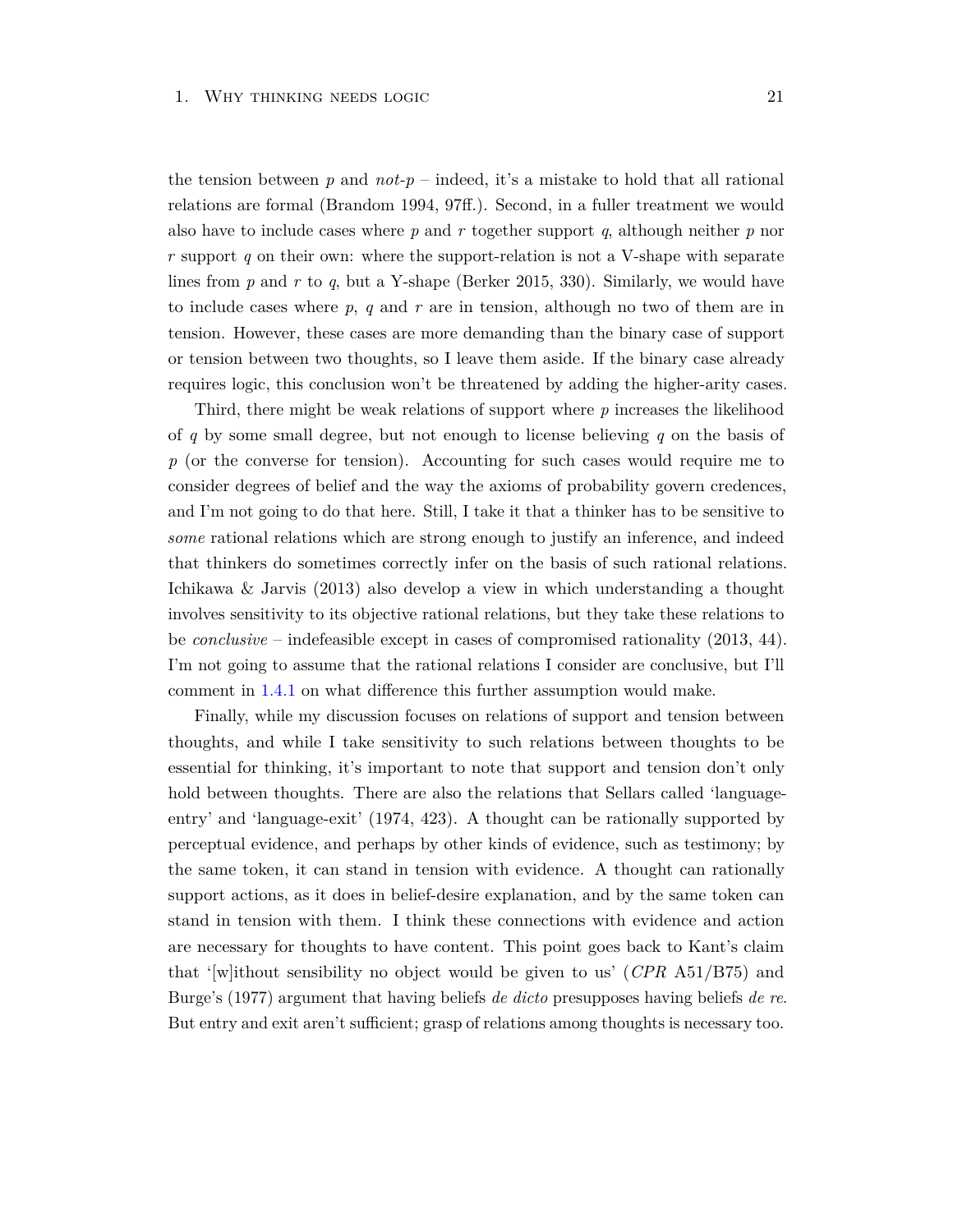#### 1. WHY THINKING NEEDS LOGIC 22

The thought that understanding requires a setting is suggested by an observation that Gareth Evans made in arguing against simple dispositional accounts of belief. Building on Ryle's observation that intelligent capacities are 'not single-track dispositions, but dispositions the exercises of which are indefinitely heterogeneous' (1949, 44), Evans noted a difference between the 'beliefs' we attribute to animals and those of human beings (1982, 336-7).

The rat manifests the 'belief' [that something is poisonous] in only one way – by not eating – whereas there is no limit to the ways in which the ordinary belief that something is poisonous might be manifested. The subject might manifest it by, for example, preventing someone else from eating the food, or by giving it to a hated enemy, or by committing suicide with it. ... One who possesses a belief will typically be sensitive to a wide variety of ways in which it can be established (what it can be inferred from), and a wide variety of different ways in which it can be used (what can be inferred from it).

The rat can only do one thing with its 'belief', while the human being can do an open-ended range of things with it, including being able to support the belief in various ways and derive various consequences from it. This suggests that sensitivity to some of the rational relations of a belief is essential to having the belief in the first place. (This is not to say the rat has no representational content at all – just that it doesn't have beliefs.)

Consider what would follow if we denied that understanding requires a setting. It follows, first of all, that someone could think *p* while being wholly insensitive to the rational relations between *p* and other thoughts. But then it would seem that any other thoughts the thinker understood would be making no contribution to the thinker's understanding of *p*. So it would seem possible that someone could think a single thought  $p$  as the entirety of their mental life.<sup>5</sup> Now, I don't have much of an argument against this possibility, and it has occasionally been accepted, for instance by Jerry Fodor (1987, 89). But to me it seems absurd. I can't imagine a case where we would have reason to attribute one thought to a creature without having reason to attribute any others.

Of course, without accepting interpretivism – that to have a thought is to be interpretable as having it – it doesn't follow that there could be no such creature. But

 $5$ Kwong (2007) denies that possessing a concept requires possessing others, but maintains that *acquiring* a concept requires possessing others. But on Kwong's view the one-thought mind is still metaphysically possible – its concepts just have to be innate rather than acquired.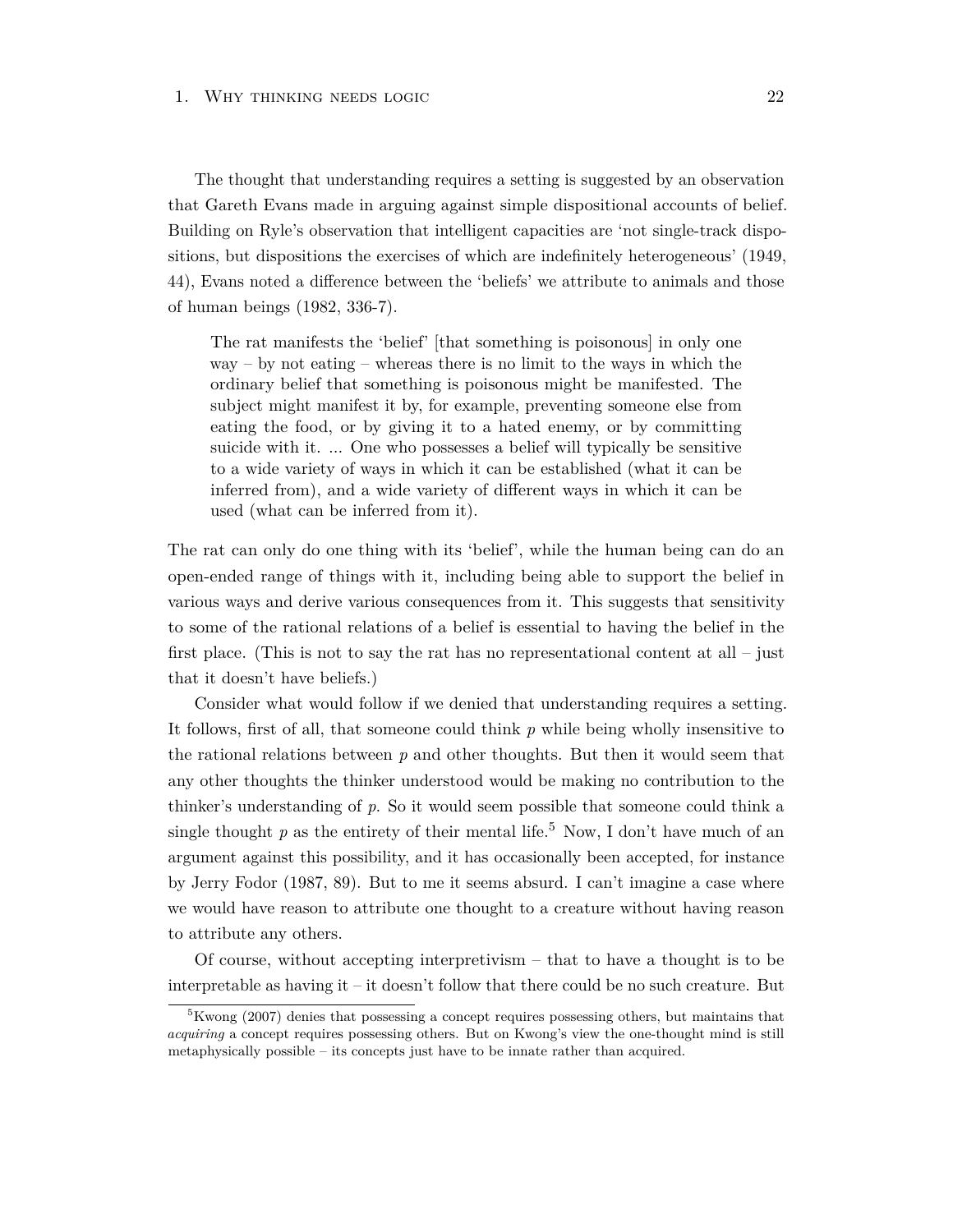the fact that we are pressed to acknowledge a possibility which we could never have reason to take to be actual still seems problematic. What would make it the case that the creature is thinking  $p$  rather than some other nearby thought  $p'$ , if the creature isn't able to recognize any of the grounds or consequences that distinguish *p* and p'? Note that, while some have argued that our thoughts are perfectly determinate (Ross 1992; BonJour (ms.)), I'm not taking such a strong position here. Quine (1960, §15) may be right that all our thoughts are indeterminate to some degree. It doesn't follow that *any* degree of indeterminacy is consistent with thinking; it seems more likely that there's a limit on how indeterminate a thought can be, and the creature who can only think *p* is past that limit.

Suppose, for example, that *p* is the thought *this is square* (had while the creature is looking at a table). What would make it the case that our creature, incapable of having any other thoughts, is thinking *this is square* rather than, say, *this is rectangular*? In any situation where the former is true, the latter is, too. The ordinary way of telling these cases apart rests on the fact that *this is square* requires more specific grounds than *this is rectangular*, and that that it has broader consequences – for instance, it lets you infer *all of its sides are the same length*. But this sort of thing is, by hypothesis, unavailable. Nor can we appeal to the fact that the table the creature is looking at is square: this fact is only there to appeal to in cases where the creature is thinking truly, but it's surely possible to think falsely that something is square (Millikan 1984, 7). In any event, if the table is square, it's rectangular too, so this consideration fails to distinguish the two thoughts. Indeed, the table also has a colour (say, green) which is also visible to the creature, so this consideration fails even to distinguish *this is square* from *this is green*. It seems to me that if we have grounds to attribute the thought *this is square* but not *this is rectangular* or *this is green*, then we must also have grounds to attribute some other thoughts.

You might suggest that language-entry and language-exit are sufficient for understanding: in other words, although the creature doesn't recognize any links between *p* and other thoughts, it's sufficient if it recognizes links between *p*, evidence for *p* and action supported by *p*. But there are two problems with this suggestion. First, while they are likely essential for contentful thought, links with evidence and action on their own do not confer determinacy. The rat might be disposed to form a representation in response to the colour or smell of its food, and it might be disposed not to eat the food when it has formed this representation, but that isn't enough to attribute to it a determinate thought: a thought is 'conceptually too rich for the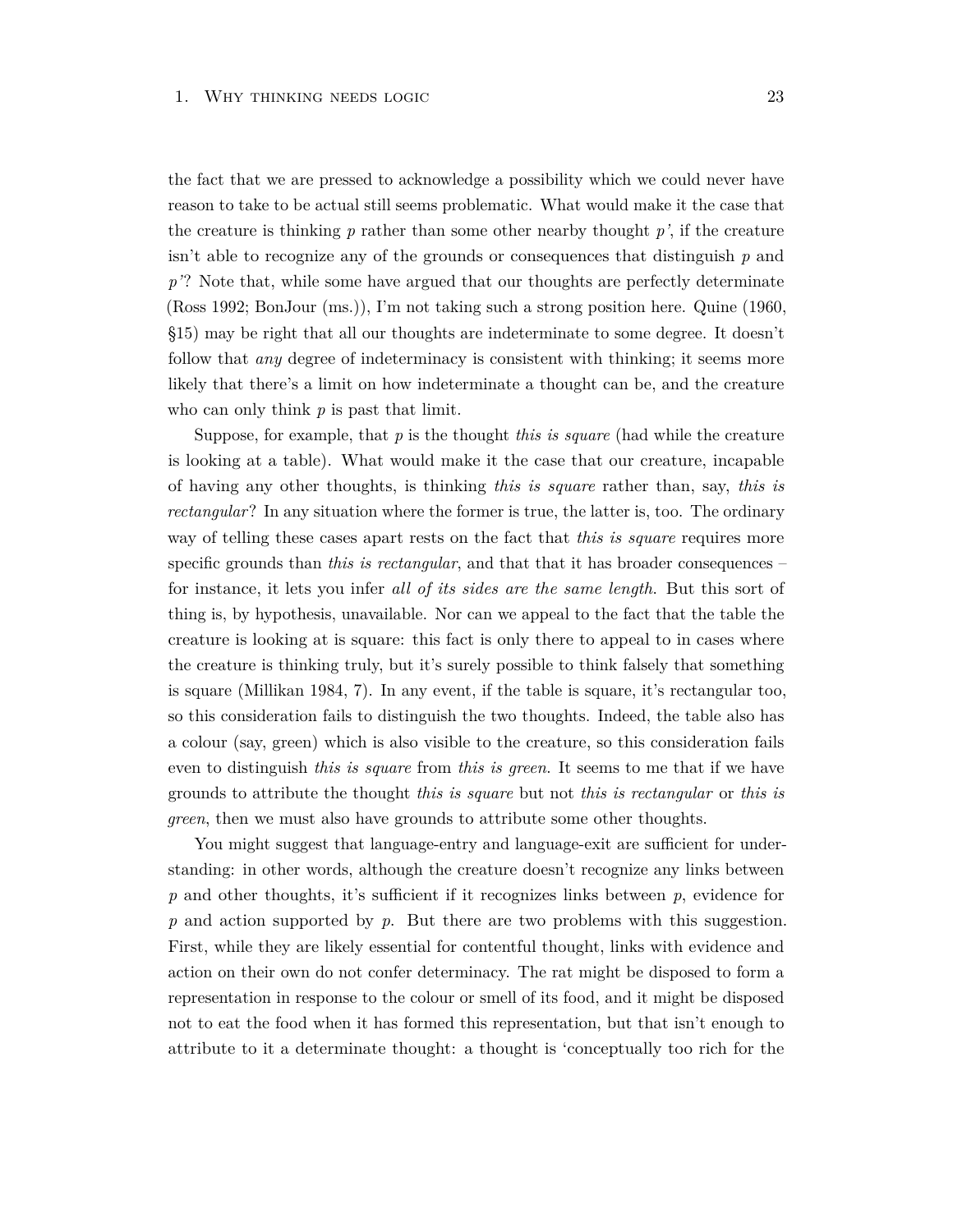purpose' (Dummett 1994, 122). In the case of human beings, links with action and evidence do seem to justify attributing determinate thoughts, but this is because they manifest connections with other thoughts as well: if the subject gives the food to a hated enemy, this might justify attributing the belief that it was poisoned, but only against a background of other beliefs.

Second, a subject whose representations are tied this closely to evidence and action violates a requirement on thought which Elizabeth Camp (2009, 288) calls 'stimulus-independence':

genuine thought involves a clear distinction between representation and represented, so that the former can occur even in the latter's absence. ... Because thoughts are at least partly constituted by their contents, understanding a thought requires grasping the conditions required for its satisfaction. But if a thinker really does grasp those conditions of satisfaction, as opposed to simply being confronted by the conditions themselves, then its grasp of those conditions should be relatively independent of its current circumstances. Otherwise, the world, and not the thinker, is shouldering the bulk of the representational burden. And if this is so, then that "thinker" really is just a passive reactor.

Camp's idea – which, as she notes, has roots in Dummett (1994, 123) and McDowell  $(1994, 57)$  – is that understanding a thought requires an ability to think it independently of being confronted by the situation the thought is about. But a creature which only makes language-entry and language-exit transitions, and not transitions between thoughts, is unable to think a thought without being confronted by, or taking itself to be confronted by, evidence for that thought, so it lacks stimulus-independence. Without discussing the connection between stimulus-independence and understanding, I don't want to put too much weight on this point. But to the extent that the connection is plausible, it tells against the suggestion that language-entry and language-exit are sufficient for understanding.

So there's strong reason to accept that understanding requires a setting. As it stands, however, there are different versions of this claim, depending which sets of rational relations are said to be required for understanding. One version is inferentialism – the view that understanding a thought requires recognizing a particular set of rational relations involving that thought (Peacocke 1992). But it's possible to maintain that understanding requires a setting while refusing the inferentialist gloss, which involves drawing a distinction between 'canonical' and 'noncanonical' rational relations – a rational relation being canonical for *p* iff recognizing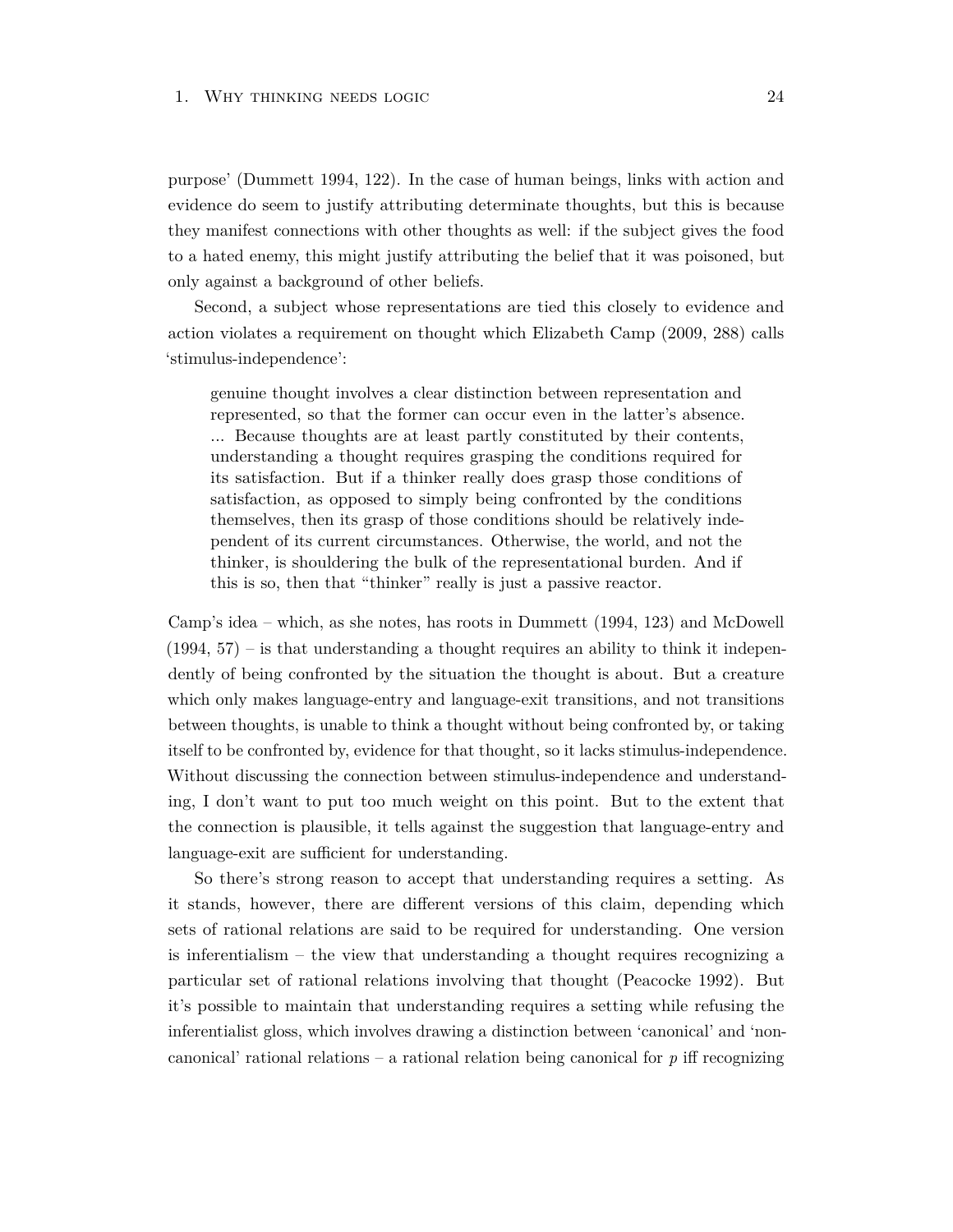that relation is necessary for understanding *p*. Holism accepts that understanding requires a setting without commitment to this distinction.<sup>6</sup> In the next section, I introduce cases of deviant understanding, which support holism specifically.

#### <span id="page-31-0"></span>**1.2.2 Deviant understanding**

In this section I'll discuss cases of deviant understanding – that is, cases where a subject understands a thought  $p$  in a deviant way, rejecting obvious truths containing *p* or obviously valid inferences involving *p*. I'm not going to define deviance or obviousness, as my argument doesn't require any precise distinction between deviant and non-deviant understanding. The cases I'll discuss were introduced by Burge, and taken up by Williamson, as counterexamples to purportedly analytic truths or inferences, but my interest here is in the distinctive freedom that subjects in these cases display. I'll argue that making room for this phenomenon requires holism.

Consider the thought *this is a sofa*. Most people consider it obvious that *this is a sofa* entails *this is for sitting on*; it might seem that anyone who fails to accept this consequence fails to understand *this is a sofa*. But Burge (1986) shows that, with a bit of imagination, we can tell a story in which a speaker understands *this is a sofa* but rejects the link in question. Suppose we meet somebody who is able to identify sofas and uses the word in a syntactically appropriate way, but who staunchly denies that they are for sitting on. When we ask why not, we get the following response:

"Sofas are, in fact, items of religious worship. That's why we traditionally keep them in the most central part of the house, and why so much attention is lavished on their design and materials. Of course, most people don't realize this; they think that a sofa is just a regular piece of household furniture. What people don't know is that, in the early years of the 20th century, there was an extensive – and highly successful – propaganda campaign to eradicate the sofa cult. And what better way to degrade a religious item than to convince people everywhere to sit on it? As I say, the campaign was so successful that, today, hardly anybody knows about it: but none of this changes the fact that sofas are really not for sitting on..."

And so on in this rather tiresome vein. What should we say about this? Burge's view – which I think is the right one – is that this person understands the thought

<sup>6</sup>There are strong arguments that in *some* cases some rational relations are canonical (Balcerak Jackson 2009; Boghossian 2012), but I doubt this holds in every case.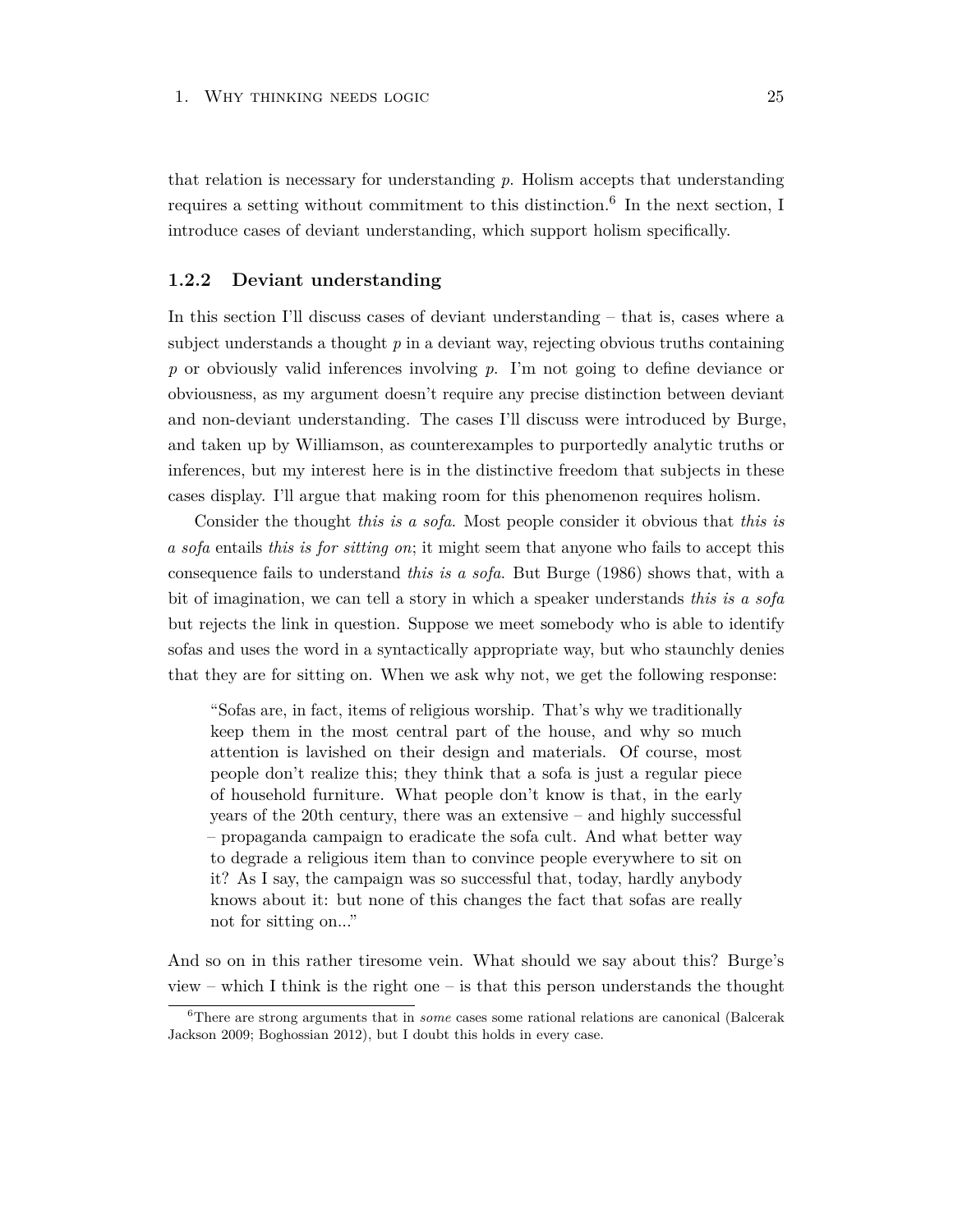#### 1. WHY THINKING NEEDS LOGIC 26

*this is a sofa*, even though they reject the obvious entailment. They understand the thought in a deviant way.

Note that understanding the thought *this is a sofa*, and in particular, understanding the concept *sofa*, amount to more than just referring to sofas. Merely being able to pick out the same class of objects that we pick out using the concept *sofa*, and having a term for objects in that class, is enough to count as referring to sofas; no overlap with our own conceptual connections is required. Burge isn't making the weak claim that his character's use of the word 'sofa' refers to the same things that we refer to; he's making the strong claim that the character's use of the word 'sofa' expresses the same concept that we express, such that he can reject the same thought that we accept.

Williamson (2006; 2007, ch. 4) has developed a range of similar cases, focusing on purportedly analytic statements – that is, truths the acceptance of which is a necessary condition on understanding them. Consider Williamson's counterexample to the purportedly analytic statement 'Every vixen is a vixen'. Williamson's character 'Peter' thinks that universal generalizations presuppose the existence of an instance, so 'Every vixen is a vixen' presupposes that there are vixens. Peter also believes that there have never been any vixens (2006, 9-10):

For he spends far too much time surfing the Internet, and once came across a site devoted to propagating the view that there are no foxes, and therefore no vixens, and never have been: all the apparent evidence to the contrary has been planted by a secret international agency; for sinister purposes best known to itself, it produces elaborate fox-hallucinations. Being a sucker for conspiracy theories, Peter accepted this one.

As a result, Peter thinks 'Every vixen is a vixen' is false. But we're still inclined to say he understands it.

The subjects in these deviant cases display, to an extreme degree, a freedom which, in less extreme forms, is a familiar part of our cognitive lives. It's possible to suspend commitment to, or even reject, seemingly obvious beliefs or inferences without loss of understanding; in particular, it's possible to use a concept in a way that belies some apparently definitional link to other concepts while still counting as using that concept. We have the conceptual freedom to question or modify some of the rules that constitute our inherited representational system.

This phenomenon goes beyond the rather fruitless eccentricities described in the cases above. It doesn't merely make possible counterexamples to analyticity, but also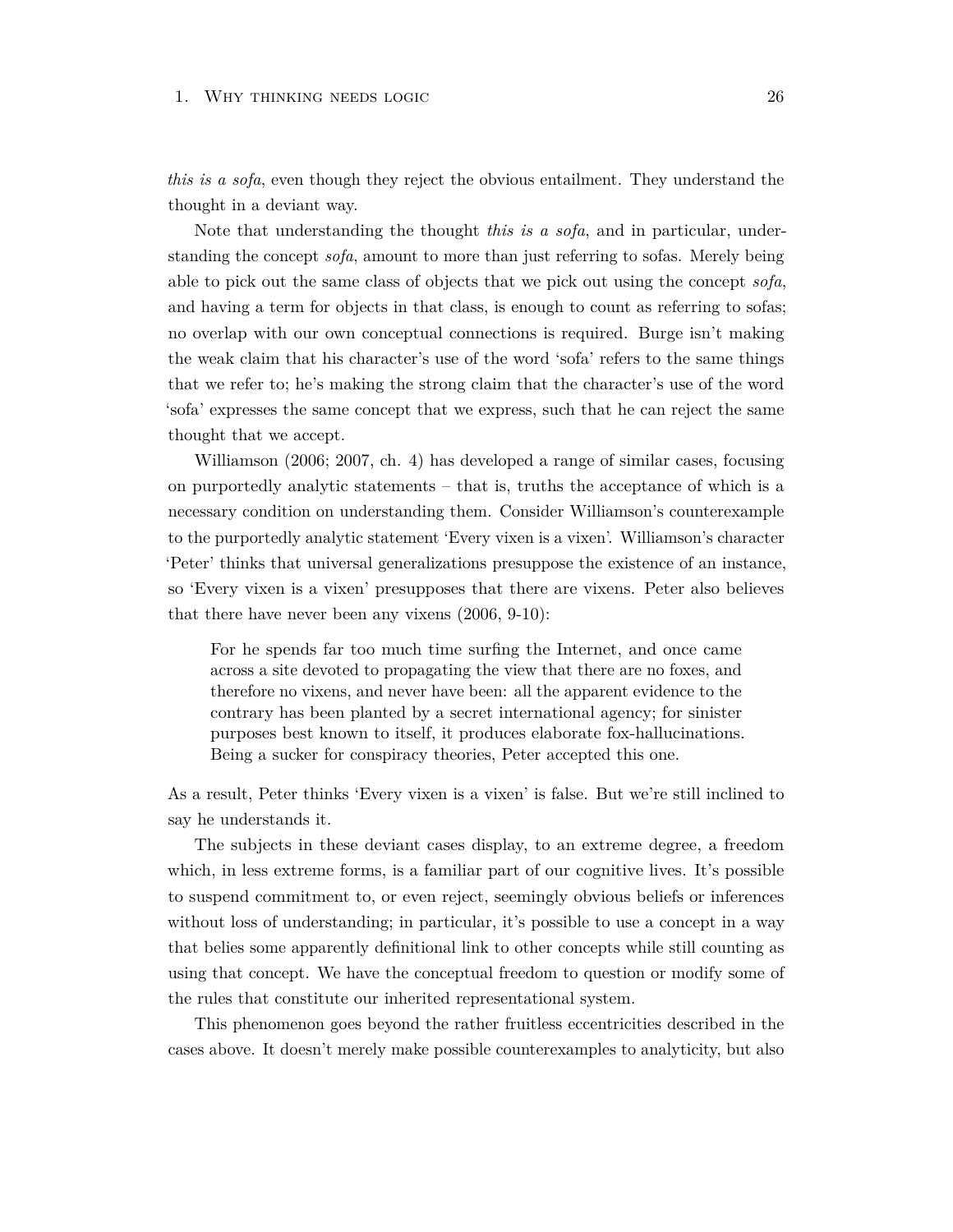plays a role in the development of thought in general (Williamson 2007, 126; Rattan & Wikforss 2017, 283). Here are two examples. First, scientific progress sometimes involves rejecting connections that at one time would have seemed definitional, or at least impossible to doubt. For example, in Newtonian mechanics it would have seemed impossible to doubt that the mass of an object is the same in all reference frames, but this assumption is given up in relativity theory (subject to some complications about the reference of 'mass' in the two theories (Field 1973, 467)). Second, certain sorts of social and political change are also bound up with exercises of conceptual freedom – for instance, in rejecting the idea that a marriage has to be between a man and a woman, or in changing understandings of the latter concepts (Haslanger 2000; Jenkins 2016).

The role of conceptual freedom in the development of thought in general makes it harder to dismiss than it otherwise would be. As Davidson writes in a related context, 'A theory that could not explain irrationality would be one that also could not explain our salutary efforts, and occasional successes, at self-criticism and selfimprovement' (2004, 187). An account of understanding that had no room for deviant understanding would also have no room for the use of conceptual freedom to criticize and improve our system of thoughts. So we should make room for this phenomenon in our account of understanding.

This gives us reason to accept holism. In fact, two reasons. Negatively, it's clear that the inferentialist version of the claim that understanding requires a setting would be inconsistent with conceptual freedom: if inferentialists were right, it would be impossible to reject a canonical rational relation without loss of understanding. So we should accept the holist version of the claim instead.

But I think conceptual freedom also provides more positive support for holism. We can see this by further reflection on the *sofa* case. The intelligibility of the subject who denies that sofas are for sitting on depends on their other beliefs (cf. Reimer 2012, 255). Some of these are orthodox beliefs about sofas themselves, e.g. that sofas are human-made artefacts rather than, say, vegetables; that they generally stay where they are, rather than moving about on their own. If the subject believed not only that sofas aren't for sitting on, but also that a sofa is a sort of pumpkin which travels about on its own, in pursuit of its own purposes, we might be less inclined to agree that they still understood *this is a sofa*. Intuitively, the thought *this is a sofa* is held in place by a network of links to other thoughts. While the subject has cut an important link – the connection to *this is for sitting on* – enough of the other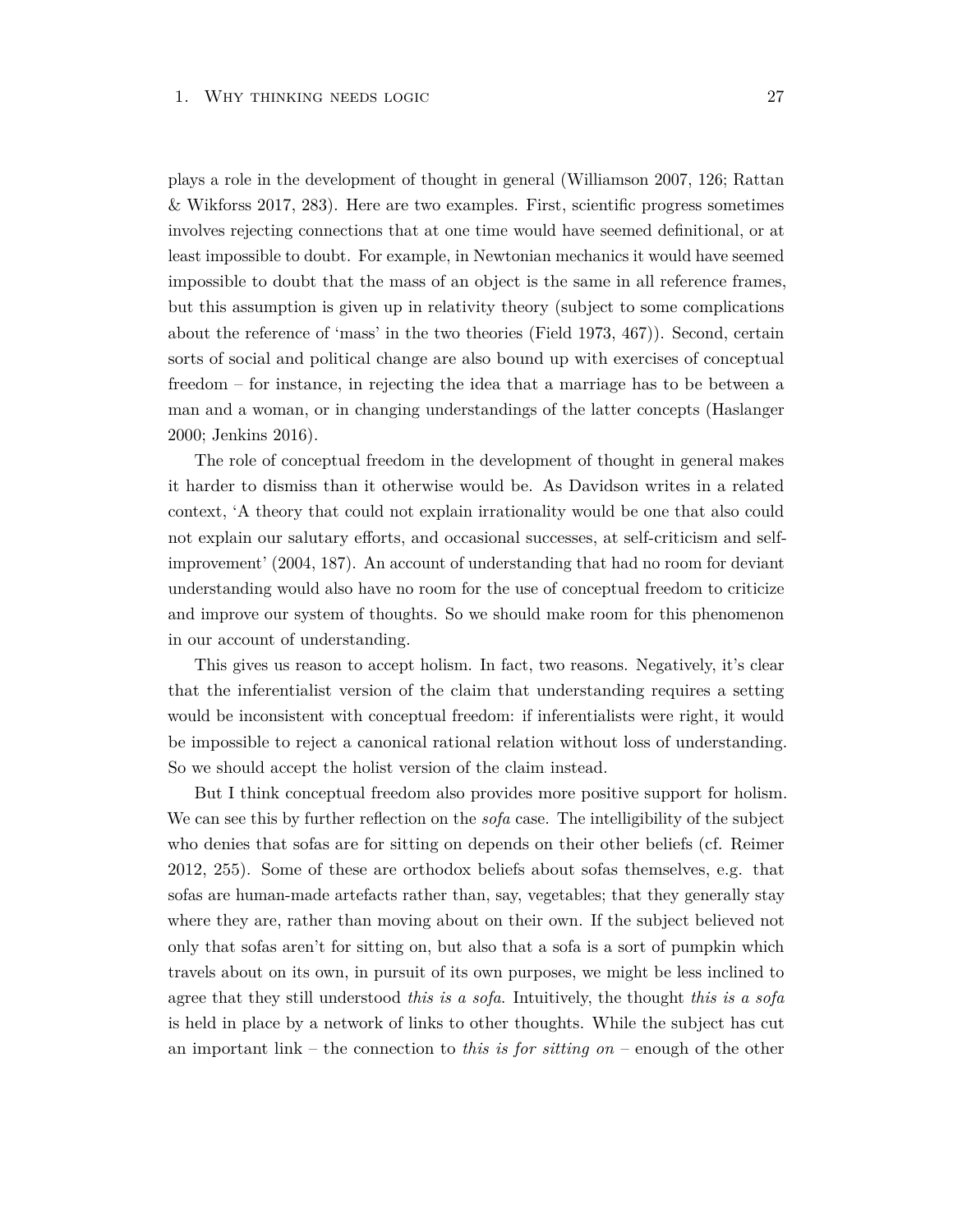links are still intact to keep the thought in place.

Others among the subject's beliefs play a different role. They rationalize the subject's rejection of the 'canonical' entailment. These are the beliefs about the propaganda campaign and the religious nature of sofas. While these beliefs are unorthodox, we can see how someone with such beliefs would deny that sofas are for sitting on; without these beliefs, the subject's denial would be much less intelligible.

Both sets of beliefs are essential to deviant understanding. This suggests that, 'unless a plausible background story emerges such that the "unorthodoxy is compensated for by orthodoxies at other points", the fact that [the subject denies the analytic statement] does entail failure of understanding' (Wikforss 2009, 12). In other words, a subject counts as understanding *p* only if there is some 'plausible background story' – some set of links to other thoughts – which underwrites the subject's understanding of  $p^7$ . But as the cases show, there's no single background story that is required, but many background stories each of which would be sufficient for understanding. Requiring a single background story for understanding *p* would leave no room for conceptual freedom involving *p*. And the claim that understanding *p* requires a background story, but no particular background story, is equivalent to holism. So cases of deviant understanding support holism.

### <span id="page-34-0"></span>**1.3 General rational abilities**

In the previous section, I began by motivating the thesis that understanding requires a setting. I then introduced cases of deviant understanding, which, I argued, show that we should accept holism as a particular version of the thesis. In this section, I ask what explains the truth of holism, and argue that it reflects the thinker's sensitivity to rational relations among their thoughts. In particular, I will suggest that the best explanation for why thinkers in deviant cases count as understanding is that the thinkers manifest general abilities to recognize and respond to relations of support and tension among their thoughts (cf. Boyle 2009, 150-151). These are

 $7$ Williamson implies that the role of the background story is merely practical (2006, 36): 'Although disagreement is naturally easier to negotiate and usually more fruitful against a background of extensive agreement, it does not follow that any particular agreement is needed for disagreement to be expressed in given words. A practical constraint on useful communication should not be confused with a necessary condition for literal understanding.' But without the background beliefs, why accept that the deviant speaker still understands the thought? Moreover, in denying that 'any particular agreement is needed', Williamson rules out only the inferentialist construal of the point, leaving room for the holist position that some agreement or other is, in fact, needed.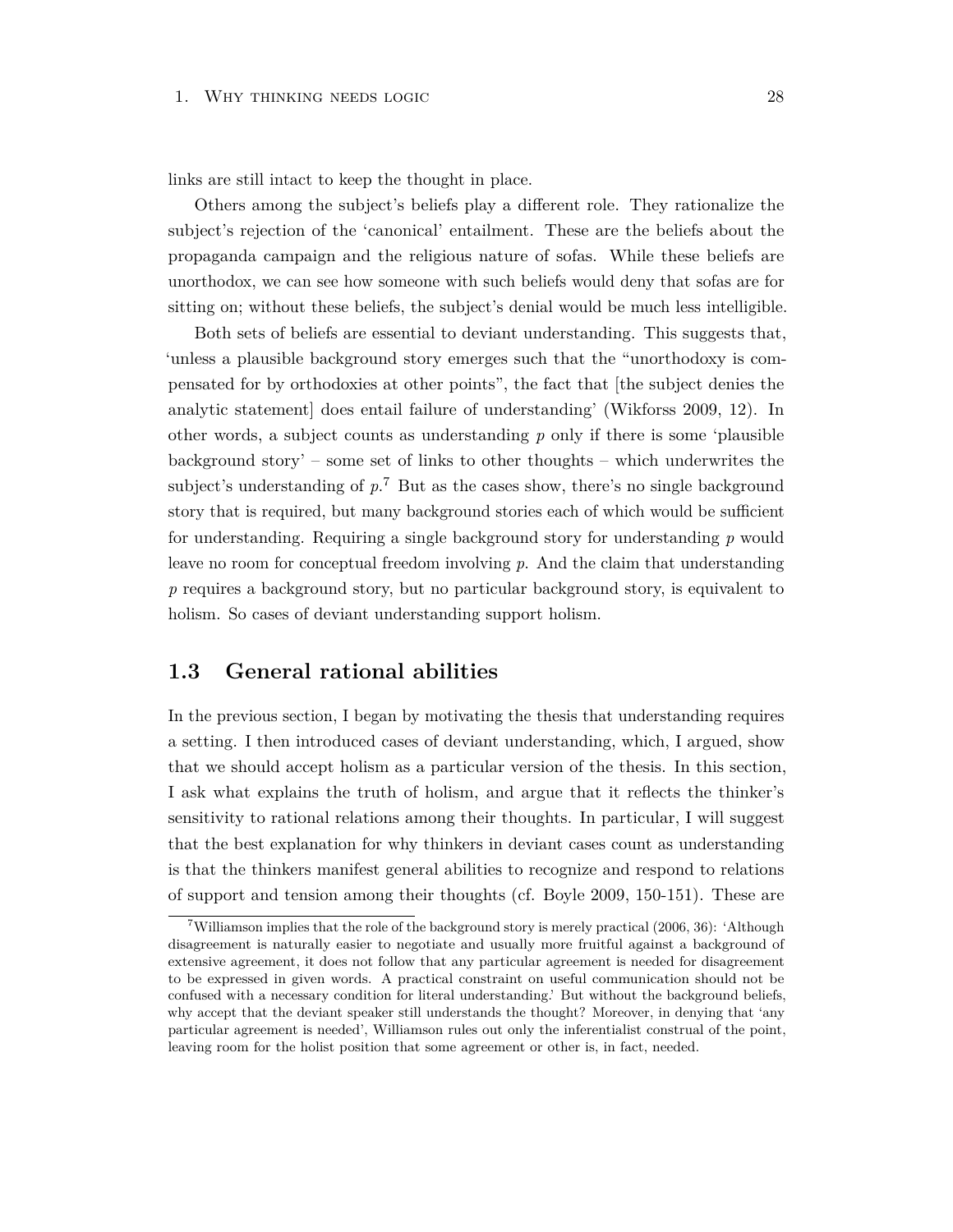deep waters, and I don't have a proof that such abilities are the right explanation. But I will suggest that this is the feature of the cases which drives our conclusion that the deviant thinkers understand what they are saying. I'll begin by ruling out the two most plausible competitors, before spelling out the explanation I prefer.

#### <span id="page-35-0"></span>**1.3.1 Two unsuccessful explanations of holism**

Why is it possible to understand *p* while rejecting some obvious inference involving *p*? I'm going to consider two explanations in this section and argue that neither of them succeeds. While we're looking for an explanation of the truth of holism generally, I'll focus on cases of deviant understanding, as these are where holism comes apart most clearly from other theories.

The first possibility is that holism is underwritten by *social externalism*. According to social externalism, a subject counts as understanding *p* if, in their use of *p*, they intend to defer to the way *p* is used in their community, or to the way *p* is used by relevant experts (Putnam 1975; Burge 1979). For example, I count as understanding the concept *chrysanthemum* even though I'm unable to recognize chrysanthemums, and even though the inferential role I associate with the concept is indistinguishable from the role I associate with other concepts of flowering plants, like *rhododendron*, because when I use *chrysanthemum* I intend to defer to whatever 'chrysanthemum' is taken to mean by gardeners or botanists. In the present context, the idea would be that the deviant user can still intend to defer to whatever the community means by 'sofa', and so still count as understanding it.

I should note that this probably isn't the right reading of either Burge or Williamson. Burge is clear that his arguments about *sofa* take a different route from his arguments on social externalism; he distinguishes the notion of cognitive value, which he takes to be at play in the *sofa* case, from the notion of conventional linguistic meaning (1977, s. IV; 2007, s. V). In particular, Burge holds that since 'communally accepted characterizations as well as expert opinion can be doubted', the standards of correctness for using a cognitive value, like *sofa*, aren't determined by the usage 'of any person or social group' (1986, 720). Since cognitive value isn't determined by social patterns of usage, our grasp of cognitive value cannot consist in deference to such patterns.

Williamson is less clear about what drives his cases, and he does refer to Putnam's hypothesis of the division of linguistic labour and 'the way in which individual speakers defer to the linguistic community as a whole' (2006, 36). He also notes that Peter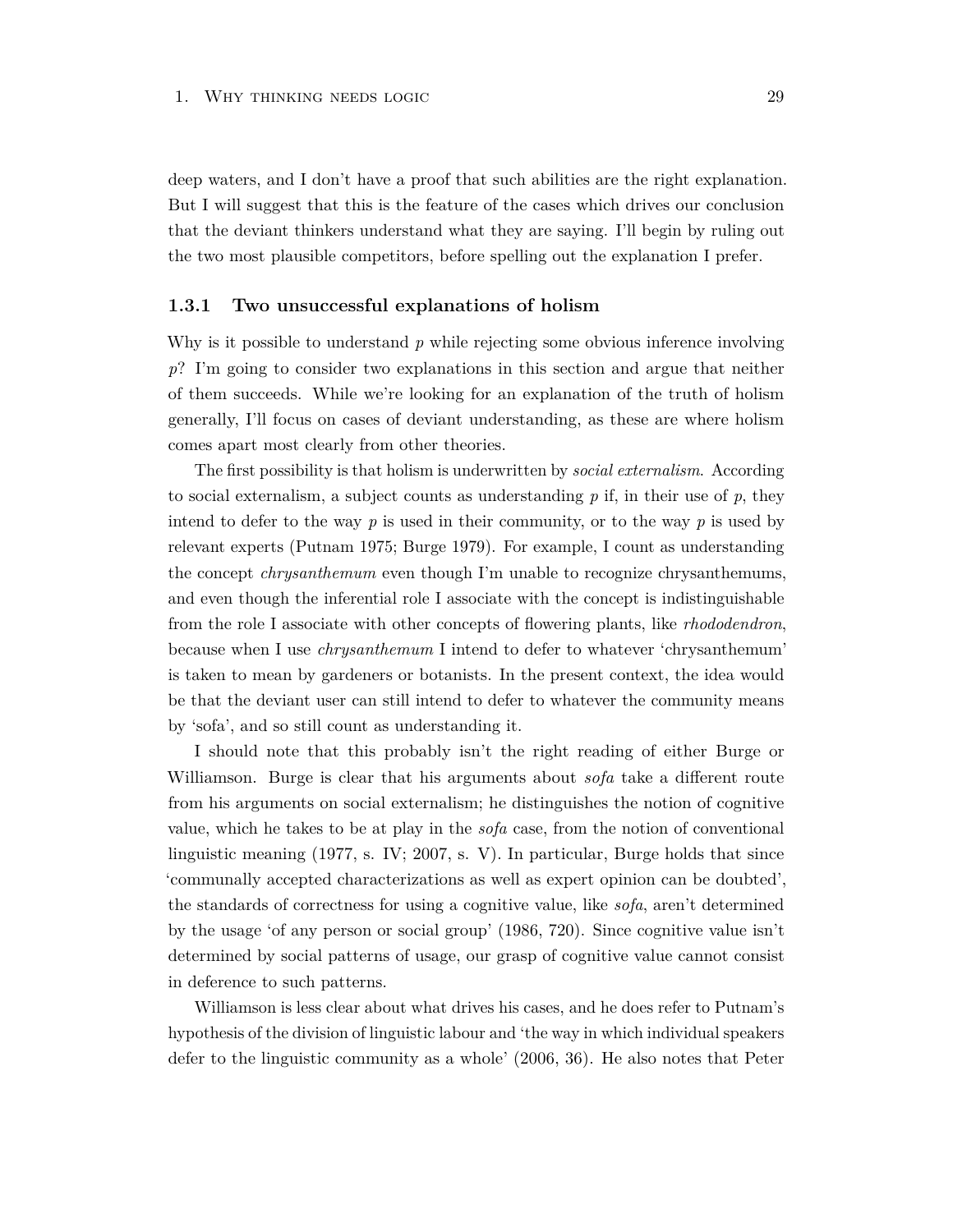intends for his words 'to be understood as words of our common language, with their standard English senses' (2006, 12). However, the structure of Williamson's cases precludes any straightforward explanation in terms of social externalism, for the simple reason that the deviant speakers Williamson describes are experts (Boghossian 2012; Murzi & Steinberger 2017). Peter is said to 'have published widely read articles on the [semantic] issues in leading refereed journals of philosophy, in English'. For a social externalist, experts are the people non-experts defer to; experts themselves don't defer. Peter's understanding of 'Every vixen is a vixen' can't consist in his deference to other speakers or to the speech community as a whole.

Of course, we can ask whether social externalism is the right explanation for the cases regardless. But there's good reason not to invoke it here. It fails to explain the importance of rationality in the cases – the feature that Wikforss calls a 'plausible background story'. The sofa-worshipper's denial of an obvious truth is rationalized by his other beliefs about sofas – the story about the propaganda campaign and religious worship. If social externalism were driving the case, the background story would be beside the point. It would be sufficient to say: one day somebody believed that sofas are not for sitting on, while intending to defer to their speech community's use of 'sofa', and still understanding *sofa* in virtue of this deference. The fact that this bare case is wholly unconvincing suggests that the rationalizing background story plays more than a rhetorical role in the deviant cases (cf. Heal 1999, 78; Boghossian  $2011$ ).<sup>8</sup>

Social externalism, then, is not the right explanation of holism. A second possibility is that deviant understanding is explained by a *causal theory of meaning* (Fodor 1987). On such a theory, for my use of some term *t* to mean some concept *c* is for my use of *t* to stand in the appropriate kind of causal relations with certain bits of the world: for example, my use of 'sofa' means *sofa* because it is causally connected in the right way with sofas. To explain the deviant cases, we have to say in addition that, if I use any term  $t$  that means some concept  $c$ , then I count as understanding *c*: for example, if my use of 'sofa' means *sofa*, then I understand sofa. So it's possible to understand *sofa* while denying that sofas are for sitting on, as long as you have the right causal relations to sofas.

Moving to a causal theory of meaning would be a drastic reaction to the puzzle

 ${}^8$ This is not to say that such bare cases are never possible – one such is Burge's (1979, 77) example of someone who believes they have arthritis in their thigh. But here the overlap with orthodoxy is much greater than in the cases I'm considering.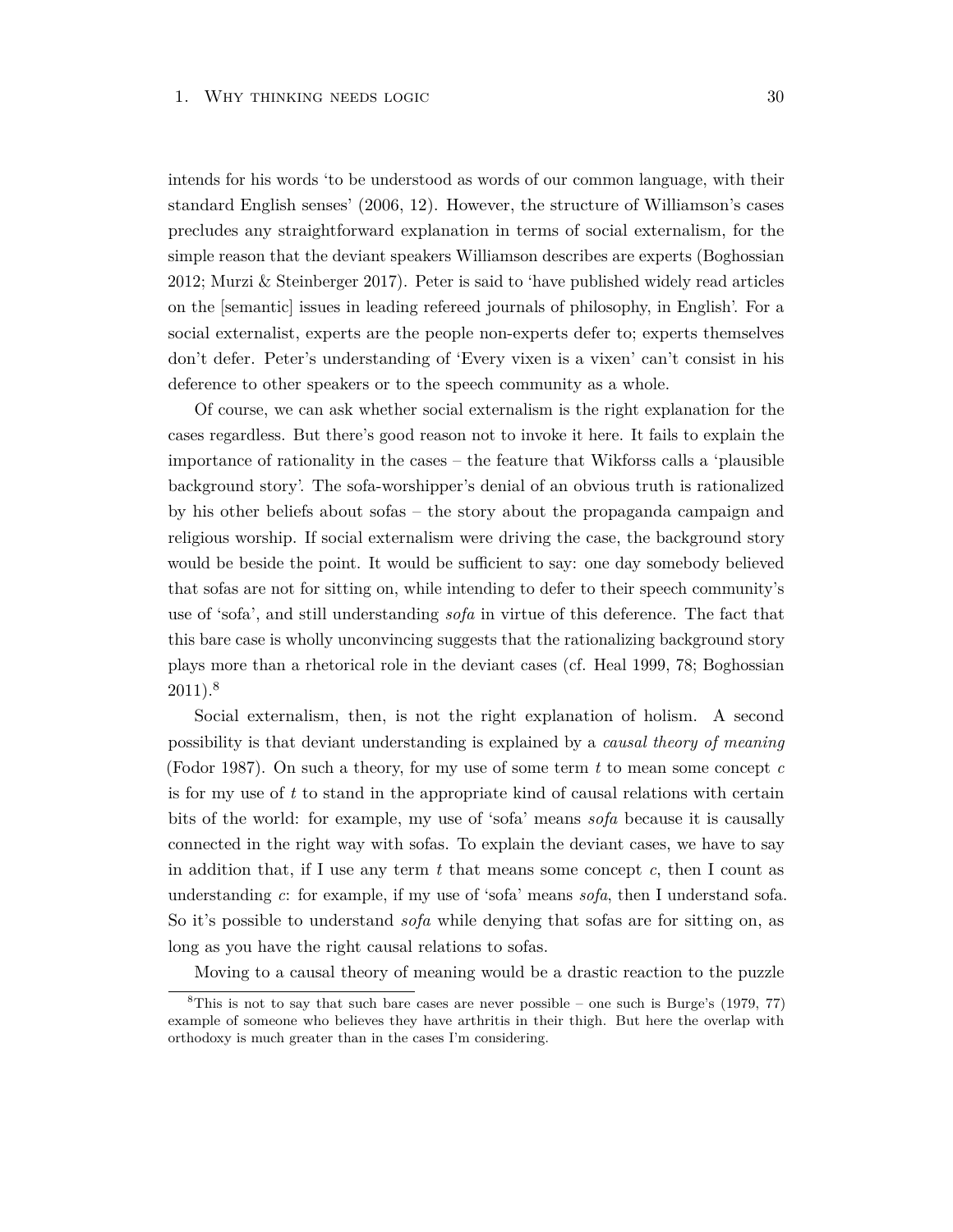posed by deviant understanding. For it would amount to abandoning not only inferentialism but also holism, and even the broad claim that understanding requires a setting. On the causal theory, it ought to be possible for a subject to have a single thought *p* as the entirety of their mental life, as long as the right causal relations hold. *p* might even be a necessary falsehood: there might be a subject whose entire mental life consisted of judging that green is red. This suggests that adopting the causal theory would be an overreaction. Nothing in the cases of deviant understanding puts pressure on the claim that understanding requires a setting. We should seek a more conservative explanation of these cases that doesn't require us to abandon what was plausible in our starting point.

The causal account also faces the same problem as the externalist one: it fails to explain the role of rationality in the cases. If causal relations were driving the cases, the background story would be beside the point. It would be sufficient to say: one day somebody believed that sofas are not for sitting on, while standing in the appropriate causal relation to sofas, and still understanding *sofa* in virtue of this relation. But, as before, this bare case is wholly unconvincing. So causal relations are not the right explanation either. Of course, this doesn't mean that causal relations have no role in understanding. It only means that, if they do have a role (as I believe they do), this role is not sufficient to explain the possibility of deviant understanding.

#### **1.3.2 A better explanation**

Both of the accounts I've considered stumbled on a distinctive feature of deviant understanding: the cases present a subject as being rational even in their irrationality. Why not make this feature central to our explanation? What underwrites understanding in these cases is precisely that the subject manifests rationality in the position that they take up. The background story rationalizes their mistaken belief by showing that it is supported by their other beliefs. This is why, in rejecting an obvious inference, they remain intelligible.<sup>9</sup>

The thinker who denies that sofas are for sitting on is intelligible because they

 $9$ As Schroeter & Schroeter write, 'anyone with whom we can profitably participate in critical debate involving an evaluative term – whatever his initial substantive assumptions are – shares the same meaning' (2009, 21). In more Fregean terms, a central theoretical role for thoughts is in tracing patterns of rational agreement and disagreement. As long as the deviant speaker shows sensitivity to rational relations, we should count ourselves as in rational disagreement with them, and this requires taking them to reject the very thought that we accept.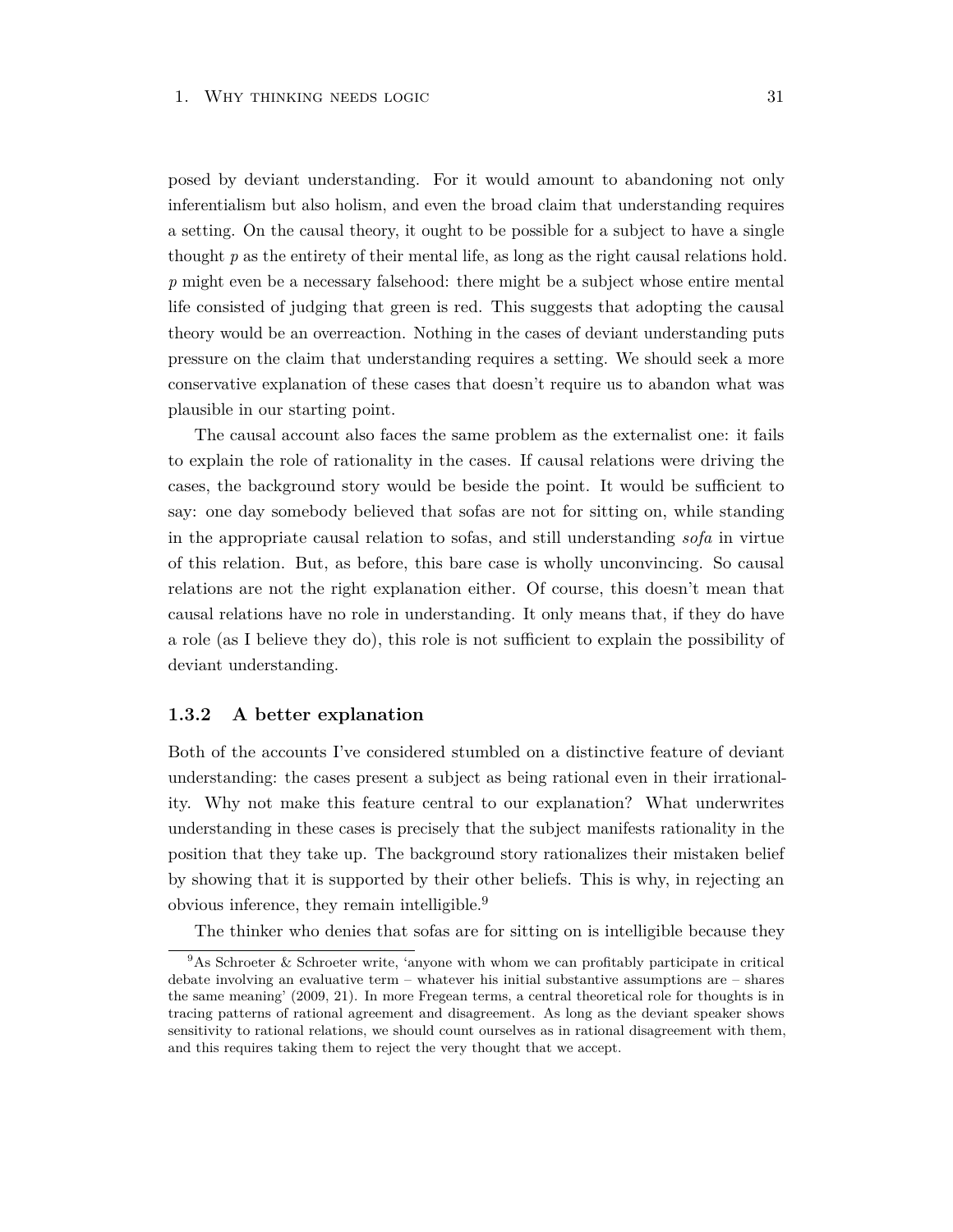take this thought to be incompatible with a series of further thoughts which they accept: that sofas are religious objects, and that religious objects are not for sitting on. In other words, they reject a thought *p* because they accept some other thoughts *q* and *r*, which they rightly take to be in tension with *p*. We could analyze the rest of the background story in the same way. So the thinker's rejection of *p* manifests their ability to respond to the rational relations among their thoughts.

Exactly what ability does the thinker need? You might think that they only need to recognize particular rational relations – namely, those which form part of the 'plausible background story'. In our example, they would only need to recognize the relations between  $p$ ,  $q$ , and  $r$  – perhaps by having an aversion to believing  $p$ ,  $q$ and *r* together. In fact, however, this suggestion reflects a residual inferentialism and fails to appreciate the depth of the holist challenge.

Positing an aversion to believing *p*, *q* and *r* together would account for the particular case I presented earlier, but it wouldn't account for the indefinitely many other cases we could imagine. In supposing that the deviant thinker understands *sofa* in virtue of the plausible background story, we suppose that they are sensitive to various further connections involving *sofa*: for example, if they rejected some crucial element of the background story about the propaganda campaign, they would come to accept that sofas are for sitting on – unless they replaced the propaganda campaign with a new background story – unless some crucial element of this new story proved incompatible with their other beliefs – and so on. There's an indefinite list of further connections to which a thinker who understands *p* is sensitive, an indefinite list of abilities to make further revisions in their beliefs as their other beliefs changed. In taking the subject to understand *this is a sofa*, we take them to have an open-ended sensitivity to the way other thoughts might bear on this one.<sup>10</sup>

Earlier, I treated the difference between inferentialism and holism as one of scope: the inferentialist holds that there is a set of rational relations involving *p* which you must accept to understand  $p$ , while the holist holds that to understand  $p$ , there must be a set of rational relations involving *p* which you accept. Now we can see that this understates the difference. There would be no deep challenge to inferentialism in allowing that there are, say, two sets of canonical inferences involving *p*, such that understanding p requires accepting at least one of these sets. (For example, there might be two sets of equivalent inference-rules for a connective.) The holist position

 $10$ Horvath (2020, 522) argues, relatedly, that understanding is not constituted by any particular first-order disposition but by a second-order disposition to have various first-order dispositions.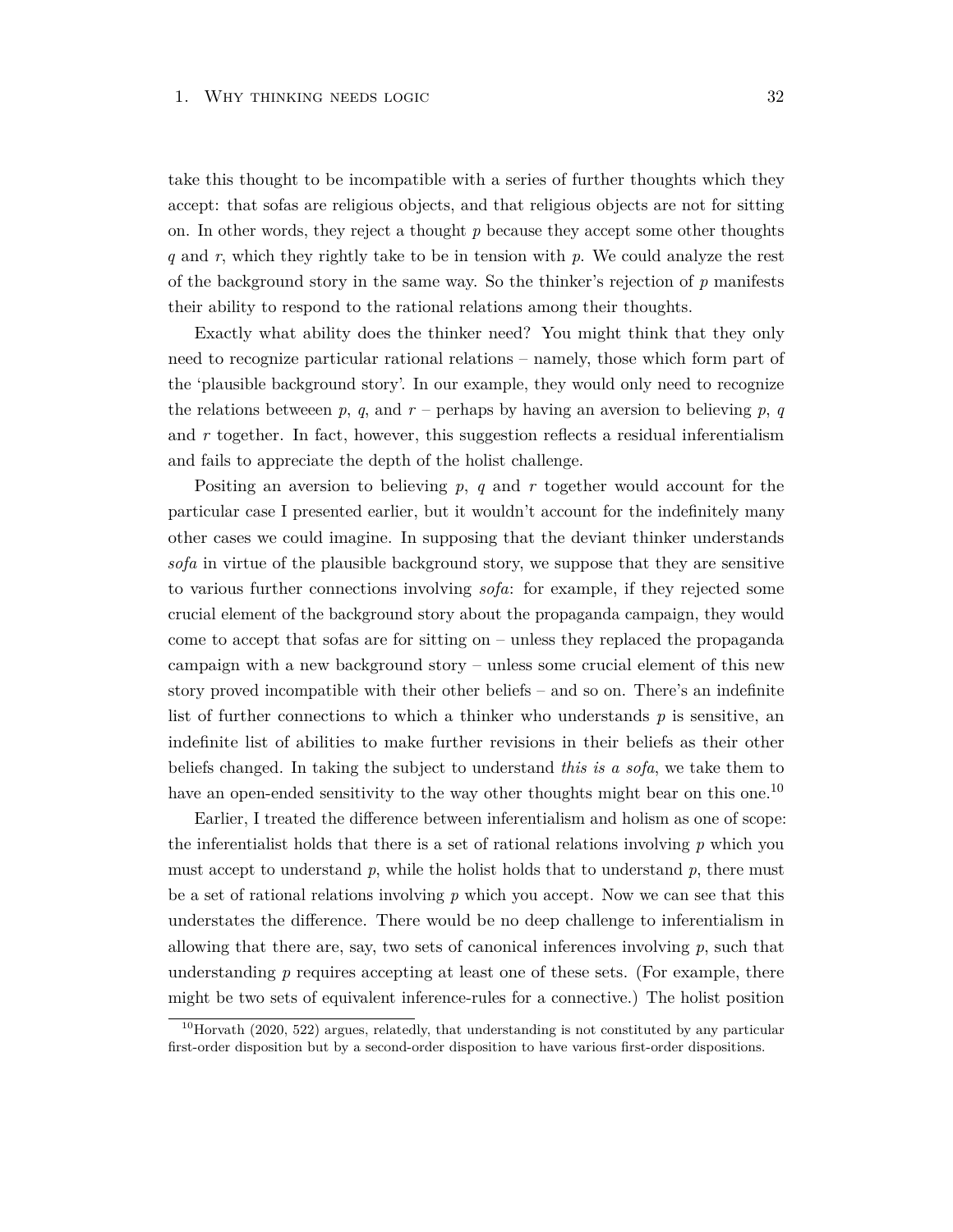is, rather, that understanding *p* is an open-ended exercise requiring sensitivity to whichever other thoughts might prove to be rationally relevant.

The open-ended sensitivity involved in thinking means that no finite set of abilities to respond to particular rational relations will suffice for understanding. An ability to believe *p* if you believe *q*, for example, is entirely inert when it comes to other rational relations that may bear on *p*. What a thinker needs, instead, is a general ability to recognize and respond to rational relations involving  $p$ , such that their pattern of attitudes as a whole comes out as overall rational. To put it in a thesis:

**General Rational Abilities** A thinker must have general abilities to recognize and respond to relations of support and tension among thoughts.

To be clear, the requirement isn't only that thinkers have concepts applicable to cases of support or tension, nor even that they be able to recognize such cases reliably. They must also have some tendency to be moved by such relations to change their beliefs. If you recognize that *p* supports *q*, you must have some tendency to infer from *p* to *q*; if you recognize that *p* is in tension with *q*, you must have some tendency not to judge *p* and *q* together.

# **1.4 The expressive role of logic**

In the previous section, I suggested that thinking involves general abilities to recognize and respond to relations of tension and support among thoughts. Several philosophers have inferred from this that thinking requires metarepresentation, or second-order thinking about thinking. For example, Burge (1996, 100) argues that 'critical reasoning requires thinking about one's thoughts'. Spelling out Burge's argument, Rattan (2002, 150) writes:

I change my thoughts immediately when there is a tension in *my* thoughts, *when the perspective of thinking about thoughts and the first-order thoughts themselves are part of the same perspective*. So, it is because I normally know what my thoughts are, and that they are my thoughts, that reflection can allow us to take rational control of our thoughts. So special secondorder knowledgeable thought seems to be essential to the very idea that we can exert rational control over our thoughts.

Ichikawa & Jarvis also argue that understanding involves topic-neutral inferential abilities to systematize our first-order inferential abilities; they take the systematizing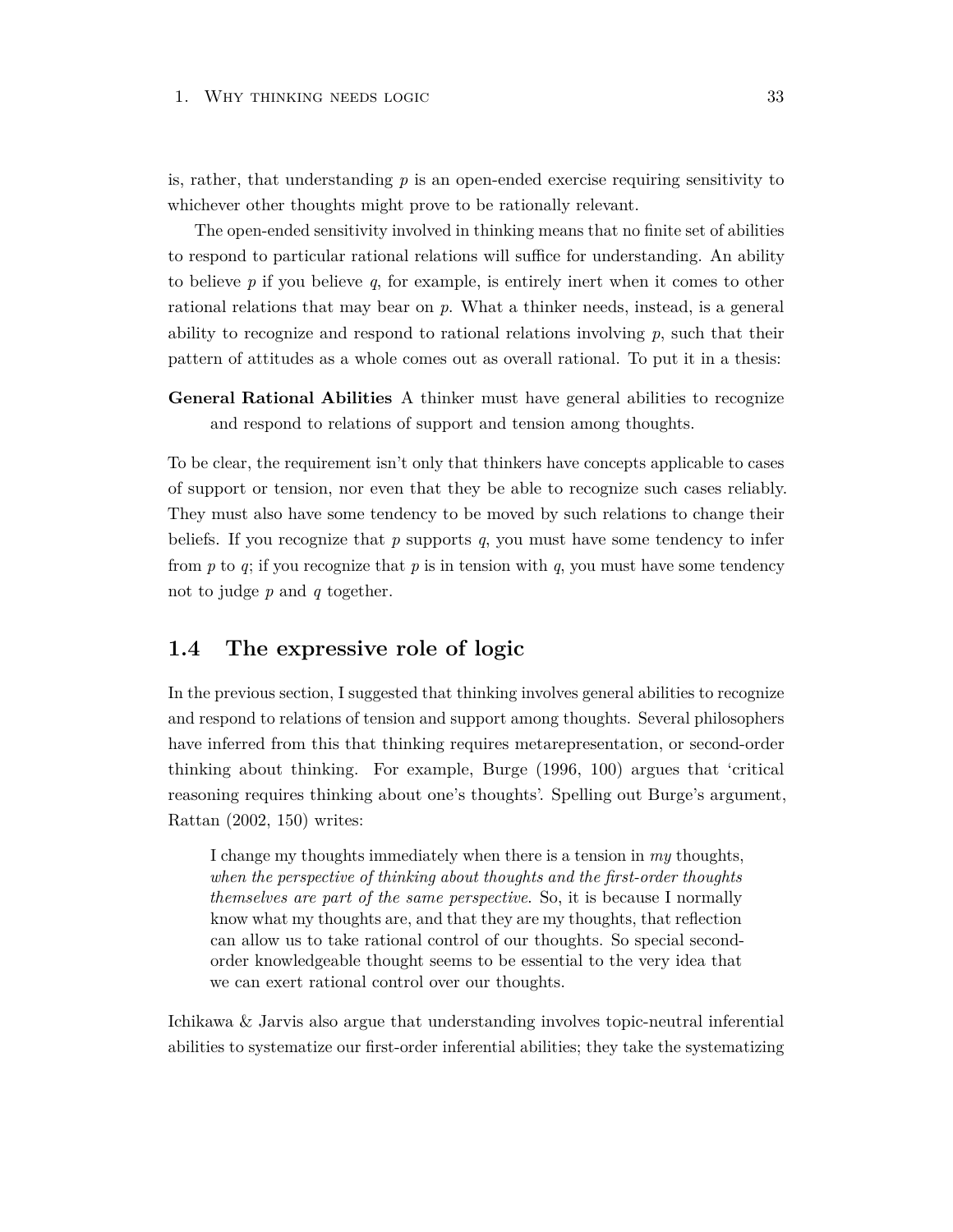abilities to be second-order  $(2013, 90ff.)$ .<sup>11</sup>

It's not hard to see why one might take metarepresentation to be required. If we ask what the ability to recognize tension among thoughts consists in, a natural suggestion is that it consists in having the concept *tension*, and being able to use it in thoughts such as *p is in tension with q*. But to think *p is in tension with q*, you have to refer to – that is, metarepresent – the thoughts *p* and *q*. The same goes for *support*. So if the natural suggestion is right, then recognizing tension and support requires the expressive resources for metarepresentation – for second-order thinking about thoughts.

The problem is that this seems far too intellectualist. It seems like the ability to use that-clauses, quotation, or other devices of semantic ascent is much more sophisticated than the ability to think purely first-order thoughts (Price 1990, 231; Camp 2009, 286).

This creates a puzzle. On the one hand, thinking requires a general ability to revise one's position in response to rational relations among thoughts. On the other hand, thinking can't require a general ability to represent one's own thoughts. So there has to be a way of recognizing and responding appropriately to rational relations without metarepresentation. In  $1.4.1$ , I'll argue that logical concepts – in particular, negation and the conditional – play this role. Following this, in [1.4.2](#page-44-0) I sum up the argument and comment on where I diverge from Brandom's views.

## <span id="page-40-0"></span>**1.4.1 The conditional and negation**

In this section, I argue that having logical concepts – specifically, the conditional and negation – provides a way of being responsive to the rational relations among thoughts without needing to metarepresent them.

**Expressive Role of Logic** The conditional and negation allow their possessors to have general rational abilities without metarepresentation.

The basic idea is simple. Instead of having a meta-level concept like *support*, which forms a thought from two names of thoughts, you have an operator  $\star$  which forms a thought from two thoughts, where  $p \star q$  is true if p supports q. Given this fact, being able to think  $p \star q$  is a way of being able to think about the support-relation between

 $11$ Although in other places their description of systematization sounds less metarepresentational (2013, 228). For discussion of this tension, see the review by Rattan (2014).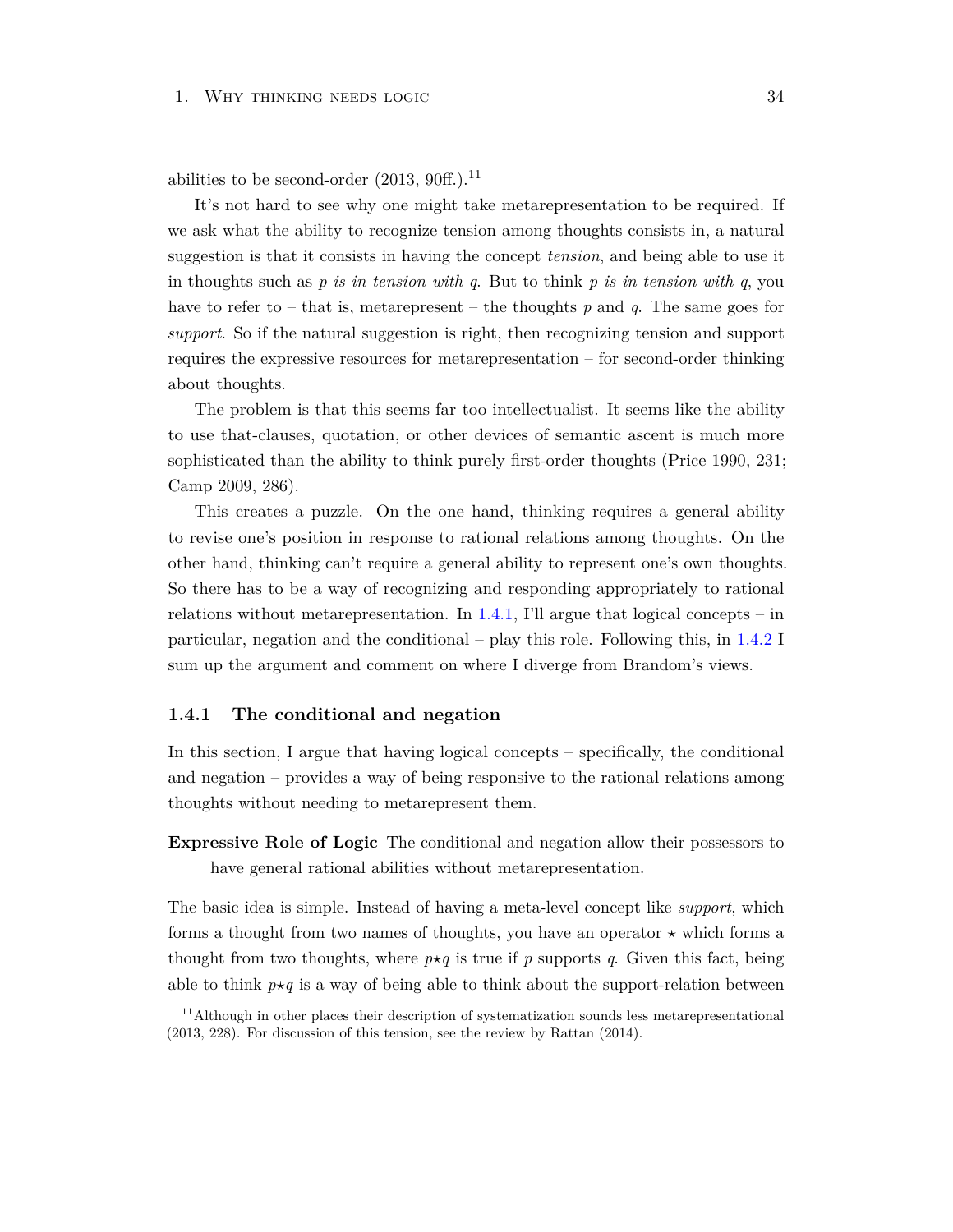p and q without metarepresentation. Of course,  $\star$  just is the conditional. A similar story goes for tension and negation.

This basic idea isn't new. It can be found in the Grammatical Propaedeutic to Anderson & Belnap (1975), which argues for a systematic equivalence between operators within a language and metalinguistic predicates which express facts about the language. Formal presentations of logical connectives as reflecting metalinguistic properties in the object-language can be found in Došen (1989) and Sambin, Battilotti & Faggian (2000). Perhaps the most detailed philosophical development of the idea is by Brandom (1994), who also singles out negation and the conditional as exemplifying this role.

This idea about the expressive role of logic doesn't dictate exactly which logic is correct. For purposes of clearer exposition, however, I'm going to assume that there's a single set of correct rules, and will ignore the existence of controversy about which rules those are. I won't attempt to fully specify which rules those are, but for each concept I will suggest a minimal rule that the concept must satisfy. In the next chapter, I consider how my account would have to change to accommodate controversy about which rules are correct and the pluralist view that multiple logics are correct.

I'll discuss the conditional first and then negation.

**The conditional.** Possessing the conditional constitutes our general ability to recognize and respond to relations of support among thoughts. If *the oven is too hot* supports *the pie will burn*, then we can express this relation by thinking, *if the oven is too hot, the pie will burn*. The latter is an object-level thought; thinking it doesn't require the ability to metarepresent either of its constituents. More generally, if *p* supports *q*, we should have *if p, then q*.

In positing such a close link between the conditional and the consequence-relation, I'm following Došen (1989, 366) and Priest (2006, 83). But the consequence-relation and the conditional are not the same in every respect. They're of different logical types – the former is a metalanguage predicate, the latter an object-language operator – which gives them different uses. Given this difference, Shapiro (2011) argues that the consequence-predicate can be used to formulate generalizations that are not expressible in the object-language, in much the same way the truth-predicate can be used for formulating generalizations that are not expressible in the object-language. For present purposes, the more important difference is that the conditional can be used by a subject who lacks the resources for metarepresenting their thoughts.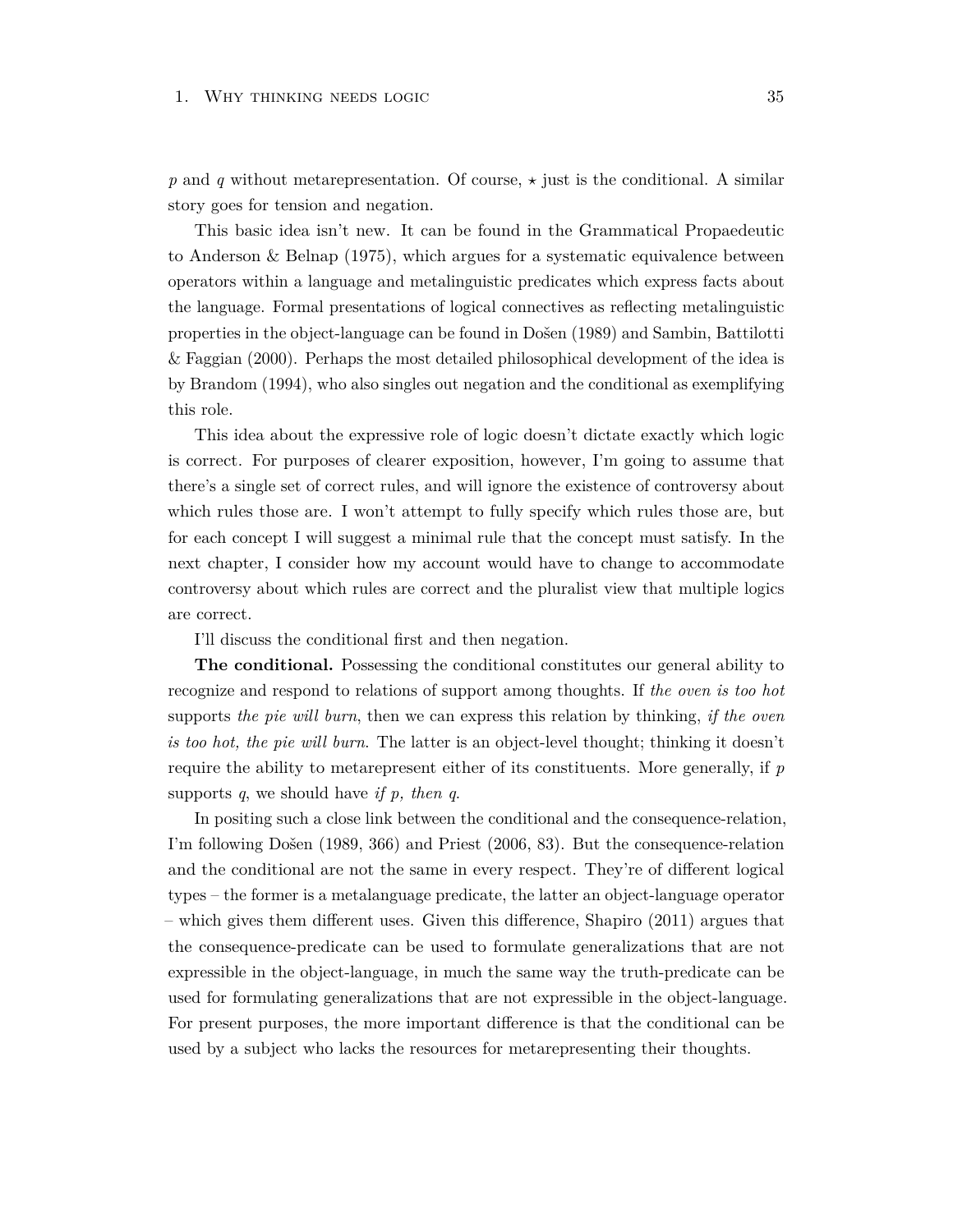A defining feature of relations of support (or at least the strong relations I've focused on) is that if *p* supports *q*, then from *p*, you can infer *q*. If a conditional serves to express these relations, then it works as an 'inference-ticket' licensing its possessor to move from *p* to *q* (Ryle 1949, 117). In other words, the conditional has to satisfy something like Modus Ponens:

## **Modus Ponens** From *p* and *if p, then q*, infer *q*.

Priest (2006, 83) even writes that Modus Ponens is 'analytically part of what implication is'.

I say 'something like' Modus Ponens because McGee (1985) has proposed counterexamples to Modus Ponens; I want to allow for the possibility that only a restricted version of the rule is required. But even the reasoning which McGee uses to make his case involves instances of Modus Ponens: for example, that if Modus Ponens has a counterexample, it should be modified, and Modus Ponens does have a counterexample, so— I don't take this to show that McGee's argument is incoherent. Rather, I take it to show how unavoidable Modus Ponens, or something like it, is in making a case for anything at all (Russell 1912, ch. VII; Evnine 2001, 348-9; Hale 2002).

Although I've stated Modus Ponens as an imperative, it doesn't mean that if you judge some  $p$  which supports  $q$ , judging  $q$  is all things considered the best thing to do. You might also believe some *t* which is in tension with *q* and more credible than *p*. This doesn't undermine the claim that support-relations are expressed by a conditional which satisfies Modus Ponens. As I'll explain in more detail in Chapter [3,](#page-84-0) following a rule doesn't mean always conforming to it; it means tending to find the conclusions of instances of the rule compelling on the basis of instances of the premises. Following the rule in this sense is consistent with judging *p* and not judging *q* in some cases.

Note, too, that not every conditional has to play this expressive role. It may be that many conditional constructions in natural languages play other roles (see Briggs (2019) for general discussion of conditionals). Moreover, there's no guarantee that the conditional which does play this expressive role is a material conditional, definable as *not (p and not-q)*. Rather, the logical properties of the conditional will reflect the logical properties of the support-relation. So, for example, if Brandom (2018, 78) is right that support is not monotonic – if *p* might support *q* even though *p and r* does not – then the conditional might not allow strengthening the antecedent: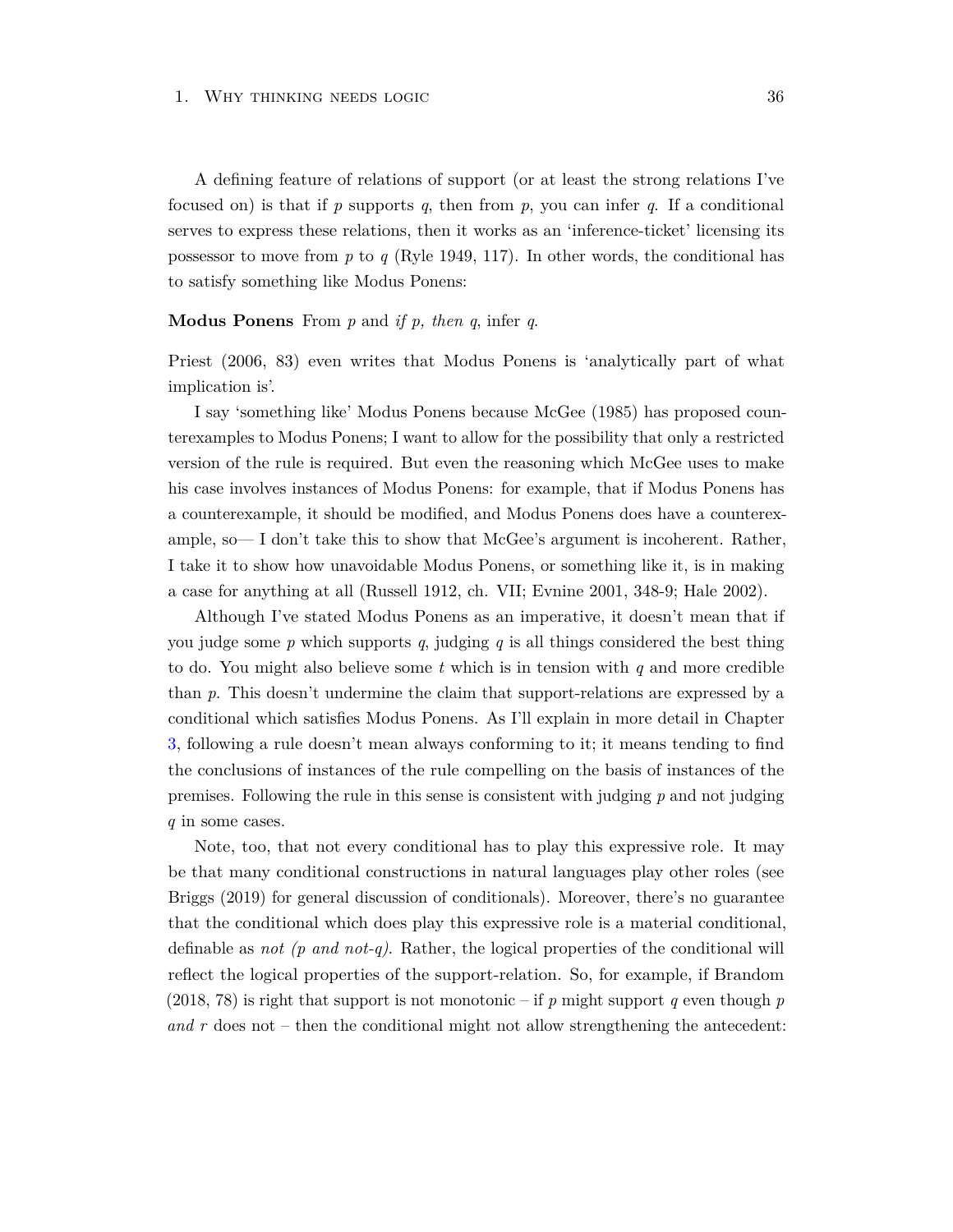we could have *if p, then q* but not *if p and r, then*  $q^{12}$  If, by contrast, support is conclusive and therefore monotonic, strengthening the antecedent should hold (Ichikawa & Jenkins 2013, 25).

**Negation.** Possessing a concept of negation constitutes our ability to recognize and respond to tensions between thoughts. The role of negation is brought out vividly in a dialogue imagined by Huw Price. He imagines a community of Ideological Positivists, 'fanatical disciples of Norman Vincent Peale', who 'have tried to reconstruct their language so as to make negative thinking impossible' (1990, 223). The Ideological Positivists have, in particular, purged any term for negation from their language. Now Price imagines two Positivists discussing where to find their friend Fred:

*Me*: 'Fred is in the kitchen.' (Sets off for kitchen.) *You*: 'Wait! Fred is in the garden.' *Me*: 'I see. But he is in the kitchen, so I'll go there.' (Sets off.) *You*: 'You lack understanding. The kitchen is Fred-free.' *Me*: 'Is it really? But Fred's in it, and that's the important thing.' (Leaves for kitchen.)

The point of the dialogue, I take it, is that the characters – or at least 'Me' – lack even an implicit understanding of tension between claims.<sup>13</sup> 'Me' seems to accept that Fred is in the garden, and is unable to appreciate that this is in tension with Fred's being in the kitchen. As Price comments (1990, 224):

Your problem is to get me to appreciate that your claims are incompatible with mine. Even in such a trivial case, we can see that it would be useful to have a device whose function was precisely to indicate that an incompatible claim was being made: precisely to deny an assertion or suggestion by somebody else. It seems that this is what negation gives us.

If the characters in the dialogue understood negation, they could say things like

 $12$ Brandom makes the stronger claim that, since the conditional serves to express a prelogical relation of material support, it should be conservative over the prelogical support-relation. So if prelogical support is non-monotonic, the conditional has to be non-monotonic. In my own account, the link between the conditional and support is different. The conditional helps to usher in a new kind of representational activity; there's no reason in principle why it should be conservative over a prelogical support-relation rather than modifying it (see also [3.5.2\)](#page-100-0). But its role is still to express support. So if the *post*logical support-relation is non-monotonic, then the conditional should be too.

 $13$ It might be argued that 'You' displays such an implicit grasp in the use of language such as 'lack' and 'Fred-free'. This is fine with me: thinkers need to understand negation, but this doesn't require that they have a single word that plays the same role as 'not' in English.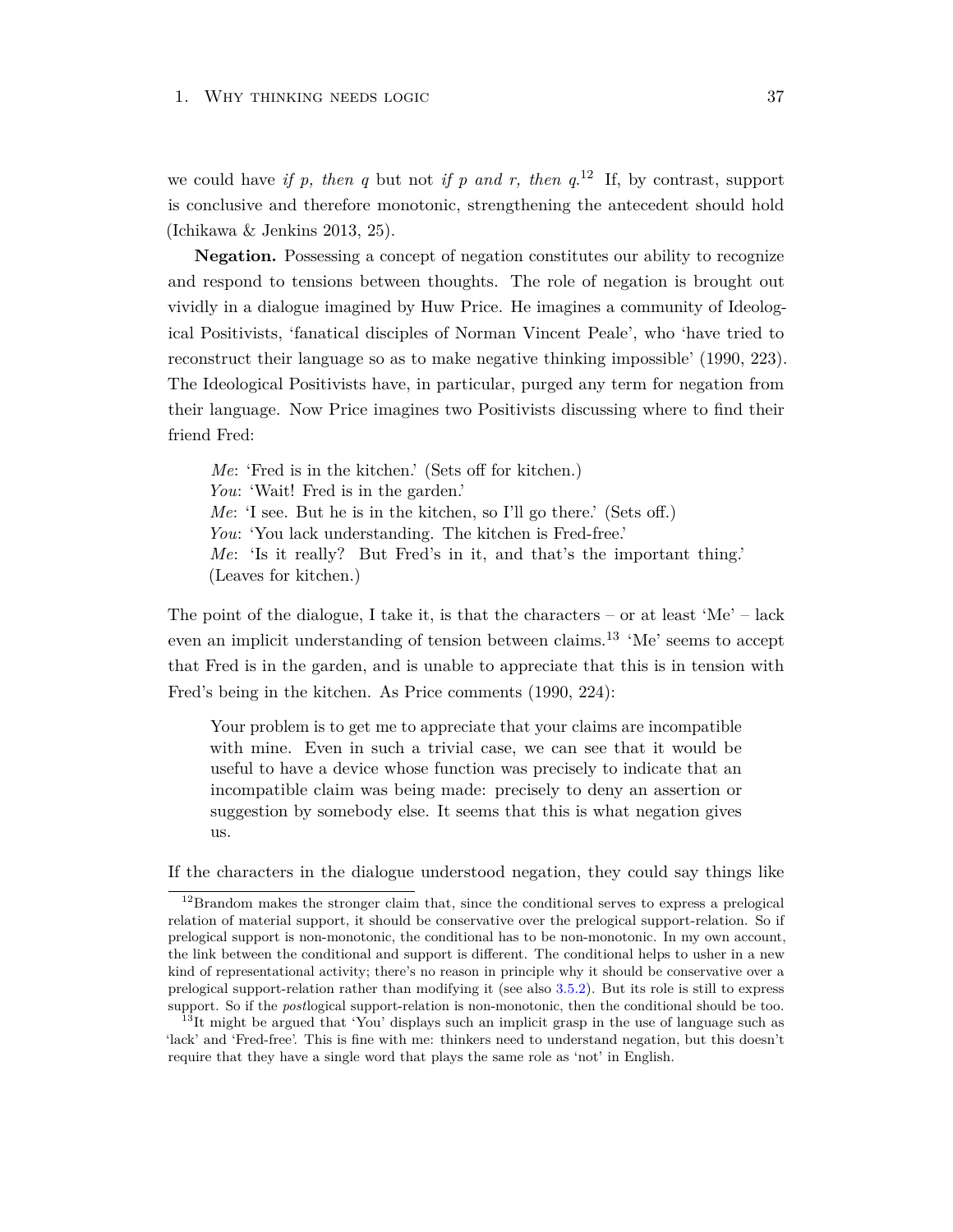'Fred is not in the kitchen'; this claim is such that, if you understand it, then you take it to be in tension with 'Fred is in the kitchen'.

How exactly does negation express tension between thoughts? The essential feature is that *not-p* and *p* are in tension, or mutually exclusive (Evnine 2001, 354). But of course many propositions are in tension with *p*. More precisely, then, the essential feature is that  $not-p$  is the weakest claim in tension with p: if q is in tension with *p* then *q* entails *not-p* (Peacocke 1987, 163; Brandom 1994, 115).<sup>14</sup>

Now, the defining feature of tension between thoughts is that if *p* and *q* are in tension, you shouldn't judge *p* and *q*. So if *not-p* is the weakest claim in tension with p, then, as a minimum requirement, it must satisfy something like the Law of Non-Contradiction in the following form:

# **Law of Non-Contradiction** Do not judge *p* and *not-p*.

As Hale suggests, 'acceptance of the principle of non-contradiction may be integral to operation with the idea that recalcitrance obliges us to make some revision in our overall corpus of accepted statements' (1999, 51 n. 24).

It's true that dialetheists have argued against Non-Contradiction (Priest 2005; 2006), generally on the basis that rejecting Non-Contradiction makes room for a more satisfactory solution to the semantic paradoxes. But the very idea that the paradoxes could motivate such a rejection presupposes a notion of rational tensions among our commitments which demand resolution (Armour-Garb 2004). For example, the reasoning might be that if the semantic paradoxes give us reason to accept *p* and *not-p*, and the Law of Non-Contradiction tells us not to accept *p* and *not-p*, then we ought to give up one or the other of these commitments. This is an instance of something like the Law of Non-Contradiction, even if we only want to allow a restricted version of the rule. Again, this doesn't show that these arguments for dialetheism are incoherent, but it does show how unavoidable something like Non-Contradiction is in arguing that there is a tension among our beliefs which requires us to make a revision.

<span id="page-44-0"></span><sup>&</sup>lt;sup>14</sup>This doesn't dictate precisely which logic of negation to adopt. For an analogue of this idea in relevant logic see Restall (1999, 61). Peacocke (1993, 177) argues that if *not-p* is the weakest claim in tension with  $p$ , then negation is classical. But Wright  $(1993)$  shows that Peacocke's argument presupposes either Double Negation Elimination or a classical conception of the domain of thoughts. For further discussion, see Humberstone (2011, 1170-1171).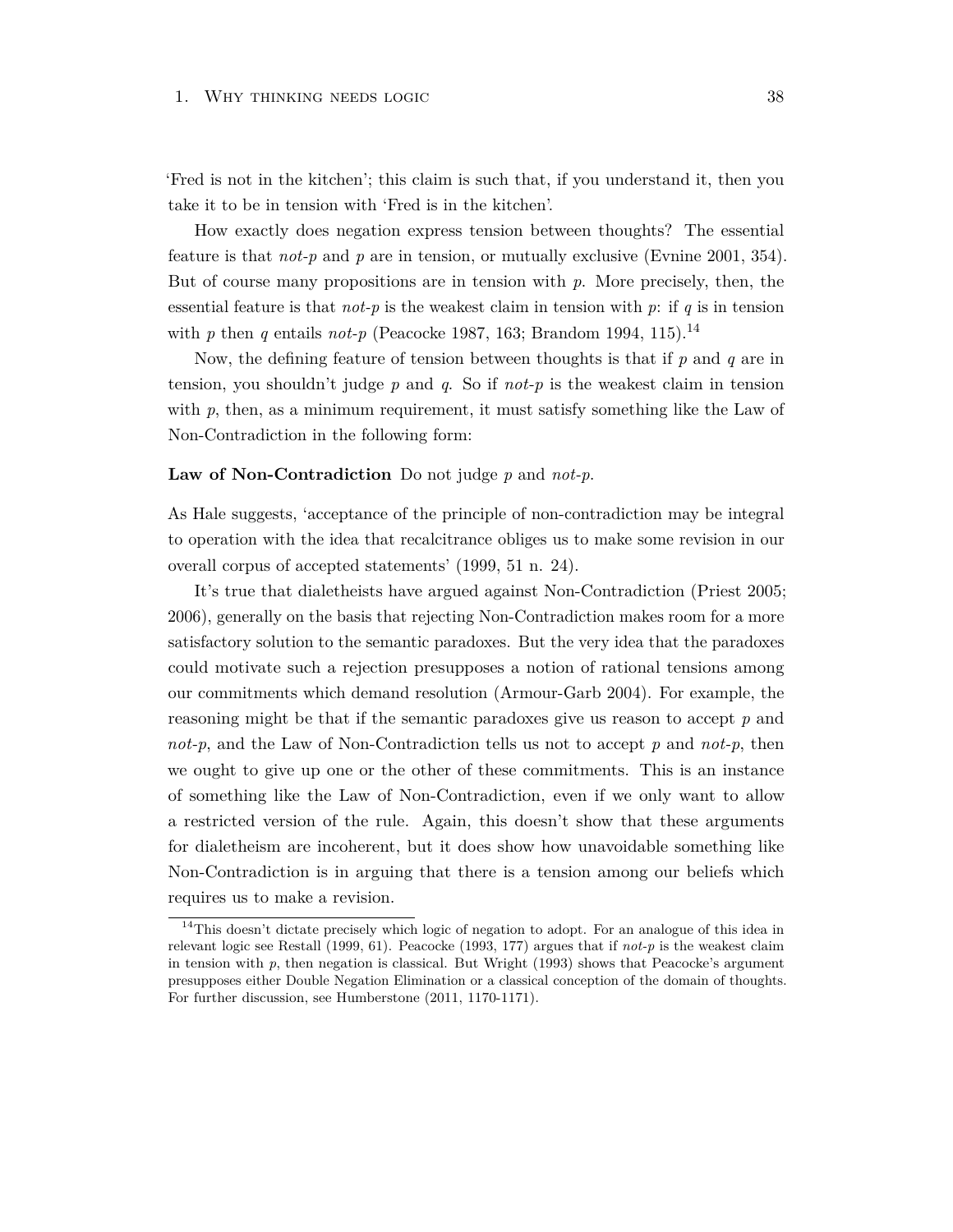# **1.4.2 Response to Brandom**

That concludes my argument for **Logical Concepts**. There were a lot of moving parts, so it might be helpful to recap before we move on. Here's how the argument went:

- 1. (**Holism**) Understanding a thought *p* requires sensitivity to some of its rational relations to other thoughts.
- 2. The best explanation for Holism is that thinkers must have general abilities to respond to support and tension among their thoughts. So
- 3. (**General Rational Abilities**) A thinker must have general abilities to respond to support and tension among their thoughts.
- 4. But thinkers don't need metarepresentation.
- 5. (**Expressive Role of Logic**) The conditional and negation allow their possessors to have general rational abilities without metarepresentation.
- 6. There's no way other than possessing the conditional and negation to have general rational abilities without metarepresentation. So
- 7. (**Logical Concepts**) A thinker must possess concepts of the conditional and negation.

Since, as I've argued, the conditional and negation have certain minimal rules, I take it to follow from Logical Concepts that thinkers have to be sensitive to logical rules. I discuss the kind of sensitivity involved in Chapter [3.](#page-84-0)

The only premise I haven't defended is **6**. I can't think of a clear counterexample to it. Of course, a thinker might be able to use other concepts from which negation and the conditional can be defined: if they were using classical logic, they might possess (say) conjunction and negation, or a Sheffer stroke. **6** should be read to allow for such cases.<sup>15</sup> But it's important to notice that which equivalences are available will depend on which logic is correct: for example, in the Logic of Paradox  $(2.4;$ Priest 2006), if we define *if p, then q* as *not (p and not-q)*, Modus Ponens fails. So in this logic, conjunction and negation don't provide an alternative to the conditional.

I'm now in a position to respond to Brandom's claim that there is 'nothing incoherent about a language or stage in the development of a language in which the

<sup>&</sup>lt;sup>15</sup>Not *every* functionally complete set is allowed. Consider Leśniewski's Protothetic, which uses only the biconditional and propositional quantification (Tarski 1923). Protothetic is functionally complete, but following its rules requires understanding propositional quantification. I'm inclined to think this requires metarepresentation, so it's not an alternative to the conditional and negation.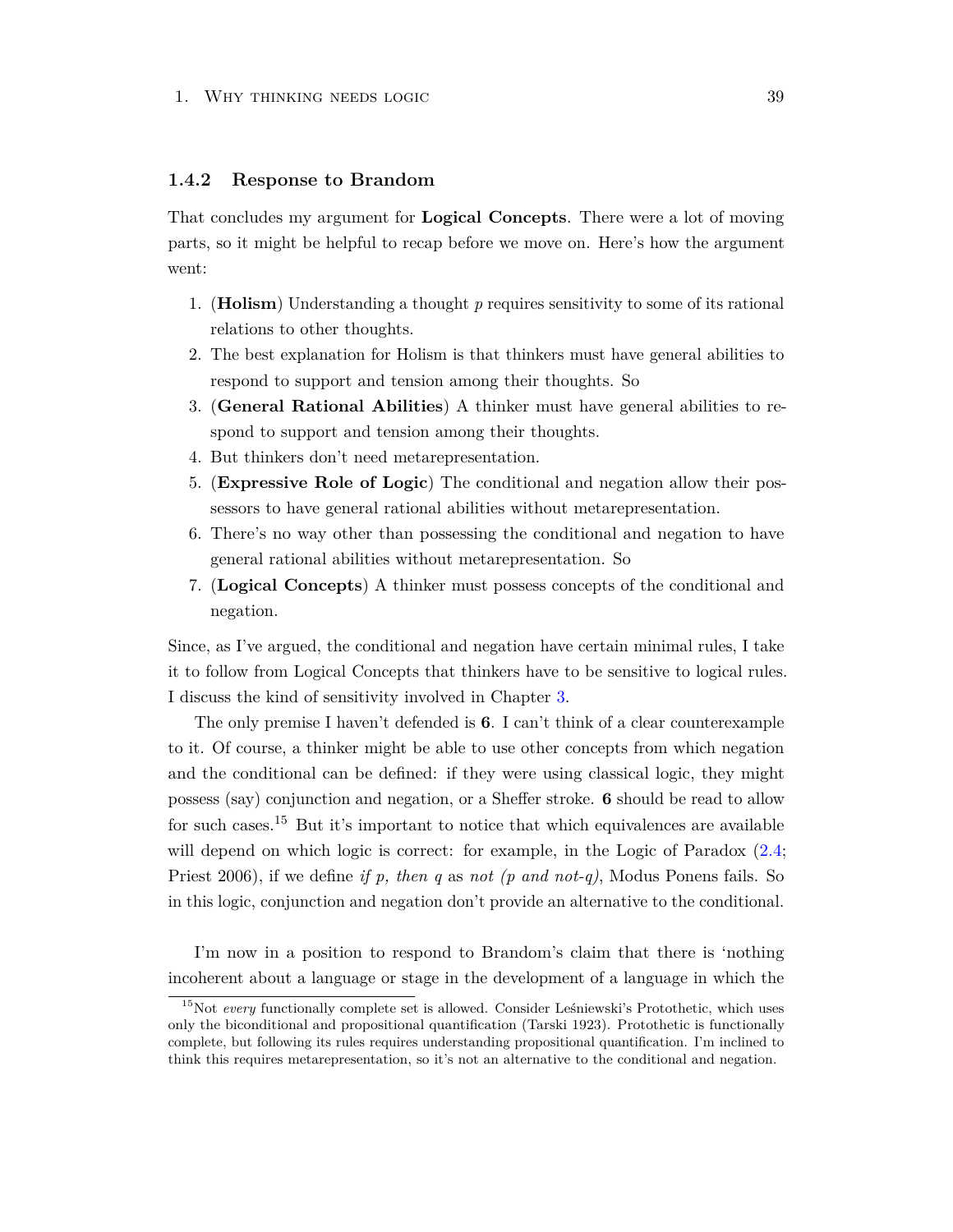only vocabulary in play is nonlogical' (1994, 383). In terms of the above argument, Brandom accepts **1**, **4**, **5** and, I think, **6**. Because he rejects **7**, he must reject **2** and **3**. He concedes that logic 'make[s] it possible to criticize, control, and improve our concepts' (1994, 384), but he denies that this is required for thinking. His idea is that a prelogical thinker can be sensitive to rational relations between particular contents, but not to rational relations in general. Such a 'thinker' would lack conceptual freedom.

To illustrate this point, let's consider the *affirmativist* – someone whose language lacks negation, but contains for each primitive predicate  $F$  a primitive predicate  $F$  for its complement (Kripke 2015). For each  $F$  and  $\overline{F}$ , the affirmativist follows a rule not to predicate both of a single object. Let's also suppose (modifying Kripke's example) that the affirmativist lacks other logical connectives, such as the conditional, but that they follow rules specifying containment between primitive predicates: if *F* contains *G*, then if you predicate *F* of an object you must also predicate *G* of that object. The affirmativist is sensitive to support and tension between particular thoughts, but they have no topic-neutral way of expressing these rational relations.

Every rational relation we recognize can be hardwired in to the affirmativist's language, so the set of relations they recognize can be the same as ours. But they have no way of proposing to add or drop a rational relation. Supposing there isn't already a rule that being *F* supports being *H*, the affirmativist cannot propose *If Fa, then Ha*. Supposing there's a rule that being *F* is in tension with being *I*, the affirmativist cannot propose *Not: If Fa, then not Ia*. But proposing to add or drop rational relations is precisely what we do in exercising conceptual freedom; this is just what the deviant speakers discussed earlier were doing. So the affirmativist lacks conceptual freedom. Since Brandom is committed to treating the affirmativist as a thinker, he has to deny that conceptual freedom is required for thinking.

In a response to Brandom, John McDowell writes that 'self-consciousness requires the capacity to make the goodness of materially good inferences explicit, and hence command of logical vocabulary; and it is unintelligible that something without (semantic) self-consciousness could explicitly undertake commitments' (1997b, 162). In later comments, McDowell elaborates, pointing to the idea that grasp of meaning requires 'being responsive to reasons' (2005, 135):

Surely the responsiveness to reasons that figures in this connection should be responsiveness to reasons *as such*. Can that really be in place in the absence of the capacity to raise questions about whether what one finds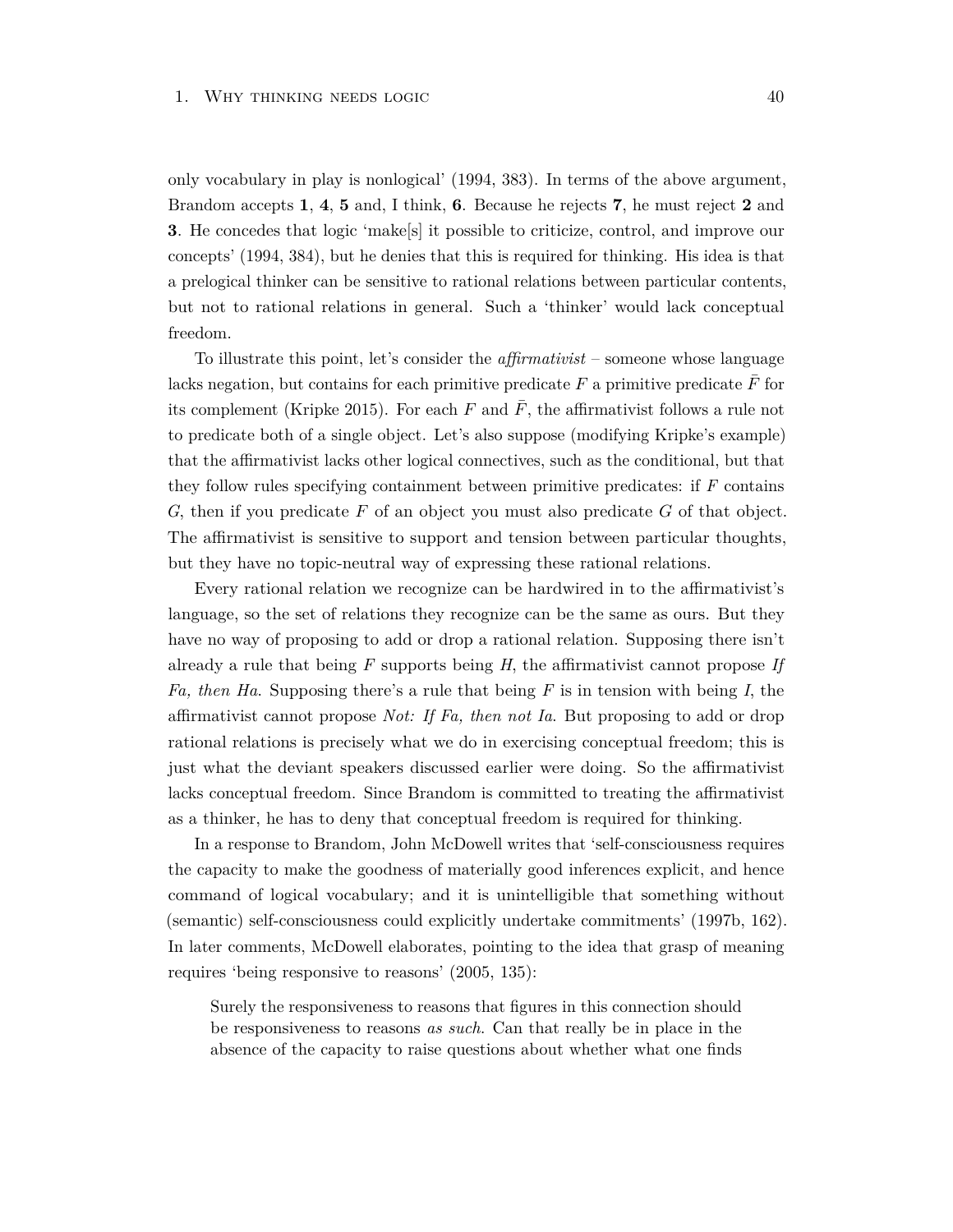oneself inclined to be swayed by, in forming a belief or deciding to act, really constitutes a reason for the belief or action one is contemplating?

McDowell is right to take issue with Brandom's claim, but the way he does so is too intellectualist. He seems to be suggesting that thinking needs logic because it needs metarepresentation, and metarepresentation uses logic. While I agree that thinking needs logic, my reason is nearly the opposite of McDowell's: thinking needs logic because it *doesn't* need metarepresentation.

The fact that thinking needs logic doesn't mean that every time a thinker judges *q* on the basis of *p*, they use the conditional *if p, then q*, or that any time a thinker avoids judging *p* and *r* because they are incompatible, they first infer *not-p* from *r*. I agree with Brandom that material inferences, which don't use logic, need not be enthymematic. But it doesn't follow from the fact that material inferences don't *use* logic that logic makes no difference to their nature (McDowell 2005, 134). The assumption that it makes no difference reflects what Koreň (2018, 201) calls a 'layer-cake' picture of language, in which logic is added on top of an existing practice without transforming it in any way.<sup>16</sup>

But logic does make a difference. The conceptual practice of a subject without logic would involve sensitivity to particular links between thoughts. But nothing in their practice would allow them to reject such a link while maintaining understanding. Nor, therefore, would they be able to understand someone else who rejected the link. As a result, they would relate to the rules that they followed as a rigid structure imposed externally, not as a set of apparently rational connections which can be modified as rationality requires. We need not deny that such a speaker would be able to say intelligible things. But the rigidity of their practice means that they would not manifest the rationality that (if my line of thought is correct) is essential to thinking.

# **1.5 Quinean reprise**

At this point, I think it might be useful to take a different approach to the material we've just covered. The holism about understanding which we find in Burge and Williamson is a philosophical descendant of Quine's holism about confirmation. I'll

 $^{16}$ Boyle (2016) develops a related critique of 'additive' theories of rationality, although his focus is on the way rationality transforms perception and desire.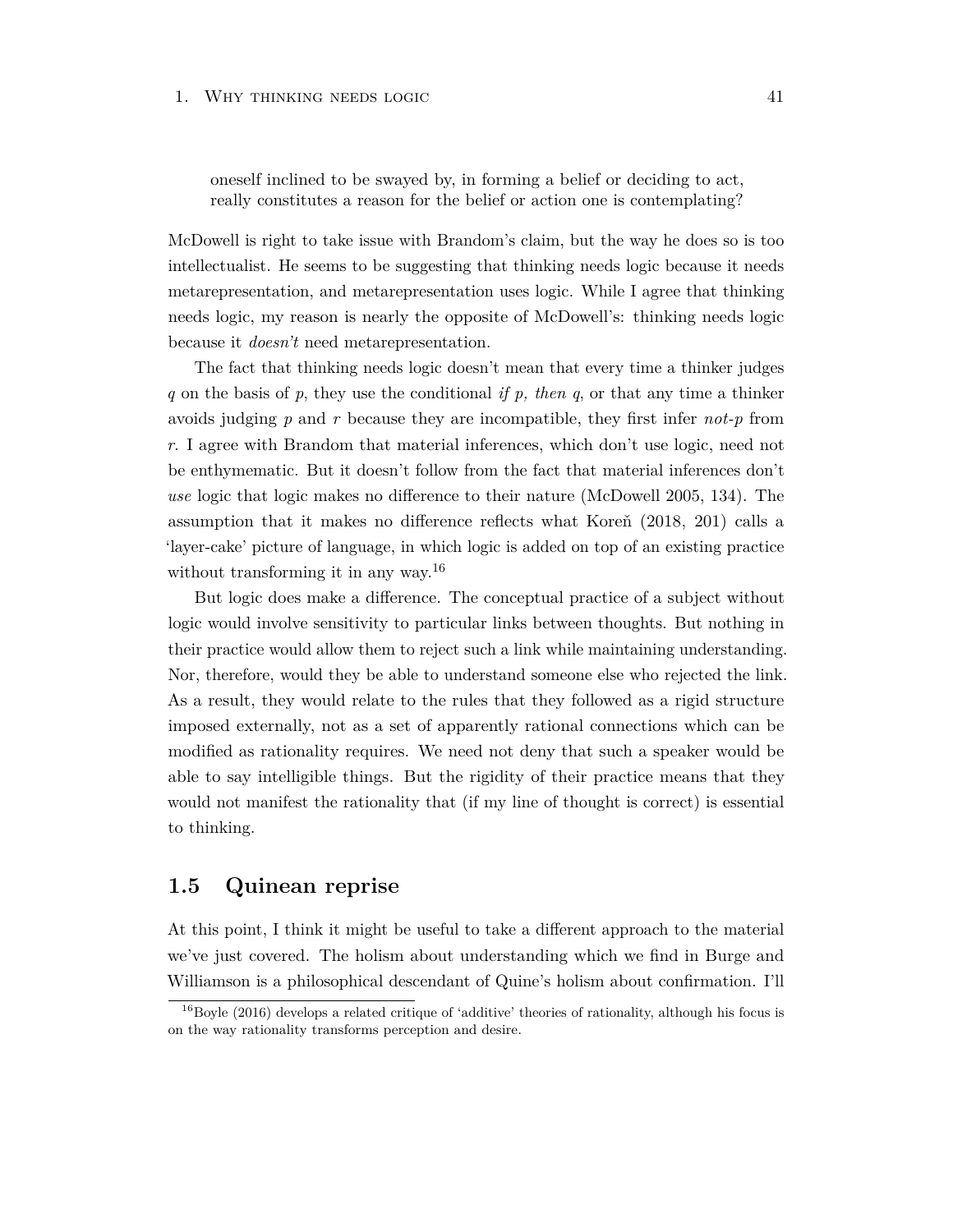show that the role of logical rules, which I've been trying to excavate, is much more visible in the Quinean picture.

While there's a lot of disagreement about how to understand Quine's arguments in 'Two Dogmas of Empiricism', we can set that aside to focus on the positive proposal near the end of the paper: a holistic epistemology in which no statement is immune from revision. Quine writes (1951, s. VI):

The totality of our so-called knowledge or beliefs, from the most casual matters of geography and history to the profoundest laws of atomic physics or even of pure mathematics and logic, is a man-made fabric which impinges on experience only along the edges. Or, to change the figure, total science is like a field of force whose boundary conditions are experience. A conflict with experience at the periphery occasions readjustments in the interior of the field. Truth values have to beredistributed over some of our statements. Re-evaluation of some statements entails re-evaluation of others, because of their logical interconnections – the logical laws being in turn simply certain further statements of the system, certain further elements of the field. Having re-evaluated one statement we must re-evaluate some others, whether they be statements logically connected with the first or whether they be the statements of logical connections themselves. ...

Any statement can be held true come what may, if we make drastic enough adjustments elsewhere in the system. Even a statement very close to the periphery can be held true in the face of recalcitrant experience by pleading hallucination or by amending certain statements of the kind called logical laws. Conversely, by the same token, no statement is immune to revision.

Supposing that an analytic statement must be immune to revision, it follows from Quine's picture that there are no analytic statements. Some statements, like those of logic, are central while others are at the periphery; in principle, however, any statement can be revised or held fixed in the face of any experience.

This picture is the ancestor of that of Burge and Williamson. A statement like 'Sofas are not for sitting on' can be held true, or a statement like 'Every vixen is a vixen' can be rejected, in the face of a great deal of recalcitrant experience 'if we make drastic enough adjustments elsewhere in the system'. Indeed, Williamson's examples nicely show how revising a belief deep within the web  $-$  e.g. about the semantics of 'every' – can ramify into apparently unrelated domains. Quine, Burge and Williamson all allow us a freedom in our use of concepts that results from the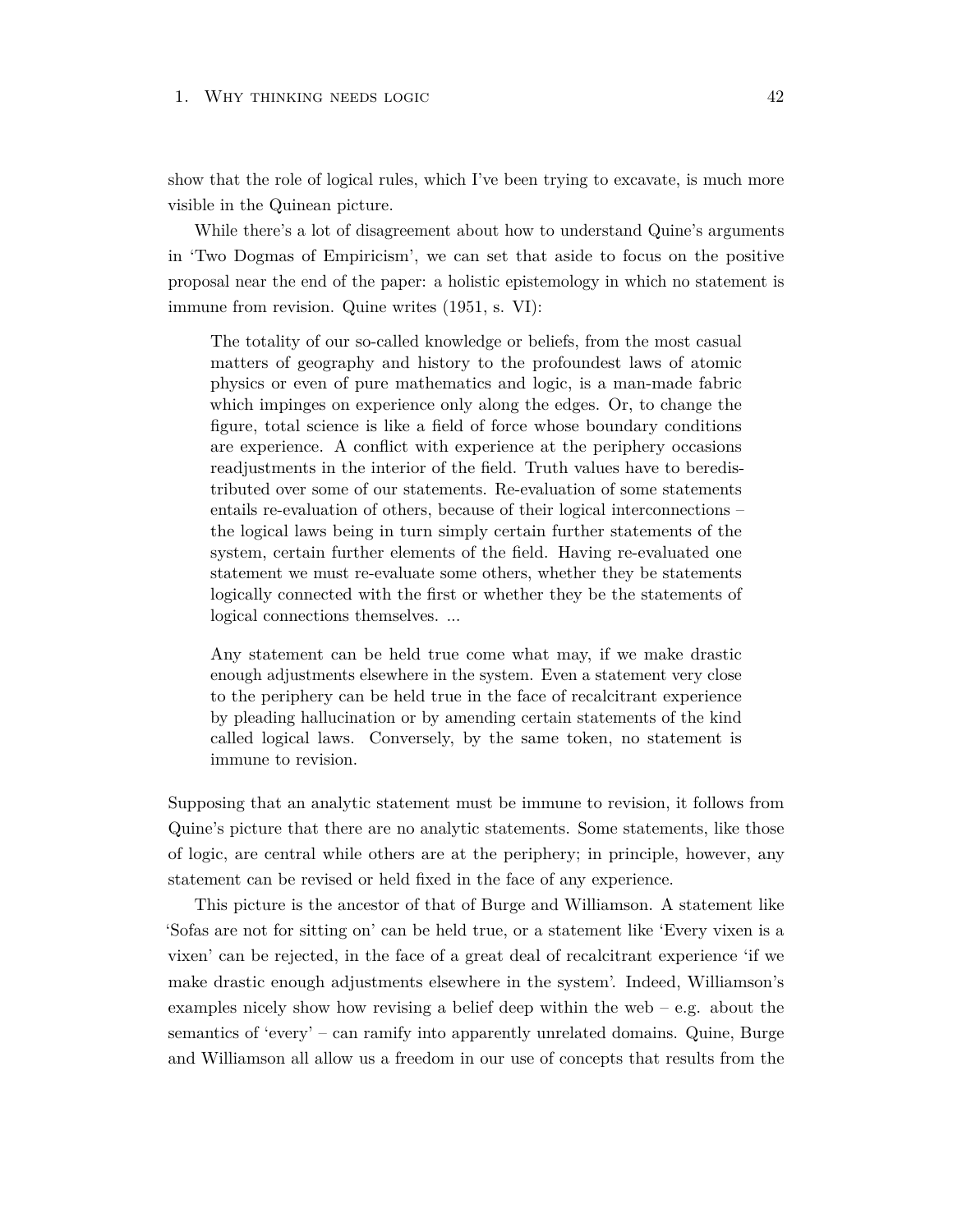'intricacy' (Quine 1974, 38) of the web of belief. Given this connection, if logic turns out to have an essential role in Quine's account of the web of belief, we have some reason to suspect that it will turn out to be similarly essential in contemporary holism about understanding.

The role of logic in Quine's web is more subtle than is often appreciated. Logic appears in two guises: first as 'logical interconnections' among beliefs, such that revising one belief can mandate revising others, and second as 'statements of logical connections' ('if the oven is too hot, the pie will burn') and 'logical laws' ('From *p* and *if p, then q*, infer *q*'). Statements of logical connections and logical laws, in Quine's view, are simply further nodes of the web, but logical interconnections themselves cannot be. This subtlety, however, is often overlooked. Quine is taken to assign to logic only the second role, to hold that logic occurs in the web only as nodes, not as connections among nodes. But if logic only occurs as nodes in the web, then it isn't a web at all, but merely an array of disconnected points. I'll begin my discussion by rehearsing the problem for taking logic to consist only in 'further statements of the system' and then comment on the other role that logic must play.

The claim that logical laws are 'further statements of the system' faces an initial difficulty: 'logical laws' is most naturally heard as referring to rules of inference, not propositions (Dummett 1973, 596; Priest 1979, 291). But a rule of inference, like Modus Ponens, is not the sort of thing that can be believed or disbelieved; rather, it is the sort of thing we can follow or fail to follow. So it can't be a node in the web of belief. Still, for any rule of inference of the form 'from  $\Gamma$ , infer q', we can write down a closely related statement: the corresponding conditional, 'if Γ, then *q*' (Priest 1979, 292). So we can take the claim to be that the role of logical laws in the web of belief is exhausted by the occurrence of their corresponding conditionals as nodes within the web.<sup>17</sup> I'll refer to this as *condensing* a rule into a truth.

The common reading of Quine holds that logical laws occur in the web only in condensed form. The problem with this picture is that it makes it impossible for any belief to support any other. Suppose, for example, that the web contains the beliefs *p*, *if p then q* and *q*. The first two beliefs should count as supporting the third – but how does this happen? The only answer available is that the web contains

<sup>&</sup>lt;sup>17</sup>Some have argued that all rules of inference are of conditional form (Finn 2019b), but this view isn't mandatory. If we also want to allow prohibitory rules, like 'Do not believe *p* and *not-p*', we should extend the notion of corresponding conditional to include statements like 'not *p* and *not-p*'. If we want to allow rules of inference to have multiple conclusions (Restall 2005), we should extend it to include statements like 'if *p*, then *q* or *r*'. See also [2.4.](#page-73-0)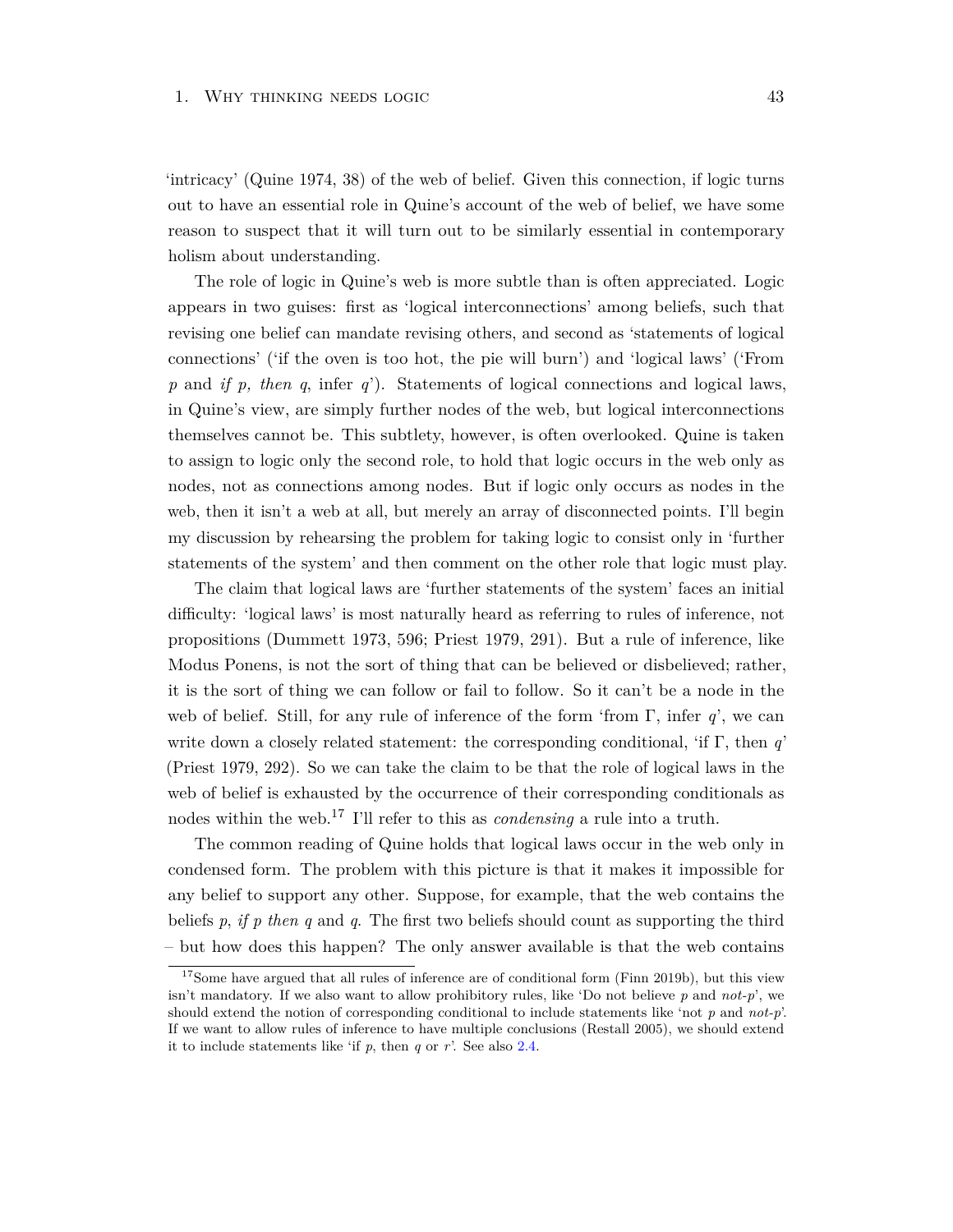a corresponding conditional for Modus Ponens, as an axiom-schema or statement universally quantifying over thoughts, or for a particular instance of Modus Ponens. But if *p* and *if p, then q* are not enough on their own to support *q*, then adding such a conditional – simply a further if-then statement – will not improve the situation. As Priest and Dummett both observe, the assumption that an added conditional is what does the supporting leads to the regress in Carroll (1895).

The same is true of tensions between beliefs, whose existence Quine needs in order to hold that a 'recalcitrant' experience forces us to make some adjustment or other in our beliefs. Suppose that the web contains *r* and *not-r*. These two beliefs should count as being in tension – but how does this happen? The only answer available is that the web also contains something like *not r and not-r*. But if *r* and *not-r* are not already in tension, adding this further belief will not improve the situation. As BonJour writes (1998, 94),

the basis for any supposed incompatibility within any set of sentences ... can apparently only be some further sentence in the system that says explicitly that the acceptance of such a set is objectionable and hence that the system of beliefs must be revised. But if we now consider the set of sentences that includes that one, the same situation repeats itself...

In short, if statements already stand in relations of support and tension, then corresponding conditionals are not required for underwriting those relations; if they don't already stand in such relations, then corresponding conditionals won't make a difference, and all we have is a 'featureless collection of sentences standing in no special relations' (Dummett 1973, 597).

It follows that statements must already stand in relations of support and tension. In other words, corresponding conditionals can't exhaust the rational role of logical laws in the web of belief. Logical laws also have to provide the structure of the web. Let's consider how this works.

Quine's claim is not merely that any belief can be held fixed or rejected in the face of experience, but that any belief can be rationally held fixed or rejected in the face of experience (Chalmers 2011a, 389). The fact that an analytic truth can be rejected irrationally would pose no threat to defenders of analyticity. Quine's web shows how, given enough compensatory adjustments, any *p* can be held fixed or rejected while the subject remains rational – or at least rational enough to count as understanding *p*. But this only makes sense if there's a fact of the matter, to which the subject is responding, about which combinations of other beliefs should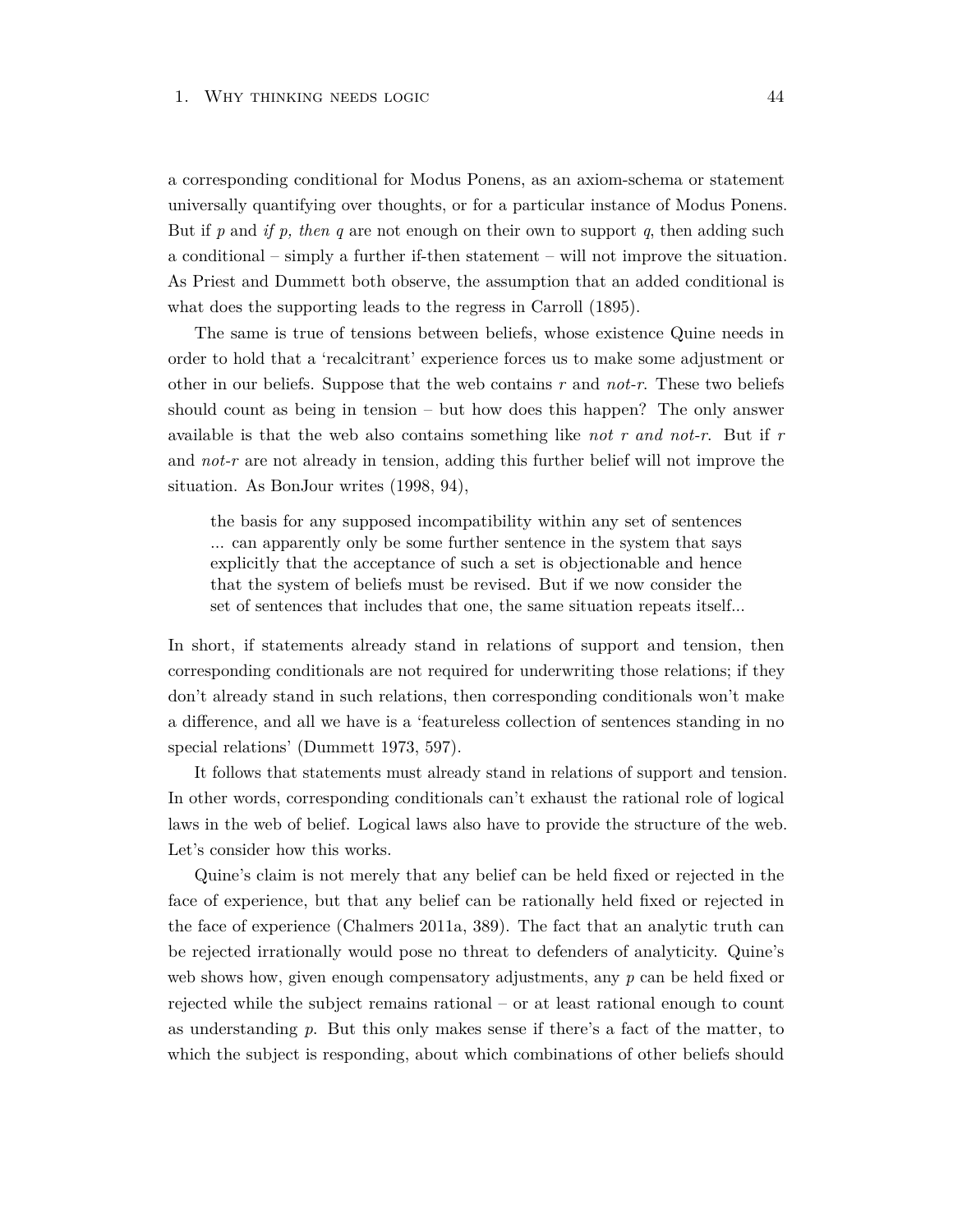be accepted or rejected if *p* is accepted or rejected (Wright 1986a; Field 1998, 13).

There may be room for debate about whether *p* is true, and about whether *p* is in tension with, or supports, some particular *q*. But if logical laws themselves are up for grabs – if it's up for grabs whether p and *if p, then q* support  $q$  – then there's no sense in which the subject ought to accept *q* if they accept *p* and *if p, then q* and so no sense in which it would be rational to make such an adjustment; it would be equally rational to accept the premises and reject the purported support they provide to the conclusion. In this case we might say with Wittgenstein that 'whatever is going to seem right to me is right. And that only means that here we can't talk about "right"' (*Philosophical Investigations* §258). The viability of the web conception, then, requires that there be objective logical rules, which the subject is able to recognize and respond to appropriately.

You might think that it would be enough for the subject to recognize and respond to particular rational relations – for example, those between  $p$ ,  $q$  and  $r$  – without following any general rules. But this fails to allow for the open-ended character of the phenomenon. To say that the subject is rational in accepting  $p$  is not merely to say that they responded appropriately to the relations between *p*, *q* and *r*, but to say that there is an indefinite list of further changes that they are capable of making, depending on which other beliefs turn out to be relevant. So the thinker needs a general ability to respond to relations of support and tension such that their pattern of attitudes as a whole comes out rational. And this just is an ability to follow logical rules.

This, in turn, casts doubt on Quine's claim that logical rules are all up for rejection. There's room for debate about exactly which rules are the right ones – for example, whether *not-not-p* supports *p*. But it's not the case that any set of rules will do. Any revision, if it is to be rational, has to rely on an intelligible conception of support and tension among beliefs; if we change our logic so much that we no longer have a conception of support and tension, then no set of beliefs is rational at all. There's no substitute for support and tension, no alternative relations that can structure a web of belief. Nor, therefore, is there a substitute for the logical rules which govern support and tension. The fixity of these relations makes possible the freedom we see elsewhere in the system. As Wittgenstein said (*On Certainty* §343): 'If I want the door to turn, the hinges must stay put.'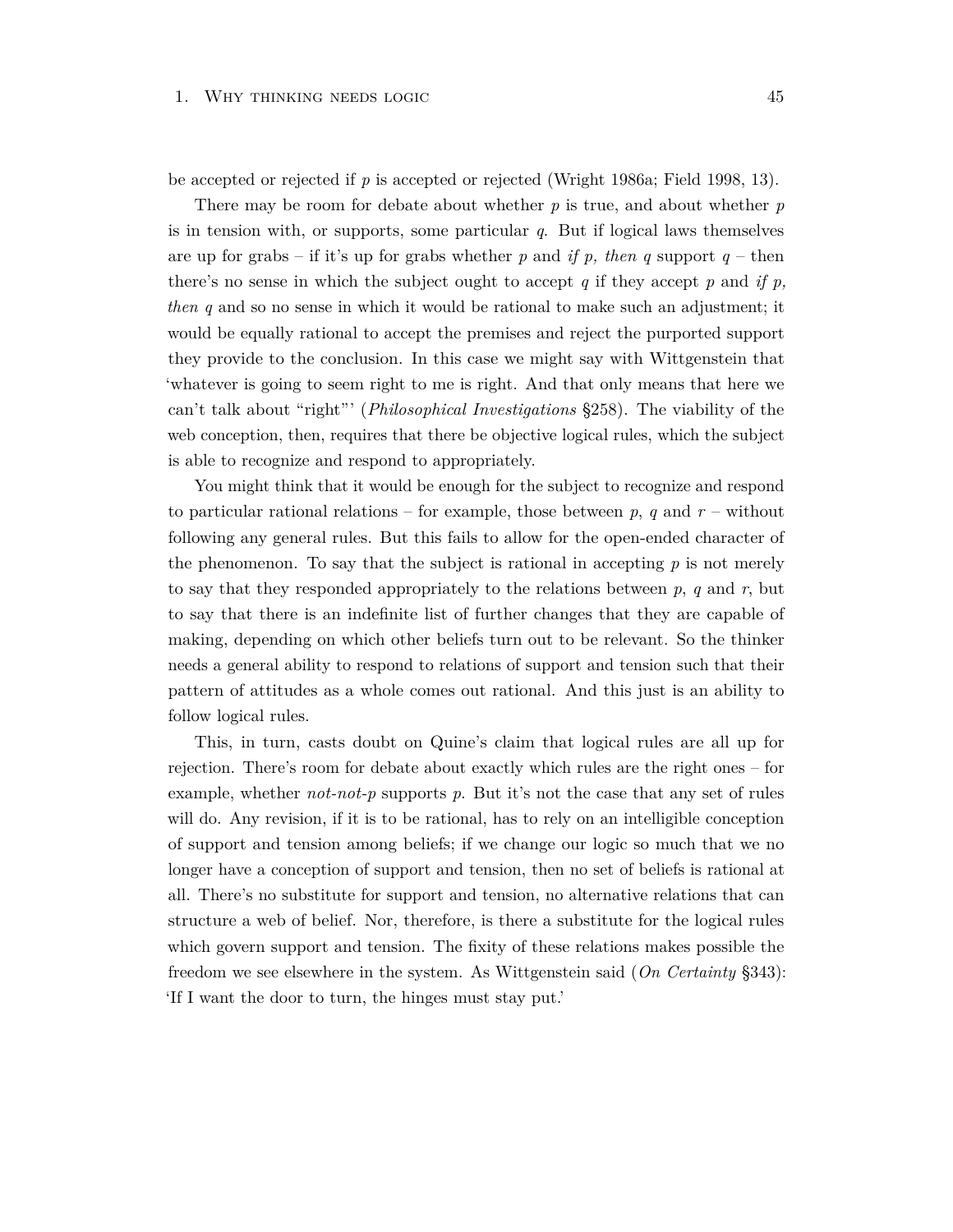# **1.6 Conclusion**

I've argued that logic is necessary for thinking in the sense that understanding any thought requires possessing logical concepts, which means being sensitive to logical rules. This argument, if successful, establishes not only that a subject with no sensitivity to logical rules would be unintelligible to us, or that we would have no reason to attribute thinking to them, but that, objectively speaking, their representational activity would not be thinking at all. Similarly, it shows not only that 'we have no choice but to project our own logic on to the beliefs of another' (Davidson 2004, 157) but that both we and the other must share the correct logic.

But the strength of this conclusion should not be overstated. It shows that all thinking is logical, but not that all representational activity is logical: we already know that there are kinds of representational activity, like sensing and perhaps perceiving, which are not necessarily logical. The kinds of non-logical representational activity which we know of might seem to be less objective, or at least less sophisticated, than thinking, but it's an open question whether there could be creatures whose representational activity is as objective or as sophisticated as thinking without involving logical rules. If such creatures were possible, then the fact that logic is necessary for thinking would turn out to be more parochial than it sounds.<sup>18</sup>

<sup>18</sup>This possibility arises in Kant's account of thinking. In the *CPR*, Kant maintains that the logical categories are the universal structure of thinking; although other thinkers might have different forms of sensibility (B150), they could not have different (or no) categories. Later on, in the *Critique of the Power of Judgment*, Kant observes that the claim that the categories are universal is more parochial than it sounds: all we can really say is that 'given the nature of our (human) cognitive faculty or even the concept that *we can form* of the capacity of a finite rational being in general, we cannot and must not conceive otherwise, but without asserting that the basis for such a judgment lies in the object' (§76; AK 5:401). Similarly, the argument of this chapter relied on our conception of thinking for its conclusions about logic; I did not attempt to show that the world itself grounds these conclusions because it can only be thought about logically. As a result, the possibility of a similarly sophisticated but non-logical representational activity is left open. As Kant writes, we can conceive this possibility only 'negatively, namely merely as not discursive' (§77; AK 5:406), observing only that nothing said so far rules it out.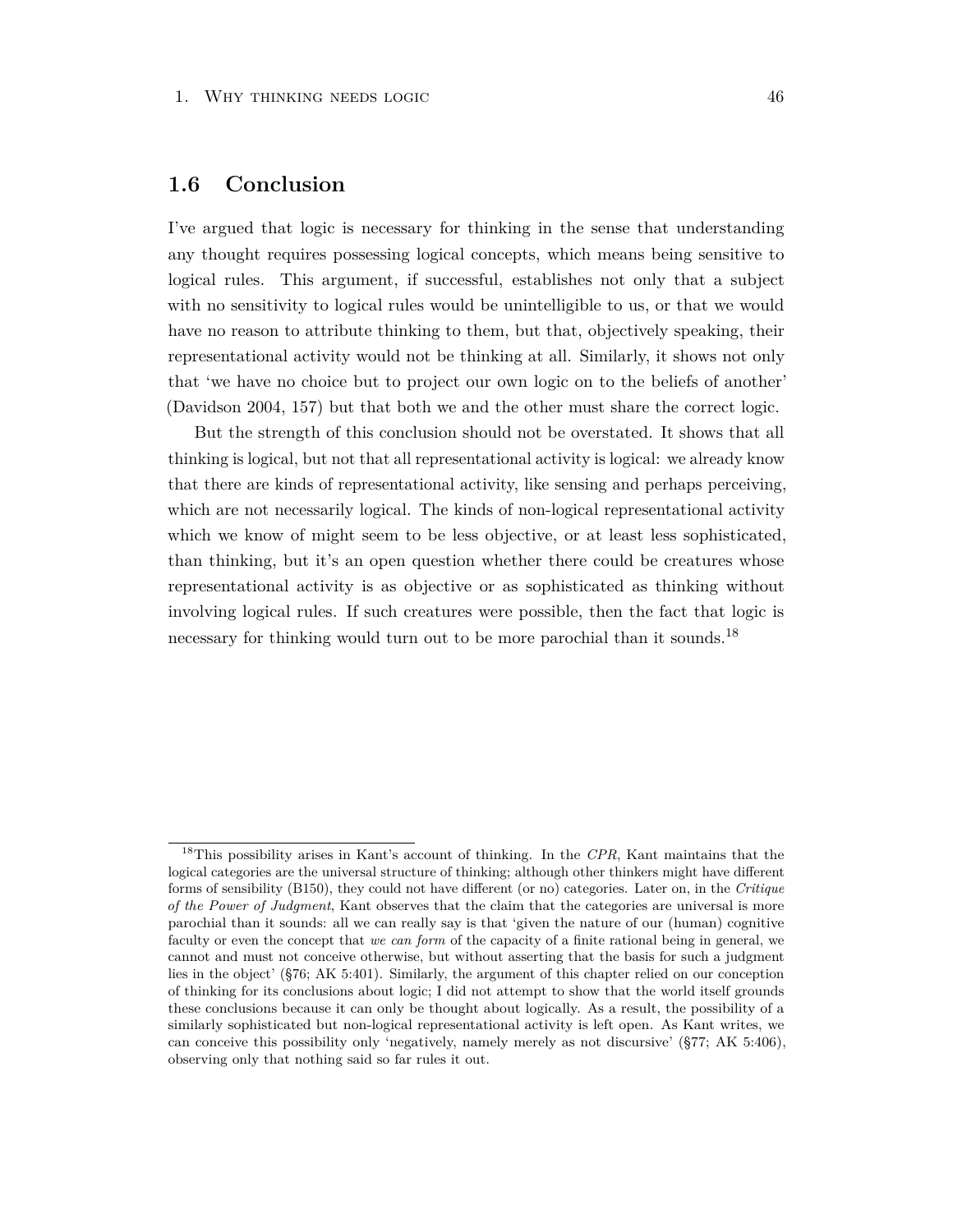# **2 Disagreement and pluralism**

# **2.1 Introduction**

In Chapter [1,](#page-22-0) I assumed that there's a single correct set of logical rules – in short, the One True Logic – and ignored the existence of controversy about which rules these are. These commitments allowed me to focus the argument, but they are highly disputable. First, even if there is one true logic, there is longstanding disagreement about which logic it is: candidates include classical logic, intuitionistic logic, relevant logics, dialetheic logics, and other three-valued and four-valued logics. Second, logical pluralists have argued that there is more than one correct logic (Beall & Restall 2005; Russell 2008; Shapiro 2014).<sup>1</sup> In this chapter, I address the ways that my account needs to be modified if we relax the initial commitments to allow for controversy about which logic is correct and for logical pluralism.

Let me briefly restate the results of Chapter [1.](#page-22-0) I argued that thinkers must possess concepts of the conditional and negation. More fully, a subject's representational activity counts as thinking only if that activity manifests sensitivity to the rules that govern the conditional and negation. The upshot, which I'll discuss in detail in Chapter [4,](#page-105-0) is that there are limits on illogical thinking: if you don't manifest sensitivity to the logical rules, you fail to think at all. What survives of these claims if we relax our commitment to a single and uncontroversial set of logical rules?

To pin down the issues, we have to draw a connection between a deductive system such as classical or intuitionistic logic and the rules that a thinker must follow. You might think that these have, at best, a distant relation to each other: deductive systems are precise, while the rules we think with are vague. Indeed, I emphasized

<sup>&</sup>lt;sup>1</sup>In some ways, everybody should be a pluralist: everybody should accept that there are different abstract structures with associated model or proof theories – what Priest calls 'pure logics' (2005, 195). Moreover, everybody should accept that different pure logics might be best for different applications: one for computer programming, another for constructing mathematical proofs. These tame pluralisms pose no threat to anyone. For a pluralism in which logic can vary with the kind of truth-bearer, see Russell (2008), and for some other varieties see Shapiro (2014, ch. 2). The challenging pluralism at issue here holds that, vis-a-vis some important role a logic could play, more than one logic is correct for that role. For example, Beall & Restall (2005) argue that more than one logic specifies an 'admissible' consequence relation – where a consequence relation is admissible iff it is necessary, formal, normative and instantiates the Generalized Tarski Thesis ('An argument is valid<sub>*x*</sub> if and only if in every case<sub>*x*</sub> in which the premises are true, so is the conclusion'). My focus here is on the role of constituting thinking. The pluralism I'm considering is pluralism about *that*.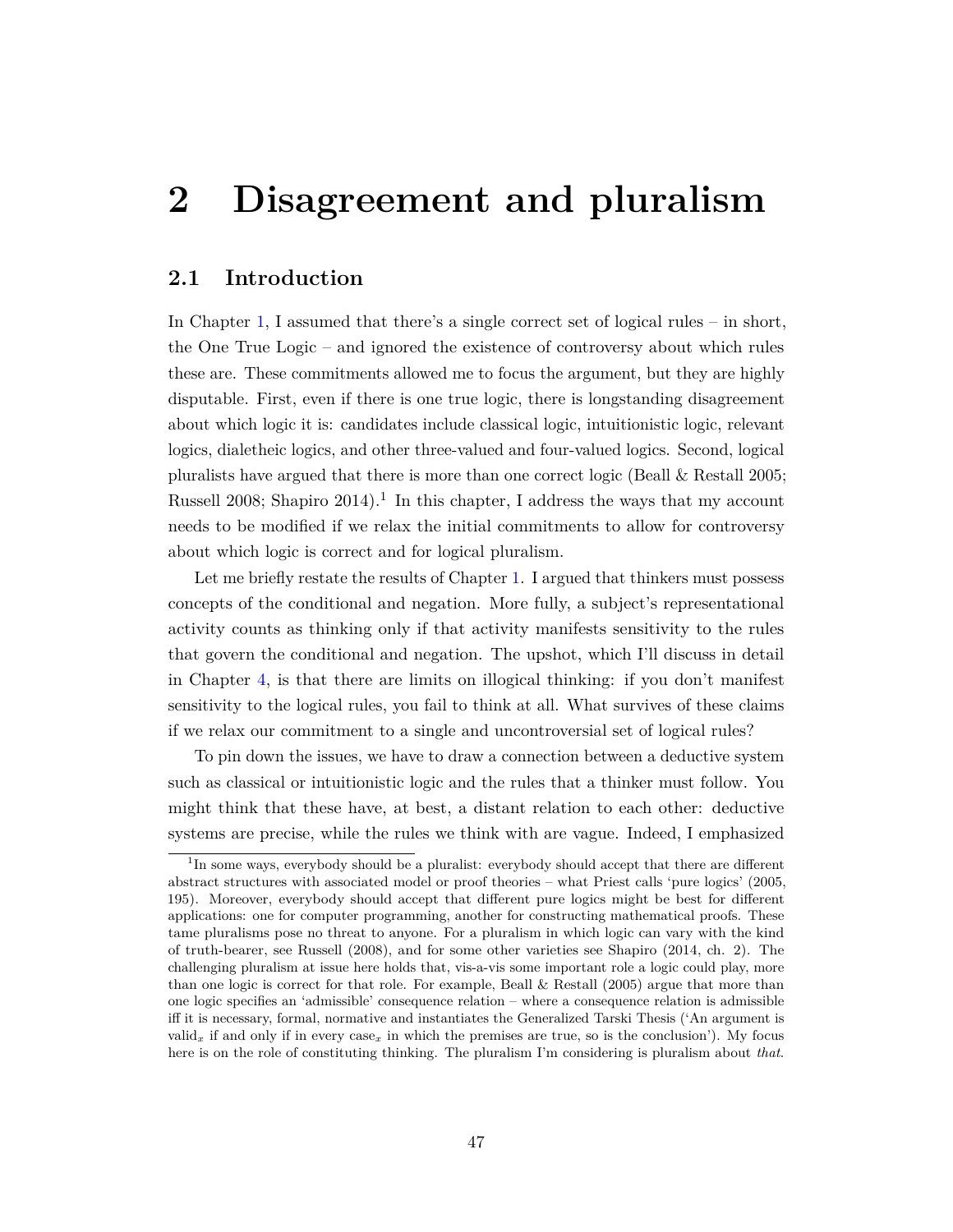in [0.3.1](#page-15-0) that there was no upfront guarantee that logic, in my sense, has anything to do with deductive systems. I didn't want to assume, for example, that the rules we think with are identical to those of classical logic. But I now want to suggest a connection between deductive systems and the rules we think with (cf. Blake-Turner & Russell 2018, s. 3). To make this connection, I'll need to say a bit more about deductive systems and about how thinkers follow logical rules.

I take a *deductive system* to be composed of three things:

- An artificial object-language;
- A set of *entailments* of the form  $\Gamma \vdash Q$ , which say that some (possibly empty) set of object-language sentences Γ entails some sentence *Q*; and
- A *superstructure* which generates the entailments typically, a model theory or proof theory (for further discussion, see Russell (2019, 552)).

Of course, in practice we don't always specify a superstructure, and I won't always do so here; in principle, however, the choice of superstructure can make a difference where there are failures of soundness or completeness. I will say that  $\Gamma \vdash Q$  is valid in a deductive system if and only if it belongs to its set of entailments. To be clear, this means I'm using the single turnstile in a broader way than is usual: it expresses entailment, whether generated by model-theory or proof-theory. On a model-theoretic approach, an entailment holds iff *Q* is true (or: has a designated value) on condition that  $\Gamma$  are true (or: have designated values). On a proof-theoretic approach, an entailment holds iff there is a proof of *Q* from Γ, either in a single step or in a series of steps.

We follow logical rules by having logical capacities – capacities to make certain transitions between thoughts. As I'll explain in detail in Chapter [3,](#page-84-0) someone who possesses a logical capacity finds transitions which obviously fall within the relevant rule 'primitively compelling'. For example, someone who has the capacity to draw Modus Ponens inferences will find it primitively compelling to go from *p* and *if p, then q* to *q*. Let us say that a form of inference is 'licensed' by a thinker's logical capacities if the form of inference is either primitively compelling or 'derivatively' compelling – that is, it can be built up out of primitively compelling steps.

To approach the connection between deductive systems and the rules thinkers follow, let's consider the following form of inference:

From *not-not-p*, infer *p*.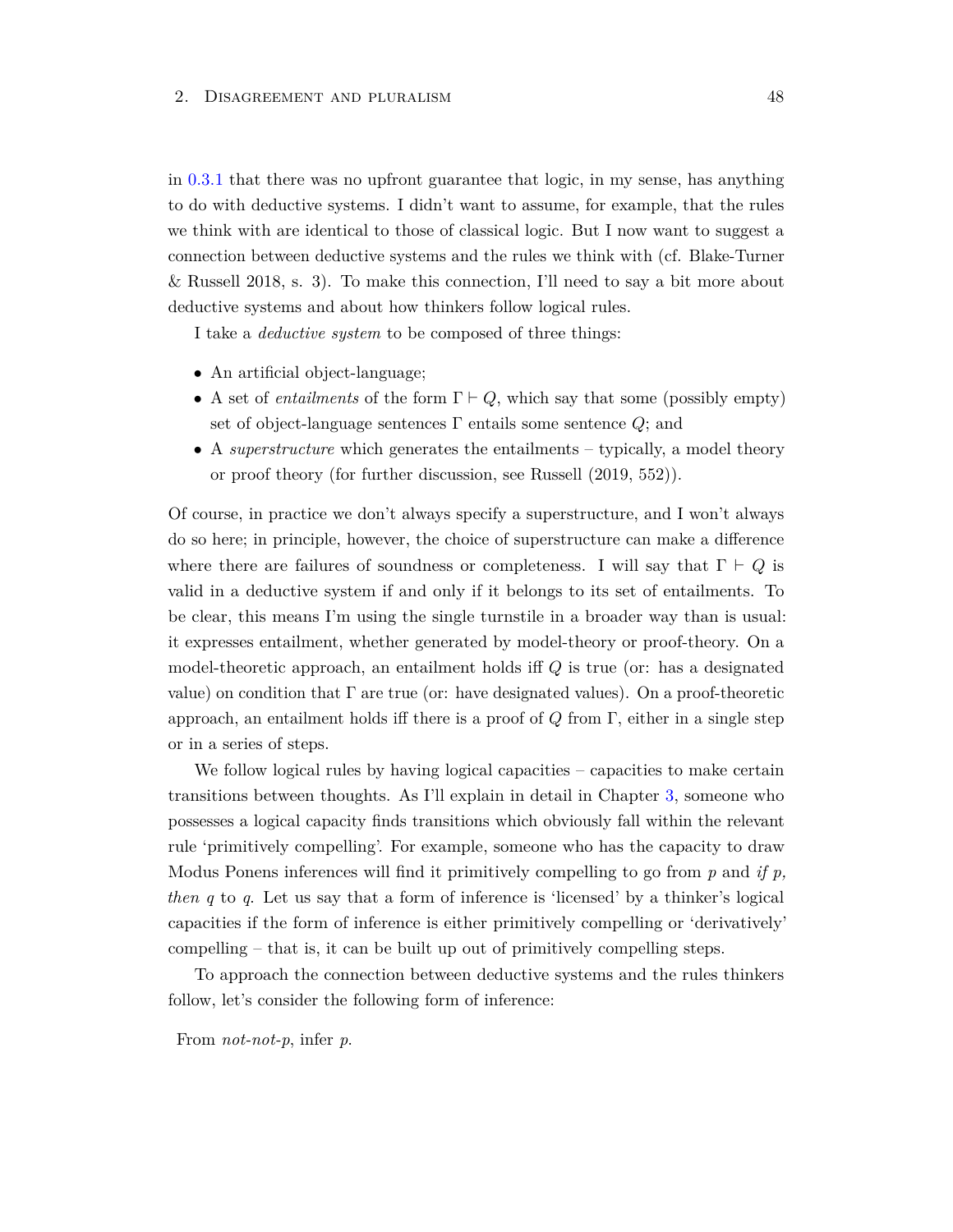It seems like an open question whether this form of inference is licensed by the logical capacities which thinkers must possess. It seems doubtful that it is primitively compelling. For it seems possible that someone could judge *not-not-p*, fully understanding it, and yet not take themselves to have a reason to judge  $p$  even when the question is raised. It does, however, seem like a live possibility that the rule is derivatively compelling.

Now, notice that while classical and intuitionistic logic both specify rules for negation, these rules differ: the following is a valid form of argument in classical logic and not in intuitionistic logic.

## **Double Negation Elimination**  $\neg\neg P \vdash P$

The fact that DNE is a valid form of argument in classical logic and not valid in intuitionistic logic points to the connection between deductive systems and the rules we think with. If thinkers are licensed to infer from *not-not-p* to *p*, then, to this extent, classical logic is correct and intuitionistic logic is incorrect. More generally, then, a deductive system is correct if and only if the entailments in the system specify the inferences licensed by thinkers' logical capacities.<sup>2</sup>

Let me enter a few caveats. First, I'm not claiming that this is what mathematical logicians have in mind or that this is the only right way to see deductive systems.<sup>3</sup> Second, the claim is that the class of transitions licensed by (say) classical logic corresponds to the class of transitions licensed by thinkers' capacities – not that each rule in a particular presentation of classical logic corresponds to a particular capacity. So the correctness of a deductive system doesn't require that the rules in the deductive system have psychological reality. Third, then, deductive systems that validate the same entailments will stand or fall together. If classical logic is correct, then a system with only the Sheffer stroke is as correct as a system with the conditional and negation.

We've now established a connection between deductive systems and the rules we think with. With this connection in place, we don't need to be fussy about the distinction between logics and deductive systems. Going forward, I'll talk about

<sup>2</sup>Of course, in classical logic negation and the conditional are an expressively complete set (Enderton 1972, §1.5), so accepting classical rules for those connectives amounts to accepting classical logic. This is not so in, for example, intuitionistic logic. So in principle someone might advocate accepting the rules that some system contains for negation and the conditional without those for, say, disjunction. For readability, however, I'm going to assume that the candidates for the correct logic are relatively familiar deductive systems and not fragments of them.

<sup>3</sup>On other cognitive attitudes one might have to a deductive system, see Soysal (2018).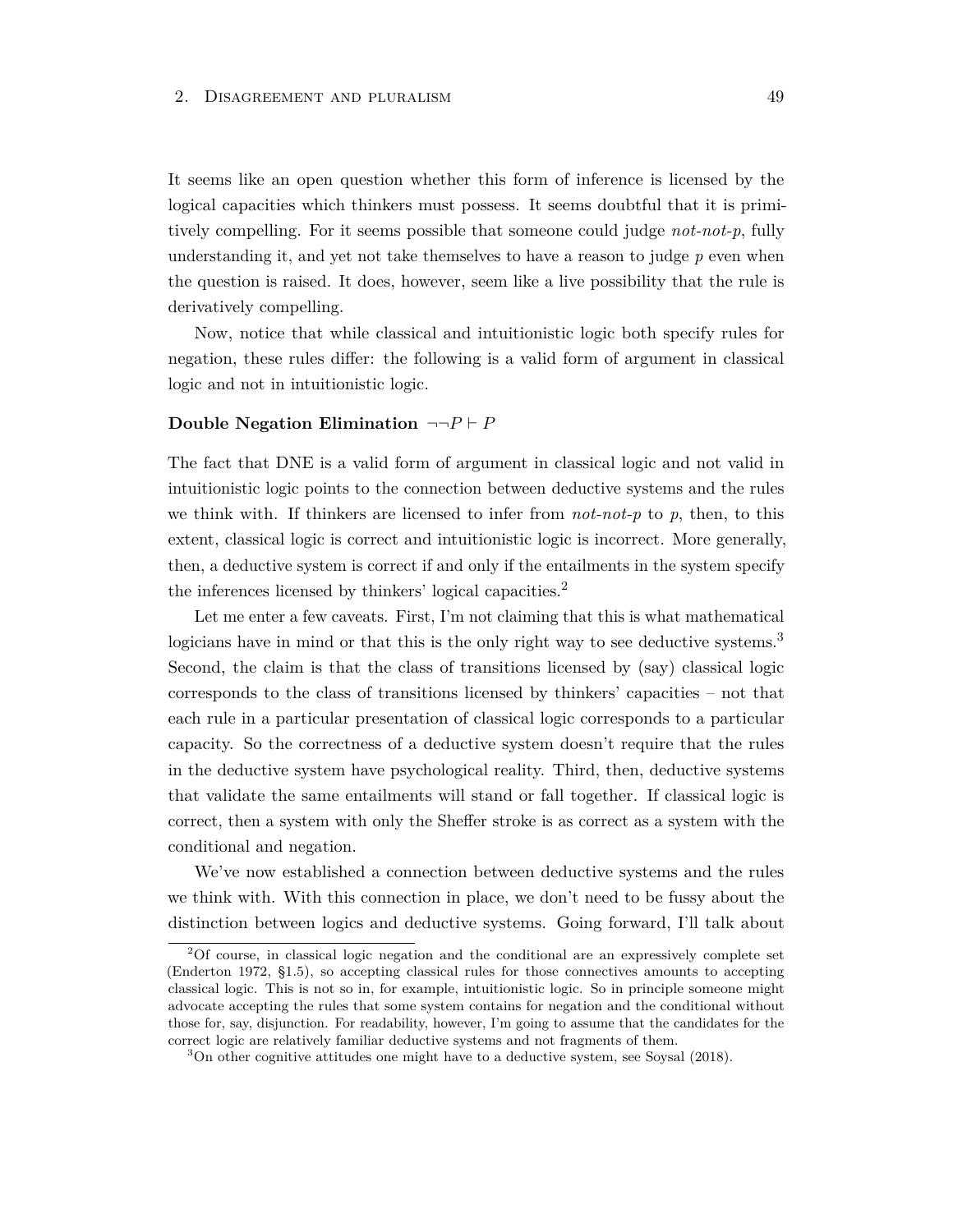whether there's a single correct 'logic' or many, or about someone advocating or using a 'logic': all of these locutions can be cashed out in terms of deductive systems which are said to capture the rules we think with.

Having clarified this point, we can restate the commitments we started with: first, the metaphysical assumption of a single correct logic for thinking, and second, the epistemic assumption that this logic is universally accepted as correct by thinkers.

**Monism** There is only one correct logic for thinking.

**Agreement** The correct logic is universally accepted as correct.

Relaxing these assumptions allows for the following:

**Pluralism** There is more than one correct logic for thinking.

**Disagreement** The (or a) correct logic is not universally accepted as correct.

For now, I'm going to ignore the possibility that *no* deductive system correctly specifies the logical rules that thinkers have to follow. This possibility would obtain if there were no such rules – a variety of 'logical nihilism' (Russell 2018a) – but it would also obtain if, while there were such rules, no deductive system was adequate to specify them (Cotnoir 2018). Perhaps, as Strawson said, ordinary language 'has no exact logic' (1950, 344). I'm ignoring this view because the more difficult problems for my view involve Pluralism and Disagreement.

We can organize the space of options in stages, as follows:

- 1. Monism and Agreement
- 2. Monism and Disagreement
- 3. Pluralism and Disagreement

Possibility 1 is what I've been working with so far in the dissertation. In this chapter I'll discuss what changes I need to make to accommodate Possibilities 2 and 3. There's also the theoretical possibility that many systems are correct, but only one is universally accepted. In this case, the pluralism would be possible but not actual. I don't think any new issues arise in this case.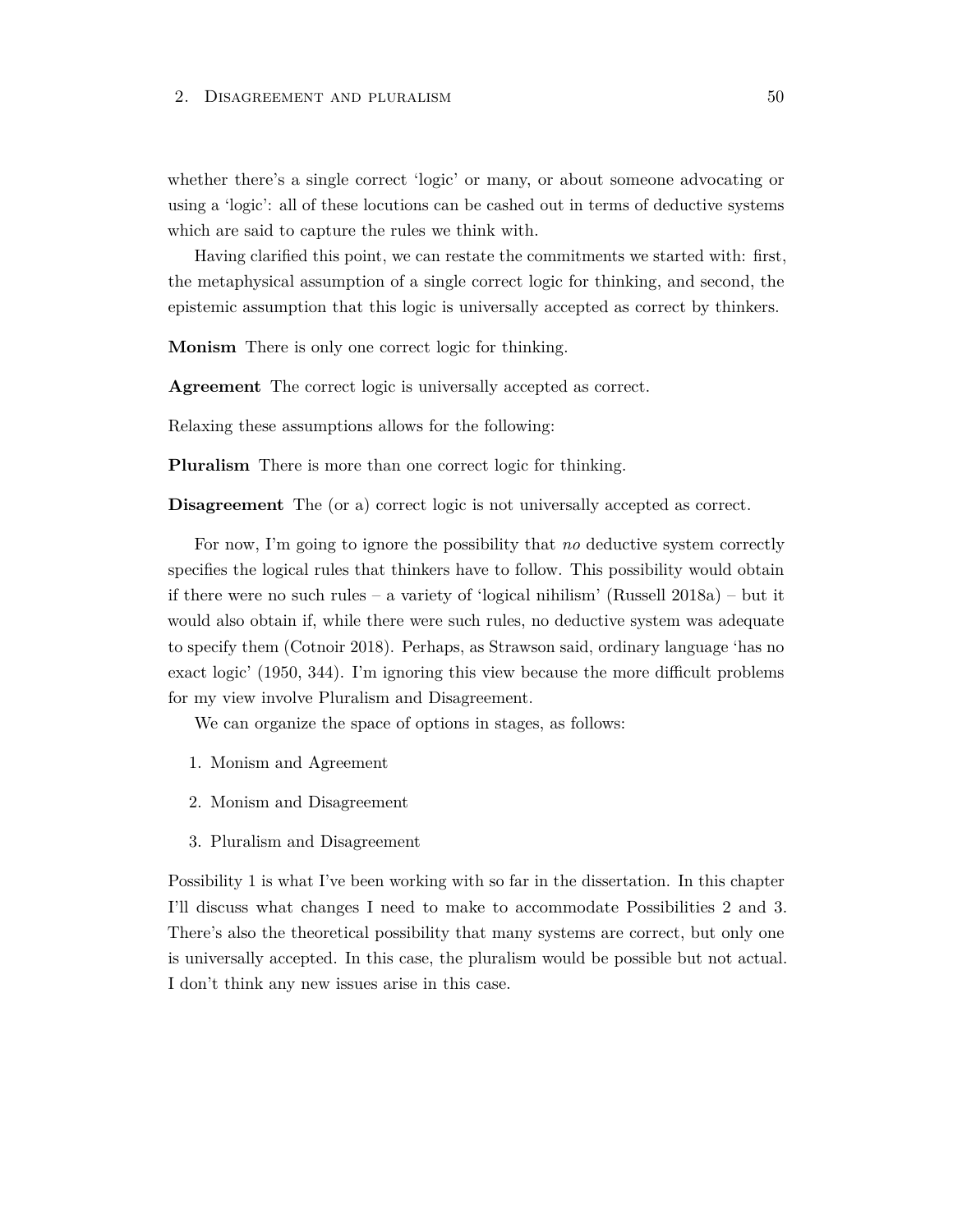# **2.2 Monism and Disagreement**

At this stage we retain the assumption that there is a single correct logic for thinking, but we drop the assumption that this logic is universally accepted as correct. Rather, there is disagreement about which logic is the right one. This combination of views appears most prominently in the work of defenders of non-classical logics who argue on principled grounds that their logic is the right one. Dummett, for example, argued in *The Logical Basis of Metaphysics* (1991) that general constraints on the theory of meaning show that intuitionistic logic is correct. Similarly, Priest has argued that a dialetheist logic is correct on the basis that it allows a coherent treatment of various paradoxes; he denies (2005, ch. 12) that it is merely one of many correct logics. Defenses of classical logic against such challenges (Rumfitt 2015) also make the monistic assumption.

A similar position sometimes – but not always – underlies discussions of whether logic is rationally revisable. Haack (1996, 26) distinguishes between 'absolutist' and 'pragmatist' approaches to revision: the absolutist assumes that there is a unique correct logic, but argues that we have been wrong about which logic it is, while the pragmatist holds that we should choose the logic which displays the best combination of theoretical virtues. A Haackian absolutist is a monist who allows for disagreement about which logic is correct.<sup>4</sup>

On a view where logic has the same status as other sciences (Hjortland 2017), disagreement about the right logic can be as intelligible and rational as any other scientific disagreement. By contrast, you might worry that, if there is a single correct logic which is constitutive of thinking, then anyone who disagrees with that logic must be failing to think. You might also worry that, even if someone who disagrees with the right logic is still thinking, the rationality of that disagreement is cast into doubt.

In response, I want to begin by distinguishing two kinds of logical disagreement. Type A disagreement consists in having conflicting beliefs about which logic is correct. Type B disagreement consists in actually using conflicting logics. The distinction here is between what Peirce called *logica docens* – beliefs about logic – and *logica utens* – logic in use (Pietarinen 2005). We will see that on the constitutive view, advocating an incorrect logic does not lead to failure to think, nor to automatic

<sup>&</sup>lt;sup>4</sup>A Haackian pragmatist could hold a similar position, if they thought that theoretical virtues were a reliable guide to the correct logic, or they could be a pluralist.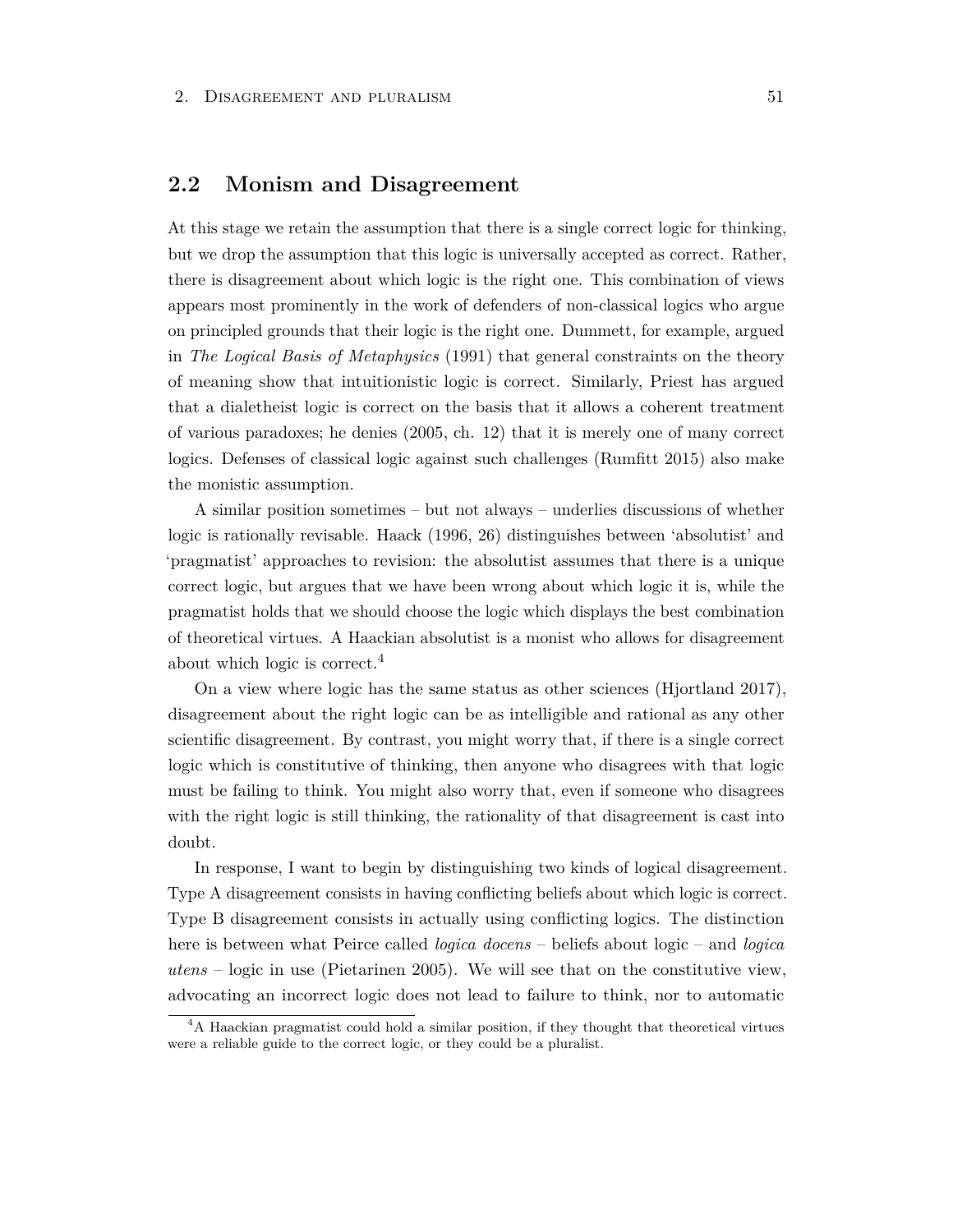irrationality. In this sense, constitutivism is consistent with disagreement about logic. Actually using an incorrect logic may lead to failure to think, but I'll suggest that our discomfort with this conclusion is better targeted at monism than at constitutivism.

# **2.2.1 Type A disagreement: conflicting beliefs about logic**

Type A disagreement occurs when the two parties have conflicting beliefs about which logic is correct: for example, R asserts that classical logic is correct and D asserts that intuitionistic logic is correct. There are two worries you might have about how this kind of disagreement interacts with my view.

The first worry is that someone who advocates intuitionistic logic must be failing to think. This worry can, I think, be assuaged fairly quickly. It's possible to advocate intuitionistic logic while following the rules of classical logic (or, conversely, to advocate classical logic using only intuitionistically valid reasoning). Indeed, this fact underlies the argumentative strategy of Rumfitt (2015), who argues for classical logic against intuitionism by providing a semantic theory that validates classical logic regardless of whether the metalogic is classical or intuitionistic.<sup>5</sup> So the fact that someone is advocating an incorrect logic doesn't mean that they're failing to think. (If they're *using* an incorrect logic, that is a different matter, which I consider in the next section.)

The second worry is that someone who advocates an incorrect logic must be irrational. Field (2009, 251) suggests a similar objection, arguing that the claim that logical laws are laws of thought

seems problematic, if rational change of logic is possible: can it really be that in a debate over logic, the party who advocates the incorrect logic is automatically irrational, however compelling her case may be and however poor the currently available arguments on the other side?

But Field's argument is not entirely clear. It's trivially true that someone who advocates an incorrect logic is *wrong* – but why would they be 'automatically irrational'? One possibility is that Field assumes the advocate of the incorrect logic must be using the incorrect logic, and so reasoning incorrectly; but as I pointed out above, there's no reason why someone who advocates a logic has to use that logic in their advocacy.

<sup>&</sup>lt;sup>5</sup>Rumfitt is following the strategy of Dummett (1991), who argues for intuitionism. Williamson (2017) argues instead that the metalogic should be the same as the logic, but my disagreement with Williamson is upstream of this particular issue.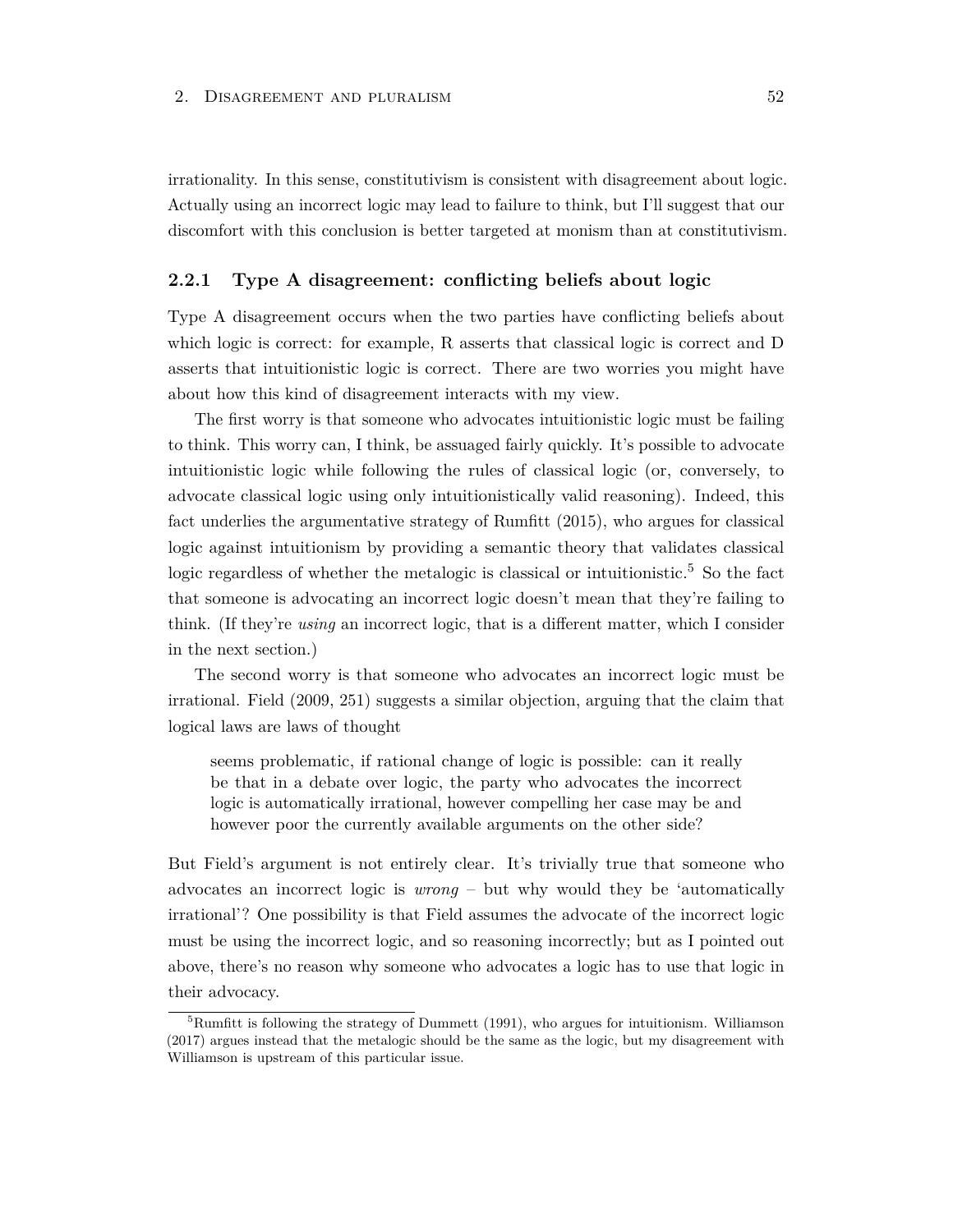Another possibility is that Field thinks logics are *immodest* in roughly the sense of Lewis (1971): good classical reasoning will inevitably favour classical logic, good intuitionistic reasoning will inevitably favour intuitionistic logic, and so on. The argument would then be that since (say) classical logic is constitutive of thinking, the advocate of intuitionistic logic must be following classical logic; but good classical reasoning favours classical logic; so the advocate of intuitionistic logic must be reasoning badly. This is an interesting argument, but – aside from doubts, suggested by the earlier examples of Dummett and Rumfitt, about whether logics are immodest in this sense  $-1$  don't think it is what Field has in mind. Field's imagined advocate is not reasoning badly, but well; they are making a compelling case against a not-so-compelling one.

Rather, I think Field's argument is something like this. If there is a set of logical rules which all thinkers follow, then a thinker who is wrong about what those rules are is misapprehending the very rules that they are following. Supposing that the right logic is classical, for example, Priest, Dummett and other non-classical logicians are wrong about the very rules which they, as thinkers, follow. And being wrong about the very rules that you are following is different from being wrong about some external matter. For, given that you're actually following the correct rules, you have access to very direct evidence about which rules those are. A thinker who is wrong about what rules they are following is wrong in the face of direct evidence, and this is irrational.

As Field says, though, this is a very problematic conclusion. Priest, Dummett, Rumfitt and other defenders of particular logics have spent decades making detailed arguments in favour of their proposed rules; this kind of activity seems like a paradigm of rationality. So if my view entails that all of them (perhaps excepting those who picked the right logic) are 'automatically irrational', then that is a problem for my view.

In fact, I don't think my view entails this. In particular, it's not true that following logical rules gives you direct evidence about which rules you are following. It's a familiar phenomenon that human beings can know how to do some rule-governed activity without being able to state the rule that they are following. This is often called 'tacit knowledge'; although merely labelling the phenomenon doesn't explain it, I think the familiarity of the phenomenon is enough to show that it is possible. The most prominent example of tacit knowledge is our knowledge of language (discussed below in [3.5.1\)](#page-99-0). A competent English speaker can follow the kinds of rules that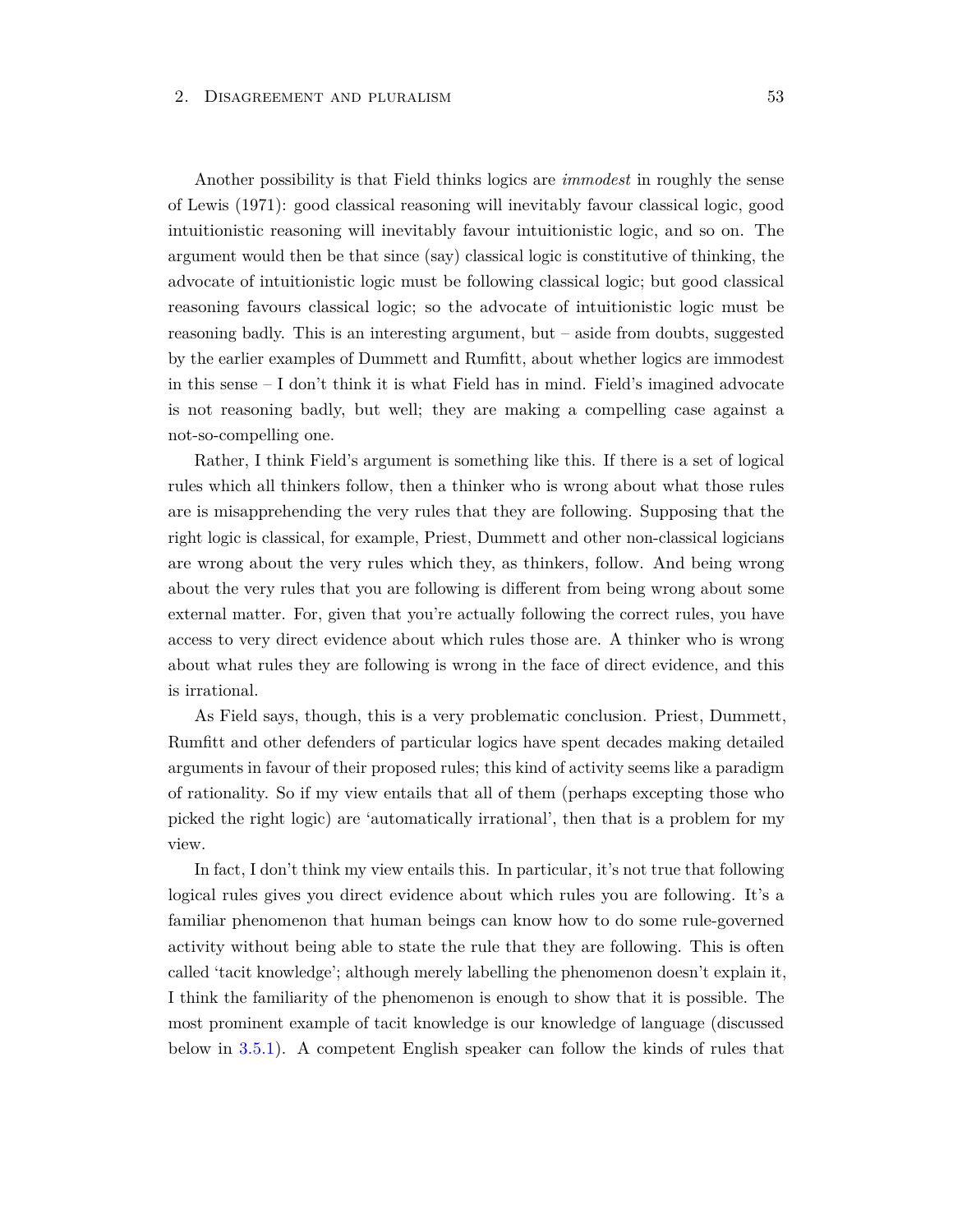are specified in a formal grammar of the language, but they need not be able to make those rules explicit. There is nothing puzzling in the example of a competent English speaker who has false beliefs about the rules of English grammar. This is the position of the vast majority of English speakers. So too for logic: knowing how to think does not require being able to state the rules you are following in thinking.

It might be argued that, even if thinkers need not be able to immediately state the rules they are following, they should be able to state these rules upon reflection. The rules may be known tacitly, but they should not be so deeply tacit as to be inaccessible. If they are inaccessible, then they aren't really 'known' or 'followed' at all: it is simply the case that the subject is disposed to conform to them, and we shouldn't use the label 'knowledge' for mere behavioural dispositions.<sup>6</sup> But I don't think this is right: as I will argue in Chapter [3,](#page-84-0) the capacities involved in following logical rules have a first-personal aspect as well as a third-personal aspect. There is something it is like to follow a logical rule. So our tacit knowledge does not consist solely in dispositions to conform. But the first-personal aspect shows up in experiencing *particular* inferences as right or wrong; it need not put us in a position to know, merely by reflection, which rules we are following.

Against this, Zalabardo (2011, 134) argues that our capacity to recognize particular inferences as valid 'can be applied, not only to particular inferences, but also to types of inference'. This would mean that, if thinkers are able to recognize particular inferences as valid, they should also be able to recognize universal logical rules as valid. Zalabardo draws a comparison with grammar (2011, 134-135):

The very same ability that enables any English speaker to recognize the sentence *Mary arrived the house* as ungrammatical will enable speakers with the requisite concepts to acknowledge the truth of the proposition that the verb *to arrive* never takes a direct object. In this way, the capacity to recognize grammatical sentences can be a source of knowledge, not only of particular propositions, but also of universal generalizations.

But this seems implausible. The ungrammatical sentence sticks out as wrong, without any analysis. By contrast, to see that 'to arrive' never takes a direct object, we need to imaginatively consider a series of sentences – some with a direct object, others with an indirect object – and note which ones seem right and which seem wrong; then we can generalize from these instances to a rule, but our generalization might be wrong if we started with too limited a set of instances. So too for logic:

<sup>6</sup>Compare Dickie's objection to 'profoundly implicit' propositional attitudes (2017, 2582).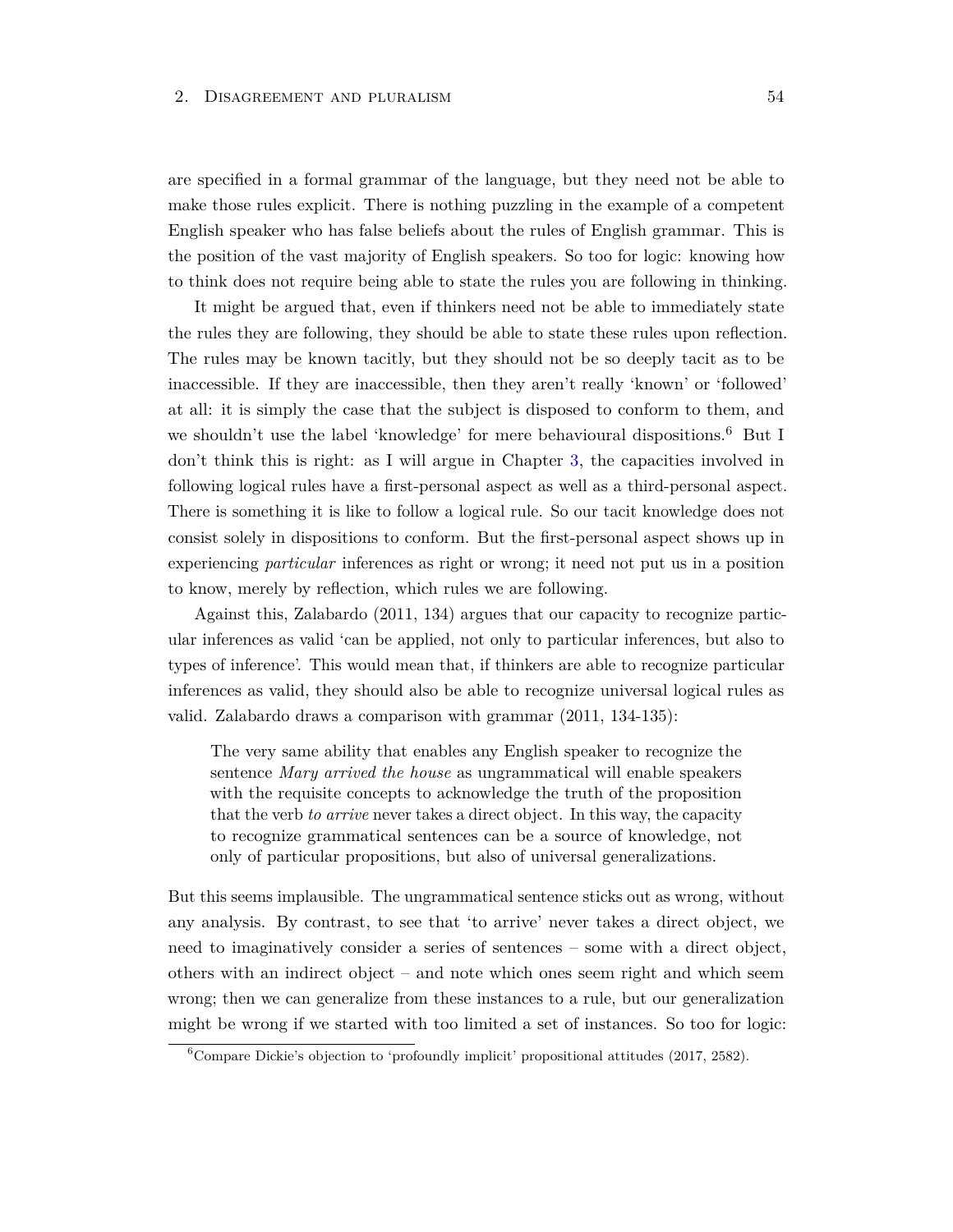particular inferences seem right or wrong, but to get to a general rule, we need to generalize, and our generalization could be wrong if we started with too limited a set of inferences.

Indeed, many proponents of nonclassical logics might offer just this explanation of the general acceptance of classical logic. After all, these proponents often accept that classical logic is valid in many ordinary contexts (Russell 2019, 558). So, for example, an intuitionist who held that classical principles are invalid only in infinite settings (Brouwer 1908) might argue that our acceptance of classical principles is a result of generalizing wrongly from finite settings.

Moreover, when we experience a particular inference as right or wrong, it need not be clear whether the inference is right or wrong in virtue of a *logical* rule or some other rule. This is why logic students have to learn the difference between a materially valid inference like 'If Moose Jaw is north of Timmins, then Timmins is south of Moose Jaw' and a logically valid inference like 'If Moose Jaw is north of Timmins, then something is north of Timmins'. This lack of direct first-personal access to the rules which make our inferences compelling provides another explanation for the existence of conflicting beliefs about which logic is correct.

So advocating a theory at odds with your practice isn't always irrational. But I don't mean to say that it's *never* irrational. While following a rule doesn't itself generate evidence about the rule you're following, a third party might observe which rule you tend to conform to and point this out. If you have it pointed out to you that you're affirming a rule which you don't follow, or rejecting a rule which you do follow, you're irrational if you don't respond in some way. Suppose, for example, that you advocate intuitionistic logic and that someone points out that you actually follow Double Negation Elimination. There are several ways you might respond. First, you might take it as a reason to revise your theory and come to accept classical logic. Second, you might classify your conformity to DNE as an error and try to avoid making such errors in future. Third, you might give an alternative explanation – for example, that the cases where you followed DNE were all cases where you knew the thought was either true or false. More generally, you might try to explain your reasoning as materially rather than formally valid. If you don't do any of these things, then you are irrational.

To conclude, a constitutivist has no trouble accommodating Type A disagreement: it doesn't entail that the advocate of an incorrect logic is automatically irrational, let alone that they are failing to think.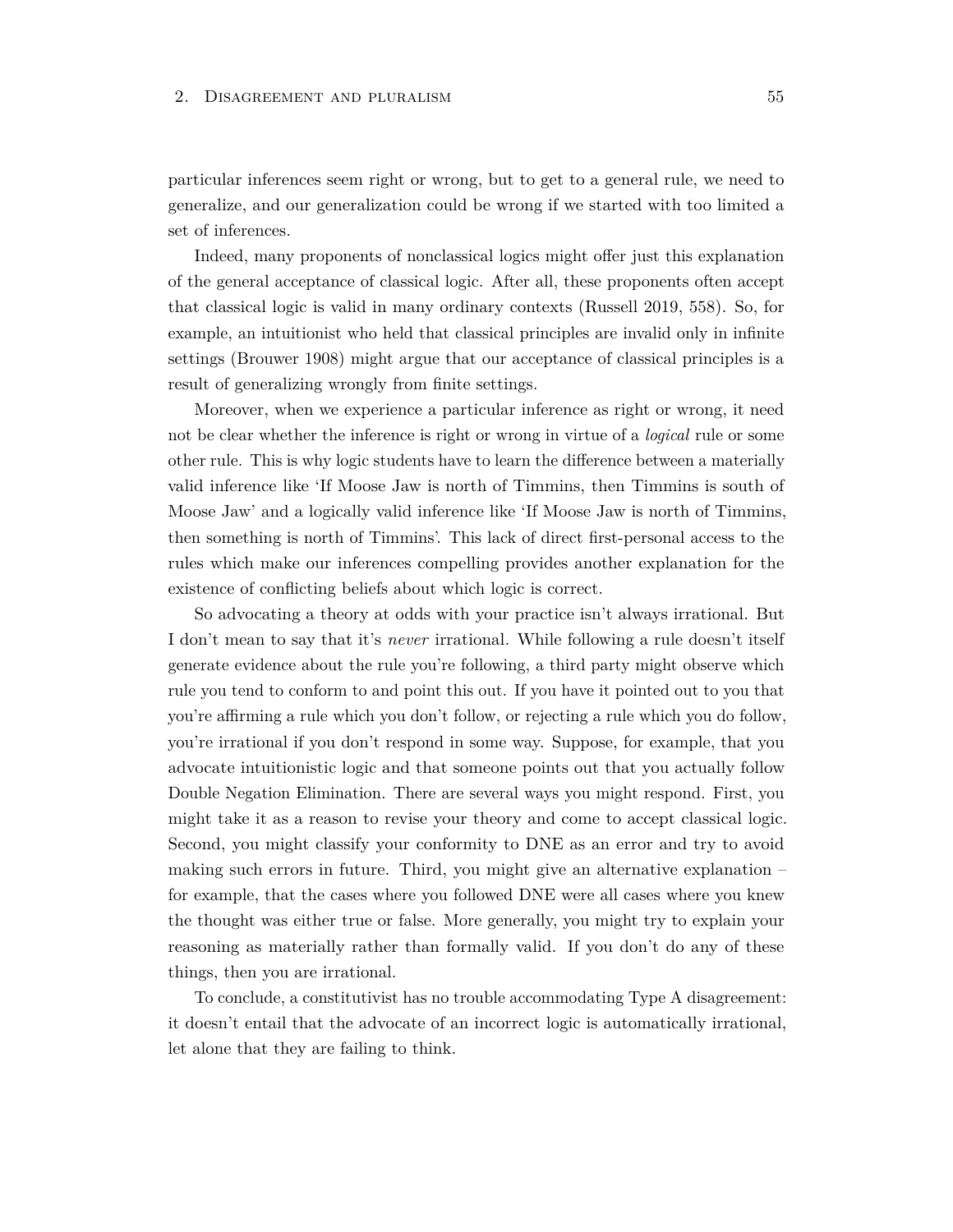## **2.2.2 Type B disagreement: using conflicting logics**

Type B, the more difficult kind of disagreement to make sense of, occurs where two thinkers actually follow different logical rules. Suppose that R reasons classically, while D reasons intuitionistically, in the sense that R tends to accept all classical inferences and D tends to accept only intuitionistic inferences. If classical logic is correct, then R is following the correct rules and D is following the wrong rules. Are we forced to say that D is not thinking?

One possibility is that, deep down, D is really using classical logic but systematically refusing to draw certain inferences. Perhaps D has dispositions to draw classical inferences, but those dispositions are, in certain cases, blocked by D's theoretical commitment to intuitionism. It's a familiar fact that dispositions can be blocked or 'masked' in this way (Choi & Fara 2018). In this case, we could say that D is still thinking, although less well than R.

There are a couple of problems with this explanation. First, it is made plausible in the present case by the fact that intuitionism is weaker than classical logic, in the sense that if an inference is intuitionistically valid then it is also classically valid. This kind of explanation is less workable where the deviant thinker is using a logic stronger than the correct logic – for instance, if intuitionistic logic were correct, and classical logic the deviation. Of course, we could insist that the deviant thinker really has a set of dispositions corresponding to the correct logic, and that their theoretical commitments merely lead them to accept certain additional inferences which don't follow from the rules that their dispositions pick out, but this seems like an unmotivated position to take: it might be that the deviant thinker is genuinely disposed to draw the inferences specified by the incorrect logic.

Second, this explanation fails to take seriously the first-personal dimension of responsiveness to logical rules – the fact that the subject who has the capacity finds compelling inferences that fall under the rule. Given this fact, whether a subject's capacities correspond to classical or intuitionistic logic cannot be determined merely third-personally; it also depends on which inferences the subject finds compelling. In some cases, it might be that D really does find the classical inferences compelling. But if they only find intuitionistic inferences compelling, it would be wrong to say that they are 'really' following classical rules.

In cases where the above strategy is unavailable, and a subject does have capacities to follow logical rules other than the correct ones, we might not be forced to hold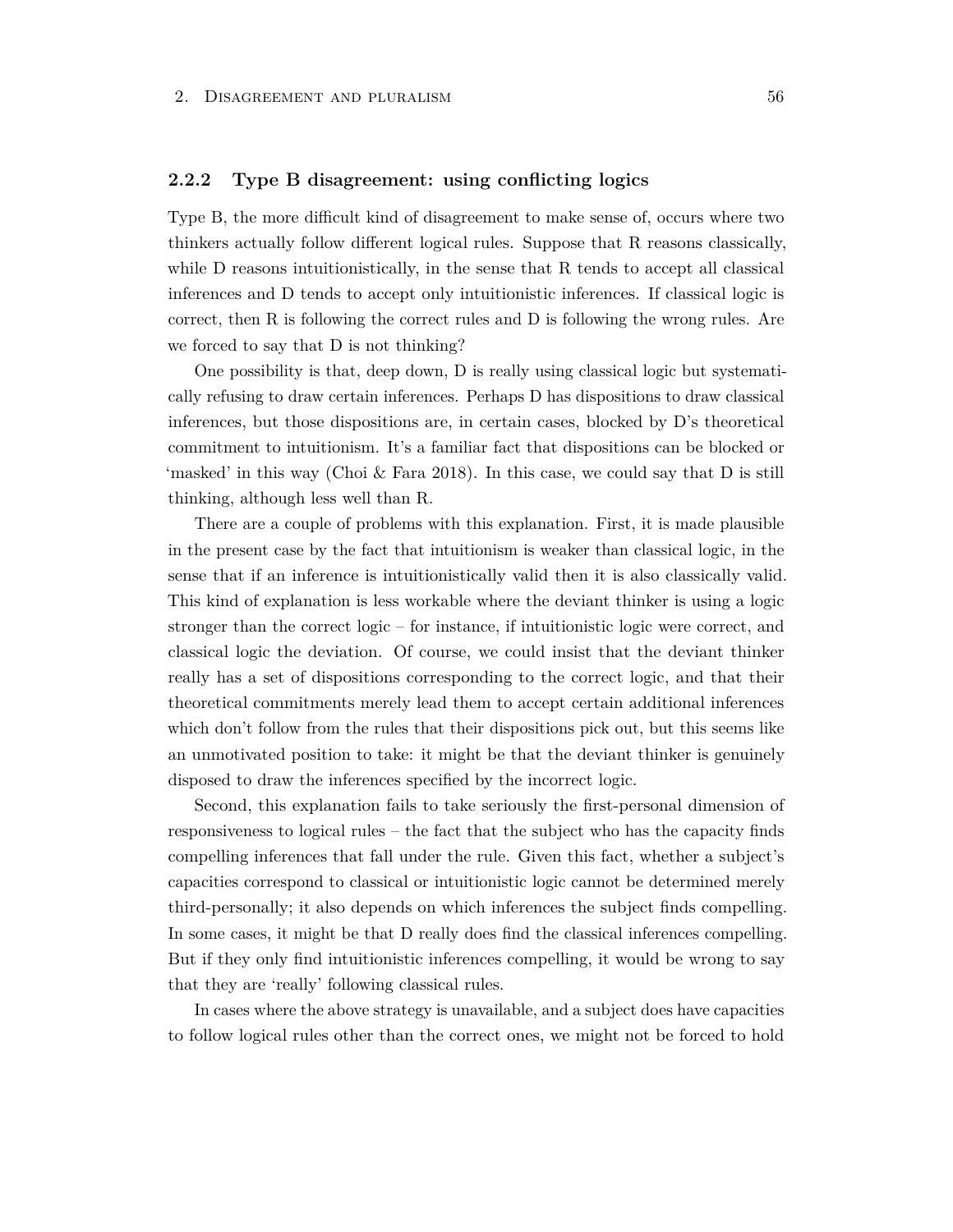that this subject is failing to think. We could instead loosen our view of what relation to logical rules is required for thinking. I argue in Chapter [3](#page-84-0) that this relation involves logical capacities, but we might instead accept a view similar to that of Quine (1960) and Davidson (1973; 1985), requiring only that the subject tend to conform to the right logical rules, not that the subject have dispositions or capacities picking out those rules. In short: as long as you mostly conform, you are thinking, no matter what the explanation for your conformity is. A subject who tends to reason intuitionistically or relevantly or in accord with any other logic that largely overlaps with classical logic will tend to conform to classical logic.<sup>7</sup> So on the Quinean view, such a subject will still be thinking. (The Quinean view does, however, allow for subjects who think 'accidentally': who, as a fluke, conform to the correct rules enough to count as thinking.)

If we don't want to weaken our position in this way, then we are forced to hold that the deviant subject is failing to think. But this position, while hard to accept, is not as extreme as it might sound. For one thing, if our capacities can change over time, it may be that much of the subject's activity still counts as thinking: only those segments of the activity during which the subject's capacities pick out an incorrect logic fail to count as thinking. For another thing, as I'll argue in Chapter [5,](#page-120-0) our failures to think can be subjectively indistinguishable from thinking, and can involve reasoning and the use of that-clauses. So the claim that someone is failing to think is not refuted by showing that their activity looks like thinking, or that they are under the impression that they are thinking.

Finally, I want to emphasize that this anti-deviant conclusion is premised on accepting that there is one true logic. It shouldn't be surprising that, for a monist, those subjects who follow deviant logics are at risk of producing nonsense. Conversely, much of our dissatisfaction with this conclusion is, I think, really a dissatisfaction with the idea that one logic is absolutely correct. The felt need to 'save' deviant thinkers from the conclusion that they fail to think really reflects an implicit sympathy for pluralism. This takes us to the next stage of the discussion.

<sup>&</sup>lt;sup>7</sup>We might even weaken the position still further to hold that which logical rules you count as following is determined in part by your environment, along the lines of the externalism about logical form discussed in Ludlow (2003). But I find this degree of externalism hard to make sense of.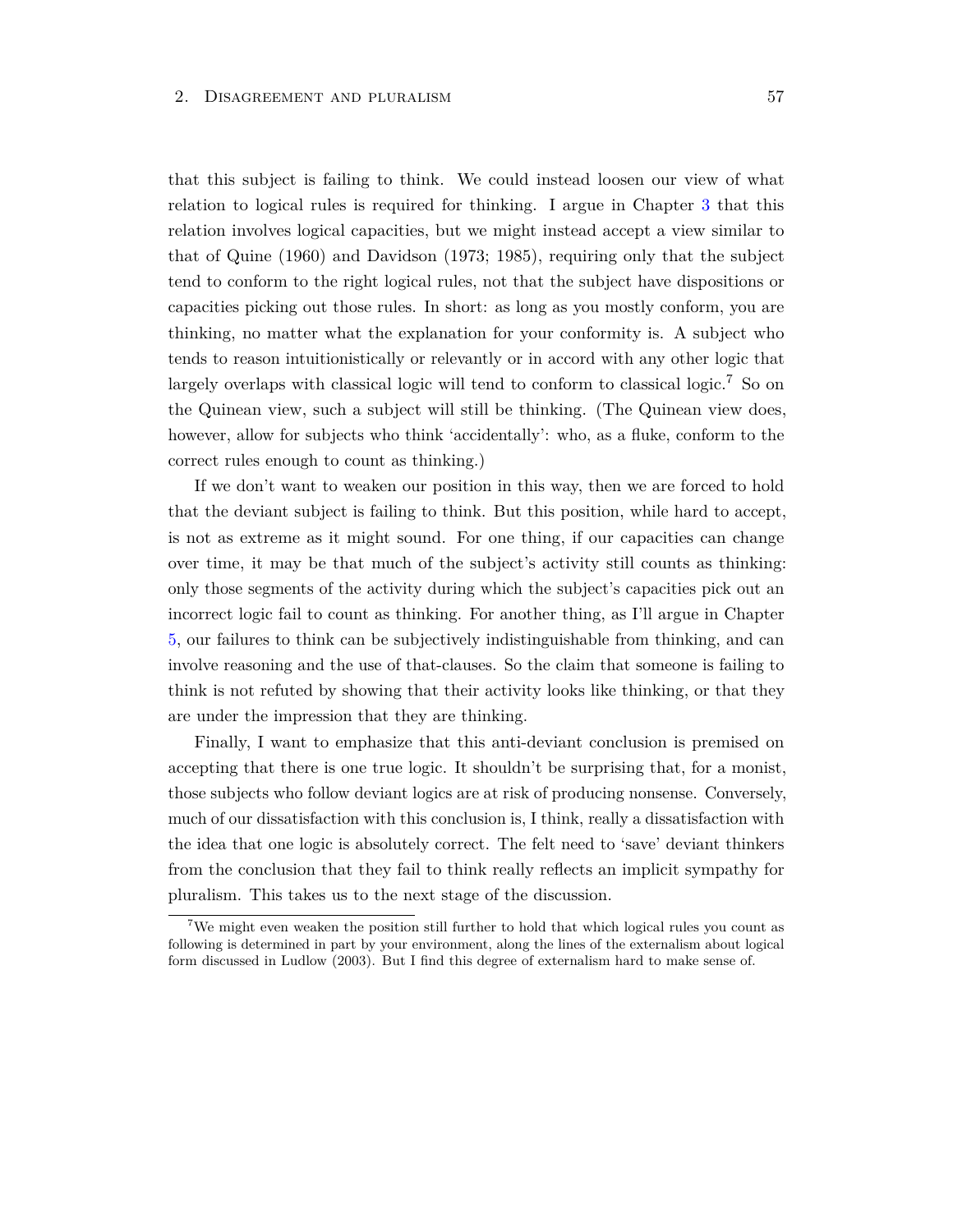# **2.3 Pluralism and Disagreement**

At this stage we drop the monist assumption that there is a single correct logic, allowing instead that more than one logic is correct – in particular, that there may be multiple correct (and non-equivalent) sets of rules for the conditional and negation. Dropping this assumption leaves the claim that logic is constitutive of thinking ambiguous. Once we allow that more than one logic is correct, it's no longer clear which logical rules a thinker must tend to conform to.

One response would be to allow that following any finite set of logical rules is sufficient (other things being equal) for thinking. This position tallies well with Warren's (2015, 4) 'unrestricted inferentialism', the view that any set of inference rules for an expression suffices to determine a meaning. Warren concludes that a language containing Prior's *tonk* is a possible language, whose sentences express propositions.<sup>8</sup> This response would be consistent with logical pluralism, but it would make the constitutive claim nearly vacuous: any subject who followed some set of logical rules would count as thinking.

I am going to argue that constitutivism is consistent with two more limited kinds of logical pluralism. The first kind, which I call *domain variance*, holds that there are multiple domains of thoughts, such that while there's a single correct logic for each domain, different domains can have different logics. The second kind, which I call the *minimal kit*, holds that for a given domain of thoughts there are multiple correct logics, such that following any one of them is sufficient for thinking. Both responses, I will argue, allow for a degree of logical pluralism while maintaining the core of the claim that logic is constitutive of thinking. I'll suggest, however, that the first response is feasible only if the second is.

### **2.3.1 Domain variance**

In an early paper called 'Truth', Dummett argued that we are entitled to reason classically with statements in a given domain if, but only if, statements in that domain are decidable (1959, 66). When it comes to domains where statements are not decidable, we ought to reason intuitionistically instead. Dummett's claim is

<sup>8</sup>Here are the rules for *tonk* (Prior 1960).

**Tonk Introduction** From *p*, infer *p tonk q*. **Tonk Elimination** From *p tonk q*, infer *q*.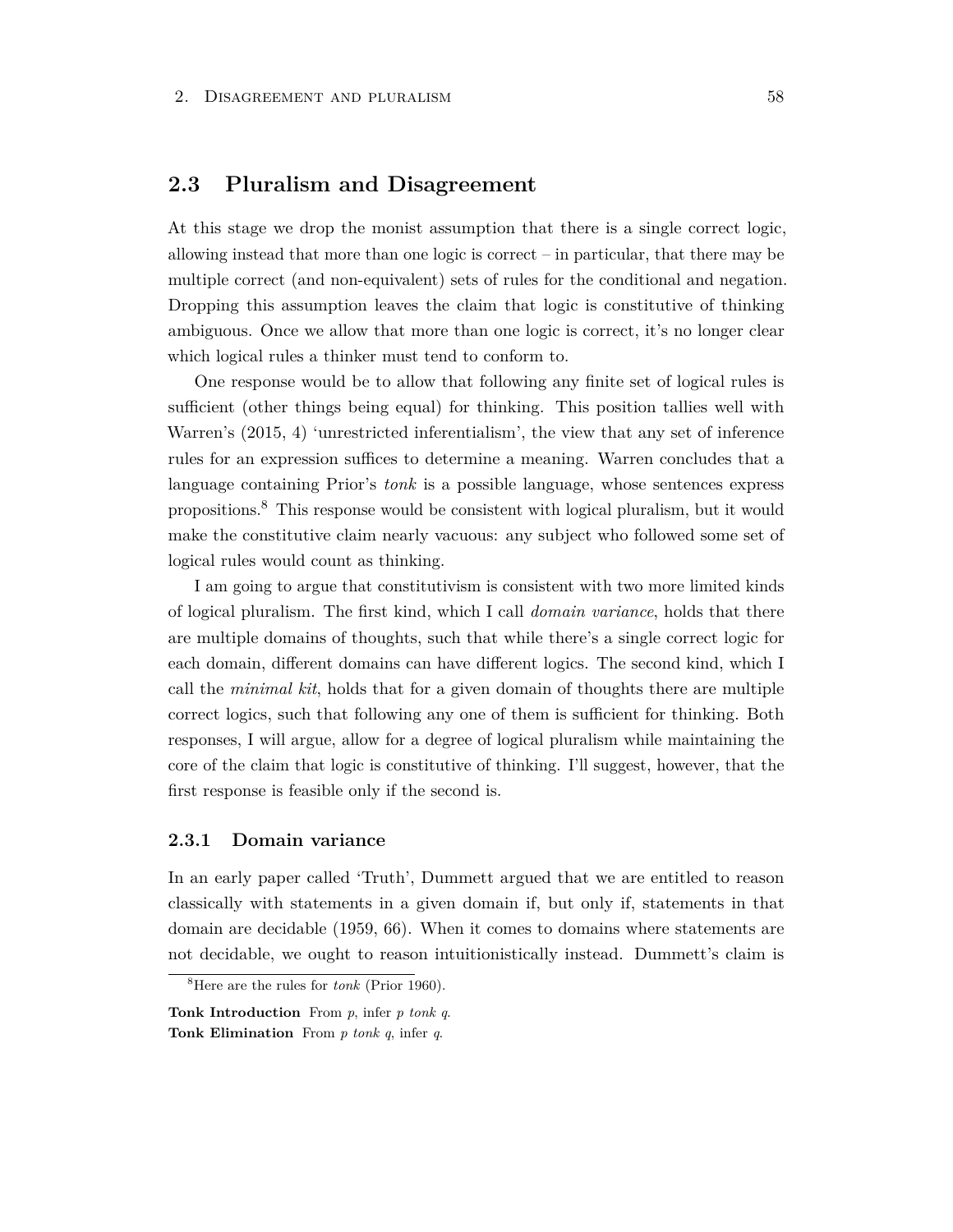an instance of *domain variance*: the view that different logics might be correct for different domains of thought.

This idea is taken up by Kissel  $\&$  Shapiro (2017, 3), who argue that 'the correct logic is dependent on the domain of discourse'. Formal logic spells out the implicit norms of thinking, but these norms may be different depending on what we're thinking about. Even within mathematics, Kissel  $\&$  Shapiro argue, some theories are consistent only on the assumption of a logic weaker than classical logic.<sup>9</sup> So

the norms of various logics are constitutive of various mathematical theories: there are classical theories, intuitionistic theories, and perhaps even relevant theories, quantum theories, sub-structural theories, ... If you are working in a classical theory, you ought to reason in such and such a way; if in an intuitionistic theory, in this and so way, etc. (2017, 17)

The upshot: while there's a single correct logic for reasoning in any given domain, there's no single correct logic for reasoning as such (2017, 20):

the reason why there is no One True Logic is that the norms implicit in these practices are different from each other. Each of the logics is truth-preserving in its domain, in the sense that if the premises of valid argument (in the indicated logic) are true in the domain, then so is its conclusion. None of the logics, or perhaps only the weakest of them, is truth preserving across the board.

Though they don't discuss this, Kissel and Shapiro's pluralism seems equally applicable to domains outside of mathematics. For example, there may be different logics for thought about ordinary objects, ethical thought, mathematical thought and scientific thought.

Does domain variance provide a way to make constitutivism consistent with logical pluralism? A dilemma posed by Haack suggests not. Haack argues that

if the ground for distinguishing the domains refers to content, one will be disposed to say that the systems are not really logical, and if the ground for distinguishing the domains refers to form, one will be disposed to say that the systems are not really rivals. (1996, 46)

 $9$ For example, Smooth Infinitesimal Analysis (a theory of infinitesimals) is inconsistent if the background logic is classical, but consistent in intuitionistic logic (Shapiro 2014, 72-75). There are serious questions about whether Smooth Infinitesimal Analysis makes sense, even granting that it is consistent (Rumfitt 2018, 15), but other examples are available: for example, naive set theory with a dialetheist background logic. A different sort of example involves theories that are distinct only when the background logic is distinct, such as Heyting Arithmetic and Peano Arithmetic.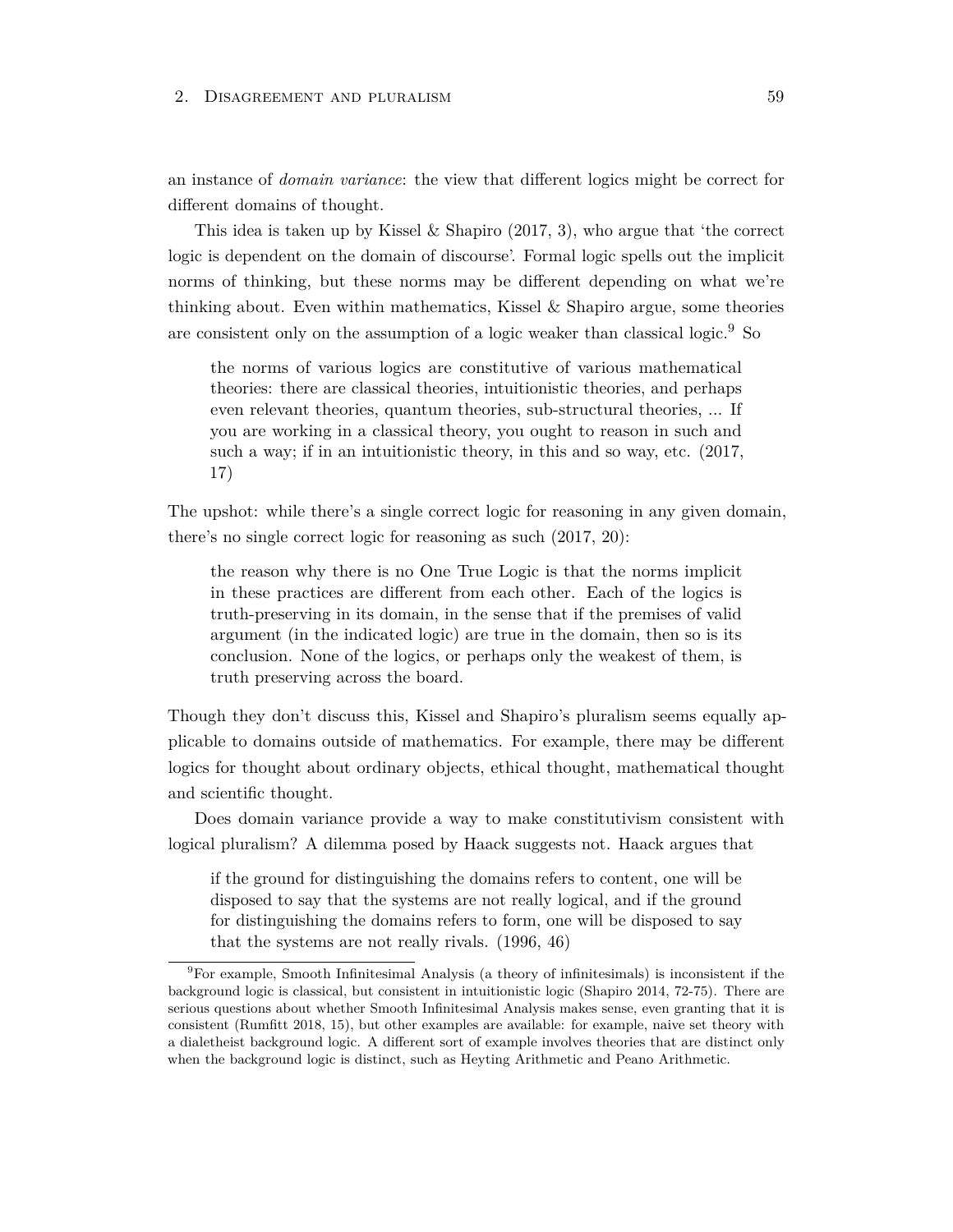Let's take the horns of the dilemma in turn.

On the one hand, if the domains are distinguished by the logical form of the thoughts involved – for example, if one logic is appropriate for tensed thoughts and another for untensed thoughts, or one logic for thoughts containing modal operators and another for thoughts without them – then domain variance is not really a kind of pluralism. It's equivalent to Hjortland's proposal that we only need 'one logical theory, but the theory itself recommends restricted logical principles for different parts of the language' (2017, 654). For we can just conjoin the logics to get a single correct logic for all domains. If this is pluralism, then anyone who accepts both propositional and predicate logic is a pluralist.

On the other hand, Haack argues, if the domains are distinguished by subjectmatter, then the rules that vary between domains are not topic-neutral; if logical rules are topic-neutral, then the rules that vary between domains are not logical. So we have pluralism, but not logical pluralism. (Moreover, if only the rules which hold in all domains are logical, then there's a risk of logical nihilism (Russell 2018b, 345), or at least a very weak logic.)

I'm going to argue that we should resist this horn of the dilemma. Before I do so, however, let me strengthen the problem by noting an additional way that domain variance seems to put pressure on topic-neutrality. Consider the question of what logic holds for thoughts that cross different domains. For example, if *p* is a mathematical thought and subject to intuitionistic logic, while *q* is an ethical thought and subject to classical logic, what is the right logic for *p and q*?

While this example might seem artificial, the fact that domains of thought are not completely sealed off from each other seems to guarantee that such domain-crossing thoughts will sometimes occur. One possible response is that where the logic for *p* is weaker than the logic for *q*, the weaker logic holds for complex thoughts composed of *p* and *q*. But there is not always a weaker logic: sometimes the sets of entailments recognized by two logics will overlap partially, with neither being contained in the other.

We might hold instead that there's a minimal background logic that governs domain-crossing thoughts – perhaps the intersection of the logics for the different domains. But now there's some pressure – derived, again, from the thought that logic is topic-neutral – to say that only the minimal background logic is really logic, and the rules for particular domains just reflect general principles about those domains. In other words, the pluralist has to resist the proposal, made by some proponents of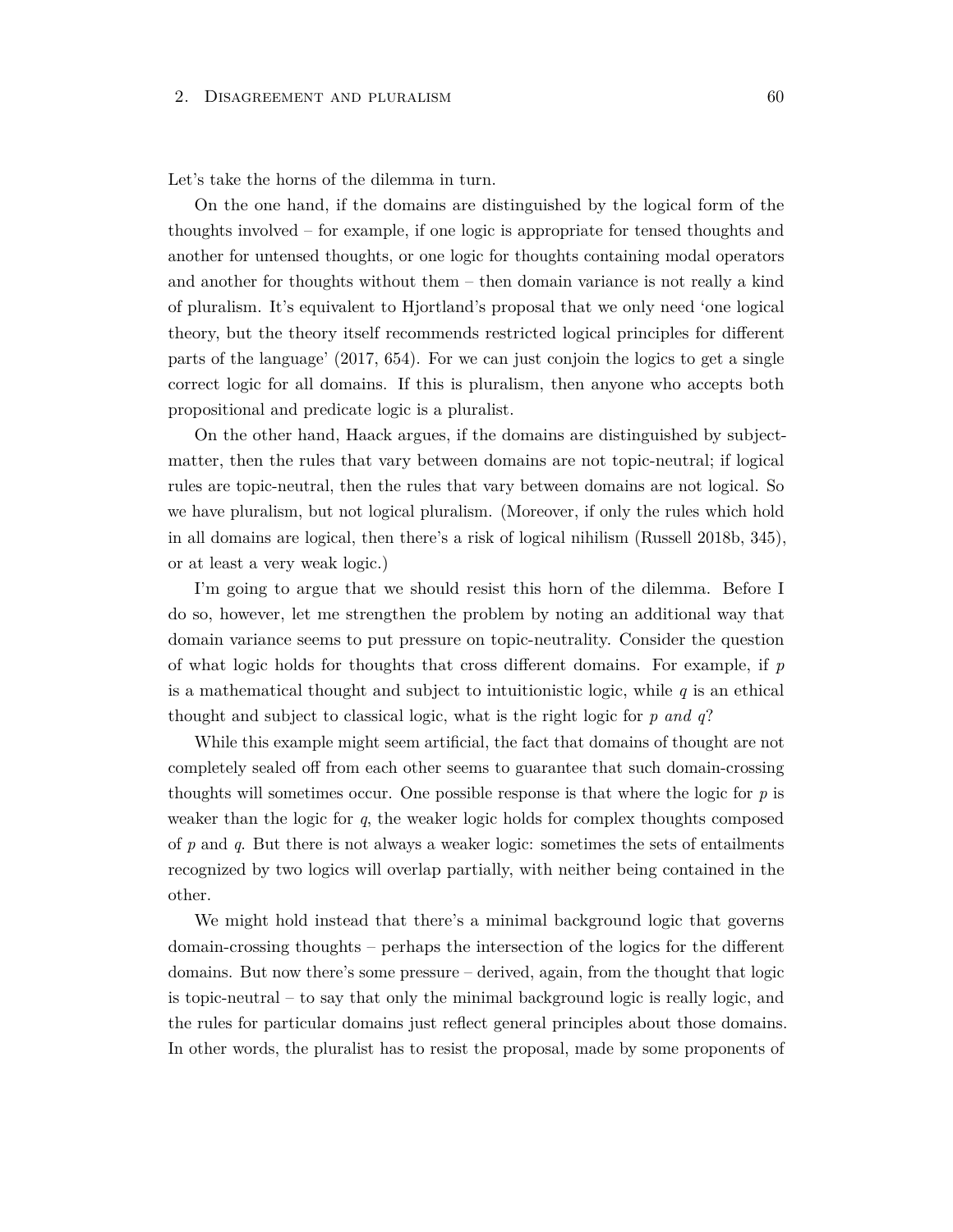nonclassical logics (Beall 2018), that a weak logic specifies the core of consequence relations in all domains, and in each domain additional (non-logical) principles hold which strengthen the local consequence relation. The proponent of the weak logic 'recaptures' stronger rules locally without taking them to be part of the logic.

Both Haack's dilemma and the domain-crossing problem seem to show that domain variance is not a kind of *logical* pluralism, because the domain-variant rules violate topic-neutrality. If these arguments are right, they cast doubt on the consistency of logical pluralism with constitutivism. One way out might be to abandon topic-neutrality, but that way isn't open to me. As I argued in Chapter [1,](#page-22-0) the thought that logic is topic-neutral, in the sense that logical concepts are always applicable, is not merely traditional: it's connected with the expressive role of logical concepts, which constitute a general, open-ended ability to respond to tension and support among thoughts. My only way out, then, is to show that this sense of topic-neutrality is consistent with domain variance.

Here's the idea. While the precise rules for negation may vary from domain to domain, there's a single, topic-neutral notion which is at the core of negation in any domain. Intuitively, while the early Dummett thought that Double Negation Elimination was appropriate in some domains and not others, he took negation itself to have a common meaning across domains. In every domain, negation expresses tension between thoughts. And the same might be said about the conditional: while the precise rules may vary, in every domain it expresses support between thoughts. One way to put this would be that the rules in different domains constitute different *conceptions* of a single *concept*.

If this idea can be made to work, then the concepts of negation and the conditional are topic-neutral, while the precise rules for these concepts can vary with subjectmatter, as required by domain variance. In this way, domain-variance is consistent with topic-neutrality, and so pluralism is consistent with constitutivism.

To make this idea work, we need to spell out the sense in which the logical concepts can remain the same while some of the rules vary. What does the core of a logical concept consist in? One approach to this problem would be to find common meanings for the logical constants which hold in different logics, against Quine's  $(1970, 100)$  claim that a change of logic is a change of meaning.<sup>10</sup> Here I'm going to

<sup>&</sup>lt;sup>10</sup>For model-theoretic approaches, see McDowell (1997a), Rumfitt (2012) and Fine (2014). For proof-theoretic approaches, see Restall (2014), Hjortland (2013) and Dicher (2016). Quine later takes a related position, holding that some logical truths are analytic – in the attenuated sense that we learn their truth in learning the words involved – while others are not (1974, 80).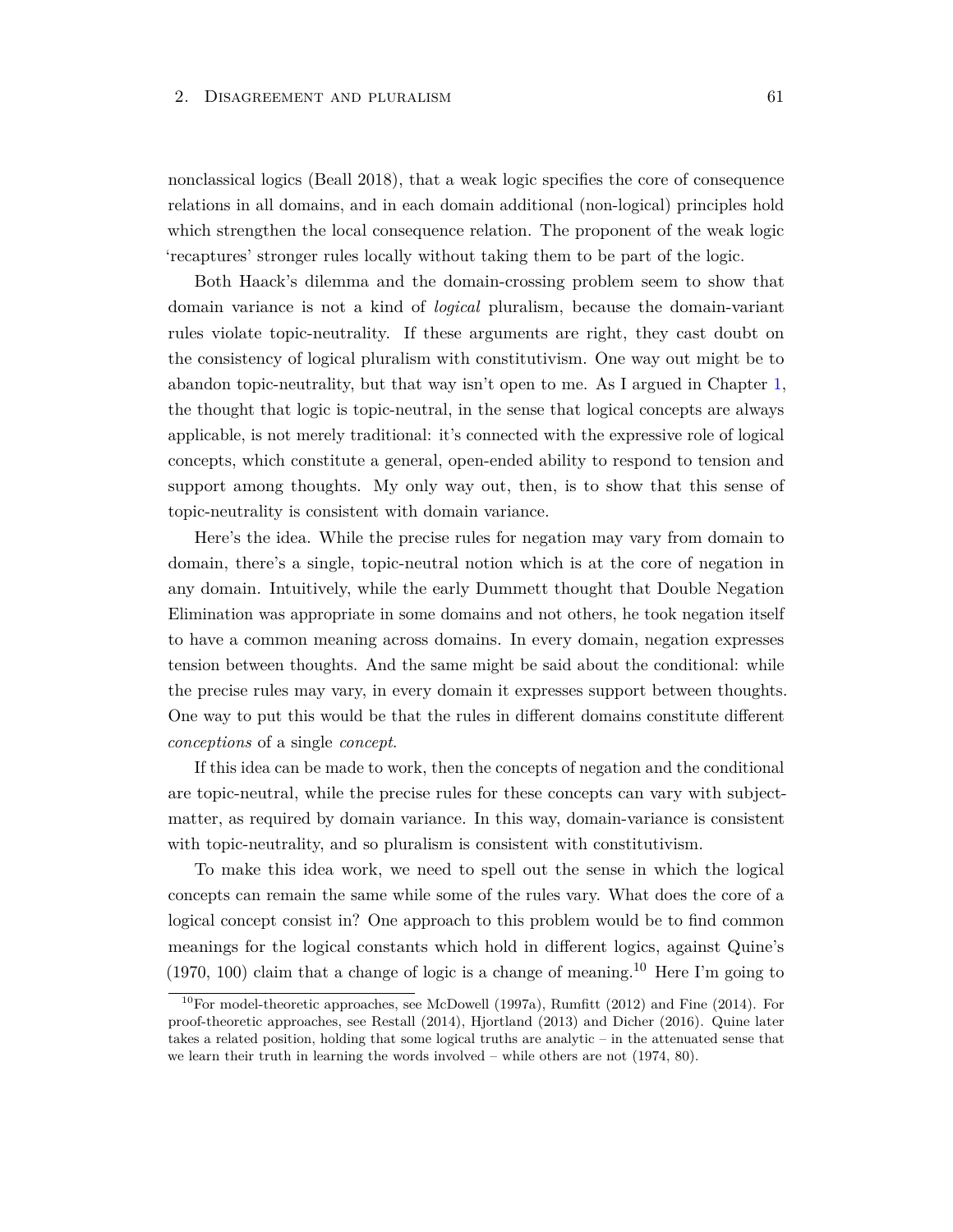defend only a necessary, not a sufficient condition for a logic to contain negation and the conditional. I'm going to argue that such a logic has to include certain *minimal principles*.

Note, however, that once we have this idea, we can also use it to develop a second kind of logical pluralism. There might be only a single domain of thoughts, but multiple different logics suitable for thinking about the domain because they all contain the same logical concepts. I develop this idea in the next section.

# **2.3.2 The minimal kit**

I've argued that constitutivism is consistent with one kind of logical pluralism – domain variance. In this section, I develop a second kind of pluralism, on which for a given domain of thoughts, there is more than one correct logic, such that following any correct logic is sufficient (other things being equal) for thinking. I argue that this kind of pluralism is consistent with constitutivism. It's also consistent with domain variance, but for simplicity I'm going to assume, in this section, that there is only one domain of thoughts.

The proposal is that there is a (limited) range of logics such that a subject following any logic in the range can count as thinking. Any logic in the range has to contain certain rules, which I call the *minimal kit* (Hale 1999, 51; 2002; Leech 2015). I'll begin by discussing which rules a logic must contain to be suitable for thinking with. Following this, I consider an objection about the sense in which logic is consitutive of thinking on this proposal. Finally, I make some brief comments on which deductive systems contain the minimal kit.

So: which rules are in the minimal kit? One proposal comes from recent work by Suki Finn (2019a, 2019b). Finn argues that there are certain logical rules which a logic must include if it is to be adequate. These rules have the property of being 'self-governing': they are of the very structure that they govern. For example, Finn argues that all rules of inference are conditional in structure: they are of the structure *If the premises instantiate structure X, then infer conclusion Y* (2019b, s. 3). She then argues that Modus Ponens governs all conditionals, and therefore governs all rules of inference. It's not entirely clear what is meant by 'governs', but a plausible reading is that a rule governs a structure iff sensitivity to the rule is required for understanding instances of the structure. In the present context, the idea would be that to understand conditional structures you have to follow Modus Ponens. This reading echoes Boghossian's suggestion that 'there is no alternative but to accept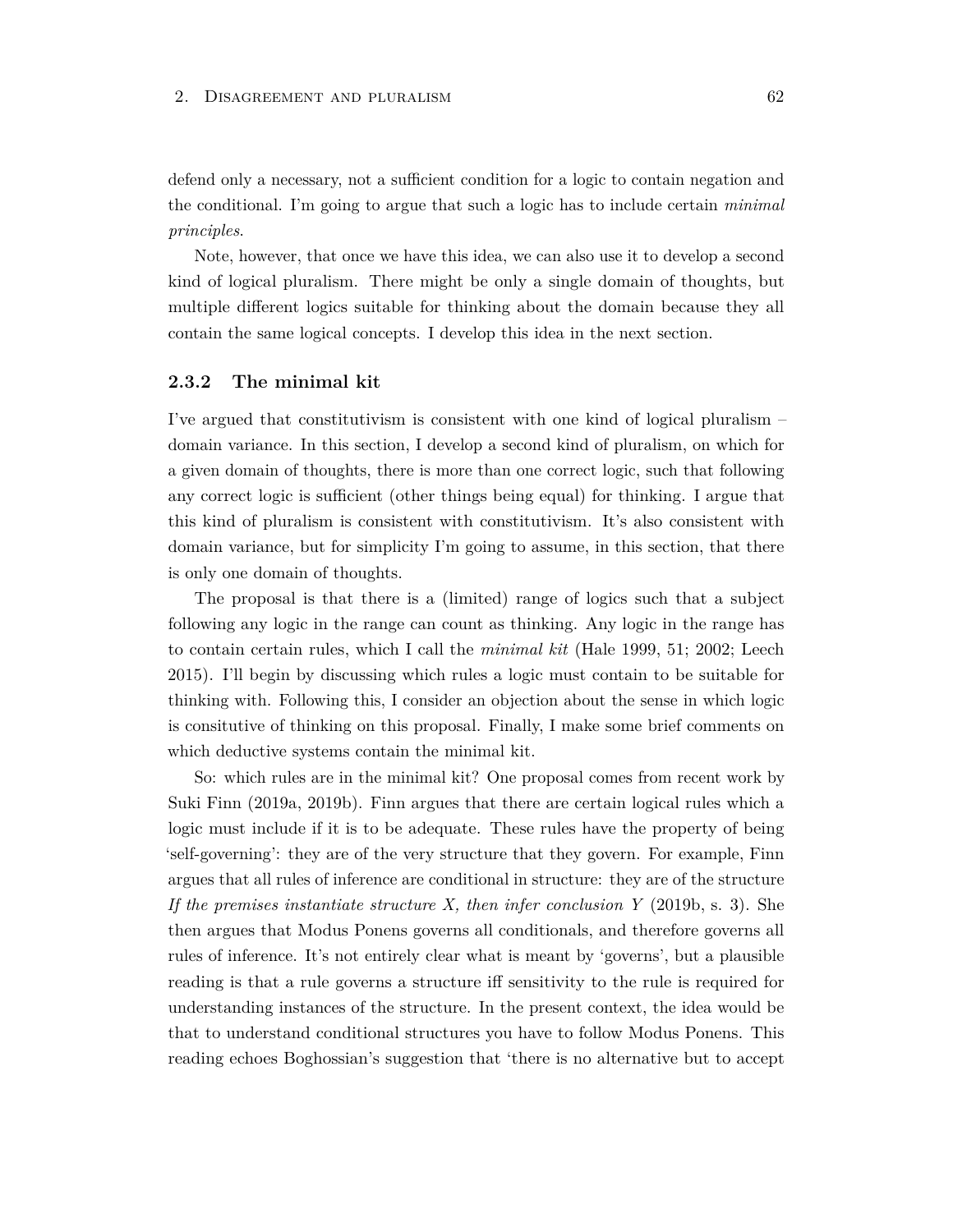"conditional theory"—Modus Ponens in effect—if you are so much as to have the conditional concept' (2003, 247). Now, given that Modus Ponens is itself a rule of inference, it is itself of conditional structure, and is thus self-governing in Finn's sense.

An initial proposal, then, might be that the rules in the minimal kit are precisely those that are self-governing. But while I do want to build on Finn's ideas in giving an account of the minimal kit, I don't want to use them so directly, for several reasons. First, very few rules are self-governing in Finn's sense: she proposes Modus Ponens and Universal Instantiation, and rejects other contenders. But requiring only these rules would impose a very weak constraint on the range of possible logics for thinking. Second, Finn's view of self-governance relies on the assumption that all logical rules are conditional in form. But it's not clear that this is the case. Some logical rules, like the Law of Non-Contradiction, are, intuitively, not even broadly conditional in structure. The Law of Non-Contradiction could be formulated as *it is not the case that p and not-p*, or *do not judge p and not-p*, or *it is incorrect to judge p and not-p*; none of these are governed by Modus Ponens.

The third point is not an objection to Finn's notion of self-governance, but to the idea of using it to determine which rules are in the minimal kit. It's simply unclear why self-governance should be a condition on being constitutive of thinking. Finn argues that self-governing rules generate the *adoption problem* – the problem that it would be impossible for someone who didn't already follow the rule to adopt it, because adopting it presupposes that you already follow it (Padró 2015). This is compelling; but generating the adoption problem doesn't seem like a sufficient condition for being constitutive of thinking. There could be a rule that is unadoptable – perhaps it is of some alien and self-governing structure – but which is not constitutive of thinking.

In fact, it seems to me that self-governance is not the most fundamental notion in Finn's account. A rule's being self-governing is a consequence of the fact that the rule governs all rules of inference. For example, Modus Ponens is self-governing because it governs all inferential rules, or at least all rules of conditional structure. This suggests that we should look more directly at which rules govern all inferential rules, or at least which rules govern the general structures that rules have: if there are any such, they'll have a strong claim to being constitutive of thinking. But are there?

It's helpful to start a little bit further back, by considering the types of rational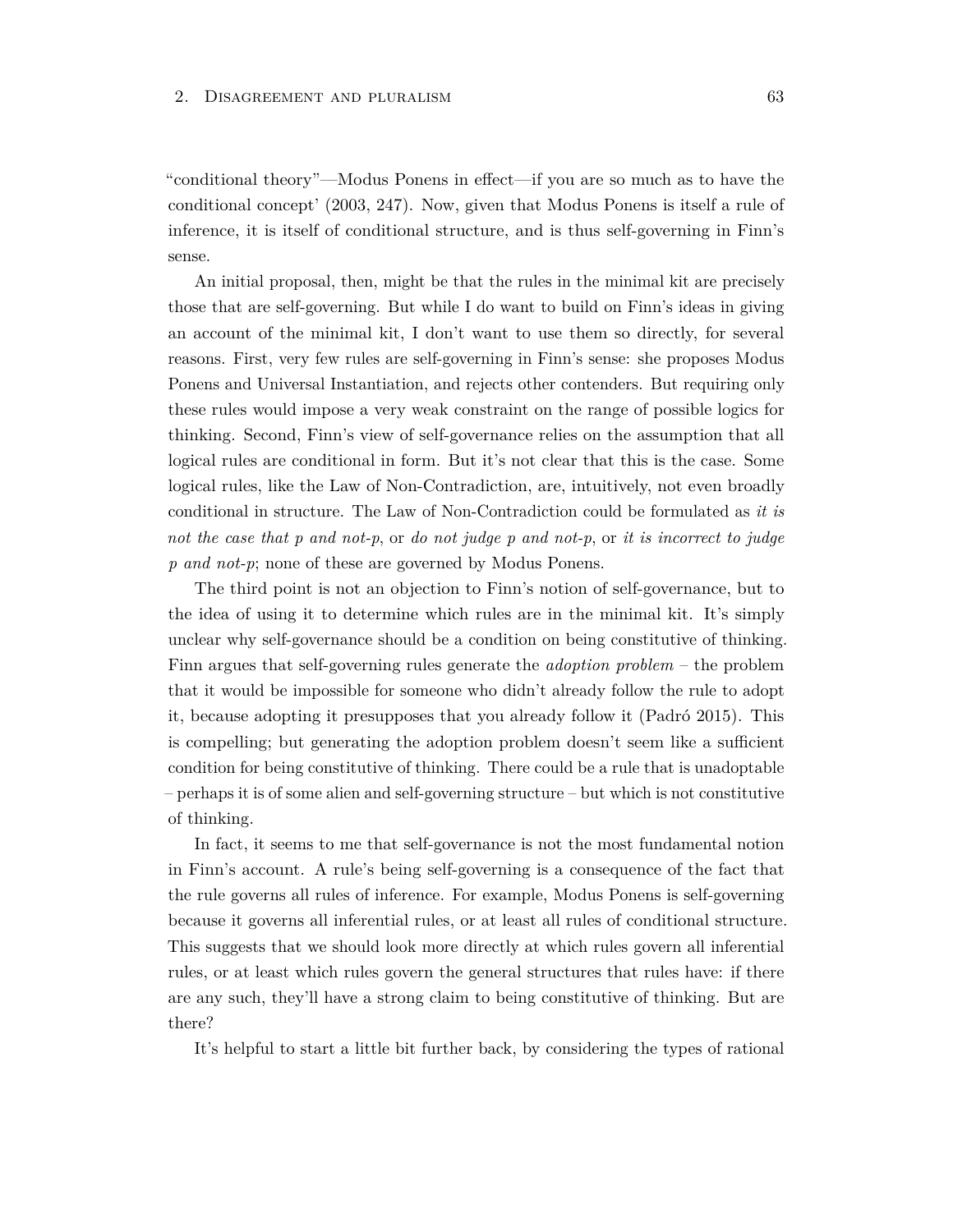relation in which thoughts stand to each other. By 'rational relation', I mean a relation that plays a role in fixing a thought's place in the web of thoughts. I argued in [1.2.1](#page-26-0) that there are at least two general kinds of rational relations: *support* and *tension*. A thought might support another thought, as *this is an oak* supports *this is a tree*. And a thought might stand in tension with another thought, as *this is an oak* stands in tension with *this is a maple*. I argued that appreciating such rational relations requires grasp of the conditional and negation. If there are core rules for the conditional and negation, these will be the rules in the minimal kit. (The same rules will also be self-governing in roughly Finn's sense: just as any codification of the rules for the conditional will presuppose some notion of support, any codification of the rules for negation will presuppose some notion of tension.)

Which logical rules, then, are at the core of the conditional and negation? Two plausible candidates, which I proposed in [1.4.1,](#page-40-0) are Modus Ponens and Non-Contradiction. Appreciating that *p* supports *q* requires sensitivity to Modus Ponens, which says, in intuitive terms, to believe *q* if you believe *p* and you take it that *p* supports  $q$ . Appreciating that  $p$  and  $r$  are in tension requires sensitivity to Non-Contradiction, which says not to believe *p* and *not-p*. So these rules are such that a thinker must be sensitive to them in order to appreciate any relation among thoughts, and so in order to understand any thoughts at all. I claim, then, that a logic adequate for thinking with must contain Modus Ponens and Non-Contradiction.<sup>11</sup> Just how to formulate these rules is discussed in the next section.

Note, however, that these are likely not the only rules that are required. For one thing, Modus Ponens is a rule for eliminating the conditional; a usable logic would also need some way of introducing the conditional. Perhaps this:

# **Conditional Proof** If  $\Gamma, P \vdash Q$ , then  $\Gamma \vdash P \rightarrow Q$

We might also need rules for other connectives, such as conjunction or disjunction.<sup>12</sup>

<sup>&</sup>lt;sup>11</sup>Łukasiewicz held a similar view and even proposed the same kit, plus a rule of substitution (1937, 248): 'Absolute truths of thought did not collapse in 1930. Whatever discredit anyone may try to cast upon many-valued logics, he cannot deny that their existence has not invalidated the principle of exclusive contradiction. ... Also valid remain the rules of inference, namely the rule of substitution, which corresponds to the Aristotelian *dictum de omni*, and the rule of detachment, analogous to the Stoic syllogism called *modus ponens*. Owing precisely to these rules we are building today not one but many logical systems, each of which is consistent and free of contradiction. It may be that other absolute principles, with which all logical systems must comply, also exist.'

 $12$ Maddy (2002, 71) argues that the rudimentary logic we think with uses conjunction and disjunction with Strong Kleene truth-tables, and the conditional and negation with partial truthtables; in (2014, 94) she accepts the Strong Kleene tables for the conditional and negation too.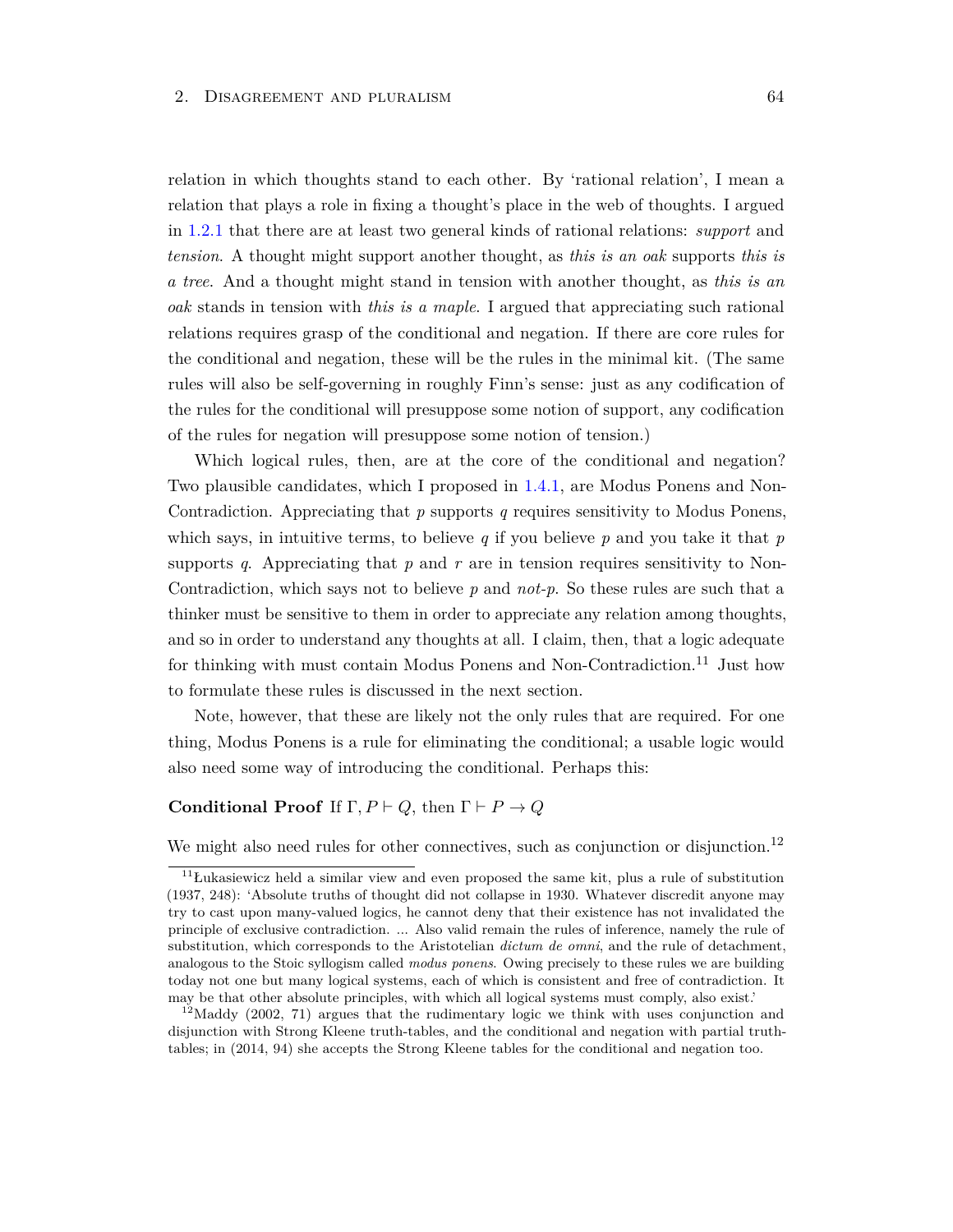For another thing, I haven't said anything about structural rules – rules which are closed under substitution for sentences (Restall 2000, 24). It seems likely that Reflexivity is in the minimal kit:

# **Reflexivity**  $P \vdash P$

But other structural rules, like Weakening, are more controversial (Hlobil 2016, 90; Brandom 2018, 72).

## **Weakening** If  $\Gamma \vdash Q$ , then  $\Gamma, P \vdash Q$

So the minimal kit will need some structural rules, but I haven't said which. A thinker might also need a rule of substitution to get from general rules to instances of those rules (Besson 2019a, 184; Cohnitz & Nicolai (ms.)). Finally, the minimal kit might need some rules governing subsentential structure, such as Universal Instantiation.<sup>13</sup> In short: my claim is that MP and LNC are *in* the minimal kit, not that they exhaust it.

A natural objection arises at this point: isn't the minimal kit the One True Logic? If it is, then the minimal kit proposal is not a kind of pluralism at all, but a minimalist kind of monism. But I don't agree that the minimal kit is the One True Logic. The reason for this is that a subject who followed only the rules in the kit would not be able to think: the rules are just too minimal. A logic suitable for thinking needs more than just the minimal kit; the pluralist point is that there's no unique *more* that it needs. There are many different ways of supplementing the kit to get a logic suitable for thinking. (Of course, even following a logic suitable for thinking is not *sufficient* for thinking – as I emphasized in Chapter [1,](#page-22-0) there are other necessary conditions which I haven't investigated.)

This response invites a second objection, which parallels the objection against domain variance we discussed earlier. Consider some rule – say, Double Negation Elimination – which is not in the minimal kit, but which is in some of the logics suitable for thinking. It's possible to think without following DNE, because a thinker could follow intuitionistic logic, which doesn't contain it. So DNE is not constitutive

<sup>&</sup>lt;sup>13</sup>Brandom (1994) tries to prove that any language with negation and a conditional must have subject-predicate structure if it has subsentential structure at all. But the argument is very hard to pin down. Moreover, subsentential structure raises novel issues. There's a question about how logical form relates to empirical syntactic structure, and whether it is a problem if empirical syntax turns out to have no use for categories like *singular term* and *predicate* (Collins 2007; 2015).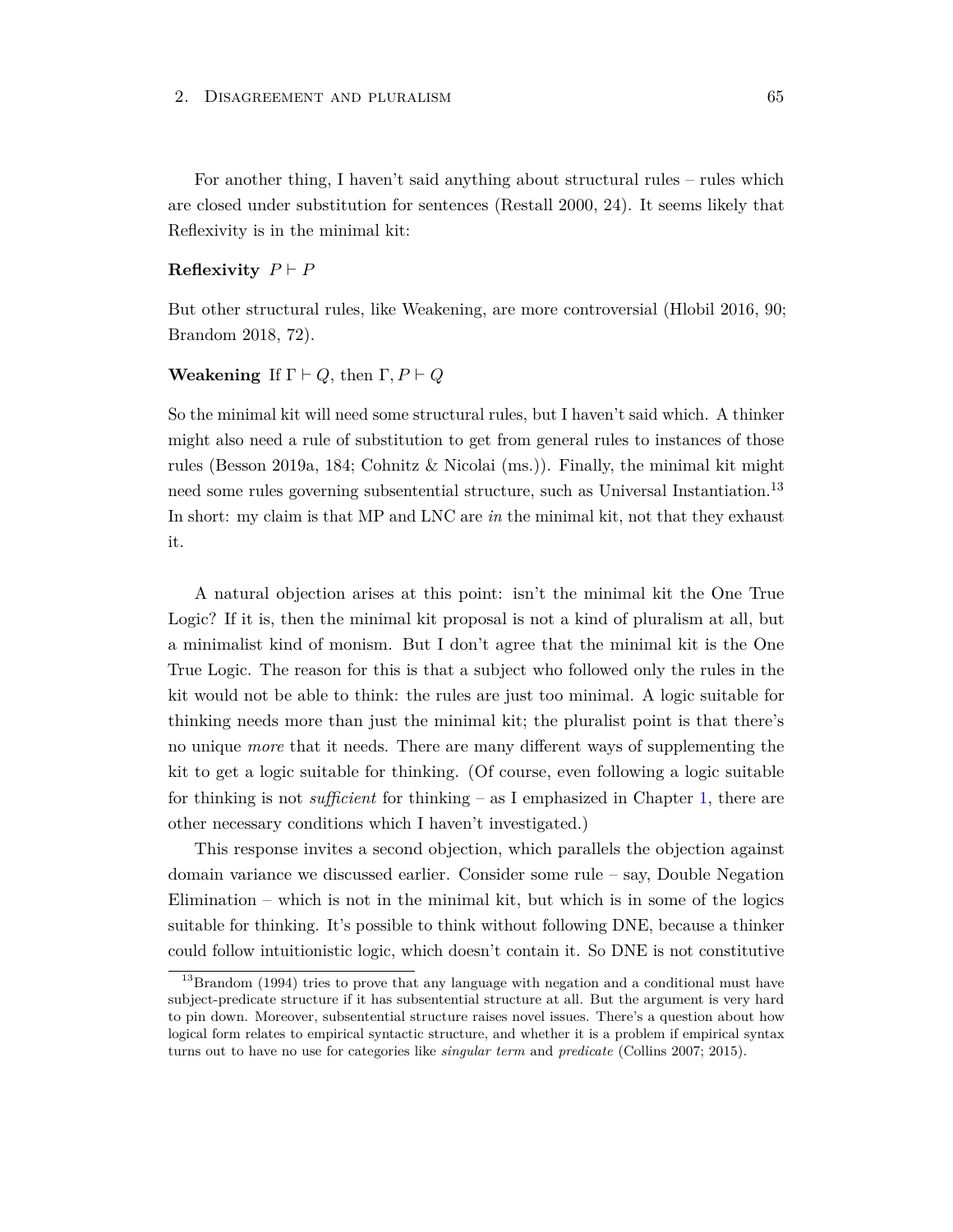of thinking. But (given what I've argued) logical rules have to be constitutive of thinking. So DNE is not a logical rule. In general, then, rules outside of the minimal kit are not logical rules; they are contingent, not necessary for thinking. And this means that, while the minimal kit might be a kind of pluralism, it's not *logical* pluralism.

This objection brings out an important point. Accommodating pluralism along these lines does force us to revise the sense in which logic is constitutive of thinking. Previously, we said that logical rules are constitutive of thinking in that subjects have to follow them in order to think – but this excludes the rules outside the minimal kit. Instead, we should say that logical rules are constitutive of thinking in that subjects have to follow *one of the right logics* in order to think. This is a version of the 'relativized constitutivism' which Steinberger (2017, 156) attributes to Carnap:

Might it be constitutive of thought not that there is a unique set of logical norms to which thinking is subject, but rather that the thinker acknowledge the normative authority of one set of logical laws among a range of different but equally acceptable options? According to this picture there are more than one, potentially numerous, sets of norms. None of them has an exclusive claim to being constitutive for thought, but in order to count as thinking one must acknowledge the authority of exactly one (any one) of them. ... On this view, thought, much like the rule of law, is characterized by its *multiple normative realizability*.

Carnap's view requires acknowledging the authority of the rules, while mine requires actually following them, but the structure of the views is the same. To think, you need a logical framework, but no framework in particular. Given this modification, we can hold that DNE is constitutive of thinking, relative to logics which contain it, and therefore that it is a logical rule. A subject who follows classical logic has to follow DNE in order to think (unless they adopt a different logic), but not every subject needs to follow classical logic.

#### **2.3.3 Recap**

The arguments of this section have been a bit tangled, so let me sum up my position. Constitutivism is consistent with two kinds of pluralism: different domains can have different correct logics, and a single domain can also have multiple correct logics. Putting these kinds together, we have a picture in which subjects can differ in the rules they follow both within and between domains, while still thinking.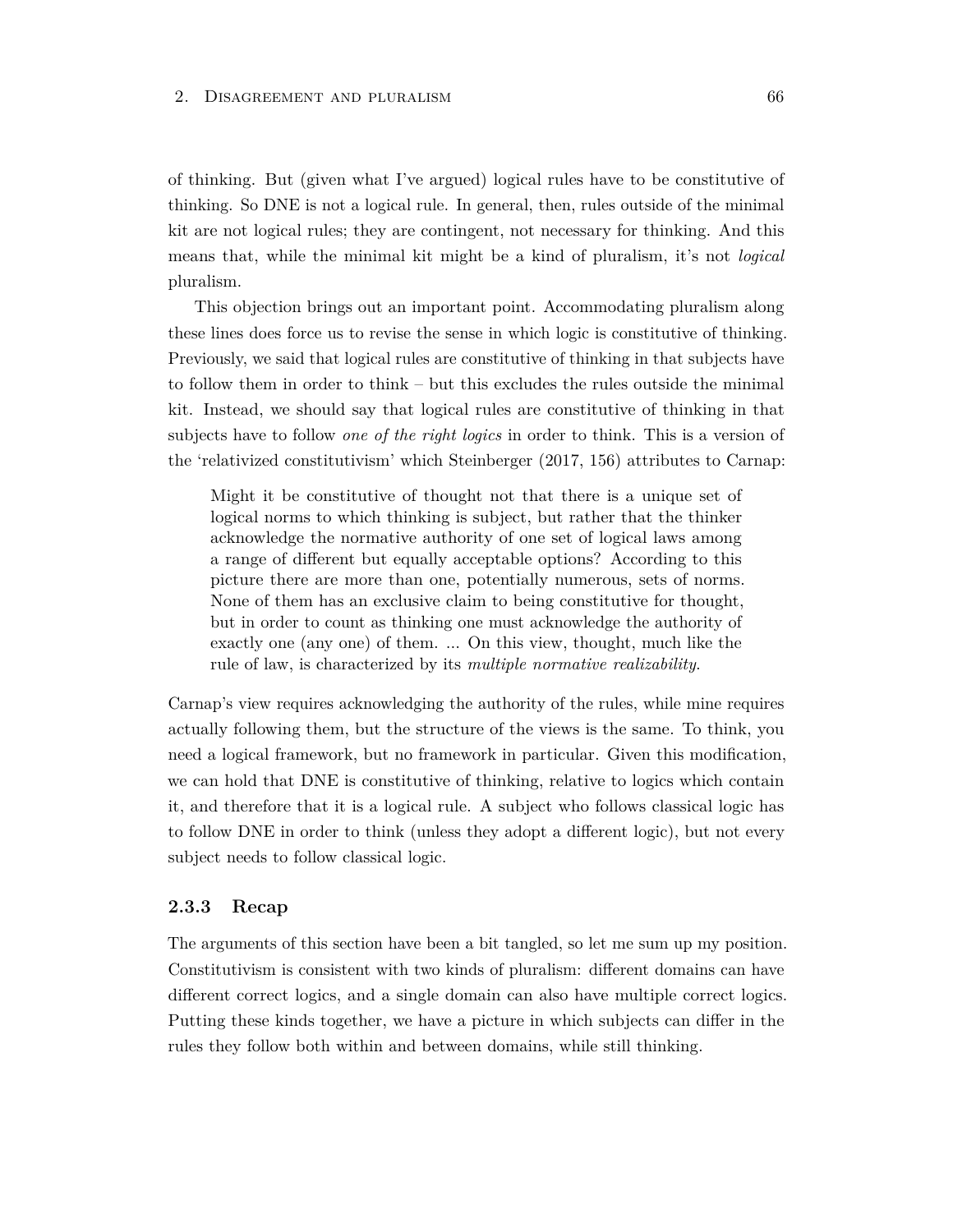To illustrate: suppose there are two domains (the finite and the infinite) and two logics (classical and intuitionistic). Then there are four ways that a subject might think: classically in both domains; intuitionistically in both domains; classically for the finite and intuitionistically for the infinite; or the reverse. Now, if we consider the range of possible domains and the range of possible logics, it's clear that there are many more possibilities than this.

To be clear, however, I'm not saying that a subject who followed any of these possibilities would be *right*, all things considered. But they wouldn't be failing to think, at least not for logical reasons.

The resulting position is both pluralist and constitutivist. Different individuals, different communities or different species of thinkers might follow different rules, in one domain or in all of them, but it's still not the case that anything goes. For example, we deny that a community might follow the rules for the trivializing connective *tonk*, *pace* Warren (2015). In Warren's interpretation, the Tonkers have no negation or conditional in their language (nor any other non-trivial connective): for example, the Tonkish symbol equiform with our 'not' expresses a vacuously unary constant function which takes any value to *true*. <sup>14</sup> We also rule out less extreme logics. For example, we also rule out Kripke's (perhaps rather tongue-in-cheek) proposal that a positive logic, with no connective that takes truth to falsity, is 'adequate for science' (2015, 383; cf. Brîncuş & Toader 2018).

## <span id="page-73-0"></span>**2.4 Which logics contain MP and LNC?**

Which logics contain the rules in the minimal kit? It turns out that this is not a straightforward question, particularly when it comes to the Law of Non-Contradiction. So I won't attempt a definitive answer here, but will merely make some tentative remarks. In this section I will use 'Modus Ponens' and 'Law of Non-Contradiction' to refer to the rules for thinking which I motivated above and in Chapter [1:](#page-22-0)

**Modus Ponens** From *p* and *if p, then q*, infer *q*.

**Law of Non-Contradiction** Do not judge *p* and *not-p*.

I'll use different terms to refer to the rules which hold, or fail to, in various deductive

 $14$ The Tonkers can nonetheless follow standard classical rules for negation only because those rules don't fix the standard semantics; as Warren observes (2015, 18), the Tonkers wouldn't be able to follow the bilateral rules I'll discuss at the end of the next section.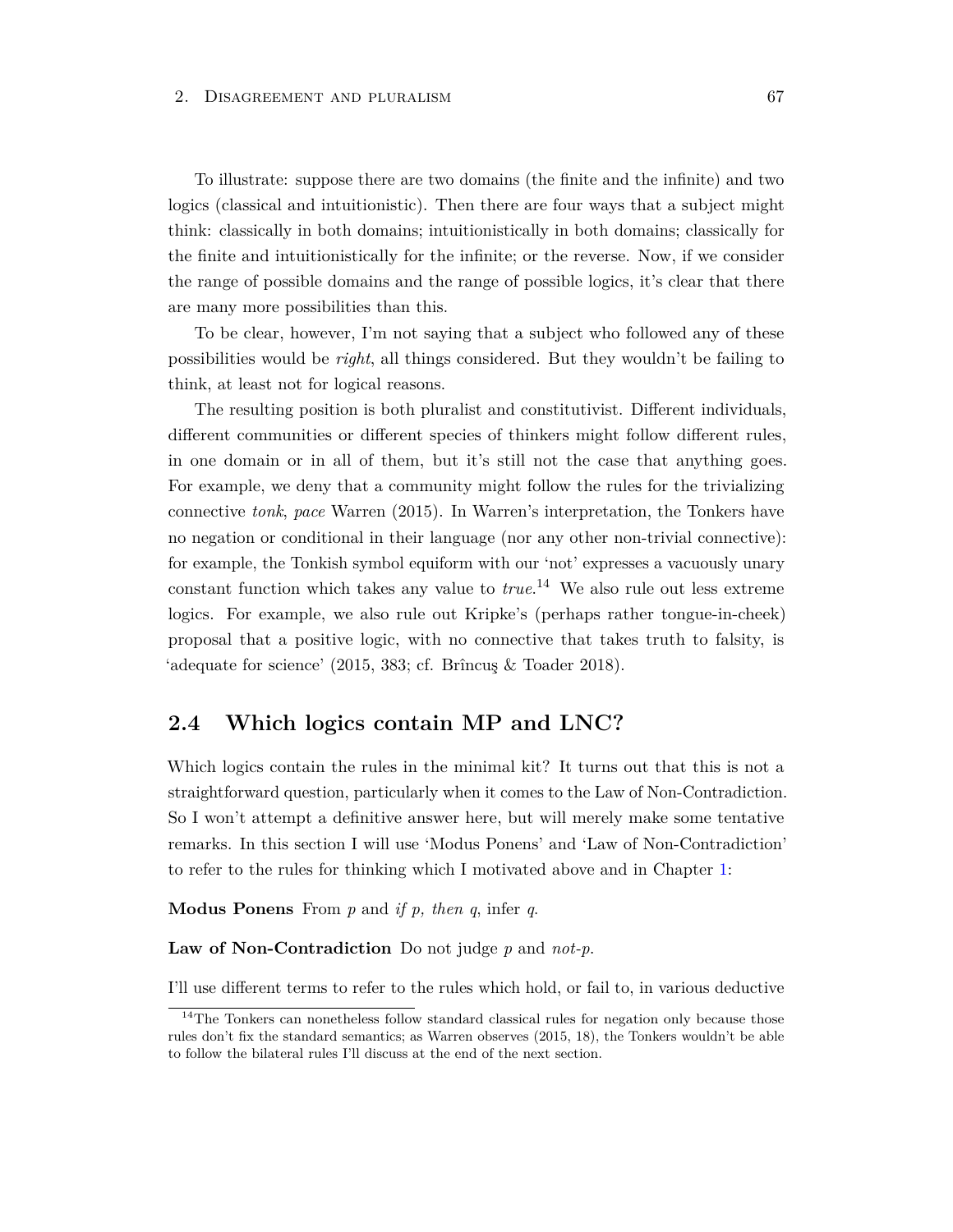systems, and which aim to capture the force of Modus Ponens and the Law of Non-Contradiction.

As above, I refer to a logic as a set of entailments between sentences of an artificial object-language together with some *superstructure*, a model theory or proof theory, which generates the entailments. An entailment is a metalanguage sentence of the form  $\Gamma \vdash Q$ , where  $\Gamma$  is a (possibly empty) set of sentences. This builds in a few assumptions which I want to flag. First, I'm assuming that an entailment can have only a single conclusion. Some theorists argue for multiple-conclusion logics, where an entailment is of the form  $\Gamma \vdash \Delta$ , and says that if all sentences in  $\Gamma$  are true, at least one sentence in  $\Delta$  is true (Shoesmith & Smiley 1978). In principle, I don't want to rule out the possibility that some subject might think by following a multiple-conclusion logic. But I won't consider the possibility here; in any event, multiple-conclusion arguments don't seem to be part of *our* reasoning practice (Steinberger 2011b).

Second, I'm assuming that Γ is a *set* of sentences, not a *sequence*. In other words, the order of premises doesn't matter, and repetition of premises doesn't matter (Restall 2000, 3). This amounts to assuming two structural rules:

**Exchange** If  $\Gamma, P, R \vdash Q$  then  $\Gamma, R, P \vdash Q$ 

## **Contraction** If  $\Gamma, P, P \vdash Q$  then  $\Gamma, P \vdash Q$

Again, both of these rules might be denied. If we suppose that premise combination stands for concatenation, as in categorial grammar (Lambek 1958), Exchange fails. In a resource-conscious logic where premises get 'used up', like linear logic, Contraction fails (Troelstra 1992). Someone might make a case that the correct logic for thinking should reject either or both of these, but I won't have room to consider that possibility here. $15$ 

Third, while it's fairly clear how a proof theory generates an entailment, there are more options in the model-theoretic case. For present purposes,  $\Gamma \vdash Q$  means that whenever all of Γ have a designated value, *Q* has a designated value. The designated values are *true* and (in logics that allow it) *both true and false*. But you might also define entailment as preservation of only truth, or preservation of non-falsity. Different definitions will generate different sets of entailments from the same truth-tables.

 $^{15}$ Beall & Murzi (2013, 166) and Shapiro (2015, 80) propose dropping Contraction to block a version of Curry's paradox.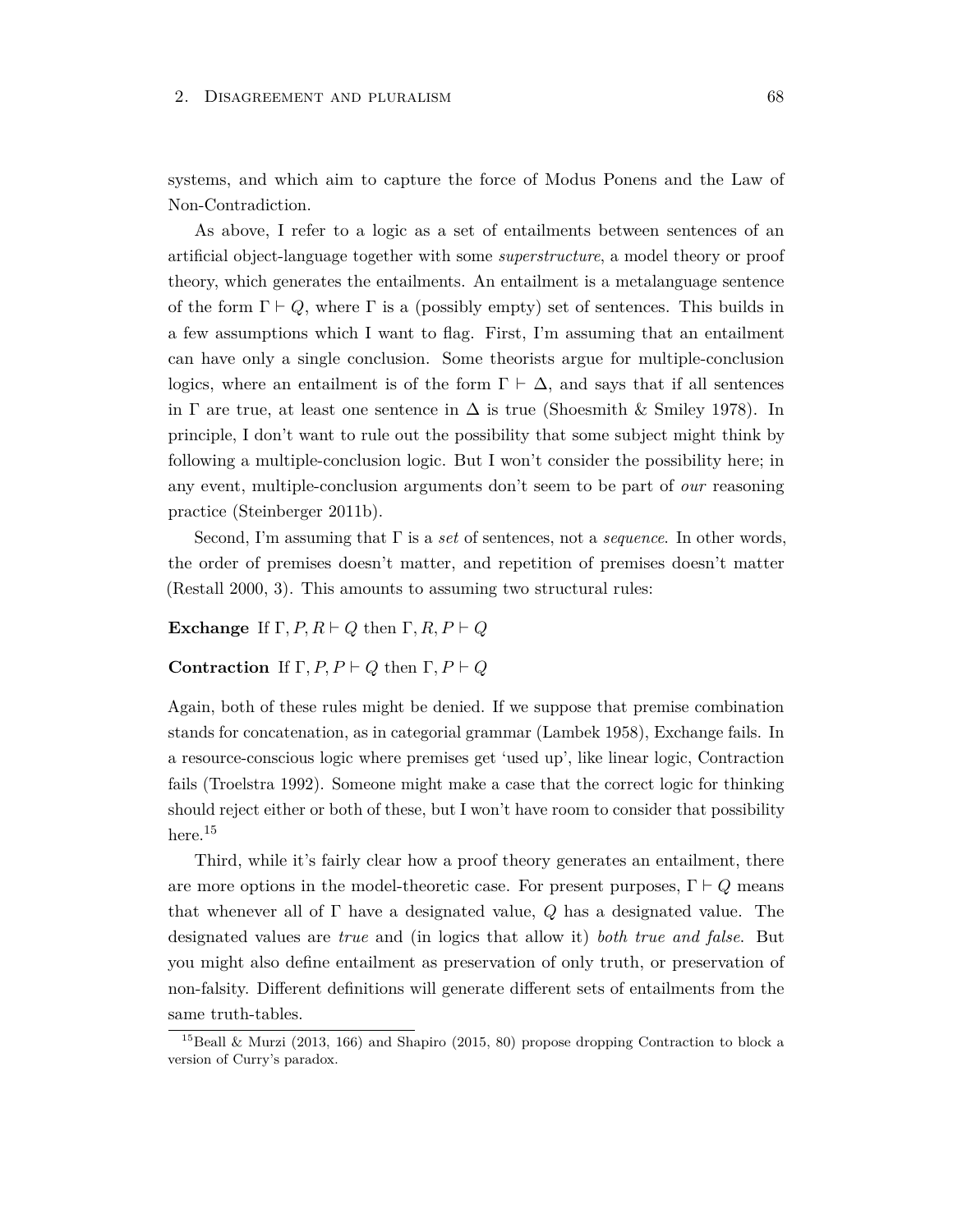Now I can set out the logics I will consider. I'm only going to consider propositional logics, and I won't fully lay any of them out; since the focus is on which logics contain the philosophically motivated rules above, I'll only refer to some salient features of each logic, providing references to places where full presentations can be found.

- Classical logic or **CL**, with the connectives interpreted in the usual way using two-valued truth-tables, such that every proposition is either true or false, and no proposition is both. For defences of classical logic, see Rumfitt (2015) and Williamson (2018).
- Intuitionistic logic or **IL**, which rejects Double Negation Elimination  $(\neg \neg P \vdash P)$ and the Law of Excluded Middle ( $\vdash P \lor \neg P$ ). For arguments in favour of intuitionism based on objections to classical reasoning about infinities, see Brouwer (1908; 1951) and for arguments based on the theory of meaning, see Dummett (1991). For a presentation see van Dalen (2001).
- The relevant logic **R**, which, like other relevant logics, aims to respect the principle that in a valid argument the premises should be relevant to the conclusion, so as to avoid 'paradoxes of material implication' such as  $P \rightarrow$  $(Q \rightarrow P)$ . R is presented in Anderson & Belnap (1975).
- Strong Kleene Logic or **K3**. Kleene (1952, §64) developed three-valued truthtables for the logical connectives, such that a sentence can be true, false or *neither*. The third value is undesignated. It might apply in cases of indeterminacy of truth-value, ignorance of the correct truth-value, reference failure or some other defect. The entailments of K3 are those which preserve truth given this semantics (importantly, this isn't the same as preserving non-falsity). $16$
- Graham Priest's Logic of Paradox **LP** (Priest 2006), which is also three-valued, but the values are true, false and *both true and false*. The truth-tables for LP are the same as those for K3, but the third value represents both rather than neither. So LP has two designated values. The entailments of LP are those which preserve either true or both: in other words, if all of Γ are either true or both, *Q* is either true or both.

<sup>&</sup>lt;sup>16</sup>There are other truth-tables with two undesignated values, such as Ł3 (Łukasiewicz 1930) and the 'internal' B3 (Bochvar 1937), also known as Weak Kleene Logic, which I won't consider here. These truth-tables and others can be found in Haack (1996, 168).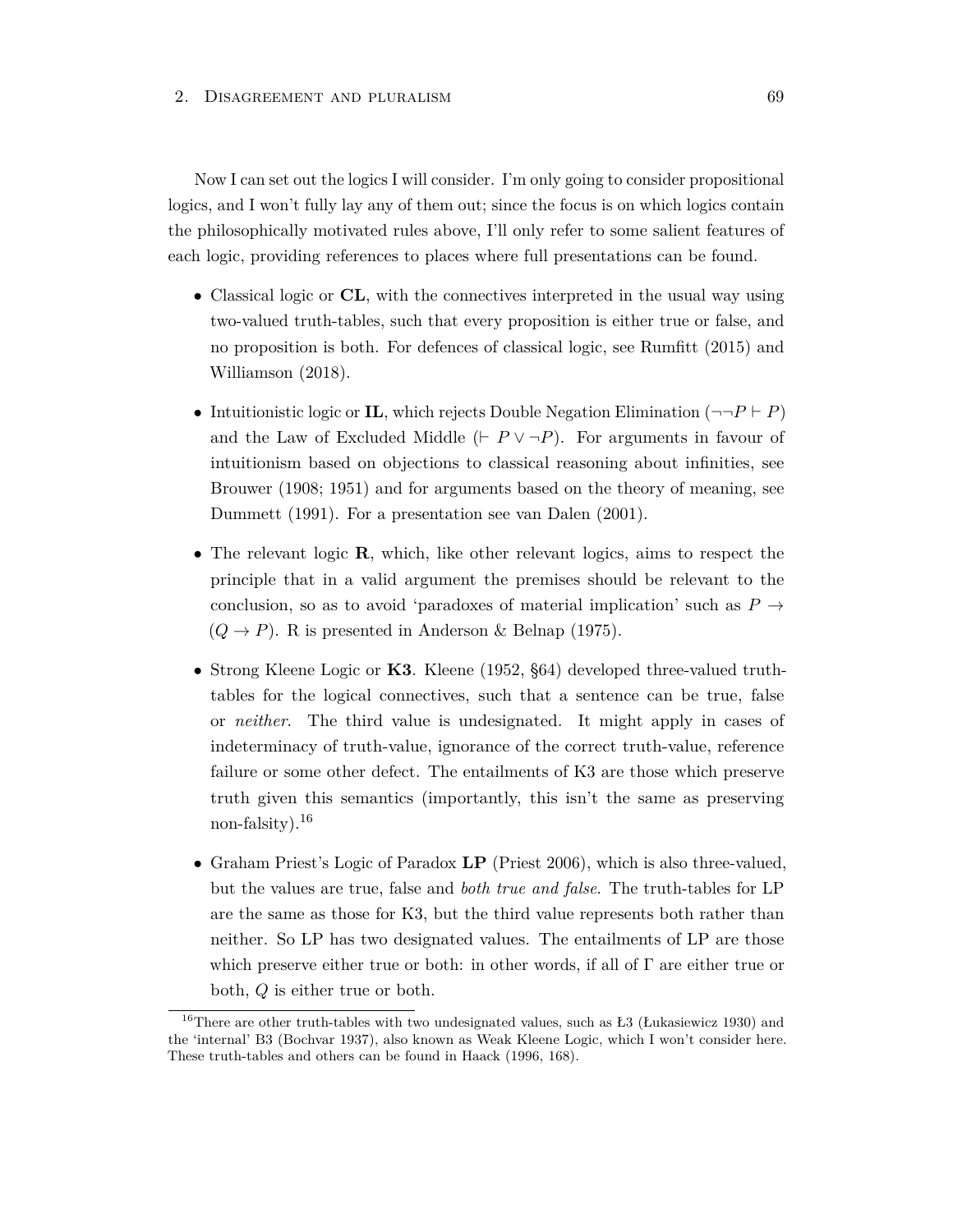• The logic of First Degree Entailment or **FDE**, which is four-valued, allowing sentences to be true, false, both or neither (Dunn 1976). The entailments of FDE are those which preserve designation, i.e. either truth or both, like those of LP. FDE has a generality which is sometimes used to argue that it is the correct logic (Beall 2018): if you take FDE and then rule out sentences taking the value neither, you get LP; if you rule out the both value, you get K3; and if you rule out neither and both, you get CL. For discussion and defence of FDE, see Anderson & Belnap (1975, §81) and Beall (2018).

I don't at all claim that this exhausts the main contenders for a logic to think with, but it's a reasonably broad selection which will give us the lay of the land.

Let's start with Modus Ponens. There are a couple things we might mean in asking whether a given deductive system 'contains' Modus Ponens. First, we might be asking whether

## **Detachment**  $P \rightarrow Q, P \vdash Q$

is a valid form of argument within the logic. On a model-theoretic approach, Detachment is valid iff *Q* is true (or: has a designated value) on condition that *P* and  $P \rightarrow Q$  are true (or: have designated values). On a proof-theoretic approach, Detachment is valid iff  $Q$  can be proven from  $P \to Q$  and  $P$ .

Second, we might be asking whether the following statement, known as Pseudo Modus Ponens, is valid:

## **Pseudo Modus Ponens**  $\vdash (P \land (P \rightarrow Q)) \rightarrow Q$

Now, in the present case, I think it's clear that Detachment captures our informal idea of Modus Ponens better than Pseudo Modus Ponens does. As I argued in [1.5,](#page-47-0) a logic that didn't contain any rules of inference (like Detachment) but only the conditionals that corresponded to them (like Pseudo Modus Ponens) would be unable to treat any proposition as supporting any other proposition. Still, considering the standing of Pseudo Modus Ponens within different logics will help set up our discussion of the Law of Non-Contradiction below.

So let's ask: which logics validate Modus Ponens?

Detachment is valid in CL and IL and in the relevant logic R. Pseudo Modus Ponens also holds in these logics.

Detachment also holds in the three-valued logic K3. LP and FDE lack a conditional; if we define  $P \to Q$  in the usual way, as an abbreviation for  $\neg (P \land \neg Q)$ , then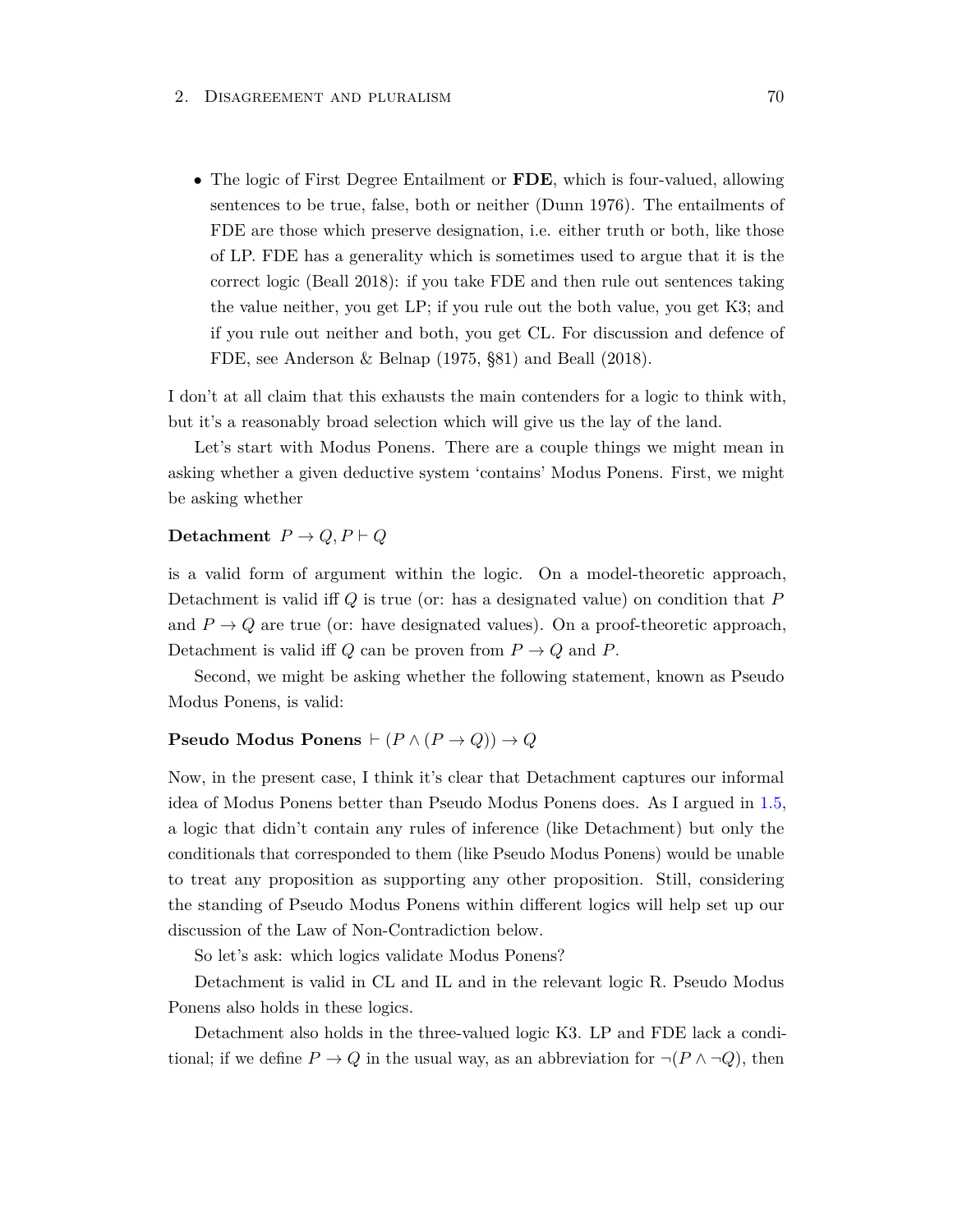Detachment fails for this conditional. Pseudo Modus Ponens holds in LP, which validates all classical theorems, but it fails in K3 and FDE, which in fact have no theorems. Feferman (1984, 264) comments that, in light of these problems with the conditional, '*nothing like sustained ordinary reasoning can be carried on*' in K3 or LP, and Hazen & Pelletier (2020) say the same about FDE.

But there is a lot more to say about this. In particular, it is possible to *add* a detachable conditional which is not defined in terms of negation and conjunction. Hazen & Pelletier (2020) propose adding such a conditional to FDE, K3 and LP. So these logics with a conditional added would, it seems, be able to express relations of support. However, the conditional of Hazen & Pelletier violates other familiar principles, including Contraposition,  $P \to Q \vdash \neg Q \to \neg P$ . We might be willing to abandon Contraposition, but this leads to a more general point.

In asking whether Detachment holds in various logics, we have taken for granted some conception of what makes the  $\rightarrow$  a conditional in these logics, beyond merely being subject to Detachment. Being subject to Detachment might be necessary for being a conditional, but it can't be sufficient. If all we required was that there be some connective  $\otimes$ , such that  $P \otimes Q$ ,  $P \vdash Q$ , then any logic containing conjunction would meet the test (since if  $P \wedge Q \vdash Q$  then, by Weakening,  $P \wedge Q, P \vdash Q$ ). But conjunction is not a conditional. So more is required to count as a conditional than satisfying Modus Ponens. *What* more is a hard question, disputed by proponents of different logics, and not something I'll try to settle here.

For present purposes, then, my conclusion is that a subject who followed the rules of CL, IL, R or K3 would be able to express relations of support, and that a subject who followed the rules of FDE or LP plus a detachable conditional would too, presuming that the added connective was a genuine conditional.

Things get even less straightforward when we ask which formal logics contain the Law of Non-Contradiction. There are various things we might take this to mean. First, we might be asking whether the following sentence, which I'll call the *Principle* of Non-Contradiction, is a logical truth or theorem:

## **Principle of Non-Contradiction (PNC)**  $\vdash \neg (P \land \neg P)$

CL, IL and R all validate PNC, while it fails in K3 and FDE. LP is a well-known tricky case (Grim 2004): PNC is a logical truth in LP, but it can also be false. This is possible because in LP a statement can be both true and false.

However, there's some reason to doubt that PNC is the right way to formally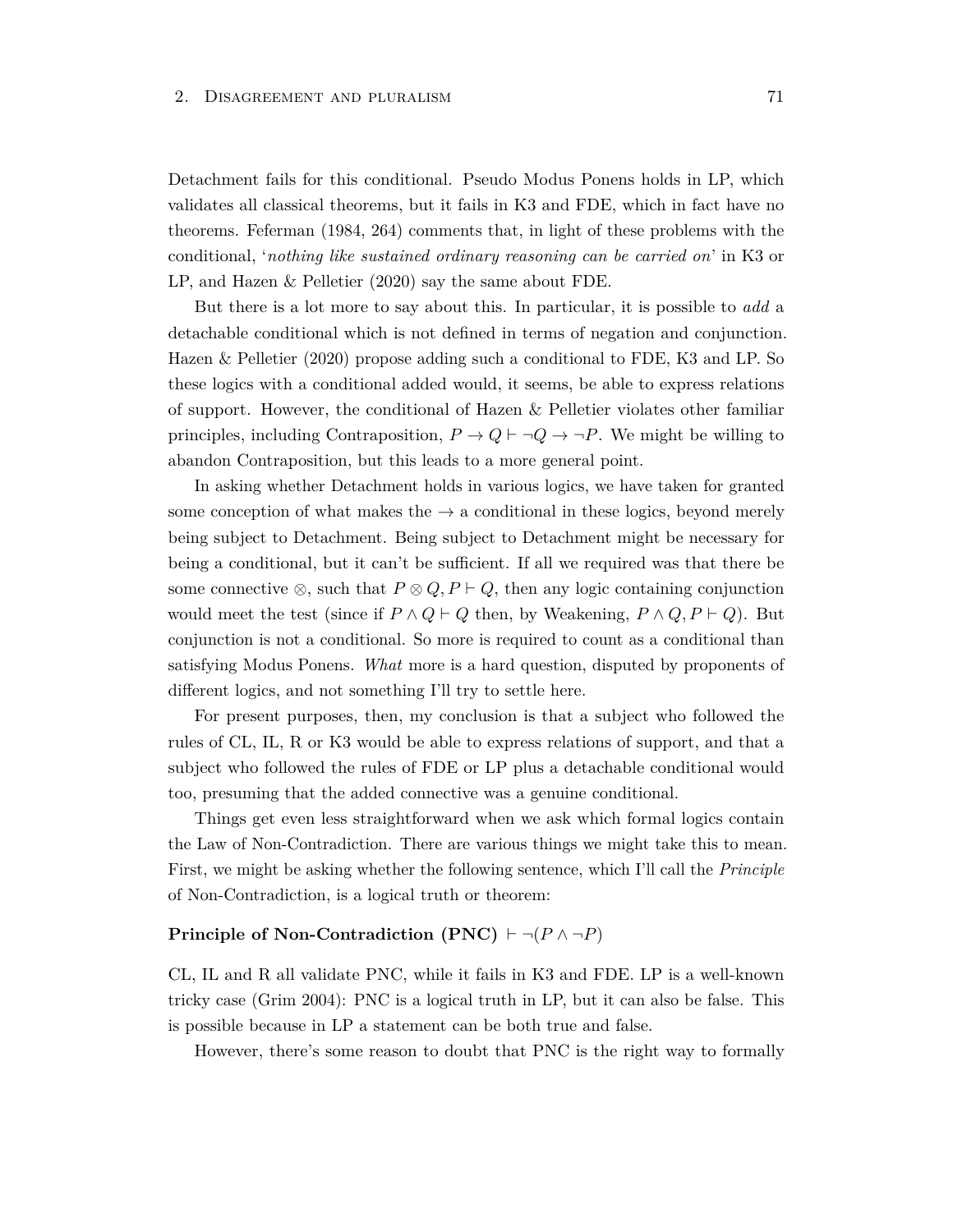capture the Law of Non-Contradiction. For one thing, as LP shows, a logic can validate PNC while still tolerating contradictions, and even allowing them to be true. More philosophically, PNC is for Non-Contradiction what Pseudo Modus Ponens was for Modus Ponens: both condense a logical *rule* into a logical *truth*. Non-Contradiction, conceived as a rule, prohibits judging contradictions; PNC states that the negation of a contradiction is a logical truth, such that we are always entitled to judge it.

Before considering more radical proposals, let's consider a more familiar one. We might try to formally capture the Law of Non-Contradiction by asking whether, in the system, a contradiction entails everything:

#### **Explosion**  $P, \neg P \vdash Q$

One line of reasoning in favour of Explosion goes like this. In an explosive logic, a contradiction entails everything. But we know that not everything is true. (This is reminiscent of Putnam's (1978) argument that 'not every statement is both true and false' is an unrevisable *a priori* truth.) In an explosive logic, then, there is very strong reason not to accept a contradiction. And this is a sense in which Explosion expresses some of the force of the Law of Non-Contradiction. By this standard, CL, IL and K3 are in; paraconsistent logics such as LP, FDE and R are out.<sup>17</sup>

But there are problems with this solution too. Intuitively, there's a difference between 'don't believe a contradiction' and 'from a contradiction, infer everything'. Given this difference, it's possible for a proponent of a nonclassical logic, such as a relevantist, to object to Explosion on the basis that  $P$  and  $\neg P$  may have nothing to do with *Q*, without evincing any willingness to accept contradictions. Moreover, Kürbis (2019, 111) argues that 'it is a contingent feature of a language that some sentences are false'. Even if a language all of whose sentences were true would not be learnable, it would seem strange to rely on such considerations in our definition of a logical law.

Another possibility is that Non-Contradiction should be understood not as a rule or theorem, but as a semantic principle: in my earlier terminology, we should look for it in the superstructure of a logic rather than in the entailments. In particular, we might require that the logic satisfy the following principle:

**Semantic Non-Contradiction (SNC)**  $P$  and  $\neg P$  are not both true.

<sup>&</sup>lt;sup>17</sup>For a discussion of other forms of Non-Contradiction derivable in R, see Restall  $(2004)$ .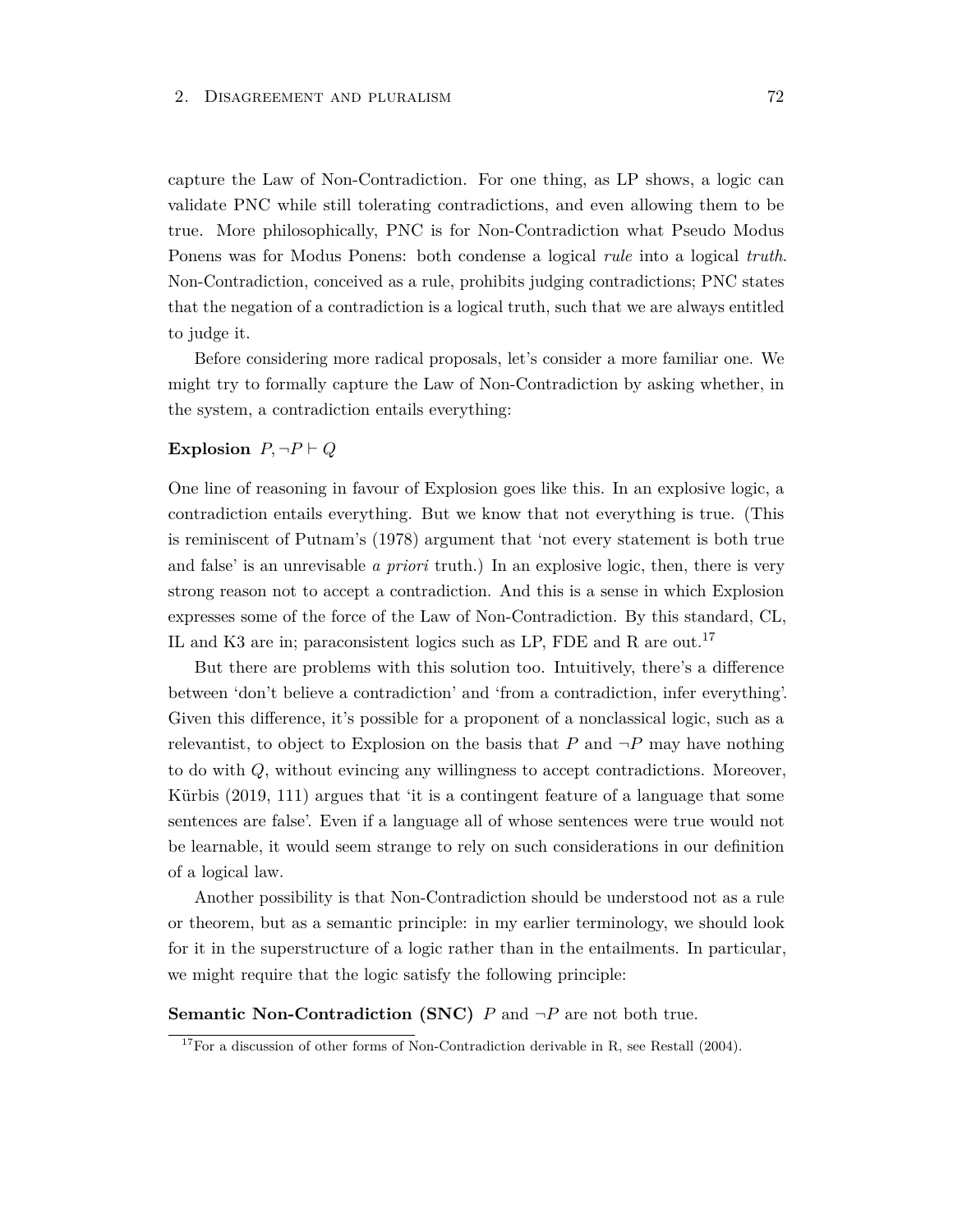If we maintain that it is correct to judge a proposition only if the proposition is true (or designated), then if Semantic Non-Contradiction is satisfied, it will never be correct to judge both  $P$  and  $\neg P$ . Among the logics we've considered, Semantic Non-Contradiction holds in CL, IL, R and K3; it fails in LP and FDE, both of which allow for *P* and  $\neg P$  to be true together (as *P* is both true and false iff  $\neg P$  is).

There is, however, an additional difficulty that arises if we want to say that thinkers should follow Semantic Non-Contradiction. As a principle about the truthvalues of propositions, SNC is not the kind of thing that our logical capacities can pick out; unlike the other logical rules we've considered so far in this subsection, SNC doesn't license or mandate any particular pattern of inferences. (You might say that SNC rules out judging that  $P$  and  $\neg P$  are both true: but this form of judgment, which is available only for subjects who can think about their own thoughts and predicate truth of them, is not what we were looking for. Non-Contradiction should constrain our relation to P and  $\neg P$ , not to P *is true* and  $\neg P$  *is true*.)

This makes it unclear what it would be for a subject to follow SNC. The natural suggestion is that, even if a subject doesn't follow SNC directly, the logical rules that the subject follows should *force* SNC to hold. But this natural suggestion collides with the *categoricity* problem pointed out by Carnap (1943). The problem is that the standard classical entailments do not fix the standard interpretation of the logical connectives, and in particular do not rule out interpretations in which  $P$  and  $\neg P$  are both true. To see this, consider that an entailment  $\Gamma \vdash P$  holds in an interpretation iff it is not the case that all of  $\Gamma$  are true while  $P$  is false. All classical entailments, then, will hold in an interpretation in which all propositions are true. But in such an interpretation,  $P$  and  $\neg P$  are both true.

What this means is that, if we want the logical rules that the subject follows to force SNC to hold, then those rules cannot be the standard classical rules. The problem is that, as Smiley (1996, 7) writes, consequence 'depends exclusively on the impossibility of the premisses being true and the conclusion false, and the possibility or otherwise of their all being true is irrelevant'. In other words, entailments can require that if  $\Gamma$  are true, *P* is true, or that *P* is always true, but they cannot require that if Γ are true, *P* is false, or that *P* is always false. This precludes them from forcing SNC to hold (Church 1944; Button & Walsh 2018, 303).<sup>18</sup>

Why is it that Modus Ponens was relatively straightforward to specify as an

<sup>&</sup>lt;sup>18</sup>Raatakainen (2008) argues that the same problem applies to intuitionistic logic, although Murzi & Hjortland (2009) respond that intuitionists can avoid it by identifying truth with proof.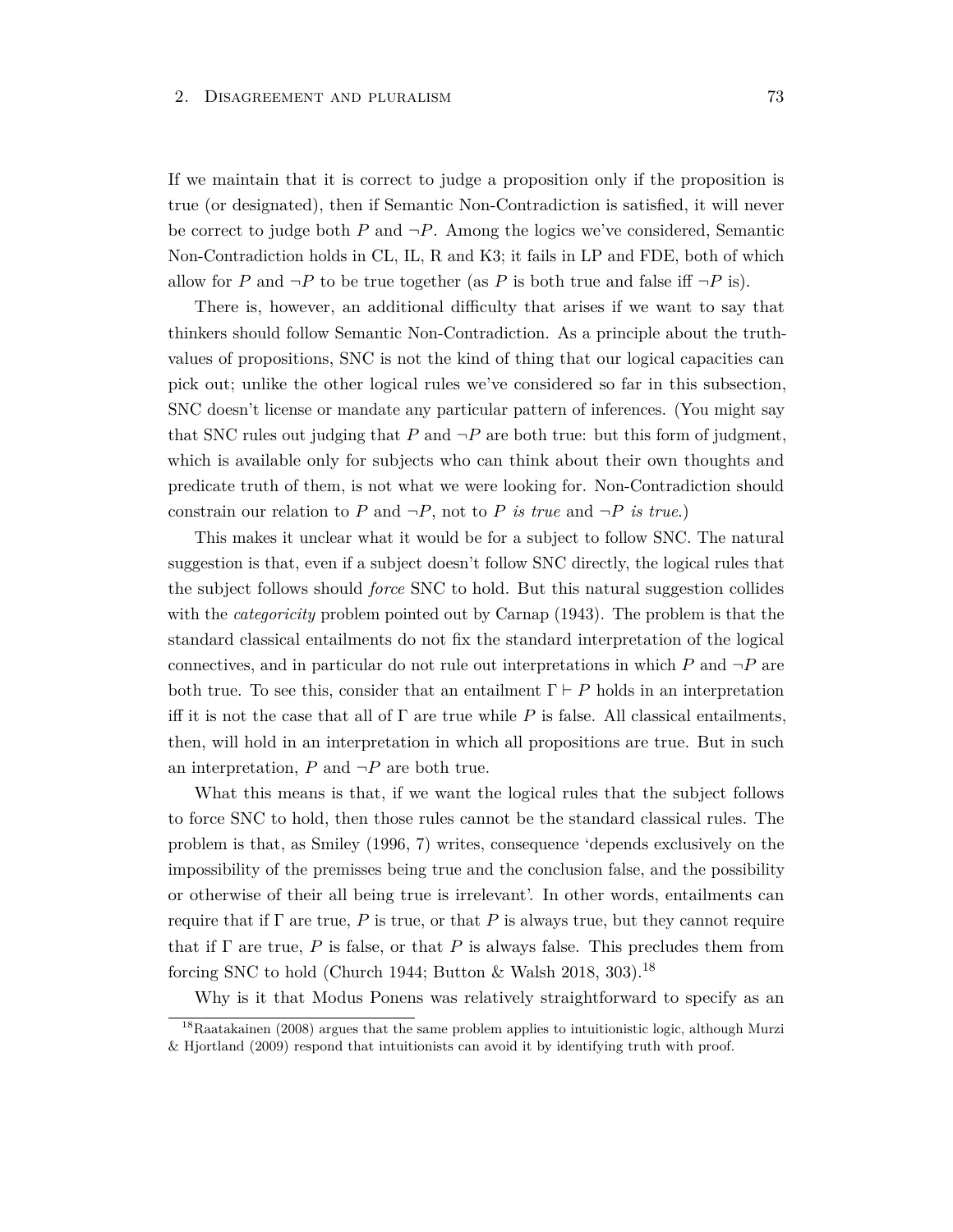entailment, while Non-Contradiction seems so elusive? I think we can see the problem if we compare some intuitive characterizations of the Law of Non-Contradiction with the formal notions we have been using. Intuitively, Non-Contradiction says that 'a proposition and its negation cannot both be accepted' (Price 1990, 224). Along similar lines, Peacocke (1987, 163) writes that '[w]hat is primitively obvious to anyone who understands negation is just that  $\neg A$  is incompatible with *A*'. What we want, intuitively, is a rule of prohibitory form: a rule that precludes accepting, or mandates rejecting, contradictory contents.

But the standard conception of an entailment assumes that all rules are of conditional form: it says that *if* the premises are true, *then* the conclusion is true, or that the conclusion *can be* proven from the premises. As Kürbis (2019, 122) observes, standard proof theories use only

what might be called *positive* primitive notions: affirmation, assertion, truth. They avoid *negative* primitives, such as negation, denial, falsity. The latter are supposed to be *defined* in terms of the primitive notions of the theory. Put this way it may not be so surprising that the project fails: it is a natural thought that nothing negative can be got from the purely positive. The philosophical insight I will tentatively draw ... is that *negative* as well as *positive* primitive notions are needed in the theory of meaning.

Kürbis concludes that it is impossible to define negation proof-theoretically without using some negative primitive notion (see also Sylvan 1999, 305).

This, I think, is the source of our difficulties with the Law of Non-Contradiction. If the Law of Non-Contradiction is of prohibitory rather than conditional form, then we will need to introduce some negative primitive notion to adequately formalize it. Moreover, if Kürbis is right that defining negation requires a negative primitive, then negation is likely self-governing in Finn's sense, because it is impossible to understand explicit rules for negation without already being sensitive to those rules.

Let me sketch one proposal that uses a negative primitive notion.<sup>19</sup> Bilateralist theorists propose that we recognize *rejection* as a cognitive act on par with judgment or assertion. They argue, *pace* Frege (1919), that rejecting a thought is not reducible to judging or asserting its negation; the logical rules we follow specify not only what we should judge, but also what we should reject. In Rumfitt's (2000) proposal, we extend

<sup>&</sup>lt;sup>19</sup>Another proposal is to define negation in terms of incompatibility. Incompatibility accounts have been given for CL (Peacocke 1993) and intuitionistic relevant logic (Tennant 1999), but I'm not sure how to extend them to the other logics we're considering.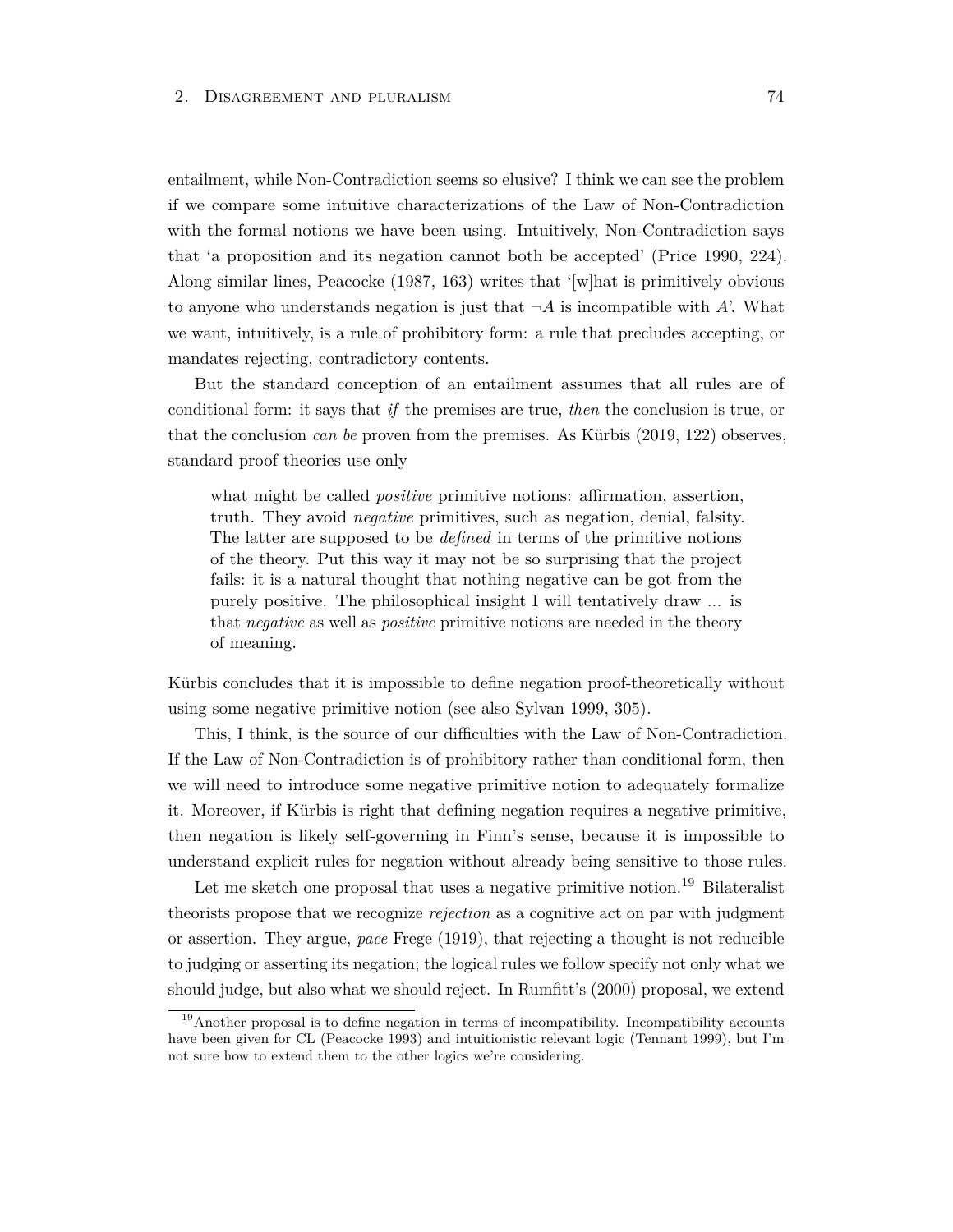the object-language with *force markers*: + marks the force of judgment/assertion and − marks the force of rejection. The rules governing negation, then, look like this:

 $+¬$ **Introduction**  $-P ⊢ + (¬P)$ 

- $+-$  **Elimination**  $+(-P)$   $\vdash$  -*P*
- $-\neg$  **Introduction**  $+P \vdash -(\neg P)$
- $-$ ¬ **Elimination**  $-(\neg P) \vdash +P$

We also have a reductio rule due to Smiley (1996; Rumfitt 2002, 312n). Where *α*, *β* range over propositions with force markers and  $\alpha^*$  is the result of reversing the force of *α*,

**Smileyan Reductio** If  $\Gamma, \alpha \vdash \beta$  and  $\Gamma, \alpha \vdash \beta^*$ , then  $\Gamma \vdash \alpha^*$ .

I won't set out the rest of the rules in Rumfitt's system here. As long as we're never permitted to judge and reject the same content, we are also never permitted to judge a content and its negation (Rumfitt 2002, 310). And from the rules above (with an obvious rule for conjunction), we can deduce

## **Rejective Non-Contradiction**  $\vdash -(P \land \neg P)$

which mandates rejecting any contradiction. In this way, Rumfitt's rules seem to capture the point of the Law of Non-Contradiction.

If bilateralism is the right way to formally capture the Law of Non-Contradiction, which formal logics meet the test? Rumfitt's rules are classical. Nonclassical logicians will want to reject one or more of the rules in his system. Humberstone (2000, 364) and Kürbis (2016, 635) offer bilateralist intuitionist systems that reject −¬ Elimination and the classical half of Smileyan Reductio – the half which allows proving a positive claim – but neither of these changes undermines the derivation of RNC. So CL and IL are in.

Bilateralism interacts interestingly with K3, LP and FDE, as suggested in the following comments by Restall (2013, 81; corner-quotes omitted):

Friends of truth-value GAPS and truth-value GLUTS both must distinguish the *assertion of a negation* (asserting  $\neg P$ ) and *denial* (denying *P*). If you take there to be a truth-value *glut* at *P* the appropriate claim to make (when asked) is to assert  $\neg P$  without thereby denying *P*. If you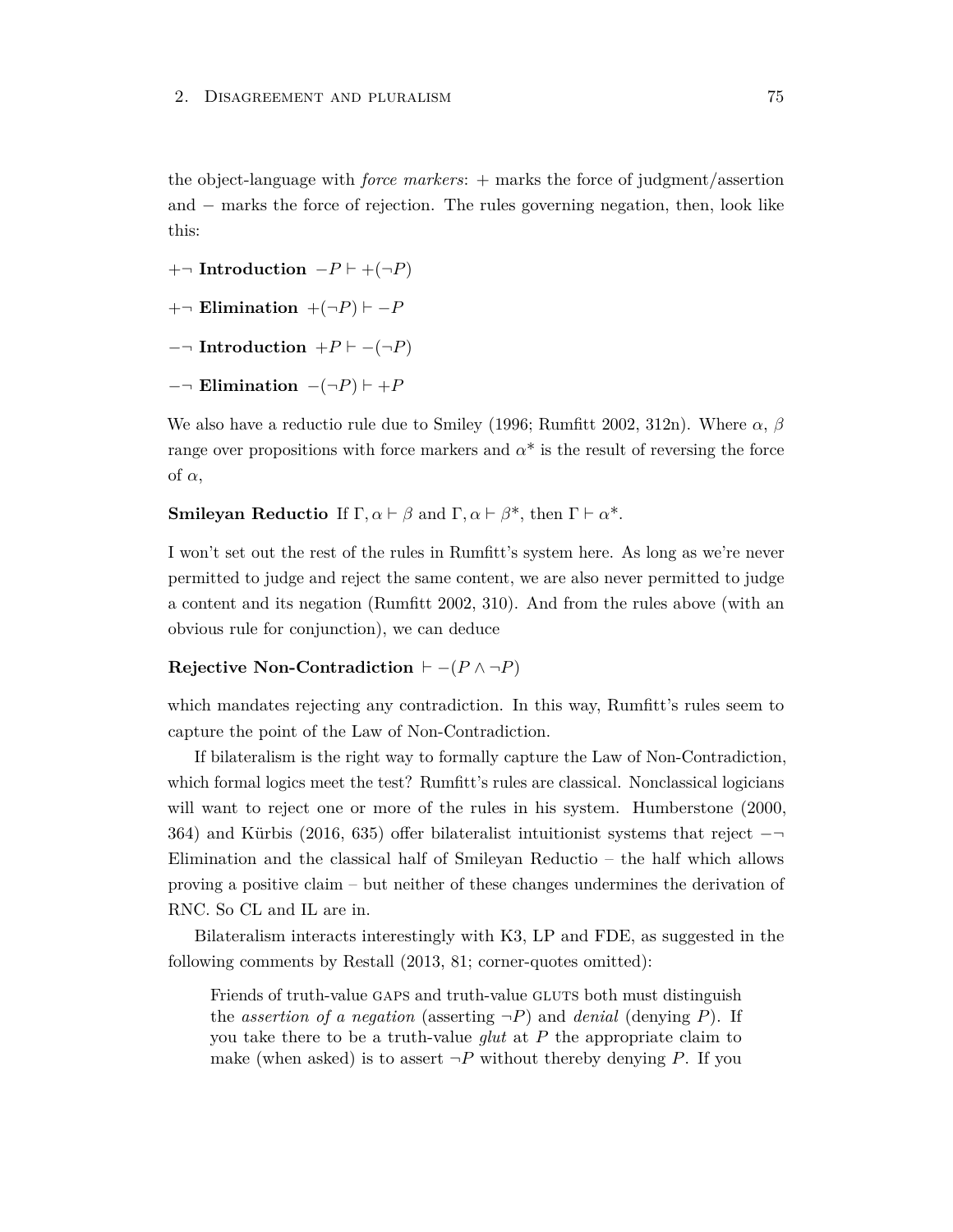take there to be a truth-value *gap* at *P* the appropriate claim to make (when asked) is to deny *P* without thereby asserting  $\neg P$ .

A thinker who allows for truth-value gaps, as in K3, will not accept  $+\neg$  Introduction or −¬ Elimination. If *P* is neither true nor false, then it is appropriate to reject *P*, but not appropriate to assert  $\neg P$ ; since  $\neg P$  will also be neither true nor false, it is appropriate to reject  $\neg P$ , but not appropriate to assert P. (For an example of the failure of  $+\neg$  Introduction, we may reject a claim like 'The King of France is bald' without being willing to assert its negation (Rumfitt 1997; Dickie 2010).<sup>20</sup>) Again, this doesn't block the derivation of RNC.

What about someone who holds that a sentence can be both true and false, as in LP? Priest (2005, ch. 6) maintains that assertion and rejection are incompatible, which suggests some friendliness to a bilateralist framework.<sup>21</sup> However, an adherent of LP would have to abandon −¬ Introduction and +¬ Elimination. If *P* is both true and false, then it is appropriate to assert *P* but not appropriate to reject  $\neg P$ . In the same circumstances, it is appropriate to assert  $\neg P$  but it is not appropriate to reject *P*. As we would expect, abandoning  $+\neg$  Elimination blocks the derivation of RNC.

Finally, someone who accepted FDE would have to drop all four rules:  $+\neg$ Introduction and −¬ Elimination because of truth-value gaps, and −¬ Introduction and  $+\neg$  Elimination because of truth-value gluts. Along with the adherent of LP, then, the follower of FDE is not committed to RNC.

If RNC is the right way to capture the Law of Non-Contradiction, then it appears that someone who followed LP or FDE would not have a general ability to express tension among their thoughts.

However, I don't think this point is conclusive. I've said that adherents of nonclassical logics would have to reject certain rules in Rumfitt's framework, but I haven't said what would go in place of those rules. It's possible that the substitute rules that constrain assertion, rejection and negation would give negation sufficient expressive power to underwrite a grasp of tension among thoughts. So while bilateralism seems more promising than the other formalizations we've considered, it does not, as presented here, offer a straightforward way of determining which formal logics contain rules suitable for thinking with. The main conclusion to draw at this

<sup>&</sup>lt;sup>20</sup>For a bilateralist framework allowing for this 'weak rejection', see Incurvati & Schlöder (2017).

 $21$ However, some say Priest should hold that assertion and rejection are compatible (Goodship 1996, 153-155; Ripley 2015). For a defence of the incompatibility, see Incurvati & Smith (2010).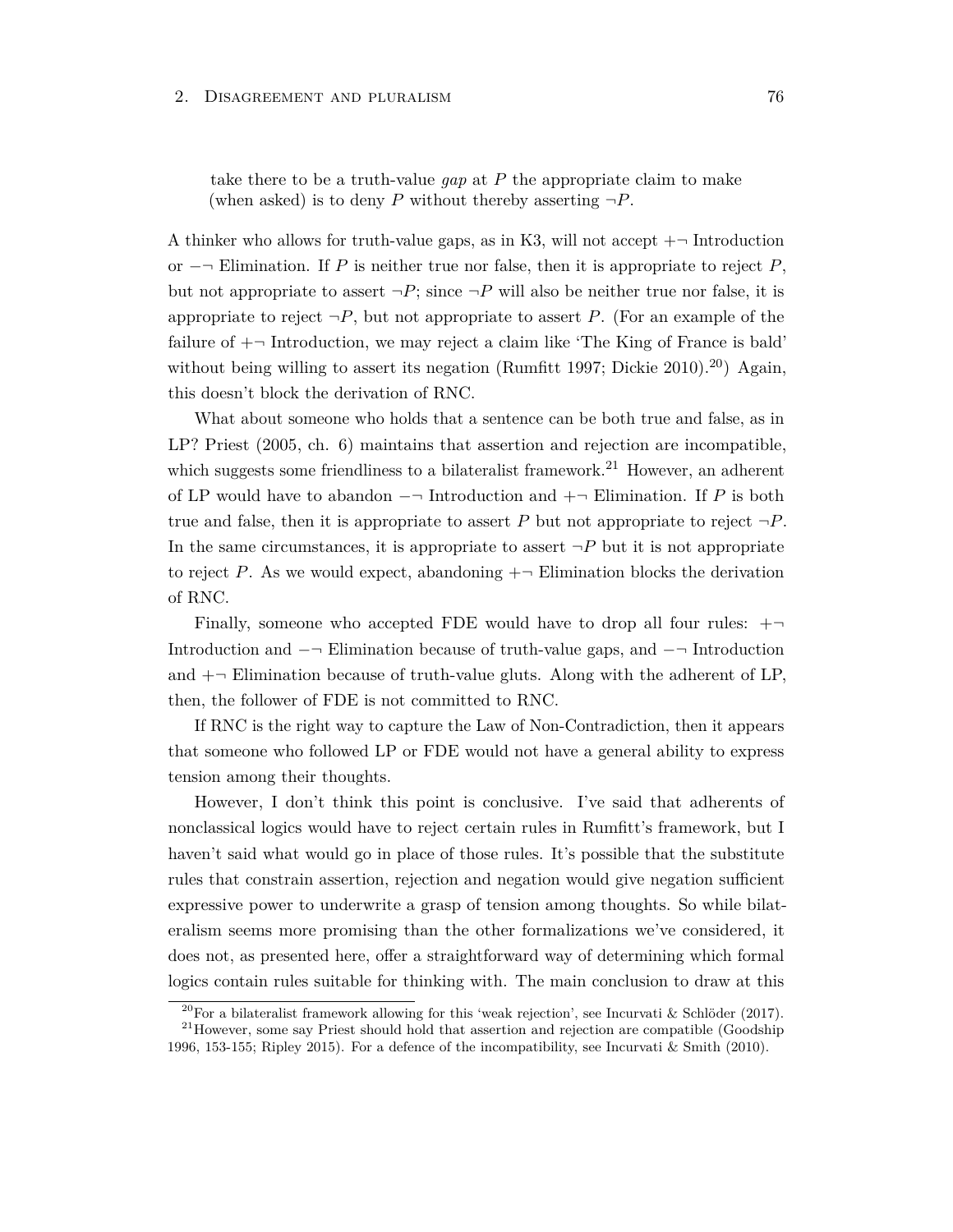point is that what it means for a deductive system to contain Non-Contradiction, in the philosophical sense at issue in my earlier arguments, is not at all straightforward. Classical and intuitionistic logic, unsurprisingly, are safe, but for all the other logics we considered, the results vary markedly depending on how the Law of Non-Contradiction is interpreted.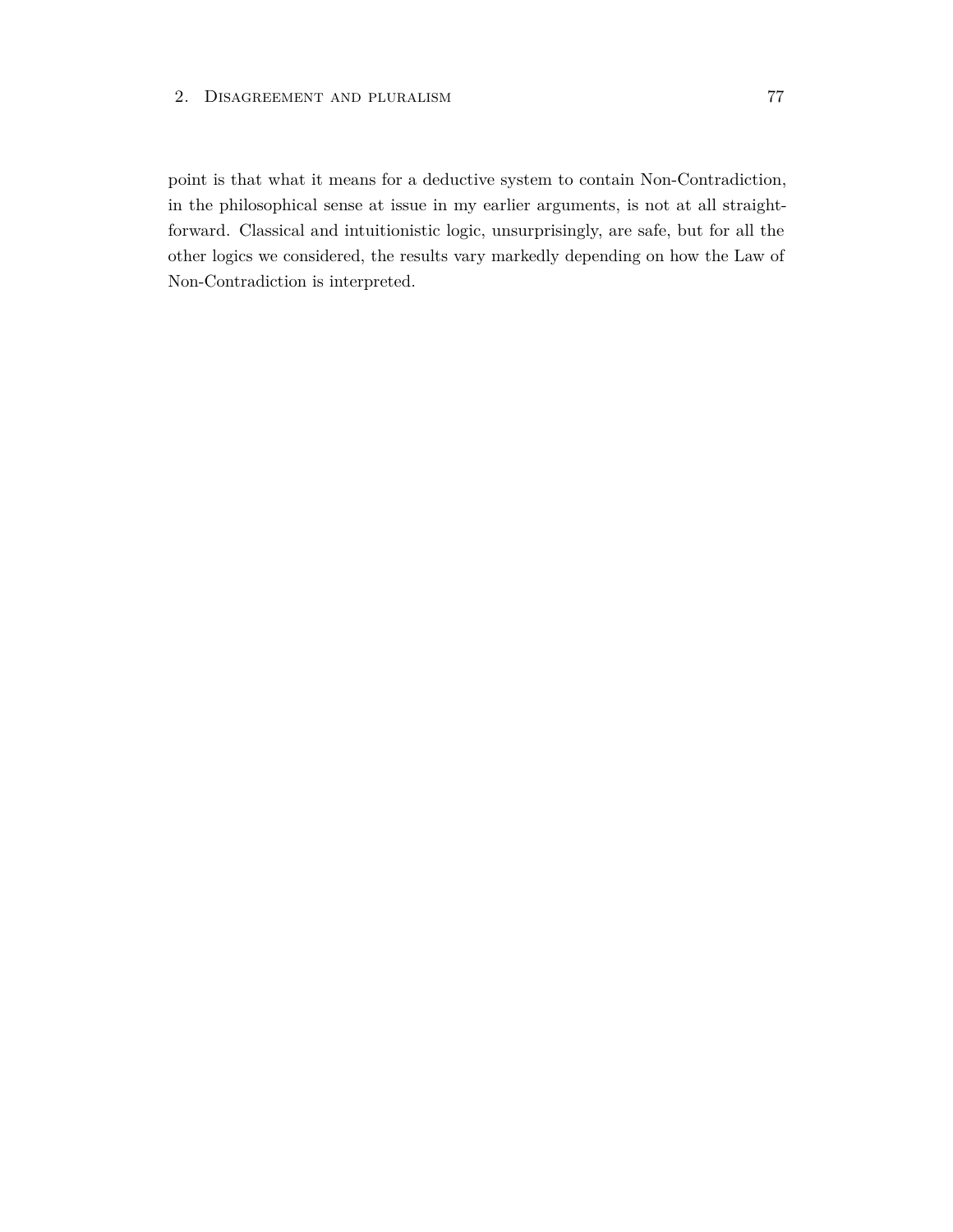## <span id="page-84-0"></span>**3.1 Introduction**

In Chapter [1,](#page-22-0) I argued that a subject's representational activity counts as thinking only if the subject manifests sensitivity to logical rules. To think any thought  $p - say$ , *that's a wild turkey over there in the woods* – you have to recognize some range of other thoughts as standing in relations of support or tension with *p*. For example, *p* supports the thought *that's a bird over there* and stands in tension with the thought *it's really a grouse*. To respond to rational relations like these, I argued, you need to follow logical rules. But I relied on an intuitive sense of what this 'following' (or, as I'll also say, 'understanding') involves. In this chapter I give an account of it. (In Chapter [2,](#page-53-0) I explained how my views can accommodate logical pluralism. In this chapter, for ease of exposition, I'll write as if there is a single correct set of logical rules.)

An account of logical rule-following has to explain how a thinker 'observes the rules of logic without thinking about them' (Ryle 1949, 47). To do this, it has to avoid two opposed problems. On the one hand, it would be implausible to suggest that thinkers have to have knowledge of logical rules, of the sort that we learn in introductory logic classes. For example, take

**Modus Ponens** From *p* and *if p, then q*, infer *q*.

While it might be argued that thinkers have to have tacit knowledge of Modus Ponens – a suggestion I'll return to below – it is surely not viable to suggest that thinkers have to explicitly know that Modus Ponens is a valid rule. For one thing, many thinkers have no belief to this effect, and therefore (on most accounts) no such knowledge. $<sup>1</sup>$ </sup>

On the other hand, Modus Ponens is not an empirical generalization about how thinkers operate. When someone reasons that it is raining, and if it's raining, the streets are wet, so the streets must be wet, it is not an accident that their reasoning

<sup>&</sup>lt;sup>1</sup>For another thing, for any inference-rule we can name – including rules as apparently basic as Modus Ponens – there is a philosopher somewhere who believes that the rule is not valid. For doubts about Modus Ponens, see McGee (1985) and Kolodny and MacFarlane (2010). Such philosophers are still thinking, however misguidedly.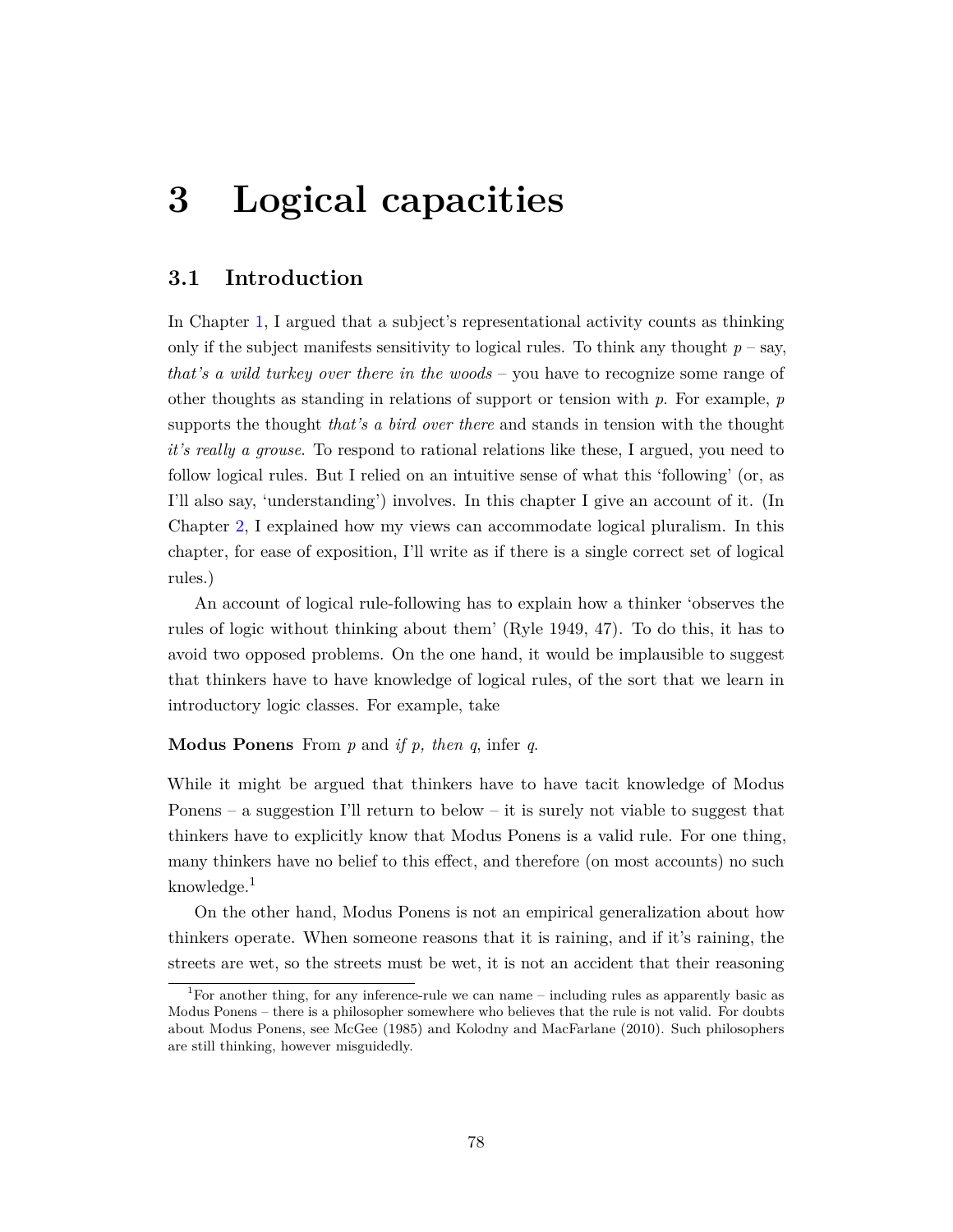conforms to the rule. There's some sense in which it's right to say that they reasoned this way because their reasoning was an instance of Modus Ponens. Indeed, it's hard to see how valid inference could be knowledge-transmitting – put differently, how knowledge could be closed under valid inference (Sundholm 2002; Rumfitt 2011, 352) – if this were not the case.

In one form or another, these problems have received extensive discussion in the literature on inference (see e.g. Boghossian 2003; Wedgwood 2006; Wright 2014), and I won't aim to give a comprehensive account here. The novel claim I'll make is that our sensitivity to logical rules involves *logical capacities*: inferential dispositions which display a distinctive *first-person/third-person asymmetry*. From the perspective of the thinker, certain inferences just appear compelling, without any additional reason why they are compelling. From an outside perspective, however, we can see that the inferences the thinker takes to be compelling are those which fall under a rule like Modus Ponens.

Put together with the conclusion of Chapter [1,](#page-22-0) this account of sensitivity to logical rules generates logical constraints on thinking: there are limits on how illogical we can be in our representational activity while still thinking. Precisely what those limits are the subject of the next chapter.

The rest of this chapter goes as follows. I'll start in [3.2](#page-85-0) by saying a bit more about why sensitivity to logical rules is not to be characterized as states of explicit knowledge to the effect that those rules are valid. In [3.3,](#page-88-0) I'll suggest that logical rules must play a causal-explanatory role in our reasoning, and that this motivates a dispositional account of our sensitivity to those rules. In [3.4,](#page-92-0) however, I'll show that the simplest version of a dispositional account fails, because it leaves out the agential or first-personal character of reasoning. This leads, in [3.5,](#page-94-0) to the more sophisticated capacities account which I think we ought to accept. I offer some remarks there about whether having such capacities amounts, in any sense, to having knowledge of logic, and conclude by responding to an objection.

## <span id="page-85-0"></span>**3.2 Cognitivism**

In this section I'll briefly explain why I reject *cognitivism* about the relation between thinkers and logical rules. I won't discuss the view in detail, but will simply indicate the problems that make noncognitivist views seem more promising.

Before I begin, however, it's important to distinguish two different views that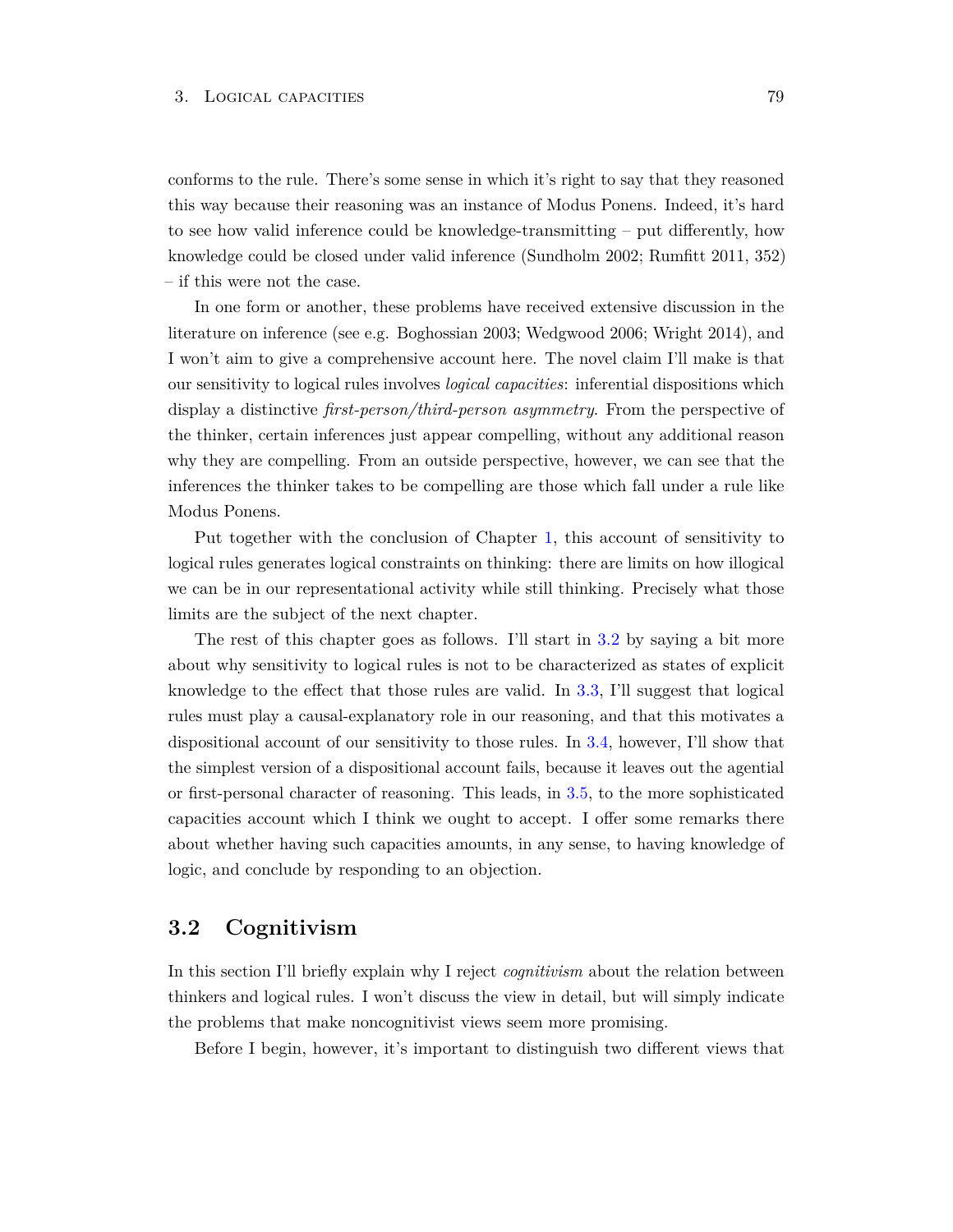are called 'cognitivism'. The first view, critically discussed by Wright (2018), is that at least some thinkers, at least some of the time, have knowledge that some logical rules are valid. Such knowledge would be knowledge of certain propositions: for example, 'Modus Ponens is valid', or 'If *p* is true and *if p then q* is true, then *q* is true', or 'it is legitimate to infer from *p* and *if p, then q* to *q*'.

The second view, defended by Corine Besson (2012; 2019a; 2019b) is that our understanding of logical rules consists in knowledge that those logical rules are valid. In other words, what underwrites a thinker's inference from *p* and *if p, then q* to *q* is knowledge of some proposition to the effect that Modus Ponens is valid. This proposition is 'explicitly or consciously represented' in the mind (2019a, 173). This is the view I will label *cognitivism*. 2 Importantly, according to the cognitivist, knowledge of Modus Ponens isn't used as a premise in our reasoning – it plays a different role. It is 'knowledge that enables reasoning' (2019b, 61); having this knowledge '*gives* you a reason to infer according to MP' (2012, 80).

Cognitivism is designed to accommodate two phenomena which crude dispositional accounts struggle with (2012, 77). First, someone who understands MP and believes *p* and *if p, then q* is not *bound* to infer *q*; they can refrain from doing so without counting as irrational or abnormal, for example if they think that *q* is false. Second, it's possible to exercise your understanding of MP without inferring according to MP – for example, you can observe that some conclusion would follow from some premises via MP without judging that conclusion.

Clearly these are requirements an account of our sensitivity to logical rules should meet. Moreover, it seems reasonable to suppose that some of us, some of the time, have knowledge of logical rules – however hard it may be to explain the etiology of such knowledge (Hale 2002; Wright 2018). But cognitivism requires the stronger claim that whenever a thinker is sensitive to a logical rule, they know a proposition which states that rule. And I think this claim is deeply implausible, even for simple rules like Modus Ponens.<sup>3</sup>

Consider a subject who reasons: it's raining; if it's raining, then it's a bad day for a picnic; so it's a bad day for a picnic. Absent some further fact which spoils

<sup>&</sup>lt;sup>2</sup>To be clear, the two versions of 'cognitivism' are not unrelated: roughly speaking, if Bessonian cognitivism is true, then Wrightian cognitivism had better be true too, or else nobody ever infers in a way that reflects an understanding of the rule they conform to.

<sup>&</sup>lt;sup>3</sup>I'm arguing here that knowing that the rule is valid is not necessary; I will not address the question of whether such knowledge would be sufficient. On the sufficiency claim, see Wright (2014), who draws connections with Carroll (1895).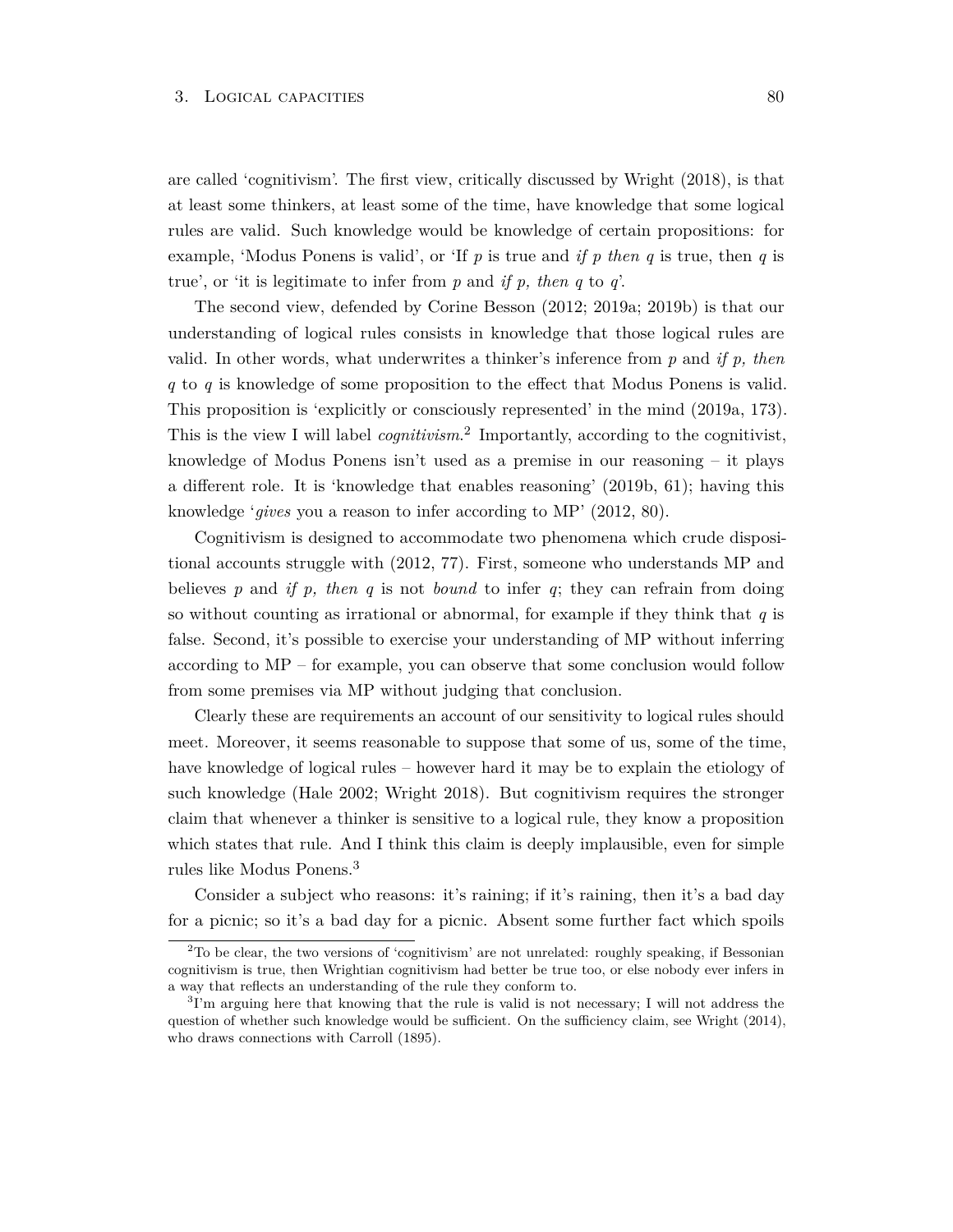the inference, this is a perfect case of Modus Ponens reasoning; provided that the subject had justified beliefs in the premises, they now have a justified belief in the conclusion. But it seems, nevertheless, to be possible that the subject does not know any proposition to the effect that Modus Ponens is valid.

On most accounts of knowledge, knowing *p* requires believing *p*. But it seems possible that this subject has no belief either way on whether Modus Ponens is valid. As Boghossian writes, this is 'far too sophisticated a requirement' (2001, 25). For instance, it seems possible that, if asked whether it is legitimate to infer from *p* and *if p, then q* to *q*, our subject would display no disposition to assent or dissent – they might just say they have no idea. If they have no prior exposure to formalized reasoning, or lack concepts of inference or entailment, they might not even understand the proposition (Boghossian 2001, 10). So there's no basis for supposing that they believe that Modus Ponens is valid. Besson (2012, 79) accepts this consequence in the case of young children, pointing out that it might be reasonable to deny that young children are sensitive to MP; but the same problem applies equally to mature adults, who may be able to follow MP arguments without such propositional knowledge.

Besson (2012, 79) also appeals to the division of linguistic labour, which allows for nonexperts to count as understanding technical terms by deferring to experts: for example, I can use *elm* and *beech* without being able to tell these kinds of trees apart. She suggests that someone without much conceptual sophistication could likewise count as understanding concepts like *entailment* by deference to experts. But it seems to me that there could be a whole society in which there were no logicians at all, and so no experts to defer to. In this (sadly deficient) society, people could still be sensitive to Modus Ponens, despite lacking even a deferential grasp of concepts of implication or entailment.

A different line of response is that, ordinarily, we are said to believe not only the propositions that we are disposed to assent to, but also the consequences – at least the direct consequences – of those propositions. But it's not clear that invoking this closure condition helps here. It would help only if the validity of Modus Ponens was a consequence of the subject's prior beliefs: but the subject may have no prior beliefs about logic whatsoever, and therefore no prior beliefs that entail the validity of Modus Ponens.

Perhaps it could be argued that the validity of Modus Ponens is a logical truth, and therefore a consequence of any set of beliefs at all. But this is a desperate move. If the only fact in virtue of which the subject counts as believing *p* is that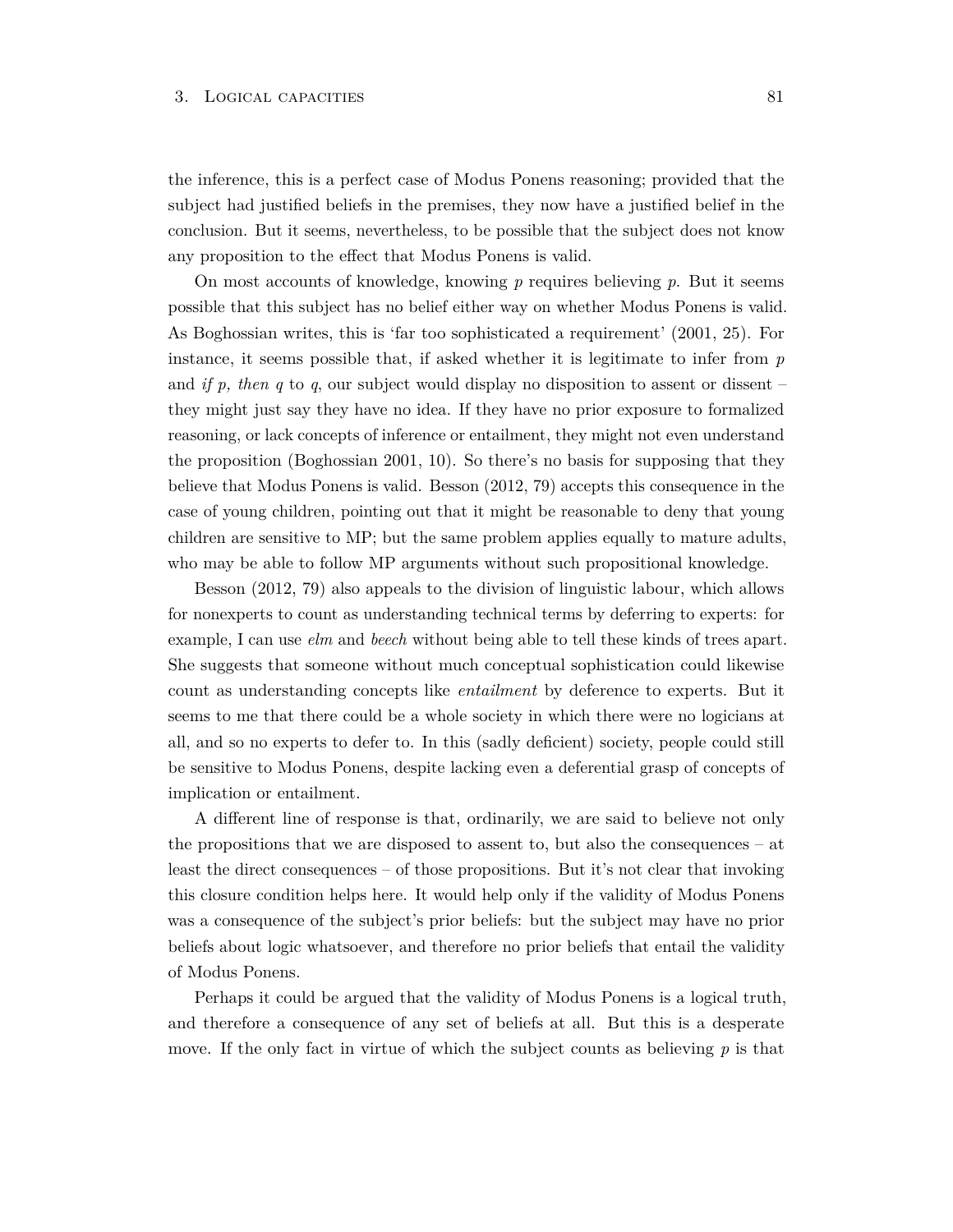*p* is logically true, the subject's belief in *p* can hardly be cited to explain anything further, such as the validity of the subject's reasoning. In any event, holding that a subject believes in Modus Ponens on this basis would commit us to accepting that the subject also believes in every other logical truth on the same basis – not an attractive position. Moreover, if the subject counts as *knowing* the validity of Modus Ponens on this basis, then they should also count as knowing every other logical truth on the same basis. In other words, the subject must be logically omniscient.

The same is true if we require a thinker to know only the weaker claim that the particular premises they are inferring from entail the particular conclusion that they are inferring to. Again, it seems that a subject could make an inference without having the requisite beliefs, or even the concepts needed to form such a belief (Boghossian 2014, 7-8). In response to this point, Zalabardo (2011, 126) argues that '[a] subject's inclination to infer *q* from *p* should normally be taken as sufficient grounds for ascribing to him a belief in the existence of at least a probabilistic link between the truth of *p* and the truth of *q*', even if the subject isn't able to consciously entertain the proposition that *p* entails *q*. But while it's plausible that an inference requires such an inclination to infer, there's no good reason to redescribe the inclination as a 'belief', especially in subjects who are unable to make the inclination explicit in a propositional form. Unlike an ordinary belief, which is inferentially integrated with other beliefs, evidence and action (Evans 1982, 336), the inclination Zalabardo appeals to is not manifest in any role other than the particular inference it is about. If an inclination to infer suffices for the truth of cognitivism, then cognitivism is trivial, and we are better off investigating the nature of the inclination to infer.

So it seems doubtful that anyone who infers validly in accordance with Modus Ponens has a belief that Modus Ponens is valid, or even a belief that a particular instance of it is valid – let alone knowledge of one of these things. Our sensitivity to the rule, then, cannot consist in such knowledge.

<span id="page-88-0"></span>I'm not suggesting that this objection is conclusive. There's more the cognitivist might say – either to support the attribution of logical knowledge even in cases where the thinker disclaims it or is unable to articulate it, or to undermine the sense that a thinker who overtly rejects a logical rule can nonetheless follow that rule in inference. But I think this is enough to show that noncognitivist approaches are worth investigating. At the end of the chapter, I'll suggest that there is a sense in which we know logical rules, but not the sense appealed to by the cognitivist.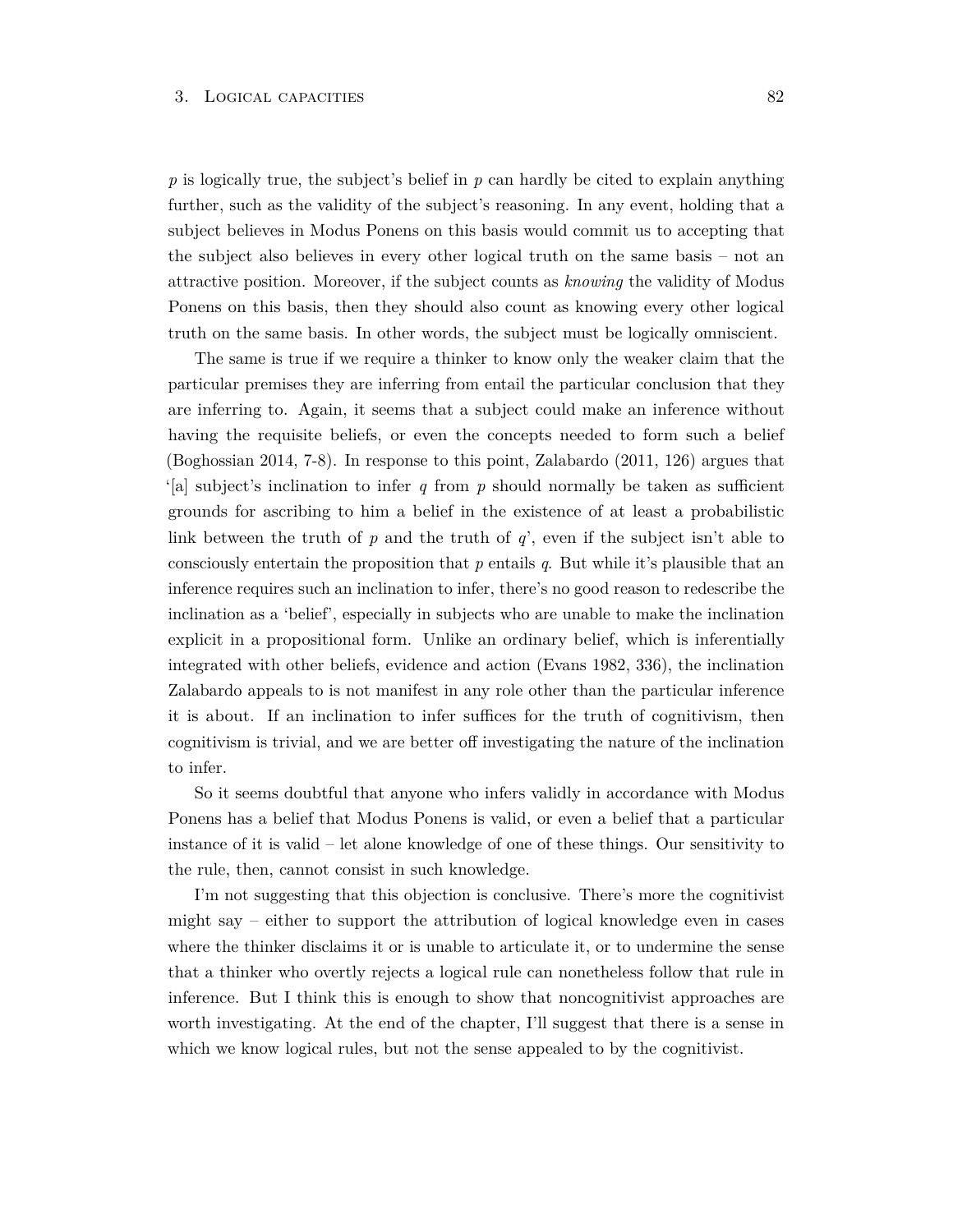## **3.3 The causal-explanatory role of logic**

In this section, I argue that logic has a causal-explanatory role in reasoning, and use this to motivate a simple dispositional account of our inferential capacities.

By 'the causal-explanatory role of logic', I mean the following. Judging *p*, *if p, then q* and then *q* may not amount to an inference. An inference requires that, in some sense, you judged the conclusion because you judged the premises. Implicit in this requirement is a causal condition: there must be a causal relation between judging the premises and judging the conclusion. What's more, this relation must be of the right sort: judging the premises must cause you to judge the conclusion because the premises entail the conclusion. As Wedgwood (2006) puts it, the beliefs in the premises must cause the belief in the conclusion in virtue of rationalizing it. Or compare what Peacocke (2004, 175) calls the 'fixed-point principle': 'It is a condition for a judgment to be rational that it be made in part because it is rational'. In this section, I'll work my way towards the causal-explanatory role of logic by considering some accounts that reject it.

#### **3.3.1 Dogramaci's associationism and the sensitivity condition**

It seems obvious that, in inference, you judge the conclusion because you judged the premises; but it's not so obvious that this casual relation must hold 'in virtue of rationalizing' the conclusion. One way of rejecting this further condition is to maintain that inference requires only a certain causal relation between judging the premises and judging the conclusion, but that the logical entailment plays no role in this causal relation. Sinan Dogramaci has proposed an associationist account of deduction which has this shape. He seeks 'to unite the basis and conclusion of an inference not by appealing to a consequence relation, but something psychological, a mental state' (2013, 392).

On Dogramaci's account, you are in a position to infer when you stand in a certain 'unmediated psychological relation' to the premise-judgments and the (potential) conclusion-judgment. It is a three-place relation between the subject, the premise-judgments and the conclusion-judgment: the subject is tempted by the premise-judgments to judge the conclusion. Dogramaci calls this relation a 'conditional intuition'. Inference, then, works like this: you judge *p* and *if p, then q*; these judgments causally generate an intuition – a temptation to judge *q*. Succumbing to this temptation, you judge *q*. The existence of the conditional intuition is necessary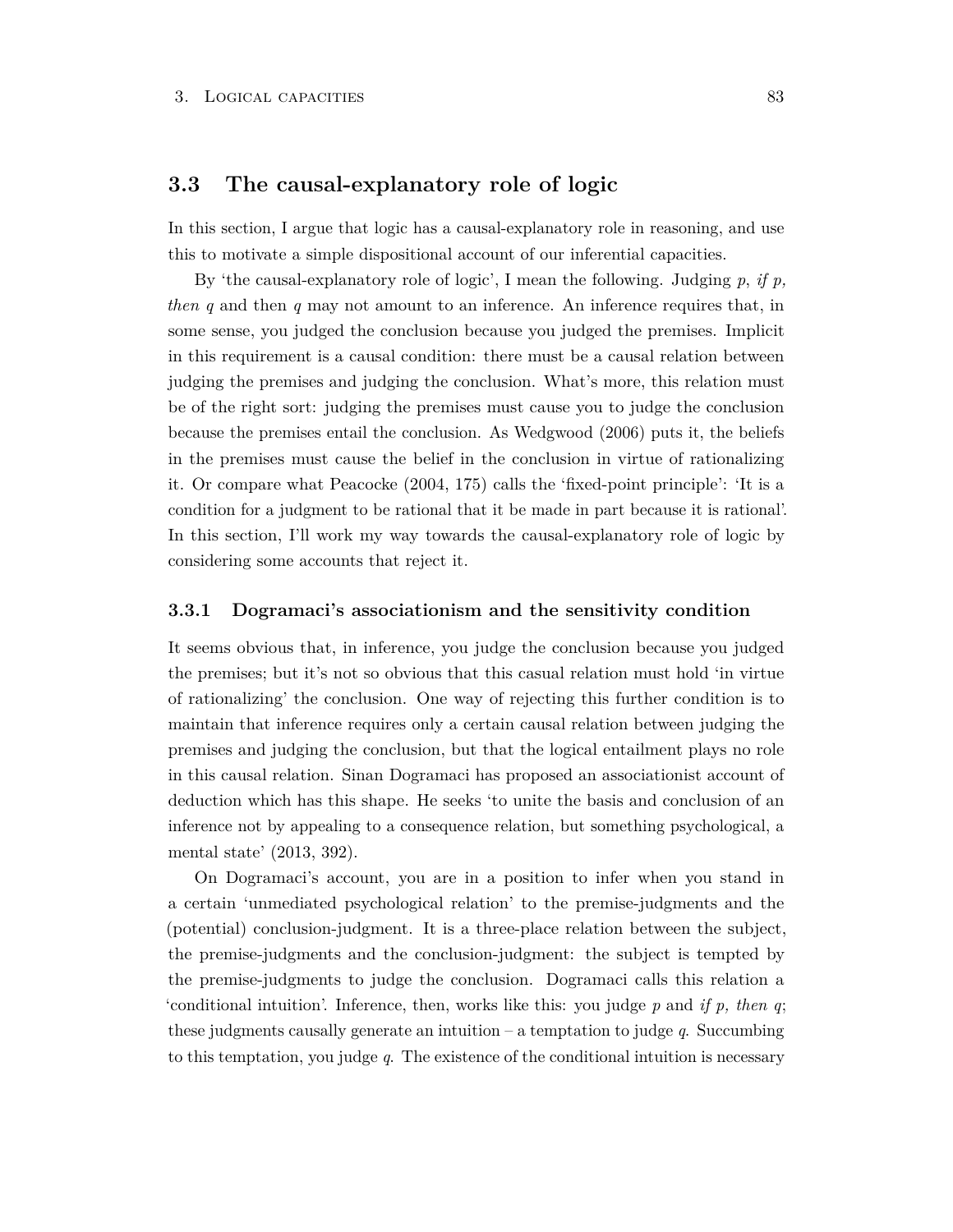and sufficient for inference: the fact that the premises entail the conclusion has no explanatory role.

As it stands, this account faces a simple problem. Since having a conditional intuition doesn't depend in any way on the validity of the inference it tempts you to, there can be all sorts of defective intuitions. Suppose that you are tempted to deny the consequent: whenever you judge *if p, then q* and *not-p*, you are tempted to judge *not-q*. If you succumb to that temptation, then all the conditions for inference are in place. But such a move doesn't transmit justification, even if *not-q* turns out to be true.

We might try to improve on Dogramaci's position by holding that inference requires, in addition to (i) a causal connection between the premise-judgments and the conclusion-judgment, (ii) an entailment between the premises and the conclusion. This is consistent with denying that the entailment plays a role in the causal connection: the two conditions are independent.

I don't think this will work. As Wedgwood has shown, this sort of view is subject to problems about deviant causal chains: it allows for the possibility that 'it is just a fluke that these antecedent mental states both rationalize and cause the formation of the new belief' (2006, 670). For example, suppose that any time you judge a conditional, you are tempted to judge the consequent of that conditional (i.e. judging *if p, then q* tempts you to judge *q*). Most of the time, such intuitions will lead you astray, but once in a while you might also – independently – have judged the antecedent of the conditional, *p*. In such cases, according to the revised account, your inference will transmit justification. But since you would've had the conditional intuition whether or not you judged  $p$ , the intuition can do no justificatory work. The idea underlying Wedgwood's counterexample is similar to the sensitivity condition in epistemology (Nozick 1981, 179): you know something only if, had it been false, you would not have believed it.<sup>4</sup> Similarly, your inference is justified only if, had the premises not entailed the conclusion, you would not have been tempted to draw it.

We could simply add this sensitivity condition to the current account. Then an inference would be justified if and only if (i) the subject is caused by judging the premises to judge the conclusion, (ii) the premises entail the conclusion and (iii) if the premises had not entailed the conclusion, the subject would not have been caused by judging the premises to judge the conclusion. This account is not wrong,

<sup>4</sup>For the closely related safety principle, which holds that you know something only if you could not easily have been wrong in a similar case, see Williamson (2000, 147).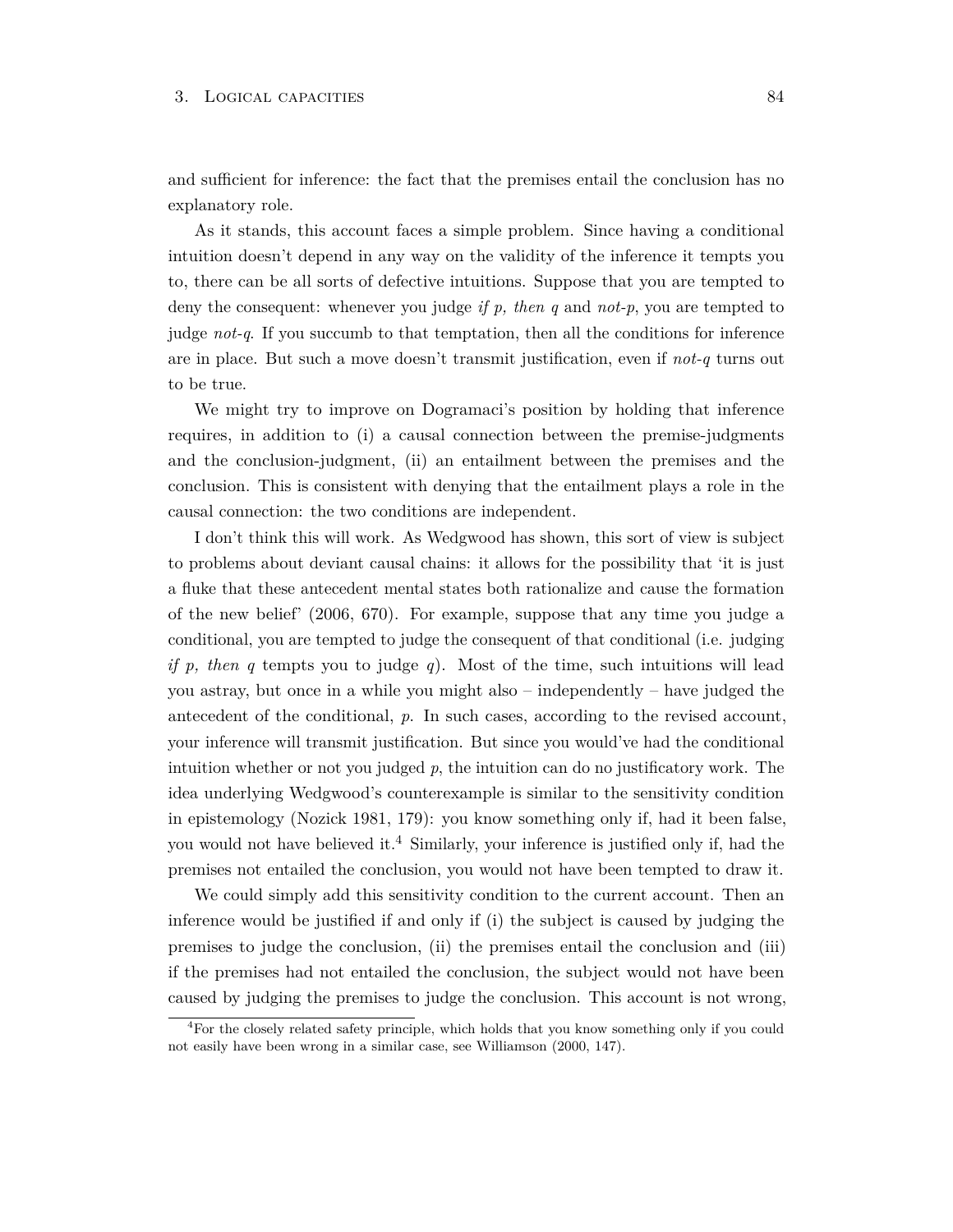but it's also not illuminating. In adding the sensitivity condition, we have in effect admitted that the entailment between the premises and conclusion has some role in shaping the causal relation between the subject's acts of judging. But, as (iii) is stated in counterfactual terms, the account fails to explain how this sensitivity comes about. This is precisely what I want to explain.

#### **3.3.2 The simple dispositional account**

We can unify conditions (i), (ii) and (iii) at a deeper level by accepting the causalexplanatory role of logic. An inference is justified only if the fact that the premises entail the conclusion plays an appropriate role in explaining why the subject was caused by judging the premises to judge the conclusion. As Wedgwood (2006, 670) writes, 'These antecedent states must cause one to form that belief or intention precisely in virtue of their rationalizing one's forming that belief or intention.'

This point has been recognized elsewhere. For example, in a discussion of belief-desire explanation of action, Jerry Fodor notes that 'causal relations among propositional attitudes somehow typically contrive to respect their relations of content' (Fodor 1987, 12). This, he says, is why, when someone reasons well, a description of the causal history of their thinking is also a description of a valid argument. The problem is to explain how exactly this could hold. As Fodor asks (1987, 14): 'how could the mind be so constructed that [the generalizations that subsume belief/desire causation] are true of it? What sort of mechanism could have states that are both semantically and causally connected, and such that the causal connections respect the semantic ones?'<sup>5</sup>

As Fodor recognized, it's difficult to devise such a mechanism when it comes to all the 'relations of content' which could underwrite good reasoning. There are just too many such relations for any set of dispositions to plausibly capture. Luckily, we're only aiming to give an account of logical reasoning, and for this a dispositional story seems entirely apposite. The story would go as follows. Recall the inference rule

## **Modus Ponens** From *p* and *if p, then q*, infer *q*.

<sup>5</sup>Note that this is not the general problem of how something that is not an event can have a causal role. I take it that, even if only events can literally be causes, things other than events can be part of a causal explanation. For example, the properties of my soup and the relation between the soup, the pot and the stove can both be part of the causal explanation of the soup's boiling over, although neither a property nor a relation is an event.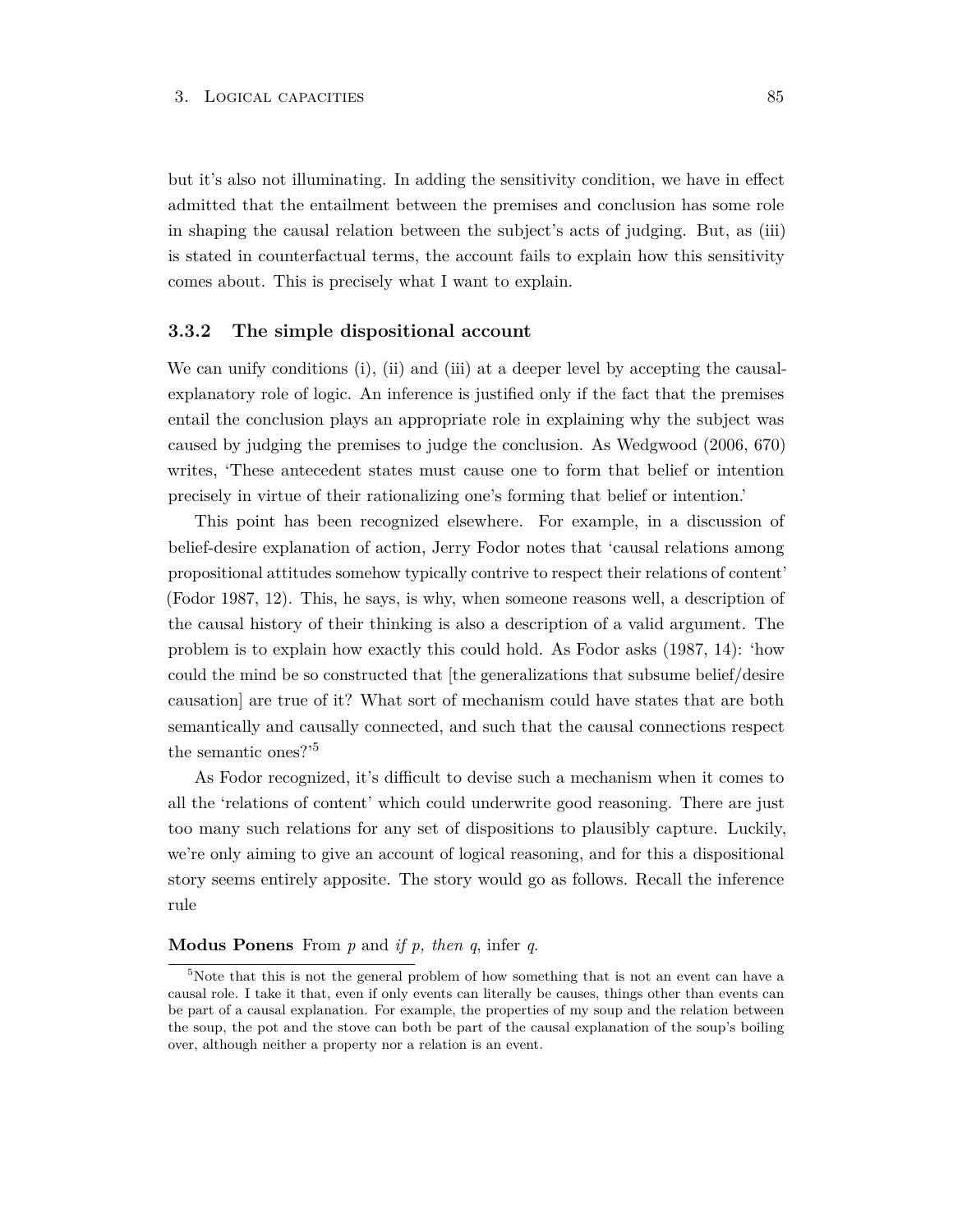The capacity to infer according to Modus Ponens consists in a disposition which is activated when a subject has two beliefs, of the form *p* and *if p, then q*. The result of the disposition's being activated is that the subject then judges that *q*. Call this 'the simple dispositional account'.

Two features of the simple dispositional account deserve emphasis. First, the disposition is a causal intermediary between the event of the subject's judging *p* and *if p, then q* and their judging *q*. This allows us to say that the subject judged *q* because they judged *p* and *if p, then q*. Second, the disposition is defined such that it operates properly only when the subject is in a position to draw an inference validated by Modus Ponens. So the fact that the premises entail the conclusion is part of the explanation for why the subject judged the conclusion. This allows us to say that the subject was caused by the premises to judge the conclusion in virtue of the fact that the premises entail the conclusion. The simple dispositional account perfectly captures the causal-explanatory role of logic.

Of course, a fuller development of the account would need to further qualify the description of the disposition: it's not as if, any time two of my beliefs entail a third proposition via Modus Ponens, I draw that inference. There must be further activation-conditions: for example, it seems plausible that the subject has to consider the premises together in order to be disposed to draw the inference (Besson 2009; 2012; Murzi & Steinberger 2013). But I won't spend any more time on these details, as the simple dispositional account faces a more serious problem.

## <span id="page-92-0"></span>**3.4 The first-personal character of inference**

Earlier, I quoted Peacocke's fixed-point principle that a rational judgment must be made because it is rational. Peacocke adds that this means 'rational from the thinker's own point of view' (2004, 176). In this section, I will argue that the simple dispositional account leaves out the *agential* or *first-personal* character of inference. On the simple dispositional account, inference happens mechanically when an entailment is available. In reality, however, inferring is not just something that happens, but something we do (Boghossian 2014, 16). (I should emphasize, however, that 'agency' here is not meant to evoke explicit choosing; rather, I mean activity which is not automatic and for which the agent is responsible. Having agency, in this sense, is closely related to having control.)

To motivate this requirement, consider a case described by Bilgrami (1998):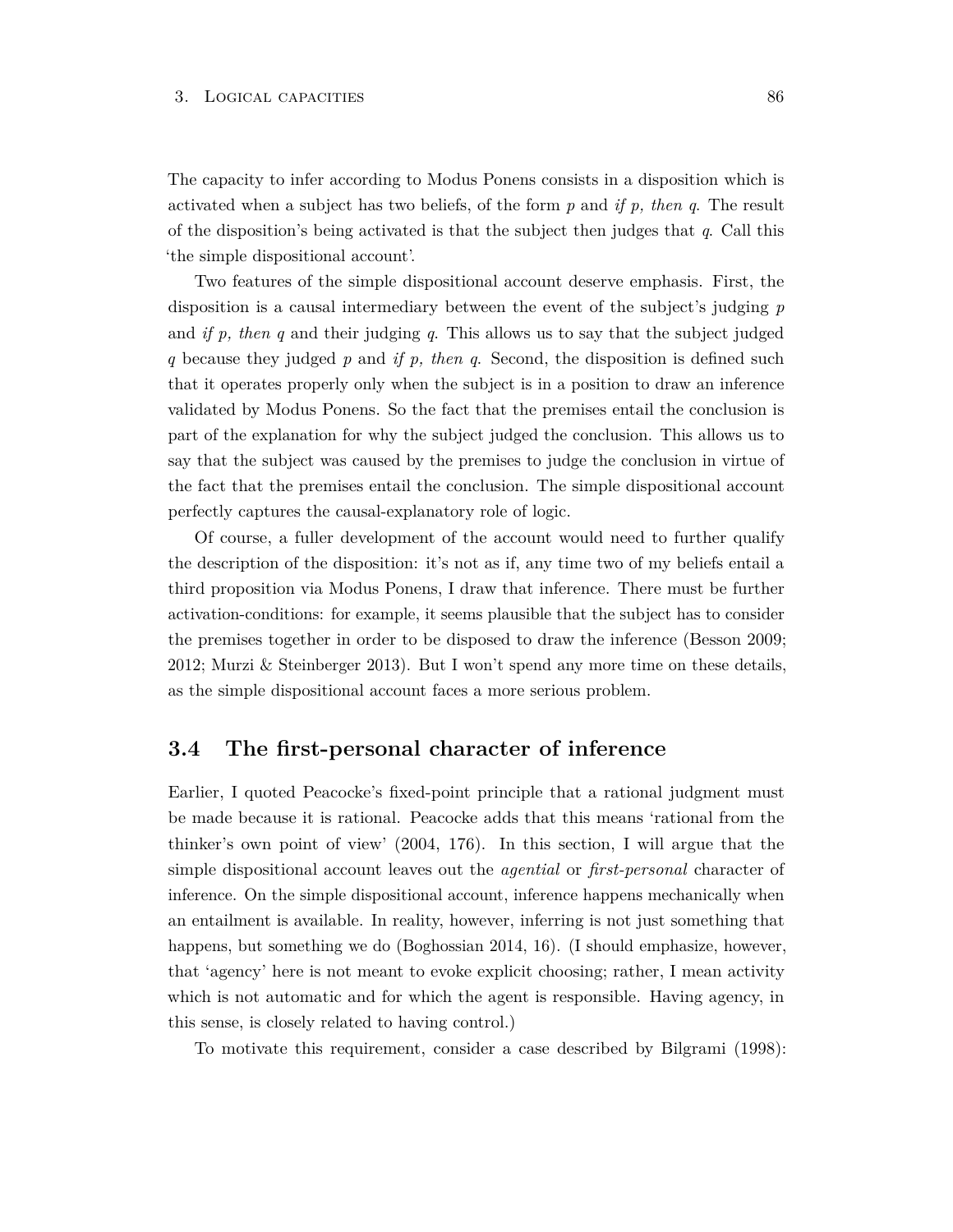the case of Oblomov, the wholly passive subject.<sup>6</sup> When Oblomov 'thinks', this thinking is not something he does; rather, he is 'assailed' by thoughts. In other words, Oblomov is subjectively aware of thoughts, but experiences them as simply happening to him rather than as being under his rational control. In some cases, Oblomov may undergo a series of thoughts which stand in logical relations: for example, he is assailed by the thought *p*, and then by *if p, then q*, and finally by *q*. But he does not experience the first two thoughts as providing a reason for him to have the third. Now, let us suppose, further, that Oblomov has the disposition proposed at the end of the previous section. Given this supposition, the occurrence of *q* in Oblomov's mind is caused by the occurrence of *p* and *if p, then q*, in virtue of the fact that *p* and *if p, then q* entail *q*. In other words, Oblomov's series of thoughts here satisfies the simple dispositional account. It still seems to me that Oblomov has not drawn an inference.

There are different ways of saying what is missing in Oblomov's case. We could say that his sequence of mental events lacks what Rödl (2018, 91ff.) calls the 'firstpersonal necessity' of inference. While the first two thoughts necessitate the third, there is nothing first-personal about this necessitation: Oblomov does not experience the first two thoughts as necessitating *him* to judge the third. Similarly, Korsgaard (2009, 69) writes that when you draw an inference,

it's an act of self-determination, in the sense that the activity of your own mind is part of what produces the belief in you. Suppose you believe two premises, and a certain conclusion follows. You won't automatically believe that conclusion, because you might not notice the connection between them. But if you do notice the connection, and put the premises together in the way suggested by the connection, then you *do* something: you *draw* the conclusion. In drawing the conclusion—or, as we say, in making up your mind, in *constituting* your mind—you determine yourself to believe it.

While Oblomov is disposed to conform to Modus Ponens, there's no sense in which he makes up his mind in coming to the conclusion.

Burge expresses the same point in the following remarks (1998b, 251):

[I]n reasoning, no thinker can be a mere observer of reasons and their effects on reasoning. For having reason requires at some point having some tendency to be affected by reason's power in motivating reasoning.

 ${}^{6}$ Bilgrami's Oblomov is 'an extreme version of' the main character from Ivan Goncharov's 1859 novel *Oblomov*. For further discussion of the case, see Rattan (2002, 149).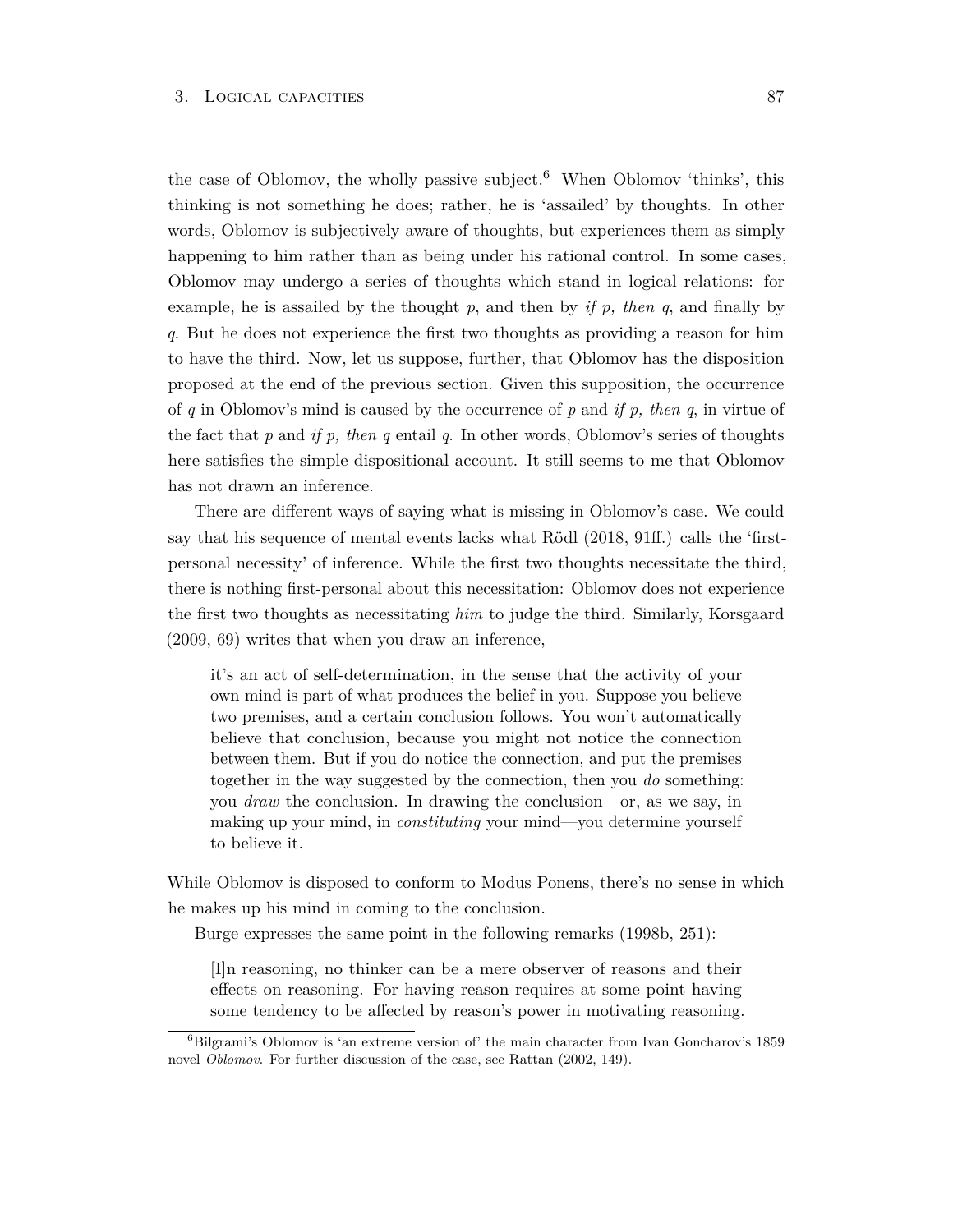Understanding what a reason is, is partly understanding its motive force ... Thinking is necessarily associated with reasoning—thinking guided by reasons—and reasoning cannot in general be a mere 'going on'. In making inferences, a being is *ipso facto* an agent. ... In recognizing the effect of reasons on one's judgements and inferences, one cannot reasonably think of oneself as powerless.

Burge's discussion suggests that Oblomov doesn't even count as understanding the logical relations among his thoughts, because a condition for understanding these relations is that he experience judging *p* and *if p, then q* as motivating him to judge *q*.

A final characterization of what is missing here comes from Moran (2001, ch. 2), who emphasizes that our attitude towards our beliefs is normally not spectatorial, but deliberative: the job is not to find out what we already believe, but to decide what to believe. (This is why we can ordinarily determine whether we believe *p* simply by asking ourselves whether *p*.) Oblomov could, at best, relate to his mental processes in a spectatorial way – as revealing to him what he already believes – but not as a process of deliberation, of deciding what to believe.

The point all these discussions bring out is that inference is not only something that happens, even something that happens within our awareness, but something we do. Oblomov's case shows that the simple dispositional account could be satisfied while this condition was not met. So that account must be rejected.

## <span id="page-94-0"></span>**3.5 Logical capacities and tacit knowledge**

In this section I will offer a more sophisticated account of our relation to logical rules which captures both the causal-explanatory role of logic and the first-personal character of inference. As with the simple dispositional account, we will suppose that subjects have dispositions which mirror the logical rules that validate their inferences. This time, however, we will suppose that the dispositions have a distinctive sort of structure – the structure of what I will call a *capacity*.

The notion of a capacity, as I am using it here, has a built-in asymmetry between first-personal and third-personal aspects, such that a description of the capacity from only one of these aspects will be incomplete. From a third-personal point of view, the capacity for inferring according to Modus Ponens is defined by that rule, which states what is done by a subject exercising the capacity. If we observe the inferences drawn by the subject who has the capacity, we can see that they tend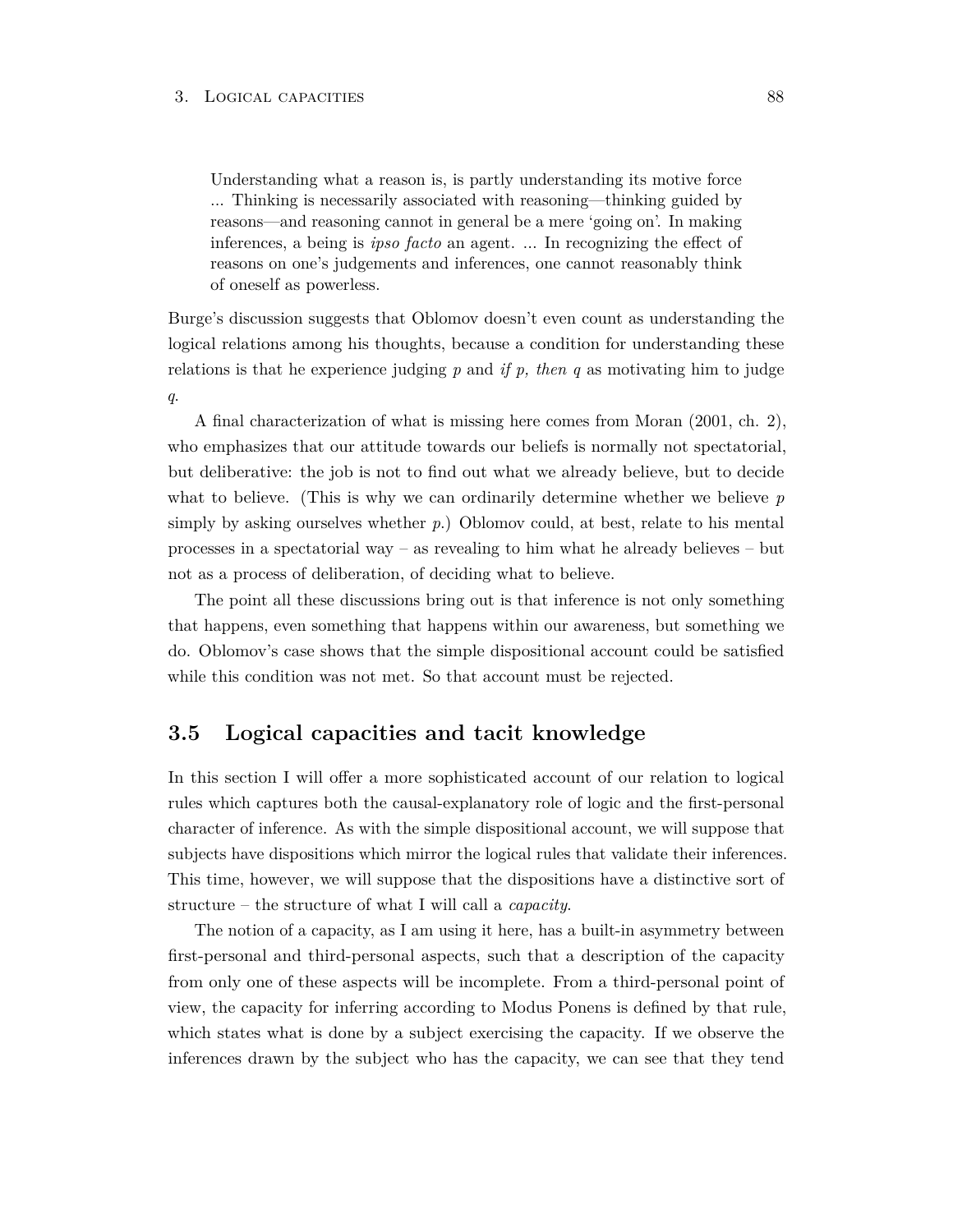to fall under the pattern specified in Modus Ponens.<sup>7</sup> But the capacity also has an ineliminable first-personal aspect. And Modus Ponens does not express what it is like for a subject to exercise the capacity. For it is stated at a level of generality that need not be available to the subject exercising the capacity. The first-personal description on its own, however, will fail to show the capacity's relation to the rule – as when we say that, from the subject's point of view, it is just a brute fact that *this* inference is compelling.

This feature of our relation to valid inferences is described nicely by Zalabardo (2011, 130-131):

All of us, even the logically illiterate, have the ability to recognize valid arguments, to a greater or lesser extent. Some of us are very good at it. At least in the simplest cases, and outside our logic class, judgments of validity can be perfectly immediate. ... [I]n the multitude of everyday cases in which we recognize valid arguments without formulating the underlying rules of inference, sometimes even without being capable of formulating them, it is natural to say that our ability to recognize valid arguments gives us knowledge, and that this knowledge is non-inferential. And this will be so even if the sub-personal cognitive devices that sustain this ability operate by recognizing certain universal inference patterns.

I don't quite agree with Zalabardo's framing of the point, though: we may not be able to formulate the underlying rules, but that need not make our grasp of them sub-personal. (I make some related comments in the next section.) I prefer to frame the point in terms of a first/third-person distinction: first-personally, we can immediately take an inference to be valid, while third-personally, we may be recognizing it as an instance of a rule.

Let me say a bit more about the first-personal dimension of the capacity. The subject exercising the capacity judges  $p$  and *if*  $p$ , then  $q$  and then moves from these to *q*. To describe what this is like first-personally, we might say, in Peacocke's phrase, that once the subject has judged the premises, they find the conclusion 'primitively compelling' (1987, 155). That is, they find it rationally compelling to judge the conclusion given their belief in the premises, but primitively – not because of some further belief, such as a belief in Modus Ponens or a belief that the premises entail the conclusion.<sup>8</sup> A subject who has the capacity will find compelling the transitions that

<sup>7</sup> I say 'tend' because a capacity may sometimes misfire. Just how much a capacity can misfire before it fails to count as a capacity at all is a question I consider in [4.2.1.](#page-109-0)

<sup>8</sup> Isn't it possible, though, for an intuitionist to understand classical negation without finding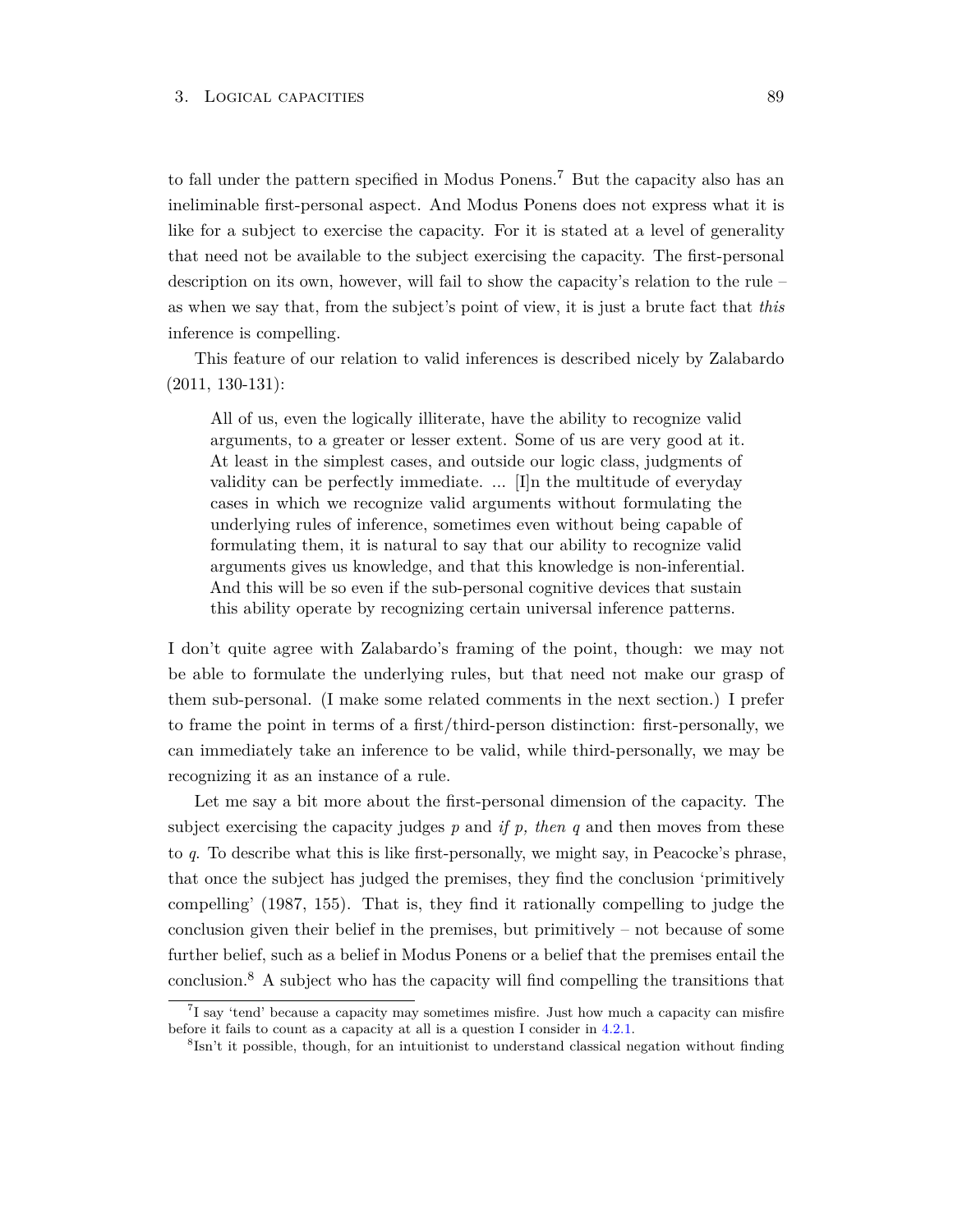are caught by the associated rule, but not *as* transitions caught by the rule. Rather, there need not be anything further available to the subject than that this inference is an attractive one. In other words, the subject with the capacity is tempted to draw particular inferences which evidently fall under the rule; they need not be tempted to accept a general representation of the rule.

We may also want to allow for capacities where a subject finds a particular content, or set of contents, 'primitively unacceptable'. For example, this seems like a plausible description of our relation to the Law of Non-Contradiction: when confronted with a combination of beliefs which are explicitly contradictory, we find it rationally unacceptable to hold on to all of the contradictory beliefs, but primitively – not because of some further belief. Murzi (2020, 412) describes the process as follows: 'upon deriving both  $A$  and  $\neg A$ , a rational agent *stops* her reasoning and examines instead which of the assumptions on which  $A$  and  $\neg A$  depend must be given up.' But whether we need to recognize a separate kind of capacity for this kind of case, or whether primitively compelling inferences suffice, depends on how exactly the Law of Non-Contradiction should be represented – a topic I discussed in [2.4,](#page-73-0) but without reaching a definitive conclusion. In what follows, then, while I'll refer to 'primitively compelling' inferences for readability, this should be taken to leave open the possibility of primitive unacceptability.

Along similar lines, Harman (1986, 18) proposes that we have fundamental dispositions 'to treat some propositions as *immediately implying* others and some as *immediately inconsistent* with each other'. For present purposes, I want to adopt Harman's observation that (in my terminology) finding an inference from *p* to *q* compelling need not require that the compulsion be absolute or overriding: for one thing, '[the subject]'s general disposition may be overridden by other considerations in a particular case, for example, if  $[q]$  is absurd' (19). Similarly, a disposition to avoid believing contradictories 'may be overridden in a particular case, as when [the subject is disposed to believe the premises of the liar paradox'. And finally, one may not find compelling a transition which in fact falls under the rule if the particular thoughts are too 'long or complex or otherwise distracting' – or, I think we can add, if one is simply tired or not paying attention.<sup>9</sup>

instances of specifically classical reasoning at all compelling? I think this is possible; it's what Moore (2003b, 48) calls a 'disengaged' grasp of a concept. But for logical concepts to constitute our responsiveness to rational relations among thoughts, one must grasp them in an 'engaged' way.

 ${}^{9}$ For more interesting cases in which such compulsions are overridden, see Moore (2003b, 49). Moore argues that possessing the concept of a swear word requires more than 'knowing, in some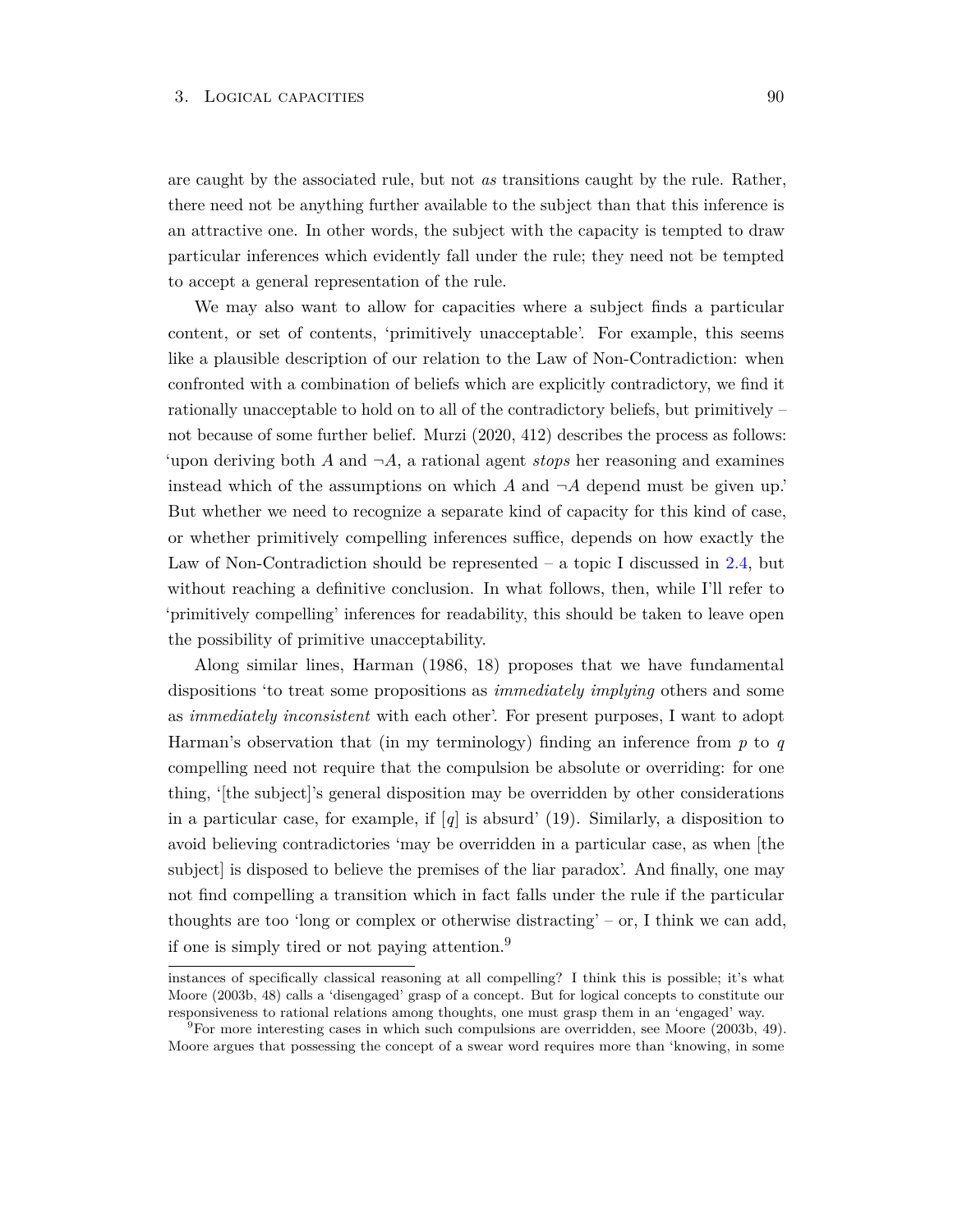Field (2009, 260) adds that some kinds of inference are only obvious once you consider both the premises *and the conclusion*; if the conclusion isn't brought to your attention, then merely believing the premises doesn't tempt you to draw the conclusion. The clearest example is Universal Instantiation: believing *Every politician exaggerates* doesn't tempt you to believe *Jean Chrétien exaggerates* until Jean Chrétien is brought to your attention. But it may be that other inference-rules display the same phenomenon to a lesser degree.

We can characterize the first-personal dimension of a capacity in terms of *reasons*: if *p* immediately implies *q*, then a subject who believes *p* generally has a reason to believe q as long as they continue to believe  $p$ ; similarly, if  $p$  is immediately inconsistent with  $r$ , then a subject generally has a reason not to believe both. This helps to bring out the sense in which an exercise of a logical capacity is rational from the subject's point of view. But this way of characterizing things needs to be qualified. The 'reason' that the subject has merely in virtue of having a logical capacity is not a justifying reason, but an explanatory one: it is a motivational state which could explain the subject's action (Parfit 1997; Alvarez 2017). A subject might, for all I've said here, have a logical capacity to follow the rule for *tonk*; in this case, the subject would find instances of the *tonk* rules primitively compelling, and might sometimes draw these inferences, but would not be justified. So it's not built in to the nature of a capacity that it generate normative reasons, but it is built in that it generate explanatory reasons. (Of course, where the rule is a good one, the subject may *also* have a normative reason to draw the inference, but this doesn't follow merely from having a capacity to follow a rule.)

So primitive compellingness and unacceptability pick out a psychological phenomenon, not a normative one. But, while compellingness and unacceptability do normally manifest in subjective feelings that one should judge (or not judge), they aren't identical with such feelings. One might have a subjective feeling that one should judge (or not judge) that arises from misunderstanding of the thoughts in question, such that the feeling disappears when one comes to better understand the thought. Or one might *not* have a subjective feeling when one misunderstands a thought, but come to have the feeling when one understands it better. Frege draws a similar distinction between whether a thought is really self-evident or merely seems

aloof, anthropological way, that the use of these words in certain contexts will shock certain people. To possess the concept of a swear word one must have *some* tendency to share that shock, even if one habitually and enthusiastically flouts it, or even if one habitually and nonchalantly flouts it.'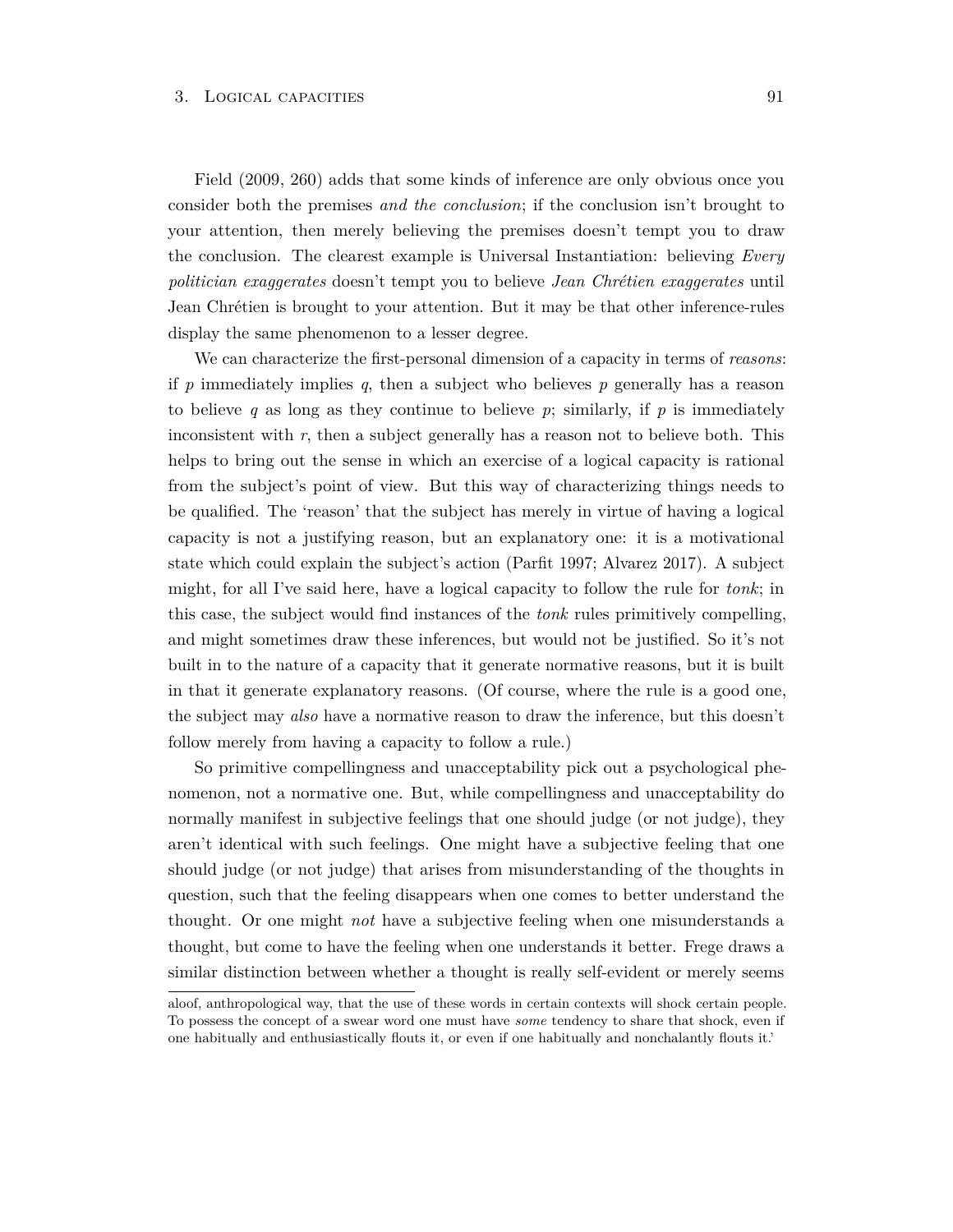so, and allows that a self-evident thought that is not obvious to us can become obvious as we come to understand it (Burge 1998a, 342-343; Jeshion 2001, 970-971).<sup>10</sup>

Failure to recognize the first-personal/third-personal asymmetry in our inferential capacities is, in my view, the root of much puzzlement about the nature of those capacities. Let me give two examples. First, Markos Valaris (2017) has objected to rule-following accounts of reasoning on the following basis. Reasoning is a way of 'making up our minds' about how things are in the world; in reasoning, our attention is not on our thoughts but on the world. But logical rules are about relations among thoughts, so if reasoning involved following logical rules, then in reasoning, our attention would be on our thoughts, not on the world. So reasoning does not involve following logical rules. In my view, the assumption that reasoning is either about the world or about relations among our thoughts fails to allow for the distinction between first-person and third-person descriptions of reasoning. First-personally, a subject's experience of reasoning may simply involve attention to what is the case. This is consistent with the subject's activity still being an activity of rule-following – a fact which holds third-personally, where it turns out that the subject draws inferences which are validated by logical rules.

Second, Besson has recently defended the idea that we directly apprehend the validity of particular inferences, without going by way of any general principle (2019a, 189): 'Your reasoning need not go through the recognition of a general logical principle, it can be direct.' She points to 'a long tradition of taking rational insight to apply directly to particular propositions/arguments and taking the formal principles to be secondary in the order of apprehension and justification of such propositions/arguments' (2019a, 188), citing Russell, Cook Wilson and BonJour. She denies that insight into a particular inference requires knowledge of a logical rule, suggesting instead that our knowledge of logical rules may involve induction from particular instances of valid inference.<sup>11</sup>

I think it's quite right that, first-personally, we directly apprehend the validity of particular inferences. But if grasp of a general rule plays no role in this process, then it's puzzling how we manage to apprehend the right inferences, especially when it comes to an inference we've never considered before. What could give us this insight,

 $10$ I'm not suggesting that the notion of compellingness entirely overlaps with Frege's notion of self-evidence. Frege's notion is embedded in the rationalist conception of a 'natural order of truths' (Frege 1884, §17; Leibniz 1765, 412), which sits awkwardly with the holism of Chapter [1.](#page-22-0)

<sup>&</sup>lt;sup>11</sup>Besson has confirmed (p.c.) that this modifies the view in her earlier papers, although it's still intended as a form of cognitivism.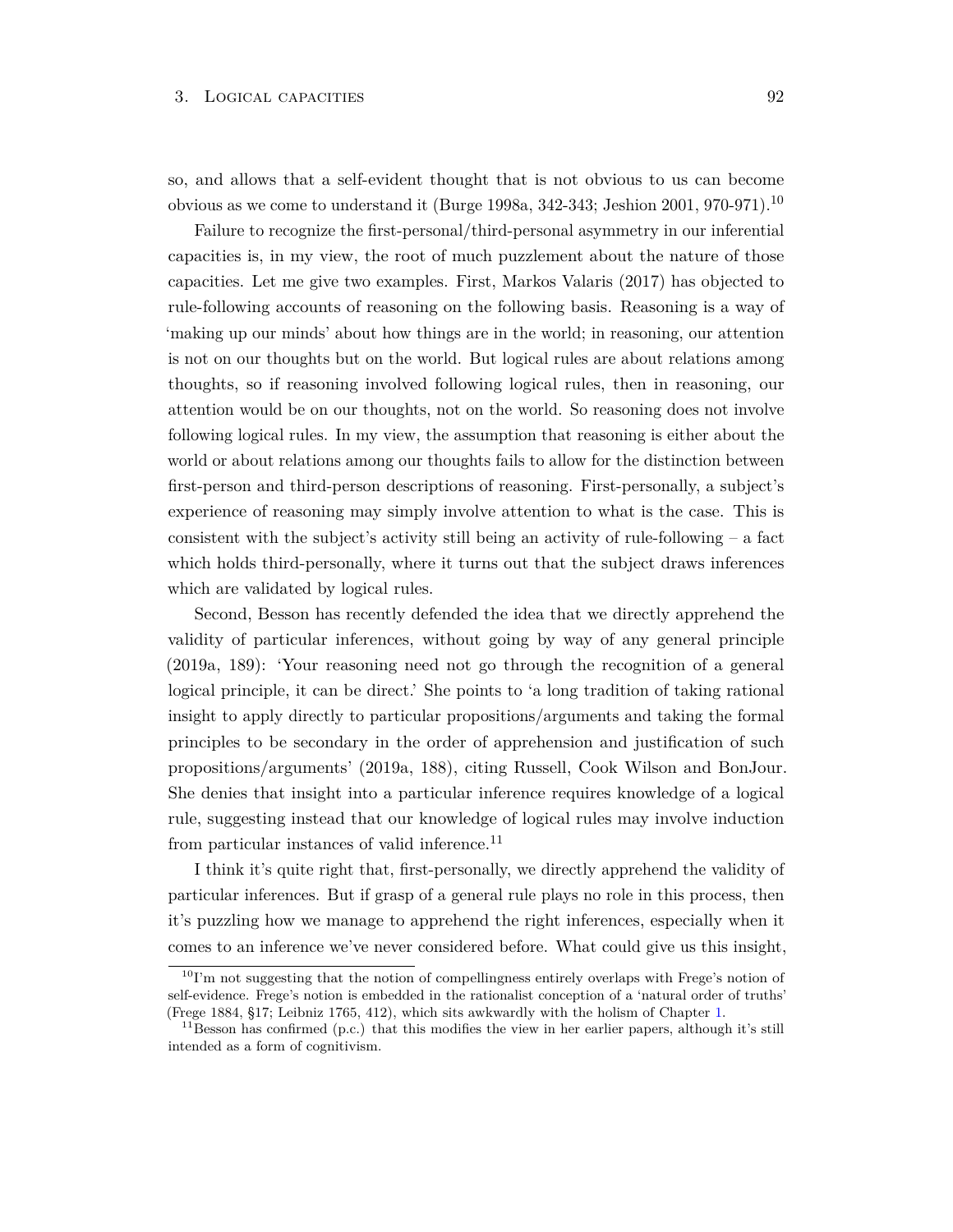if not the rule? The first-personal/third-personal asymmetry in our logical capacities shows that we can maintain both that thinkers directly apprehend the validity of particular inferences and that they apprehend them as instances of general rules.

So we should accept that understanding logical rules involves logical capacities in this sense. This fact has consequences, which I explore in the next chapter, for the extent to which someone can violate logical rules and still count as thinking.

#### **3.5.1 Do thinkers have logical knowledge?**

Finally, I want to offer some comments on whether having logical capacities amounts to knowing logical rules in any sense. Clearly, having a logical capacity to infer according to Modus Ponens does not amount to having explicit knowledge that Modus Ponens is valid. But could it amount to knowledge *of* Modus Ponens in some other sense? There is some reason to think that it could. I described logical capacities in terms of a first-person/third-person asymmetry, but the same structure could also be described in terms of a distinction between a practical ability, which issues in a sense of particular actions as appropriate or inappropriate, and the theoretical representation of that practical ability, which displays it as grasp of a set of general principles. And this structure is what many philosophers take to be characteristic of *tacit knowledge*.

The notion of tacit knowledge is familiar as a characterization of the linguistic competence of ordinary speakers. Suppose that English grammar can be described by a systematic theory of meaning (Dummett 1975). While learning to speak English does not involve explicitly learning this theory, we might still hold that the English speaker has tacit knowledge of the theory, because the explanation for the speaker's competence parallels the structure of the theory: as Davies (1989, 132) writes, 'tacit knowledge of a particular systematic theory is constituted by a causal-explanatory structure in the speaker which mirrors the derivational structure in the theory'.<sup>12</sup> In virtue of this causal-explanatory structure, the speaker is sensitive to the information specified by the rules of the grammar. We can therefore say that the grammar is psychologically real for the subject, as Peacocke writes, since 'for a rule of grammar to be psychologically real for a given subject is for it to specify the information drawn upon by the relevant mechanisms or algorithms in that subject' (1989, 114).

<sup>12</sup>See also Davies (1981, chs. III and IV), Evans (1981), Fricker (1982), Peacocke (1986) and, for objections, Quine (1970a) and Wright (1987, ch. 6). The connection between inference and these debates is picked up in Engel (2005, 34).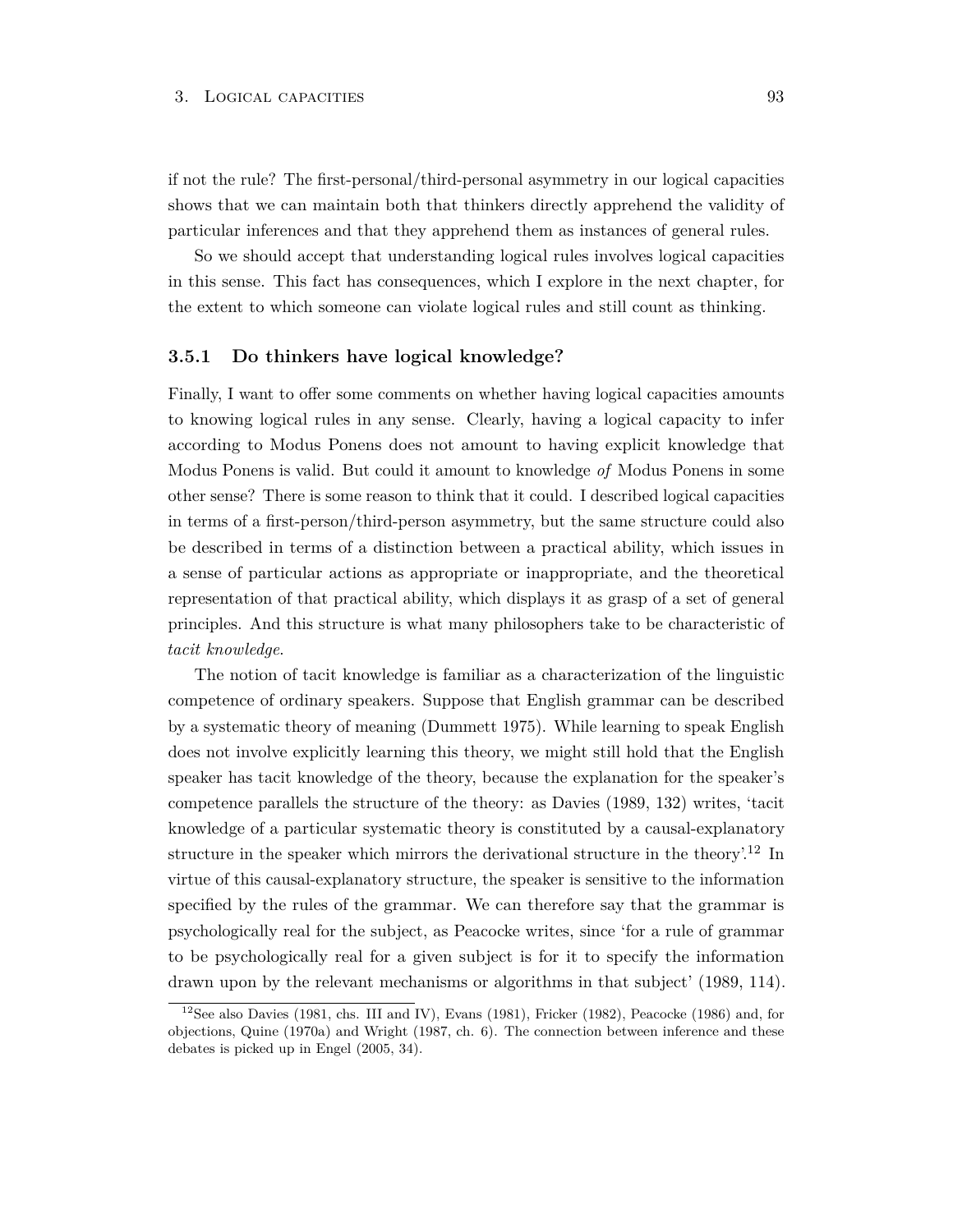So I propose, tentatively, that logical capacities are states of tacit knowledge. Someone who has a logical capacity is sensitive to the features of thoughts specified by the relevant logical rule: they find transitions that fall under the rule primitively compelling. In virtue of having these capacities, the causal-explanatory structure underlying the thinker's activity mirrors the logical rules stated in a description of the capacity. As with other kinds of tacit knowledge, a statement of the associated rules will go beyond what it is like for the thinker exercising the capacity. This is not to say that it doesn't matter how we specify what is known; we should try to specify it in a way that brings out the features which cause particular transitions to appear primitively compelling. Still, it may be that there are multiple, equally correct ways of specifying the content of a thinker's tacit knowledge of logic. For example, there might be no basis for choosing between various proof-theoretically equivalent sets of rules.

#### **3.5.2 Logical capacities and separability**

According to the account I've just given, a subject is sensitive to a logical rule if, and only if, the subject has a logical capacity to make the transitions specified by the rule. In this section, I'll briefly consider a formally motivated concern that this position might raise: that the rules picked out by logical capacities have to be separable, and therefore can't be classical.

The account I've given relied on a conception of logic as a set of rules. Any such account has to explain the fact that not every set of inference-rules determines a genuine logical connective. For example, consider the rules defining Prior's (1960) connective *tonk*:

**Tonk Introduction** From *p*, infer *p tonk q*.

#### **Tonk Elimination** From *p tonk q*, infer *q*.

These rules are trivializing: if added to a language in which something can be proved, they allow everything to be proved. In response to this kind of problem, inferentialists have proposed additional constraints on which rules are legitimate. Two such constraints are harmony and separability.

*Harmony*, a requirement proposed by Dummett (1991, 219) and deriving from Gentzen (1969, 80), is meant to capture the idea that deductive inference serves to transmit evidence from thought to thought, so the *grounds* which license you to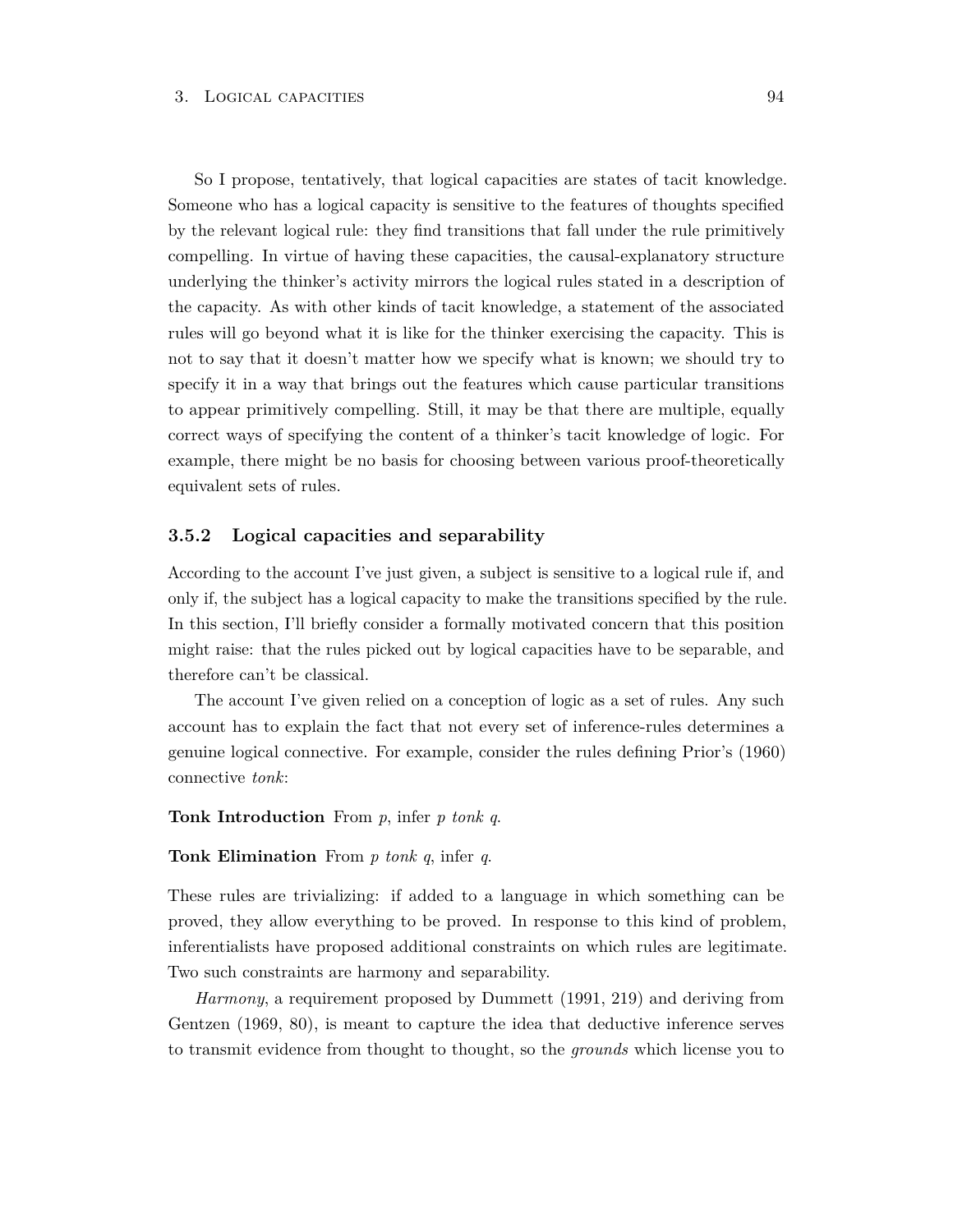infer a thought of some form should be in harmony with the *consequences* which you are licensed to infer from a thought of that form.<sup>13</sup> The rules for *tonk* are clearly disharmonious, but there are problems in giving a harmonious formalization of classical logic (Dickie 2010). I won't say any more about harmony here, however; even if it is a defensible constraint on inferential rules, nothing in my own account creates additional pressure to satisfy it, or sheds additional light on it.

The situation is different with *separability*, which is meant to capture an '*atomistic* conception of our understanding of logical expressions', where 'in principle a speaker could understand e.g.  $\land$  without understanding  $\exists$ ,  $\rightarrow$  without understanding  $\neg$ , and so forth' (Murzi 2020, 395). As Tennant writes, one should

be able to master various fragments of the language in isolation, or one at a time. It should not matter in what order one learns (acquires grasp of) the logical operators. It should not matter if indeed some operators are not yet within one's grasp. All that matters is that one's grasp of any operator should be total simply on the basis of schematic rules governing inferences involving it. (2002, 319)

Separability is a general constraint on a set of logical rules. It requires that 'every provable sentence or rule in the system has a proof that only involves either structural rules or rules for the logical operators that figure in that sentence or rule' (Murzi  $2020, 395$ .<sup>14</sup> My talk of logical capacities may seem to lend additional support to separability, because it appears that the capacity involved in understanding negation is distinct from the capacity involved in understanding, say, the conditional, so it should be possible to have one without the other.

The reason this might be problematic is that there are well-known difficulties in giving a separable formalization of classical logic. For example, consider the following classical theorem:

## **Peirce's Law**  $((P \rightarrow Q) \rightarrow P) \rightarrow P$

Peirce's Law contains no connective other than  $\rightarrow$ , but it cannot be derived from the standard rules for  $\rightarrow$  alone; it requires using the rules for  $\neg$  too. This is a failure of separability. Such failures have been used to argue for accepting nonclassical logics (Dummett 1991; Tennant 2002, 319ff.). If logical capacities have to specify separable rules, does this mean that the rules that our capacities specify cannot be classical?

<sup>&</sup>lt;sup>13</sup>For formulations of harmony, see Steinberger (2011a) and Murzi & Steinberger (2017). For objections to harmony, see Rumfitt (2017).

 $14$ As Murzi notes, it is equivalent to the conservativeness requirement from Belnap (1962).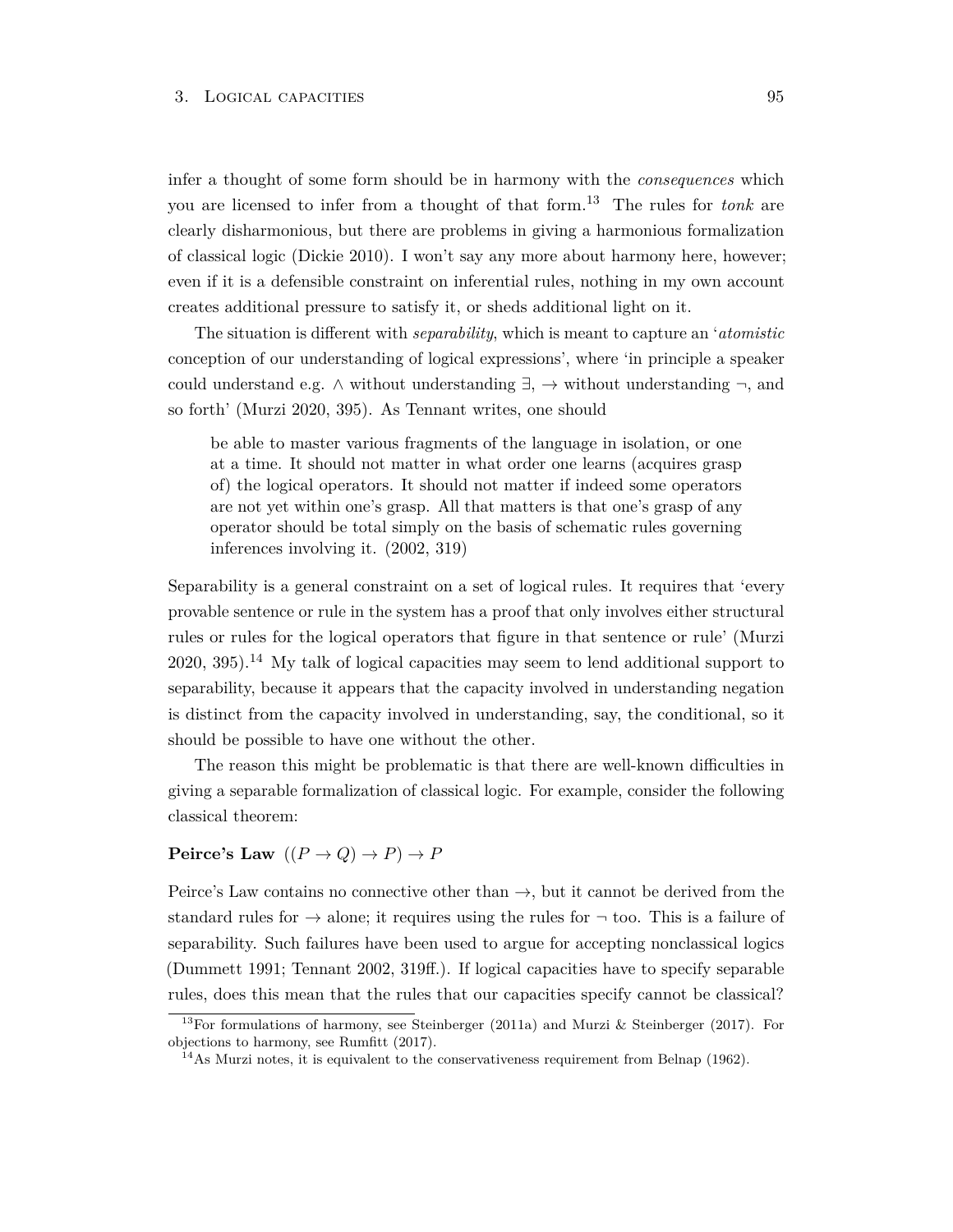That would be too quick, for two reasons. First, it is possible to give a (harmonious and) separable formalization of classical logic, although always with some nonstandard features. One option is to permit *multiple conclusions*, such that the most general form of an argument is that if all of the premises are true, then at least one of the conclusions is true (Restall 2005). But it seems implausible that our capacities really specify such rules: we don't tend to make multiple-conclusion arguments in ordinary reasoning (Steinberger 2011b).

A more promising option is *bilateralism*, which treats *rejection* as a primitive kind of force on par with assertoric force, such that rejecting *p* is not reducible to asserting *not-p* [\(2.4;](#page-73-0) Rumfitt 2000). Allowing for inference rules to constrain patterns of assertion (judgment) and rejection makes it possible to give a harmonious and separable formalization of classical logic. This would suggest that we have logical capacities not only to judge a thought on the basis of judging others, but, more broadly, to judge or reject a thought on the basis of judging or rejecting others. Developing my account in a bilateralist way would require recognizing primitive unacceptability as the first-personal aspect of following a rule that requires rejecting a conclusion, just as primitive compellingness is the first-personal aspect of following a rule that requires accepting a conclusion.

A third option comes from Murzi (2020), who offers a different formalization of classical logic which uses single conclusions and only assertoric force. Murzi makes two nonstandard moves. Absurdity, ⊥, is treated as a 'logical punctuation sign', rather than a sign for a proposition which could occur in proofs, though we are never entitled to assert it (cf. Tennant 1999). In other words, it represents the way that, 'upon deriving both  $A$  and  $\neg A$ , a rational agent stops her reasoning and examines instead which of the assumptions on which  $A$  and  $\neg A$  depend must be given up' (Murzi 2020, 412). And just as in standard natural deduction systems we can assume some proposition and discharge the assumption in the course of a proof, in Murzi's system we are allowed to assume a *rule* and discharge that assumption; similarly, we can arrive at a rule as the conclusion of a proof. The activities of introducing and eliminating rules are governed by 'higher-level rules' – rules for inferring to and from rules.

In fact, these higher-level rules are not as exotic as they might seem. Geach (1976, 87) refers to the Stoic distinction between *schemata*, which go from propositions as premises to propositions as conclusions, and *themata*, which go from arguments to arguments, or, as we might say, from rules to rules. He takes our ordinary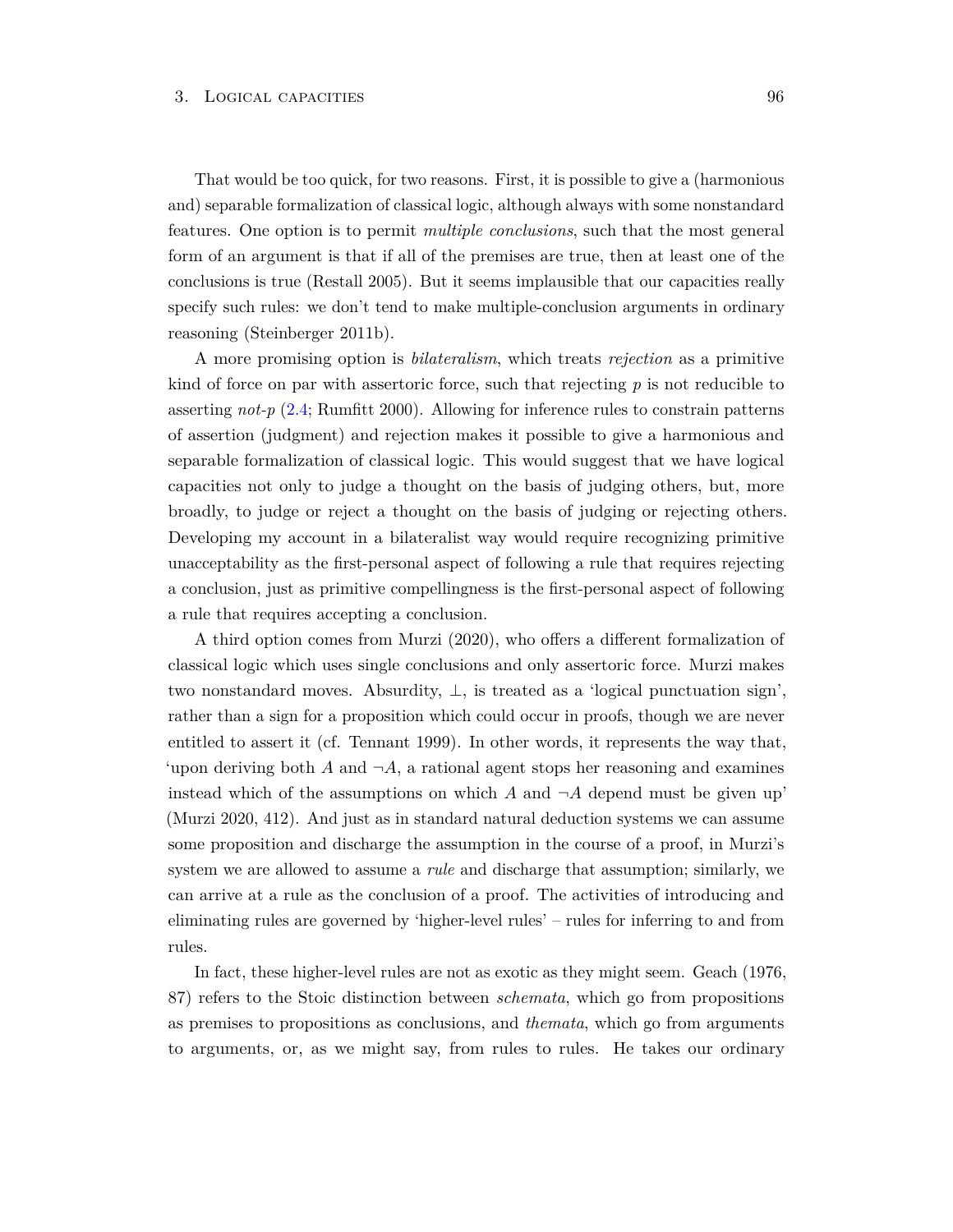practice of reasoning to include both; an example of an ordinary thema would be 'a plaiting together of two arguments into a chain, in which the ultimate conclusion is taken to follow from the original premises' (Geach 1976, 88). Higher-level rules are a generalization of schemata and themata, since they can relate both rules and propositions as premises and conclusions. To develop my account in this way, we would have to recognize capacities that take rules as inputs and outputs. If Geach is right, however, we already have independent reason to recognize such capacities as constituting our grasp of the structural rules which govern how arguments can be put together.<sup>15</sup>

The first point, then, is that there are separable formalizations of classical logic, so if logical capacities have to specify separable rules, this doesn't mean that the rules that our capacities specify cannot be classical. Second, however, I doubt that logical capacities have to specify separable rules, or even that my account lends any additional support to separability as a constraint on a set of logical rules.

Separability requires that we could fully understand some connective ⊗ solely in virtue of our sensitivity to the rules for ⊗, without understanding any other connectives. But the mere fact that logical capacities can be separately identified (by the rules they pick out) does not entail that, say, the capacities involving  $\rightarrow$  are enough on their own for a full understanding of  $\rightarrow$ . It might just be the case that, to understand everything about  $\rightarrow$ , you also need to understand  $\neg$ .

Brandom (1994, 127) rejects conservativeness as a general constraint on introducing concepts, observing that nonconservativeness

just shows that [the concept added] has a substantive content, in that it implicitly involves a material inference that is not already implicit in the contents of other concepts being employed. ... Conceptual progress in science often consists in introducing just such novel contents.

He endorses separability, however, as a constraint on logical concepts, because he thinks the point of logical concepts is to make explicit the material inferences we are already committed to: if the logical rules are not conservative, 'the introduction of the new [logical] vocabulary licenses new material inferences, and so alters the contents associated with the old vocabulary' (2000, 68). But if logical concepts are, *pace* Brandom, necessary for thinking, then it shouldn't be surprising if they form a nonconservative extension of a conceptual scheme without them, as they usher in a

<sup>&</sup>lt;sup>15</sup>There might be reason to restrict our ability to plait together arguments when their premises contradict each other: see Tennant (1978, 183-4). But *some* structural rules will be required.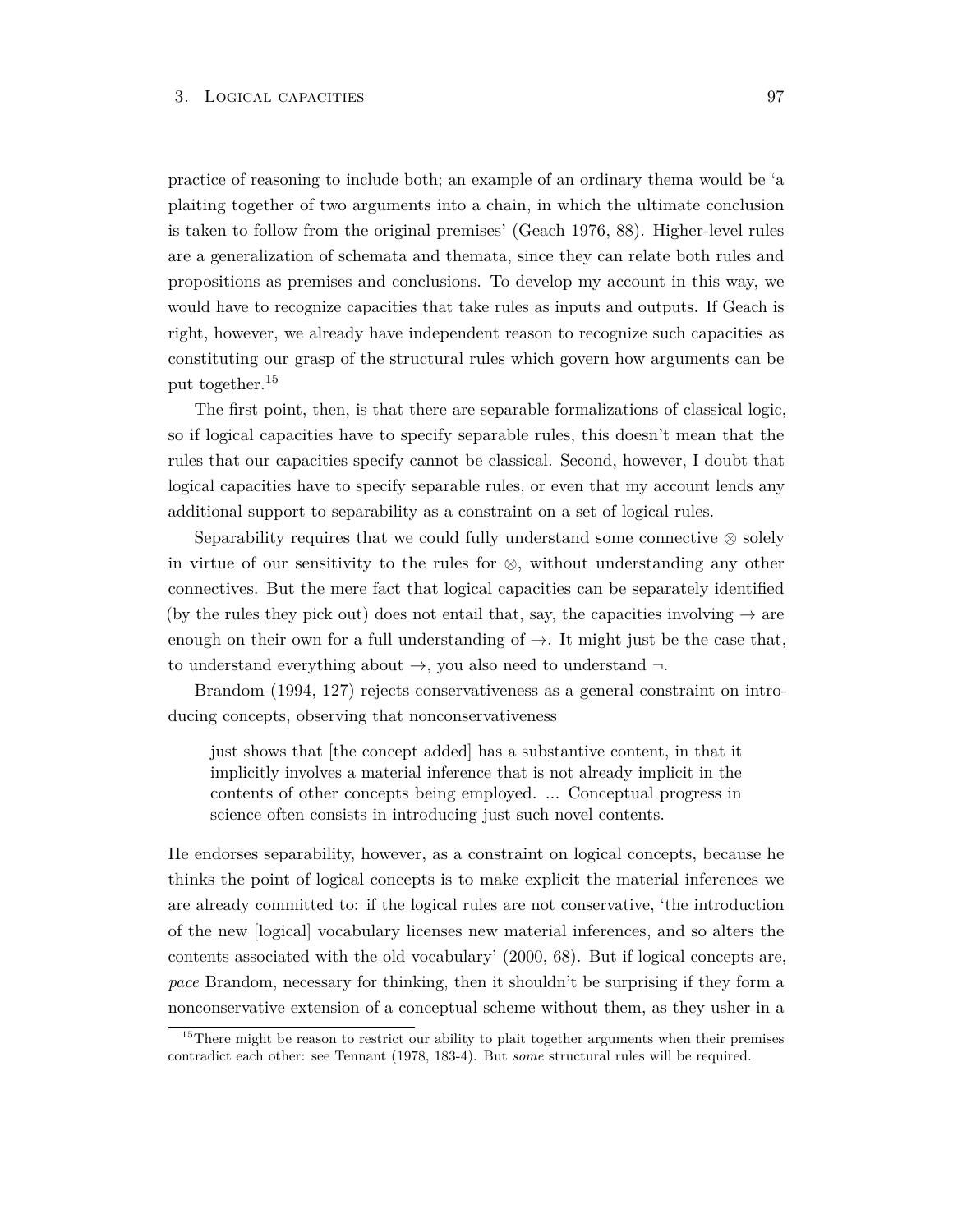new kind of representational activity.

More generally, the fundamental role that logical connectives play in our grasp of thoughts should make it unsurprising if they display a local holism, where understanding one connective requires understanding others. Priest (2006, 92) writes that '[t]he non-conservative nature of the extension may be attributed to the fact that the old set of rules was simply incomplete'. A set of rules with a conditional but no negation, or vice versa, may simply be incomplete.<sup>16</sup> This kind of holism also occurs elsewhere in our basic conceptual scheme: for example, although the concepts *object* and *property* are separately identifiable, it would be impossible to fully understand one without the other; it seems unlikely that we could derive all the conceptual truths about objects without invoking the concept of property, or vice versa.

None of this is meant to show that separability must be rejected. But I think it is enough to show that accepting logical capacities doesn't provide further support for separability, and that even if we do accept separability, this doesn't rule out classical logic.

<sup>&</sup>lt;sup>16</sup>There might be independent reasons for accepting this result. For example, it has been argued in connection with Kripke's *adoption problem* that we cannot understand any rule of inference without understanding Universal Instantiation and Modus Ponens, because any rule of inference is both general and of conditional form (Padró 2015; Finn 2019b). But UI and MP are themselves rules of inference. So UI and MP form a local holism, where understanding either requires understanding the other.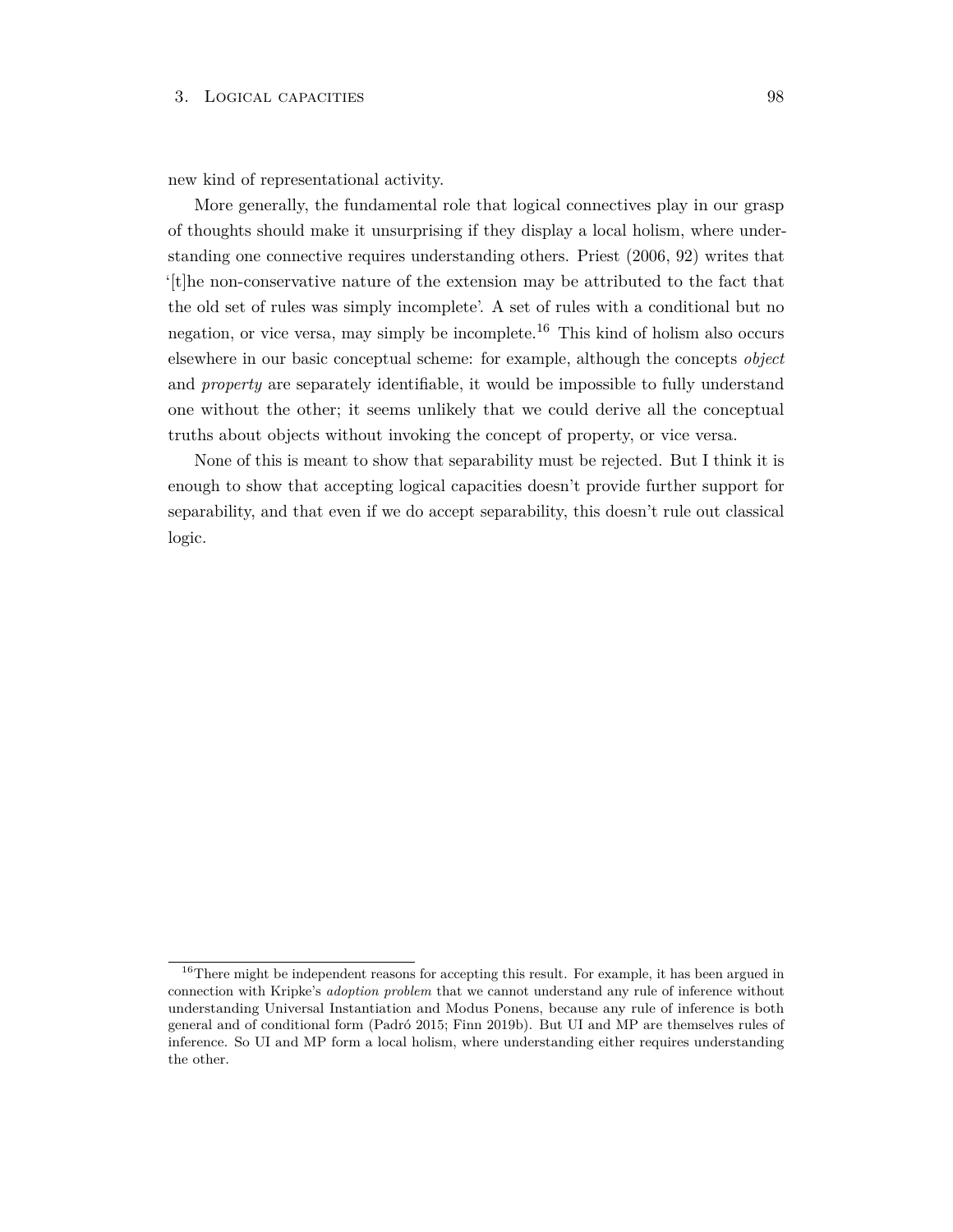# **4 On the limits of illogical thinking**

## **4.1 Logic as constitutive of thinking**

In Chapter [1,](#page-22-0) I argued that a subject's representational activity counts as thinking only if it manifests sensitivity to logical rules. In Chapter [3,](#page-84-0) I argued that this sensitivity consists in the exercise of logical capacities. So thinking requires exercising logical capacities. Conversely, if you aren't exercising logical capacities, you aren't thinking. In this sense, logic is *constitutive* of thinking.<sup>1</sup> In this chapter, I'll discuss the limits on illogical thought that follow from this view.

The claim that logic is constitutive of thinking, in the sense I've argued for, can be found in several different places in recent philosophy (generally of Kantian extraction). AW Moore (2003b, 92) expresses it as follows in his commentary on Kant's moral and religious philosophy:

[O]ne does not count as *thinking* unless one has an inclination of this sort, an inclination to yield to the demands that rationality places on thought. This is, in part, what thinking is. Thinking essentially involves the exercise of concepts. And the exercise of concepts is not possible without due respect for the demands of rationality, since these determine what counts as keeping faith with concepts and thus what counts as exercising them at all. ... Exceptional episodes of irrationality in one's thinking must be precisely that: exceptional. They must be episodes in which some isolated failure on one's part to make sense fits into a larger pattern of sense that one makes.

Christine Korsgaard claims, similarly, that '[t]he laws of logic govern our thoughts because if we don't follow them we just aren't thinking' (2009, 32), although she is clear that this doesn't mean such laws are 'impossible to violate' (30). And in *Making it Explicit* (1994, 636), Robert Brandom argues that 'To be in the game at

<sup>&</sup>lt;sup>1</sup>The sense of 'constitutive' here is the same as that of Korsgaard (2008; 2009). It is close to the sense of 'constitutive' used by MacFarlane (2002) and Leech (2015), except that they take it to require full, rather than partial, conformity to logical rules. It is distinct from what MacFarlane (2002) and Leech (2015) call 'constitutive normativity', which does not require any conformity. It is also distinct from the usage of 'constitutive' in contemporary metaphysics to refer to the relation between a material object and its matter (e.g. a statue and its clay).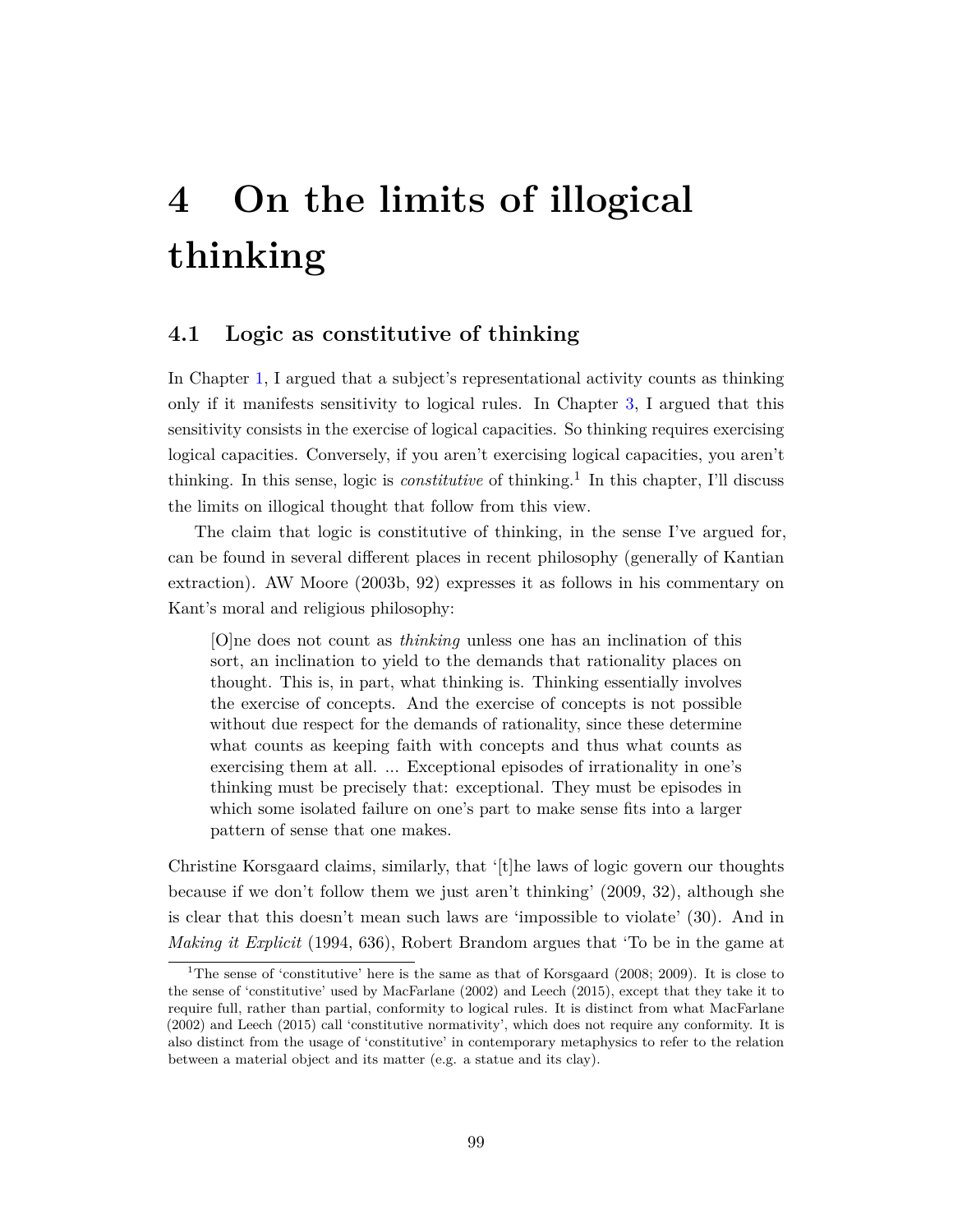all, one must make enough of the right moves – but how much is enough is quite flexible.'

All of these philosophers hold that thinking requires *some* degree of logicality, but none of them take a definite position on just how much and what kind of illogicality is possible before we fail to think. And without clarity on this issue, we don't know exactly what it means to say that logic is constitutive of thinking. In this chapter, then, I explain what the limits on illogical thinking are.

I'm going to argue that there are two different limits on illogical thinking. First, thinkers must *have the capacities* to follow logical rules. This requires that they *tend* to find instances of logical rules compelling. Second, thinkers must *exercise* those capacities. This requires that they not think in *obviously* illogical ways. Clarifying the relevant notions of *tendency* and *obviousness* is the job here.

## **4.2 The first limit on illogicality**

In this section I argue for the first limit on illogical thinking:

**First Limit** Thinkers must tend to find instances of logical rules primitively compelling or primitively unacceptable.

Without this tendency, a subject doesn't count as having logical capacities at all. And without having logical capacities, the subject is not thinking. I'll clarify what this limit means by considering a worry: that it is committed to drawing an arbitrary line between thinking and nonthinking.

This limit on illogicality marks a failure of competence, not of performance. I argued in the last chapter that someone who has a logical capacity will find certain judgments or inferences primitively compelling or unacceptable: for example, if they believe *p* and *if p, then q*, they will find *q* compelling; if they consider *p* and *not-p*, they will find it unacceptable to judge both. Of course, sometimes a subject might not find an instance of a rule primitively compelling or unacceptable because they're tired, or not paying attention, or because the thoughts involved are too complex. These cases don't raise questions about your ability to think. The troubling cases are those where there is no interfering factor, but you still don't find an instance of the rule compelling or unacceptable.

Here, too, a capacity doesn't have to be perfect. It can sometimes fail, even where the conditions are right. You might have the capacity to follow Non-Contradiction,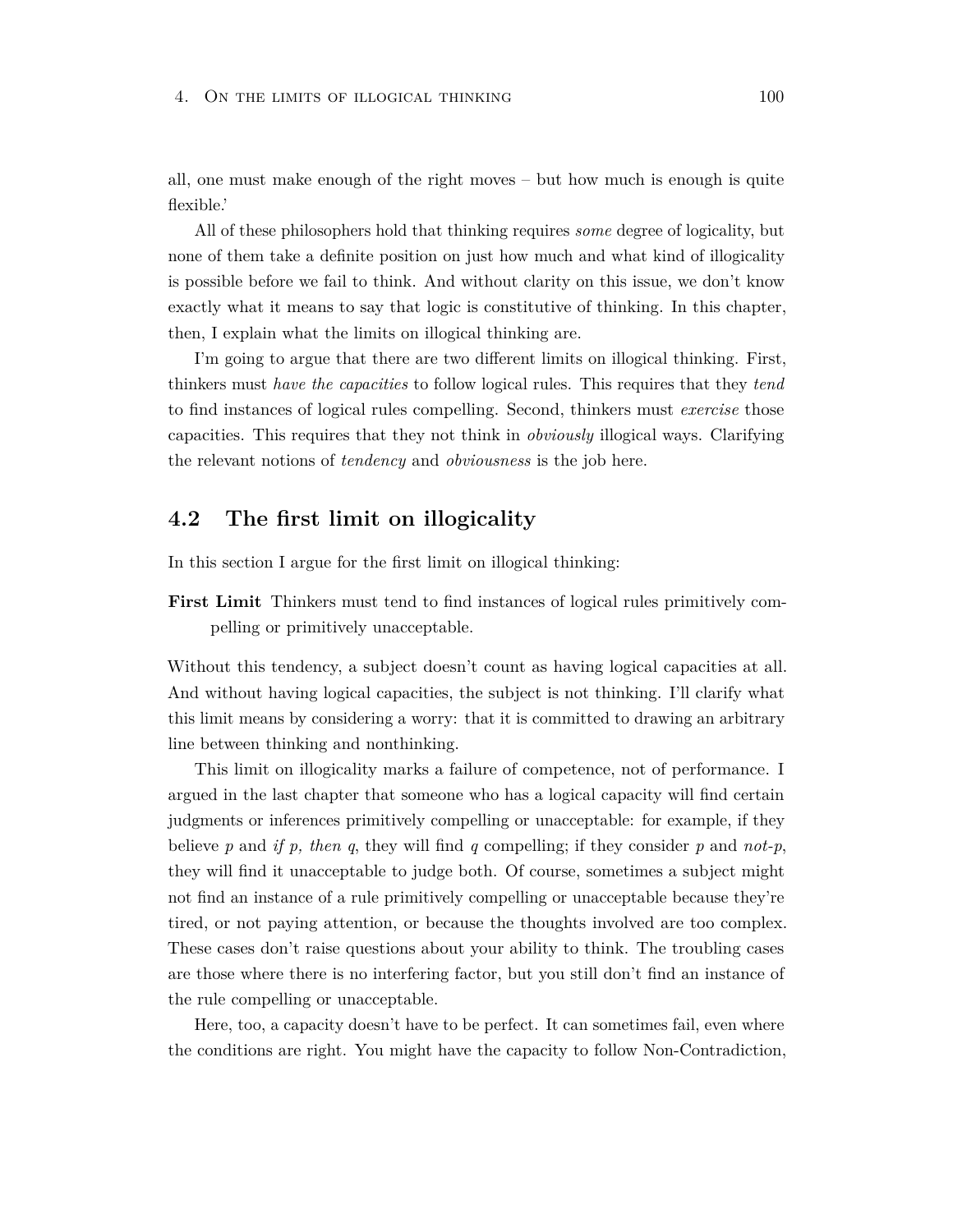but in some cases not find a contradiction unacceptable; in these cases, you might just accept the contradictory beliefs. Your capacity might even fail a fair proportion of the time. My claim is only that it can't fail to an arbitrary degree: at some point, you don't count as having the capacity at all. When you get to this point, it's merely lucky if you find a contradiction off-putting; you're no longer sensitive to Non-Contradiction. At this point you lose your grip on what it is for two thoughts to be in tension, and so you cease to think.

This seems plausible, but it invites a worry. Broadly speaking, this sort of worry arises for any account which holds that thinking is a distinctive kind of representational activity which mature human beings engage in, discontinuous with the representational activities of other subjects who lack the requisite conceptual resources. On the one hand, thinking is supposed to be sharply discontinuous from nonthinking; on the other hand, the extent to which we tend to find instances of logical rules compelling is clearly a matter of degree. Such accounts thus face a problem about how to characterize the line between thinking and nonthinking.

Davidson (1999, 11) writes:

Both in the evolution of thought in the history of mankind, and in the evolution of thought in an individual, there is a stage at which there is no thought followed after a lapse of time by a subsequent stage at which there is thought. To describe the emergence of thought would be to describe the process which leads from the first to the second of these stages. What we lack is a satisfactory vocabulary for describing the intermediate steps.

These intermediate steps occur in a few different cases. In individual maturation: an infant lacks the conceptual resources needed for thinking, while an adult has them. When does the child begin to think? At the level of the species: human beings evolved from earlier hominids, which evolved from earlier primates. Which creature was the first to think? These cases are about the emergence of thought, but the same issue occurs with the disappearance of thought as a result of illogicality. A thinker gradually loses their sensitivity to logical rules to a greater and greater degree, until they never find the consequences of their beliefs compelling, or find a contradiction unacceptable. At what point do they cease to think?

Before addressing the problem, let me briefly mention an episode in the history of philosophy which raises similar issues. Locke and Leibniz disagreed about the consequences of the principle that nature makes no leaps, sometimes known as the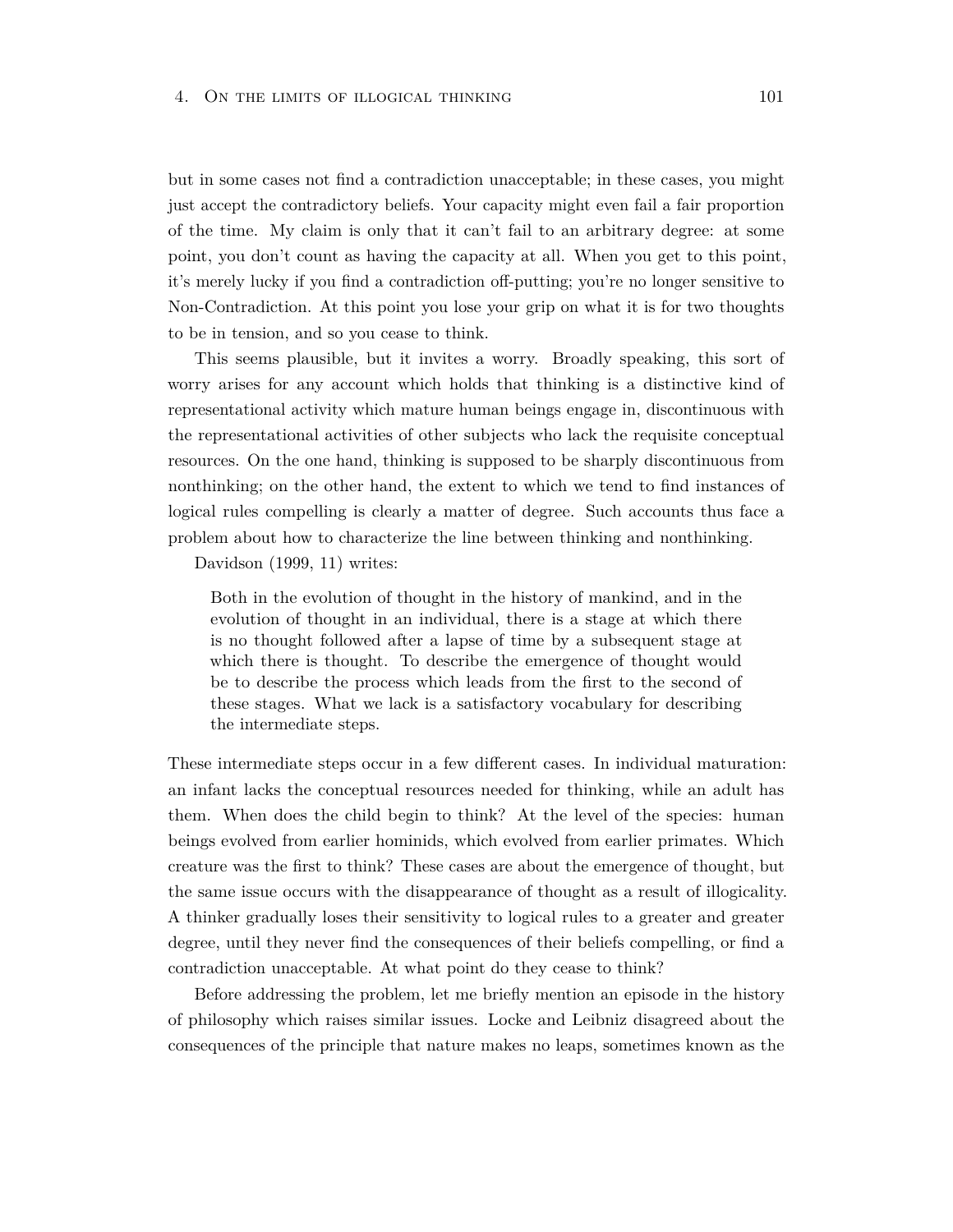Law of Continuity. In his *Essay Concerning Human Understanding*, Locke had used the principle to argue against drawing a sharp line between human beings and other animals:

All quite down from us the descent is by easy steps, and a continued series of things, that in each remove differ very little one from the other. ... There are some brutes that seem to have as much knowledge and reason as some that are called men: and the animal and vegetable kingdoms are so nearly joined, that, if you will take the lowest of one and the highest of the other, there will scarce be perceived any great difference between them... (1689, 3.6.12)

It is a hard matter to say where sensible and rational begin, and where insensible and irrational end... The difference is exceeding great between some men, and some animals; but if we will compare the understanding and abilities of some men and some brutes, we shall find so little difference, that it will be hard to say, that that of the man is either clearer or larger. (1689, 4.16.12)

In the *New Essays on Human Understanding*, Leibniz responded that, while nature indeed makes no jumps, 'the beauty of nature ... asks for the appearance of jumps' (1765, 472). While intermediate species are possible, they do not exist on our planet:

although in some other world there may be species intermediate between man and beast (depending upon what senses these words are taken in), and although in all likelihood there are rational animals, somewhere, which surpass us, nature has seen fit to keep these at a distance from us so that there will be no challenge to our superiority on our own globe. ... So I believe that the stupidest man (if he is not in a condition which is contrary to nature, through illness or some other permanent defect which plays the part of an illness) is incomparably more rational and teachable than the most intellectual of all the beasts; although the opposite is sometimes said as a joke.

Leibniz argues that even the most irrational human beings pose no challenge to this thesis, as they possess capacities which no other animal possesses, even if some factor is interfering with their exercise.

Both Locke and Leibniz supposed that there is some important difference been human beings and other animals, and both struggled with how to maintain this thesis in the face of intermediate cases. Leibniz argues that the intermediate cases don't *actually* exist, or at least not on Earth, but this seems beside the point: the worry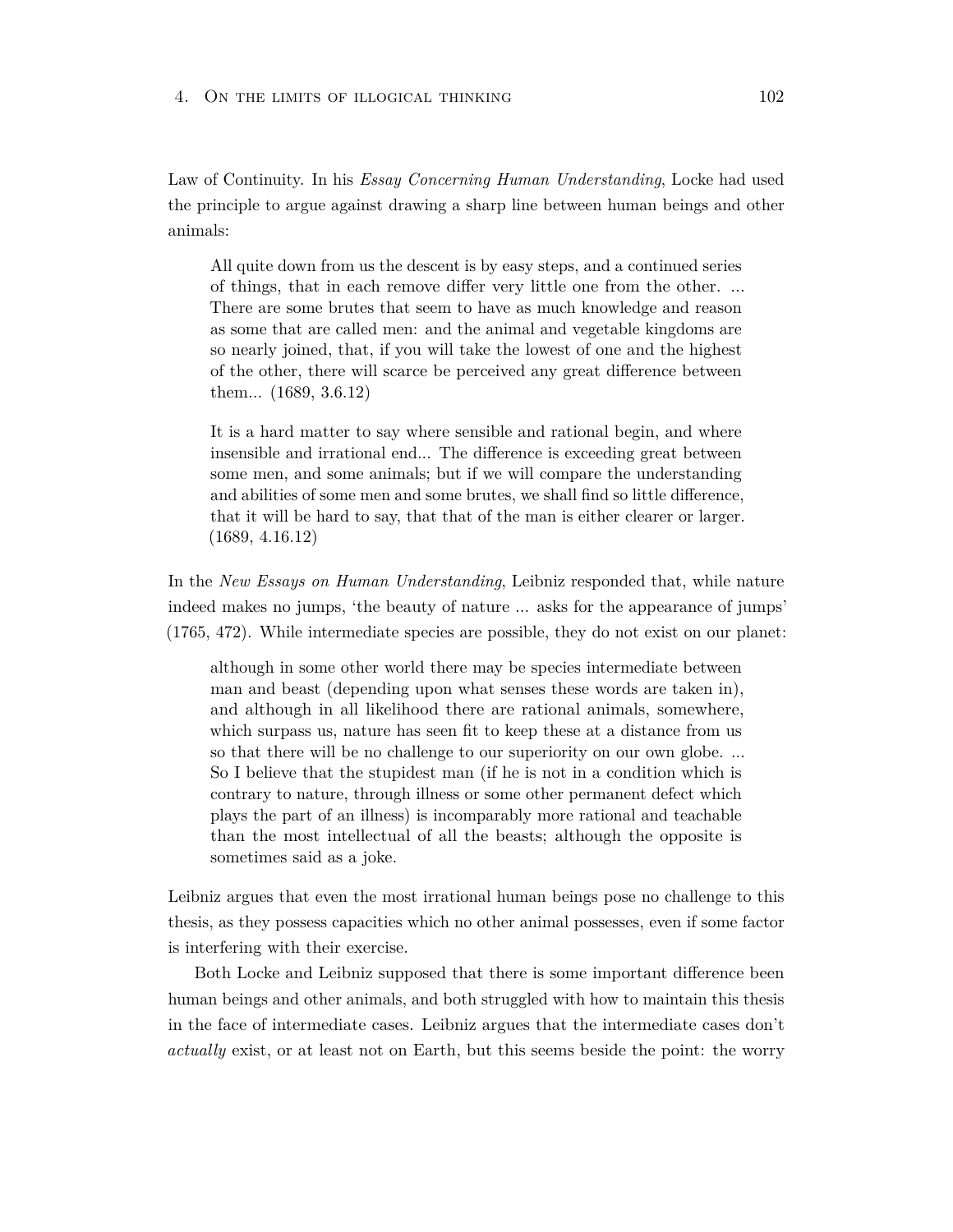is just as pressing if the intermediate cases are merely possible, or extraterrestrial. Locke accepts the actual existence of intermediate cases, but doesn't offer much help with classifying them; rather, he seems to accept that these cases cast doubt on the sharp difference between rationality and arationality. Both authors presuppose that nature makes no jumps, such that intermediate cases are at least possible. But I don't want to dispute this principle here.<sup>2</sup>

#### **4.2.1 The vagueness of** *thinking*

I'm going to respond to the worry as follows. I'll begin by sharpening the worry into an explicit contradiction. Next, I'll suggest, in response to the worry, that we should accept that thinking is a vague concept. This opens up a whole range of conceptual resources for dealing with the problem. I'll briefly comment on whether accepting this vagueness might have unwelcome metaphysical consequences.

To sharpen the worry, suppose that we can order possible subjects by the degree to which they tend to find instances of logical rules primitively compelling or unacceptable, where 0 is the lowest degree of sensitivity and 100 is the highest (that is, perfect sensitivity to the rule). Then it's uncontroversial that, other things being equal,

(1) A subject with degree 100 is thinking.

Since logic is constitutive of thinking, we will also want to claim that

(2) A subject with degree 0 is not thinking.

For such a subject clearly lacks the requisite tendency to find instances of the rules compelling. Finally, however, it seems plausible that

(3) If a subject with degree *n* is thinking, then a subject with degree  $n-1$  is thinking.

But, of course, 1, 2 and 3 are inconsistent. They constitute a sorites paradox.

The problem suggests that the limit on illogical thinking which we're considering is really incoherent, because it involves commitment to 1, 2 and 3. Notice that this problem afflicts my view specifically. Someone like MacFarlane (2002),or Leech (2015), who denies that thinkers must be sensitive to logical rules to any degree, can

<sup>&</sup>lt;sup>2</sup>Hegel denies the principle, arguing that nature does make jumps, e.g. in phase transitions: cooling water 'does not become hard a bit at a time, as if it became first like a porridge and would then gradually harden to the consistency of ice, but is hard all at once' (*Science of Logic* 322).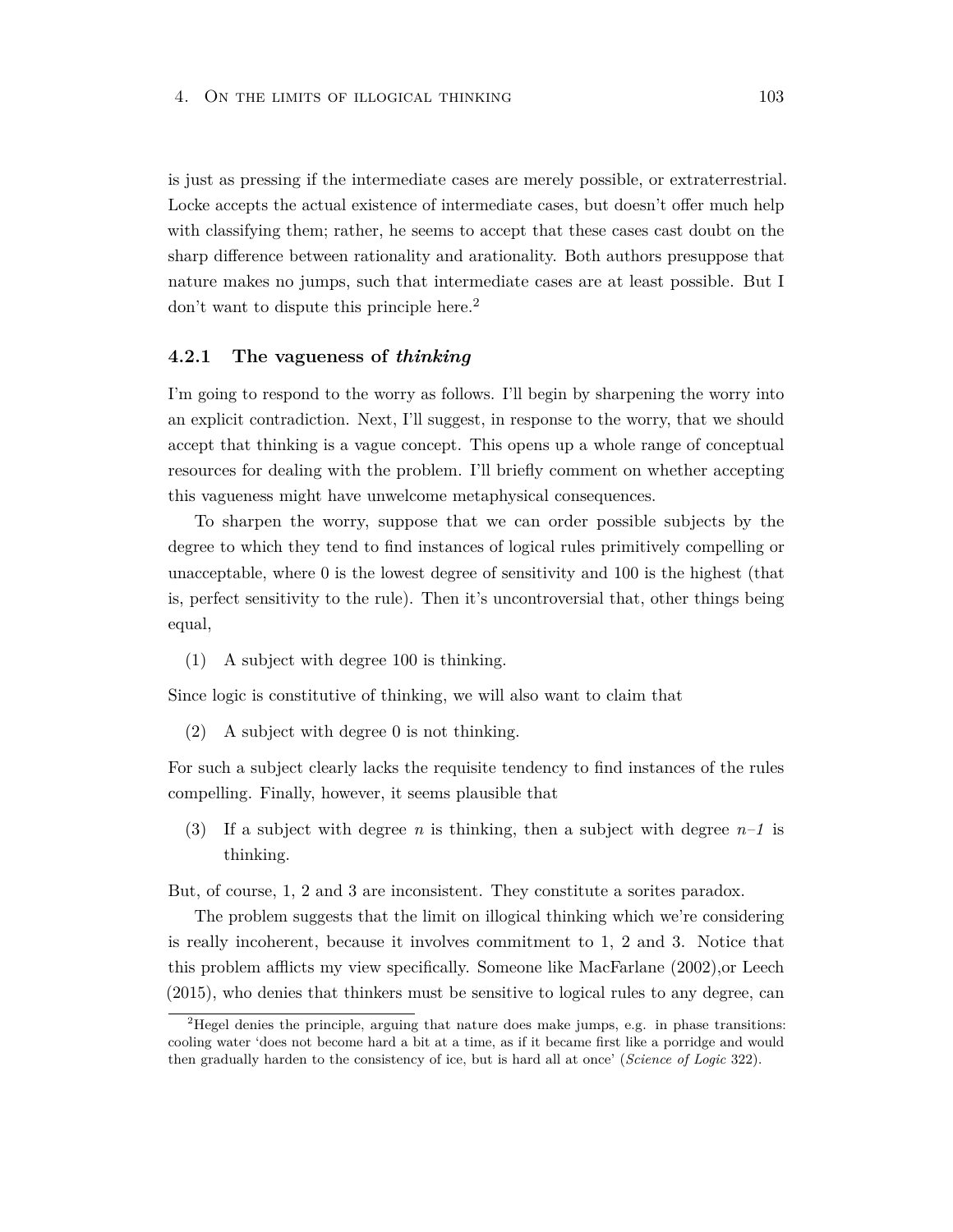deny premise (2). Someone like Kimhi (2018), who requires thinkers to perfectly follow logical rules, can deny premise (3), as it is false where *n* is 100.

I'm going to suggest, however, that the problem merely reflects the vagueness of the concept *thinking* – something we have good reason to accept – and that nearly any viable account of vagueness can be brought to bear here as an account of the limit of illogical thinking.

To start, then, there are good reasons to accept that *thinking* is vague: the concept has several different properties usually taken to be indicia of vagueness.<sup>3</sup> First, *thinking* displays borderline cases. Consider a subject whose representational activity is highly incoherent, but who on occasion displays some attempt to follow out the consequences of their views or to avoid explicit contradictions. Or consider the familiar difficulty in classifying young children and certain animals as either thinking or not thinking, when it's unclear whether their representational activity is sophisticated enough to count. Second, *thinking* lacks clear boundaries, for just the same reason. Recognizing this doesn't require a very theoretically committed conception of thinking, such as the one I've developed in this dissertation: just reflect on the progression from mulling over your day (clearly thinking), to drowsy, imagistic free-associating, to dreaming (clearly not thinking). Third, *thinking* is, as seen above, soritical. For all these reasons, it seems plausible that thinking is a vague concept. It's not surprising, then, that it should be hard to say just how much conformity to logic is enough to count as thinking, or that an attempt to say so precisely leads to paradox.

This is a diagnosis of the problem, but it doesn't yet offer a treatment. In my view, nearly any viable account of vagueness can be brought to bear here as an account of the limit of illogical thinking; different accounts of vagueness yield different accounts of the shape of the limit. Let me offer two examples.

First, *epistemicism* (Williamson 1994; Sorensen 2001) is the view that vague concepts have sharp boundaries, though it is impossible for us to know where those boundaries lie. Here, the epistemicist will say that there is a sharp line between thinking and nonthinking – a precise degree of sensitivity to logical rules which is required for thinking – but that we cannot know where that line is. So the right response to a borderline case is to say that the subject is either thinking or not,

 $3\text{Quine}$  (1992, 59) makes a similar suggestion about understanding. Heal (2010, 77) argues that what ties together our uses of 'thinking' is not an essence or intension but rather 'some relation back to the agreed or paradigm cases', where the relation 'may well differ from context to context'.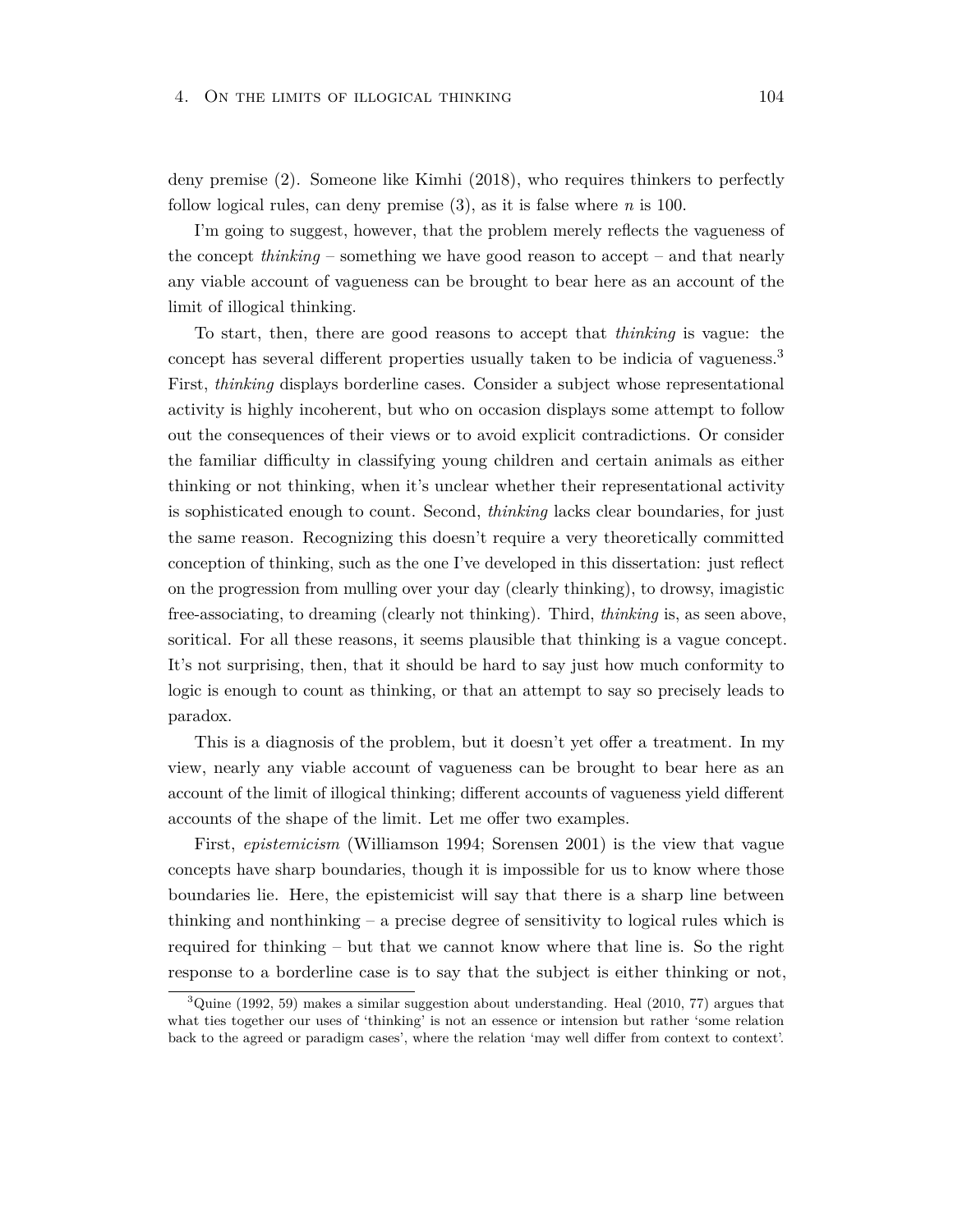#### 4. ON THE LIMITS OF ILLOGICAL THINKING 105

but that we cannot know which. This may seem puzzling, but the epistemicist can at least hold that the puzzlement is not particular to thinking; the very same puzzlement occurs in more mundane cases like tallness or redness.

Second, the *supervaluationist* will hold that there are many different admissible precisifications of *thinking*, drawing the line in different places. However, the supervaluationist introduces the notion of an 'admissible precisification', which reflects a way of drawing a line that respects certain constraints built in to the concept (Fine 1975). For example, if a subject with degree *m* is thinking, then a subject with degree  $n>m$  is thinking; if a subject with degree m is not thinking, then a subject with degree  $l \leq m$  is not thinking. If truth is truth in all admissible precisifications, then if *m* is a borderline case, it is neither true nor false that a subject with degree *m* is thinking. In other words, the right response to some of the intermediate cases may be that we should neither affirm that the subject is thinking nor affirm that the subject is not thinking.

Other accounts of vagueness could also be brought to bear here.<sup>4</sup> On views other than the epistemicist one, there will generally not be a sharp line between thinking and nonthinking – which seems to accord with our intuitive judgments. I'm not going to discuss which account of vagueness is right, because the relevant considerations are those which apply to vagueness generally, rather than anything specifically to do with thinking. For present purposes, the existence of these different accounts should be enough to defuse the worry that the claim that logic is constitutive of thinking entails a contradiction in virtue of the vagueness of *thinking*.

#### **4.2.2 The metaphysical reality of thinking**

There is, however, another problem in the vicinity. What does the vagueness of *thinking* entail about the metaphysical reality of thinking? If *thinking* is a vague concept, is there still a fact of the matter about whether some subject is thinking? This problem arises if we accept an account on which vagueness is a feature of representations, rather than of the reality they represent (Russell 1923).<sup>5</sup> If there are no vague properties, then there is no single property of thinking that our concept of thinking picks out. (There are properties for each of the precisifications of thinking, but none of these is the property of thinking.) As Lewis writes, '[T]he reason it's vague where the outback begins is not that there's this thing, the outback, with

 $4$ On vagueness generally see Keefe & Smith (1996).

<sup>5</sup>So it doesn't apply to the epistemicist.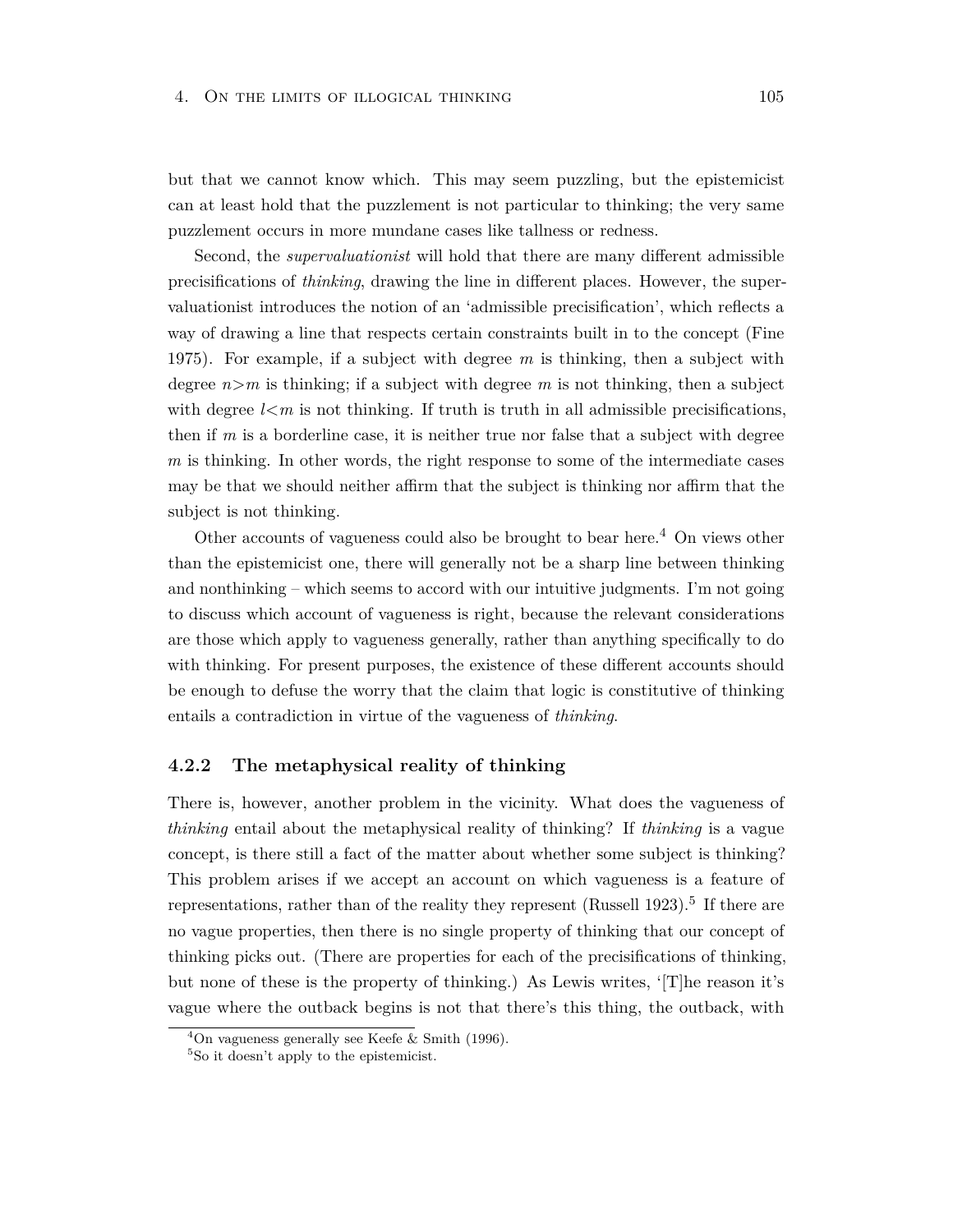#### 4. On the limits of illogical thinking 106

imprecise borders; rather there are many things, with different borders, and nobody has been fool enough to try to enforce a choice of one of them'  $(1986, 212)$ .

If reality doesn't contain a property which is the property of thinking, then, to be blunt, thinking doesn't exist. So the claim that logic is constitutive of thinking says that logic is constitutive of something that doesn't exist. This is bad enough; it also threatens the claim I'll defend in Chapter  $6$ , that thinking, and therefore the logical limits of thinking, have normative weight. If thinking doesn't exist, then how can the difference between thinking and failing to think matter?

In response, I want to make two points. First, if the Lewisian claim – that vagueness is a feature of representations, not reality – is read in a strong, eliminativist way, then there's good reason to resist it. Second, if it's read in a weaker, more deflationary way, then the difference between thinking and failing to think might still matter.

On the strong reading, we should eliminate vague language from serious theorizing, because the entities that vague terms purport to represent do not exist. On this reading, there really is a problem for constitutivism, because it attempts to seriously theorize about something that doesn't exist. But this reading would also have us eliminate theorizing about planets, animals and artefacts, as well as colours, bodily states and moral properties. This is just not a tenable view. If serious theorizing is this closely tied to what is metaphysically real, then we have good reason, independent of logical constitutivism, to find a metaphysics and a meta-metaphysics which allow us to hold that vague things and properties can be real.<sup>6</sup> (Though I don't know what such an account should look like.)

On the weaker reading, we accept that vague objects don't exist, but we are still allowed to talk as if they did (outside the Ontology Room, as it were). In other words, metaphysical eliminativism need not entail linguistic elimination; not every usable predicate needs to correspond to a real property. I want to suggest that someone who accepted this reading could still hold that the difference between thinking and failing to think matters, even if there's no property of thinking.

If there's no property of thinking, it would make sense to accept what Field (2017) calls an *egocentric* account of thinking. On such an account, terms like 'judges' and 'infers' don't pick out a set of real properties and relations that subjects stand in to thoughts. Rather, each of us uses these terms to track our acts of translating other subjects' utterances into our own. If A makes some utterance *s* and B says, 'A

 ${}^{6}$ Of course, there are problems for vague objects – see e.g. Evans (1978).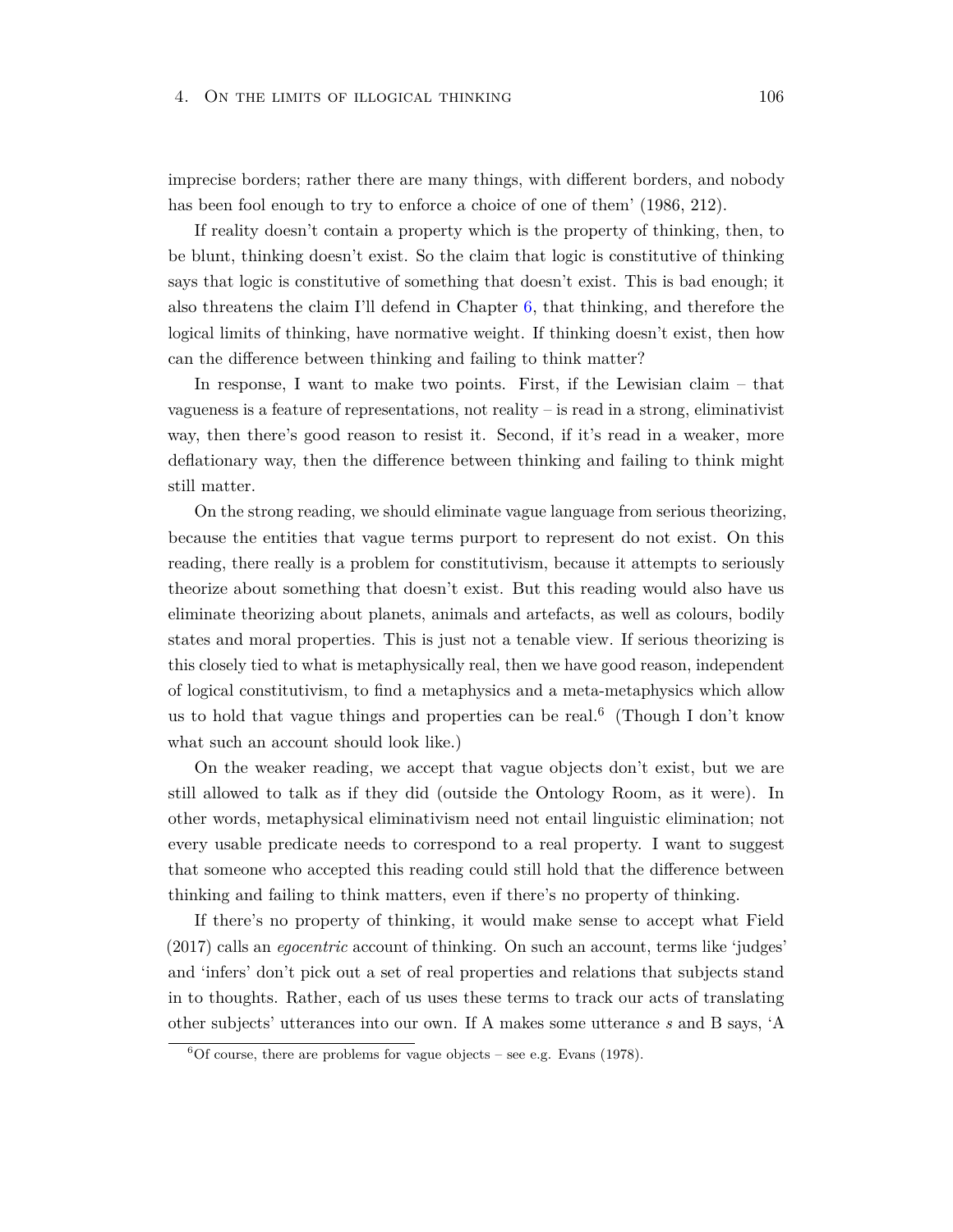#### 4. ON THE LIMITS OF ILLOGICAL THINKING 107

judges *p*', this means that B is willing to translate the utterance *s* as meaning *p* in B's idiolect. But there's no objectively correct translation scheme. It's possible that B would translate A's utterance in one way, while C would translate it in a different way (or find it untranslatable), and there's no further fact making one of them right. Similarly, it might be possible that B takes A to be thinking, while C takes A to be failing to think, and there's no further fact making one of them right. This would help explain why *thinking*, like other vague predicates, has multiple correct stopping-places: while there are paradigmatic cases of thinking and paradigmatic cases of failing to think, competent users can draw the boundary between them in different places, and can recognize that other stopping-places would be equally correct (Raffman 2014, 94).

On an egocentric account, although the difference between thinking and failing to think doesn't correspond to a real property, a practice of applying or refusing to apply the predicate *thinking* might still have a point. At an individual level, if C takes A to be failing to think, then C will treat A as lacking general abilities to respond to rational relations among thoughts; at best, A is hardwired to recognize certain connections, but is unable to revise those connections. So if C takes A to be failing to think, then there are a whole range of cognitive projects that C will not engage in with A. At a social level, if the term 'thinking' has some positive normative valence, then a practice of applying or withholding the term from subjects depending on how logical they are might serve to coordinate different subjects around a common set of logical rules.<sup>7</sup>

# **4.3 The second limit on illogicality**

In this section I argue for the second limit on illogical thinking:

**Second Limit** Thinkers must not disregard primitively compelling or primitively unacceptable judgments or inferences.

The idea here is that even if you have logical capacities, it doesn't follow that all of your representational activity involves their exercise. In some cases, you aren't exercising those capacities, and so are not thinking.

This limit marks a failure of performance, not of competence. So while a subject who violates the First Limit never thinks (at least, until they regain their logical

<sup>7</sup>Dogramaci (2015) argues that this is the point of applying or withholding the term 'rational'.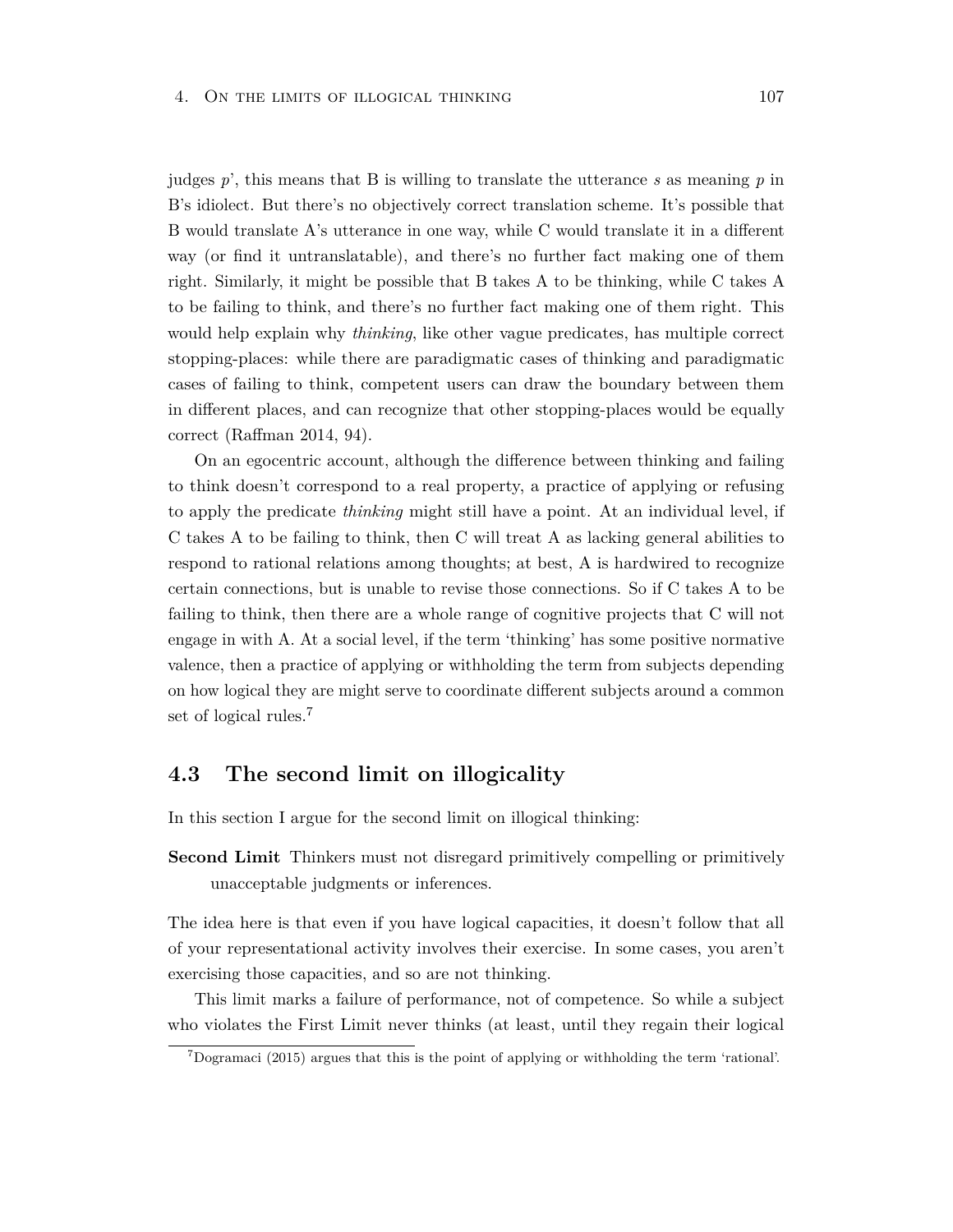#### 4. On the limits of illogical thinking 108

capacities), a subject who violates the Second Limit fails to think *on that occasion*, but they might well think on other occasions.

Whatever logic a thinker follows, the thinker's grasp of that logic will consist in finding certain judgments and inferences primitively compelling or unacceptable. The thinker cannot knowingly disregard such a compulsion. The clearest case of this phenomenon is attempting to judge an explicit contradiction, and I will take this as my example in this section. But if you think that logic sometimes permits judging a contradiction, you can substitute whichever other structures you do take logic to rule out.

The relation between this limit and the previous one is nicely brought out by Korsgaard's observation that there are two ways of failing to build a house. The first way is to try to build a good house but fall so far short that what you've built isn't a house at all. The second way is to try to build something other than a house – perhaps a non-house that looks like a house.

[The builder] may be doing one of two things. He may be guided by the norms, but carelessly, inattentively, choosing second-rate materials in a random way, sealing the corners imperfectly, adding insufficient insulation, and so on. But he may also, if he is dishonest, be doing this sort of thing quite consciously, say in order to save money. In that case, surely we can't say that he is trying to build a good house? No, but now I think we should follow Socrates' lead, and say that he is not trying to build a house at all, but rather a sort of plausible imitation of a house, one he can pass off as the real thing. (2009, 31)

Someone who isn't trying to meet the standard of a good house at all, but is trying to fall short of that standard (for whatever reason), is, Korsgaard argues, not trying to build a house at all. We can draw the same distinction among ways of failing to think. First, someone might try to follow logical rules, but be so insensitive to the rules that they violate the First Limit. Second, someone might not try to follow logical rules at all. At the times when they aren't trying to follow the rules, they aren't thinking.

This distinction maps on to another that is made in these discussions: the difference between *logical mistakes* and *logical aliens* (Nunez 2018). Someone who tries to follow logical rules but occasionally falls short is making a logical mistake. Such a person may still be thinking, if they stay within the First Limit. Someone who isn't trying to follow logical rules at all is attempting to be a logical alien  $- a$ thinker who follows rules other than the rules constitutive of thinking. They might be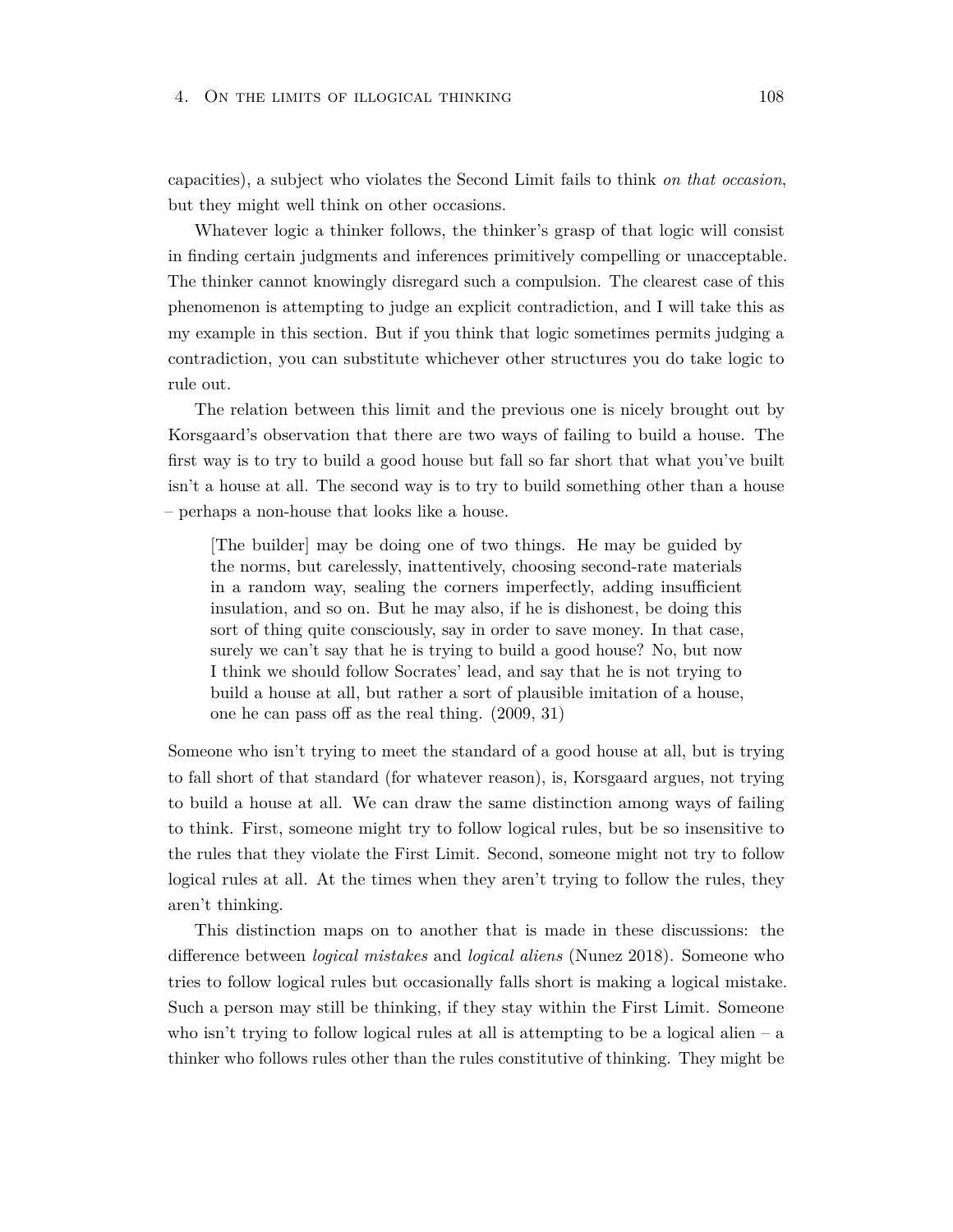trying to follow some set of rules that isn't among the rules suitable for thinking, or they might be trying not to follow any rules at all. Insofar as there can be no logical aliens, this person is not thinking. (Of course, since different sets of rules might be suitable for thinking, there's a weaker sense in which it is possible to be a logical alien: from the perspective of someone who follows intuitionistic logic, someone who follows classical logic, or some relevant logic, is a logical alien.)

#### **4.3.1 What makes a contradiction obvious?**

I've been talking about 'not trying' to follow logical rules, but what exactly does this mean? Clearly we don't ordinarily form an explicit intention to follow logical rules – for example, by representing them and making an effort to conform to them. As I argued in Chapter [3,](#page-84-0) a thinker might have no explicit beliefs at all about logical rules. So what would it be to not try to follow them?

In fact, I think the answer falls straightforwardly out of my remarks in [3.5](#page-94-0) about the first-personal dimension of a logical capacity. I argued that a logical capacity generates primitive compulsions when a thinker is in a state covered by the rule, except where there is some interfering factor such as tiredness, inattention or the complexity of the thoughts at issue. This compulsion is a reason for the thinker to judge (or not judge) the content in question, but the reason can also be overridden by other reasons. A subject is *disregarding* a rule iff the subject does not act as the rule requires, but there is no interfering factor and no overriding reasons.<sup>8</sup> This is what happens when we try to judge an obvious contradiction. An obvious contradiction, like *K committed the murder and did not commit the murder*, is, as it were, intellectually repugnant: we can't understand the content without seeing that it violates a logical rule. A subject who has the logical capacity for negation will find it primitively unacceptable to judge this content. To do so, then, involves disregarding the rule.

Attempting to judge an *obvious contradiction*, therefore, involves a failure to think. But notice that this doesn't apply to cases where interfering factors, like tiredness or inattention, spoil the operation of the capacity. In such cases, that the content is contradictory is not obvious. Whether *p*'s contradictory nature is obvious

<sup>8</sup>The notion of *disregarding* a logical rule needs to be spelled out such that the following sort of reasoning doesn't count as 'disregarding' Modus Ponens: *p*; *if p, then q*; but *not-q*; so *not-p*. This kind of reasoning clearly involves the thinker's grasp of Modus Ponens, but the thinker doesn't seem to draw a conclusion using that rule. The problem originates in Harman (1986); for discussion, see Besson (2012), and for a proposed solution, see Murzi & Steinberger (2013).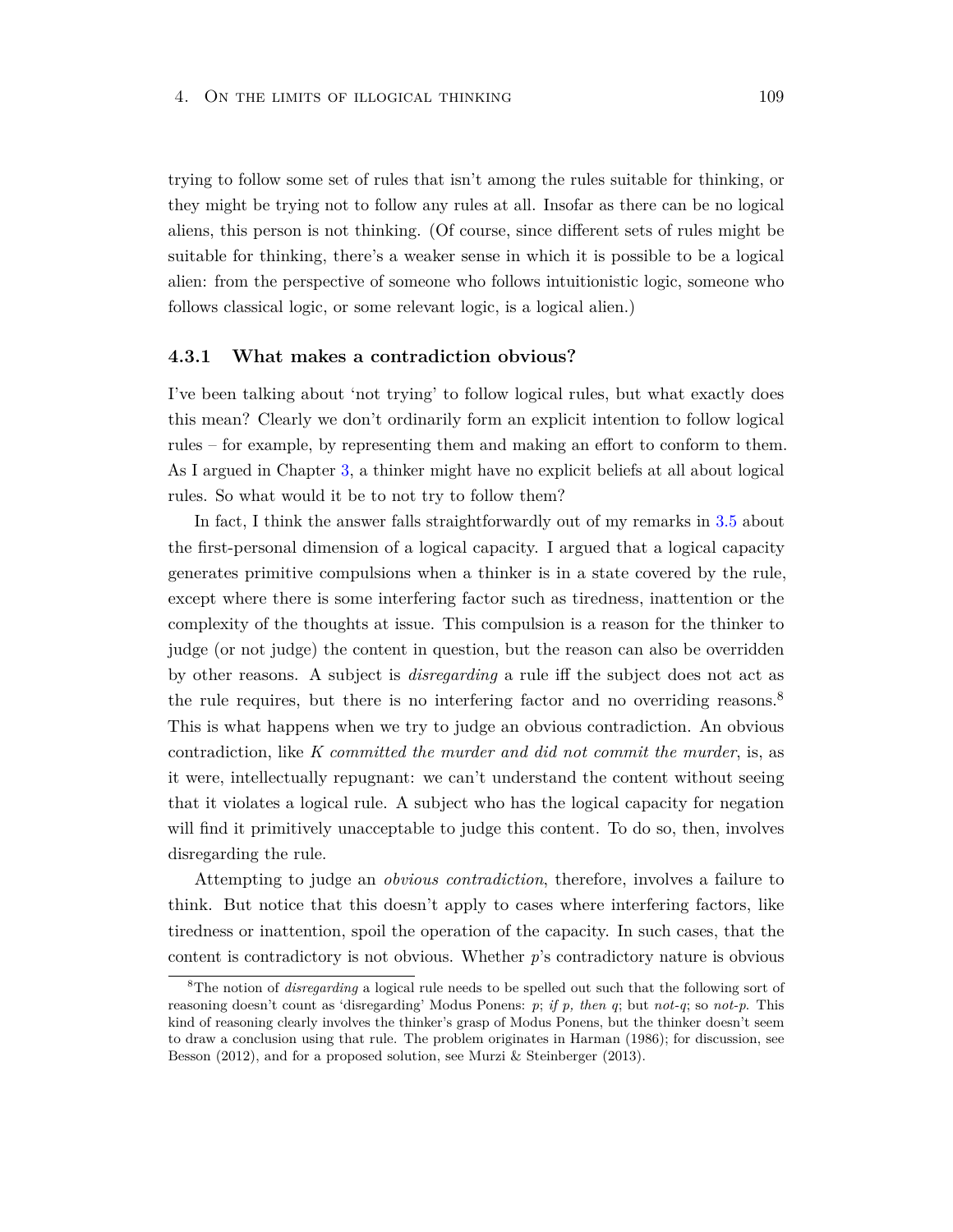#### 4. ON THE LIMITS OF ILLOGICAL THINKING 110

to a subject depends not only on features of *p*, but also on features of the subject. With this caveat, I suggest that anyone who attempts to judge such a content is, while making the attempt, not thinking.

One upshot of this limit is that while it is possible to accidentally judge a contradiction, it isn't possible to judge one whose contradictory character you are aware of. To my mind, this fits with the phenomena (cf. Sibajiban 1964; Marcus 2020, 6). On the one hand, judging some content and then realizing that it harbours a contradiction is a relatively familiar phenomenon. On the other hand, it seems impossible – even if you have good reason to believe *p* and good reason to believe  $not-p$  – to just plump for a contradiction that you know is a contradiction.<sup>9</sup>

To spell this out, we can borrow a distinction, drawn by Edmund Husserl in *Formal and Transcendental Logic* (1929), between *explicit* and *non-explicit* judging. We judge something non-explicitly 'as something completely vague that comes to mind' or 'as the completely vague signification of a statement read, understood and believingly accepted' (1929, 56). Husserl holds that a contradiction can be judged nonexplicitly: we can, and do, assent to claims which in fact are contradictory, without being aware of this fact. But a contradiction cannot be judged explicitly. Moreover, if we make a judgment and then, upon reflection, realize that it is contradictory, 'the underlying total belief, the one that is being explicated, forthwith and necessarily assumes the characteristic of nullity' (58): we cannot hang on to our belief once aware that it is a contradiction. Husserl makes a parallel claim about consequence-relations: when we judge  $p$ , and come to see that  $q$  is a consequence of  $p$ , we 'not only [judge] the consequence in fact but "*cannot do otherwise*"' (1929, 189).

<sup>9</sup>You might worry that I've mislocated the source of the oddness here. Sure, if I consider a contradiction, it seems odd to decide to judge it. But that's because I can't *decide to judge* anything at all. I can't decide to judge a non-contradictory thought either. In other words, you might worry that the oddness stems from assuming a kind of doxastic voluntarism. But I don't think this is the source of the oddness. You can judge a non-contradictory content if you have evidence for it, but you can't judge a contradiction even if you do have evidence. Suppose Inspector Morse is investigating a murder in Pitt Meadows and that K is a suspect, having committed a similar crime years ago. Some locals say they saw him walking away from Pitt Meadows on the night of the murder: this piece of evidence supports the claim that K committed the murder. But K has a train ticket showing that he left town shortly before that time: this piece of evidence supports the claim that K did not commit the murder. Now there are various things Morse might conclude, but one thing he can't conclude that K did and did not commit the murder. But the problem with this is not that he lacks evidence for both conjuncts. It is that the conjunction is a contradiction.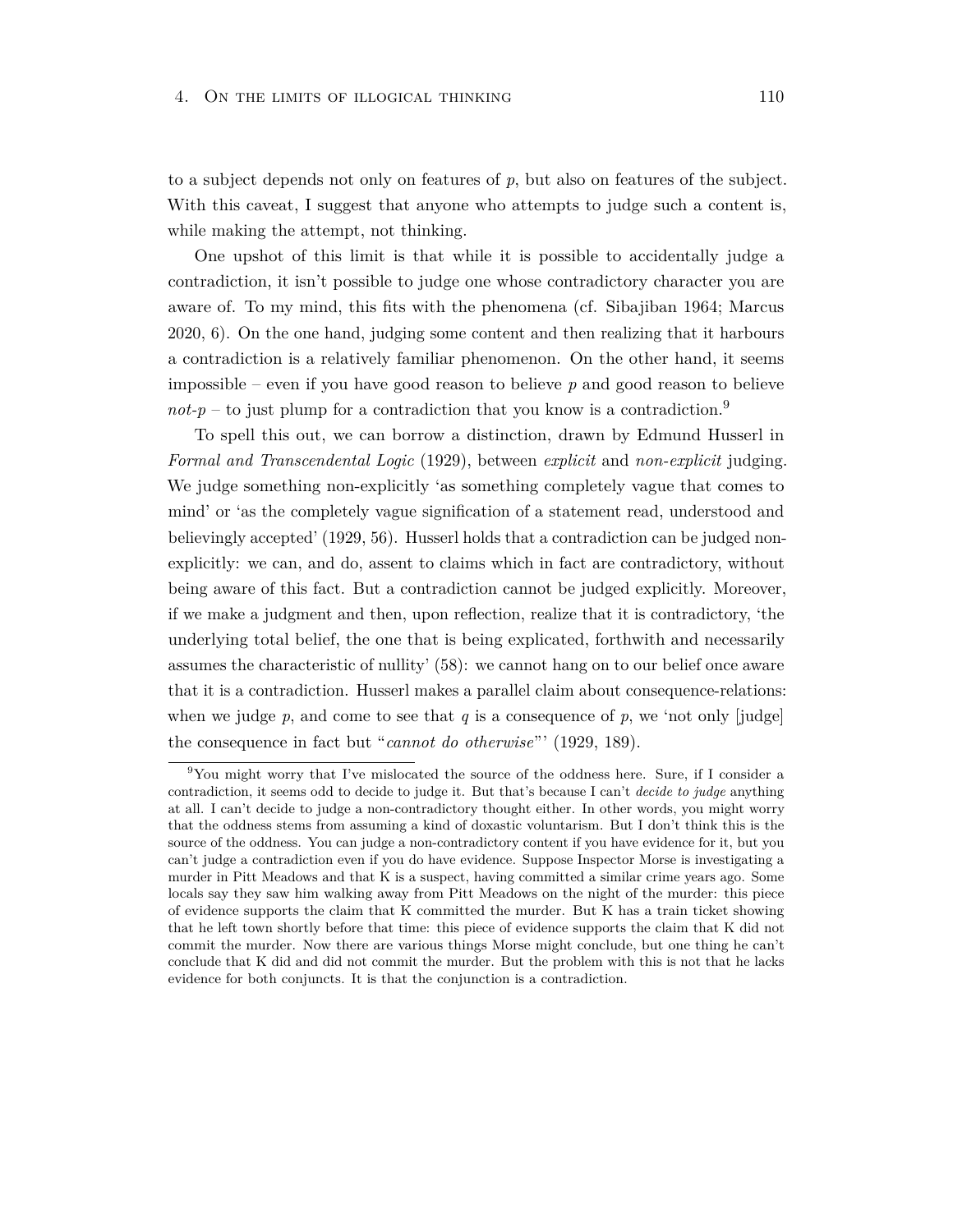#### **4.3.2** *Reductio* **proofs**

You might worry that contradictions play an important role in reasoning, for example in proofs by *reductio* (Quine 1948). But surely a non-thought can't play any role in a proof. To be clear, however, I'm not claiming that there are no contradictory contents – only that such contents cannot be judged when their contradictory nature is obvious. Moreover, reductio proofs actually rely on the primitive unacceptability of contradictions. If contradictions weren't unacceptable, then the fact that *p* entails both *q* and *not-q* would be no reason for disbelieving *p*. We could just accept the contradictory consequences.

In *reductio* proofs, the aim is not to judge the contradiction but to see that it follows from certain suppositions, such that one of the suppositions has to be rejected. Coming to see this does involve exercising your logical capacities, but it doesn't involve disregarding the unacceptability of a contradiction. At most, it requires entertaining a contradiction within the scope of a supposition, without any belief-like commitment.

## **4.4 Can we be certain someone isn't thinking?**

I've argued that there are two limits on illogical thinking. First, thinkers have to tend to find instances of logical rules compelling, and second, they can't disregard such compulsions. Now, you might worry that recognizing such limits would have a deleterious effect on rational discourse. They seem to give us license to dismiss subjects who seem to make logical mistakes, or whose inferences we can't follow, as failing to think and therefore not worth the time.

I think this is a fair concern. In response, I want to emphasize the gap between the metaphysical question of whether someone is failing to think and the epistemic question of whether we can be certain that they're failing to think. These questions come apart in principle, not just in fact. As Moore (2003a, 186) writes, 'the claim that something is nonsense is always empirical [and] provisional'.

First, the facts that determine whether someone is failing to think are not directly manifest in their utterances, behaviour, or any other evidence available from the outside. Whether someone violates the First Limit depends on whether they tend to find certain inferences compelling, and whether they violate the Second Limit depends on whether they disregard such feelings; neither of these facts can be ascertained with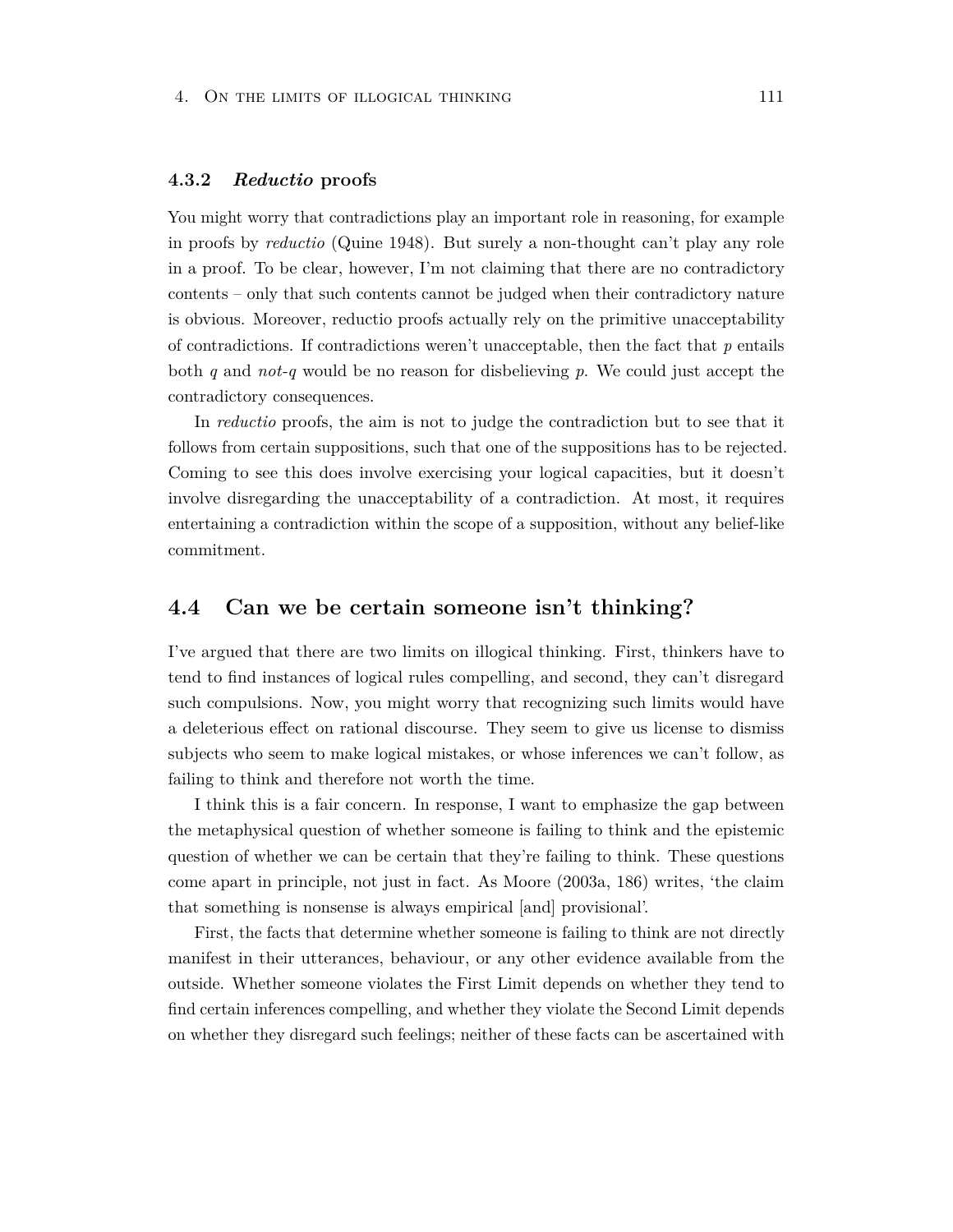certainty from outside. For example, suppose A asserts a contradiction. We can't tell with certainty whether (i) A didn't find it unacceptable because they lack logical capacities; (ii) A didn't find it unacceptable because they were tired or inattentive or didn't understand the thoughts involved; (iii) A did find it unacceptable, but decided upon theoretical reflection that this contradiction had to be true; or (iv) A did find it unacceptable, and disregarded this feeling. Only in cases (i) and (iv) is A failing to think.

Second, we can't tell with certainty which rule someone is following, for reasons that are essentially those of Kripke (1982). For any finite set of inferences a third party observes, there will be many different rules that validate those inferences and diverge elsewhere. So if all we have to go on is a finite set of inferences, we can't tell with certainty which rule someone is following. As a result, we can't tell with certainty whether they're following one of the sets of rules that is suitable for thinking. (To be clear, I don't agree with Kripke that there's no fact of the matter about which rule they're following – it's just that we can't be sure.)

Third, it's not as if we begin with knowledge of which thoughts someone is thinking and then ask which rules they're following; rather, we interpret their pattern of activity as a whole. So if someone regularly utters sentences that ordinarily mean *p*, *if p, then q* and *not-q*, we might interpret them as meaning something other than  $p$  or  $q$  in one of these sentences, such that the triad is no longer inconsistent. Interpretive charity will often favour a local reinterpretation over the global result that someone is failing to think.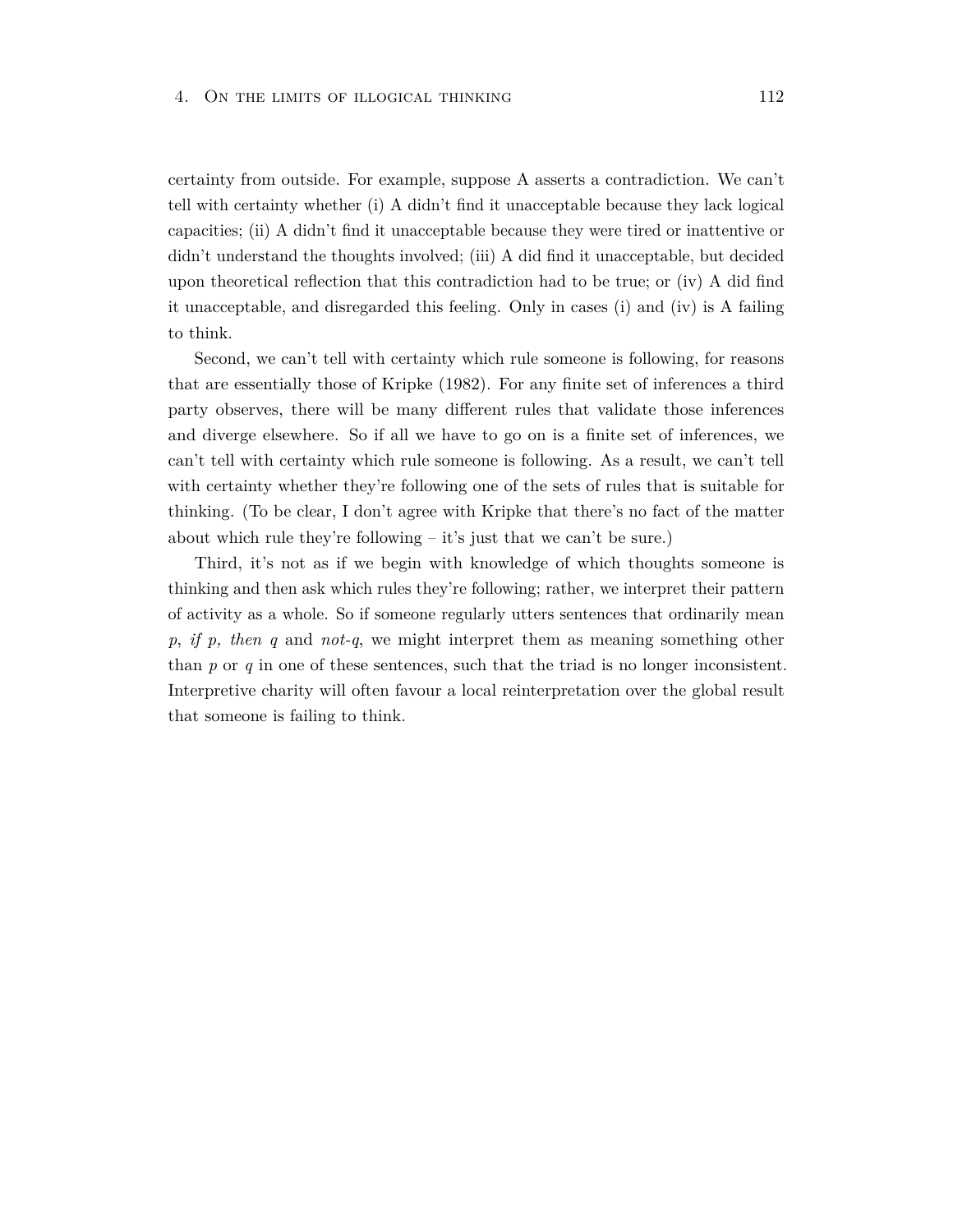# **Part II**

# **Consequences of constitutivism**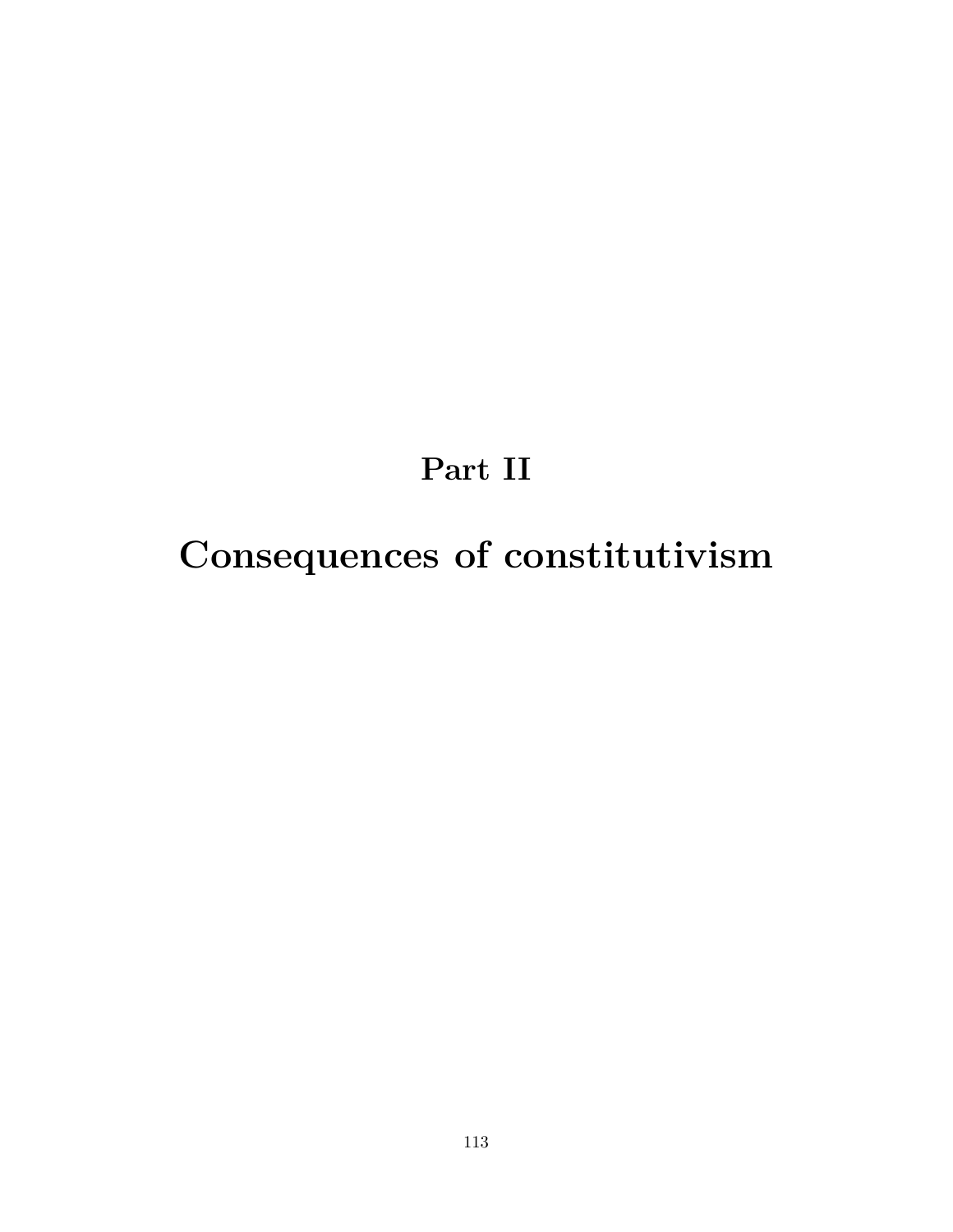# **5 Nonsense: a user's guide**

**Note.** This chapter is a bit of an interlude from my main line of argument. It develops a general account of what happens when we fail to think because of some semantic defect. Indirectly, the chapter responds to a worry that the earlier discussion likely raised. In Chapters [1](#page-22-0) to [4,](#page-105-0) I argued that logic is constitutive of thinking, and defended two constraints on how illogical a subject's representational activity can be while still counting as thinking. One upshot is that sometimes we fail to think because our activity is insufficiently logical. In this chapter, I explain how the failure to think can seem like thinking – in particular, how it can include phenomena such as reasoning. This chapter is, however, written as a standalone piece; it doesn't presuppose the views defended elsewhere in the dissertation, and applies to a broader class of failures to think than those due to illogicality alone.

# **5.1 Introduction**

Many philosophers suppose that we can think we are saying or thinking something meaningful when in fact we're not saying or thinking anything at all: we are producing nonsense. But what is nonsense?

Early twentieth-century philosophy of language abounded in allegations of nonsense. Russell (1919) suggested that violations of logical type-restrictions result in nonsense. Wittgenstein (*TLP* 6.54) held that much philosophical discourse, including most of his *Tractatus Logico-Philosophicus*, was meaningless. Ayer (1936) argued that verifiability is a semantic constraint, such that metaphysical language is meaningless. Ryle (1949) held that when we make a category mistake, we produce nonsense.

But the idea is still around. Here are two more recent uses of it:

[J]ust as we cannot know a priori or with Cartesian certainty whether any particular thing we think or say is true, so we cannot know a priori or with Cartesian certainty that in seeming to think or talk about something we *are* thinking or talking about – *anything at all*. We cannot know a priori *that we mean*. (Millikan 1984, 10)

Look, it can be true that people think they have a thought when they don't. They can be deeply attached to a linguistic formulation that upon reflection doesn't say anything. ... So a lot of our thoughts are really not thoughts, they're things masquerading as thoughts. (Appiah 2017)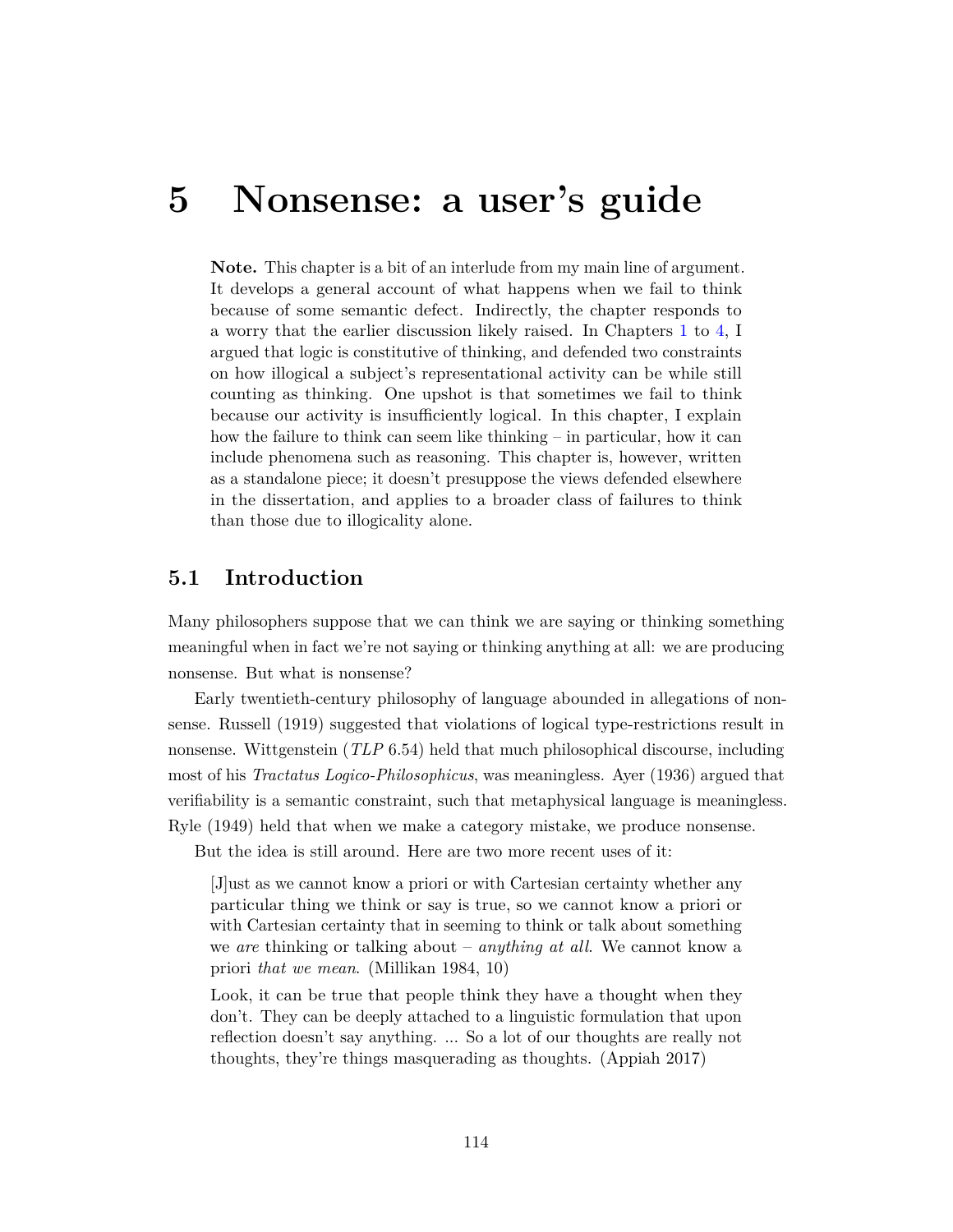Rather than giving a definition of nonsense, I'll take the concept to be fixed by its theoretical role. 'Nonsense' is a term of criticism. It picks out a failure to express, or have, a thought: a failure more basic than saying or thinking something significant but false (Routley 1969; Goddard 1970). It wouldn't be a useful term of criticism, however, if failures to make sense were always obvious. Rather, it's implicit in the way philosophers have used the concept that something can appear to make sense even though it does not. This is why many twentieth-century philosophers took it as their job to expose latent nonsense.

The concept of nonsense is closely related to the theory of meaning. The theory of meaning specifies the facts in virtue of which a sentence, as used by a particular speaker or community, has a given content. It thereby entails conditions for saying something meaningful at all; when we violate one of these conditions, we produce nonsense (Cappellen 2013, 25). We might wonder, however, whether meaning is the sort of thing that is suited to being theorized at all. If we experience something as meaningful, how can theory tell us it is meaningless? I'm not going to provide a defence of theorizing about meaning here.<sup>1</sup> But I would note that the concept of nonsense doesn't require us to exclude experience altogether: we can allow that meaning is ordinarily something that shows up in experience (Zwicky 2019). What we cannot say, if we are to use the concept of nonsense critically, is that the experience of meaningfulness is sufficient for meaning. Theorizing can sometimes show that an apparent thought was really nonsense.

In this paper I'm not going to argue that we should use the concept of nonsense in the way twentieth-century philosophers did; nor will I take a position on which cases count as nonsense.<sup>2</sup> Rather, I'm interested in what nonsense would have to be, for the project of those philosophers to be a viable one. I'm interested, in other words, in what would be required of an account of nonsense for the concept to do critical work. In my view, such an account needs to explain two things:

- 1. How nonsense can appear meaningful, and
- 2. How nonsense is in fact not meaningful.

These requirements lead to two constraints on an adequate account of nonsense. The

<sup>&</sup>lt;sup>1</sup>For discussion of the idea that meaning is what a theory of meaning is a theory of, see Dummett (1975) and McDowell (1976). For criticism, see Wright (1981).

<sup>2</sup>So I will not be arguing against philosophers who suggest that many cases of apparent nonsense – such as category mistakes – are really just necessary falsehoods (Pap 1960; Goldstick 1974; Camp 2004; Magidor 2013); for responses, see Routley (1969) and Glock (2015, s. 7).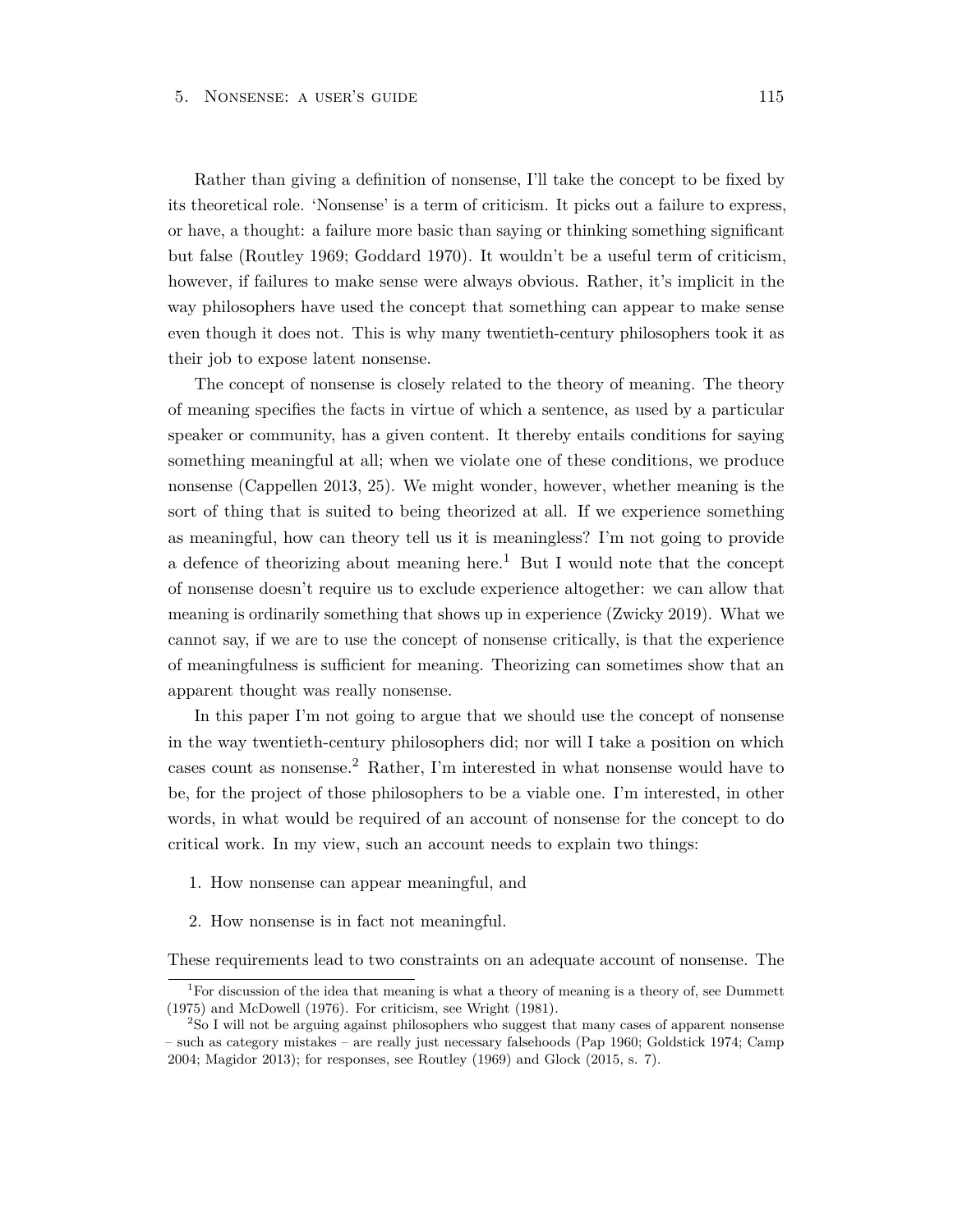**Engagement Constraint**, discussed in [5.2](#page-122-0) below, is that nonsense can be used in certain ways. The **Austerity Constraint**, discussed in [5.3,](#page-130-0) is that nonsense does not express thoughts. Some extant accounts fail, I will argue, because they do not meet one constraint or the other. In [5.4,](#page-133-0) I offer an account which meets both constraints and respond to some objections. Finally, in [5.5](#page-144-0) I conclude with a hard question raised by nonsense.

### <span id="page-122-0"></span>**5.2 The engagement constraint**

In this section I'll defend the following constraint on accounts of nonsense:

**The Engagement Constraint** Nonsense can be engaged with.

'Engagement' is a loose term for various ways in which we seem to use nonsense, not just mention it, bringing to bear our ordinary conceptual capacities. As Annette Baier writes (1967, 520), nonsense 'need be neither useless nor lacking in order and discipline'. We need to account for engagement if we are to explain the appearance of sense that nonsense can present. In particular, there are two main ways of using nonsense that we have to explain: reasoning with nonsense and embedding nonsense within that-clauses.

#### **5.2.1 Reasoning with nonsense**

We draw apparent inferences from nonsense. Different instances of nonsense will appear to license different inferences, depending on the concepts involved. I'll illustrate this point with two examples: a version of the Liar Paradox and a category mistake.<sup>3</sup>

So suppose the following sentence is nonsense:

 $(1)$  1 is false.<sup>4</sup>

To someone under the illusion that 1 expresses a thought, it will seem that 1 entails

(2) '1 is false' is false.

<sup>3</sup>Some deny that semantic paradoxes and category mistakes result in nonsense (see previous note). For my purposes, nothing hangs on this, as long as it is conceded that there exists nonsense that looks sufficiently sentence-like to underwrite 'inferences' like the one in the text. Any philosopher who wants to use 'nonsense' as a term of criticism must think that such instances exist.

<sup>4</sup>For accounts on which the Liar expresses no proposition, see Kripke (1975) and Rumfitt (2014).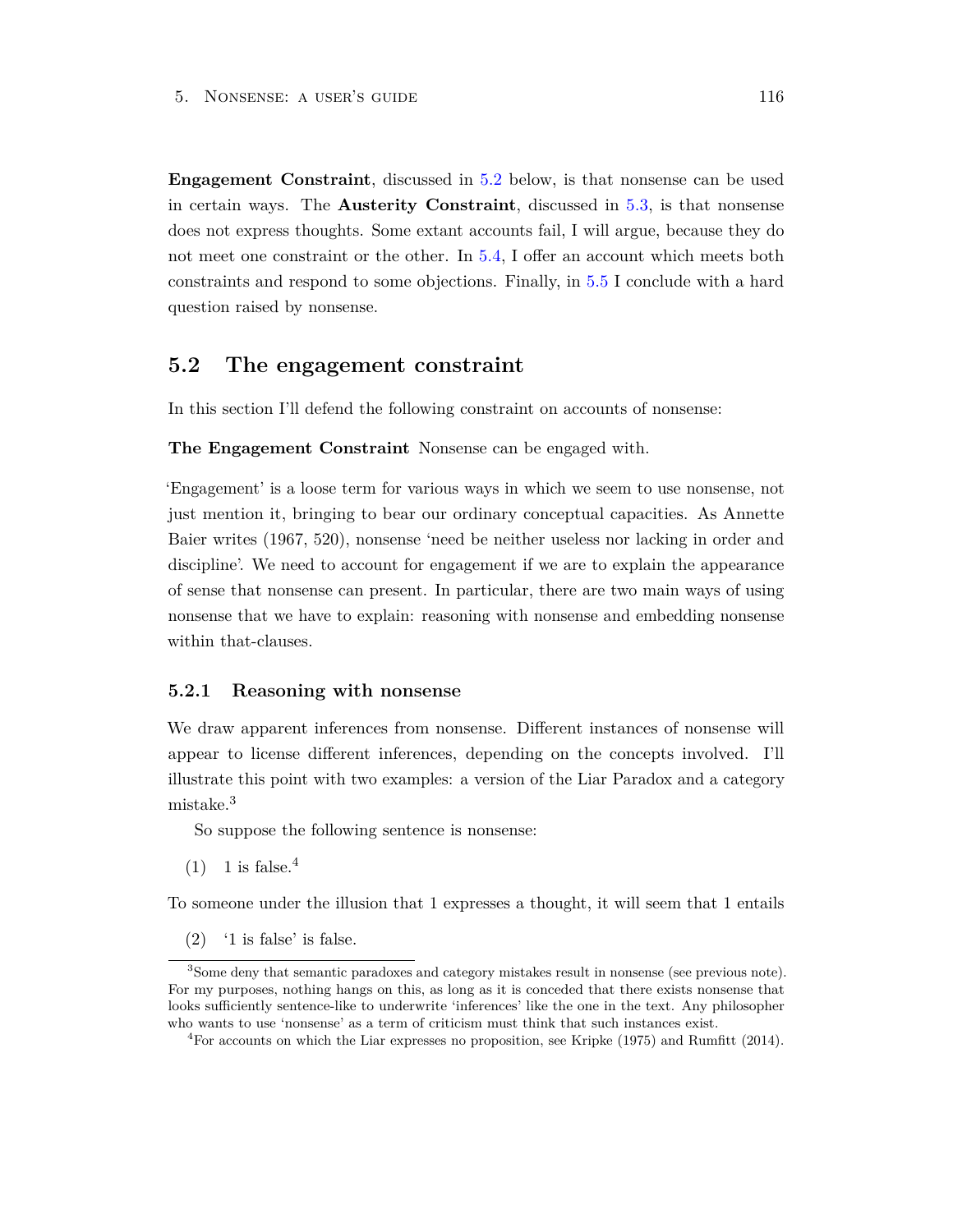Now consider a different instance of nonsense:

(3) Goodness is hexagonal.

Someone who thinks that 3 makes sense will think 3 entails

(4) Something is hexagonal.

By contrast, someone who thinks that 1 makes sense would be 'wrong' to think that 1 entails 4. We have here a notion of 'correctness in inference' for nonsense.

Let us say that someone who reasons from 1 to 2, or from 3 to 4, is *reasoning with* the relevant instances of nonsense. Then our reasoning with 1 differs from our reasoning with 3. Of course, supposing 1 and 3 really are nonsense, these 'inferences' are defective. Nonsense doesn't entail anything.<sup>5</sup> But an account which fails to capture these sorts of moves is missing a crucial way we engage with nonsense, drawing on the conceptual and linguistic capacities we exercise in ordinary speaking and thinking.

Moreover, reasoning with nonsense can be central to our recognition of it as nonsense. This is characteristic of the critical use of the concept of nonsense by philosophers like Russell and Ryle (Goddard 1970, 12). Consider Russell's discussion of existence. Russell held that existence was a second-order predicate applicable to first-order predicates. He denied that there was any first-order equivalent (1919, 206):

As regards the actual things there are in the world, there is nothing at all you can say about them that in any way corresponds to this notion of existence. It is a sheer mistake to say that there is anything analogous to existence that you can say about them. You get into confusion through language [...]. I mean, it is perfectly clear that, if there were such a thing as this existence of individuals that we talk of, it would be absolutely impossible for it not to apply, and that is the characteristic of a mistake.

To show that a certain concept doesn't exist, Russell supposes that it does exist and considers how it would apply. That is, Russell notes that, if there were a first-order existence predicate, then for any object *o*, it would be true to say that *o* exists using this predicate. And Russell supposes that a genuine predicate cannot be such that it must be true of everything: if you can't be wrong, then you can't be right either; so there is no first-order existence predicate. But of course, if Russell is right about

<sup>5</sup>Assuming that the notion of entailment is semantic and not merely syntactic.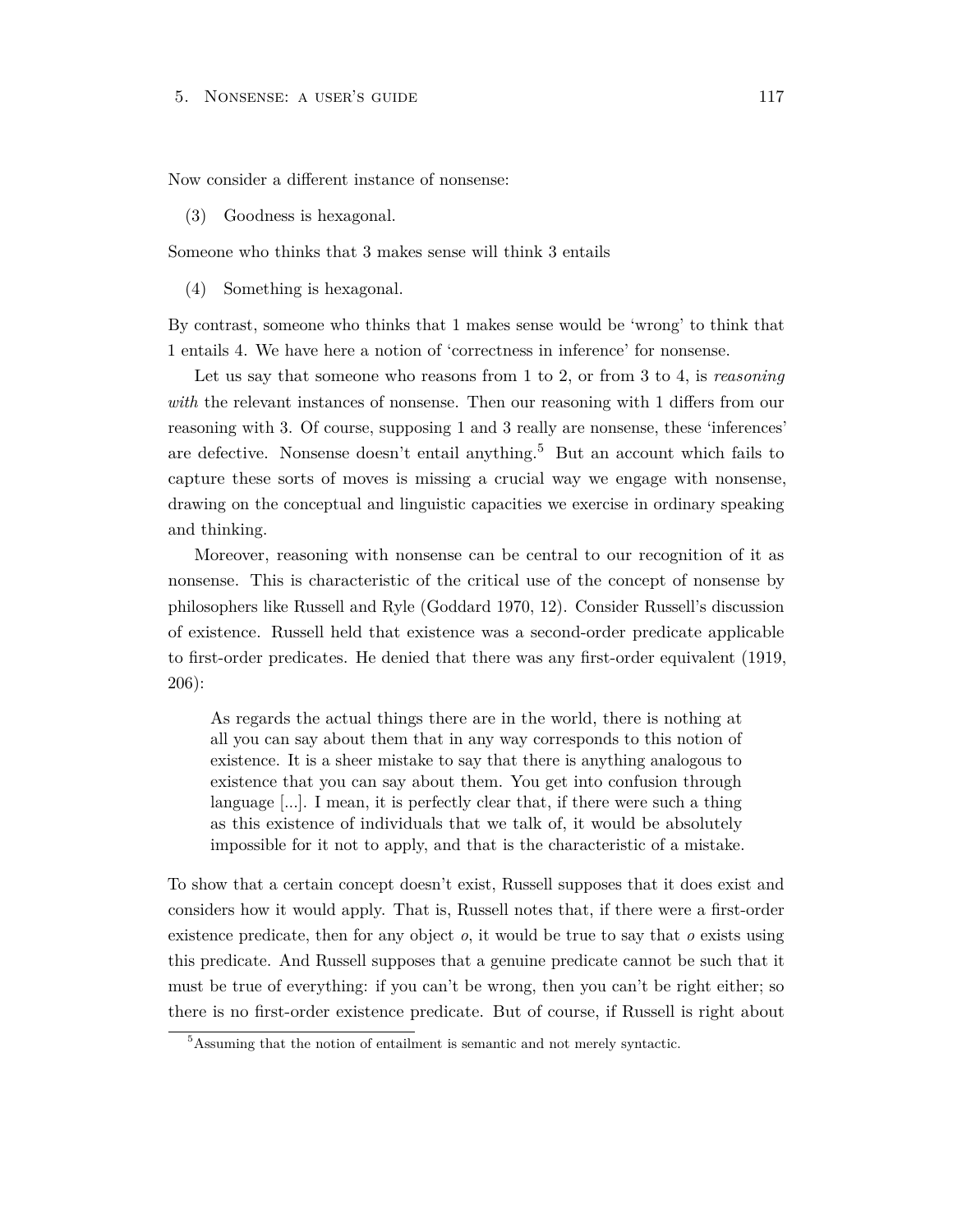this, then there is no such thing as the thought that *o* exists, and therefore no such truth about *o*.

Here is another example. Recall

 $(1)$  1 is false.

In reasoning with 1 I may start by supposing that 1 is false. Then I infer that, since 1 says that it is false, and it *is* false, 1 is true. Of course, if 1 is true, then, since it says that it is false, 1 is false. Now I know I'm in trouble, as 1 seems to be true if and only if it is false, but no sentence can be both true and false. So I conclude that 1 does not express a thought at all: it is nonsense, and is therefore neither true nor false and does not entail anything. Again, reasoning with 1 was crucial to recognizing the problem.

#### **5.2.2 Nonsense-attributions**

This brings us to the second way of engaging with nonsense. Once we recognize that a given thought is illusory, or that a given sentence doesn't express a thought, we can express our recognition of this fact using a that-clause (Sorensen 2002; Cappellen 2013).

The kind of thing I mean is best brought out with an example. Suppose that I've been reading Wittgenstein's *Tractatus* and am gripped by the Picture Theory of Meaning. Yes, I say: a picture really is a fact! (*TLP* 2.141) But as I progress through the book, I begin to suspect that its propositions are meaningless by its own lights. Wittgenstein, I think, was right: 'anyone who understands me eventually recognizes them as nonsensical' (6.54). I express my realization as follows:

(5) It is nonsense to say that a picture is a fact.

Call such sentences *nonsense-attributions*. They seem to use rather than mention the phrase in the that-clause.<sup>6</sup> For example, it seems that we could not understand 'It is nonsense to say that goodness is hexagonal' without having the concept of a hexagon. In general, the cognitive value of a nonsense-attribution, the rational difference that accepting it makes (Frege 1892), depends on understanding the concepts used within

<sup>&</sup>lt;sup>6</sup>I'm aware that nonsense-attributions sound odd. Perhaps this is better: 'To say "A picture is a fact" is nonsense'. I'm happy to grant this, as long as it is clear that this locution can be read in a non-metalinguistic way, where understanding the whole requires understanding the double-quoted words.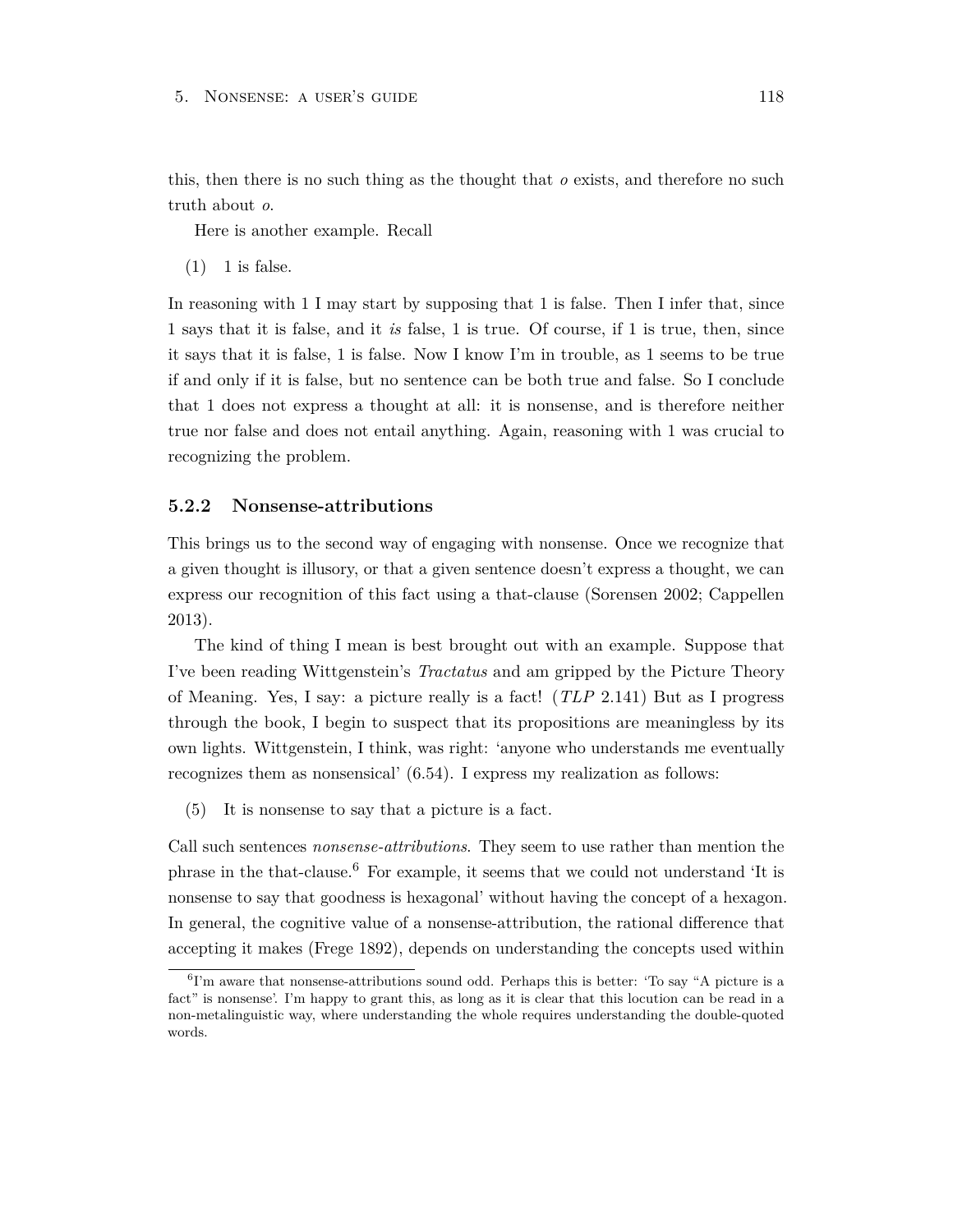#### 5. Nonsense: a user's guide 119

#### the that-clause.

Some might argue that nonsense-attributions are metalinguistic – that the nonsense is merely being mentioned. I don't deny that they can be read in a metalinguistic way, but there is also a non-metalinguistic reading.

On the metalinguistic reading, a sentence of the form 'It is nonsense to say that *S*' says the same as one of the form 'The string *S* does not express a thought'. On this reading, the cognitive value of a nonsense-attribution is that a particular sequence of symbols does not express a thought. Note that it's possible to appreciate this without being able to understand any element of the sequence of symbols: for example, I might learn that a particular sequence of letters in shorthand script doesn't say anything, even though I can't read shorthand.

On the non-metalinguistic reading, we need to understand the concepts used within the that-clause to understand the nonsense-attribution. To see that such a reading is available, let's return to the *Tractatus* example:

(5) It is nonsense to say that a picture is a fact.

Now contrast this with another sentence:

(6) It is nonsense to say that das Bild eine Tatsache ist.<sup>7</sup>

If you don't speak German, you won't be able to engage with the content of the that-clause in 6, while you will be able to engage with its content in 5. For example, you won't be able to identify the concepts used within the that-clause. For this reason, 5 is informative in a way that 6 is not. However, on the metalinguistic reading, both 5 and 6 point out that certain strings do not express thoughts. The reading on which 5 says more than 6 must consider nonsense-attributions as more than metalinguistic.<sup>8</sup>

You might wonder how nonsense-attributions work semantically. For present purposes, I'm saying nothing about this: the point is simply that any viable account

<sup>&</sup>lt;sup>7</sup>You might object that 8 is ungrammatical (Quine 1961, 135). That might be right. But it would provide further evidence that nonsense-attributions are not covertly metalinguistic, as 'It is nonsense to say "das Bild ist eine Tatsache"' is unquestionably grammatical.

<sup>8</sup>Someone who favours the metalinguistic view might point out that they know more about 'A picture is a fact' than about 'Das Bild ist eine Tatsache': they know the meanings of the words in the former string. But on the metalinguistic view, this knowledge plays no part in understanding 5. So 5 is not more informative than 8. At best, 5 can be combined with other knowledge to draw inferences that cannot be drawn from 8. My point is that 5 is in itself more informative than 8 for our Anglophone *Tractatus* reader.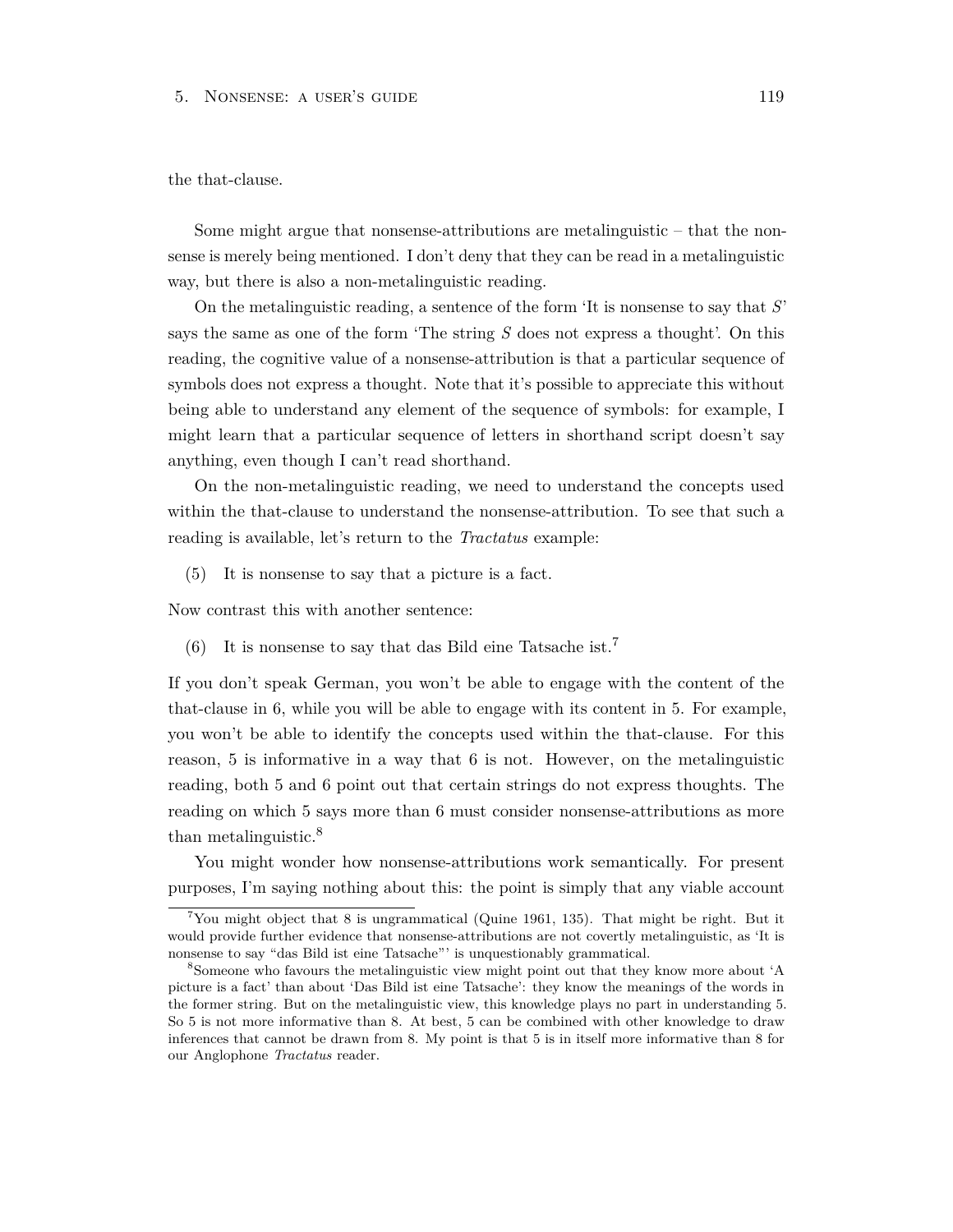of nonsense ought to validate the intuition that nonsense-attributions are informative in a non-metalinguistic way. This intuition doesn't dictate the semantics we give. Later in the paper, when I give my positive account of nonsense, I will explain what is going on in nonsense-attributions.<sup>9</sup>

I've described two ways we seem to use nonsense rather than only mentioning it: first, we reason with nonsense, and second, we make nonsense-attributions. To account for these phenomena, we must satisfy Engagement. I'll now show that a prominent account fails to satisfy the constraint.

#### **5.2.3 The minimalist account**

The *minimalist account* says that, when we produce nonsense, we produce mere words which fail to bear meaning: at the level of language, there is a string of symbols, but at the level of thought, there is nothing. A.W. Moore takes this position (2000, 198-9):

...there is one and only one way in which an utterance can fail to be a representation, namely because the words involved in it have not been assigned suitable meaning: they have not been assigned such meaning as would give the utterance content.

Later, he writes that even the most apparently significant nonsense, like the philosophical nonsense we produce 'when trying to express the inexpressible', is 'none other than the the pure and utter nonsense of 'Phlump jing ux."

This position is often thought to follow from Frege's Context Principle, which says that words have meaning only in the context of a sentence, or that concepts can occur only in the context of a thought (Frege 1884, x). Supposing that some sentence does not express a thought, the suggestion is that the elements of the sentence cannot express any concepts either.

I'm going to argue that the minimalist account fails to satisfy Engagement. After this, I'll show that the Context Principle does not, in fact, support this account. The basic problem is that, on the minimalist account, when we produce nonsense we aren't using our conceptual capacities. But our engagement with nonsense draws on precisely these capacities.

 $9$ Nonsense-attributions are related to another type of sentence in which nonsense is used within a that-clause, e.g. 'Wittgenstein believes that a picture is a fact'. It's disputed whether such a sentence makes sense (Diamond 2000, s. 4; Sorensen 2002), but there's some intuitive pressure to say it does. While I won't have room to discuss this, I believe my account can be extended to deal with such sentences.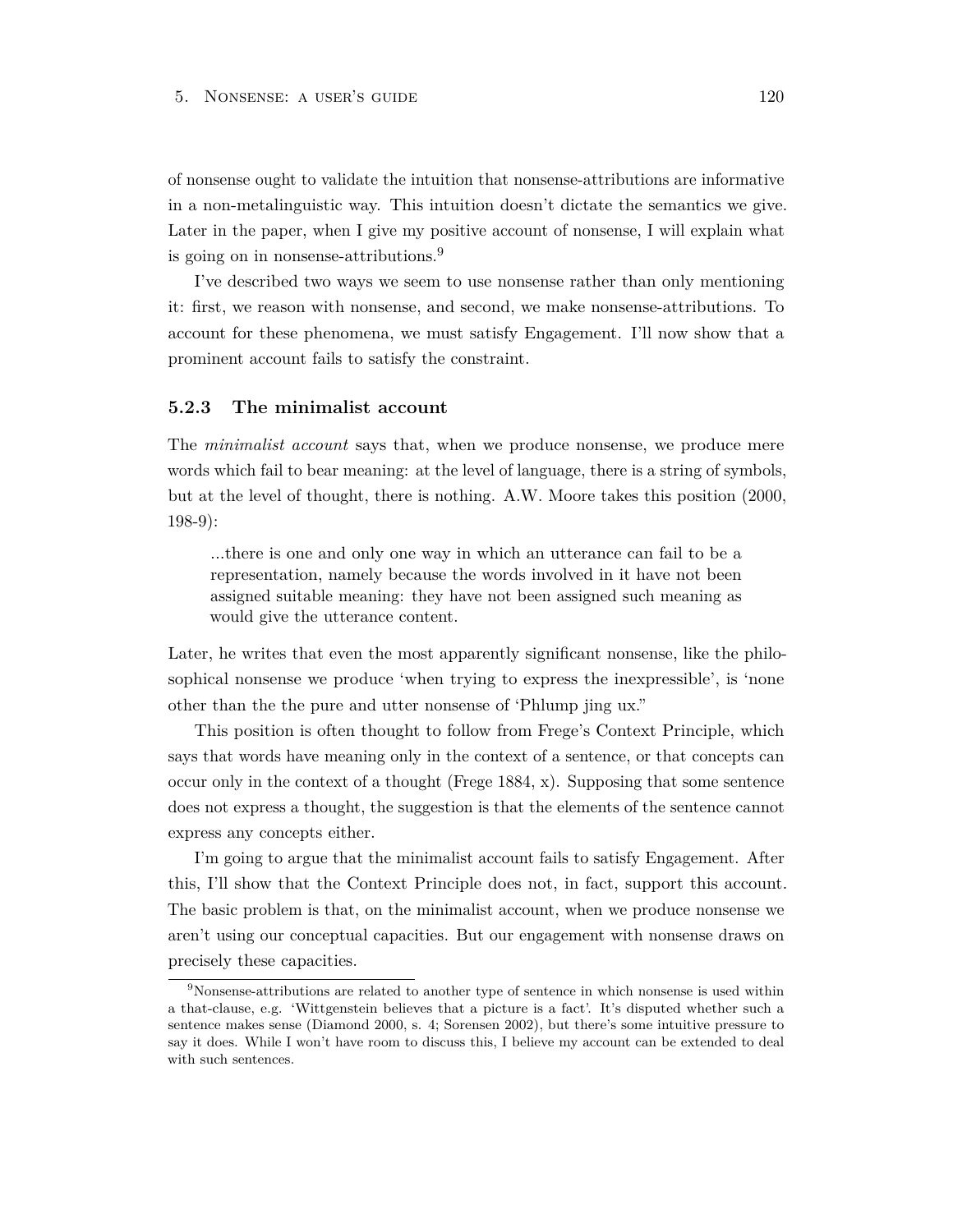Let's take the two forms of engagement in turn. First, recall the move from 3 to 4:

- (3) Goodness is hexagonal.
- (4) Something is hexagonal.

If the words in 3 don't bear any meaning, but the words in 4 do bear meaning, then the string 'hexagonal' in 3 doesn't have the same meaning as it does in 4. But any account of the move from 3 to 4 must invoke this common feature of the two sentences. If 'hexagonal' doesn't have the same meaning in 3 and 4, then it's unclear why moving from 3 to 4 is better than moving from 3 to, say, 'Something is square'.<sup>10</sup> More generally, reasoning with nonsense relies on the presence of meaningful words and structures in nonsense. So the minimalist account cannot explain reasoning with nonsense.

Second, recall the difference between the nonsense-attributions 5 and 6:

- (5) It is nonsense to say that a picture is a fact.
- (6) It is nonsense to say that das Bild eine Tatsache ist.

If the words within the that-clauses in 5 and 6 do not bear any meaning, then the only difference between 5 and 6 is that they contain different strings of letters. But then we're forced to adopt the metalinguistic reading of nonsense-attributions: what 5 and 6 tell us is that certain strings lack meaning. And we're unable to explain why 5 seems to tell an English-speaking reader more than 6 does.

For these reasons, the minimalist account does not satisfy Engagement.

Now, all of this heavy weather about the minimalist account's defects might seem unnecessary. After all, the proponents of the account don't argue that we should accept it because it preserves the appearances. Rather, they argue that we should accept it because it follows from an important principle about meaning. Here is Moore (2000, 199):

The guiding principle here is that there cannot be as it were positive semantic reasons for an utterance's failing to make sense. It cannot be because of what the parts of the utterance do mean, that the whole thing does not mean anything. The meaning of the parts is their contribution to

<sup>10</sup>The fact that the same string, 'hexagonal', occurs in both 3 and 4 is insufficient, given the possibility of homonyms.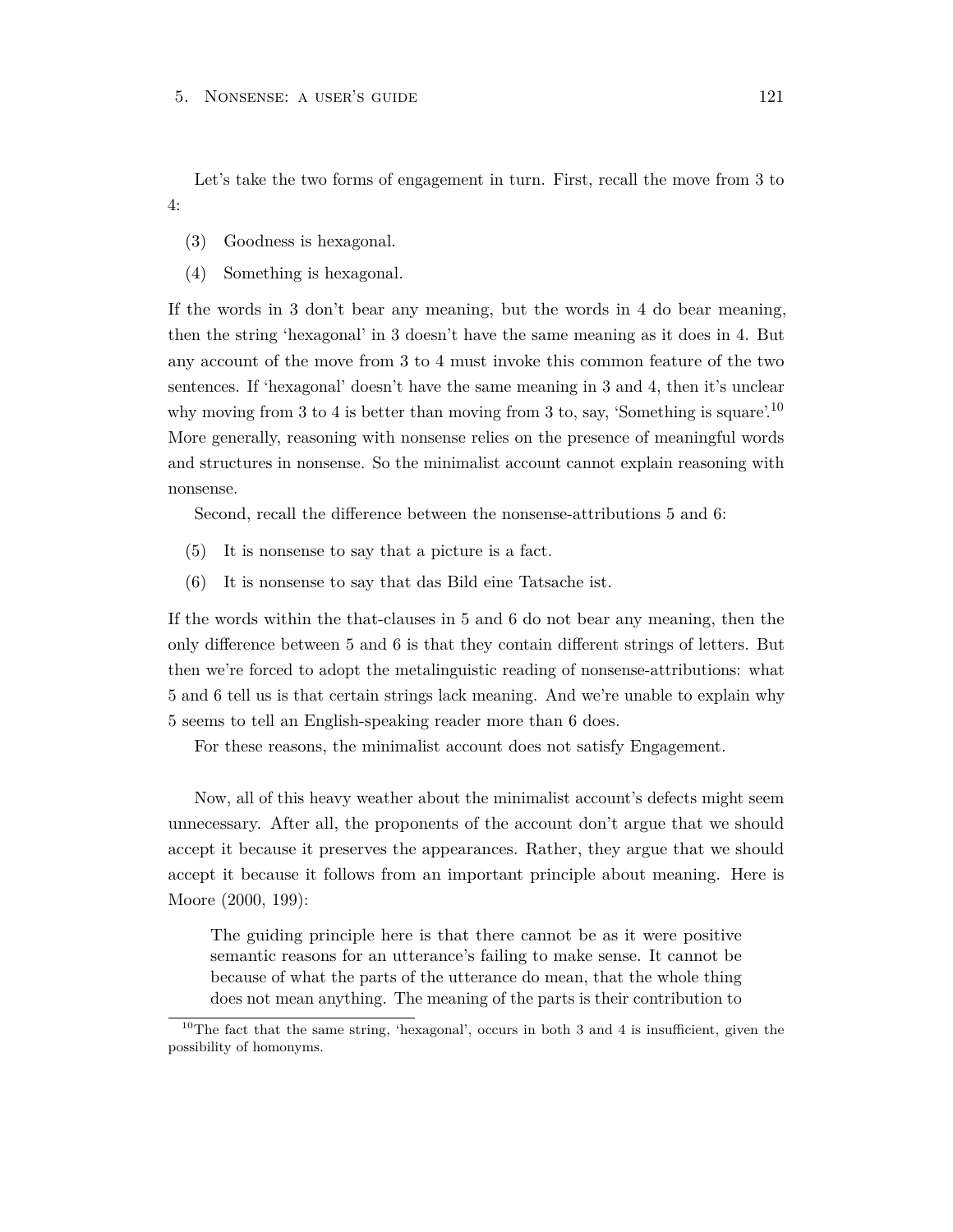the meaning of a range of wholes. ... The only thing about a word that can prevent utterances in which it is used from being proper representations is its not having any meaning at all.

Cora Diamond makes the same case in a different way. Supposing that the meaning of a term is its contribution to the meanings of sentences, then if a sentence is meaningless, its constituent terms must also be meaningless. So 'a sentence which does not make sense does not contain words which can be said to mean what they do elsewhere' (1981, 21; cf. Diamond 1988; Conant 2002). Now, if the meaning of a term is essential to its identity, then no term in a meaningless sentence is the same as a term in a meaningful sentence (1981, 11):

If I know the rules of the language, I know what a sentence composed in such-and-such a way out of such-and-such Elements says; but I do not know (there is no such thing as knowing) that what I see or hear is this Element, unless the whole of which it is part has a sense to which the meaning of this Element contributes in the way determined by the rules.

In both formulations, the argument depends crucially on the following principle:

**CP** The meaning of a term is its contribution to the meanings of sentences.<sup>11</sup>

I'm going to argue that there are two ways of reading CP. On the first reading, the meaning of a term is its contribution to the meaning of the particular sentence in which it occurs. This reading of CP is implausible, but does support the minimalist account. On the second reading, the meaning of a term is its contribution to the meaning of sentences in general in which it occurs. This reading of CP is plausible, but doesn't support the account.<sup>12</sup>

On the first reading, the meaning of a term is its contribution to the meaning of the particular sentence in which it occurs. For example, the meaning of 'hexagonal' in 4 consists in its contribution to the meaning of 4. On this reading, we cannot ask for the meaning of a term in general – we cannot, for example, ask what contribution 'hexagonal' makes to sentences of the form '*a* is hexagonal'. Rather, we can only ask what contribution a term makes in a particular sentence.

This does support the minimalist account. For suppose that 3 has no meaning. Then there is nothing to be said about the contribution that 'hexagonal' makes in its

 $11$ <sup>To</sup> account for context we should say 'utterances', but for present purposes we can ignore this.  $12$ Glock (2015, s. 5) responds to the same argument in a different way.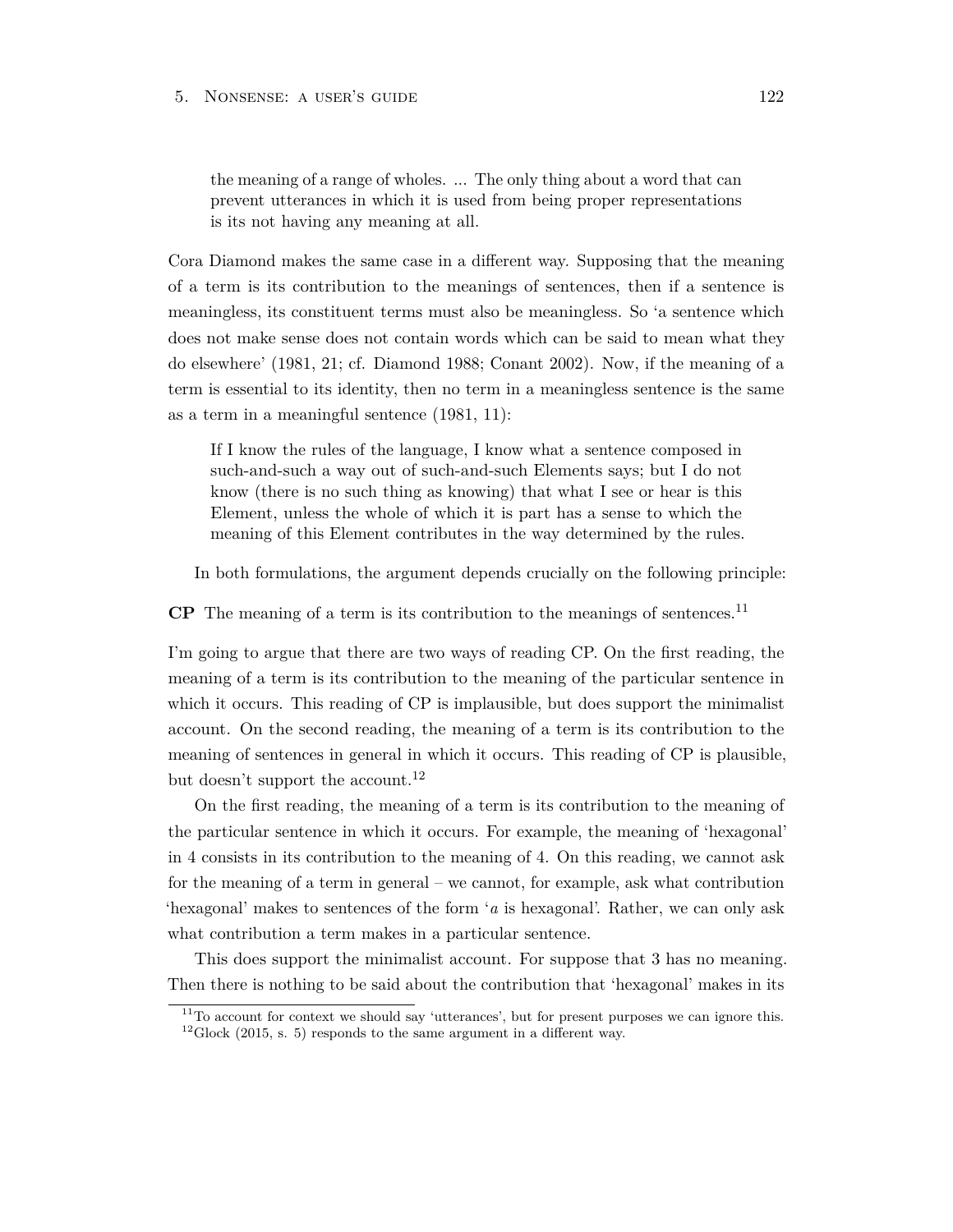occurrence in 3. The fact that 'hexagonal' does contribute to the meaning of other sentences, like 4, is irrelevant, given that meaning is particular rather than general.

The problem is that on this reading CP makes it unclear how linguistic understanding is possible. We learn the meaning of a word from a finite set of sentences. If there's no general contribution that a word makes to each sentence of which it is a part, then it's unclear how we could ever understand what a word means in a sentence we haven't encountered before. In Diamond's terms, we could never be sure that the terms in a new sentence are the same as terms we already know.<sup>13</sup> So we should reject this reading of CP.

On the second reading, the meaning of a term is its contribution to the meaning of sentences in general in which it occurs. As Diamond puts it – stating the view she rejects – 'it is the *general* possibility a word has of contributing to sense that confers meaning on it' (1981, 18). Since meanings are general, we can learn the meaning of a word from some finite number of instances and apply this understanding in new cases.

This reading doesn't trivialize CP. CP tells us that if we don't understand the contribution a term makes to sentences, then we don't understand the term. For example, suppose I have a sophisticated theory about some object which I associate with the sign  $\neg$ . Nevertheless, if I don't understand that  $\neg p$  is true when p is false, then I don't understand the meaning of  $\neg$ .

Read this way, however, CP doesn't support the minimalist account. The meaning of 'hexagonal', for example, is the general contribution it makes to the meaning of sentences. When the term occurs in 3, its meaning remains the same, because it doesn't depend on the meaning of the particular sentence in which it occurs. The lack of meaning of the whole is no reason to deny that the parts have meaning.

Still less does it follow that, as Moore says, 'It cannot be because of what the parts of the utterance *do* mean, that the whole thing does not mean anything.' Suppose that 'goodness' refers to a normative property and 'hexagonal' ascribes a property applicable only to extended things. Then the reason why 'goodness is hexagonal' is meaningless is precisely because of what its parts do mean. Both 'goodness' and 'hexagonal' have meanings, but the latter is not defined for the kind

 $13$ Indeed, on Diamond's view it's unclear how we can ever understand a new sentence. We can't know what its terms mean until we know what the sentence means. But how do we know what the sentence means, unless we know what its terms mean? Diamond writes (1981, 21): '*That* such-and-such a word is a working part of a sentence, and that it is *its* content we must grasp to understand the sentence ... cannot be told by observation.' But she doesn't say how it can be told.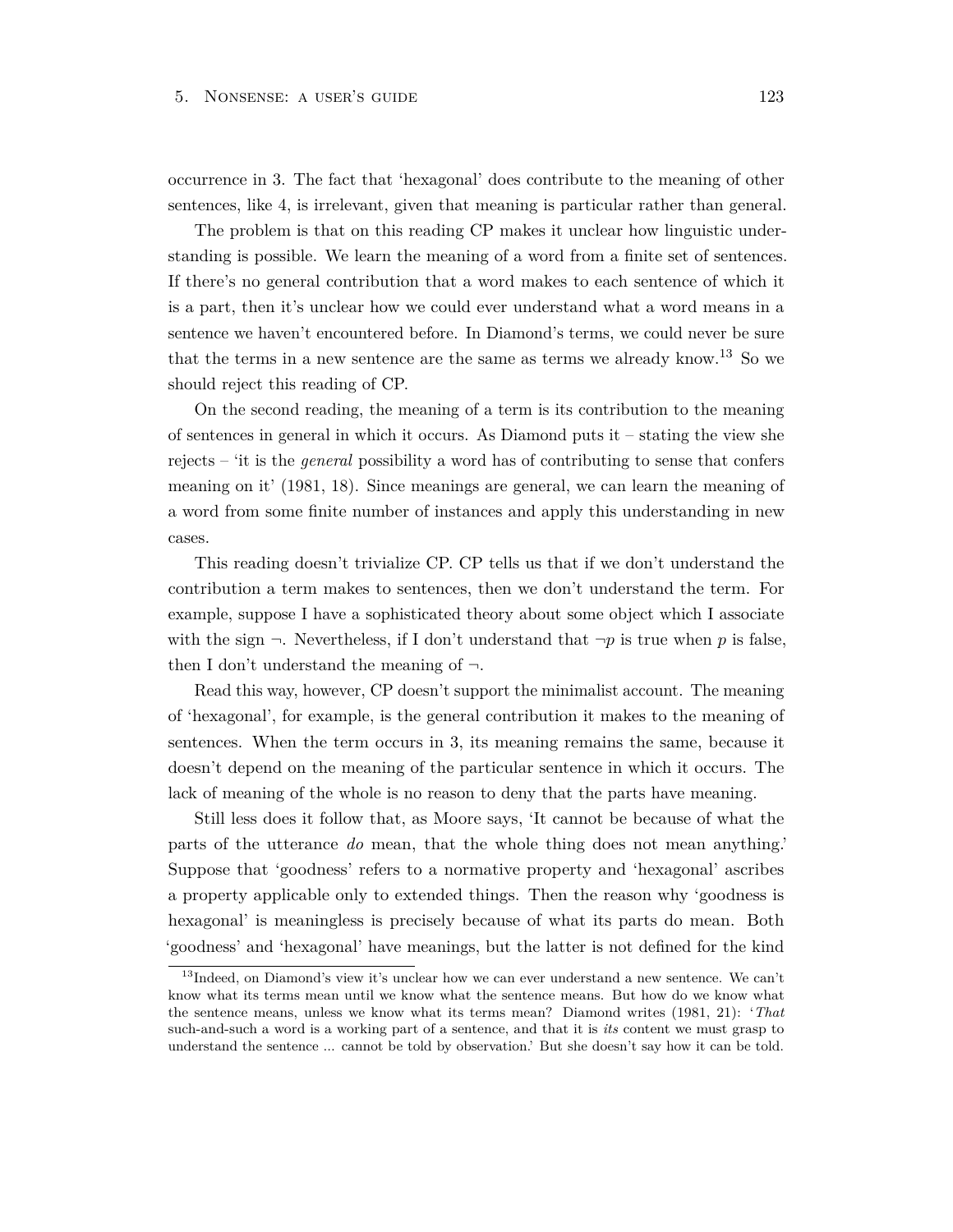of thing referred to by the former.<sup>14</sup>

I've argued that the minimalist account fails to satisfy Engagement. I've also shown that CP does not support the minimalist account. But I don't want to leave the impression that the minimalist account is unmotivated. Rather, its deepest motivation comes from difficulties about nonsense at the level of thought.

Consider a remark Wittgenstein makes in the Preface to the *Tractatus*: 'to be able to draw a limit to thought, we should have to find both sides of the limit thinkable (i.e. we should have to be able to think what cannot be thought). It will therefore only be in language that the limit can be drawn'. Wittgenstein is pointing to an asymmetry between language and thought: while there's no difficulty in explaining why a sentence is meaningless without presupposing that it is meaningful, there is some difficulty in explaining why a 'thought' is meaningless without presupposing that it is meaningful.

For suppose we say that, when a subject attempts to understand a nonsense sentence, they exercise the same capacities they would exercise in understanding the sentence's words and structure elsewhere. It's unclear, then, why a subject attempting to understand nonsense fails to grasp a thought: the subject's activity looks the same as in the good case. It looks like any substantive explanation of why a given attempt at thinking failed will characterize it in ways that assimilate it to successful thinking. The motivation for the minimalist account is that it precludes any such substantive explanation.<sup>15</sup>

I'm not going to respond to this issue here. I'll respond to it later on by giving an account which allows for such substantive explanations without assimilating nonsense to sense at the level of thought.

# <span id="page-130-0"></span>**5.3 The austerity constraint**

In this section I defend a second constraint on accounts of nonsense:

**The Austerity Constraint** Nonsense does not express thoughts.

In a nutshell: if nonsense expresses thoughts, it can play the same role as sense. To

 $14$ I'm not claiming that this kind of explanation (sometimes called a coupling theory (Routley 1966, 180)) explains all cases of nonsense.

<sup>&</sup>lt;sup>15</sup>Compare Conant (1992), who similarly rejects any substantive explanation of why logically alien thought is impossible.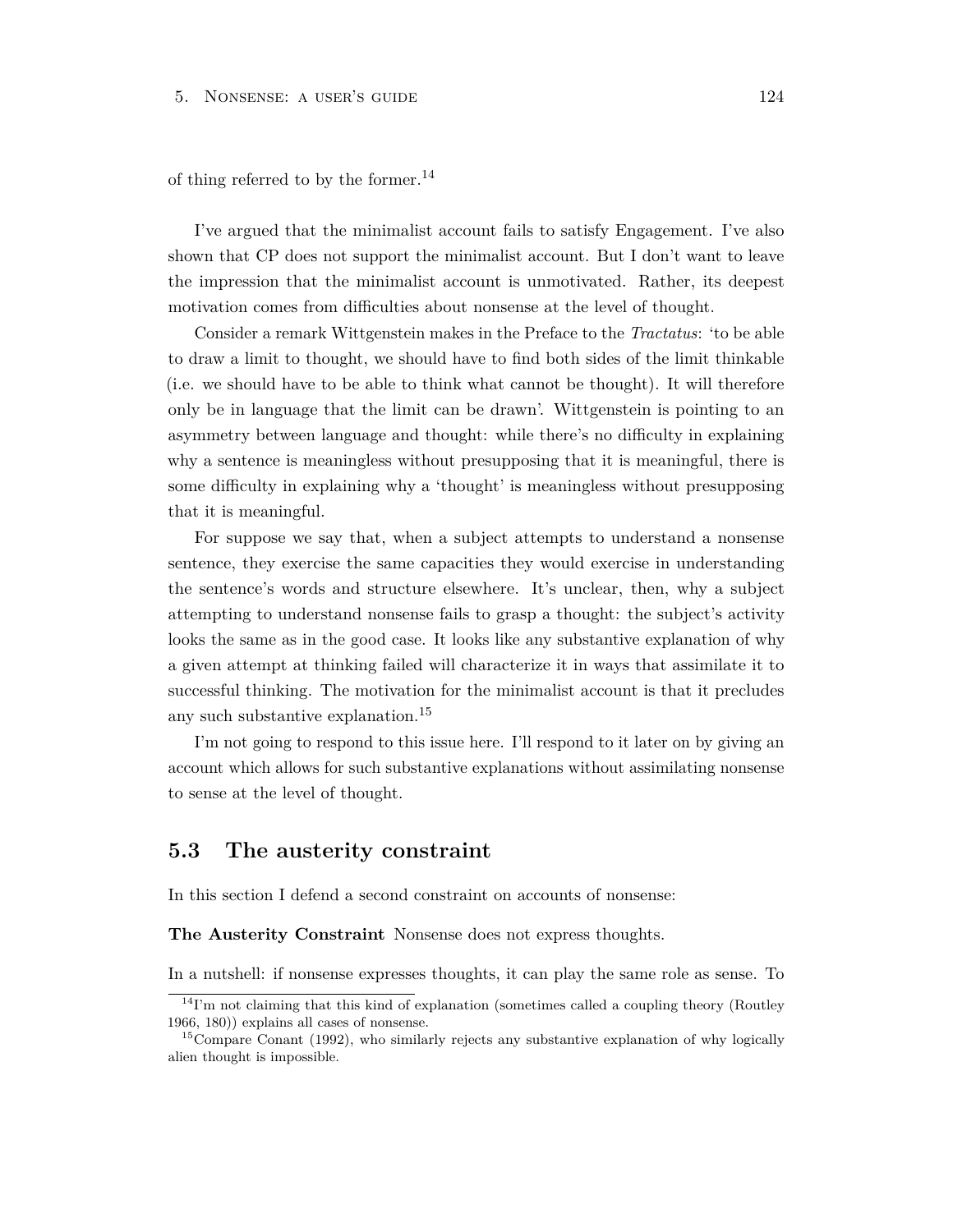the extent that nonsense can play the same role as sense, the concept of nonsense loses its critical force. So nonsense must not express thoughts.

#### **5.3.1 Nonsense thoughts**

To approach the Austerity Constraint, let's consider an account which directly violates it: the *nonsense thoughts* account, on which nonsense expresses genuine but defective thoughts.<sup>16</sup> This account easily satisfies Engagement. Since a nonsense thought is a thought, it can form part of chains of reasoning. A nonsense thought can also fall within a that-clause, as in nonsense-attributions.

Despite these benefits, nonsense thoughts are a dead end. They make nonsense too much like sense. Consider two important theoretical roles played by thoughts. First, thoughts explain a central kind of understanding: I've understood a sentence if I grasp the thought it expresses. Second, thoughts explain a central kind of communication: I've successfully communicated with you if you grasp the thought I intended to express (Grice 1957). Now, if there are nonsense thoughts, then both roles can be played by nonsense as well as by sense. Suppose that 3 expresses the nonsense thought that goodness is hexagonal. I understand 3 if I grasp this thought; if I grasp a different one, I've failed to understand 3. If I utter 3 to you and you grasp this thought, then I've used 3 to successfully communicate. But if a nonsense thought can do the same work as an ordinary thought, then the concept of nonsense loses its critical force. That a given area of discourse is nonsense becomes an evaluatively neutral fact, not a defect.

In response, the proponent of nonsense thoughts should explain how nonsense thoughts are defective compared to ordinary thoughts, blocking the assimilation of our engagement with nonsense to our engagement with sense. I consider such a response in the next section.

#### **5.3.2 What's wrong with nonsense?**

The natural way to spell out the defectiveness of nonsense is to hold that nonsense thoughts are not truth-apt.<sup>17</sup> The proposal is that nonsense thoughts exist but lack truth-value – they are neither true nor false – while ordinary thoughts have a

 $16$ Sorensen (2002) argues, relatedly, that there are meaningless objects of belief (albeit statements rather than propositions).

 $17$ I'm going to talk about sentences as having truth-values, abstracting from the role of context.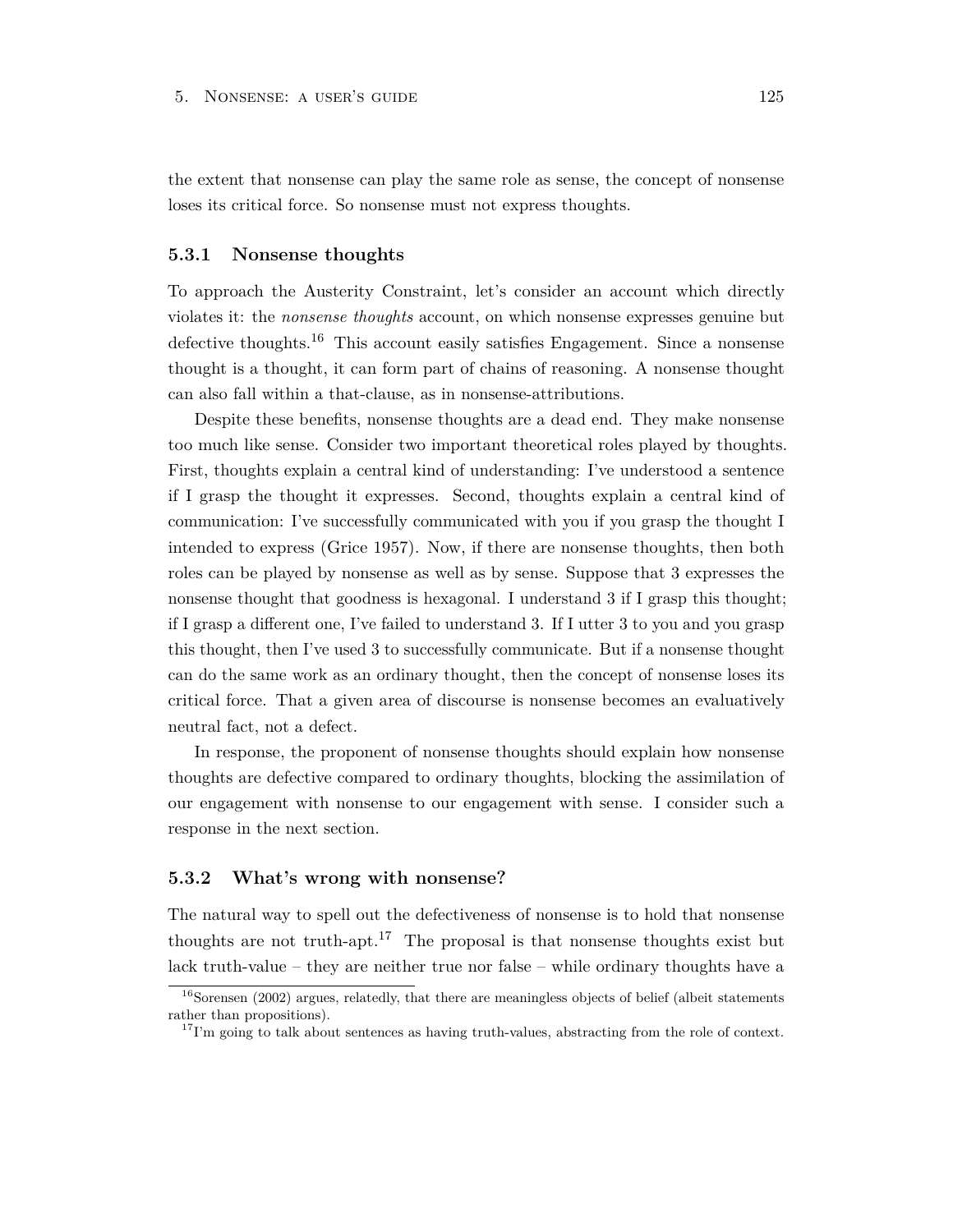truth-value. As truth is an important aim of rational discourse (Dummett 1973, ch. 10; Priest 2006, s. 4.5), this is reason to avoid speaking nonsense.

To see why this won't work, recall an argument from Dummett (1959), which forces us to be more precise about the sense in which nonsense is neither true nor false. Dummett is responding to Strawson's account of empty singular terms, like 'the King of France'. Strawson had suggested that statements like 'The King of France is bald' are meaningful – we know how the world would have to be for them to be true – yet neither true nor false (1950, 330). Dummett argues that this is untenable. If the statement is meaningful, it can be used to make an assertion, and if the world is not the way it would have to be for the assertion to be true, then the assertion is false. Of course, such statements might display odd compositional behaviour – 'The King of France is not bald' is also false – but, Dummett argues, their normative status is the same as any other falsehood.

Similarly, if nonsense expresses thoughts, then it can be used to make assertions; then, if the world is not the way it would have to be for the assertions to be true, the assertions are false. An assertion of nonsense might display odd compositional behaviour, as its negation will typically also be nonsense; but its normative status is the same as any other falsehood. But nonsense was supposed to be a distinctive normative status.

We can set out the objection more precisely using Dummett's distinction between *assertoric content* and *ingredient sense* (1973, ch. 12).<sup>18</sup> These levels of content are associated with different truth-values. Assertoric content is what is expressed by a sentence in assertion. Dummett maintains that the point of assertion is to exclude possibilities: in asserting *p*, we indiscriminately exclude all possibilities other than those in which *p* holds. Either the actual world falls into the excluded class, or it does not; so at the level of assertoric content, every assertion is either true or false.

Ingredient sense, by contrast, tracks the contribution a sentence makes to complex sentences of which it is a part. Different sentences may have the same truth-value at the level of assertoric content, but behave differently when part of complex sentences. For example, consider the sentences *a is F* and *b is F*, and suppose that *a* is an empty name and *b* names an object that doesn't fall under *F*. Then at the level of assertoric content, *a is F* and *b is F* are both false. But *a is not F* is also false, while *b is not* F is true. Negation is sensitive to a distinction among kinds of falsity which doesn't show up at the level of assertoric content. In Dummett's terminology,

 $18\,\text{For further discussion, see Suszko (1977) and Shaw (2014).}$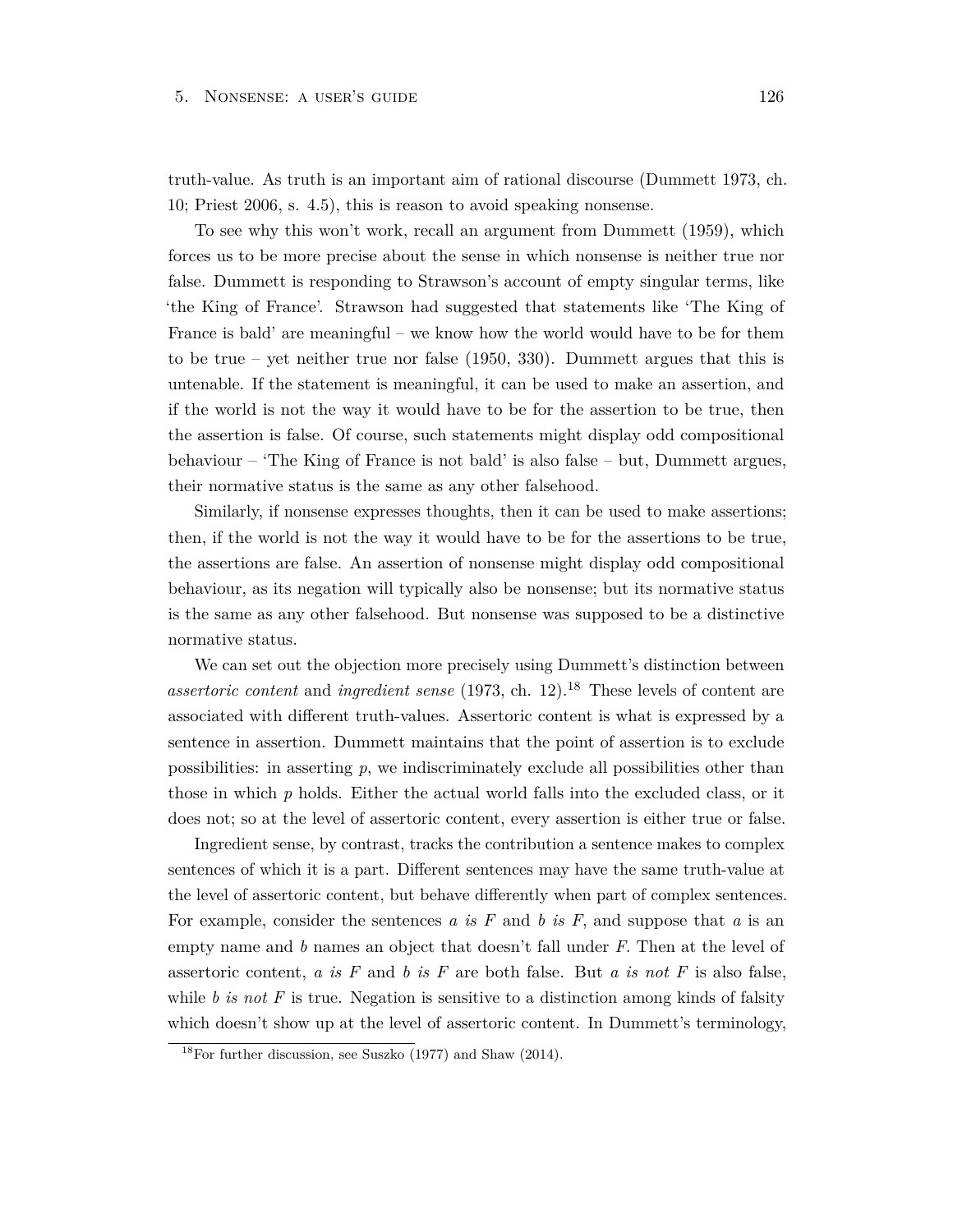#### 5. Nonsense: a user's guide 127

*a is F* is false at the level of assertoric content but neither true nor false at the level of ingredient sense.

Now, the proponent of nonsense thoughts must specify at what level nonsense thoughts are neither true nor false. Consider someone who asserts 3. We're supposing that the speaker succeeds in saying something – namely, that goodness is hexagonal. The speaker succeeds in expressing a certain kind of content – the content characteristic of declarative sentences. Some possibilities are excluded by this content. In fact, all of them are. So the actual world is excluded. So the assertion of 3 is simply false, at the level of assertoric content.

However, 3 will interact differently with negation than an ordinary falsehood. Suppose someone asserts

(7) Goodness is not hexagonal.

There's a reading of 7 on which it is false just as well as 3, and for just the same reason.<sup>19</sup> This compositional pattern is what it means for 3 to be neither true nor false at the level of ingredient sense.

But this is insufficient to capture the defectiveness of nonsense. Assertoric content is the notion bound up with the rational purpose of assertion: it captures the success or failure of an assertion in light of that purpose. Ingredient sense, by contrast, is a technical device serving to capture compositional effects. Truth-values assigned at the level of ingredient sense have no normative weight.

So to say that the assertion is neither true nor false is not to say that it fails more badly than a false assertion, but only that it is a false assertion of a particular sort, displaying particular compositional behaviour. The assertion is bad only because, at the level of assertoric content, it is false. Nonsense, however, is supposed to be a failure more basic than the failure to say something true. So a treatment of nonsense as expressing thoughts that are neither true nor false only at the level of ingredient sense obviates the critical force of the concept of nonsense.<sup>20</sup>

Nonsense, therefore, must lack assertoric content. To maintain this, we must satisfy Austerity: we must deny that nonsense expresses thoughts, rather than holding that the thoughts it expresses are neither true nor false.<sup>21</sup>

<span id="page-133-0"></span><sup>&</sup>lt;sup>19</sup>There is also an 'external' reading of 7 on which it is true. But in ordinary cases the two readings don't come apart (Routley 1966, 181).

 $^{20}$ For additional arguments against assimilating nonsense to falsity, see Routley (1969) and Goddard (1970).

 $21$ This is consistent with using a three-valued logic to represent the interaction of nonsense with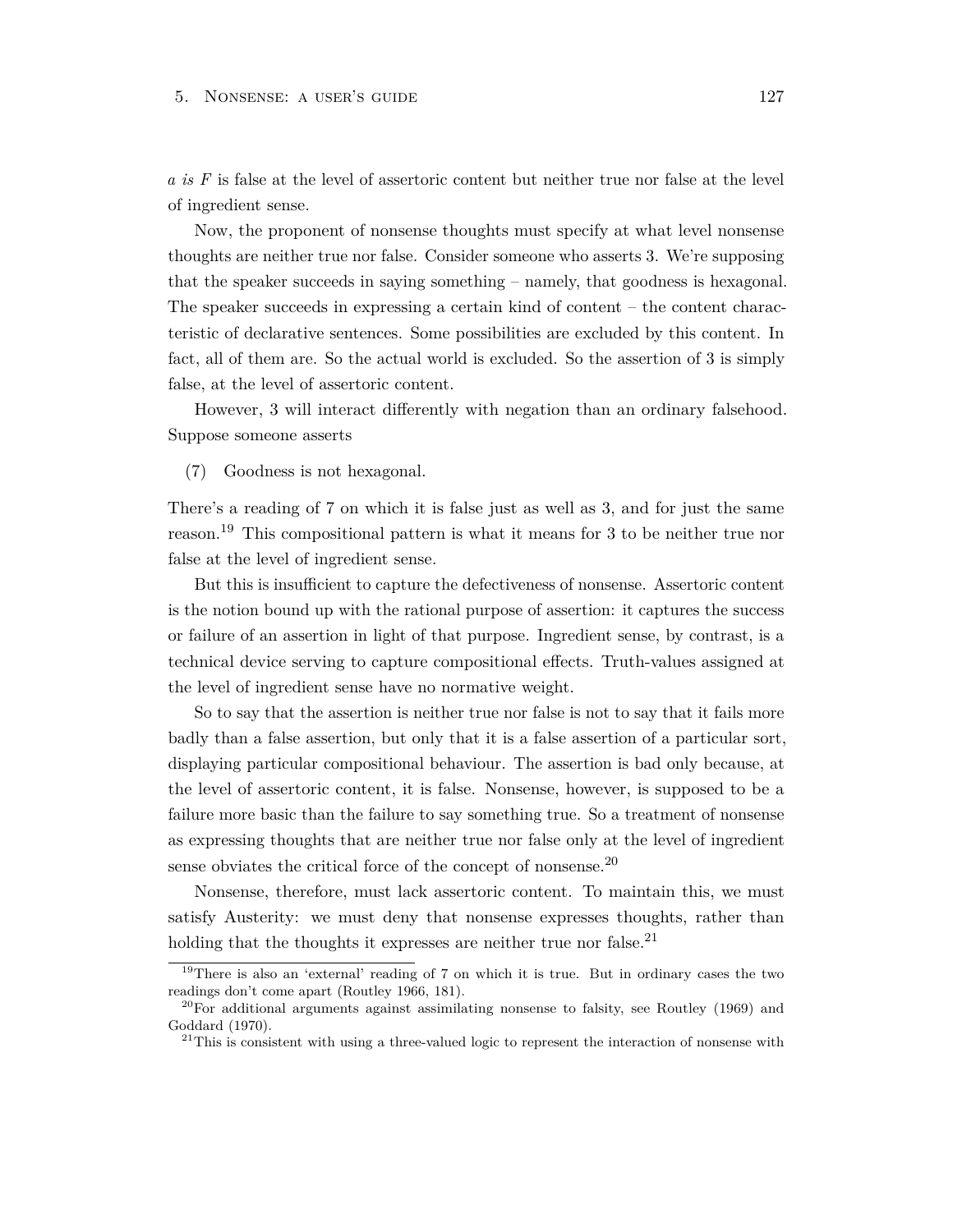## **5.4 A pretence account of nonsense**

I've set out two constraints that an account of nonsense must meet. It's hard to meet both constraints, because they pull in opposite directions. The nonsense thoughts account satisfies Engagement, but fails to satisfy Austerity. The minimalist account satisfies Austerity, but not Engagement. In short: it's hard to explain our dealings with nonsense without assimilating nonsense to sense.

This tension is not only theoretical. We can see how it shows up in experience in Diamond's description of trying to understand someone who utters nonsense (2000, 157-8):

When you understand someone who utters nonsense, you are not, on the one hand, remaining as it were outside his thought and describing what goes on from the point of view of empirical psychology. But, on the other hand, you are not inside his thought as you are when he makes sense and you understand what he says, because there is no such internal understanding, there is no thought that such-and-such to understand. ... There is, as I said, no inside. But what it is to understand a person who utters nonsense is to go as far as one can with the idea that there is.

For Diamond, this is how we should read the *Tractatus*: by imaginatively entering into the illusion that its sentences express thoughts.

In this section I offer an account of nonsense in the spirit of Diamond's suggestion that engagement with nonsense is an exercise of imagination. First, I explain what semantic pretence is.<sup>22</sup> Next, I introduce some background about understanding and logical form. Finally, I draw on this background to give the account, showing that it satisfies both constraints.

#### **5.4.1 Pretence and make-believe**

Pretence accounts codify games of make-believe, of the sort that children play. A game of make-believe will typically involve some really existing items (*props*), about which something is expressly pretended to be the case (*initial stipulations*), and principles for generating further content in the pretence (*principles of generation*)

sense. Kripke, for example, uses the third value for sentences that 'do not express propositions' (1975, 701). See n. 30 below.

 $22$ <sup>22</sup>The classic source for pretence accounts is Walton (1990; 1993). For a thorough recent discussion, see Armour-Garb & Woodbridge (2015). My view differs from that of Armour-Garb & Woodbridge in using pretence to explain our engagement with nonsense, rather than to explain the functioning of ordinary, successful language.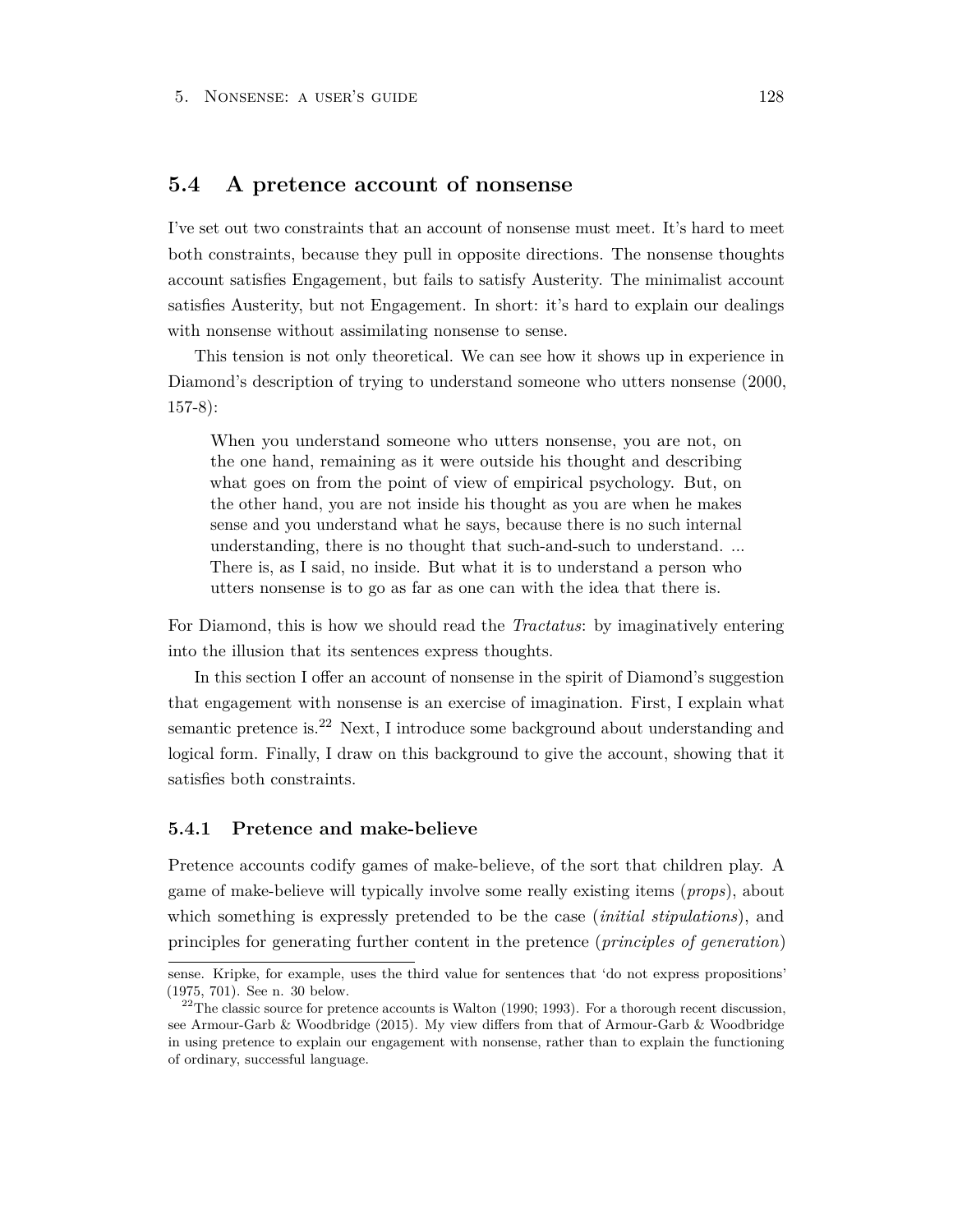(Armour-Garb & Woodbridge 2015, 39ff.). Consider, for example, a game about a bank robbery. The props are a child, X, and some newspapers. The initial stipulations are that X is a bank robber and the newspapers are cash. But the game's content is not fixed solely by these stipulations (Crimmins 1998, 5). Real-world facts – in particular, facts about the props and their relations – can be incorporated into the pretence. Thus, when X bolts with an armful of newspapers, in the pretence the bank robber is making a getaway.

For present purposes, we're interested in *semantic pretence* – pretence about the meaning of certain sentences or purported thoughts. The props are words, concepts and mental events; the initial stipulations assign meanings to these items which they ordinarily lack. In this way semantic pretence can increase the expressive resources of our language without increasing our stock of words.

Recent philosophical history offers some reason to think that a semantic pretence account will meet our two constraints. Late in *The Varieties of Reference*, Evans sought to give an account of sentences containing empty names, like 'Sherlock Holmes does not exist' (1982, ch. 10). On the one hand, Evans held that empty names are genuinely used, not just mentioned, in such sentences. Assuming that using a name requires knowing what it refers to, this explains why you can't understand 'Sherlock Holmes does not exist' without knowing who Sherlock Holmes is. On the other hand, Evans maintained that, since the sense of a name is a way of presenting its bearer, an empty name has no sense. It follows that sentences containing empty names do not express thoughts. Evans navigated between these two requirements with a semantic pretence account of the use of empty names. Insofar as Evans' two requirements look a lot like the Engagement Constraint and the Austerity Constraint, we have reason to think that a semantic pretence account will be adequate to nonsense more generally.<sup>23</sup>

Before considering nonsense, it'll be useful to begin with an example where pretence operates on an otherwise meaningful sentence. Let's stay with the bankrobbery pretence. I'll say that a sentence is 'make-believedly true' when an assertion of it would be correct within the pretence (Evans 1982, 354ff.; Crimmins 1998, 15). The basic rules of the pretence, then, are as follows.  $24$ 

 $23$ The connection between Evans' pretence theory and nonsense is drawn by Moore (2003a, 188).

<sup>&</sup>lt;sup>24</sup>I use *P*, *Q* and *R* as variables running over sentences and *P*['a'/'b'; 'c'/'d'; ...] for the result of replacing 'a' with 'b', 'c' with 'd' and so on in *P*.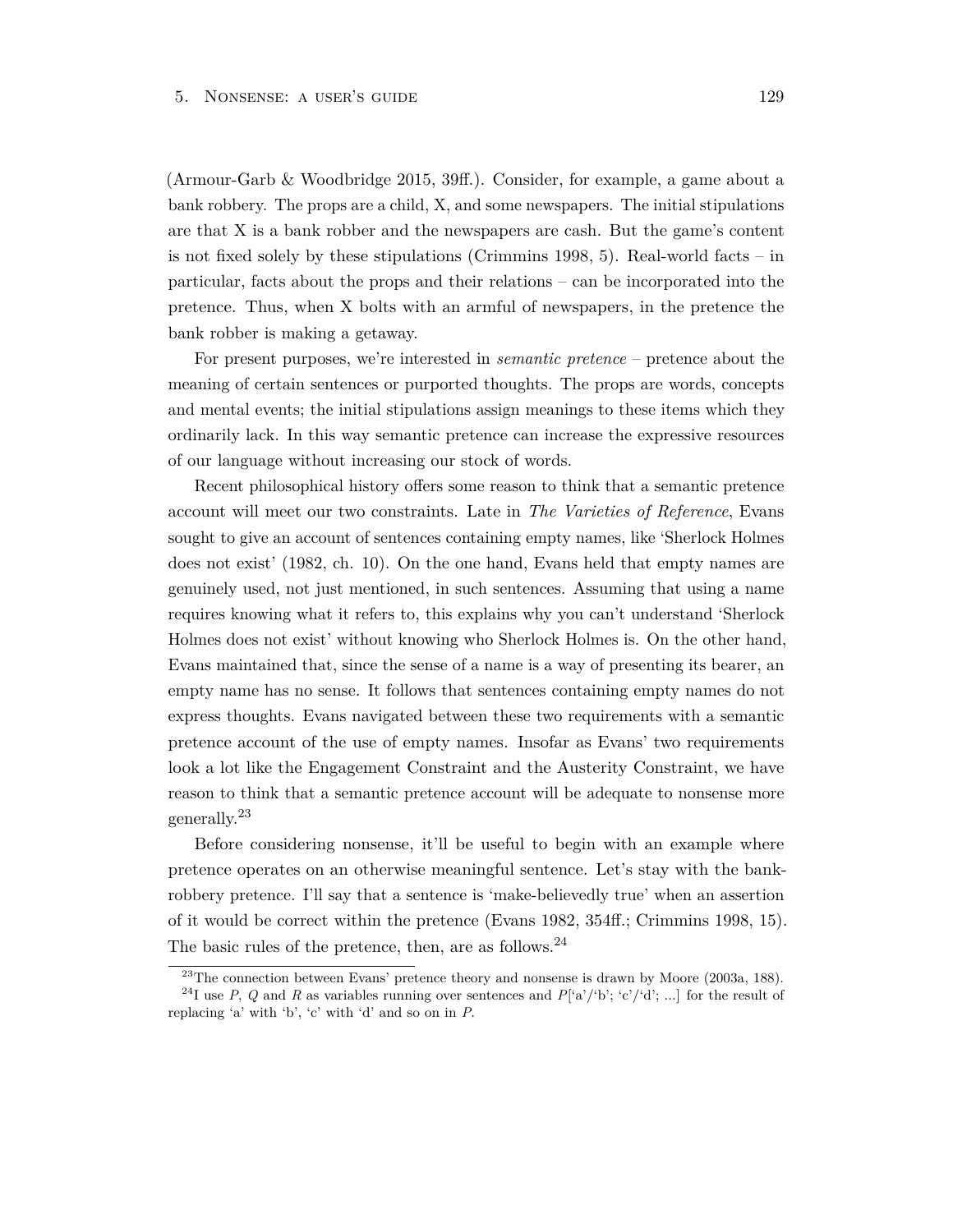#### **Bank robbery pretence**<sup>25</sup>

**Props.** The props are the terms 'The bank robber', 'cash' and sentences containing those terms.

**Initial Stipulations.** For a sentence *P* which contains one or more of 'The bank robber' and 'cash', *P* is make-believedly true if and only if *P*['The bank robber'/'X'; 'cash'/'newspapers'] is true.

We also have two more general rules (Evans 1982):

**Principle of Generation.** If *P* is true, and if there is no set of makebelievedly true sentences  $Q_1$  ...  $Q_n$  such that if  $Q_1$  ...  $Q_n$  were true then *P* would not be true, then *P* is make-believedly true.

**Recursive Principle.** If  $P_1$  ...  $P_n$  are make-believedly true and if  $P_1$  ... *P<sup>n</sup>* were true *R* would be true and there is no set of make-believe truths  $Q_1 \ldots Q_n$  such that if  $Q_1 \ldots Q_n$  were true then  $R$  would not be true, then *R* is make-believedly true.

These rules specify the set of make-believedly true claims. Some claims are expressly made-believe, while others are determined by a function from real-world truths to make-believedly true claims. This makes it possible to recover real-world content from make-believe content, or vice versa (Yablo 2014, s. 10.2).

Now consider an assertion of 'The bank robber dropped the cash while fleeing.' This assertion might lack a truth-value, as phrases like 'The bank robber' and 'the cash' may lack reference. But given the rules of the pretence, we know what has to be the case for the assertion to be make-believedly true: the assertion is correct, within the pretence, if and only if X dropped the newspapers while fleeing.

#### **5.4.2 Logical form and partial understanding**

A pretence account of nonsense raises special difficulties because the participants pretend not only that something is the case, but that something makes sense. To give such an account, we need some background about how we understand thoughts and sentences.

I'm going to suppose that recognition of logical form is essential to our understanding of thoughts and sentences. By 'logical form', I mean the way a thought or

 $^{25}$ I'm borrowing the helpful format of Armour-Garb & Woodbridge (2015).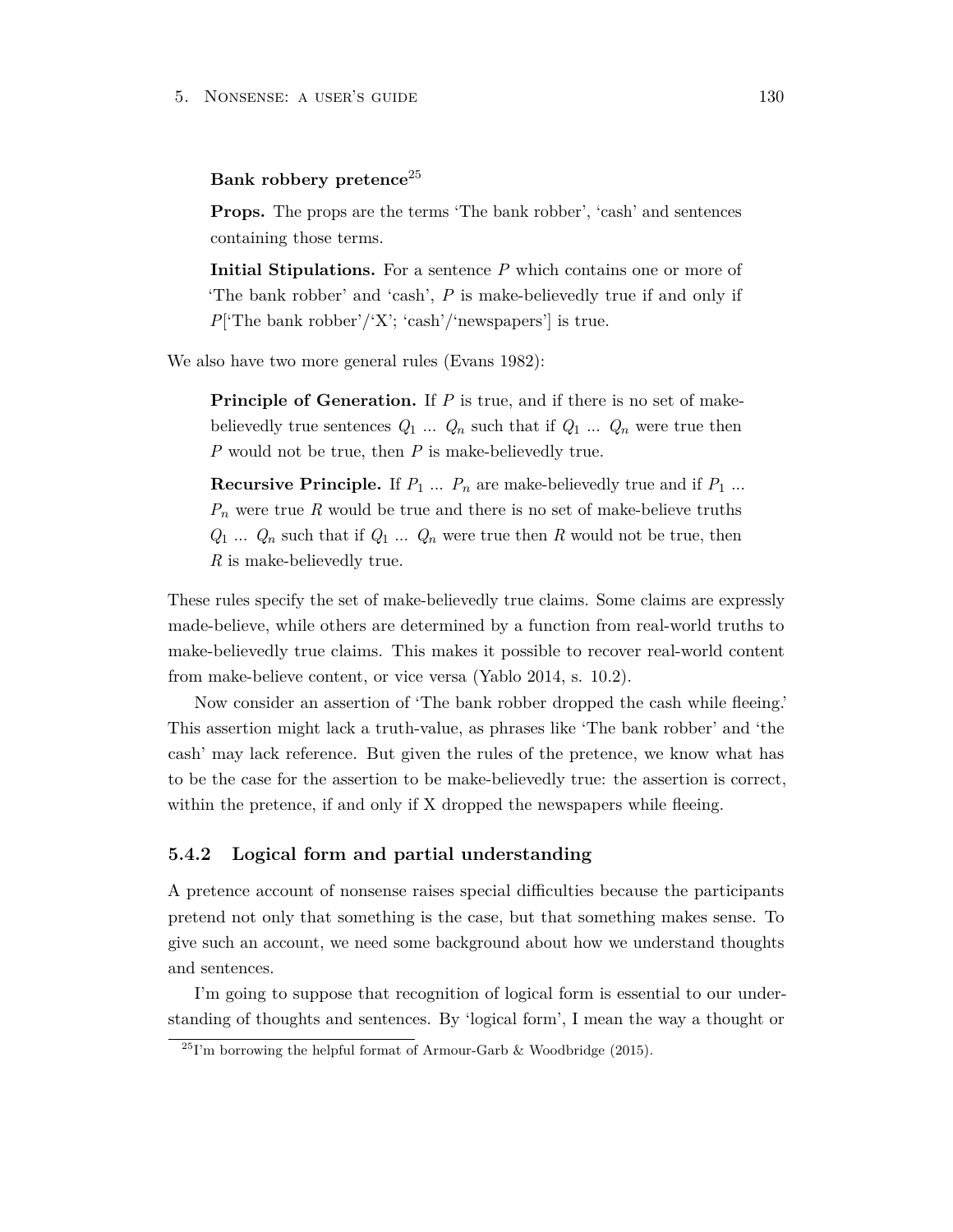sentence is composed of its elements. I'll speak of a sentence as 'having' or 'being of' a particular logical form, but this shouldn't be taken to imply that a given sentence can have only one form (Oliver 2010). For example, 'If Hegel wrote the *Logic*, then Hegel was brilliant' is of the form 'if *p*, then *q*' and of the form 'if *a* is *F*, then *a* is *G*'.

Why think that recognition of logical form is essential to understanding? Well, it's commonly thought that our understanding of a thought or sentence consists in grasp either of its truth-conditions (Davidson 1967; Lepore & Ludwig 2002), or of the valid inferences to and from it (Brandom 1994), or both. Logical form contributes both to the truth-conditions of a thought and to its inferential role. So, whatever the right account is, recognizing logical form is essential.

Logical form is *general*. A given form makes a uniform contribution to every thought or sentence which has that form. For example, any thought of the form '*a* is *F*' will be true if and only if *a* is *F*; any thought of the form  $\neg p'$  will be true if and only if *p* is false. This generality allows us to know things about thoughts and sentences that we don't understand. Consider the sentence 'Space is curved'. As long as I recognize the logical form of 'Space is curved', then – even if I don't understand the sentence  $- I$  know that 'Space is curved' is true if and only if space is curved (Higginbotham 1989).<sup>26</sup> I know, too, that 'Space is curved' entails that something is curved. We can draw inferences when we recognize a sentence as expressing a thought of a certain form – even if we don't know which thought.

This kind of understanding can come in stages, which it's natural to think of as levels of analysis. For example, take

(8) Space is curved and time is not real.

I may first recognize 8 as a conjunction:

8 is true if and only if 'Space is curved' is true and 'Time is not real' is true.

Next, I realize that the right hand conjunct is negated:

8 is true if and only if 'Space is curved' is true and 'Time is real' is false.

And so on. Dummett (1974) believed this process essential to the utility of logic: partial analysis reveals some licensed inferences, and further analysis lets us see further structure, licensing new inferences.

<sup>&</sup>lt;sup>26</sup>Higginbotham calls this the 'less demanding notion of meaning' (1989, 170; see also Higginbotham 1994, 102 and Armour-Garb & Woodbridge 2015, 158).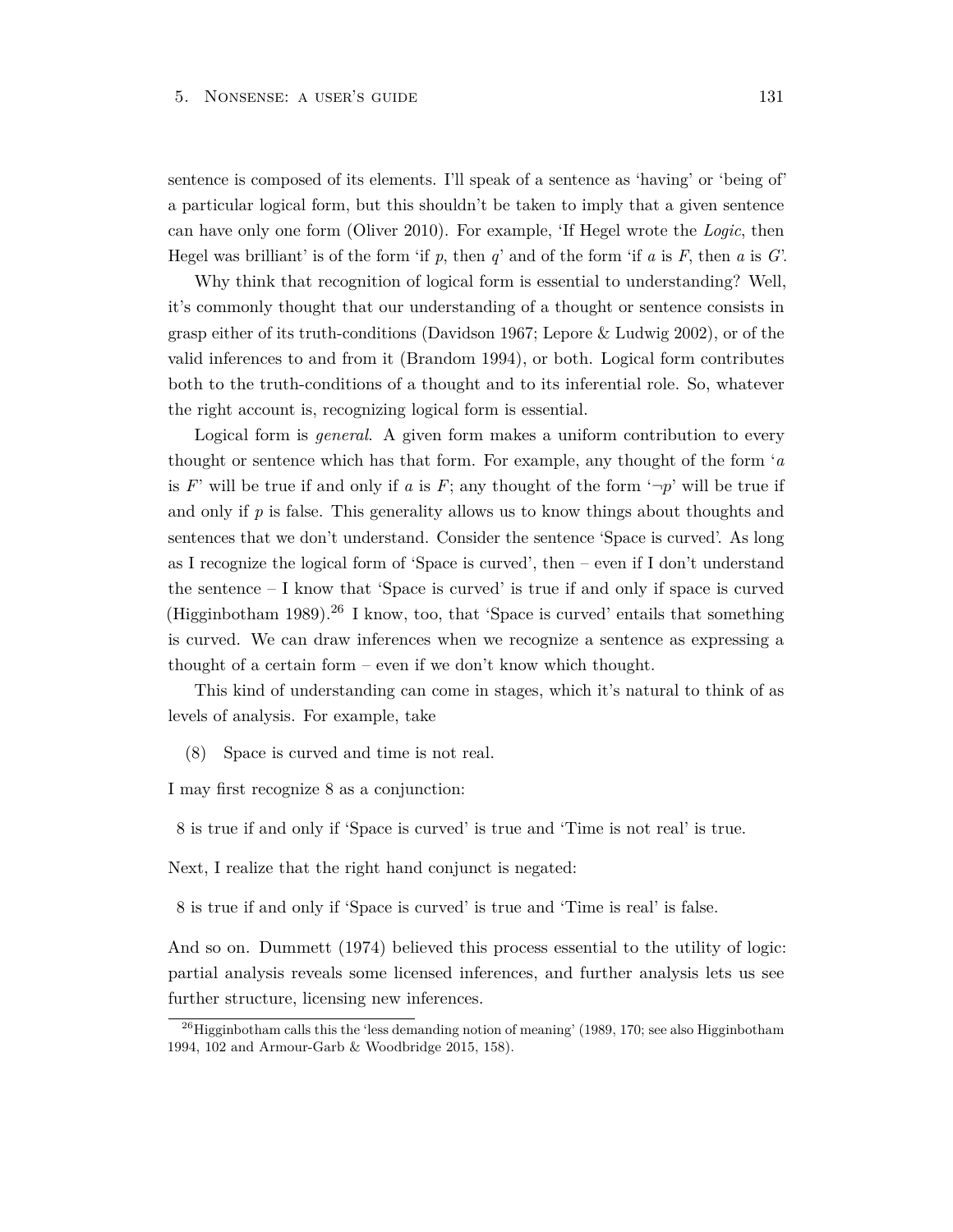Can this process be extended to include non-logical concepts? In principle, it can. For example, suppose that I understand 'curved', but don't know what 'space' refers to: with this partial understanding, I might already grasp that 'Space is curved' entails that space is not flat. But whether these inferences are valid depends on whether 'curved' makes the same contribution to every sentence of which it is a part. It could be that some inferences from 'curved' are valid when we're talking about everyday objects and invalid when we're talking about space. In other words, it depends on whether non-logical concepts are general in the same sense as logic. So while, in principle, the process could be extended to non-logical concepts, such extensions are *risky* in a way that logic is not.

#### **5.4.3 Pretentious nonsense: the general idea**

We're now in a position to state a pretence account of nonsense. This is a pretence where something that is not meaningful is make-believedly meaningful. In this section I explain the general idea; in the next section, I work through two examples.

When we produce nonsense, we enter a pretence where a certain sentence expresses a thought, or where a certain mental event was a thought. The props are not thoughts. At the level of language, they are nonsensical sentences; at the level of thought, they are mental events: failed attempts at using certain conceptual capacities to think. Neither nonsensical sentences nor failed attempts at thinking stand in logical relations, but we can pretend they do.

The initial stipulation is that a given item is or expresses a thought. Not any old thought, though: a thought of a certain form. Given the stipulation that some bit of nonsense expresses a thought of a certain form, we can exercise our conceptual capacities just as we do with a partially-understood sentence. This allows us to reason with nonsense. When we make a nonsense-attribution, we're using the expressive resources of the pretence to point out the prop as nonsense.

The pretence account of nonsense satisfies both constraints. Engagement is satisfied because, as I will show, within a pretence we can both reason with nonsense and embed it in nonsense-attributions. Austerity is satisfied because we only pretend that nonsense expresses thoughts. Unlike the bank robbery game and others discussed by some pretence theorists (Armour-Garb & Woodbridge 2015, chs. 2 and 3), pretence does not operate here to allow a sentence to express a content other than the one it appears to express.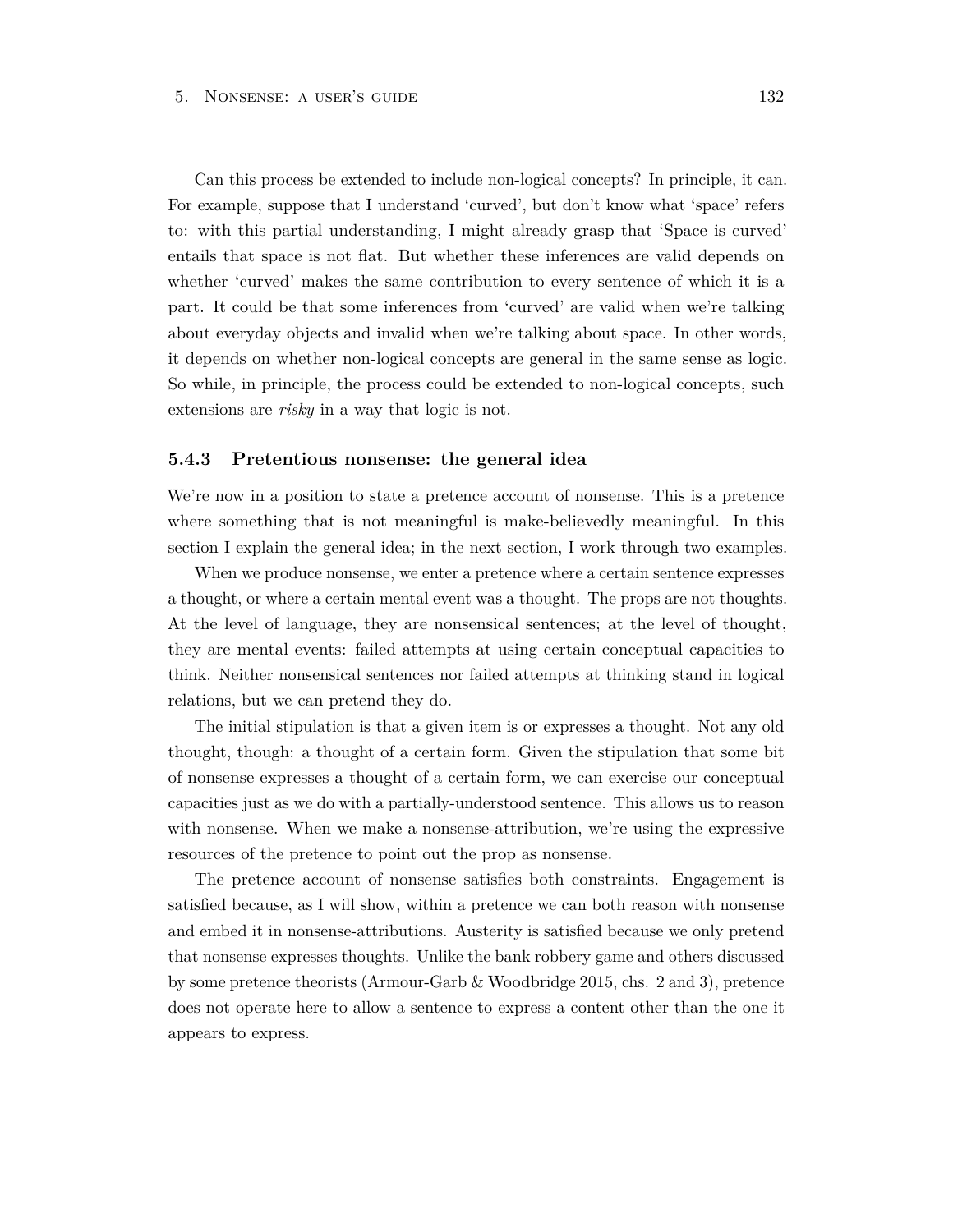#### **5.4.4 Examples of pretentious nonsense**

Let's see how this works. I begin with an example of reasoning with nonsense and then give an example of a nonsense-attribution. Recall

(3) Goodness is hexagonal.

An utterance of 3 doesn't say anything, but we may mistakenly suppose it does. In making this supposition, we enter a pretence defined by the following rules.

#### **'Goodness is hexagonal' pretence**

**Props.** The prop is the sentence 'Goodness is hexagonal'.

**Initial Stipulations.** 'Goodness is hexagonal' expresses a thought of the forms '*a* is *F*', '*a* is hexagonal' and 'Goodness is *F*'.

**Principle of Generation.** If *P* is true, and if there is no set of makebelievedly true sentences  $Q_1 \ldots Q_n$  such that if  $Q_1 \ldots Q_n$  were true then *P* would not be true, then *P* is make-believedly true.

**Recursive Principle.** If  $P_1$  ...  $P_n$  are make-believedly true and if  $P_1$  ...  $P_n$  were true *R* would be true and there is no set of make-believe truths  $Q_1 \ldots Q_n$  such that if  $Q_1 \ldots Q_n$  were true then  $R$  would not be true, then *R* is make-believedly true.

Before I discuss reasoning with 3, notice that we can simulate a truth-condition for 3 within the pretence. It's make-believedly true that 3 expresses a thought of the form '*a* is *F*'. We know that a meaningful sentence of this form is true if and only if *a* is *F*, so we incorporate this knowledge into the pretence using the Principle of Generation. Then, by the Recursive Principle, it's make-believedly true that

(9) 'Goodness is hexagonal' is true if and only if goodness is hexagonal.

Of course, 9 is nonsense, since its right-hand side is nonsense. So I don't propose to follow Higginbotham (1989, 156) in claiming that we can know purported truthconditions like 9. Since 9 is nonsense, it is not true and so cannot be known. Or again, since 9 is nonsense, it does not express a thought, so, assuming the objects of knowledge are thoughts, it cannot be known. Rather, 9 expresses an illusion of understanding; the reasoning sketched explains its etiology.

Next, consider the apparent entailment from 3 to 4. First, note that it's makebelievedly true that 3 expresses a thought of the form '*a* is hexagonal'. We know that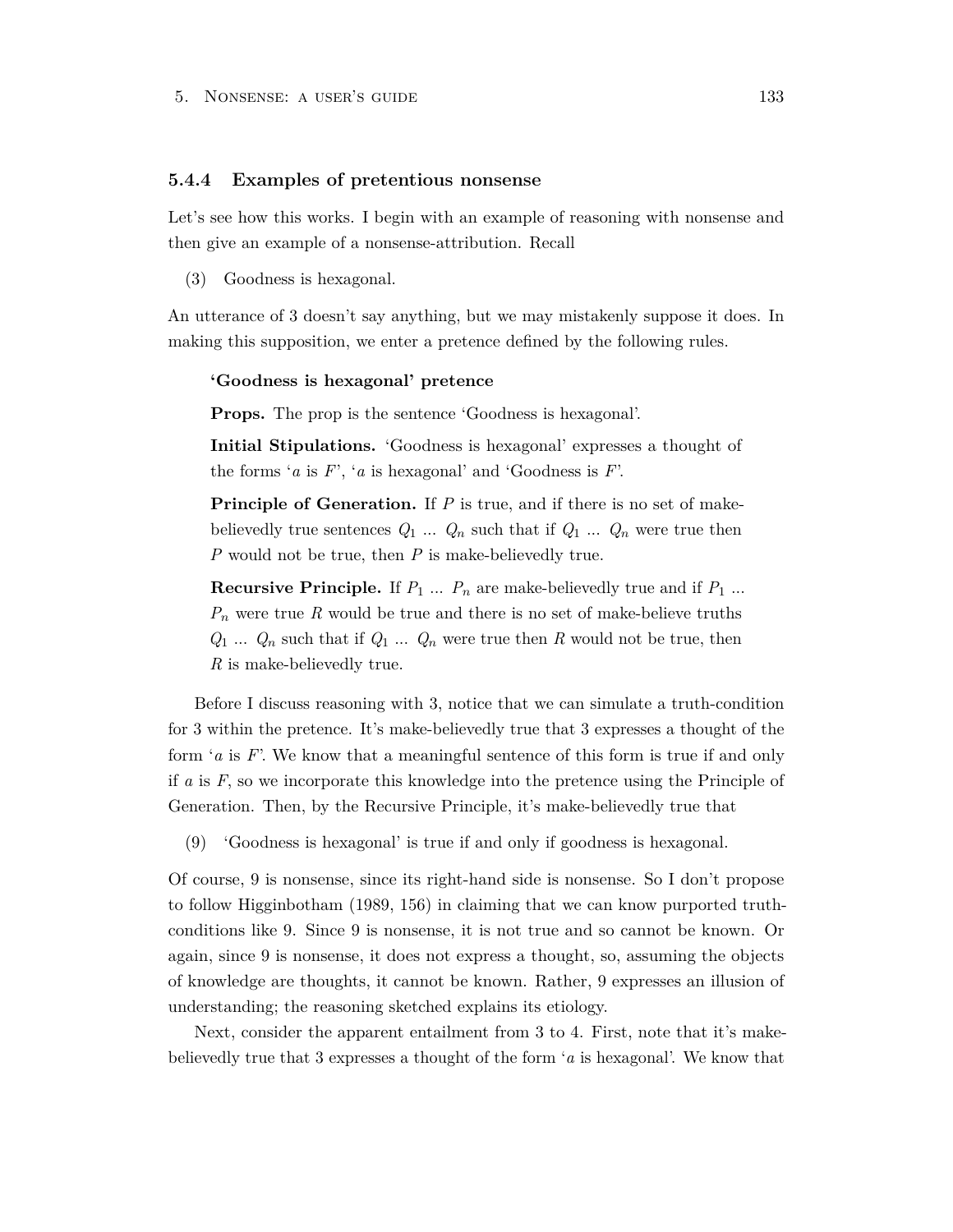a meaningful sentence of the form '*a* is hexagonal' entails 4, so we incorporate this knowledge into the pretence by the Principle of Generation. Then it's make-believedly true, by the Recursive Principle, that 3 entails 4.

Let me comment on a few suspicious-looking aspects of this account. First, you might worry that we set out to explain the apparent validity of the inference from 3 to 4, not the apparent truth of the claim that 3 entails 4. In fact, there's no deep problem here. As stated, the Principle of Generation only allows for incorporating *truths* into the pretence. To solve this problem, we'd need to extend the Principle to allow for incorporating *rules of inference* as well. Just as what's make-believedly true governs what's correct to assert within the pretence, what's make-believedly valid governs what's correct to infer within the pretence. Given such an extension, we could incorporate a rule like 'From a thought of the form '*a* is hexagonal', infer that something is hexagonal', and use it to make-believedly validate the inference from 3 to 4.

Second, you might worry about the Initial Stipulations about the form of 3. For example, the pretence contains the stipulation that 3 is of the form '*a* is hexagonal'. Are we entitled to this, if 3 doesn't express a thought? We are. Earlier, I argued against Diamond's view that words in nonsense sentences don't bear their ordinary meanings; rather, they do bear their meanings, but nonsense sentences don't express thoughts. So there's no reason to deny that 3 involves the ordinary phrase 'is hexagonal': a phrase which invites completion by some appropriate singular term. This obvious fact about 3 shapes the pretence into which we enter when we suppose that 3 is meaningful.

This fits with a plausible idea about nonsense. When we're under the illusion that 3 makes sense, we're not supposing merely that it expresses some thought or other – for example, that it might be a coded expression of a state secret. Rather, we're under the illusion that it expresses a thought which has components in common with 'Goodness is rare' and 'France is hexagonal'. Among other things, then, it must be of the form '*a* is hexagonal'. Why does 3 invite this illusion in particular? Because the illusions associated with a particular item of nonsense are generated and constrained by our ordinary ability to recognize patterns in speech and writing. $27$ 

Next, let me address the use of nonsense in nonsense-attributions. The idea will be that, in order to make a nonsense-attribution, we have to enter into the pretence that the nonsense makes sense, and use the expressive resources of the

<sup>&</sup>lt;sup>27</sup>For further discussion of the role of pattern recognition in reasoning, see Besson (2019a).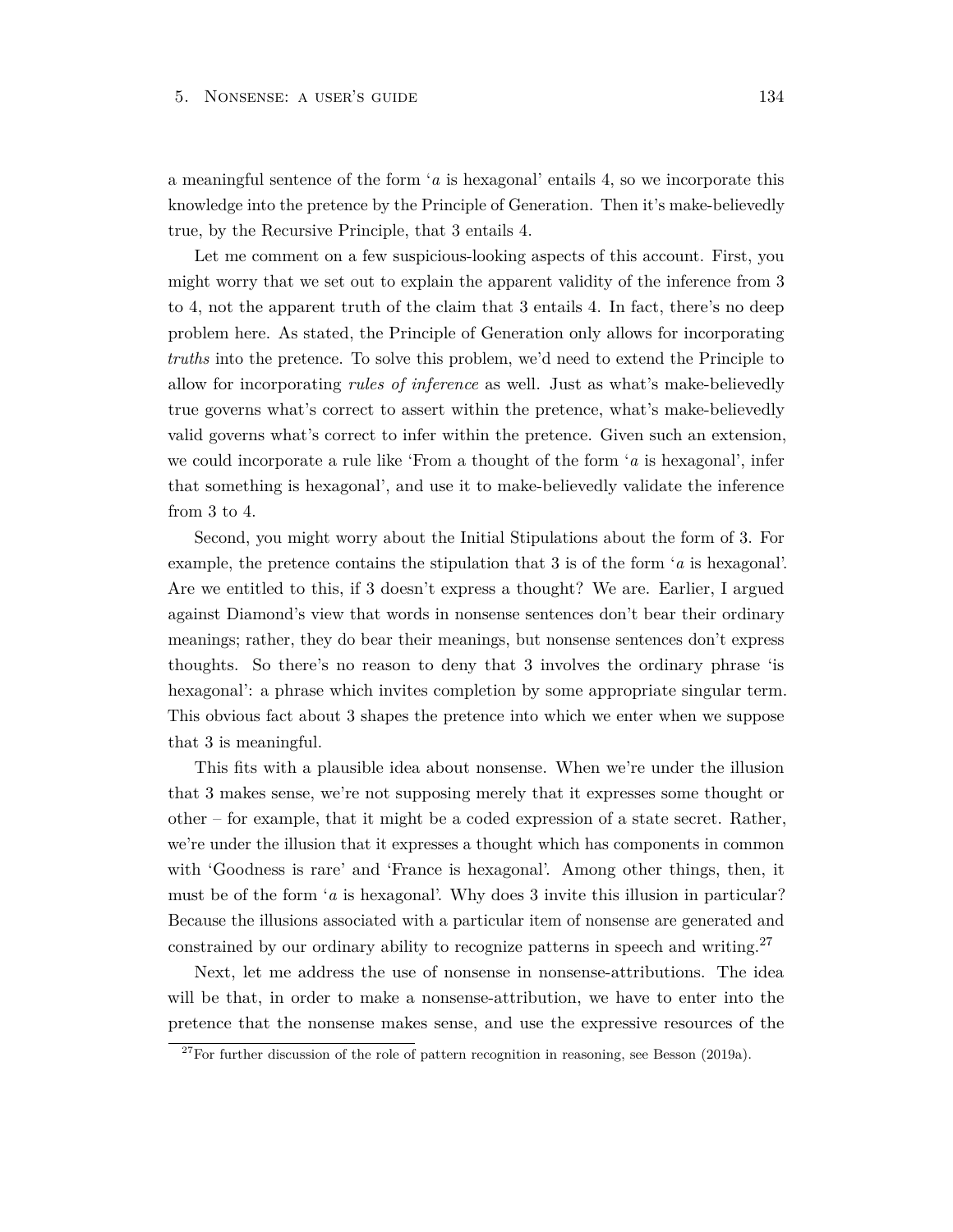pretence to point out 'from the inside' that it does not. This is what Evans called a 'game-to-reality shift' (1982, 369):

[S]omeone who utters such a sentence should be likened to someone who makes a move within a pretence in order to express the fact that it is a pretence. He is not like someone who tries to prevent a theatre audience from being too carried away by jumping up on the stage and saying: 'Look, these men are only actors, and there is no scaffold or buildings here—there are only props.' Rather, he is like someone who jumps up on the stage and says: 'Look, Suzanne and the thief over there are only characters in a play, and this scaffold and these buildings are just props.' The audience must be engaged, or be prepared to engage, in the make-believe, in order to understand what he is saying.

The analogue of a nonsense-attribution in the bank robbery game would be, 'all this cash is really just newspapers'.

I argued above that there are two readings of nonsense-attributions: a metalinguistic reading, on which the nonsense-attribution is about a string of symbols, and a non-metalinguistic reading. I want to suggest, now, that the non-metalinguistic reading is available only where there's a pretence in which the nonsense-attribution is make-believedly false: a pretence where the content of the that-clause make-believedly expresses a thought. Where there's no such pretence, the nonsense-attribution can only be read metalinguistically.

Where there is an appropriate pretence, some sentence or mental event will be used as a prop. It will be make-believedly true that the sentence in question expresses a thought, or that the mental event is a thought. Within the pretence, then, we gain an expressive resource for identifying the sentence or mental event in question: as that which expresses, or is, a particular thought. The nonsense-attribution exploits this expressive resource to identify the sentence or mental event in question and then states that – outside of the pretence – it does not express, or is not, a thought. When read in a non-metalinguistic way, then, the nonsense-attribution will be true if and only if the prop underlying the that-clause does not express, or is not, a thought.<sup>28</sup>

Let's consider an example. Recall the nonsense-attribution

(5) It is nonsense to say that a picture is a fact.

 $^{28}$ While there's no room to develop this, I believe this treatment can be extended to deal with sentences like 'Wittgenstein believes that a picture is a fact'. The truth of this sentence will depend (loosely speaking) on Wittgenstein's participating in a pretence in which the embedded sentence is make-believedly true.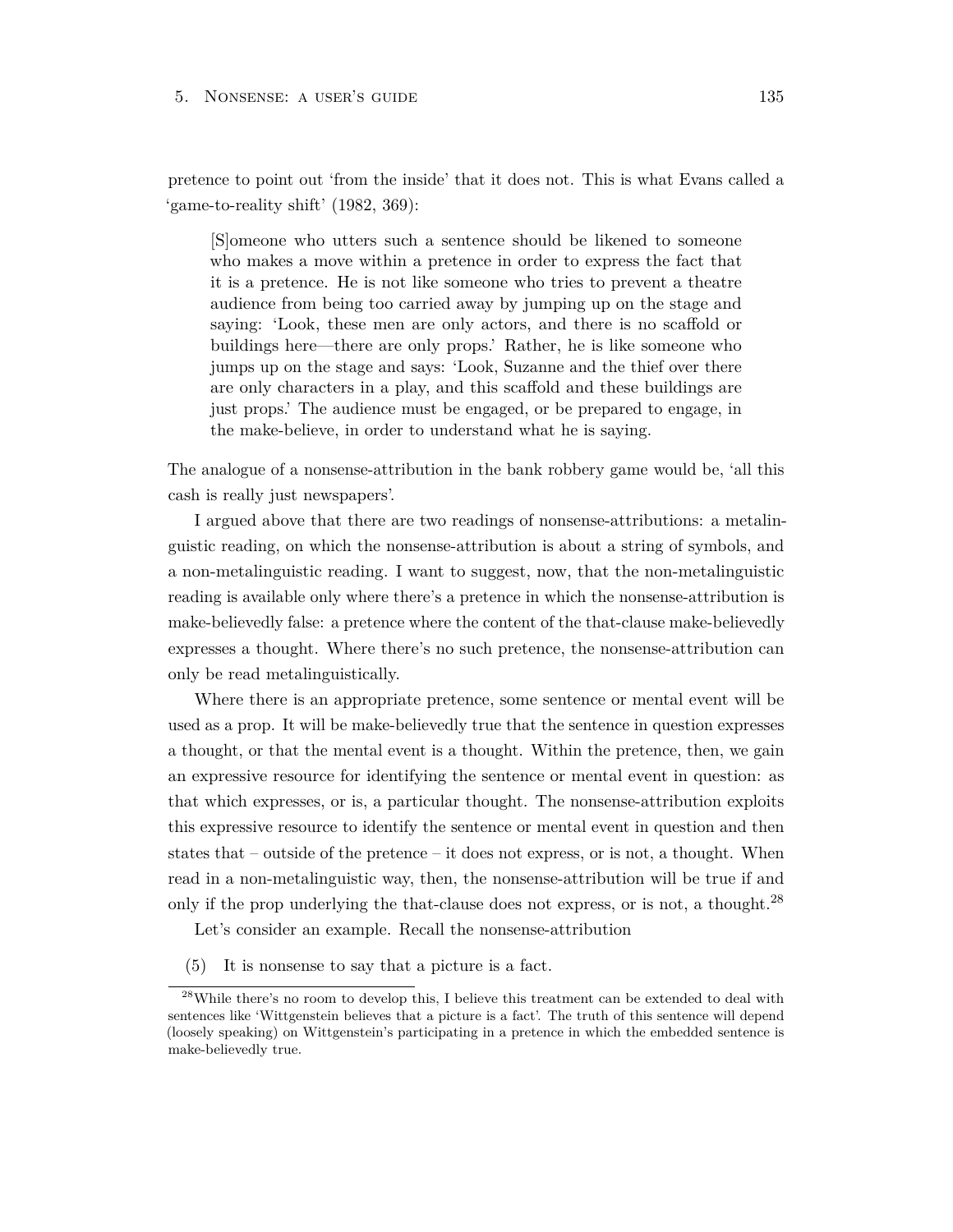On the metalinguistic reading, 5 expresses the fact that the string 'a picture is a fact' is meaningless. But suppose there's a pretence that 'a picture is a fact' expresses a thought. Within that pretence, 5 is make-believedly false.

Given that 5 is make-believedly false, a non-metalinguistic reading of 5 is available.<sup>29</sup> On this reading, 5 says that that which make-believedly expresses a thought – namely, the sentence 'a picture is a fact' – does not express a thought. Supposing that 'a picture is a fact' really is nonsense, 5 says something true. But it identifies the nonsense using expressive resources available only to one who has entered into the pretence that it makes sense.

I mentioned earlier that nonsense-attributions sound a bit odd. Now we can see why. Within the pretence, 5 is simply false, as 'A picture is a fact' is make-believedly meaningful. Outside of the pretence, we aren't engaging with the nonsense, so 5 can only be read metalinguistically. And surely we don't enter the pretence midway through 5, after 'to say'. So what exactly is going on, semantically? Someone who utters 5 is speaking from within the pretence to point out that, in fact, it is a pretence. They are using expressive resources that are only available within the pretence to communicate something about the pretence itself. This kind of utterance is parasitic on the existence of nonsense; in an ideal language, it would have no place. But in a language where nonsense exists, it has real cognitive value.

#### **5.4.5 Objections and replies**

This concludes my account of nonsense. Of course, semantic pretence accounts face no shortage of objections (Richard 2000; 2013; Azzouni 2018; Kroon 2018; Woods 2018). In this section I discuss two of the most serious.

First, as Jody Azzouni has noted, inference 'is invariably language-wide in scope. Sentences, nearly enough, from any area of discourse, may be employed to deduce results.' This raises the problem of how 'to understand inferences when they involve both pretence and non-pretence sentences from which non-pretence conclusions are drawn' (2018, 700-701). For present purposes, the worry concerns reasoning that moves from partly nonsensical premises to non-nonsensical conclusions. Suppose we go from 10 and 11 to 12:

 $29$ This non-uniform treatment of nonsense-attributions entails some non-compositionality. For example, while 'It is nonsense to say that a picture is a fact' involves a game-to-reality shift, 'It is not nonsense to say that a picture is a fact' is more naturally understood as make-believedly true. In fact, this is what we should expect. Compare an actor on stage who insists: 'Suzanne and the thief over there are not just characters in a play!'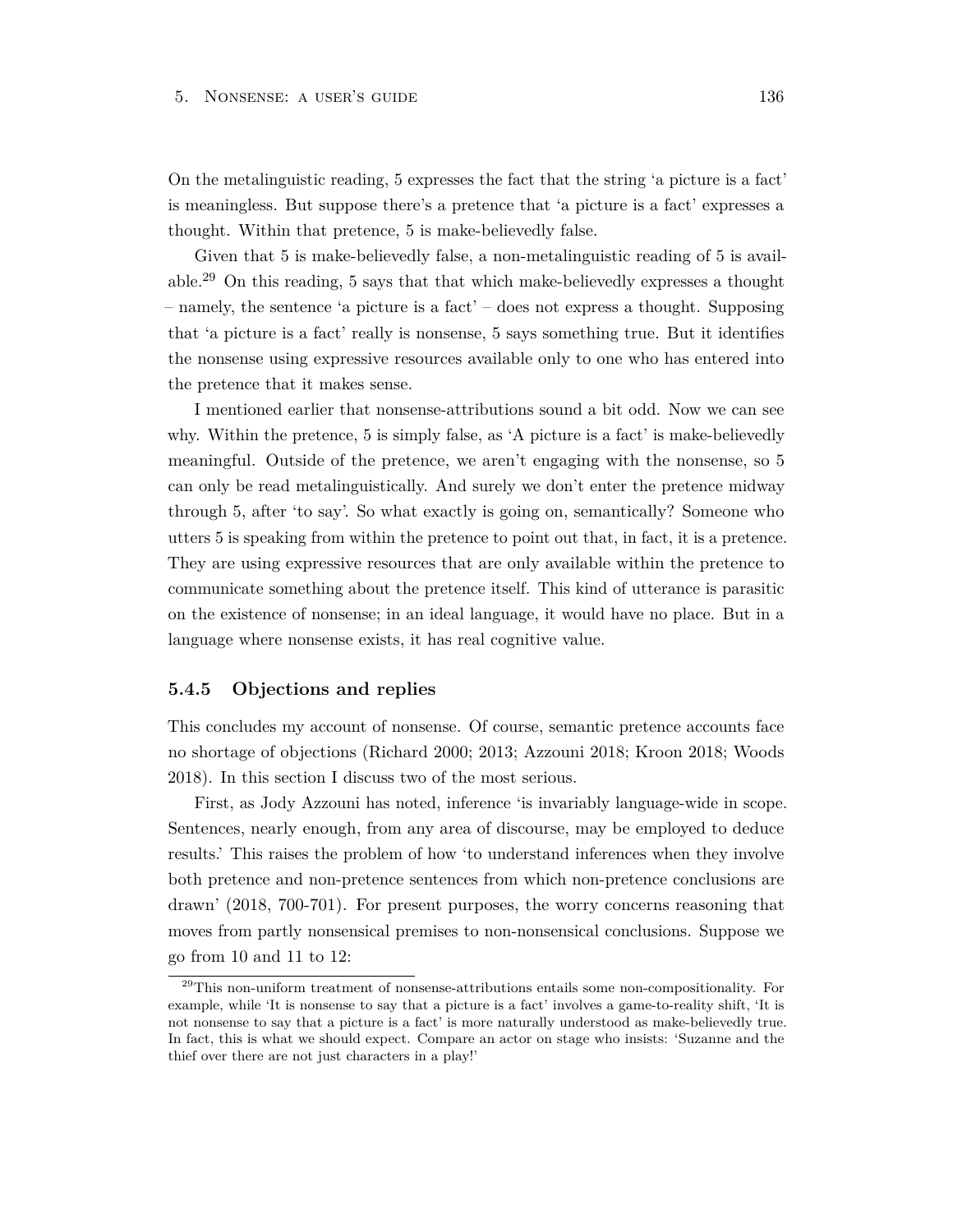- (10) A picture is a fact.
- (11) If a picture is a fact, then some facts are hard to understand.
- (12) Some facts are hard to understand.

What's happening here? 10 is wholly nonsense. 11 is (let us suppose) also nonsense because of its antecedent.<sup>30</sup> But 12 is fine. The problem is that the reasoning from 10 and 11 to 12 seems to be either irrelevant or invalid. For if it takes place within a pretence, it can be, at best, make-believedly valid, establishing only the make-believe truth of 12, and is thus irrelevant to the genuine truth of 12. And if it takes place outside of a pretence, it is invalid, vitiated by the meaninglessness of 10 and 11.

There's no real problem here. We should cheerfully accept the first horn of the dilemma: the reasoning from 10 and 11 to 12 is valid only within the pretence that 10 expresses a thought. So it is only make-believedly valid, and it shows only the make-believe truth of 12. None of this undermines the fact (if it is one) that 12 expresses a truth. It only means that 10 and 11 are not a route to knowing that truth.<sup>31</sup>

Second, you might worry that participating in a pretence requires the intention to participate in a pretence (Azzouni 2018, 693-694). But those who are under the illusion that some item of nonsense makes sense have no such intention. So they cannot be participating in a pretence.

I don't think that participating in a pretence requires the intention to participate in a pretence. Rather, it requires intentions to proceed in accordance with certain suppositions – suppositions which may not be true, but need not be known to be false. In the present cases, these are suppositions to the effect that a certain sentence is meaningful or that a certain mental event is a thought. In some cases (as in 3 above), anyone engaged in such reasoning would know that the sentences are nonsense. In other cases (as in the *Tractatus*), the usual speaker doesn't believe that the sentences in question are nonsense. Nor do they positively believe that these rather strange sentences make sense. Rather, they take for granted that the sentences make sense.

<sup>30</sup>If nonsense is contagious in this way, we might use Bochvar's logic B3 (also known as the Weak Kleene scheme) to represent the interaction of nonsense with sense. Indeed, Bochvar (1937) interprets the third truth-value as 'nonsense' or 'meaningless'. However, the question of the correct 'logic of nonsense' is subtle and beyond the scope of this paper. See Halldén (1949), Åqvist (1962) and Goddard & Routley (1973, ss. 5.3 and 5.4).

 $31$ This leaves intact the cases where nonsense is used in coming to know that it is nonsense – e.g. the Liar Paradox and Russell on existence. In such cases, the fact that a given item is nonsense is not known as the conclusion of an argument with nonsensical premises.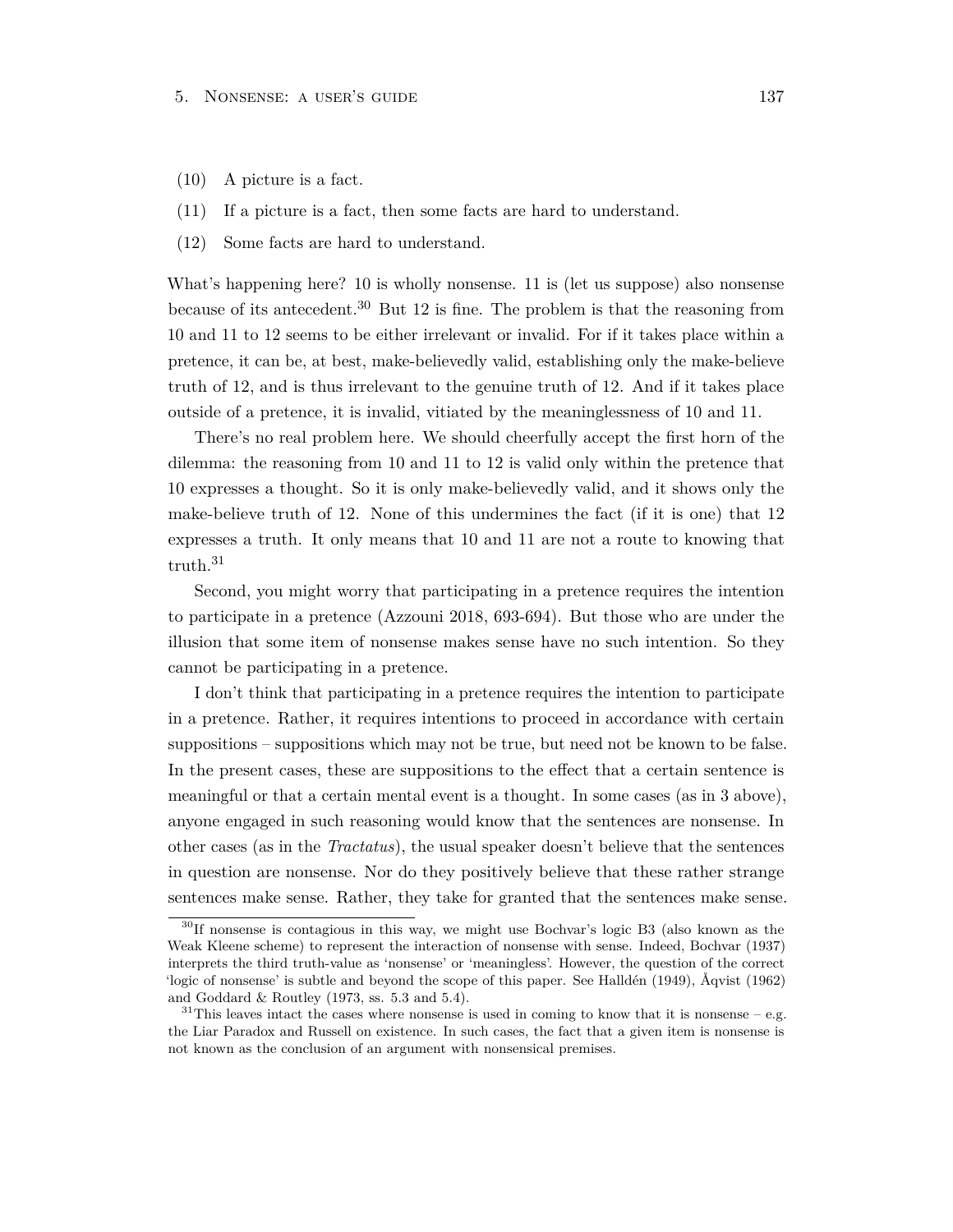Where the sentence is nonsense, proceeding on such a supposition suffices for entering a pretence.

It might seem puzzling how an ordinary speaker could intend to follow the rather technical rules that govern what is correct to say within a pretence. After all, ordinary speakers need not possess concepts like *logical form* or *make-believedly true*. But this problem isn't specific to nonsense. It's an instance of the more general problem of how speakers are related to the rules that govern what is correct to say within a language, the rules we codify in a theory of meaning. These rules are formulated using concepts like *truth-condition*, which speakers need not possess. The solution, in my view, is to distinguish between the practical ability a speaker has and the theoretical representation of that ability (Evans 1981; Fricker 1982; Peacocke 1986; Wright 1986b; Davies 1989). The theoretical representation should specify the features to which a speaker is sensitive, but it need not do so in terms which a speaker would recognize. In the case of nonsense, the rules for a pretence specify the features to which speakers are sensitive when they participate in the pretence, but they need not do so in terms which speakers would recognize.

## **5.5 Conclusion. Is there a transparent level of sense?**

I've argued that an account of nonsense must meet two constraints: the Engagement Constraint and the Austerity Constraint. While many existing accounts fail to meet one constraint or the other, I've proposed an account which meets both. Of course, I haven't shown that there are no other ways of accounting for nonsense. So, while I claim that pretence is what explains our engagement with nonsense, this claim is subject to other explanations that might be devised.

I'll end by setting out a hard question which should be of interest to anyone who finds the idea of nonsense compelling.

Philosophers have often thought that illusions of sense can be long-lasting and difficult to overcome: while it may only take a second's reflection to see through 'Goodness is hexagonal', it may take a lifetime to get past deep-rooted logicometaphysical confusions (Moore 2003a, 185). This raises the prospect of *content skepticism*: skeptical doubt about whether we are really expressing thoughts. Can we ever be certain that we are having a thought, or may our attempts always turn out to be nonsense?<sup>32</sup>

 $32\text{We should distinguish this from a global skepticism, about whether all of our sentences might}$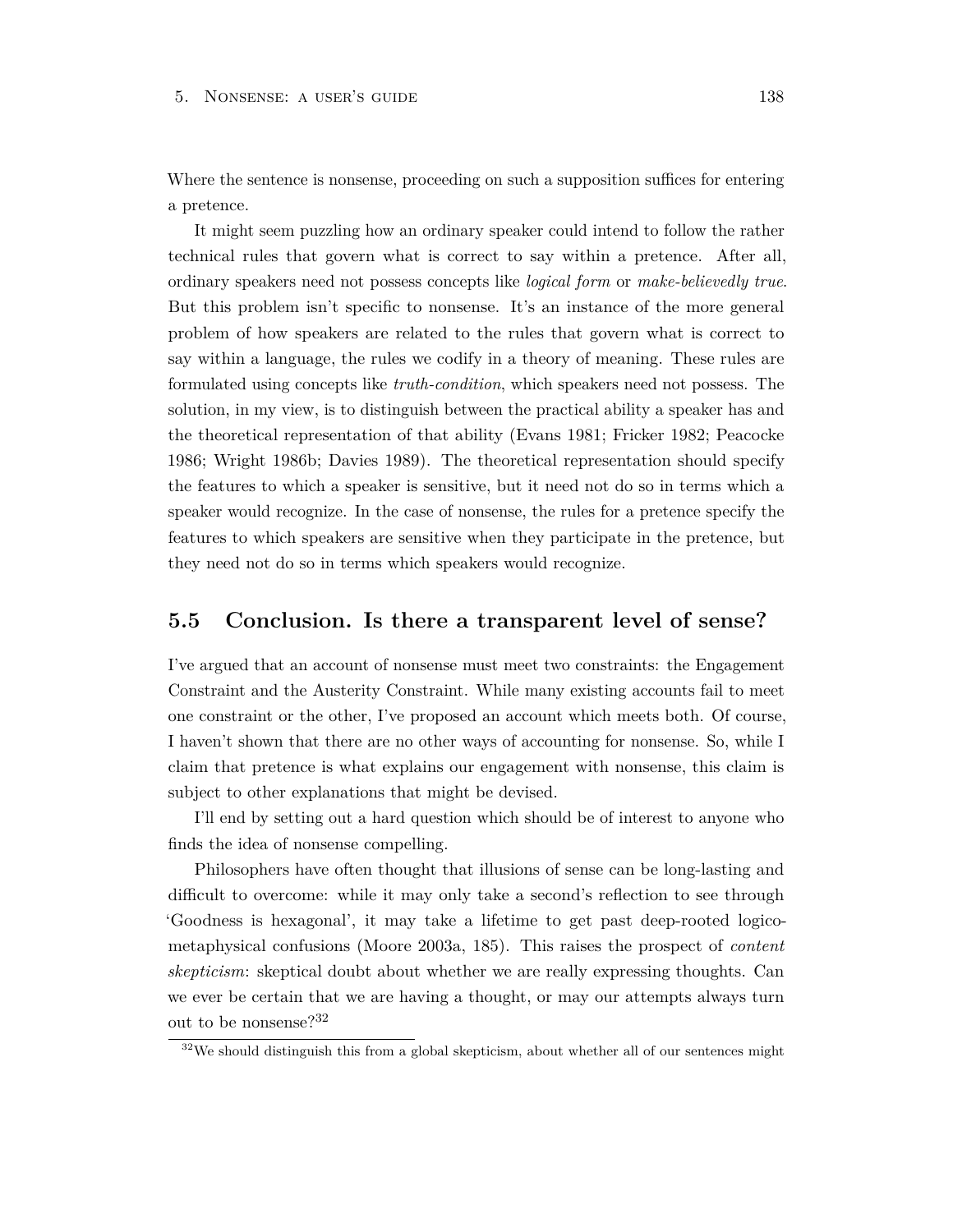We could reject this skepticism if there were a level of thoughts where illusions of sense are impossible: a level where there's no distinction between sense and the appearance of it. Call this a *transparent level of sense*. Such a level of sense would be analogous to a level of perceptual content at which it's impossible to be mistaken: for example, while you can be mistaken about whether you're listening to a trumpet, or looking at a copy of *Naming and Necessity*, perhaps you can't be mistaken about whether you're hearing a brassy tone, or seeing an orangey-red hue. Of course, it's disputed whether there is such a level of perceptual content. And it's just as unclear whether there is a transparent level of sense (cf. Millikan 1984, 92).

Many early analytic philosophers thought there was. Frege and the early Wittgenstein, for example, thought that a logically perfect language would display its structure with total lucidity, such that nonsense could never appear to be sense. A statement like 'the Good is more identical than the Beautiful', expressed in such a language, would be an incoherent jumble of signs (*TLP* 4.003). Later philosophers, like Austin and Ryle, may have implicitly supposed that the domain of transparent sense was the domain of ordinary language. When we go to the store and ask where the toothbrushes are, or give somebody directions to the library, there is just no prospect that our utterances will turn out to have been nonsense.

But I'm not sure. Nobody ever managed to find the logically perfect language, and the line between ordinary and non-ordinary language has proven hard to draw. It seems clear, though, that the question of a transparent level of sense is closely bound up with the problem of how meaning can belong both to theory and experience. This is a problem for future research.

turn out to be nonsense. It might seem possible to hold that we can know whether we are having a thought, that there is a knowable condition for sense, while allowing that all our attempts might fail to meet it. This position is, however, fraught. The condition for having a thought would itself be the content of a thought; but then it isn't clear how we could know the condition. These problems of self-undermining are endemic to the philosophical terrain (Kripke 1982, 69-71; Heal 1989, ch. 6).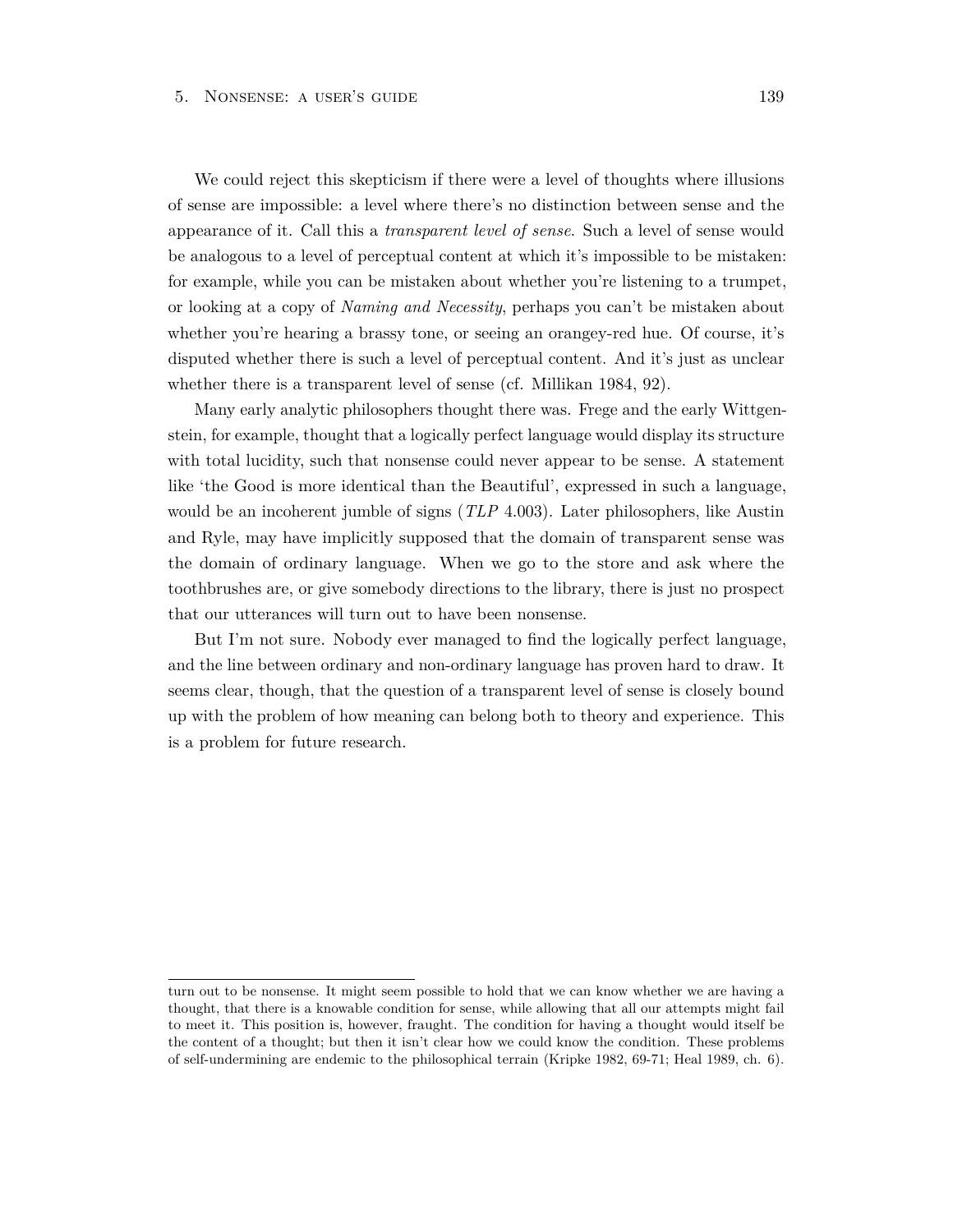# **6 The value of thinking and the normativity of logic**

Note. In Chapters [1](#page-22-0) to [4,](#page-105-0) I argued that logic is constitutive of thinking. The present chapter is about how to parlay this claim into an account of the normativity of logic. Like Chapter [5,](#page-120-0) this one is written as a standalone paper. (It's based on my paper of the same title, forthcoming in *Philosophers' Imprint*; as a result, there is some summary of material from earlier chapters.) It defends a conditional claim, taking the constitutivity of logic as a supposition rather than as a result established earlier in the dissertation. In fact, the antecedent of the conditional is weaker than the particular view I've established; the main argument of this chapter would succeed given any member of a class of constitutive views which I describe in [6.1.](#page-146-0)

## <span id="page-146-0"></span>**6.1 Introduction**

Discussions of how logic relates to thinking tend to take one of two approaches. Some emphasize that logic is normative for thinking: it tells us how we ought to think, or what it is to think well. Others emphasize that logic is constitutive of thinking: it tells us what it is to think at all.<sup>1</sup> This paper is about how to bring these approaches together. In particular, the paper is about how to build an account of the normativity of logic around the claim that logic is constitutive of thinking.

Let me start with some background. First, the term 'thinking' is used in various ways. Sometimes it is used as a catch-all for activity with representational content – as, for example, by Descartes in the Second Meditation: 'Well, then, what am I? A thing that thinks. What is that? A thing that doubts, understands, affirms, denies, wants, refuses, and also imagines and senses.' I am using the term in a more discriminating sense. 'Thinking' is not a term for the genus, representational activity, but for a particular species of representational activity. I take thinking to be the representational activity composed of acts of judging and inferring, acts whose contents are propositions or 'thoughts'. In a full account of thinking, we might also want to include acts such as entertaining a thought or reasoning under a supposition,

<sup>&</sup>lt;sup>1</sup>For the former approach, see Field (2009). For the latter approach, see Putnam (1992, 247).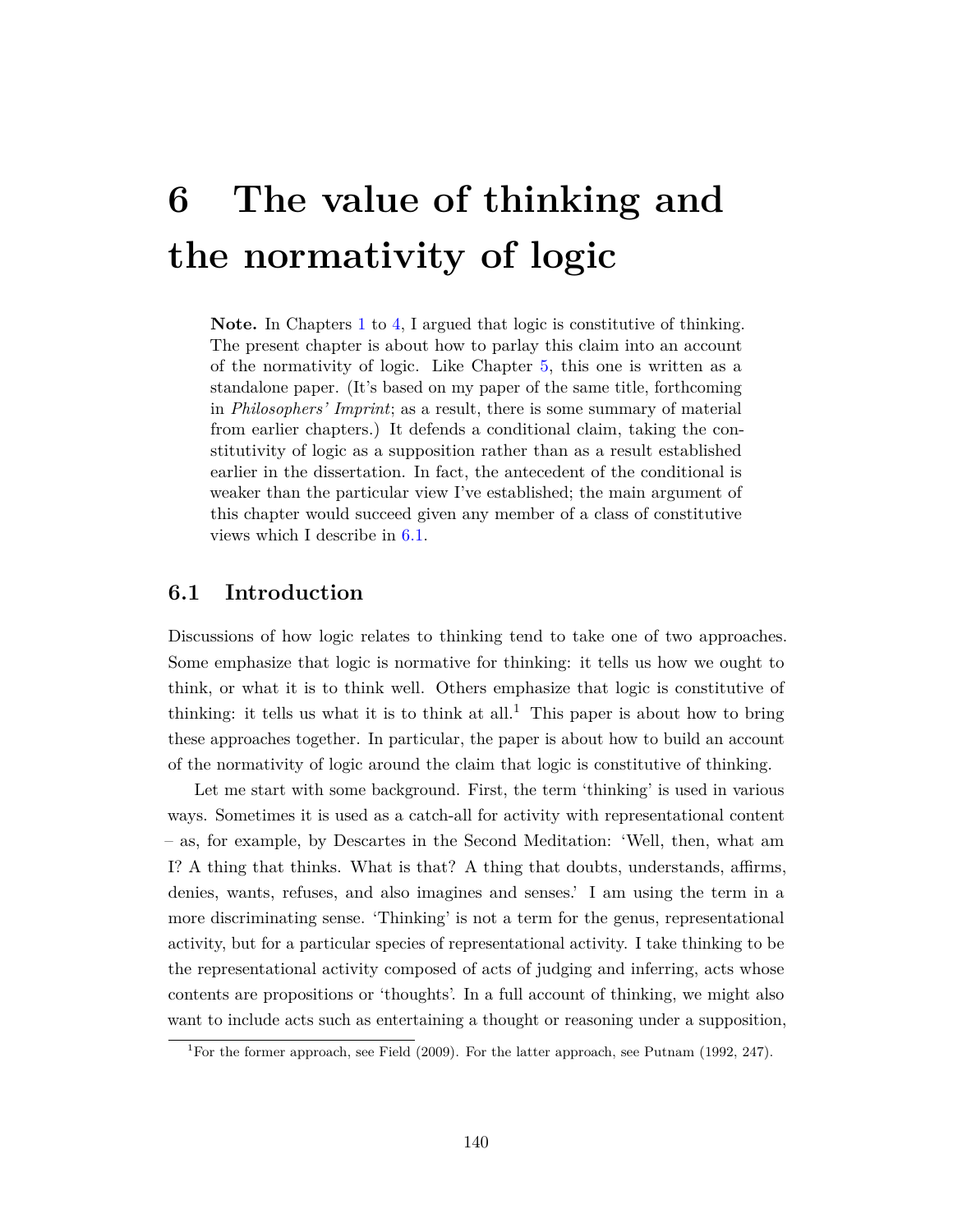but in this paper I leave these aside to focus on the core cases. I'm also assuming, for purposes of this paper, that judging is binary rather than allowing for varying degrees of confidence.<sup>2</sup>

Second, many discussions of the normativity of logic use 'logic' to refer to a theory of the sort produced by logicians, or to the discipline to which these theories belong.<sup>3</sup> Typically, these theories are about a consequence relation that holds among sentences of a formal language. This is not what I will mean by 'logic'. I will mean a set of inference-rules that apply to thoughts in virtue of the way they are composed. For example, take Modus Ponens:

## **Modus Ponens** From *p* and *if p, then q*, infer *q*. 4

It is a nice question whether the consequence relation generated by the logical rules applicable to thoughts coincides with any consequence relation studied by logicians, such as classical or intuitionistic consequence, but since nothing in this paper turns on this issue, I take no stand on it here. Throughout the paper, I will use rules such as Modus Ponens as examples, but nothing turns on any particularities of these rules; if you're persuaded by counterexamples to Modus Ponens (McGee 1985; Kolodny & MacFarlane 2010), you can substitute a different example.

There are several further assumptions I'm going to make about logic so that I can focus on the question this paper is really about. I'm going to assume that we have a way of demarcating logical from non-logical rules. I'm going to assume, contrary to the arguments of logical pluralists (Beall and Restall 2005; Shapiro 2014), that there is a unique set of rules that govern thoughts – what is often referred to as the 'One True Logic'. The relation between pluralism and logical normativity is too complex to address here (Kouri Kissel & Shapiro 2017; Blake-Turner & Russell 2018; Steinberger 2019b). It's worth noting, though, that my arguments would also hold on the weaker view that, while there are multiple correct logics, there is a 'minimal kit' (Hale 2002, 299; Finn 2019b) of rules that hold in any correct logic.

Most importantly, I am going to assume that logic is constitutive of thinking. When I say that logic is 'constitutive' of thinking, I mean that representational

 $^{2}$ In [6.2](#page-150-0) and [6.5](#page-164-0) I flag two places where relaxing the binary assumption might make a difference to the argument.

<sup>&</sup>lt;sup>3</sup>For example, in arguing that logic isn't normative, Russell (2020) takes the thing that isn't normative to be a theory specifying a consequence relation on a language.

<sup>&</sup>lt;sup>4</sup>It's natural to write down logical rules as imperatives, but this notational choice is not meant to suggest that the rule on its own has normative force. For this point, see Harman (1986, 5) and for some comments on how my view relates to Harman's, see [6.5](#page-164-0) below. For present purposes, all we need is a way of specifying the class of transitions that the rule licenses.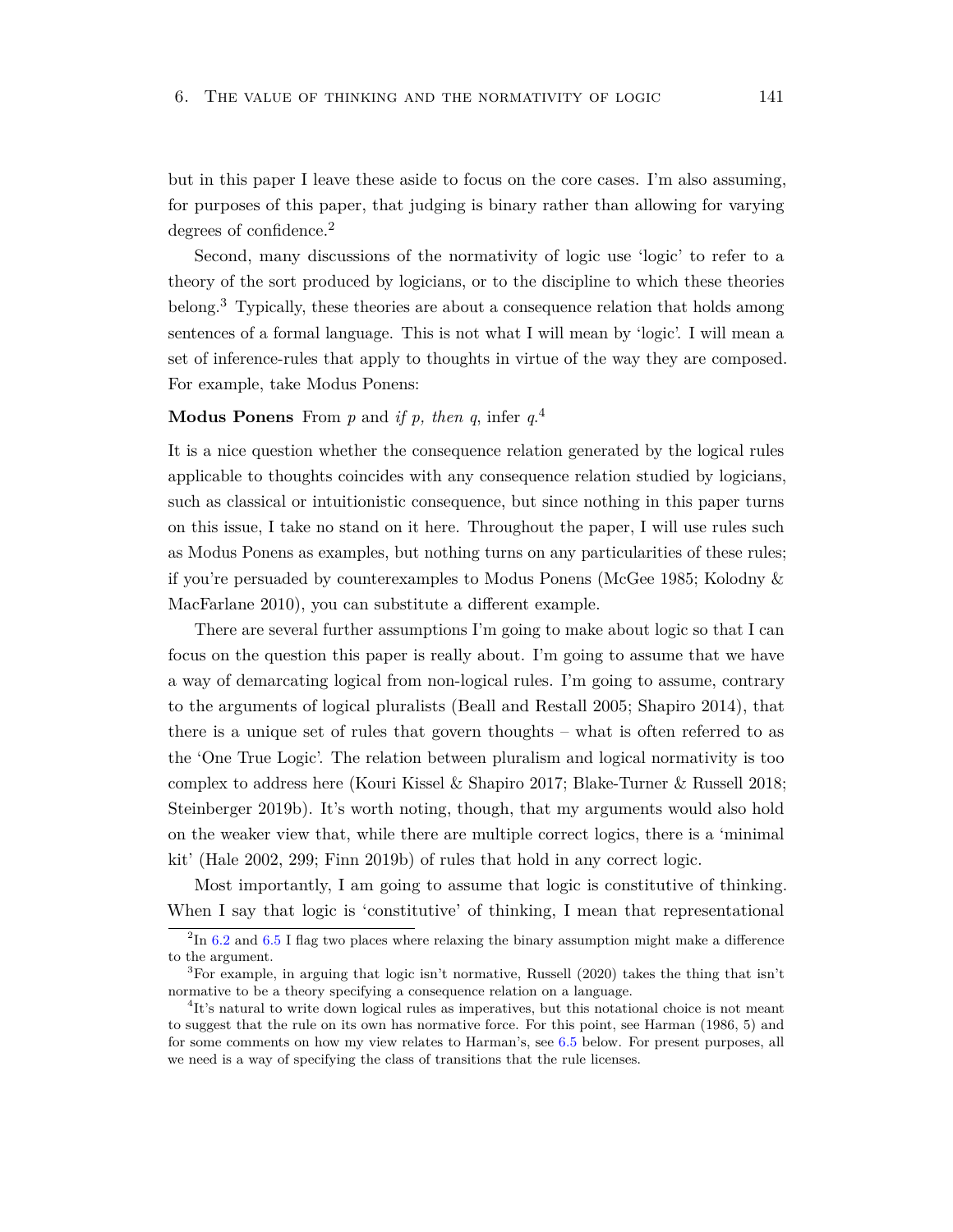activity must tend to conform to logical rules if it is to count as thinking at all. To be clear, this doesn't exclude the possibility that thinking is also constituted by some non-deductive – or even non-logical – inference-rules. It states a necessary condition for thinking, not a sufficient one. By way of initial motivation for this position, observe that there seems to be a limit on just how illogical someone's representational activity can be while they still count as thinking. As Jane Heal (1989, 89) puts it, '*completely* unsuccessful and chaotic thought, thought in which no shred of truth or rational connectedness is discernible, is an incoherent notion.' This limit on illogicality is just the flip-side of the constitutive role of logic.

In fact, there is not just one constitutive position but a family of positions, all of which hold that some conformity to logic is required for thinking, but which vary according to the kind and extent of conformity required. The strongest constitutive view, that thinking requires perfect conformity to logical rules, is held by Kimhi (2018) and has been attributed to Kant (Putnam 1992; Tolley 2006) and to Wittgenstein (Conant 1992). A weaker constitutive view, that thinking requires only some degree of conformity to logical rules, is held by Quine (1960), Davidson (1973; 1985) and Stich (1990). In this paper, I'm going to work with a view on which a subject's representational activity counts as thinking only if it manifests a disposition to conform to logical rules. Call this 'the dispositional-constitutive position'. Closely related positions have been attributed to Reid (Rysiew 2002), and defended by Heal (1994; 1999) and Wedgwood (2017). However, the main line of argument from sections [6.2](#page-150-0) to [6.4](#page-158-0) will also apply to the other constitutive views. I should note that the view of MacFarlane  $(2002)$  and Leech  $(2015)$  – that it is constitutive of thinking that it be assessable by logical norms – is not a constitutive view in my sense: as MacFarlane (2000, 54) makes clear, the view does not require any degree of conformity to logic.<sup>5</sup>

 ${}^{5}$ Beyond this definitional point, there are good reasons not to think of the MacFarlane/Leech view as giving logic a constitutive role. We can see this by asking what makes it the case that some activity X is assessable by logical norms. Not everything is so assessable, after all: snow-shoveling is not. There are three possibilities. First, that what makes X assessable by logical norms is that it conforms to them to some degree. In this case, the MacFarlane/Leech view collapses into a properly constitutive one, but assessability is no longer what is constitutive of thinking – partial conformity is. Second, that what makes X assessable by logical norms is some non-logical feature. In this case, that non-logical feature is what is properly constitutive of thinking; assessability by logic is derivative. The third possibility is that it is a brute fact that X is assessable by logical norms. In this case, logic is properly constitutive of thinking, but at the cost of implausibility. Surely there are many non-normative differences between thinking and snow-shoveling that explain why the former is logically assessable and the latter is not. I think the second interpretation is likely the right one, in which case logic has no properly constitutive role on the MacFarlane/Leech view.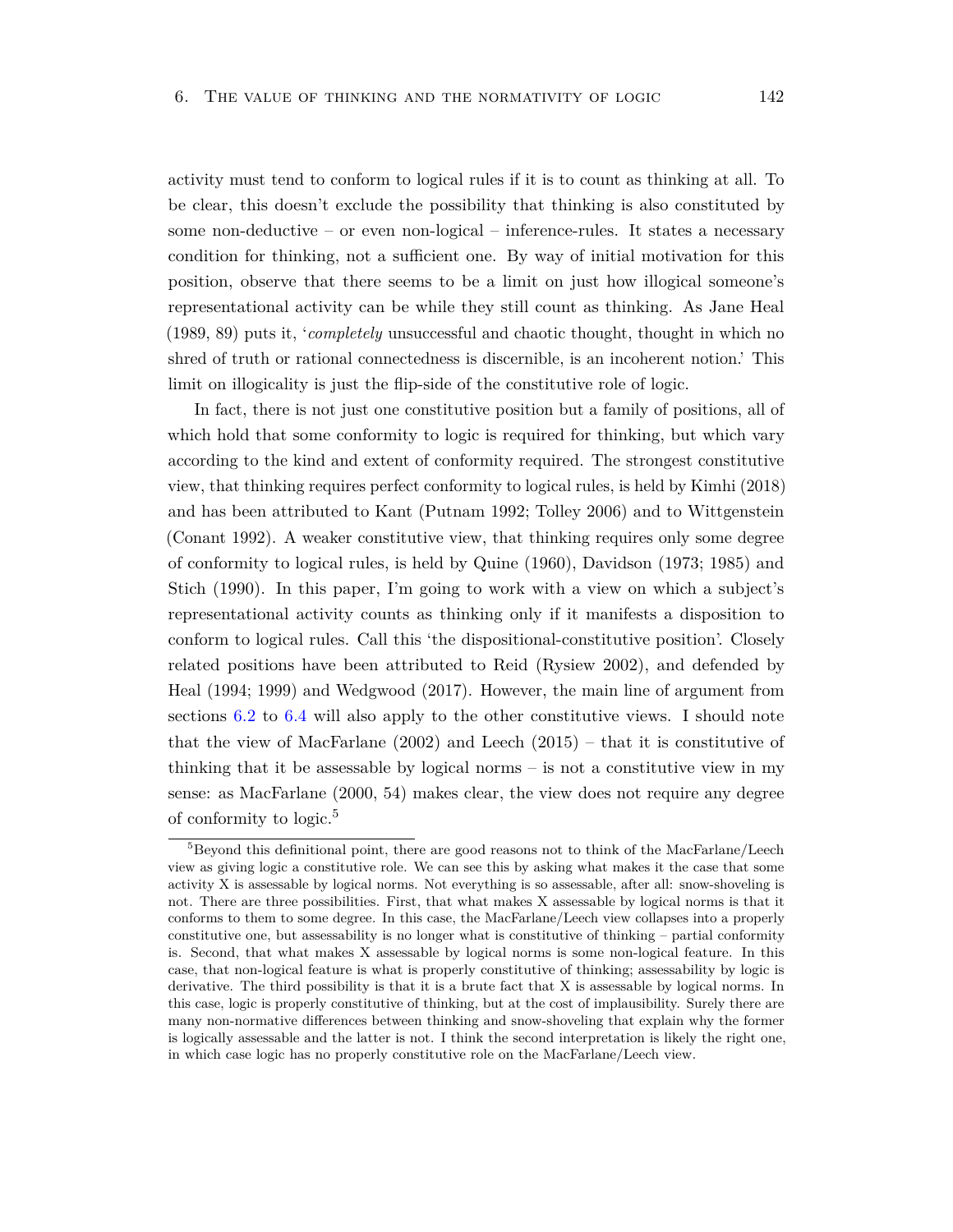This paper does not aim to defend the dispositional-constitutive position. Rather, the paper is about whether and how an account of the normativity of logic can be built around logic's constitutive role. This is a complex issue. One question is whether the dispositional-constitutive position is on its own sufficient to account for logic's normativity, or, more broadly, whether it plays any part in an account of logic's normativity. Another question is whether the dispositional-constitutive position is even consistent with the normativity of logic.

A 'no' to the second question would, of course, entail a 'no' to the first. To start with the second question, then: the reason why you might worry that the dispositional-constitutive position is inconsistent with logical normativity is as follows. A standard is normative for the members of a given class only if it is possible for there to be a member of the class which fails to meet the standard.<sup>6</sup> But if logic is constitutive of thinking, then there can't be thinking which fails to meet whatever standards logic sets, so those standards cannot be normative for thinking.

Or, to put the worry another way, if logic is constitutive of thinking, then logic doesn't tell us how we ought to think but rather what it is to think. It doesn't divide good thinking from bad thinking – it divides thinking from non-thinking. And the claim that logic divides good thinking from bad thinking (in a broad sense of 'good' and bad') seems to be a mere notational variant of the claim that logic is normative for thinking. So if logic is constitutive of thinking, then it is not normative for thinking.

However, this worry rests on misunderstanding the dispositional-constitutive position. That position, as I've stated it, does not entail that any time a subject violates a logical rule, the subject fails to think.<sup>7</sup> What thinking requires is that the subject *tend* to conform to logical rules; mistakes are possible as long as the subject conforms to the requisite degree, where this conformity is explained by an underlying disposition to conform. So there can be thinking which fails to meet the standards logic sets. In other words, logic can both divide thinking from non-thinking and

<sup>&</sup>lt;sup>6</sup>For detailed discussion see Lavin (2004). Leech has objected (2017, 366-7) that logical normativity requires neither freedom of choice of how to think nor the possibility of failure to accord with logical rules: 'a perfectly rational being would still be *right*'. I agree that normativity does not require free choice, but I do not think normativity can exist without some possibility for error. A perfectly rational being would still be right, but only because there could exist imperfectly rational beings who could be wrong (Nunez 2018, 1156 n. 10). Still, the strength of 'possibility' here is fairly weak: for a standard to be normative for a given class it need only be conceptually possible for there to be a member of the class which fails to meet the standard.

<sup>7</sup> In Lindeman's terms (2017, 235-6), it is Threshold Constitutivism, not Naïve Constitutivism.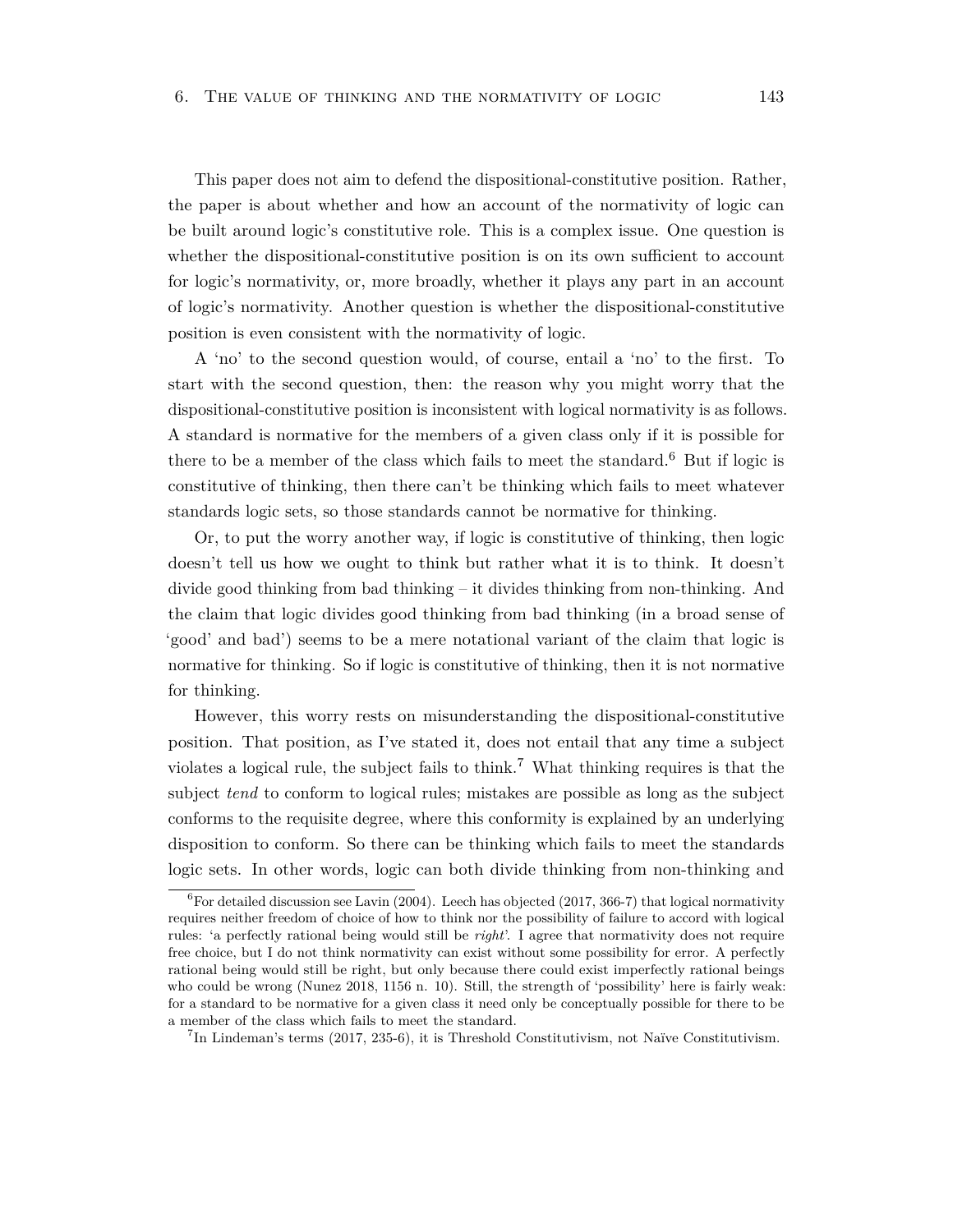divide good thinking from bad thinking. The constitutive role of logic is at least consistent with logical normativity.

This leaves us with the first question: whether the dispositional-constitutive position is on its own sufficient to account for logic's normativity, or, more broadly, whether it plays any part in an account of logic's normativity. The aim of the paper is to respond to this question. In other words, the paper is about how to get from the dispositional-constitutive position to the conclusion that logic is normative.

My answer will be that while the dispositional-constitutive position is not on its own sufficient to secure the normativity of logic, neither is it irrelevant to logic's normativity. Rather, the constitutive role of logic is essential to its normativity. The main points of the account I will develop can be compactly stated as follows:

- 1. Logical rules are constitutive of thinking.
- 2. Thinking is necessary for human flourishing.

In my view, it is because logical rules are constitutive of a good that those rules are normative.<sup>8</sup>

The paper goes as follows. In [6.2](#page-150-0) I develop a natural line of thought about how to develop the constitutive position into an account of logical normativity by drawing on constitutivism in metaethics. In [6.3](#page-154-0) I argue that, while this line of thought provides some insights, it is importantly incomplete, as it is unable to explain why we should think. I consider two attempts at rescuing the line of thought. The first, unsuccessful response is that it is self-defeating to ask why we ought to think. The second response is that we need to think. But this response secures normativity only if thinking has some connection to human flourishing. In [6.4,](#page-158-0) drawing on neo-Aristotelian theories of value, I argue that thinking is necessary for human flourishing. Logic is normative because it is constitutive of this good. In  $6.5$  I show that the resulting account deals nicely with problems that vex other accounts of logical normativity.

## <span id="page-150-0"></span>**6.2 Logical self-constitution**

In this section I sketch Christine Korsgaard's constitutivist account of the normativity of practical reason and then develop a parallel account of the normativity of logic.

<sup>8</sup>The two-part structure of my account is distinctive. Some, like Korsgaard (2009) and Nunez (2018), take the constitutive claim to be sufficient on its own for logical normativity. Others, like Wedgwood (2017, 207-8), take the constitutive claim to be (albeit correct) irrelevant to logical normativity.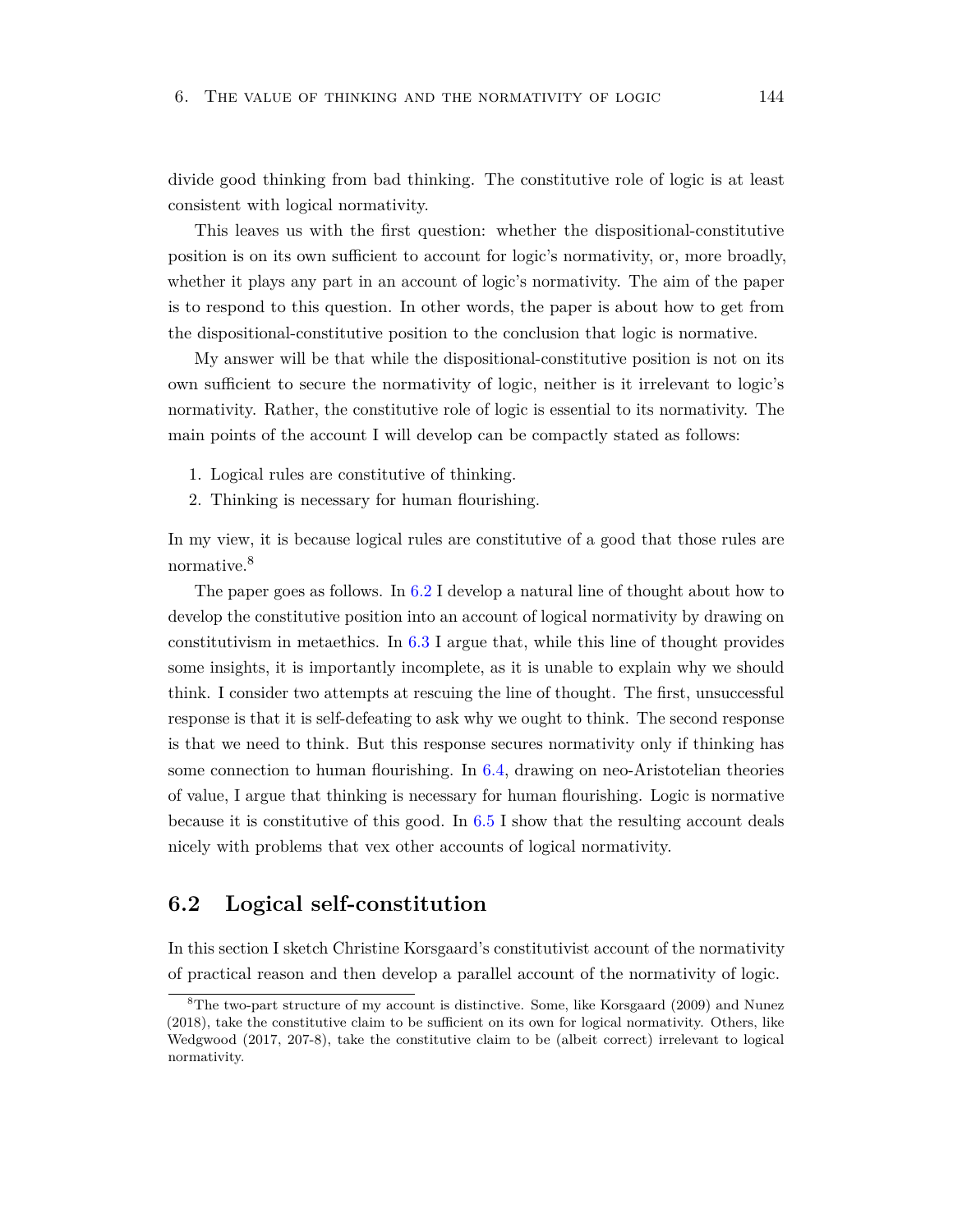#### **6.2.1 The constitutivist account of practical reason**

Korsgaard argues that the principles of practical reason are constitutive of action: they are built in to what it is to act. This, she argues, is the source of their normativity.

Take, for example, the principle of instrumental reason: that if you intend some end then you should intend the necessary means to the end. Korsgaard argues that this principle is not imposed from outside on agents: rather, it is constitutive of acting. For what distinguishes an action from a mere event is that an action is the result of the agent's intention, or 'willing an end'. And '[t]o will an end just is to will to cause or realize the end, hence to will to take the means to the end' (2008, 56). Acting on the principle of instrumental reason, then, is not one among various ways of acting; it is what it is to act.

You might worry that this means we can never will an end and fail to will the means: if we fail to will the means, then we must not have willed the end in the first place. It would follow that we can never violate the principle of instrumental reason. But Korsgaard argues that this is a mistake. It fails to appreciate the first-personal character of the principles of practical reason: they articulate what we commit ourselves to in acting.<sup>9</sup> Thus, 'willing an end just is committing yourself to realizing the end' (2008, 57). As we can fall short of our commitments, we can sometimes will an end without willing the means. We cannot fall short to an arbitrary degree, however: at some point we are no longer acting at all.

Korsgaard gives similar arguments for more robust principles of practical reason, such as the Categorical Imperative. The upshot of these arguments is that the principles of practical reason are 'internal' or 'constitutive' standards: 'standards that a thing must meet in virtue of what it is' (2008, 112). As long as what you are doing is acting, your action is a good action insofar as it meets the internal standards of action. Performing bad actions, therefore, 'is not a different activity from performing good ones. *It is the same activity, badly done*' (2008, 113).

Korsgaard suggests that internal standards do not need the same kind of justification as 'external' ones. If being habitable is part of the internal standard for a house, then if you're going to build a house, there is no room for the question

<sup>9</sup>There's a difficult question about how Korsgaard's notion of *commitment* is related to the notion of a *disposition*. I don't want to claim that commitments are merely dispositions in disguise, but Korsgaard's view that there is a limit on how far we can fall short of our commitments while still having them brings the two notions close together. For further discussion of commitments, see Bilgrami (2012).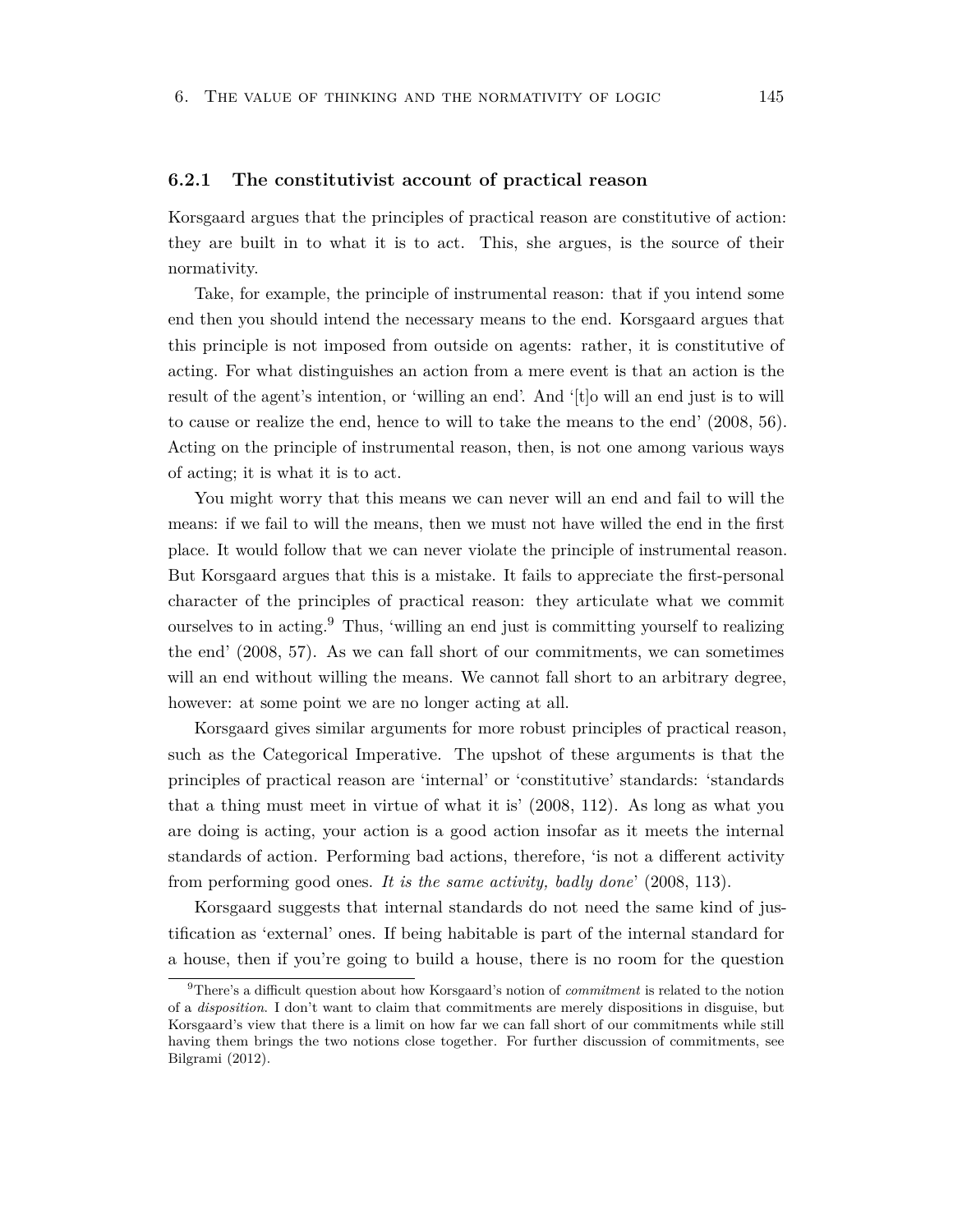why you ought to build a habitable one. Similarly, if practical reason is the internal standard for action, then if you're going to act, there is no room for the question why you should act in accordance with practical reason.

Of course, the question immediately arises: why should we 'act', in this sense? Why should we 'will' an end, in the sense in which that requires willing the means, rather than just following our desires? Korsgaard's deepest answer to this question is that acting is how we constitute ourselves as unified agents. We are confronted with various sorts of temptations to act in different ways, and this is a sort of disunity. If I simply follow the temptations, my conduct can be attributed to those temptations, but not to me as a whole person. By conforming to the requirements of practical reason, I unify myself in the face of this play of temptations. 'For to will an end is not just to cause it, or even to allow an impulse in me to operate as its cause, but, so to speak, to consciously pick up the reins, and make myself the cause of the end.' If I never will an end, 'this means that I, considered as an agent, do not exist' (2008, 59-60).

#### **6.2.2 The constitutivist account of logical normativity**

Korsgaard suggests (2009, 67) that a parallel account can be given of the normativity of logic. The basic idea must be that logical rules are constitutive of thinking, just as principles of practical reason are constitutive of acting. In this section I sketch such an account. It will be helpful to begin with a line of thought that supports the constitutive position before developing an account of logical normativity.

Let's start with with the claim that having a thought requires a 'setting' (Heal 1994; Stroud 1979). It doesn't make sense to suppose that someone could think a single thought as the entirety of their mental life. Nor does it make sense to suppose that someone could think a thought while being wholly insensitive to its relations to other thoughts. Having any thought requires grasping some of these connections: seeing the ways that other thoughts support it, or follow from it, or stand in tension with it. (It doesn't follow that, as inferentialists claim, there are 'canonical' relations the acceptance of which is a necessary condition on understanding.)

Now, it is impossible to grasp these connections between thoughts without being disposed to conform to some logical rules. These rules govern the connections between thoughts which make understanding possible. Some examples will help to make this clear, although I should emphasize that the general thesis can survive even if particular instances turn out to be problematic. First, it seems that it would be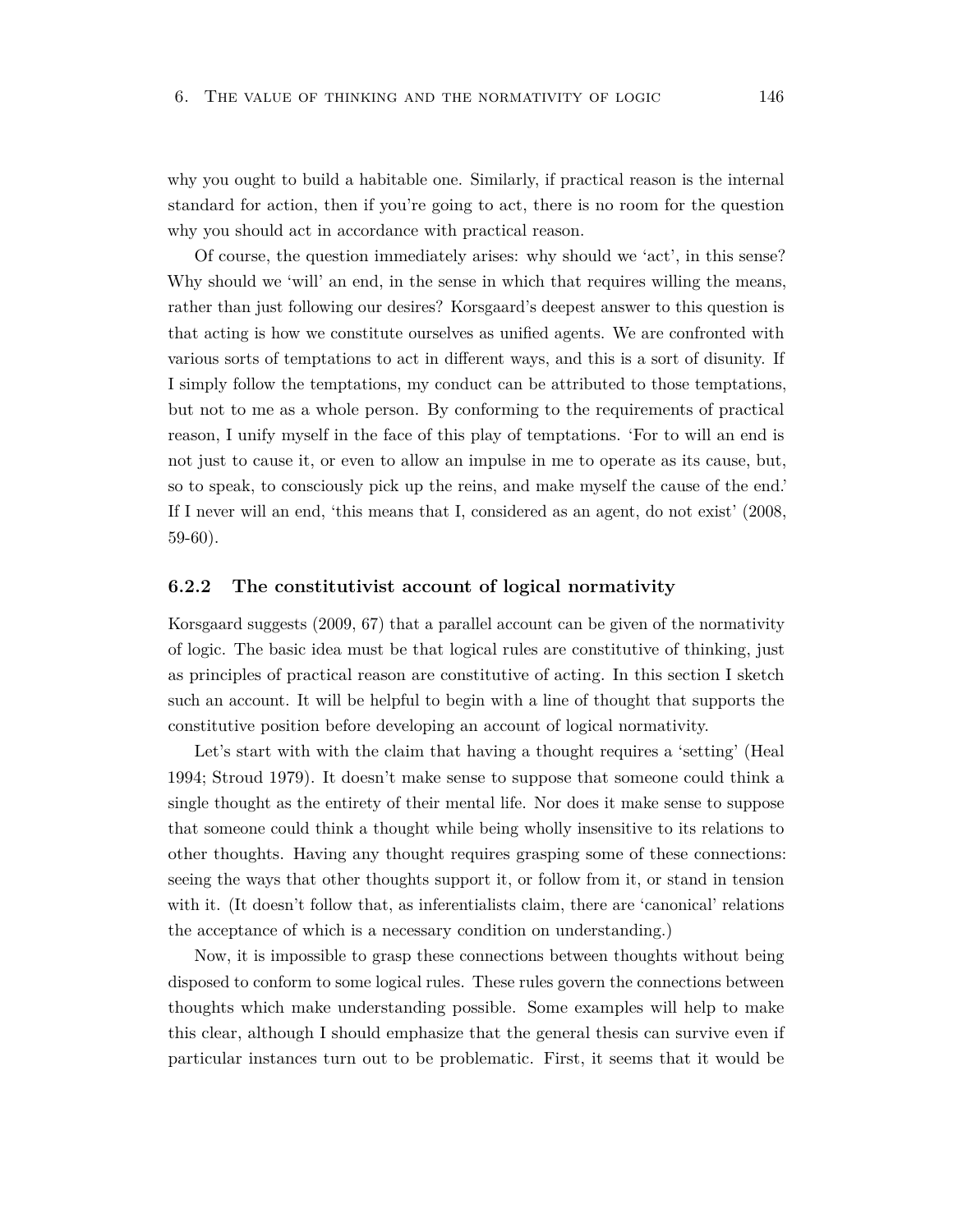impossible to grasp that one thought supports another without being disposed to follow Modus Ponens, which says, in intuitive terms, to believe *q* if you believe *p* and you take it that *p* supports *q* (Russell 1912, ch. VII). Or again, it seems that would be impossible to grasp that two thoughts are in tension without some aversion to believing contradictions – in other words, without a disposition not to believe *p* and *not-p*. Without some tendency to reason in these ways, it would be meaningless to take two thoughts to stand in relations of support or tension.

It follows that thinking requires dispositions to conform to some logical rules; in this sense, logical rules are constitutive of thinking.<sup>10</sup> Now, it can't be the case that such dispositions preclude ever making a mistaken inference, or mistakenly rejecting a valid one. Rather, the dispositions will manifest in a tendency to conform to the rule, except where the disposition is overridden by other factors – for instance, inattention, tiredness or the complexity of the thoughts under consideration. But while the dispositions need not manifest in every case, they must exist if the subject is thinking at all.

In this way, the constitutivist will argue, logical rules are standards that thinking must meet in virtue of what it is – internal standards for thinking. If you're going to think, then there is no room for the further question of why you ought to think logically.

As before, however, the natural question is why we should think in the first place. The parallel with willing an end suggests the following response: in thinking, we constitute ourselves as unified subjects. We are confronted with a variety of impressions – temptations to take reality to be one way or another. This is a sort of disunity. If we passively followed these impressions, we might have various representations, but we would not be subjects – the loci of points of view on reality.<sup>11</sup> To be subjects, we have to actively commit ourselves to reality's being one way or another; we have to 'make up our minds' (Valaris  $2017$ ).<sup>12</sup>

<sup>&</sup>lt;sup>10</sup>The existence of such dispositions might seem doubtful, given evidence that people tend to reason incorrectly in some situations (Wason 1968). In response, I would make two points. First, while the existence of these dispositions is an empirical question, the way this evidence bears on them is not straightforward. For example, in the Wason selection task it is unclear whether test subjects are engaged in conditional reasoning at all (Sperber, Cara & Girotto 1995, s. 2). Second, the dispositions posited by the constitutivist are general, and can fail to manifest in particular cases, as long as there is an explanation for the failure.

 $11$ Compare Lewis's (1982) suggestion that we tolerate inconsistencies by fragmenting our total body of beliefs.

 $12I$  do not mean to suggest that perfect unity is possible for beings like us. One reason for this comes from cases like the Preface Paradox (Christensen 2004), where you believe *p*, *q*, *r* . . . and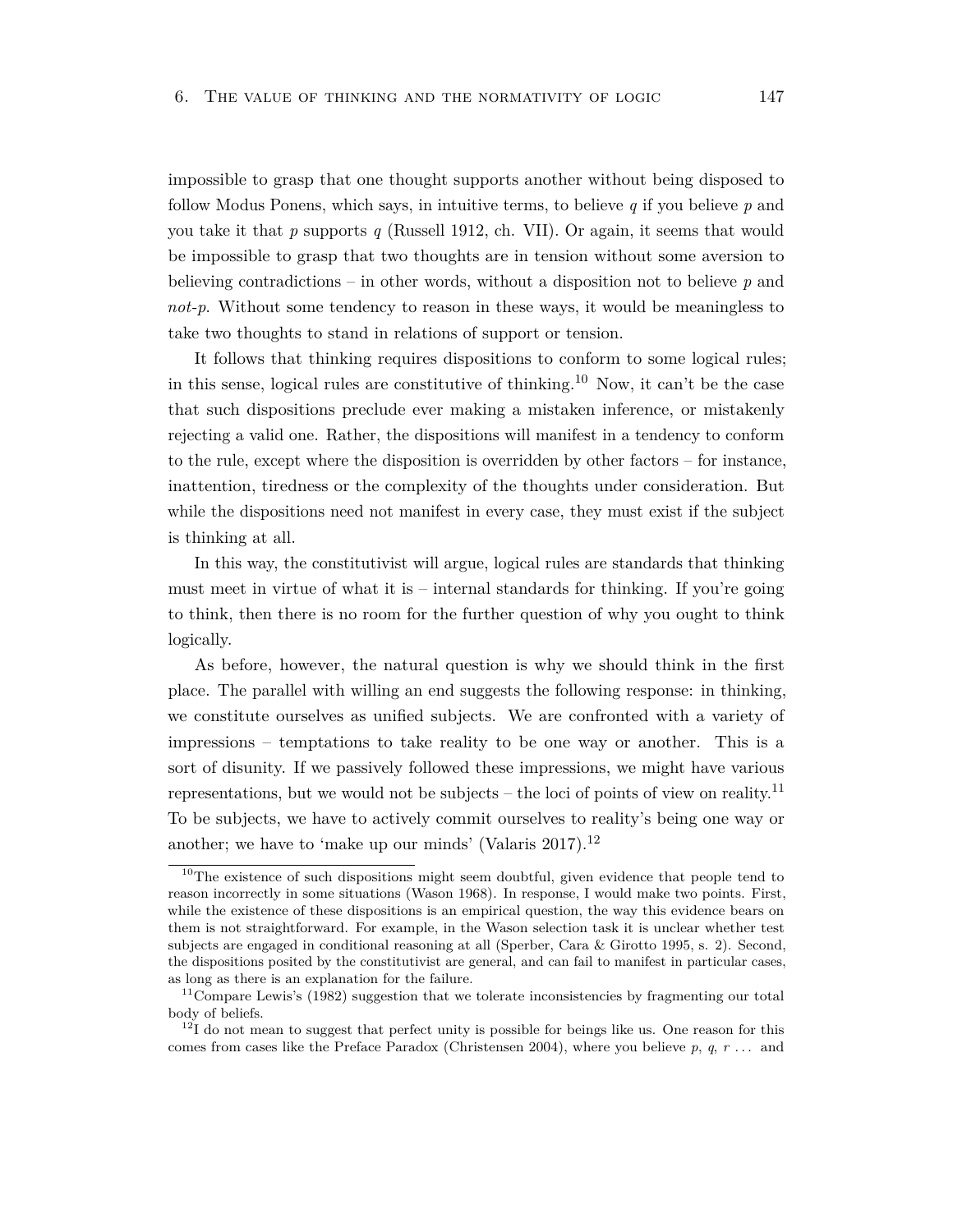<span id="page-154-0"></span>Let's call this the 'constitutivist account of logical normativity'.

## **6.3 A problem for constitutivism and two unsuccessful responses**

The constitutivist account of logical normativity faces an immediate problem: it does not tell us why we ought to think. In this section I develop the problem and then consider two unsuccessful responses to it. The first response is a dialectical one, suggesting that the problem undermines itself, and the second response appeals to an innate need to think. I argue that both attempts are unsuccessful, but the second one points the way to a better approach.

#### **6.3.1 The absence of value problem**

We can see the problem by considering an objection made by David Enoch against constitutivist accounts of practical reason. In the words of Enoch's skeptic:

Perhaps I cannot be classified as an agent without aiming to constitute myself. But why should I be an agent? Perhaps I can't act without aiming at self-constitution, but why should I act? If your reasoning works, this just shows that I don't care about agency and action. I am perfectly happy being a shmagent – a nonagent who is very similar to agents but who lacks the aim (constitutive of agency but not of shmagency) of selfconstitution. I am perfectly happy performing shmactions – nonaction events that are very similar to actions but that lack the aim (constitutive of actions but not of shmactions) of self-constitution. (2006, 179)

This is what we might call, following Shamik Dasgupta (2018), an 'absence of value' problem. It may be that a certain concept – being unified, being an agent – will not apply to you unless you meet certain standards. But this fact is, for all that has been said so far, 'normatively inert' (Dasgupta 2018, 310). Why does it matter whether you are an agent?

Precisely the same problem will apply to the constitutivist account of logical normativity. Suppose it is true that your representational activity will not merit the

also that, since you are fallible, at least one of your beliefs *p*, *q*, *r* . . . is false: an inconsistent set of beliefs. The unavoidability of such cases for a rational and fallible subject (Harman 1984, 109; 1986, 16) might make them less bad, but they remain a source of disunity. Of course, the Preface Paradox doesn't arise in a picture that uses degrees of belief only, but even in a degree picture there is little reason to think that any of us could achieve a totally coherent body of beliefs.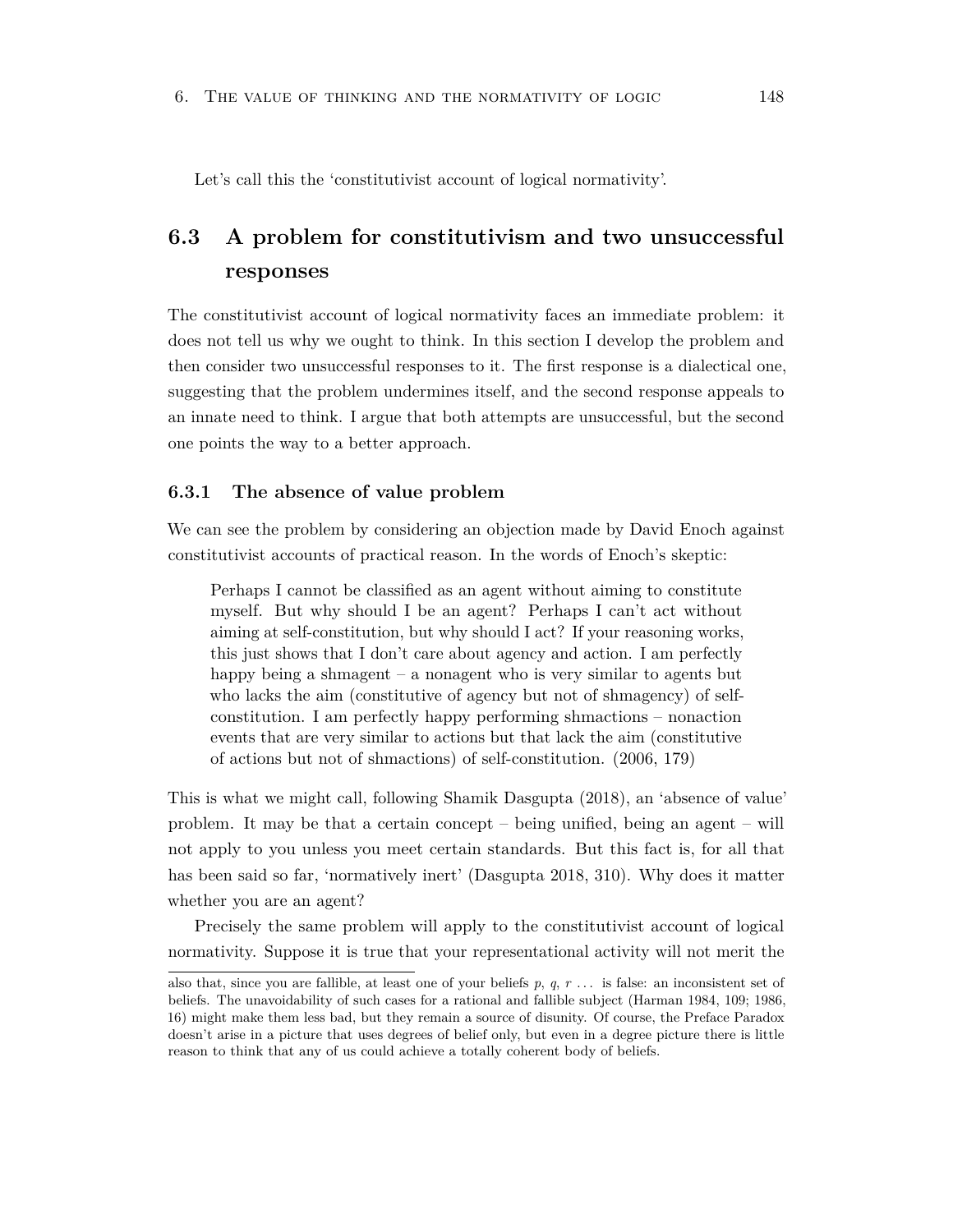title of 'thinking' unless it tends to conform to logical rules. Why does it matter whether your activity merits this title? Perhaps if you fail to think, you fail to be a subject – but why does it matter to be a subject?

While Enoch puts the problem in the mouth of a skeptic, there is nothing particularly skeptical about it. The problem is better seen as a failure to explain where the normativity comes in. It may be that someone who does not think is not a subject at all, but this is consistent with there being nothing normatively significant about being a subject. More needs to be said in order to explain why failing to be a subject is a normatively significant failure.

We can see what is missing if we look at the problem from a different angle. Enoch rather dismissively refers to the failure to meet an internal standard as a failure to be 'classified' in a certain way.<sup>13</sup> The point of his rhetoric is, I think, this: for any concept K which has an internal standard of the sort we have been discussing, there is, of course, another concept J with a different internal standard, such that something which fails to be a K may still be a J; indeed, there will even be a concept  $K^*$ , such that something falls under  $K^*$  if and only if it fails to meet the internal standard for K. For example, you count as 'nonthinking' if and only if you fall below the threshold for thinking. So, for the constitutivist to show that some standard is normative, it is not enough to identify some concept to which that standard is internal. The constitutivist has to show that this concept is distinguished; they have to give a reason why it matters to be thinking rather than nonthinking.

It seems to me, however, that, when we look at the problem this way, things are not as hopeless for the constitutivist as Enoch supposes. Is there really nothing we can say about why it matters to be thinking rather than nonthinking?

#### **6.3.2 The dialectical response**

Here is a first response to the problem. Someone who raises the objection discussed in the previous section is asking why they ought to think. In asking this question, however, the objector is inviting the constitutivist to give an argument in response. And in inviting argument, the objector is already committed to the practice of accepting claims on the basis of argument  $-$  i.e. to inference. So the objector is already committed to thinking rather than nonthinking.<sup>14</sup>

Why does the objector have to be committed in this way? Well, if they are not

<sup>&</sup>lt;sup>13</sup>Cf. Railton's worry (1997, 309) that constitutive arguments are 'merely linguistic'.

<sup>&</sup>lt;sup>14</sup>For a similar argument in the context of agency, see Silverstein  $(2015)$ .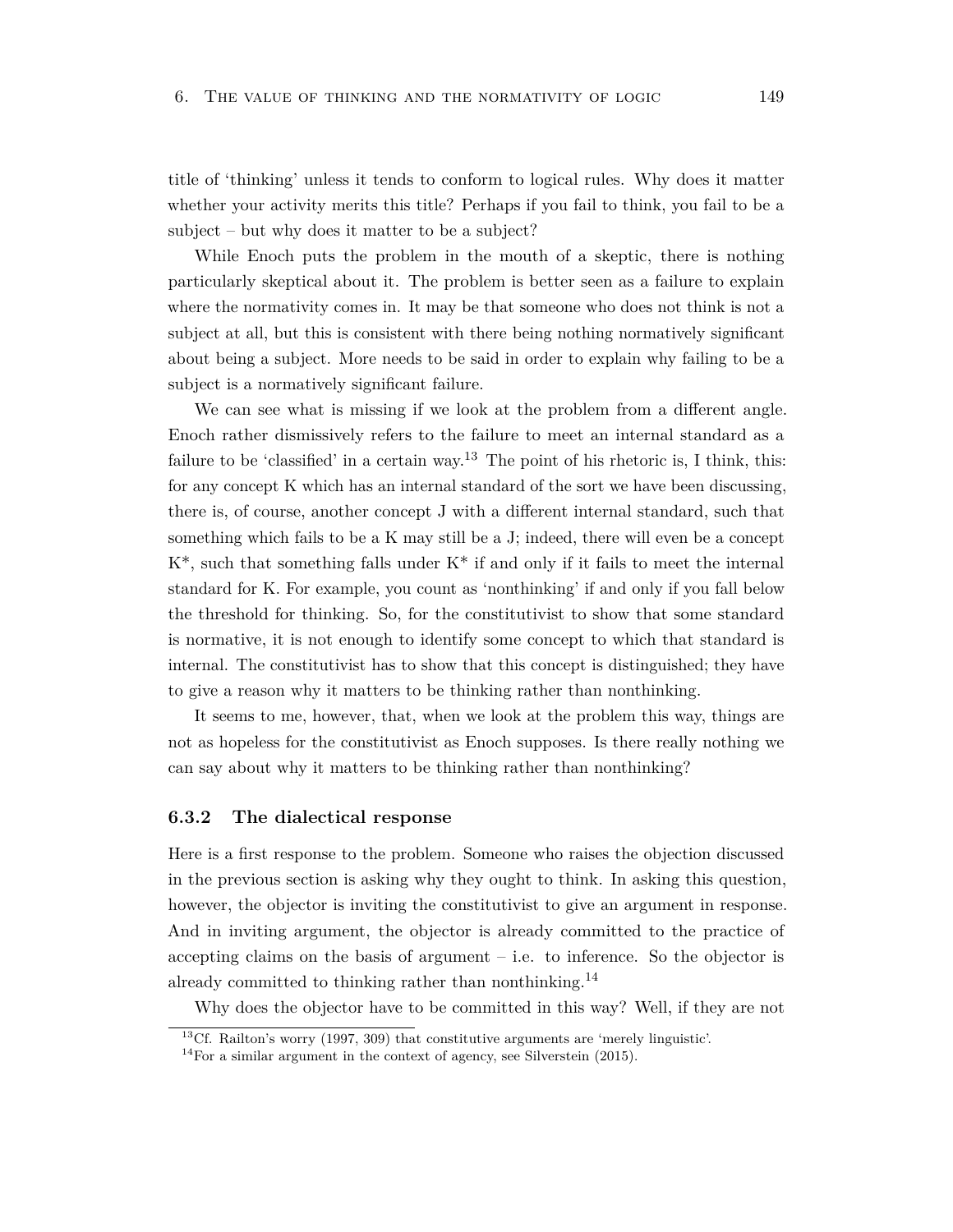so committed, then it is wrong to describe them as making an 'objection', because this presupposes a commitment to thinking rather than nonthinking. And if they have not made an objection, then the constitutivist has nothing to worry about. Call this the 'dialectical response'.

I don't think we should be satisfied with this response. It depends on framing the absence of value problem as an objection pressed by an objector. This is what opens the door to arguing that the objector's position is self-undermining. But we are not obliged to frame the problem in this way.

The constitutivist account was supposed to explain why logic is normative. In terms introduced by Dummett (1974), this is an 'explanatory' project rather than a 'suasive' one: the aim is not to persuade someone who denies that logic is normative *that* it is, but rather to explain to someone who accepts that logic is normative *why* it is.<sup>15</sup> The absence of value problem suggests that the constitutivist has not fulfilled this explanatory task until they have shown why the concept of which logical rules are constitutive – the concept of thinking – is normatively significant. The problem, then, need not be framed as an objection pressed by an objector: we can see it more simply as a gap in the constitutivist's own account.

#### **6.3.3 The need to think**

The second response to the absence of value problem is to argue that we simply have to engage in the activity of which the relevant rules are constitutive. Some of Korsgaard's remarks suggest this approach (2009, 32): 'the laws of practical reason govern our actions because if we don't follow them we just aren't acting, and acting is something that we must do.' Similarly, the response to the question 'why should I think?' may be that you have to.

This claim can be understood in a couple of different ways. One reading would be that it is simply impossible not to think (i.e. there is no possible world where you are not thinking). But this is not the reading we should adopt. First, it seems straightforwardly false, since there are times when we are not thinking – for example, in deep sleep. Second, it is inconsistent with the claim that sometimes we fail to think in virtue of falling too far from the constitutive rules of thinking.

On a different reading, the idea is that the aim of thinking is inescapable. While we we don't always succeed in thinking, we are always driven to do so. This reading

<sup>&</sup>lt;sup>15</sup>Note that some moral constitutivists take their project to be a suasive one, with the aim of refuting a moral skeptic. I am assuming that this is the wrong approach when it comes to logic.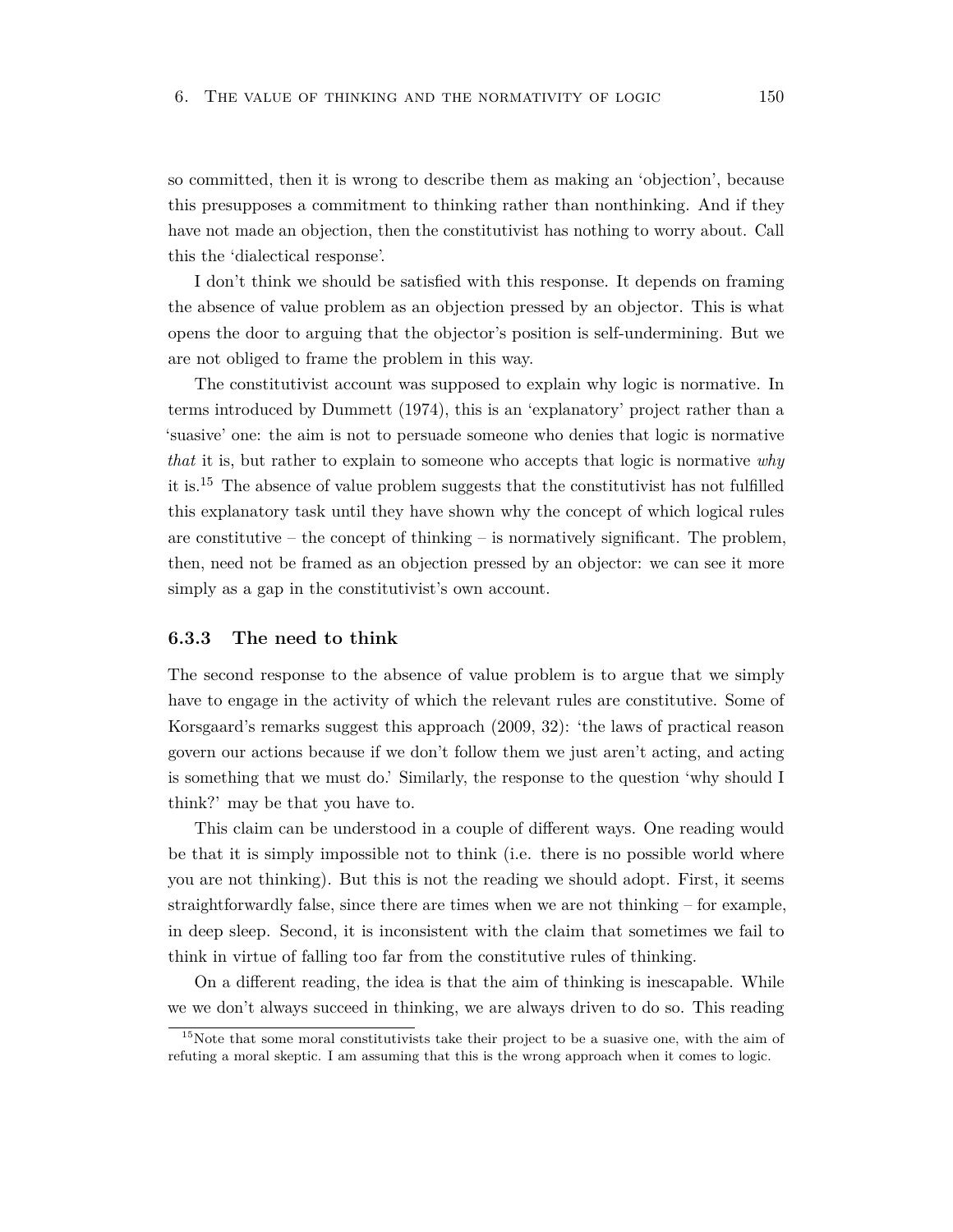seems more promising. To fill it out further, I'm going to appropriate some work by Imogen Dickie on the mind's 'need to represent things outside itself'.<sup>16</sup>

Dickie characterizes a 'need' as a 'personal-level goal-representing state' (2015, 280) which, 'like an intention, can guide action, but which, unlike an intention, does not have propositional content' (100). To be a goal-representing state is, roughly, to represent some target and to guide us towards that target. Needs thus stand to intentions as perceptions (on non-conceptualist views) stand to beliefs.<sup>17</sup> Dickie proposes, then, that the mind has a need to represent things outside itself. The target of the need is representing; the need guides us towards that target, motivating us to represent when we are not already doing so.

We can appropriate this account to respond to the absence of value problem on behalf of the constitutivist about logical normativity. The answer to the question why we should think is that we need to. What distinguishes the concept of thinking from the concept of nonthinking is that only the concept of thinking picks out the target of our need. As Dickie argues, if you have a need for *x*, and the need motivates you to take certain steps to attain *x*, and those steps reliably lead to attaining *x*, then those steps are 'strongly justified'. For example, if your need to eat leads you to take steps which reliably lead to eating, those steps are strongly (albeit not absolutely) justified. So, having proposed that we have a need to think, the constitutivist can argue that, since following logical rules is not only a reliable means to thinking but constitutive of it, following those rules is strongly justified. That following logical rules has some positive justificatory status, which not following those rules lacks, seems like enough to address the absence of value problem.

I agree that needs can play this justificatory role. But Dickie's characterization of what it is to be a need is incomplete. Dickie characterizes a need as a non-conceptual motivational state, but that is not a sufficient condition: a need also has to be a state whose fulfillment is good for the subject who has the need. We can put this point more carefully by drawing on Wiggins' analysis of needs. For Wiggins, I have a need for *x* (if and) only if 'it is necessary, things being as they actually are, that if I avoid being harmed then I have *x*' (1997, 10). Being 'harmed' means falling below 'some however minimal level of flourishing that is actually attainable' (13, italics omitted). We have a need to eat not only because we have a non-conceptual

<sup>&</sup>lt;sup>16</sup>I say 'appropriate' because Dickie's account involves a very different set of issues and commitments to those discussed here.

<sup>&</sup>lt;sup>17</sup>So we can have a need for *x* without having the concept of *x*. For this idea of non-conceptual content, see Peacocke (1992, ch. 3).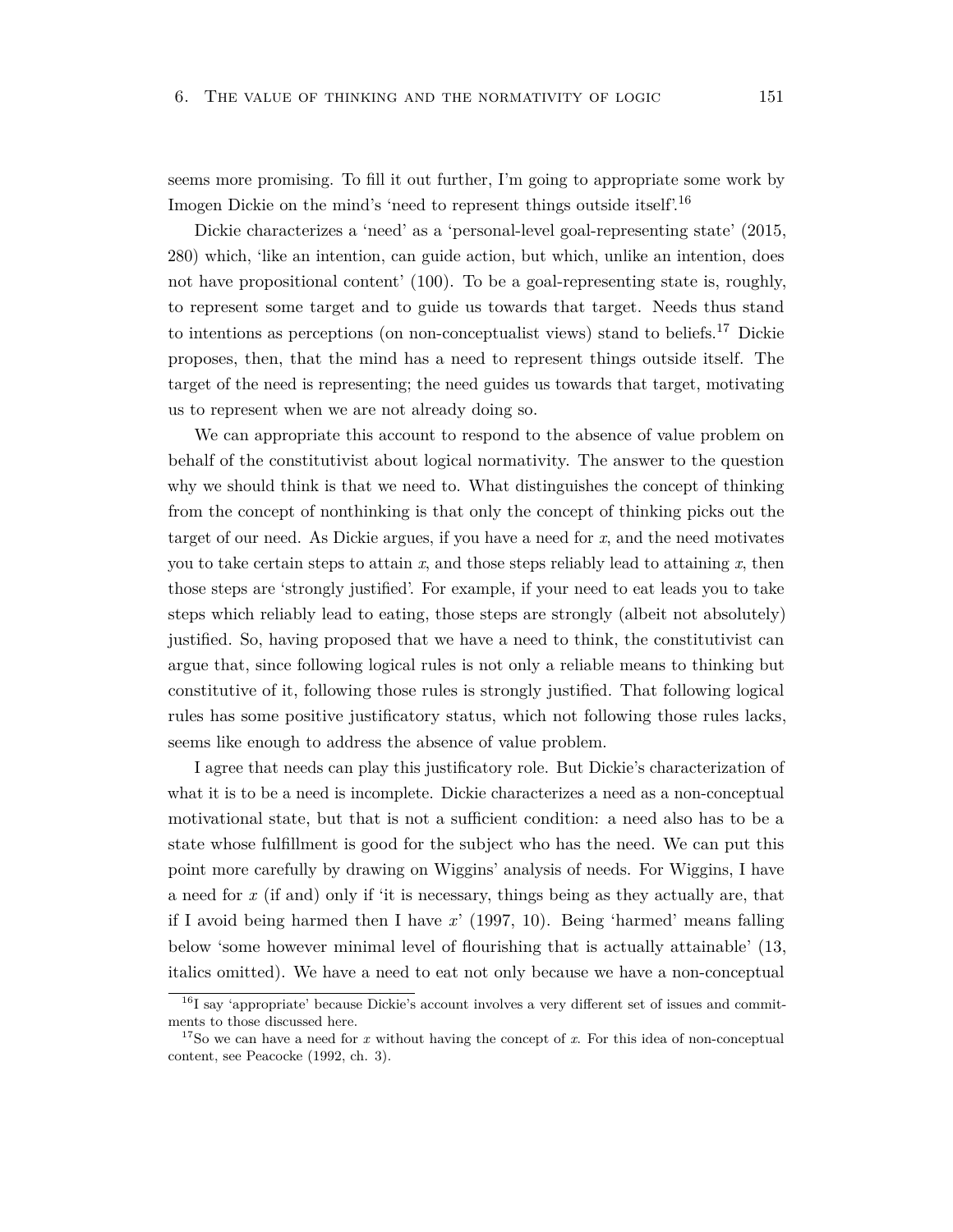motivation to eat, but because there is some minimal level of flourishing we cannot attain if we do not eat.

To fix ideas, let us say that a non-conceptual motivational state is a 'drive'. Where a drive's fulfillment is necessary for some minimal level of flourishing, the drive is a 'need'; otherwise, it is a 'mere drive'. Now, the relation between needs (in the proper sense) and flourishing is essential to the justificatory role that needs can play.<sup>18</sup> Mere drives do no justificatory work. Consider, for example, someone who has a drive to do nothing but chop onions all day long. This state may reliably generate its own fulfillment, but all that chopping is not thereby justified. The reason is that the chopping is not necessary for the flourishing of the person with the drive.

So suppose that the constitutivist proposes that we have a non-conceptual motivational state whose target is thinking. The constitutivist must then clarify whether this state is a need or a mere drive. If it is a mere drive, then it cannot solve the absence of value problem. The fact that we are driven to think is just like the fact that someone is driven to chop onions all day: it is normatively inert.

It seems, then, that the constitutivist should claim that thinking is a need: that it is necessary for some level of human flourishing. In fact, I think this is the right way to go, and I will develop this suggestion in the next section. But it's worth noting that if thinking is a good for us, then this is why the constitutive rules of thinking are normative. The feature of needs which does the justificatory work is not that they have motivational force but that their fulfillment is good for the subject who has them.

## <span id="page-158-0"></span>**6.4 The value of thinking**

Let's take stock. We were attempting to build an account of the normativity of logic around the claim that logic is constitutive of thinking. The initial proposal was that logical rules are internal standards for thinking, and that thinking is how we unify ourselves as subjects. The problem was there are many different concepts with their own internal standards, such that it was unclear why it mattered if we fell short of the standards for the concept of thinking in particular: why should we think? The first response was that it is incoherent to ask why we should think, because

<sup>&</sup>lt;sup>18</sup>To be clear, I think that the 'need to represent' is a need in the proper sense. But the consideration Dickie cites in support of the need's existence – its ability to explain our representational behaviour  $(2015, 127)$  – show only that it is a drive. Showing that it is a need would require more normative considerations.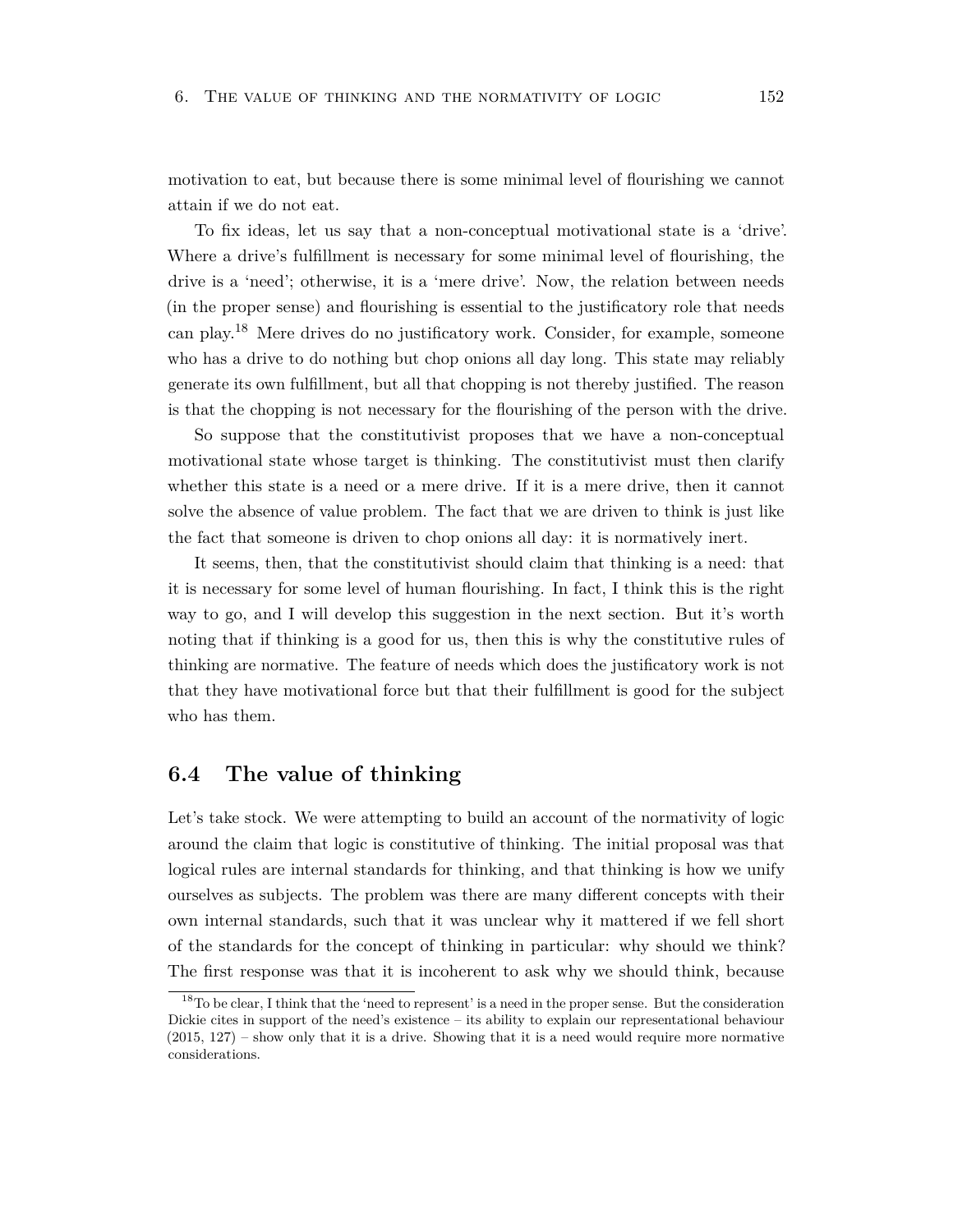asking why already shows a commitment to thinking. The second response was that we need to think. I argued that the first response failed, while the second response could succeed only if thinking were necessary for human flourishing – more broadly, only if thinking had some value.

In this section, after briefly considering a range of claims we might make about the value of thinking, I'll argue that thinking is necessary for human flourishing.<sup>19</sup> Before I start, however, let me comment on the shape of the account and how it relates to constitutivism about normativity. One attraction of constitutivism is the prospect of grounding normativity in the thinner notion of satisfying the internal standard of a concept. Relatedly, constitutivism offers the prospect of an account of normativity which a skeptic can only reject at the cost of literal inconsistency. By supplementing the constitutivist account with a claim about the value of thinking, we abandon both of these prospects. Why, then, should a constitutivist be interested?

At least in the logical case, I don't think these prospects are what is most compelling about constitutivism. What I'm after is an explanation of logical normativity, and what I find compelling in constitutivism is the idea that logic tells us what it is to think: that if we don't even tend to conform to logical rules, we are not thinking at all. This, it seems to me, is an idea we have independent reason to accept. The interest of the account I will develop is that it makes this idea central to (though not exhaustive of) an explanation of logical normativity.

#### **6.4.1 Possible views of the value of thinking**

Once we are willing to supplement the constitutivist account with a claim about the value of thinking, a range of options opens up. Different claims about the value of thinking lead to different views of the normativity of logic. In this section I briefly survey the options, from the most minimal to the more robust, before discussing my preferred option.

- 1. Thinking is instrumentally valuable as a means to some particular end, which some people have and others do not. On this view, logic would be normative, but only for those who shared this end, and only instrumentally.
- 2. Thinking is instrumentally valuable as a means to some particular end which everyone has. On this view, logic would be normative for everyone, but only

<sup>&</sup>lt;sup>19</sup>For a different attempt to bring together constitutivism with neo-Aristotelianism, see Hacker-Wright (2012). See also Thompson (ms.) and Lott (2014).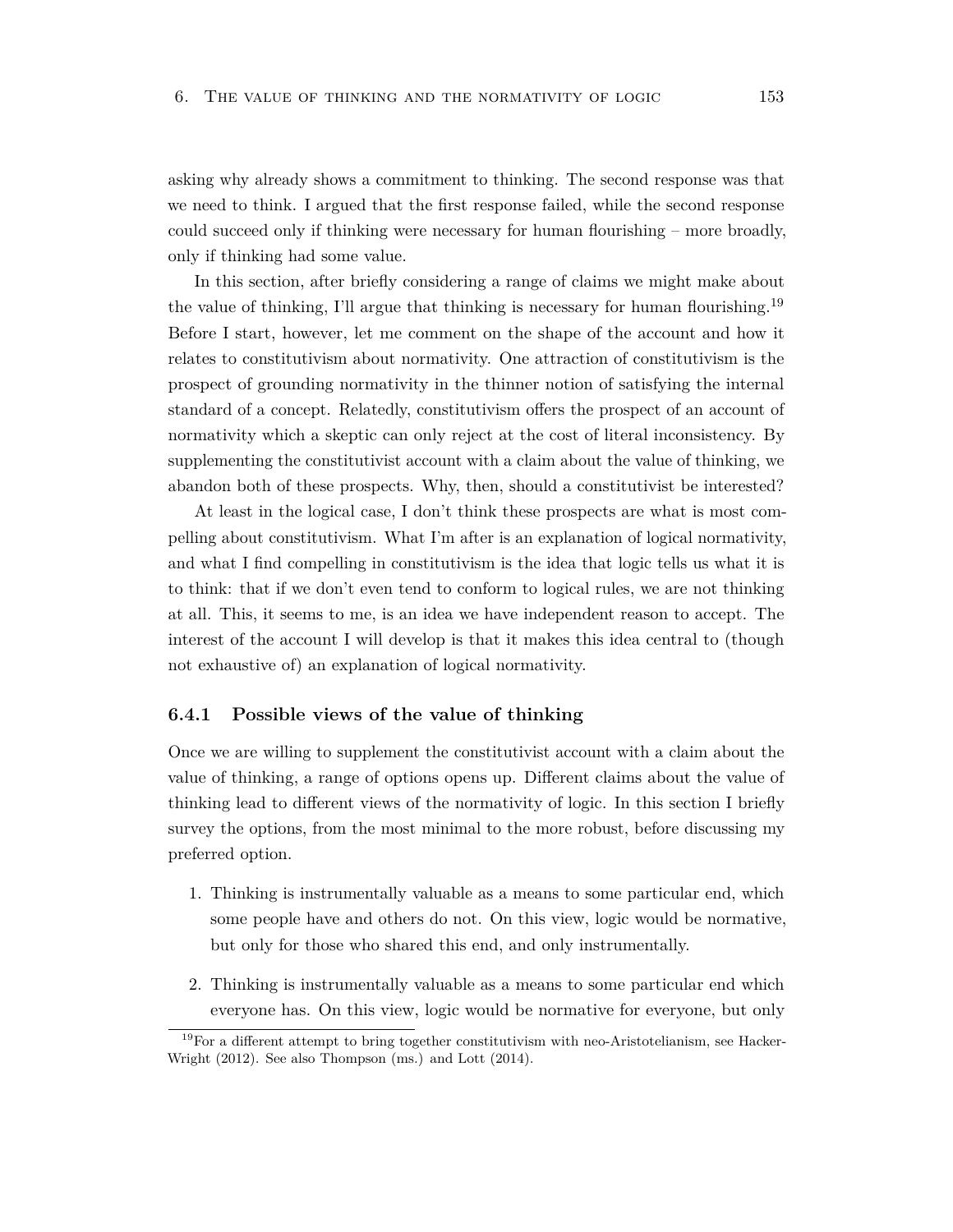instrumentally. This gives logic its universality, but – as Hilary Kornblith has noted – such a strategy incurs a 'substantial burden of proof':

any attempt to gain universal applicability by appeal to goals that all humans in fact have will almost certainly run afoul of the facts. Human beings are a very diverse lot; some of us are quite strange. It is hard to imagine making a plausible case for any particular goal or activity which is genuinely universally valued. (Kornblith 1993, 367; cf. Foot 2001, 44).

- 3. Thinking is instrumentally valuable as a means to every end, so that if you have any ends at all, you need to think. This is because thinking is necessary for deciding how best to pursue your ends. Kornblith suggests a similar view of epistemic norms, noting that on such a view, 'they are derived from our desires in a way which removes any mystery surrounding them', but are 'universal in their applicability and not merely contingent upon having certain values' (1993, 372).
- 4. Thinking is valuable for its own sake.<sup>20</sup> However, this is consistent with the possibility of human flourishing without thinking: in other words, thinking may be valuable for its own sake but not be something we need to do.
- 5. Thinking is valuable for its own sake because it is necessary for human flourishing. In other words, thinking is something we need to  $do.^{21}$

Option 1 is implausibly weak: it gives logical rules the same normative force as the rules of chess. Options 2, 3 and 4 are less weak, and I think they are live possibilities. However, I am going to develop Option 5. It seems plausible to me that thinking is as strongly related to human flourishing as this claim says; moreover, I don't think there is any special reason to prefer theoretical austerity from the outset. But I should stress that what comes next is one way of developing the constitutivist position, not the only way.

Let me briefly comment on the way that Option 5 explains the normativity of logic. If we accept Option 5 together with the dispositional-constitutive position, we have the following two claims:

<sup>&</sup>lt;sup>20</sup>As several philosophers have argued, this is not the same as 'intrinsic' value: something can be valuable for its own sake in virtue of its intrinsic properties, or in virtue of its relational properties (Korsgaard 1983; Rabinowicz & Rønnow-Rasmussen 2000).

<sup>&</sup>lt;sup>21</sup>Compare Moore (2003b, 128) and Schechter & Enoch (2006, 707).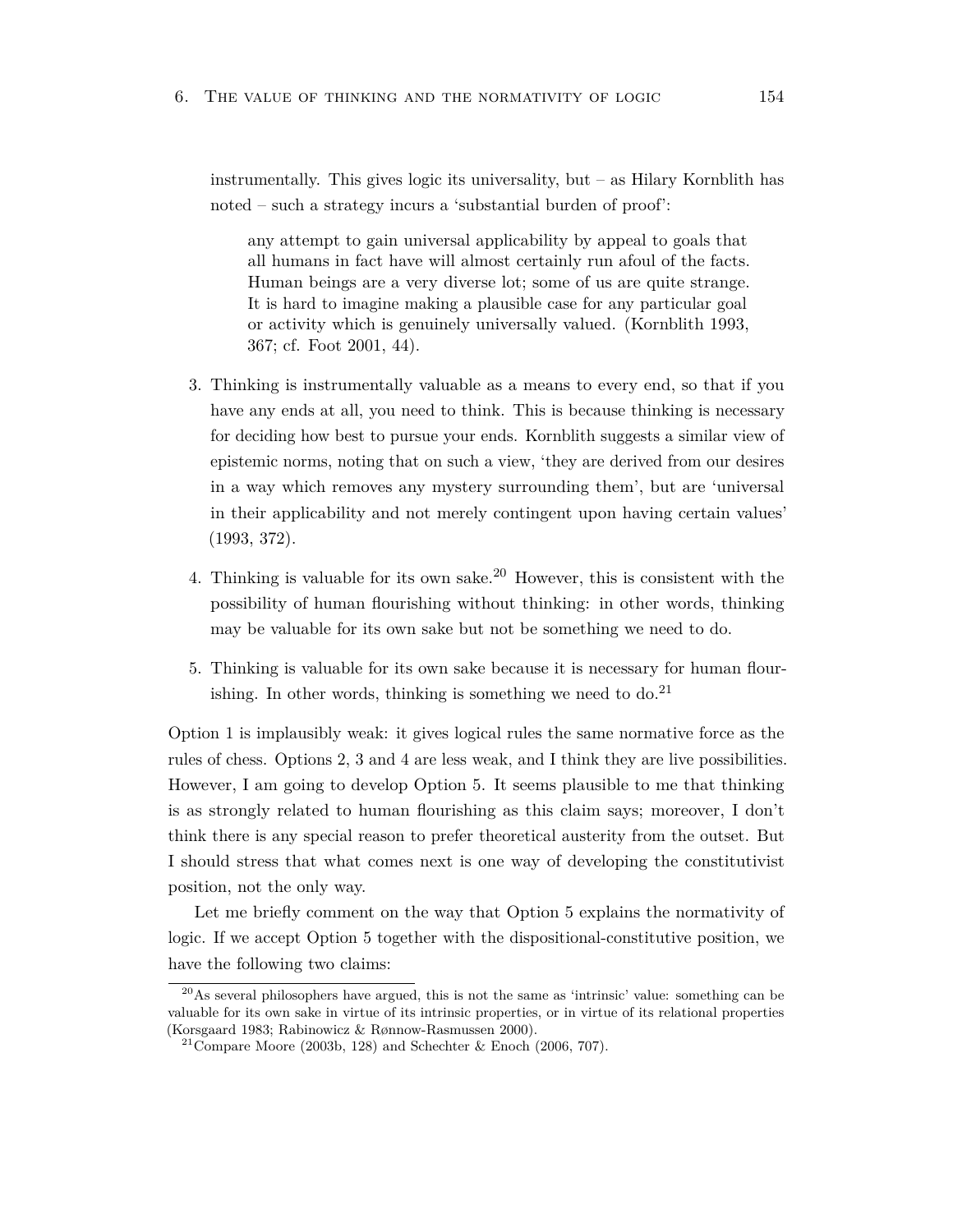- 1. Logical rules are constitutive of thinking.
- 2. Thinking is necessary for human flourishing.

In order to arrive at the conclusion that logic is normative, we need the following principle: if X is constitutive of Y, and Y is necessary for human flourishing, then X is normative.

By way of brief motivation for this principle, consider G.E.M. Anscombe's accounts of the authority of the law (1978) and the morality of promising (1969), both of which use a strategy parallel to the one I propose for logic. In both cases, there is something constituted by a rule: the existence of a legal order is constituted by the rule 'obey the law'; the institution of promising is constituted by the rule 'keep your promises'. And in both cases, the thing in question is necessary for human flourishing: the existence of a legal order ensures some degree of security from arbitrary violence; the institution of promising underwrites human cooperation. As Anscombe puts it, these things have the kind of necessity Aristotle defined as 'that without which some good will not be obtained.<sup>22</sup> This, Anscombe suggests, is why the rules in question are normative.

The principle that if  $X$  is constitutive of  $Y$ , and  $Y$  is necessary for human flourishing, then X is normative simply makes explicit Anscombe's explanatory strategy. If that strategy is a plausible one, then so is the principle.

#### **6.4.2 Thinking and human flourishing**

In this section I argue that thinking is necessary for human flourishing (Option 5 of the previous section). I don't have a proof of this claim, but will offer four considerations which support it. Following this, I address the absence of value problem.

First, as I noted above, Dickie argues (2015, 127) that the need to represent explains why we form beliefs in some situations but not others:

If you have plenty to think about, you are not hungry for food for thought, and are less likely to take up the opportunity to think about a thing that an attentional perceptual link provides. If you are hungry for food for thought, you will seize upon the opportunity provided by an attentional perceptual feed, sustaining the attentional link, and forming and maintaining a body of  $\langle \text{That is } \Phi \rangle$  beliefs even if the object you are

<sup>&</sup>lt;sup>22</sup>Aristotle, *Metaphysics* V 1015a20. The same definition underlies Wiggins' account of needs, discussed above.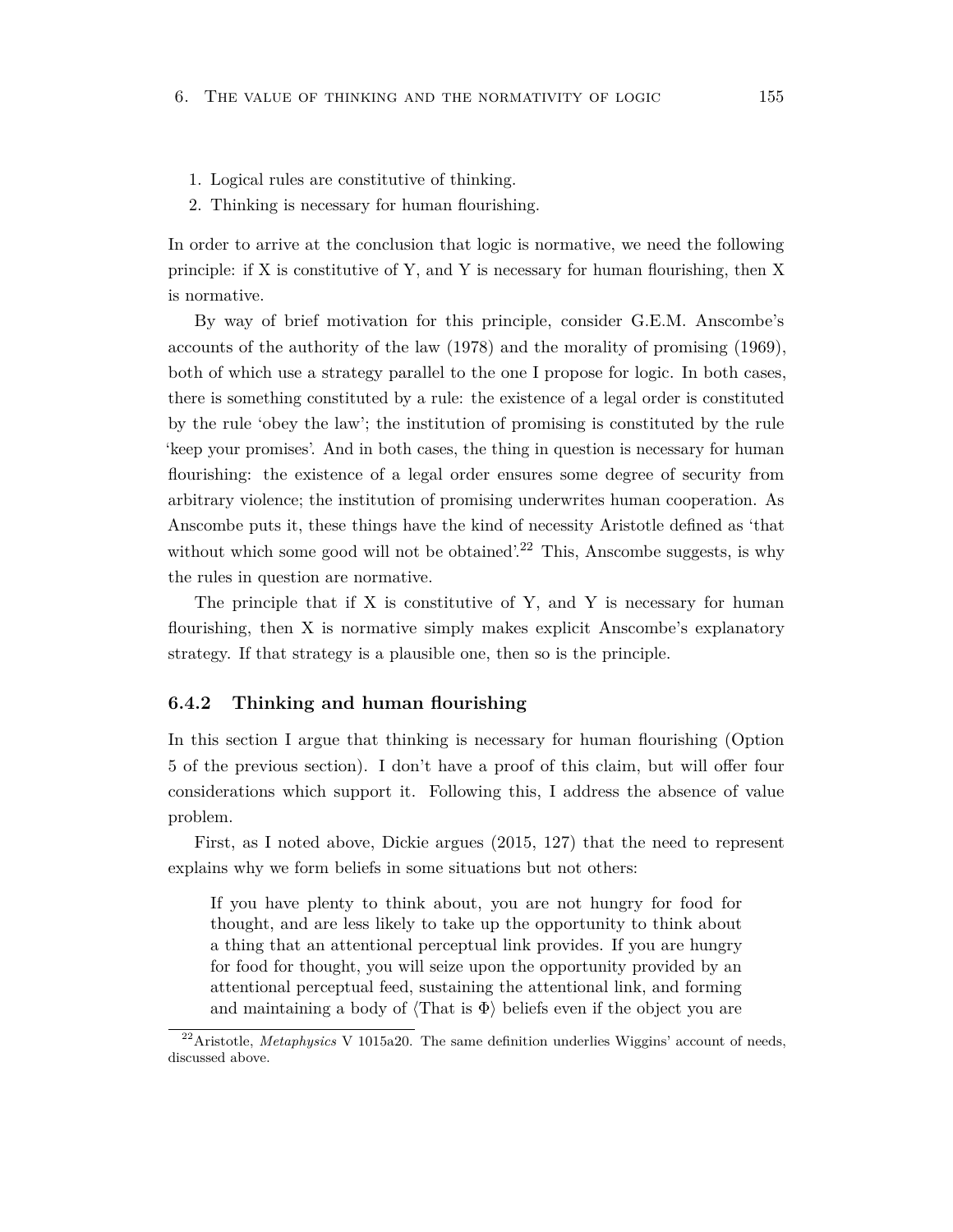attending to is an unexciting specimen with which you would not bother in a situation where the need was being fulfilled in other ways.

I suggested that these considerations only support the existence of a drive – not a need in the proper sense. But now it is worth noting that the drive to think does not seem pathological in the way that a drive to chop onions all day does. So there is at least prima facie reason to take this to be a need in the proper sense.

Second, for most other human activities, it seems possible to imagine a scenario in which someone has a flourishing life without the activity. For example, eating is typical of human beings, but we can imagine someone who goes on a fast, perhaps even to their death, for some worthwhile end. And while prior eating might be a necessary condition for fasting, eating plays no role in justifying the fast. But thinking is different. The only way I can imagine someone having a flourishing life without thinking would be if they had intentionally renounced it – perhaps as a religious  $\arct{a}^{23}$  And this just means that the person's nonthinking is only justified if it is itself the result of  $-$  that is, justified by  $-$  thinking. So some thinking remains necessary.

It's worth emphasizing, too, just how deeply a life without thinking would differ from our own. As suggested in Option 3 in the previous section, thinking is necessary for deciding how best to pursue your ends. So it's not clear that someone who had renounced thinking could exercise agency. And it seems doubtful that we should count as flourishing a life that involved no exercise of agency.

Third, we might consider the capacities that are typical of human beings. One capacity that does seem typical is the capacity for rational activity. As Philippa Foot writes (2001, 56),

there is this great difference between human beings and even the most intelligent of animals. Human beings not only have the power to reason about all sorts of things in a speculative way, but also the power to *see grounds* for acting in one way rather than another; and if told that they should do one thing rather than another, they can ask why they should.

A more traditional way to put this point is to say that human beings are rational animals, or thinking animals. Now, in the classical neo-Aristotelian framework, a

<sup>&</sup>lt;sup>23</sup>A referee suggests that someone might renounce thinking as the result of a non-conceptual experience, such as an epiphany or revelation. If this were possible, it would weaken the force of the present consideration, perhaps motivating a retreat to a weaker claim (Option 1, 2, 3 or 4). But I think the possibility is somewhat tenuous: it might be more fitting to say, in such a case, that the person is not flourishing.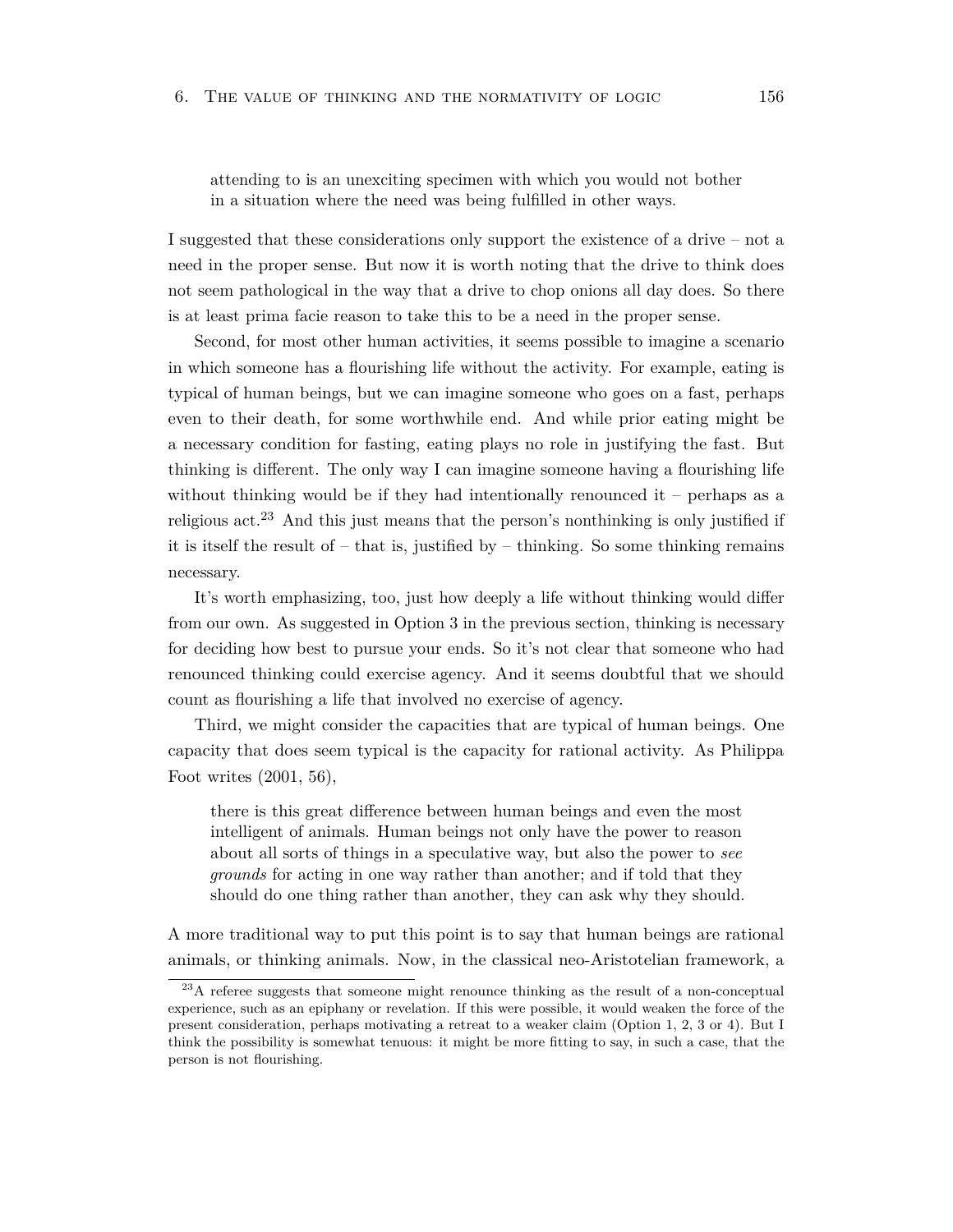member of a given life-form cannot flourish without doing the things that are typical for members of that life-form (Foot 2001, ch. 2).<sup>24</sup> So if thinking is typical for the human life-form, then thinking is necessary for human flourishing.

Similar ideas are implicit in some constitutivist writing. Tyke Nunez (2018), for example, argues that logic is normative because logical rules specify the proper exercise of our capacities: 'every exercise of the faculty ought to accord with its laws' (2018, 1162). On its own, Nunez' claim is not enough to secure normativity, as we can ask why we ought to exercise our capacities properly rather than improperly. Nunez' claim needs to be supplemented with the claim that the capacity to think is characteristic of human beings, such that the proper exercise of this capacity is necessary for human flourishing.

Fourth, recall what I referred to as Korsgaard's 'deepest answer' to the question of why we should act: that acting is how we constitute ourselves as unified agents. Along similar lines, I suggested that thinking is how we constitute ourselves as unified subjects. On their own, I argued, these ideas fail to secure normativity. But now we can see these ideas in a different, more Aristotelian light. We are living things of a particular sort – human beings. As living things, we are organized in a teleological way: we need to maintain our unity in the face of a tendency to disunity (Tenenbaum 2011; Moosavi 2019). As a general rule, then, a necessary condition for a living thing to flourish is that it maintain its unity.

But different sorts of living things are unified in different ways. Every animal is unified by maintaining the distinctness of its body from its surroundings. But as human beings, we are unified in a further, particularly self-conscious way – as agents and, more importantly for present purposes, as subjects. Given that thinking is how human beings constitute ourselves as unified subjects, and that such unity is a necessary condition for a living thing to flourish, it follows that thinking is necessary for human flourishing.

Finally, let me tie this back to the absence of value problem. One way of looking at that problem is that, even if there is a concept K to which some standard is internal, it's not clear why it matters to be a K rather than something else. In other words, the constitutivist has to show that the concept they care about is

 $24$ We might worry about the consequences of this Aristotelian claim for human beings who are, in various ways, unable to do what is 'typical for the life-form'. In my view, the right response to this worry is to place less emphasis on the human essence and more emphasis on the idea that flourishing consists in the full exercise of the capacities which one actually has. (Compare Wiggins' emphasis on the degree of flourishing that is 'actually attainable'.)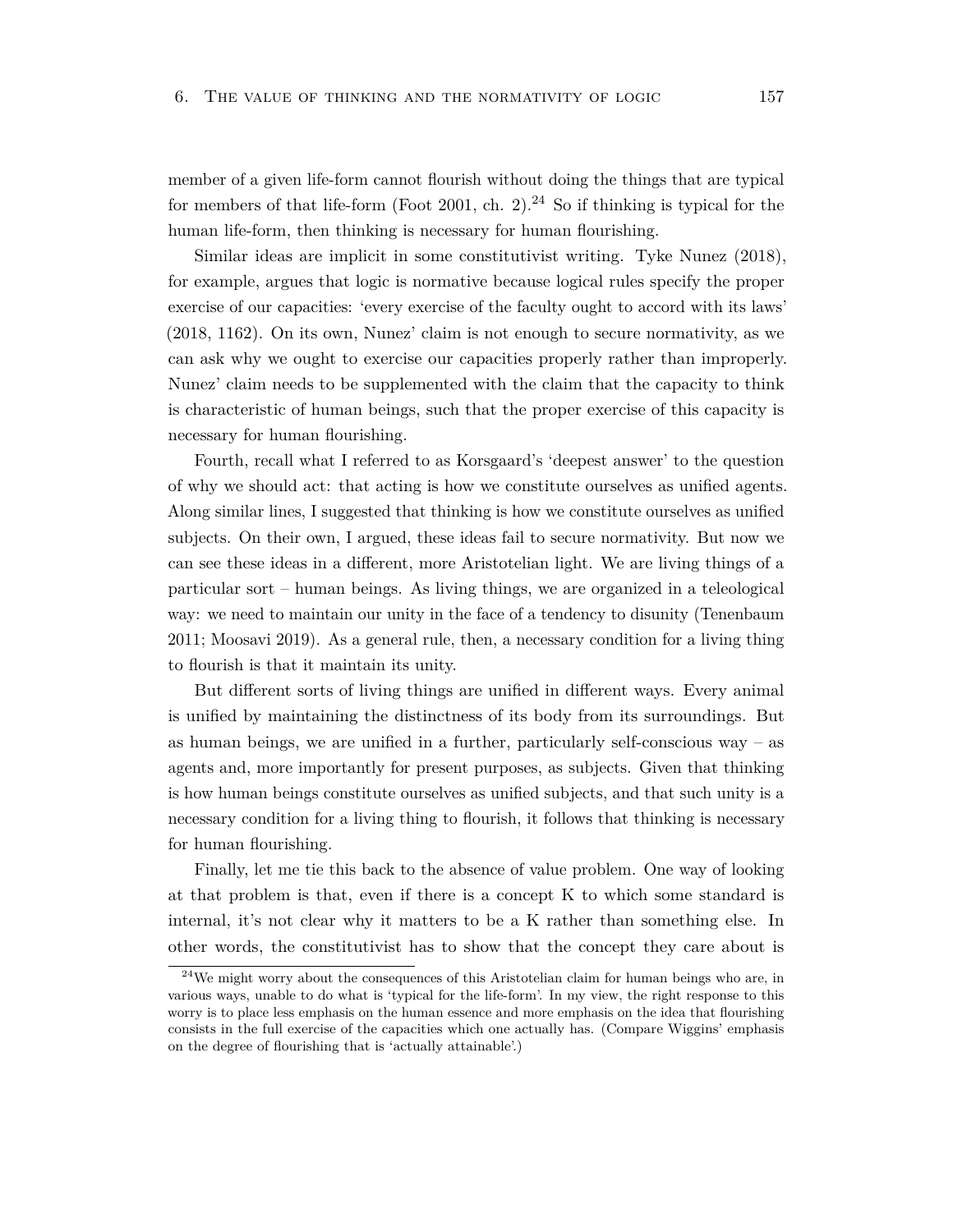distinguished in some normatively significant way. We're now in a position to address this problem. What distinguishes thinking from nonthinking is the role that thinking plays in the life of human beings. It is simply part of being a human being that thinking is necessary for your flourishing.

Of course, you might ask: why does it matter to be a human being, rather than a human being<sup>\*</sup>, where the latter is like a human being, but without a need to think? Perhaps a human being\* has a need to engage in some different representational activity, thinking\*, which is somewhat like thinking, but not constituted by logical rules. Moreover, perhaps thinking\* is better than thinking, so that we might be better off trying to be human beings\* rather than human beings.

We should go slowly here. First, it's not clear what it would mean for thinking\* to be better than thinking. Better how? To make sense of this claim, we would need some idea of a standard, applicable to both thinking and thinking\*, which thinking\* comes closer to meeting than thinking. And it is at least difficult to see what that standard would be.<sup>25</sup> (Consider the parallel question of whether thinking is better than perceiving.)

Second, it's not clear how to understand the idea that we might be better off trying to be human beings\* rather than human beings. In particular, it's hard to distinguish this from the question whether it would be better if human beings were replaced by human beings<sup>\*.26</sup> For it's not clear in what sense the resultant beings would be *us*.

The right response to the absence of value problem, then, is that there are limits on our ability to live by alternative concepts: it is not the case that for any concept K, we can invent a concept  $K^*$  which is an intelligible alternative for beings like us. There are some concepts – we might think of them as 'bedrock concepts' (Chalmers  $2011b$ , s.  $8$ ) – for which we have no alternatives. I have suggested that the concept of thinking and the concept of a human being are bedrock in this sense. We are human beings, with a need to think: these facts are not up to us.

For these reasons, we should accept that thinking is necessary for human flourishing. Supposing that logic is constitutive of thinking, it follows that logic is normative.

<span id="page-164-0"></span> $^{25}$ Indeed, it is unclear what thinking\* is supposed to be. For thinking is not just a name for representational activity which meets certain constraints: it is representational activity whose contents are thoughts. So we can ask what kind of content thinking\* is supposed to have, if not thoughts.

 $^{26}$ For discussion of this question, see Williams (2006) and Moore (2018, ch. 17).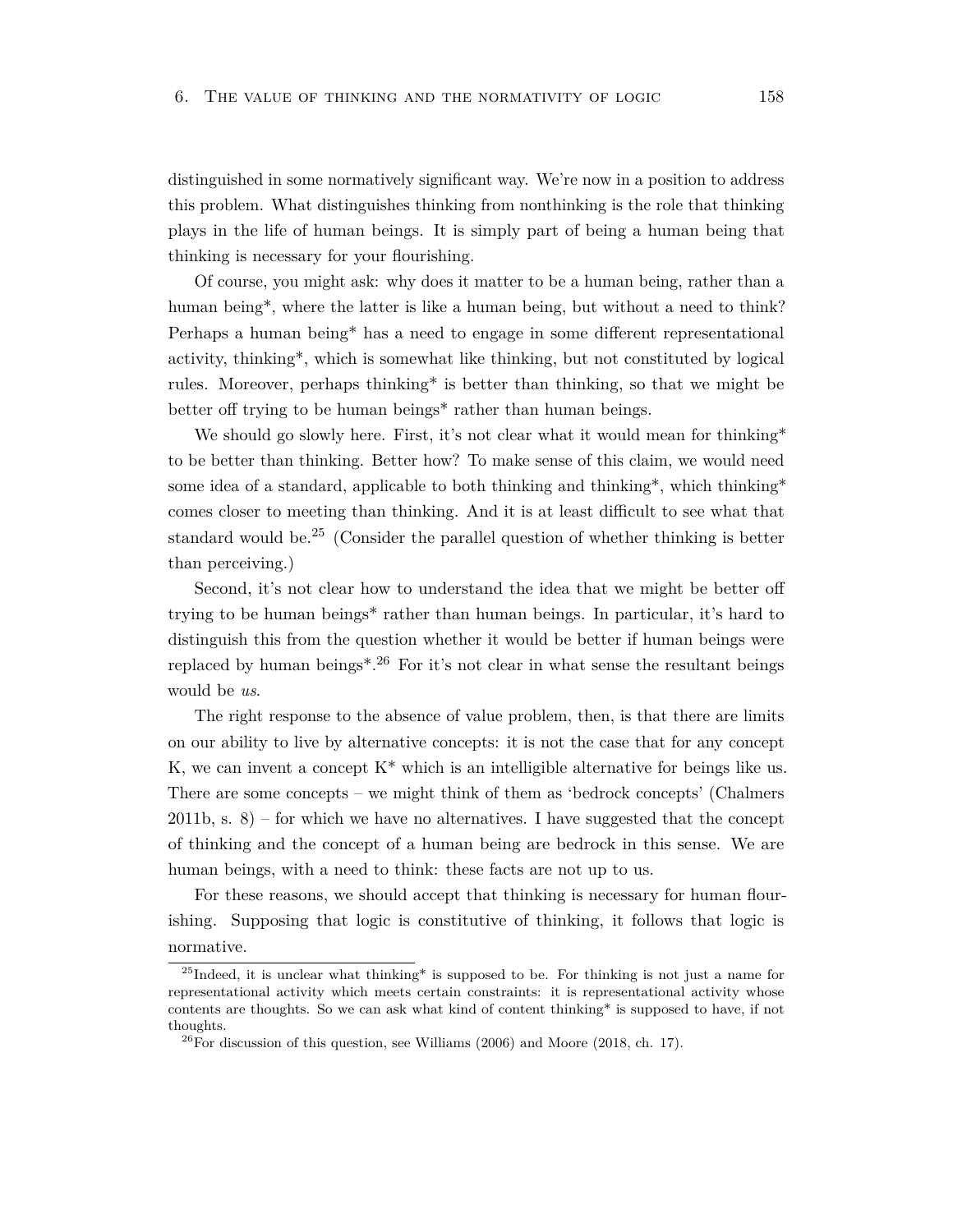## **6.5 Vexing issues about logical normativity**

That concludes the main part of my case for the proposed account of logical normativity. In this section, I argue that this account deals nicely with some vexing issues that arise in the literature on logical normativity. This will help to clarify the kind of normativity that logic has in my account and the role of this normativity in an explanation of how logic relates to thinking.

The issues I have in mind are about various implausible consequences that follow from certain formulations of the claim that logical rules are normative. For example, consider the Simple Formulation:

**Simple Formulation** If  $p$  entails  $q$ , then if you believe  $p$ , you ought to believe  $q$ <sup>27</sup>

This has a welter of implausible consequences: first, it seems to entail that if you believe *p*, you ought to believe *if p, then p*, and then you ought to believe *if p, then, if p, then p* and so on. This seems a waste of cognitive resources (Harman 1986, 12).<sup>28</sup> Second, it seems to entail that if you believe *p* and *if p, then q*, then you ought to believe  $q$  – even if q is false (Harman 1984; MacFarlane 2004).<sup>29</sup> And surely we ought not to believe things that are false. Third, given that *p* entails *p*, and there is nothing in the Simple Formulation to exclude the case where  $q = p$ , it seems to entail that if you believe *p*, you ought to believe *p*. This seems like an objectionable kind of bootstrapping: believing something doesn't on its own give you a reason to believe it (Broome 1999).

Now, the claim that logical rules are normative need not be committed to the Simple Formulation. But the underlying concern is that any formulation of the claim that logical rules are normative will entail similar consequences, or else be too weak to be interesting. Defenders of the normativity of logic have tended to respond by developing 'bridge principles', weakenings of the Simple Formulation that

 $27A$  fully general formulation of this thesis would have to make provision for multiple-premise entailments. However, this detail doesn't matter for our purposes, as the problems arise even in the single-premise case. Also, if we conceived of believing in terms of degrees of confidence, we would need to reformulate the thesis to impose a constraint on the degrees of belief in *p* and *q*: for discussion, see Field (2009) and Milne (2009).

 $^{28}$ In fact, depending on what a belief is, the 'cluttering' beliefs might not count as additional beliefs. (For example, they don't narrow the set of possible worlds in which the subject's beliefs are true.) But for purposes of argument I will waive this point. Harman (1986, 14) responds to a related point by specifying that the objection applies to explicit rather than implicit beliefs.

<sup>&</sup>lt;sup>29</sup> Parallel arguments are often given against the claim that meaning is normative: see Hattiangadi (2006) and Glüer & Wikforss (2009).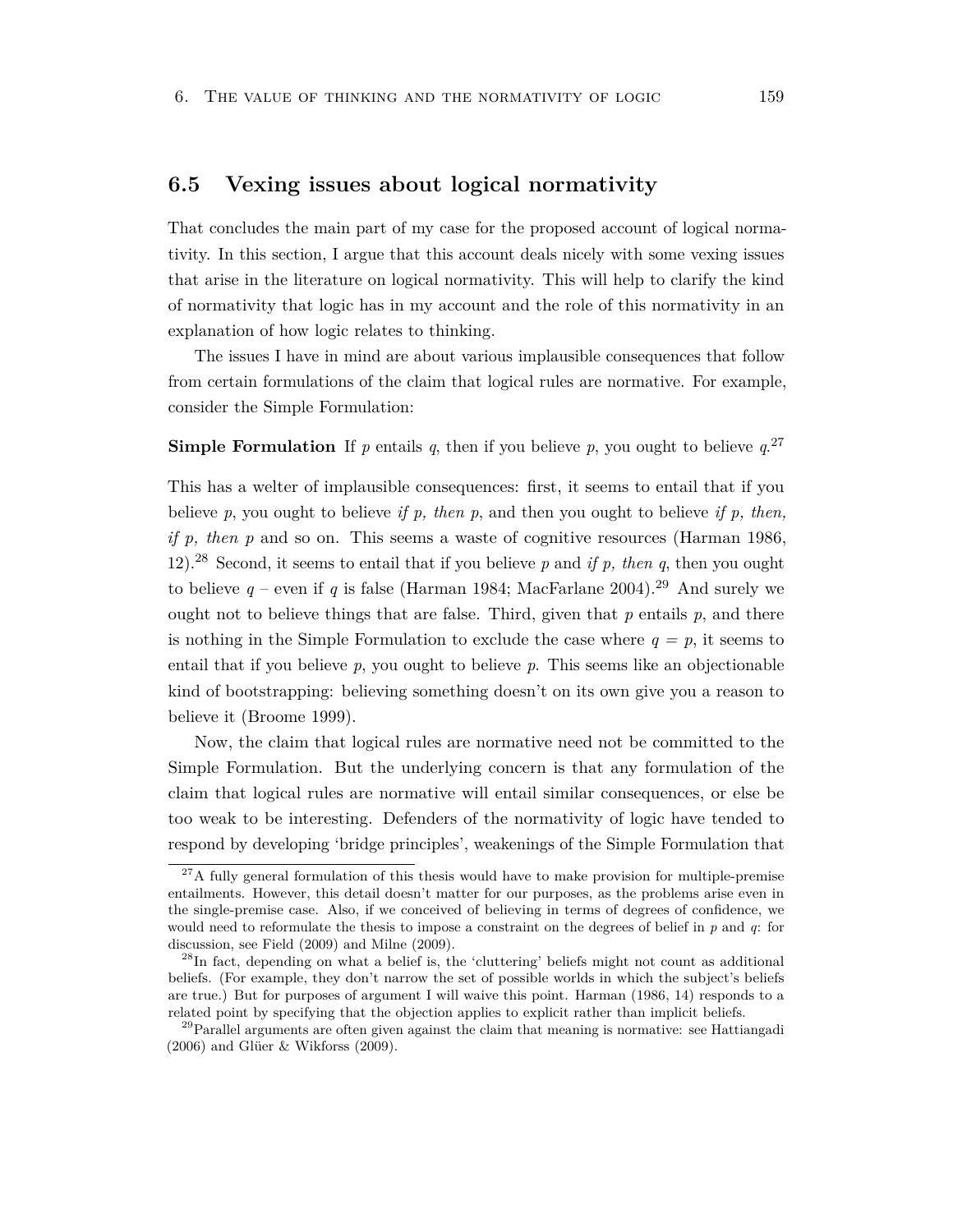avoid the implausible consequences. Here, I begin with some general comments on how these issues appear in my account. Next, I respond to each of the implausible consequences mentioned above. Finally, I compare my treatment of these issues with recent accounts centred on bridge principles, showing that, in my account, while a bridge principle holds, it is not fundamental in explaining the relation of logic to thinking.

#### **6.5.1 Three questions about logical rules**

To begin the response, we need to distinguish three questions about logical rules and their corresponding answers. The first question is: what are the logical rules constitutive of thinking? For present purposes, I will take Conditional Proof and Modus Ponens to be logical rules constitutive of thinking. I formulate them as follows:

**Conditional Proof** If by assuming *p* you can deduce *q*, infer *if p, then q*.

**Modus Ponens** From *p* and *if p, then q*, infer *q*.

All rules define a standard of correctness, specifying some acts as correct in light of the rule (Broome 2014, 24). It would be equivalent, then, to formulate the rules as follows:

**Conditional Proof** If by assuming *p* you can deduce *q*, it is correct to infer *if p, then q*.

**Modus Ponens** From *p* and *if p, then q*, it is correct to infer *q*.

As I mentioned earlier in the paper, the choice of how to present logical rules is a notational one; it doesn't yet answer any philosophical question about the normative force of the rules.

The second question is: what relation must a subject have to the rule in order to think? So far, I've said simply that a subject must have a disposition to conform to the rule, a disposition which is manifested in a subject's tendency to conform to the rule. But now I need to say a bit more about what this amounts to. Claims about dispositions play an explanatory role: when X has a disposition to do Y, and then X does Y, we can explain why X did Y by appeal to its disposition. But where the bearer of the disposition is a subject, we also have to say what it is first-personally for the subject to have, and to exercise, the disposition.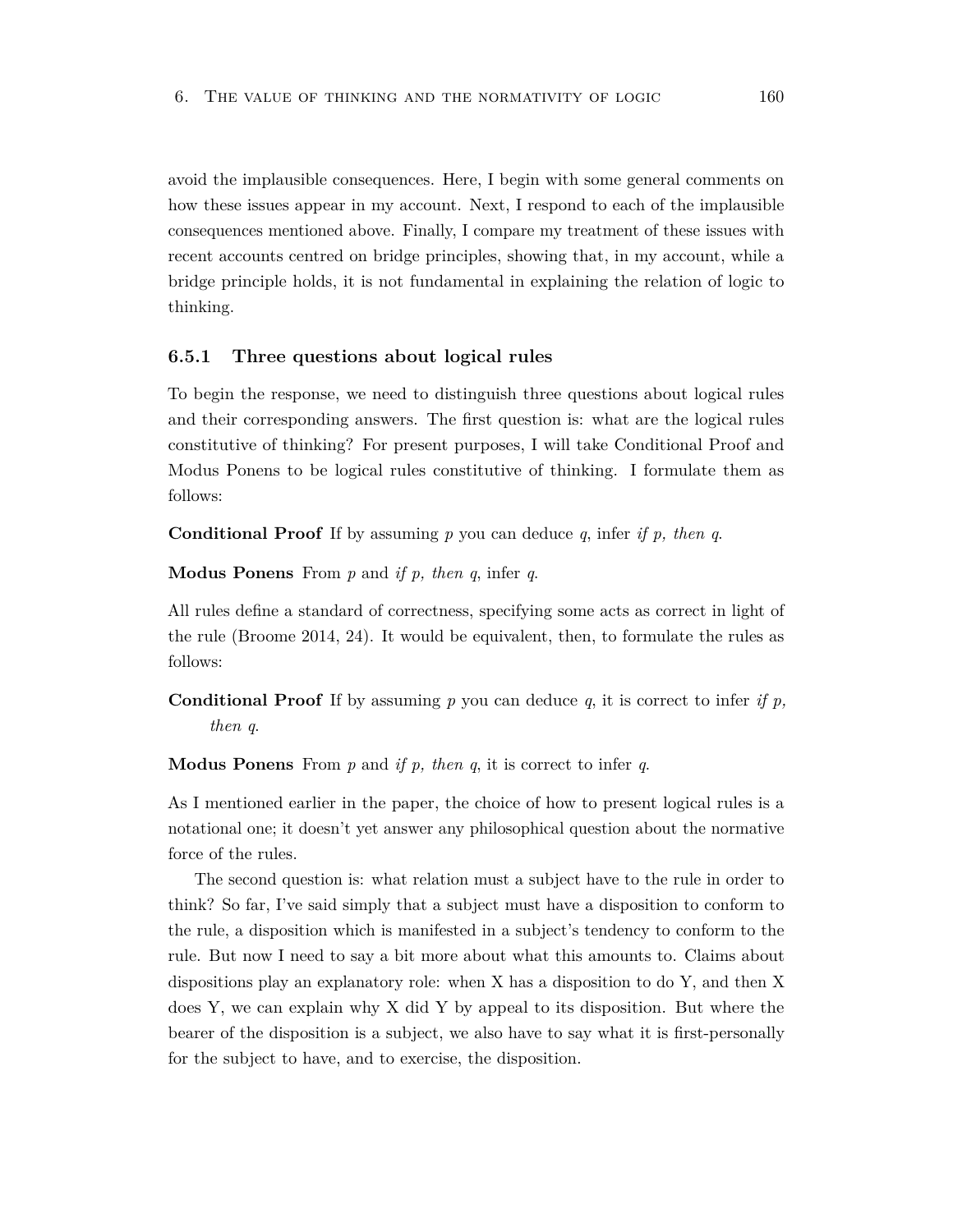Borrowing from Peacocke (1987), I am going to say that when a subject has a disposition to conform to some logical rule, the subject finds the transitions that the rule specifies as correct 'primitively compelling'.<sup>30</sup> That is, they are compelling, and the subject need not have any further idea of why they are compelling. To be clear, this means that the subject is tempted by particular inferences which evidently fall under the rule. It does not mean that the subject is tempted to accept a general representation of the rule.<sup>31</sup> The subject can act on the resulting compulsion by making the transition, but there is no guarantee that they will do so: the question may never arise, or the compulsion may be overridden by competing factors. These factors might include inattention, tiredness, the complexity of the thoughts involved (making it unobvious that the transition falls under the rule) or other reasons not to make the transition.<sup>32</sup> Unless the subject finds the transitions compelling, however, they are not thinking.

The third question is: why ought we to think? And here my claim is that thinking is necessary for human flourishing. By contrast, there are other rules such that we must have a similar relation to them in order to do a certain activity, but there is no general reason why we ought to do that activity. For example, we must have a similar relation to the rules of chess in order to count as playing chess, but there is no general reason why we ought to play chess.

Now, I think that full answers to these three questions would be an exhaustive account of the sense in which Conditional Proof and Modus Ponens are normative. But at no point in answering these questions are we committed to the Simple Formulation. The Simple Formulation is neither an answer to the first question (what the logical rules are), nor to the second question (how a subject must relate to logical rules in order to think), nor to the third (why the subject ought to think). Nor does it follow from the answers to these questions taken jointly.

#### **6.5.2 The implausible consequences of the Simple Formulation**

Let me now consider the implausible consequences that follow from the Simple Formulation. The first was that if you believe *p*, you ought to believe *if p, then p* and so on. The second was that if you believe *p* and *if p, then q*, then you ought to

<sup>30</sup>Harman discusses a related notion of 'psychological immediacy' in Appendix A of his (1986).

<sup>31</sup>Most people would find it hard to resist the following reasoning: *Either I left my keys at home or in the car. They're not in the car. So they must be at home.* But they need not find a representation of Disjunction Elimination intuitive.

 $32$ There is a helpful discussion of the various possibilities here in Moore (2003b, 48-49).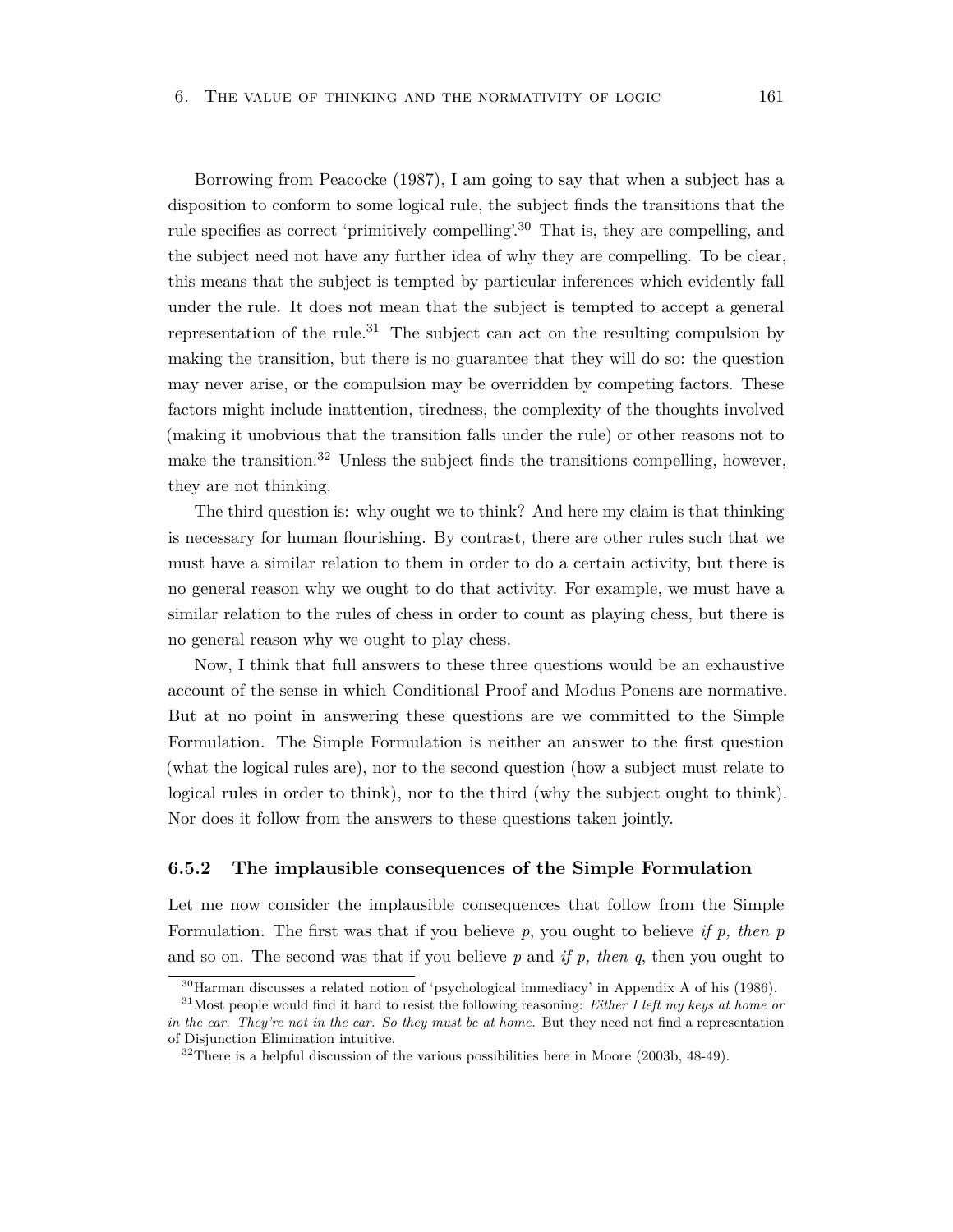believe  $q$  – even if q is false. The third was that if you believe p, you ought to believe *p*. Let me start with the first two cases, as the third raises some additional issues.

Here is what I want to say about the inferences in the first two cases. First, both inferences are correct in light of logical rules which we are supposing to be constitutive of thinking: the first in light of Conditional Proof, the second in light of Modus Ponens.

Second, this means that anyone who thinks has a disposition to conform to these rules. As I suggested above, this means that anyone who thinks finds the transitions that the rules specify as correct primitively compelling. But it does not follow that anyone who thinks must draw these inferences: the question may never arise, or the compulsion may be overridden by competing factors. In the case of the move from *p* to *if p, then p*, it seems plausible that the question will never arise. In the case of the move from *p* and *if p, then q* to *q*, where *q* is false, the fact that *q* is false is a competing factor that can, and should, override the compulsion to draw the inference.<sup>33</sup>

Third, however, if the subject does not have the disposition to conform to these rules – i.e. if the question does arise, and there are no competing considerations, but the subject does not find the transitions compelling – then the subject is not thinking.

Consider a parallel case. Suppose that you believe *x is an F G* (for example, 'This is a tall tree'). This entails – not logically, but bracket this for now – *x is a G* ('This is a tree'). By analogy with the Simple Formulation, it might be proposed that if you believe *x is an F G*, you ought to believe *x is a G*. The same problems will arise: first, that this is a waste of cognitive resources, and second, what if *x is a G* is false?

Here is what I would say instead. First, the inference from *x is an F G* to *x is a*  $G$  is correct in light of the rule for thoughts of this structure.<sup>34</sup> Second, anyone who

<sup>&</sup>lt;sup>33</sup>An alternative solution to this problem is to weaken our characterization of the dispositions required for grasping logical rules. Rather than dispositions to *infer* a conclusion on the basis of *judging* the premises, Murzi & Steinberger (2013) propose dispositions to *consider* a conclusion on the basis of *entertaining or supposing* the premises. I am sympathetic to this solution, but accepting it would require discussion of the role of entertaining and suppositional reasoning in thinking, which I have no room to do here.

<sup>34</sup>For discussion of such 'structurally valid' inferences, see Evans (1976) and Balcerak Jackson (2007). To give a full account of these inferences we would need to distinguish bad cases like '*x* is a rubber duck, so *x* is a duck'. I'm going to assume that there is some way of distinguishing these cases, as it seems plausible that in good cases the inference in question is closely tied to understanding (Balcerak Jackson 2009).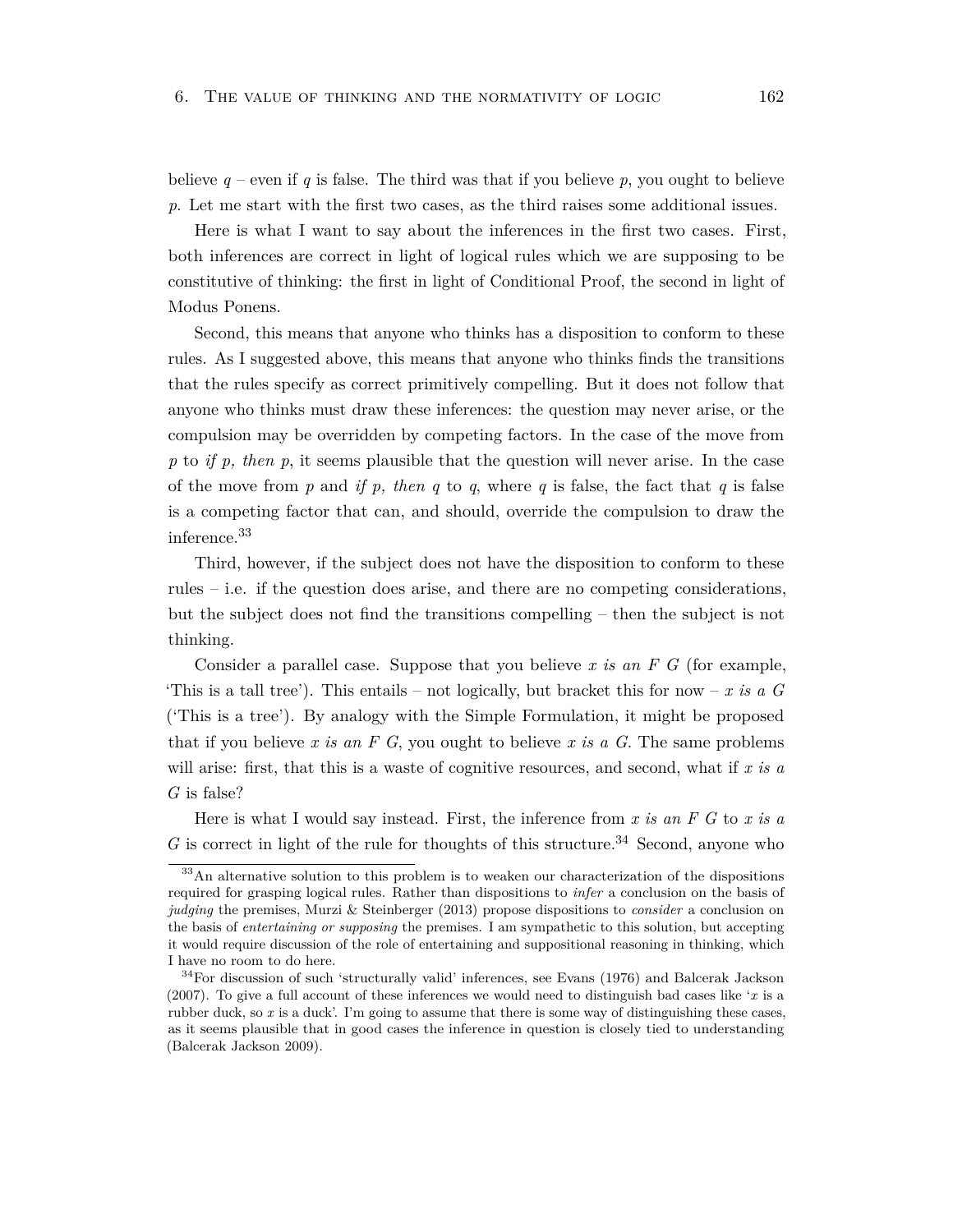understands *x is an F G* must have a disposition to conform to this rule; they must find the transition to *x is a G* primitively compelling. However, this does not mean they must draw this inference: the question may never arise, or the compulsion may be overridden. But, third, if they do not have this disposition at all, then they simply do not understand *x is an F G*. The fact that *x is a G* is false is a good reason to override the disposition, but it is not a good reason for denying the existence of the disposition altogether. (The parallel is only partial because the rule in question is not a logical one: you can fail to understand the relevant structure in *x is an F G* while still thinking. In general, this is the difference between the normativity of logic and the normativity, if there is any, of non-logical elements of content.)

Finally, the third implausible consequence of the Simple Formulation was that if you believe *p*, you ought to believe *p*. This raises somewhat different issues from the previous two cases because it doesn't depend on the rules for any logical connective. Rather, it depends only on Reflexivity, which is a structural rule – that is, an inference rule that is not about any logical connective.

#### **Reflexivity** From *p*, infer *p*.

This rule guarantees that *p* entails *p*, and then the Simple Formulation tells us that if you believe *p*, you ought to believe *p*.

In the discussion so far, I've implicitly taken 'logical rules' to refer only to operational rules – rules for logical connectives – and haven't said anything about the role of structural rules, or how thinkers must relate to such rules. Structural rules may raise different issues. While it seems plausible that we have dispositions to infer in accordance with Conditional Proof and Modus Ponens, it's less clear what it would mean to have a disposition to infer in accordance with, say, Transitivity. On the other hand, it's hard to draw a clear distinction between operational and structural rules, as operational rules can be seen as reflecting structural rules (Došen 1989), and operational rules can be seen as containing information about structural rules (Dicher 2016). These facts favour a uniform treatment of operational and structural rules.

Without taking a conclusive position on how other structural rules should be treated, it does seem plausible to me that any thinker has to have a disposition to conform to Reflexivity. If you judge *p* but do not find it primitively compelling to judge *p*, then there is reason to doubt that you are judging at all. The unintelligibility of judging *p* and refusing to judge *p* is even stronger than the unintelligibility of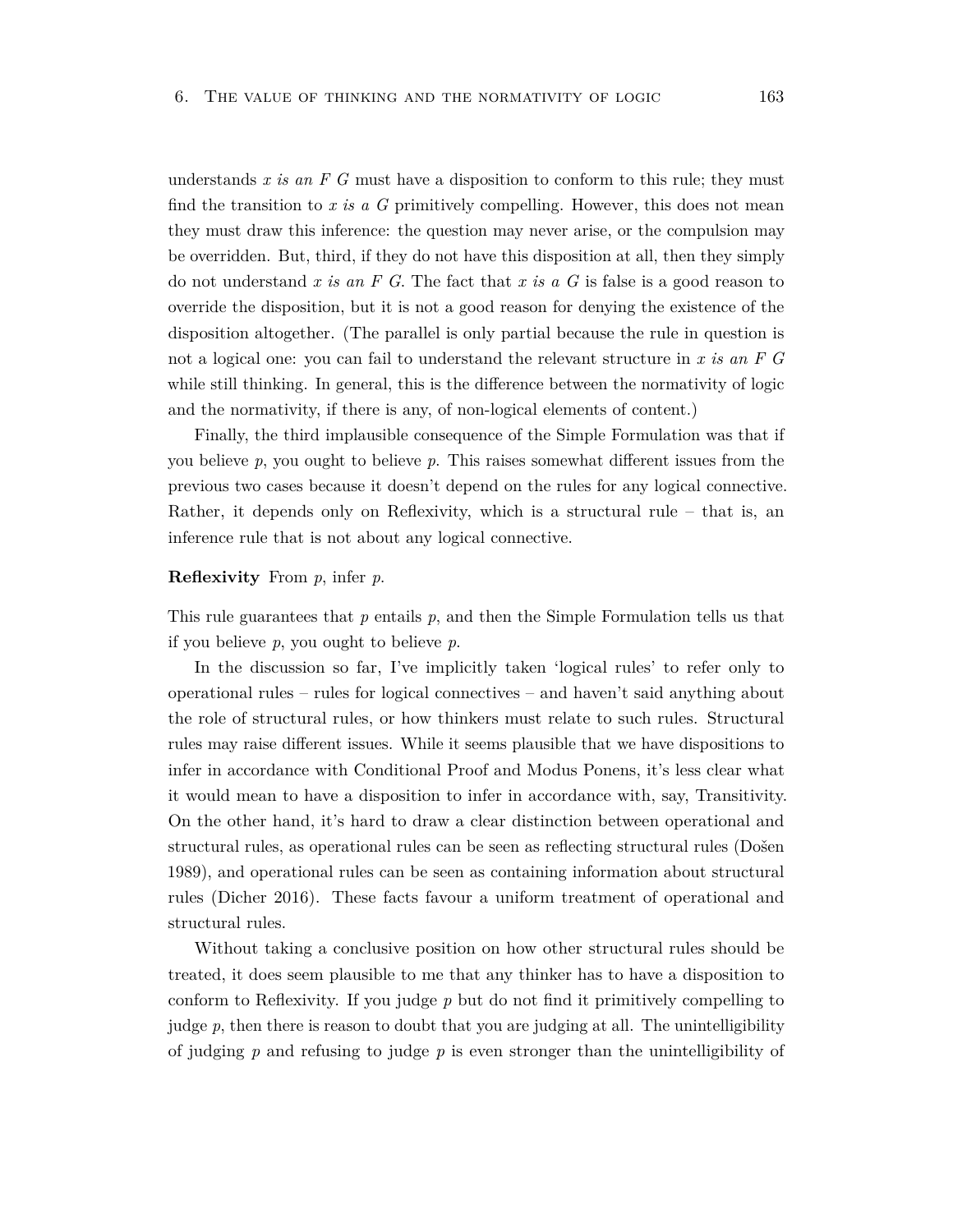judging *x is an F G* and refusing to judge *x is a G*. So I think we should take Reflexivity to be constitutive of thinking, and this means that we need a response to the bootstrapping problem raised above.

At this point my response is fairly similar to my response to the first two problems. First, the inference from p to p is correct in light of Reflexivity. Second, anyone who understands p must find this transition (really a degenerate case of 'transition') primitively compelling. Third, if someone does not find this transition primitively compelling, they are not thinking. None of this means that if you believe something, you ought to believe it.

#### **6.5.3 Bridge principles**

In this section I compare my approach to logical normativity with recent approaches centred on developing 'bridge principles'.

A general strategy common to recent approaches to logical normativity is to argue that the normativity of logic consists in the holding of a 'bridge principle', which is a weakened version of the Simple Formulation above, of the following form:<sup>35</sup>

**Bridge Principle** If *p* entails *q*, [normative statement about attitudes to *p* and *q*].

Bridge principles are developed so as to avoid the implausible consequences of the Simple Formulation. For example, a principle which avoids all three problems might be:

If  $p$  entails  $q$ , you ought not to believe  $p$  while disbelieving  $q$ , unless  $q$  is false.

As this principle does not enjoin you to believe anything, it does not enjoin cluttering your mind with useless consequences, nor believing the things you happen to already believe. Nor does the rule prohibit disbelieving a consequence of your beliefs if the consequence is false.

I'd like to make three remarks by way of comparing my account to the bridge principle strategy. This comparison will shed light on my own account, provide additional motivation for a particular class of bridge principles, and also raise a question about the larger explanatory role of bridge principles. First, I will show that

 $35$ This literature begins with MacFarlane (2004); for more discussion see Field (2009), Broome (2013) and Steinberger (2019a). A fully general bridge principle would, of course, allow for multiple premises. It is also possible that more than one bridge principle is required, in order to capture different varieties of logical normativity (Steinberger 2019c), but I will ignore this detail here.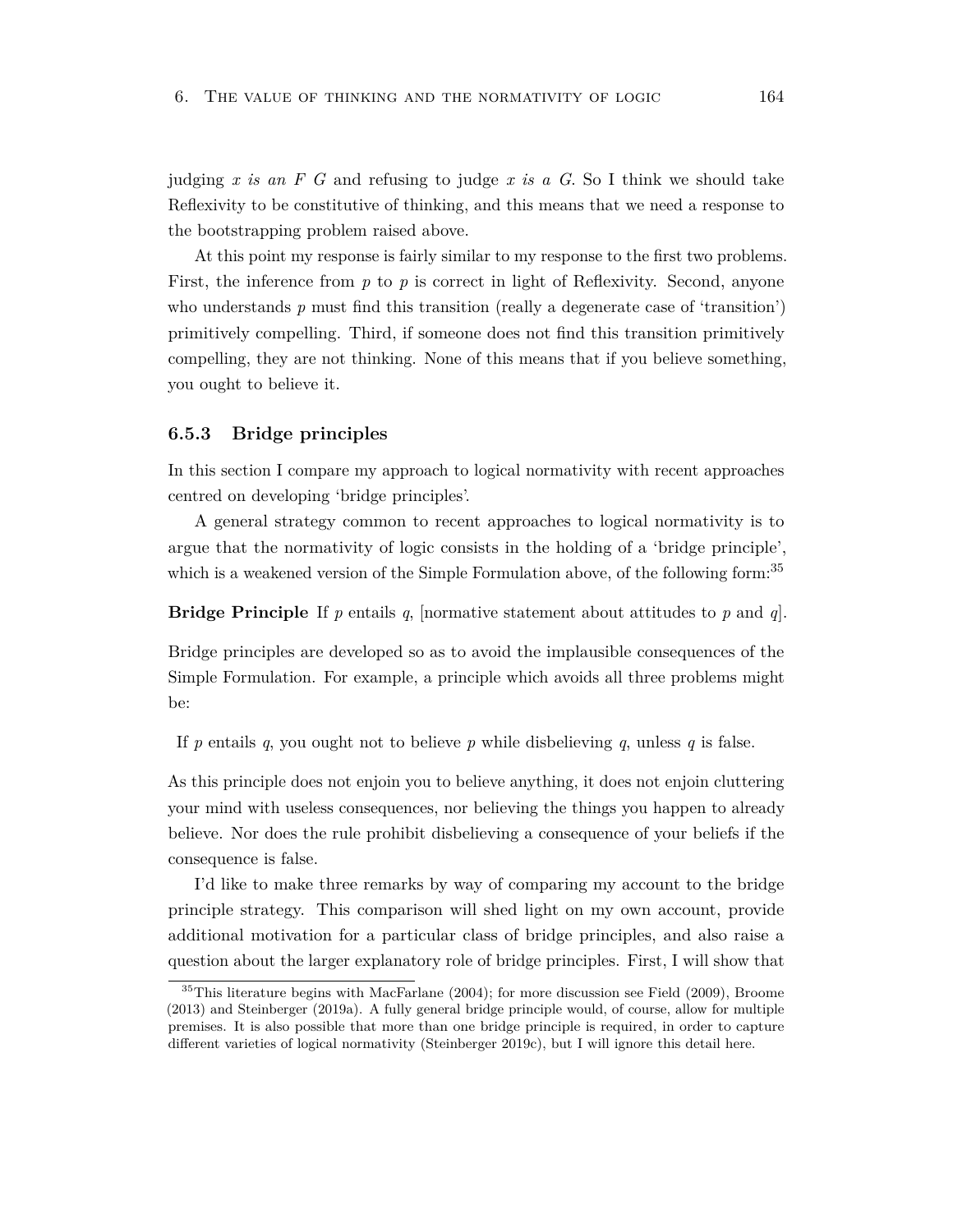it is possible to generate a bridge principle from my account. Second, however, the bridge principle is open-ended, rather than attempting to specify when we should, or should not, draw a valid inference, and I will offer some principled reasons to think this is the right approach. Third, I will contrast the explanatory role of bridge principles on my account from the role they have in many discussions: it is often suggested that bridge principles bridge a gap between logic and thinking, but on my account this is not so.

First, then, it is possible to state a bridge principle in my account. To do this, we have to make a modification to the form above. The antecedent of the form above is 'If *p* entails *q*', but in my account the relation that thinkers must be responsive to is not entailment in general, but entailment in light of particular logical rules. Let us say that  $p$  'directly entails'  $q$  if and only if the transition from  $p$  to  $q$  is correct in light of a single application of a logical rule.<sup>36</sup> (For example,  $p$  directly entails *if*  $p$ , *then p*, but does not directly entail *if p, then if p, then*  $p^{37}$ ) The antecedent of my bridge principle must invoke direct entailment rather than entailment.

What about the consequent of the bridge principle? Initially, it seems like all we have is:

If p directly entails q, then if you believe p you must find the transition to  $q$ primitively compelling.

If we wanted to build in more detail, we could say:

If *p* directly entails *q*, then if you believe *p*, and if the question arises whether *q*, you have a reason to believe *q*, unless other factors override this.

But we have to be careful about 'reason' here. This 'reason' is just an articulation of the primitive compulsion a subject feels in virtue of having a disposition to conform to a logical rule. It is not a justifying reason (an 'other things being equal it would be good if. . . ' reason), because a subject could have a similar reason in virtue of being disposed to conform to the rule for 'tonk' (Prior 1960). Rather, it is an explanatory reason – a motivational state which could explain the subject's action (Parfit 1997; Alvarez 2017). And this means that we do not yet have a genuine bridge principle: a bridge principle has a normative statement as its consequent, but a claim about

<sup>&</sup>lt;sup>36</sup>We can define entailment as the transitive closure of direct entailment. *p* entails *q* if and only if for some set  $\{p_1, p_2, \ldots, p_n\}$ , *p* directly entails  $p_1, p_1$  directly entails  $p_2, \ldots$  and  $p_n$  directly entails *q*.

<sup>&</sup>lt;sup>37</sup>Compare Field's (2009) notion of 'obvious' entailment and the diachronic norms discussed by Hlobil (2015).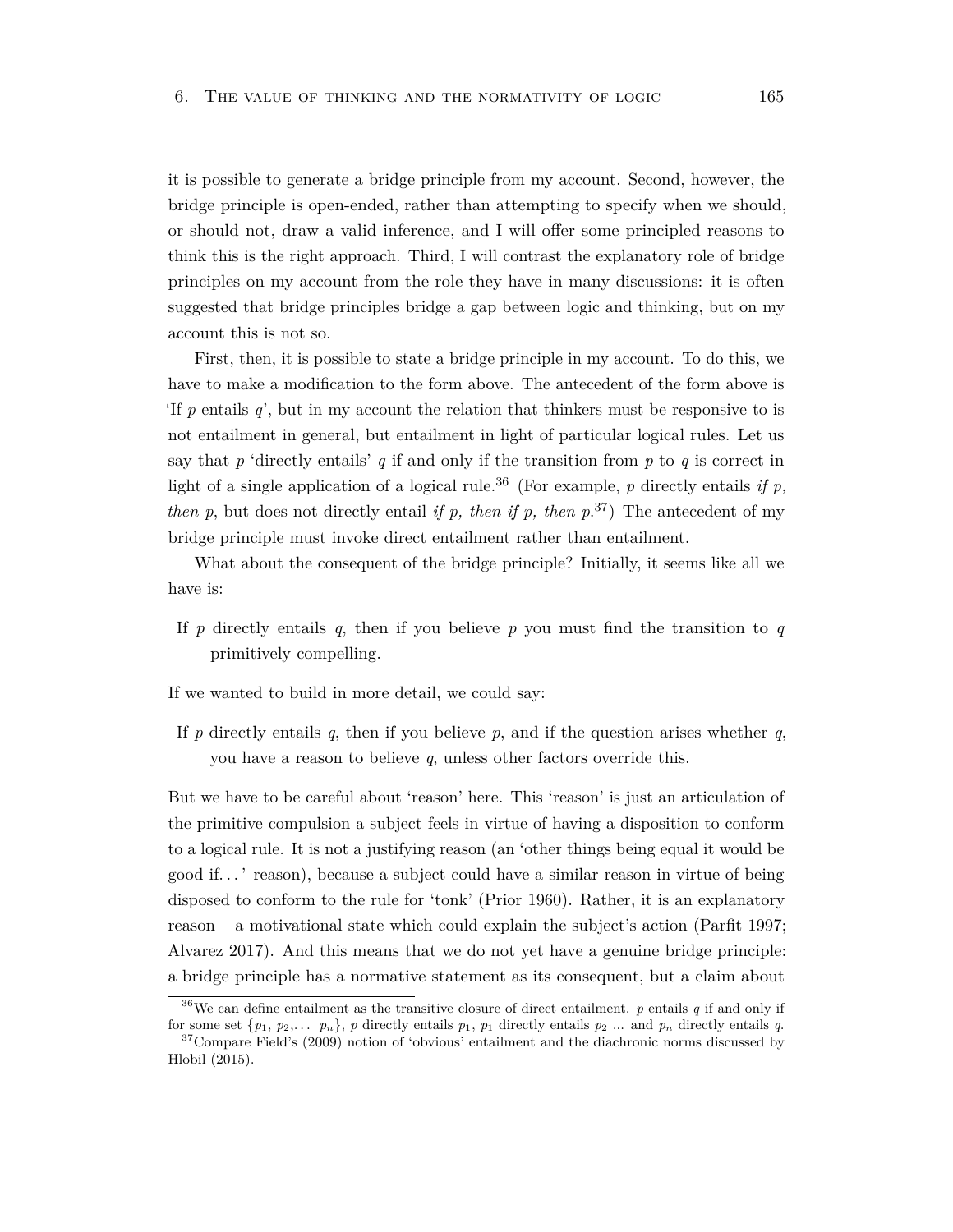explanatory reasons is not a normative statement. Similar remarks apply to 'must' in the previous formulation of the principle.

However, in my account thinking does have genuine normative status, and a failure to find the right transitions primitively compelling means a failure to think. In other words, while the principle above simply describes what it is to have a disposition to conform to logical rules, the value of thinking means that we have a reason – indeed, a need – to have such a disposition. This, I think, allows us to say that if *p* directly entails *q*, someone who believes *p* does have a justifying (as well as explanatory) reason to believe  $q$ . If they refuse to believe  $q$ , this raises doubts about whether they are thinking. So we have:

If *p* directly entails *q*, then if you believe *p*, and if the question arises whether *q*, you have a reason to believe *q*, unless other factors override this.

This (fairly weak) bridge principle is true in my account.

To be clear, this bridge principle is not particularly novel. It is a reasons-based, rather than ought-based principle, like that of Sainsbury (2002). This puts it in tension with the 'Strictness Test' that MacFarlane (2004) draws from Broome (1999): essentially that *pro tanto* reasons are too weak to properly capture logical normativity. The intuitive worry is that reasons-based bridge principles make it too easy for other considerations to override logical reasons. In my view, some of the force of this objection comes from conflating explanatory and justifying reasons. The explanatory reasons generated by logical dispositions may, indeed, be hard to override: if you believe *p*, and *p* directly entails *q*, you can't choose not to believe *q* merely because you are offered some money. But the justifying reasons generated by logic are *pro tanto*, as there may be good reason, all things considered, to try to bring it about that you disbelieve *q*, even if it follows from some *p* which you accept.

This leads to the second remark I want to make. The bridge principle in my account is open-ended, containing a reference to overriding considerations, rather than attempting to specify when we should, and when we should not, draw a valid inference. This is a feature it shares with other reasons-based bridge principles (MacFarlane 2004). This contrasts with some other investigations of the normativity of logic, which aim at finding a plausible bridge principle which avoids implausible consequences while still providing some reasonably strong normativity. The way these accounts avoid implausible consequences is by building a bridge principle explicitly to avoid them – for example, building in an exception for cases where the conclusion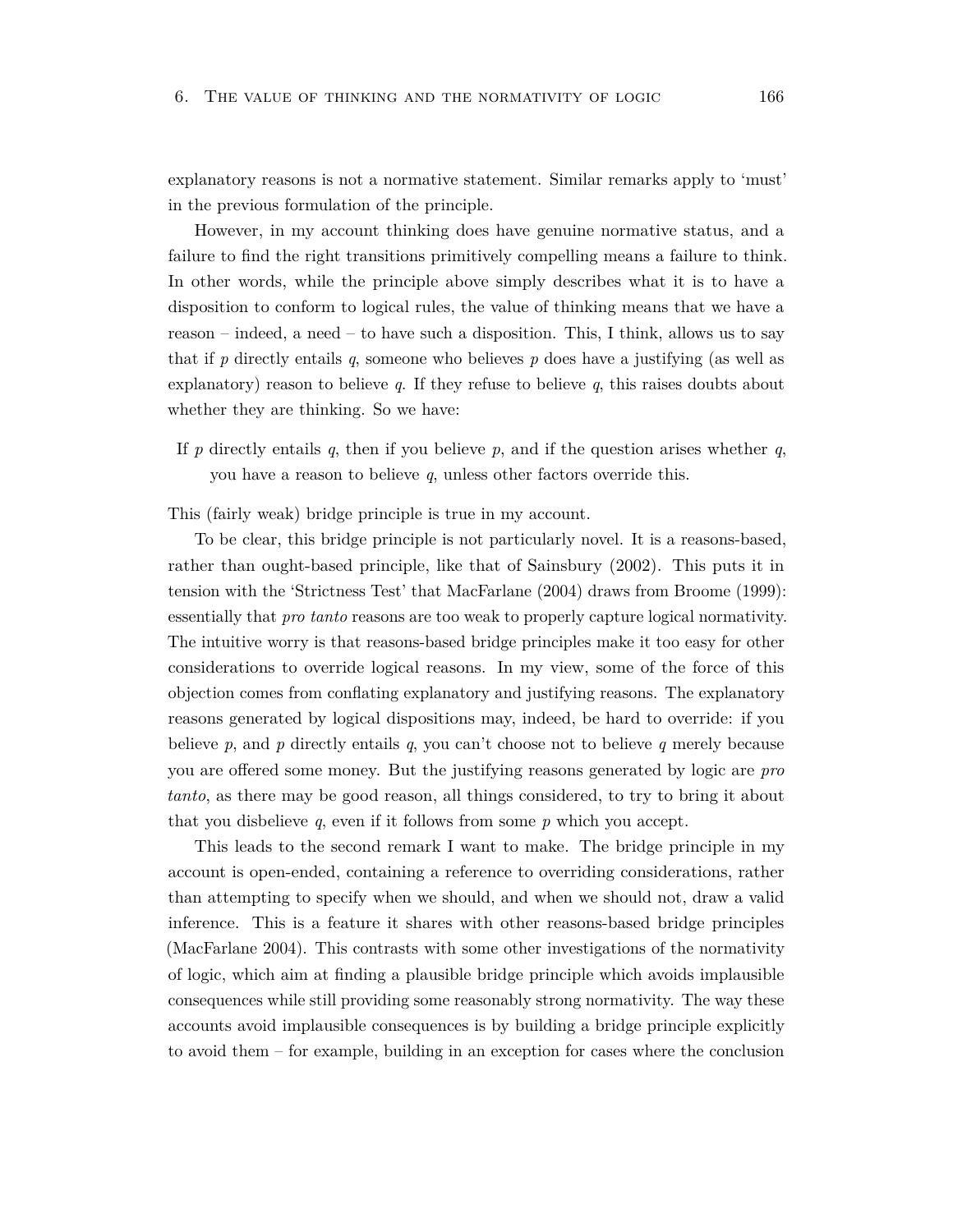of the entailment is false. The resulting bridge principle satisfies the Strictness Test, specifying when we should, and should not, draw a valid inference. My account generates some novel reasons of principle to think this is the wrong strategy.

To show this, I want to develop an analogy. Consider the normativity of promising. I think – as did Anscombe (1969) – that an account of the normativity of promising should be composed of two parts. First, there is the rule of promising  $-$  the rule you have to tend to follow in order to count as promising. Plausibly, this rule is simply 'keep your promises, unless released from doing so by the promisee'. Second, however, there is an account of why promising is something we should go in for. Here there are a range of options: virtue theories, contract theories, consequentialist theories and so on (Habib 2018).

Now, what about a promise to commit murder? Such a promise should not be kept: so should we say that the rule of promising is really 'keep your promises, unless released from doing so by the promisee, or unless the promise is to commit murder'? In my view, we should not. Having a tendency to follow the rule of promising does not require that you follow the rule in every case; it is consistent with this tendency that you sometimes override it when there are good reasons to do so. If we built all the exceptions there are into the rule of promising, what we would end up with would not be an account of the normativity proprietary to promising; it would be an account of general morality contained as exceptions to promise-keeping.

Similarly, I do not think we should incorporate the rule against believing falsehoods, or other good epistemic rules, into an account of the normativity of logic. The result would no longer be an account of the normativity proprietary to logic; it would be an account of good epistemic conduct. Of course, an account of the normativity of logic will be part of an account of good epistemic conduct – this much is reflected in the open-endedness of my bridge principle – but that does not mean that we should be able to read off the latter from the former, any more than we should be able to read off the wrongness of murder from our account of the normativity of promising. If this is right, then there are reasons of principle for rejecting the Strictness Test as a constraint on bridge principles.

Finally, I'd like to end by spelling out a deep difference between my account and a view of logic and thinking that motivates much work on bridge principles: namely, that these principles bridge a gap between logic and thinking. The idea that there is such a gap derives from Gilbert Harman (1986, 6). Steinberger explains the idea as follows (2019a, 307; citation omitted):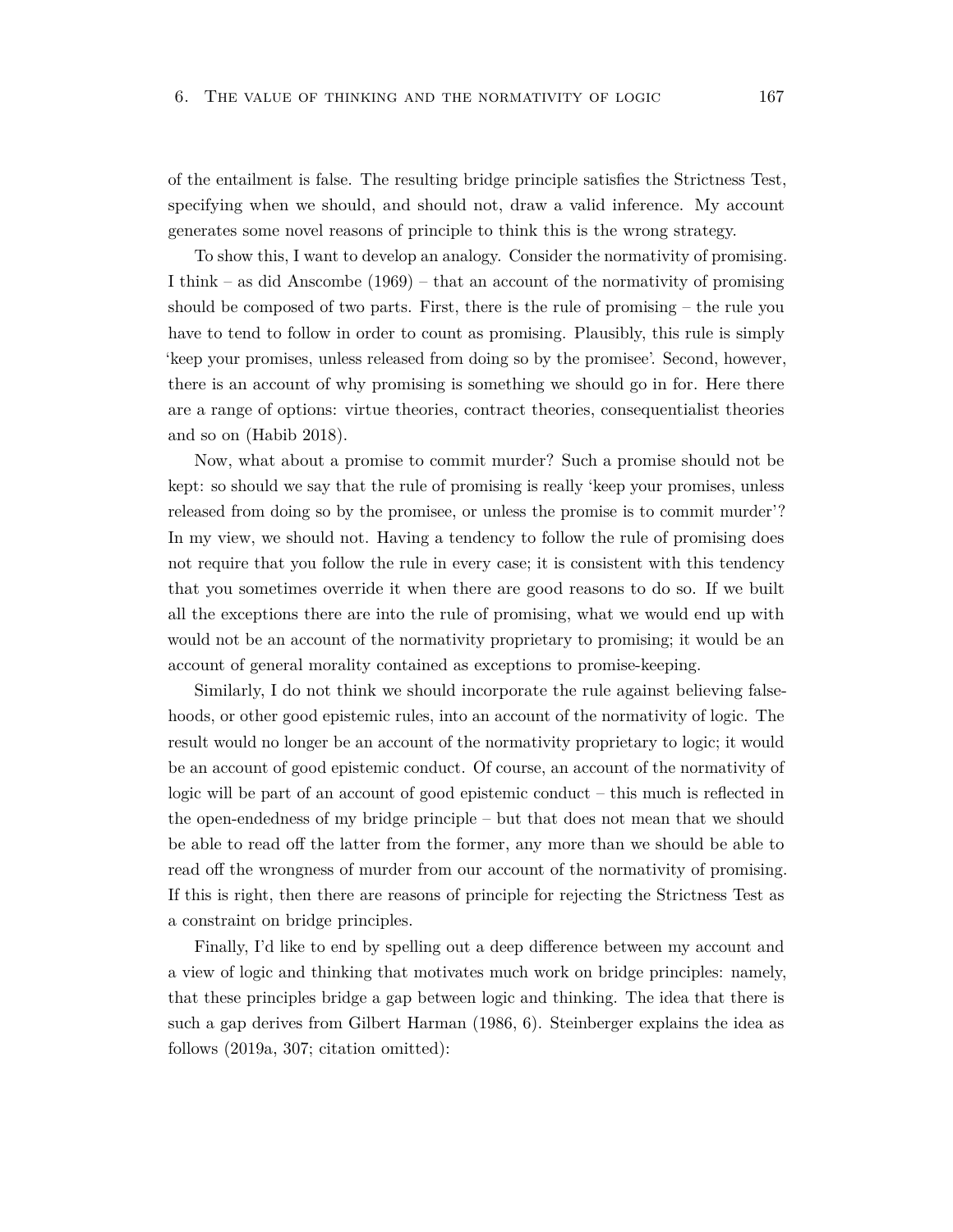The traditional conception whereby logic occupies a normative role in our cognitive economy rests upon the mistake of conflating (or at least running too closely together) principles of deductive logic with what Harman calls 'a theory of reasoning'. Yet the two enterprises—formulating a deductive logic and formulating a normative theory of reasoning—are fundamentally different according to Harman. A theory of reasoning is a theory of how ordinary agents should go about managing their beliefs. ... In short, Harman's explanation of our intuitions to the effect that logic must have a normative role to play in reasoning is that we conflate deductive logic and theories of reasoning. Little wonder, then, that we take there to be an intimate relation between logic and norms of belief: the relation is simply that of identity! However, once we are disabused of this confusion, Harman maintains, we are left with 'a gap'. The question is whether that gap separating logic and norms of reasoning can be bridged.

Bridge principles are then conceived as a way to bridge the gap. This is reflected in the form of the principles: the antecedent is a claim about thoughts or sentences, saying nothing about thinking, while the consequent is a claim about thinking. Given that the claim about thinking is a normative one, the suggestion is that what bridges the gap between logic and thinking is the normativity of logic.<sup>38</sup> If normativity is what bridges the gap between logic and thinking, and the correct bridge principle specifies that normativity, then the correct bridge principle is not just true, but also fundamental in an explanation of how logic relates to thinking.

The account I've developed in this paper has a very different shape. On my account, a bridge principle is true, but it is derivative, rather than fundamental, in an explanation of how logic relates to thinking. Of course, this point isn't meant as an objection to Harman, or to the bridge principles literature: that would require defending the constitutive position, which I haven't done here. But it is still worth spelling out the difference in approach, because it helps us to clarify the theoretical ambitions of an account of logical normativity.

On my own account, the correct bridge principle does not bridge a gap between logic and thinking. If there is such a gap, then what bridges it is that logic is constitutive of thinking  $-$  i.e. that thinkers have to tend to conform to logical rules in order to think. But given the way I defined 'logic' as a set of inference-rules operating on thoughts, it might be better to say that, on my own account, there is

<sup>&</sup>lt;sup>38</sup>This suggestion is not essential to the study of bridge principles: it would be possible to frame them as attempting to specify the way in which logic is normative, but not attempting to make any claims about what is explanatorily fundamental. However, as is clear from MacFarlane (2004) and Steinberger (2019a), the gap idea does motivate much of this research.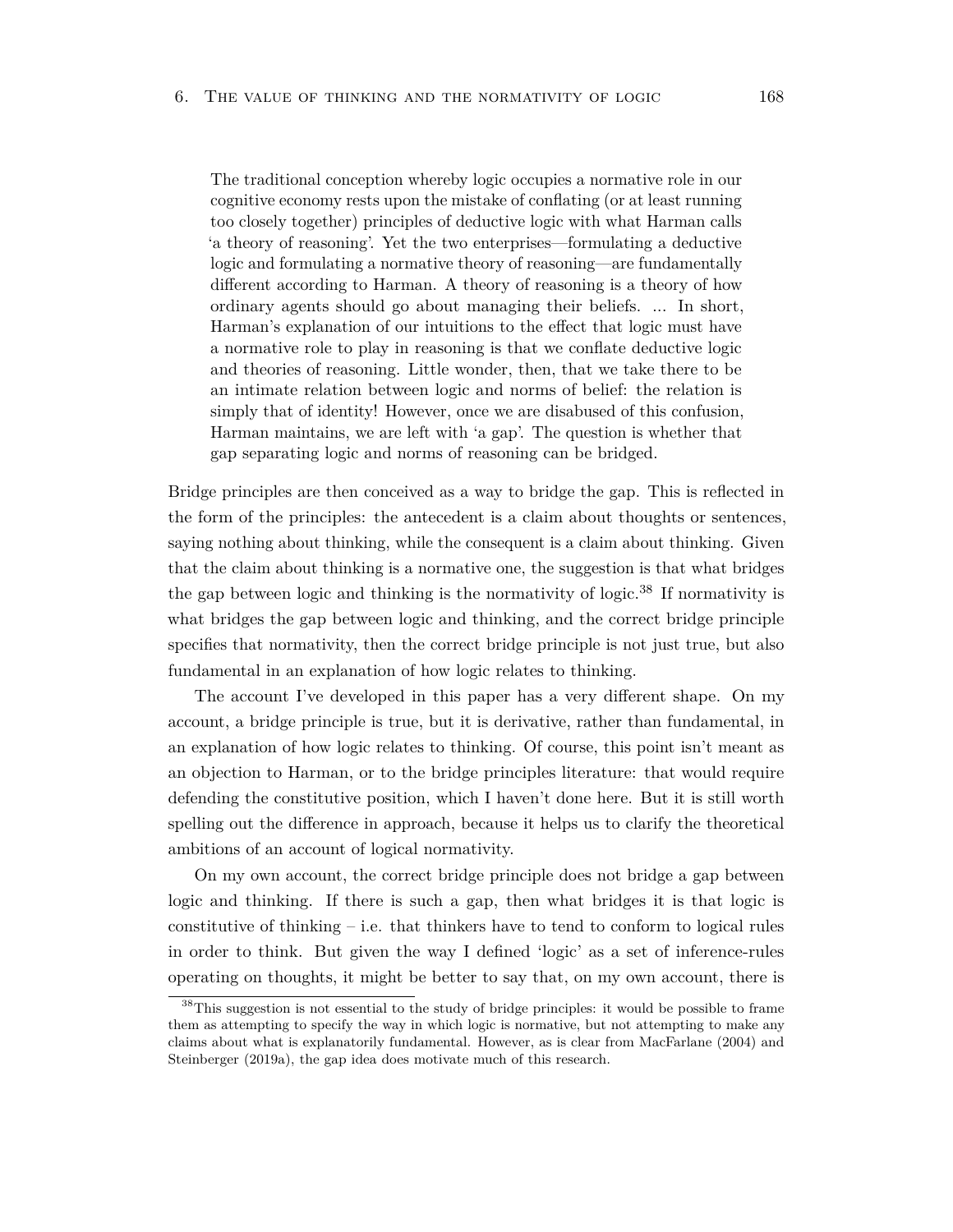no gap at all between logic and thinking. As a result, it would be possible to give an explanation of how logic relates to thinking, and of why logic is normative for thinking, without any reference to bridge principles.

This possibility should force us to clarify what we are after in studying bridge principles. We might simply be interested in finding some truth about the normative force of logic. In that case, seeking a satisfactory bridge principle may be a good strategy. But – as suggested by talk of a 'gap' between logic and thinking – we might also be interested in giving a fundamental explanation of how logic relates to thinking. In that case, we should not take for granted that bridge principles are the place to start.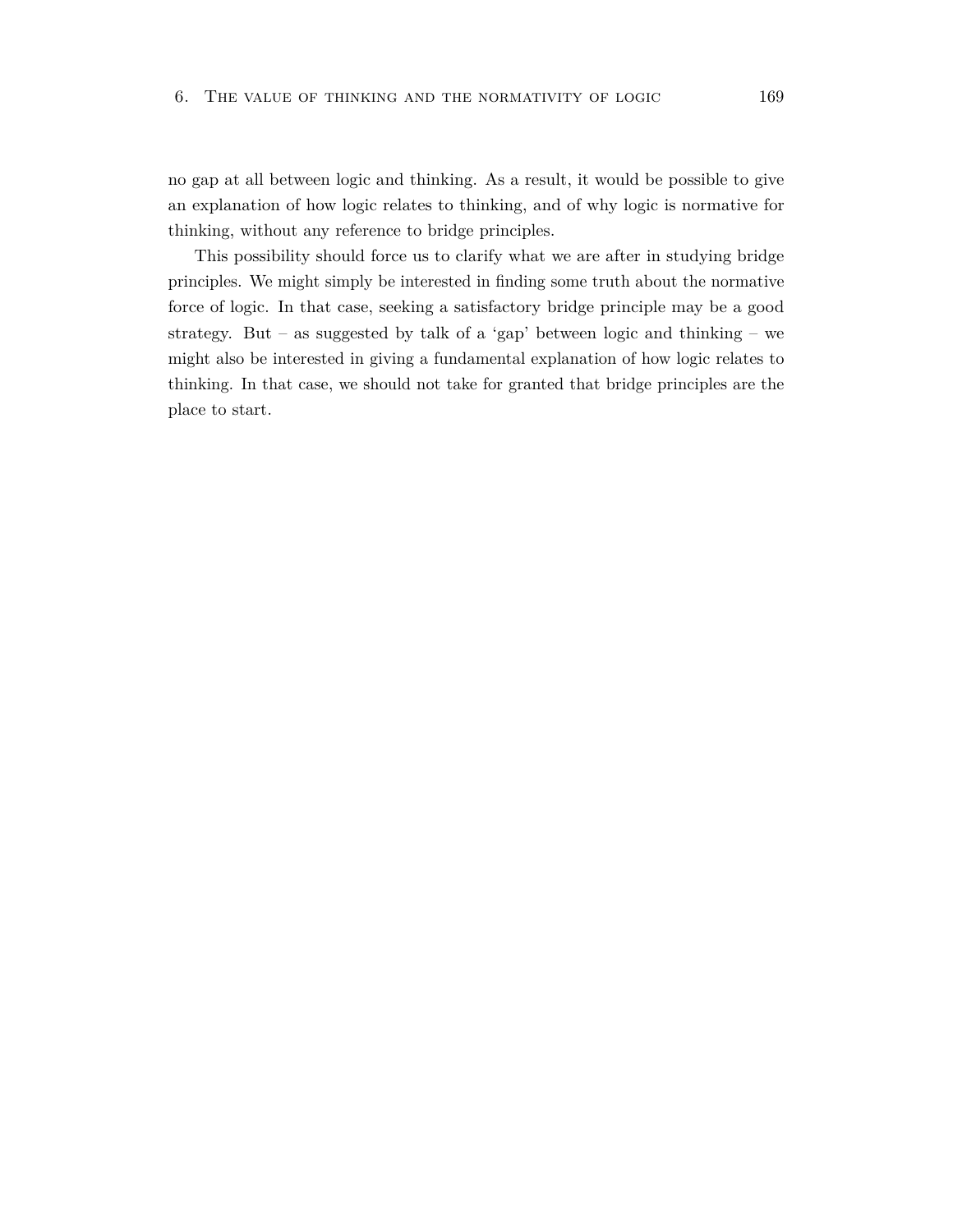## **Bibliography**

- Åqvist, L. (1962). Reflections on the logic of nonsense. *Theoria 28* (2), 138–157.
- Alvarez, M. (2017). Reasons for action: Justification, motivation, explanation. In E. N. Zalta (Ed.), *The Stanford Encyclopedia of Philosophy* (Winter 2017 ed.). Metaphysics Research Lab, Stanford University.
- Anderson, A. R. and N. D. Belnap (1975). *Entailment: The Logic of Relevance and Neccessity, Vol. I*. Princeton University Press.
- Anscombe, G. E. M. (1969). On promising and its justice, and whether it needs be respected *in foro interno*. *Critica 3* (7/8), 61–83.
- Anscombe, G. E. M. (1978). On the source of the authority of the state. *Ratio 20* (1), 1–28.
- Appiah, K. A. and D. Kodsi (2017). Interview with Kwame Anthony Appiah Pt. I. *Oxford Review of Books*.
- Aristotle (1984). *Metaphysics*. In J. Barnes (Ed.), *The Complete Works of Aristotle: the Revised Oxford Translation*. Princeton University Press.
- Armour-Garb, B. (2004). Diagnosing dialetheism. In G. Priest, J. Beall, and B. P. Armour-Garb (Eds.), *The Law of Non-Contradiction: New Philosophical Essays*, pp. 113–25. Oxford University Press.
- Armour-Garb, B. and J. A. Woodbridge (2015). *Pretense and Pathology: Philosophical Fictionalism and its Applications*. Cambridge University Press.
- Ayer, A. J. (1936). *Language, Truth, and Logic*. London: V. Gollancz.
- Azzouni, J. (2018). Pathological pretending. *Analysis 78* (4), 692–703.
- Baier, A. (1967). Nonsense. In P. Edwards (Ed.), *The Encyclopedia of Philosophy, volumes 5 and 6*. Collier-MacMillan.
- Balcerak Jackson, B. (2007). Beyond logical form. *Philosophical Studies 132* (2), 347–380.
- Balcerak Jackson, B. (2009). Understanding and semantic structure: Reply to Timothy Williamson. *Proceedings of the Aristotelian Society 109* (1pt3), 337–343.
- Beall, J. (2018). The simple argument for subclassical logic. *Philosophical Issues 28* (1), 30–54.
- Beall, J. and J. Murzi (2013). Two flavors of Curry's paradox. *Journal of Philosophy 110* (3), 143–165.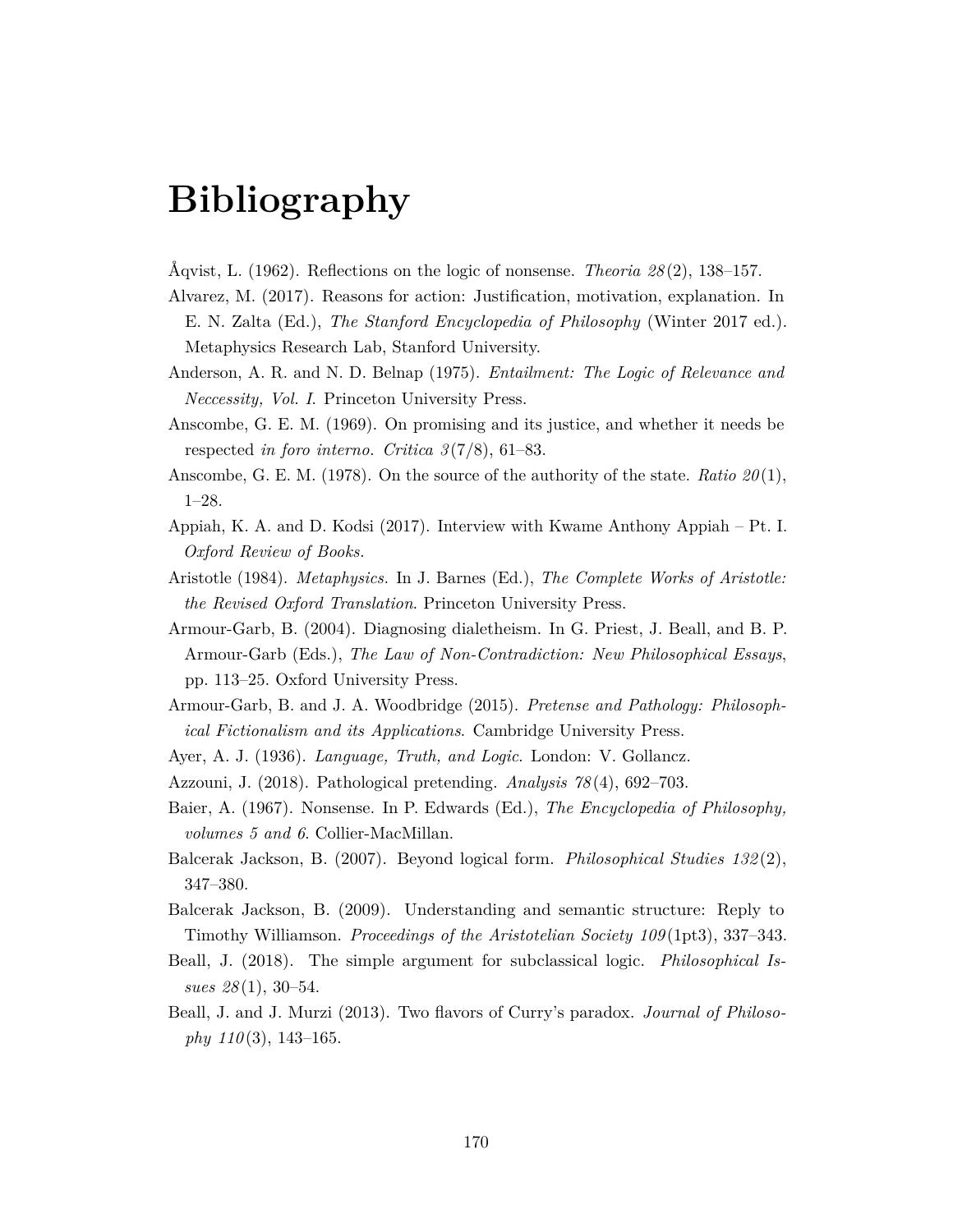- Beall, J. and G. Restall (2005). *Logical Pluralism*. Oxford University Press.
- Belnap, N. (1962). Tonk, plonk and plink. *Analysis 22* (6), 130–134.
- Bergamaschi Ganapini, M. (2019). Belief's minimal rationality. *Philosophical Studies:*, 1–20.
- Berker, S. (2015). Coherentism via graphs. *Philosophical Issues 25* (1), 322–352.
- Besson, C. (2009). Understanding the logical constants and dispositions. *The Baltic International Yearbook of Cognition, Logic and Communication 5*, 1–24.
- Besson, C. (2012). Logical knowledge and ordinary reasoning. *Philosophical Studies 158* (1), 59–82.
- Besson, C. (2019a). Knowledge of logical generality and the possibility of deductive reasoning. In T. Chan and A. Nes (Eds.), *Inference and consciousness. Routledge Studies in Contemporary Philosophy*, pp. 172–196. New York, USA: Routledge.
- Besson, C. (2019b). Logical expressivism and Carroll's regress. *Royal Institute of Philosophy Supplement 86*, 35–62.
- Bilgrami, A. (1998). Self-knowledge and resentment. In C. Wright, B. C. Smith, and C. Macdonald (Eds.), *Knowing Our Own Minds*. Clarendon Press.
- Bilgrami, A. (2012). *Self-Knowledge and Resentment*. Harvard University Press.
- Blake-Turner, C. and G. Russell (2018). Logical pluralism without the normativity. *Synthese*, 1–19.
- Bochvar, D. A. and M. Bergmann (1937/1981). On a three-valued logical calculus and its application to the analysis of the paradoxes of the classical extended functional calculus. *History and Philosophy of Logic 2* (1-2), 87–112.
- Boghossian, P. (2001). How are objective epistemic reasons possible? *Philosophical Studies 106* (1), 1–40.
- Boghossian, P. (2003). Blind reasoning. *Aristotelian Society Supplementary Volume 77* (1), 225–248.
- Boghossian, P. (2011). Williamson on the a priori and the analytic. *Philosophy and Phenomenological Research 82* (2), 488–497.
- Boghossian, P. (2012). Inferentialism and the epistemology of logic: Reflections on Casalegno and Williamson. *Dialectica 66* (2), 221–236.
- Boghossian, P. (2014). What is inference? *Philosophical Studies 169* (1), 1–18.
- BonJour, L. Analytic philosophy and the nature of thought (ms.).
- BonJour, L. (1998). *In Defense of Pure Reason*. Cambridge University Press.
- Boole, G. (1854). *An Investigation of the Laws of Thought on Which Are Founded the Mathematical Theories of Logic and Probabilities*. Dover Constable.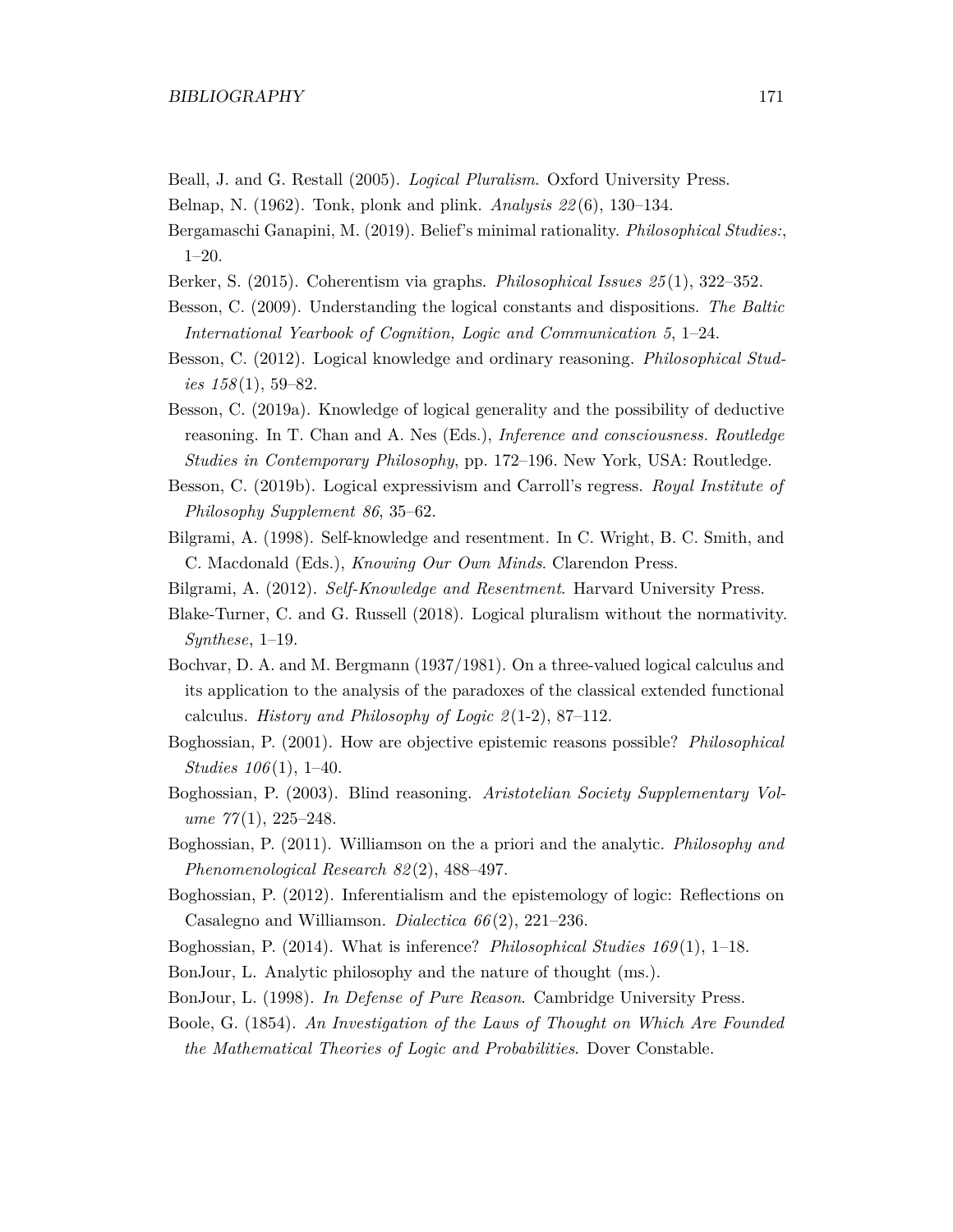- Boyle, M. (2009). Two kinds of self-knowledge. *Philosophy and Phenomenological Research 78* (1), 133–164.
- Boyle, M. (2016). Additive theories of rationality: A critique. *European Journal of Philosophy 24* (3), 527–555.
- Boyle, M. (2020). Kant on logic and the laws of the understanding. In S. Miguens (Ed.), *The Logical Alien at 20*. Harvard University Press.
- Brandom, R. (1994). *Making It Explicit: Reasoning, Representing, and Discursive Commitment*. Harvard University Press.
- Brandom, R. (2000). *Articulating Reasons: An Introduction to Inferentialism*. Harvard University Press.
- Brandom, R. (2018). From logical expressivism to expressivist logic: Sketch of a program and some implementations. *Philosophical Issues 28* (1), 70–88.
- Briggs, R. A. (2019). Conditionals. In R. Pettigrew and J. Weisberg (Eds.), *The Open Handbook of Formal Epistemology*, pp. 543–590. PhilPapers Foundation.
- Brîncuş, C. C. and I. D. Toader (2018). Categoricity and negation. a note on Kripke's affirmativism. In *The Logica Yearbook 2018*, pp. 57–66. London: College Publications.
- Broome, J. (1999). Normative requirements. *Ratio 12* (4), 398–419.
- Broome, J. (2013). *Rationality Through Reasoning*. Wiley-Blackwell.
- Broome, J. (2014). Comments on Boghossian. *Philosophical Studies 169* (1), 19–25.
- Brouwer, L. E. J. (1951/1981). *Brouwer's Cambridge Lectures on Intuitionism*. Cambridge University Press.
- Brouwer, L. E. J., M. van Atten, and G. Sundholm (1908/2017). L.E.J. Brouwer's 'Unreliability of the Logical Principles': A new translation, with an introduction. *History and Philosophy of Logic 38* (1), 24–47.
- Burge, T. (1977). Belief *de re*. *Journal of Philosophy 74* (6), 338–362.
- Burge, T. (1979). Individualism and the mental. *Midwest Studies in Philosophy 4* (1), 73–122.
- Burge, T. (1986). Intellectual norms and foundations of mind. *Journal of Philosophy 83* (December), 697–720.
- Burge, T. (1996). Our entitlement to self-knowledge. *Proceedings of the Aristotelian Society 96* (1), 91–116.
- Burge, T. (1998a). Frege on knowing the foundation. *Mind 107* (426), 305–347.
- Burge, T. (1998b). Reason and the first person. In C. Wright, B. C. Smith, and C. Macdonald (Eds.), *Knowing Our Own Minds*. Oxford University Press.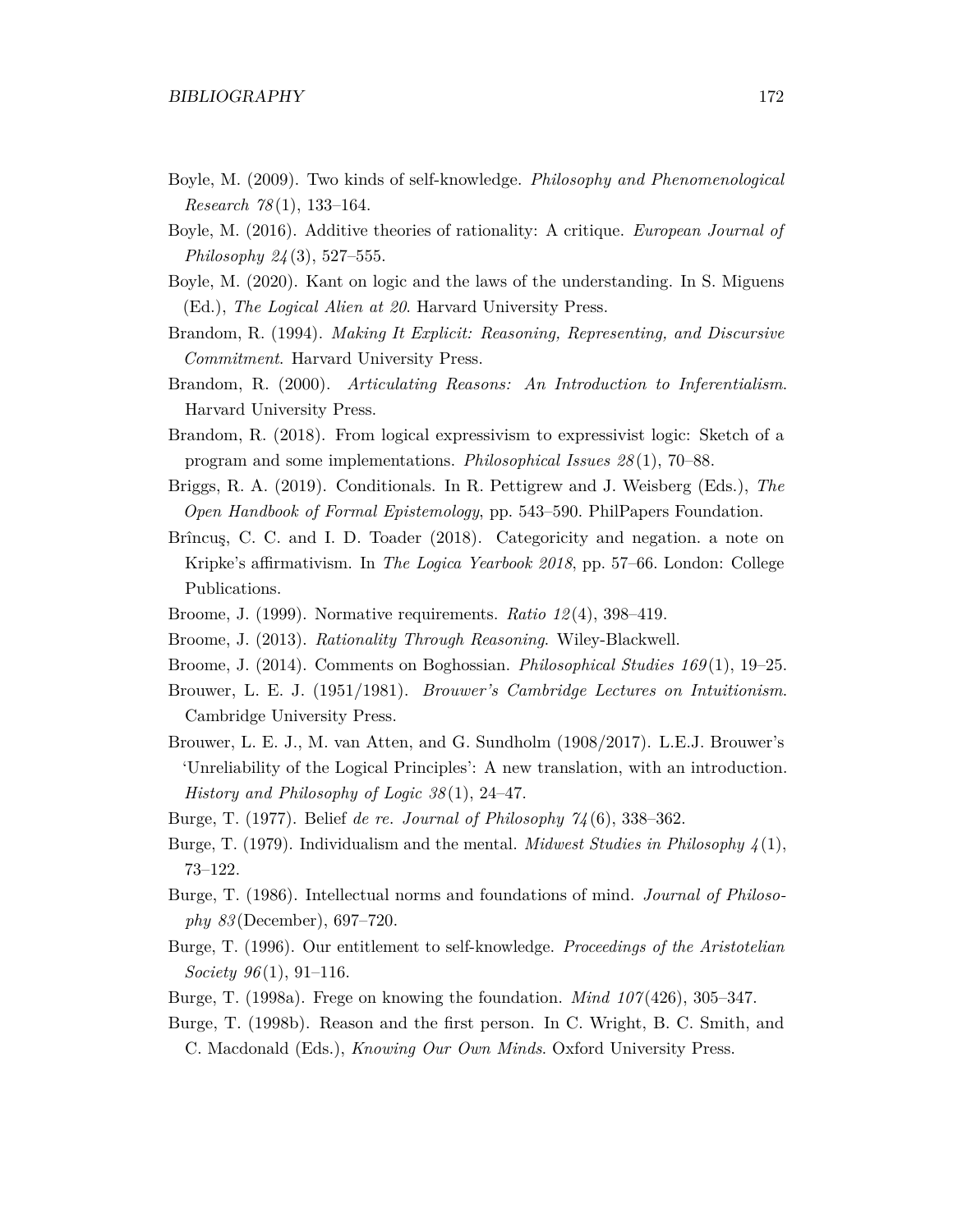- Burge, T. (2007). Postscript to 'Belief *de re*'. In *Foundations of Mind*, pp. 65–81. Oxford University Press.
- Button, T. and S. Walsh (2018). *Philosophy and Model Theory*. Oxford, UK: Oxford University Press.
- Camp, E. (2004). The generality constraint and categorial restrictions. *Philosophical Quarterly 54* (215), 209–231.
- Camp, E. (2009). Putting thoughts to work: Concepts, systematicity, and stimulusindependence. *Philosophy and Phenomenological Research 78* (2), 275–311.
- Cappelen, H. (2013). Nonsense and illusions of thought. *Philosophical Perspectives 27* (1), 22–50.
- Carnap, R. (1943). *Formalization of Logic*. Cambridge: Mass., Harvard University Press.
- Carroll, L. (1895). What the Tortoise said to Achilles. *Mind 4* (14), 278–280.
- Chalmers, D. J. (2011a). Revisability and conceptual change in "Two Dogmas of Empiricism". *Journal of Philosophy 108* (8), 387–415.
- Chalmers, D. J. (2011b). Verbal disputes. *Philosophical Review 120* (4), 515–566.
- Choi, S. and M. Fara (2018). Dispositions. In E. N. Zalta (Ed.), *The Stanford Encyclopedia of Philosophy* (Fall 2018 ed.). Metaphysics Research Lab, Stanford University.
- Christensen, D. (2004). *Putting Logic in its Place: Formal Constraints on Rational Belief*. Oxford University Press.
- Church, A. (1944). Formalization of logic. *Philosophical Review 53* (5), 493.
- Church, A. (1956). *Introduction to Mathematical Logic*. Princeton: Princeton University Press.
- Cohnitz, D. and C. Nicolai. How to adopt a logic (ms.).
- Collins, J. (2007). Syntax, more or less. *Mind 116* (464), 805–850.
- Collins, J. (2015). New thinking about propositions. *Philosophical Quarterly 65* (261), 842–845.
- Conant, J. (1992). The search for logically alien thought: Descartes, Kant, Frege, and the Tractatus. *Philosophical Topics 20* (1), 115–180.
- Conant, J. (2002). The method of the Tractatus. In E. H. Reck (Ed.), *From Frege to Wittgenstein: Perspectives on Early Analytic Philosophy*. Oxford University Press.
- Cotnoir, A. J. (2018). Logical nihilism. In J. Wyatt, N. J. Pedersen, and N. Kellen (Eds.), *Pluralisms in Truth and Logic.* Palgrave MacMillan.
- Crimmins, M. (1998). Hesperus and Phosphorus: Sense, pretense, and reference.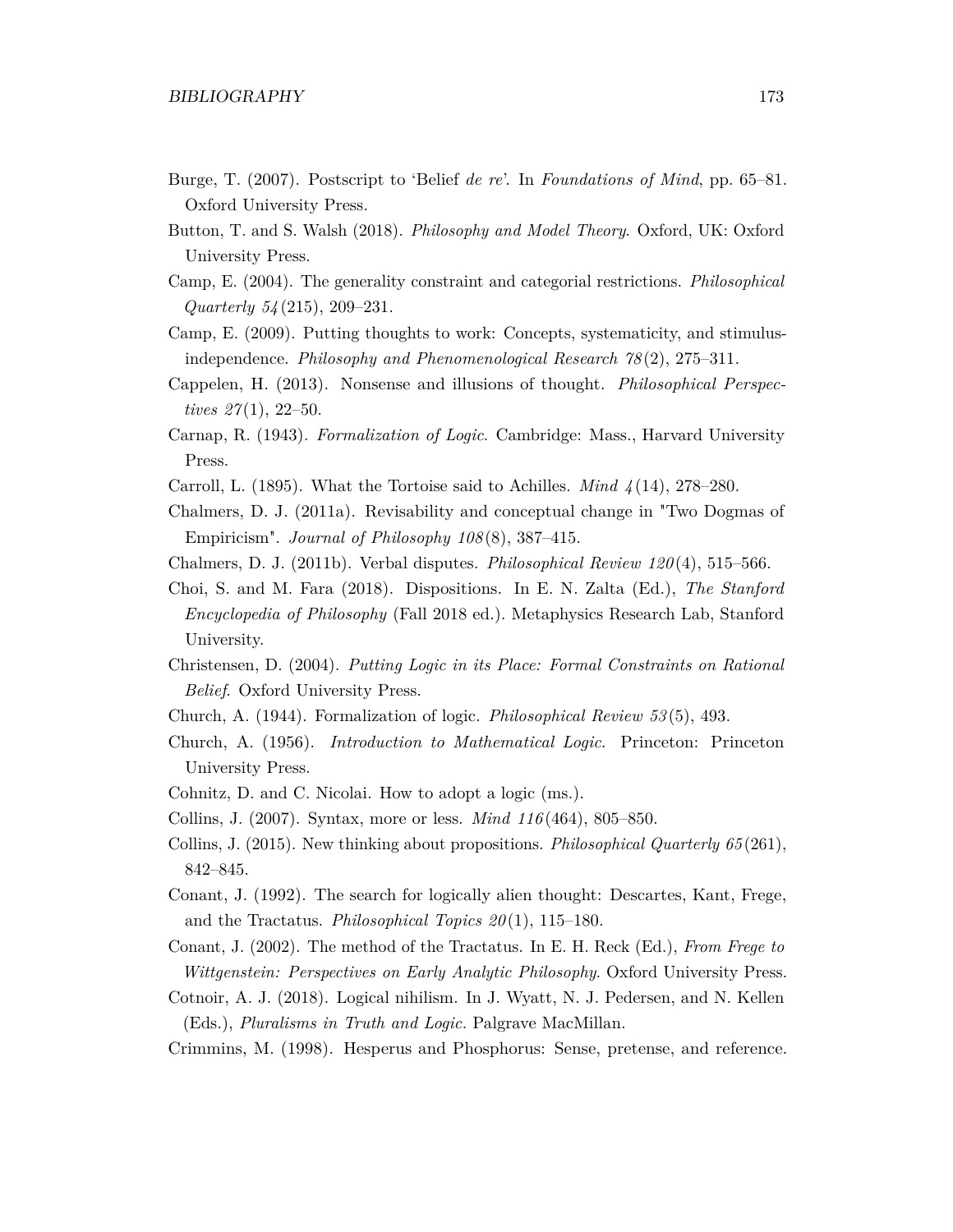*Philosophical Review 107* (1), 1–47.

- Dasgupta, S. (2018). Realism and the absence of value. *Philosophical Review 127*(3), 279–322.
- Davidson, D. (1967). Truth and meaning. *Synthese 17* (1), 304–323.
- Davidson, D. (1973). Radical interpretation. *Dialectica 27* (3-4), 313–328.
- Davidson, D. (1985). Incoherence and irrationality. *Dialectica 39* (4), 345–354.
- Davidson, D. (1999). The emergence of thought. *Erkenntnis 51* (1), 7–17.
- Davidson, D. (2004). *Problems of Rationality*. Oxford University Press.
- Davies, M. (1981). *Meaning, Quantification, Necessity: Themes in Philosophical Logic*. Routledge & Kegan Paul.
- Davies, M. (1989). Tacit knowledge and subdoxastic states. In A. George (Ed.), *Reflections on Chomsky*. Blackwell.
- Descartes, R. (1996). *Meditations on First Philosophy: With Selections From the Objections and Replies*. Cambridge University Press.
- Diamond, C. (1981). What nonsense might be. *Philosophy 56* (215), 5–22.
- Diamond, C. (1988). Throwing away the ladder. *Philosophy 63* (243), 5–27.
- Diamond, C. (2000). Ethics, imagination and the method of Wittgenstein's Tractatus.
- In A. Crary and R. J. Read (Eds.), *The New Wittgenstein*, pp. 149–173. Routledge.
- Dicher, B. (2016). A proof-theoretic defence of meaning-invariant logical pluralism. *Mind 125* (499), 727–757.
- Dickie, I. (2010). Negation, anti-realism, and the denial defence. *Philosophical Studies 150* (2), 161–185.
- Dickie, I. (2015). *Fixing Reference*. Oxford University Press.
- Dickie, I. (2017). Everybody needs to know? *Philosophical Studies 174* (10), 2571– 2583.
- Dogramaci, S. (2013). Intuitions for inferences. *Philosophical Studies 165* (2), 371–399.
- Dogramaci, S. (2015). Communist conventions for deductive reasoning. *Noûs 49* (4), 776–799.
- Došen, K. (1989). Logical constants as punctuation marks. *Notre Dame Journal of Formal Logic 30* (3), 362–381.
- Dummett, M. A. E. (1959). Truth. *Proceedings of the Aristotelian Society 59* (1), 141–62.
- Dummett, M. A. E. (1973). *Frege: Philosophy of Language*. London: Duckworth.
- Dummett, M. A. E. (1974). The justification of deduction. In M. A. E. Dummett (Ed.), *Truth and Other Enigmas*. Oxford University Press.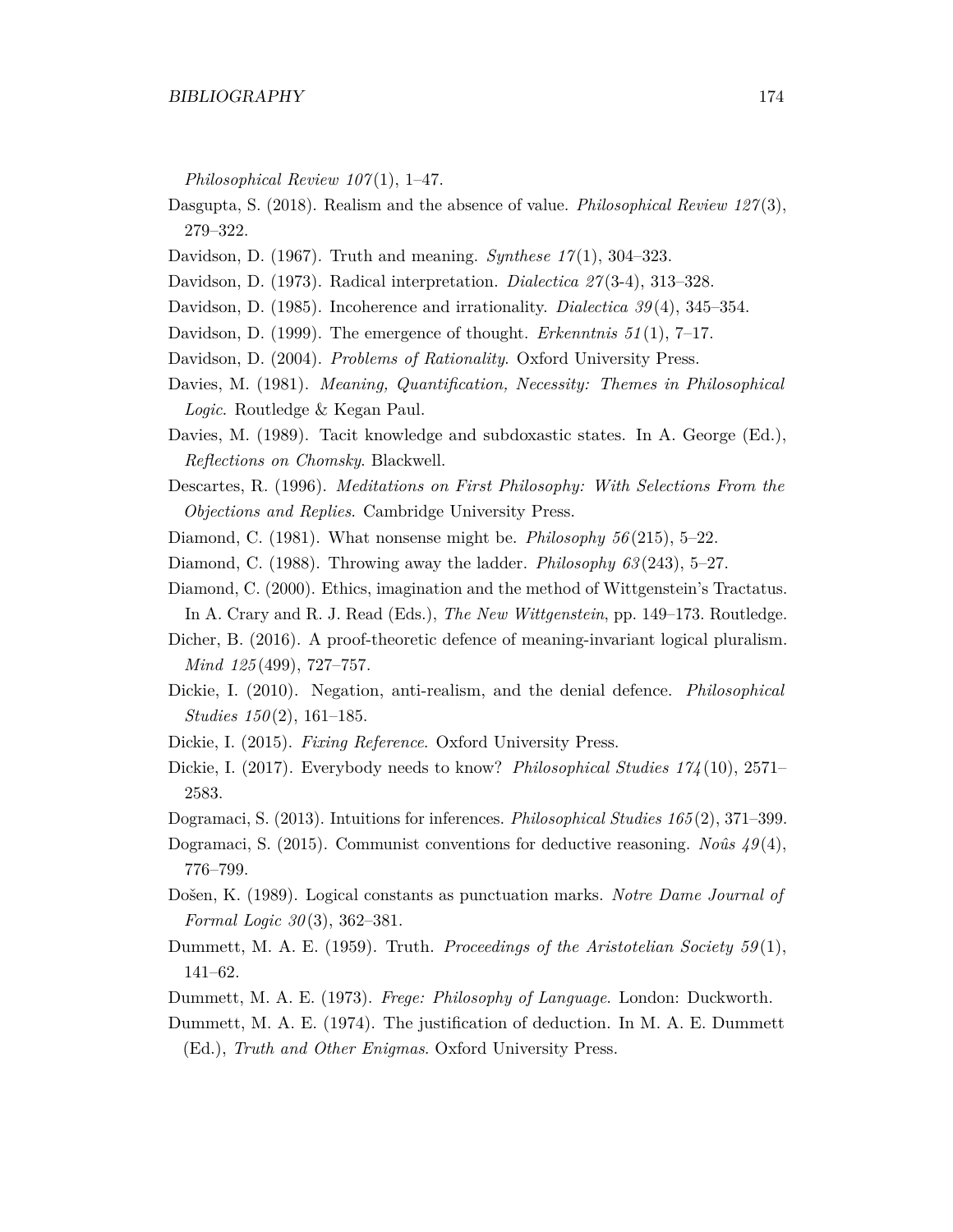- Dummett, M. A. E. (1975). What is a theory of meaning? (I). In S. Guttenplan (Ed.), *Mind and Language*. Oxford University Press.
- Dummett, M. A. E. (1991). *The Logical Basis of Metaphysics*. Harvard University Press.
- Dummett, M. A. E. (1994). *Origins of Analytical Philosophy*. Harvard University Press.
- Dunn, J. M. (1976). Intuitive semantics for first-degree entailments and 'coupled trees'. *Philosophical Studies 29* (3), 149–168.
- Edgington, D. (1995). On conditionals. *Mind 104* (414), 235–329.
- Enderton, H. B. (1972). *A Mathematical Introduction to Logic*. New York: Academic Press.
- Engel, P. (2005). Logical reasons. *Philosophical Explorations 8* (1), 21–38.
- Enoch, D. (2006). Agency, shmagency: Why normativity won't come from what is constitutive of action. *Philosophical Review 115* (2), 169–198.
- Etchemendy, J. (1990). *The Concept of Logical Consequence*. Harvard University Press.
- Evans, G. (1976). Semantic structure and logical form. In G. Evans and J. McDowell (Eds.), *Truth and Meaning*, pp. 49–75. Oxford University Press.
- Evans, G. (1978). Can there be vague objects? *Analysis 38* (4), 208.
- Evans, G. (1981). Semantic theory and tacit knowledge. In S. Holtzman and C. M. Leich (Eds.), *Wittgenstein: To Follow a Rule*. Routledge.
- Evans, G. (1982). *The Varieties of Reference*. Oxford University Press.
- Evnine, S. J. (2001). The universality of logic: On the connection between rationality and logical ability. *Mind 110* (438), 335–367.
- Feferman, S. (1984). Toward useful type-free theories (I). *Journal of Symbolic Logic 49* (1), 75–111.
- Field, H. (1973). Theory change and the indeterminacy of reference. *Journal of Philosophy 70* (14), 462–481.
- Field, H. (1978). Mental representation. *Erkenntnis 13* (July), 9–61.
- Field, H. (1998). Epistemological nonfactualism and the a prioricity of logic. *Philosophical Studies 92* (1), 1–24.
- Field, H. (2009). What is the normative role of logic? *Aristotelian Society Supplementary Volume 83* (1), 251–268.
- Field, H. (2017). Egocentric content. *Noûs 51* (3), 521–546.
- Fine, K. (1975). Vagueness, truth and logic. *Synthese 30* (3-4), 265–300.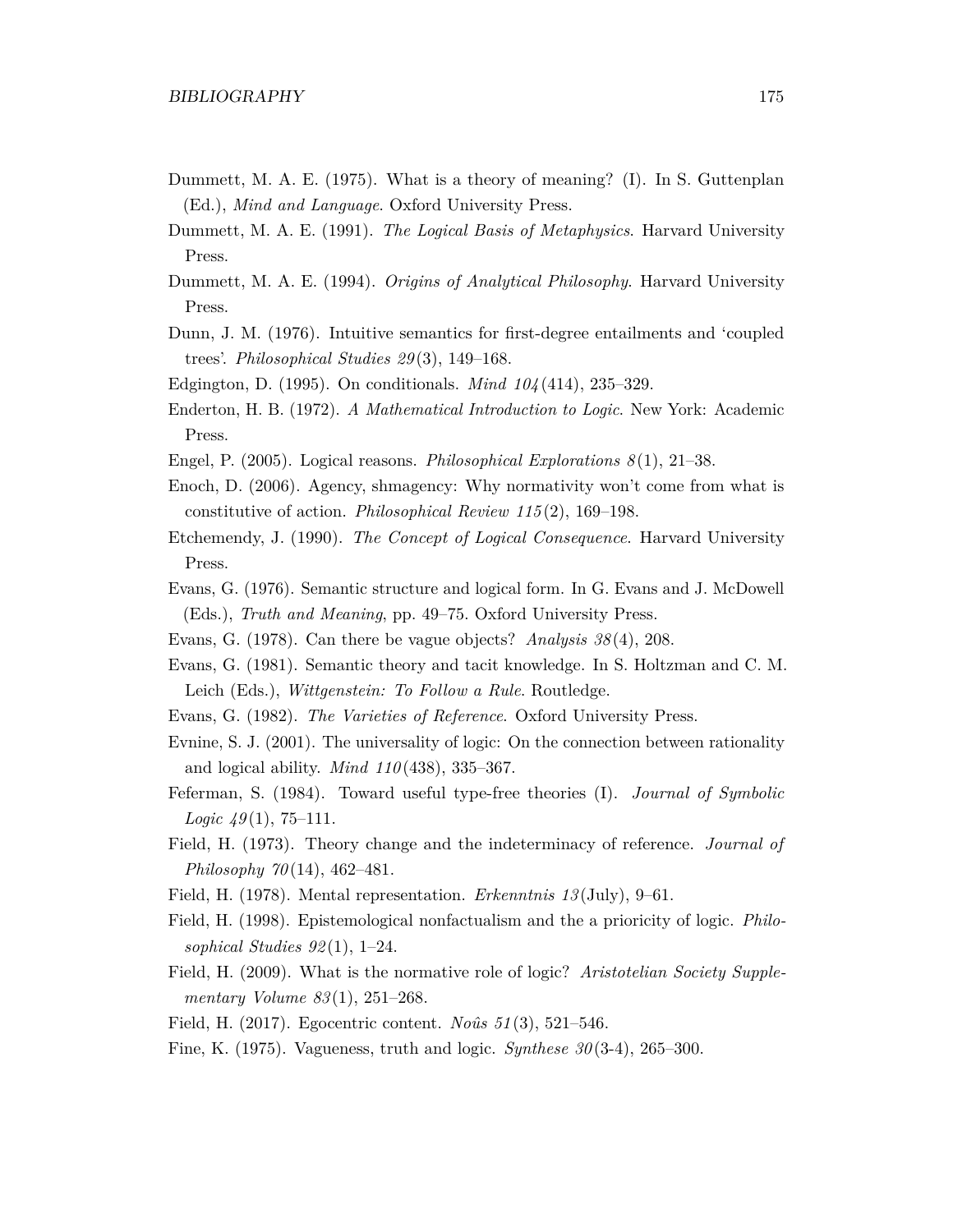- Fine, K. (2014). Truth-maker semantics for intuitionistic logic. *Journal of Philosophical Logic 43* (2-3), 549–577.
- Finn, S. (2019a). The adoption problem and anti-exceptionalism about logic. *Australasian Journal of Logic 16* (7), 231.
- Finn, S. (2019b). Limiting logical pluralism. *Synthese*.
- Fodor, J. A. (1987). *Psychosemantics: The Problem of Meaning in the Philosophy of Mind*. MIT Press.
- Foot, P. (2001). *Natural Goodness*. Oxford University Press.
- Frege, G. (1879/1967). Begriffsschrift, eine der arithmetischen nachgebildete formelsprache des reinen denkens. In J. van Heijenoort (Ed.), *From Frege to Gödel: A Source Book in Mathematical Logic, 1879–1931*. Cambridge: Harvard University Press.
- Frege, G. (1892/1960b). On sense and reference. In P. Geach and M. Black (Eds.), *Translations from the philosophical writings of Gottlob Frege*. Basil Blackwell.
- Frege, G. (1897/1979). Logic. In P. Long and R. M. White (Eds.), *Posthumous Writings*. Blackwell.
- Frege, G. (1919/1960a). Negation. In P. Geach and M. Black (Eds.), *Translations from the philosophical writings of Gottlob Frege*. Basil Blackwell.
- Frege, G. and J. L. Austin (1884/1953). *Foundations of Arithmetic*. Blackwell.
- Frege, G., P. A. Ebert, and M. Rossberg (1893/2013). *Basic Laws of Arithmetic*. Oxford University Press.
- Fricker, E. (1982). Semantic structure and speakers' understanding. *Proceedings of the Aristotelian Society 83* (1), 49–66.
- Geach, P. T. (1976). Why logic matters. In H. Lewis (Ed.), *Contemporary British Philosophy, Fourth Series*. George Allen and Unwin.
- Gentzen, G. (1969). *The Collected Papers of Gerhard Gentzen*. Amsterdam: North-Holland Pub. Co.
- Glock, H. (2015). Nonsense made intelligible. *Erkenntnis 80* (1), 111–136.
- Glüer, K. and A. Wikforss (2009). Against content normativity. *Mind 118* (469), 31–70.
- Goddard, L. (1970). Nonsignificance. *Australasian Journal of Philosophy 48* (1), 10–16.
- Goddard, L. and R. Routley (1973). *The Logic of Significance and Context*. New York: Wiley.
- Goldstick, D. (1974). Against 'categories'. *Philosophical Studies 26* (5-6), 337–356.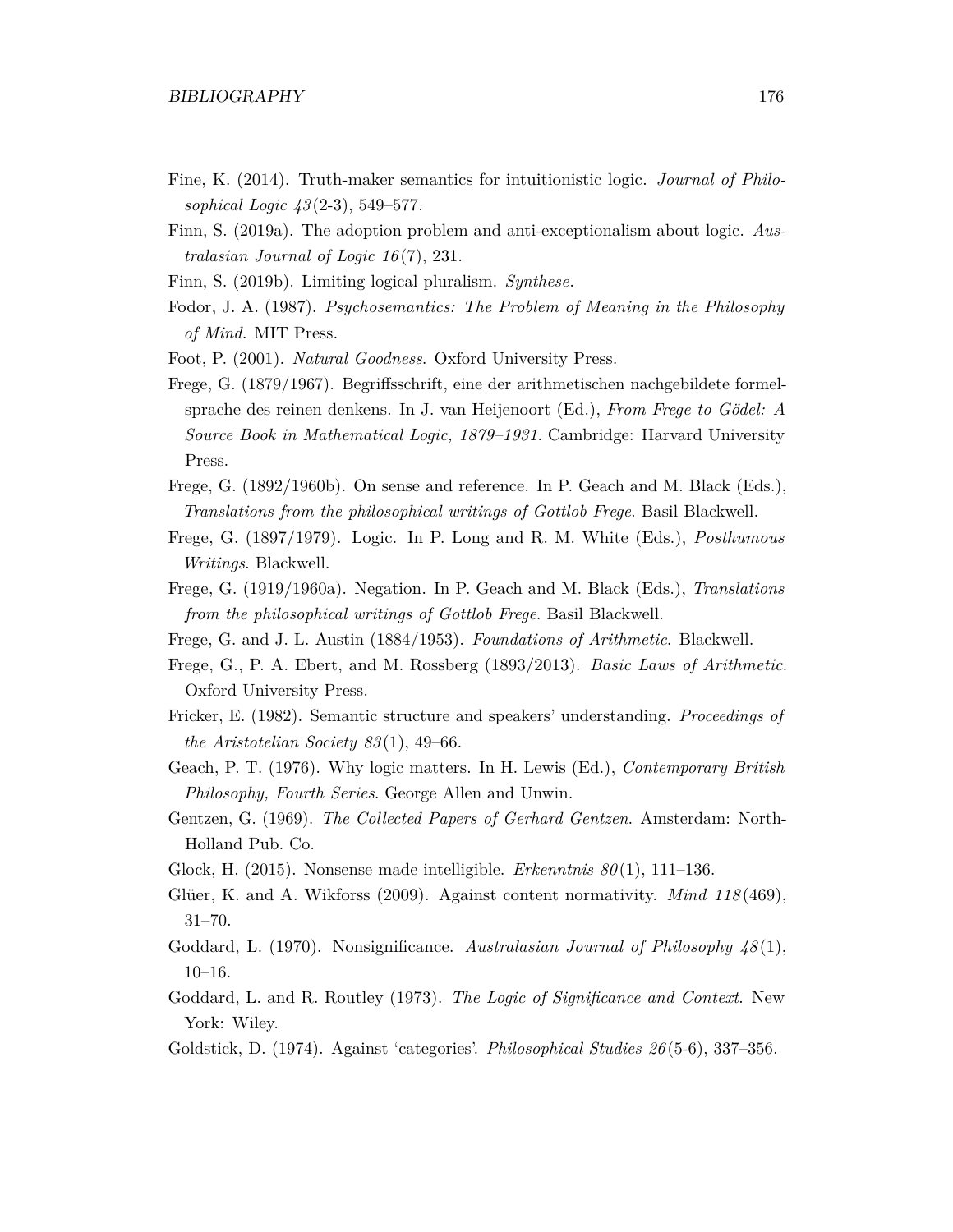- Goodship, L. (1996). On dialethism. *Australasian Journal of Philosophy 74* (1), 153–161.
- Grice, H. P. (1957). Meaning. *Philosophical Review 66* (3), 377–388.
- Grim, P. (2004). What is a contradiction? In G. Priest, J. Beall, and B. P. Armour-Garb (Eds.), *The Law of Non-Contradiction : New Philosophical Essays*, pp. 49–72. Oxford University Press.
- Haack, S. (1996). *Deviant Logic, Fuzzy Logic: Beyond the Formalism*. University of Chicago Press.
- Habib, A. (2018). Promises. In E. N. Zalta (Ed.), *The Stanford Encyclopedia of Philosophy* (Spring 2018 ed.). Metaphysics Research Lab, Stanford University.
- Hacker-Wright, J. (2012). Ethical naturalism and the constitution of agency. *Journal of Value Inquiry 46* (1), 13–23.
- Hale, B. (1999). On some arguments for the necessity of necessity. *Mind 108* (429), 23–52.
- Hale, B. (2002). Basic logical knowledge. *Royal Institute of Philosophy Supplement 51*, 279–304.
- Halldén, S. (1949). *The Logic of Nonsense*. Uppsala Universitets årsskrift.
- Harman, G. (1984). Logic and reasoning. *Synthese 60* (1), 107–127.
- Harman, G. (1986). *Change in View*. MIT Press.
- Hart, H. L. A. (1961). *The Concept of Law*. Oxford University Press.
- Haslanger, S. (2000). Gender and race: (what) are they? (what) do we want them to be? *Noûs 34* (1), 31–55.
- Hattiangadi, A. (2006). Is meaning normative? *Mind and Language 21* (2), 220–240.
- Hazen, A. P. and F. J. Pelletier (2020). K3, Ł3, LP, RM3, A3, FDE, M: How to make many-valued logics work for you. In H. Omori and H. Wansing (Eds.), *New Essays on Belnap-Dunn Logic. Synthese Library (Studies in Epistemology Logic, Methodology, and Philosophy of Science), vol 418*. Springer, Cham.
- Heal, J. (1989). *Fact and Meaning: Quine and Wittgenstein on Philosophy of Language*. Blackwell.
- Heal, J. (1994). Semantic holism: Still a good buy. *Proceedings of the Aristotelian Society 94* (325).
- Heal, J. (1999). Thoughts and holism: Reply to Cohen. *Analysis 59* (2), 71–78.
- Heal, J. (2017). Radical interpretation. In *Blackwell Companion to Philosophy of Language*, pp. 299–317. Wiley Blackwell.
- Hegel, G. W. F. and G. di Giovanni (1816/2010). *The Science of Logic*. Cambridge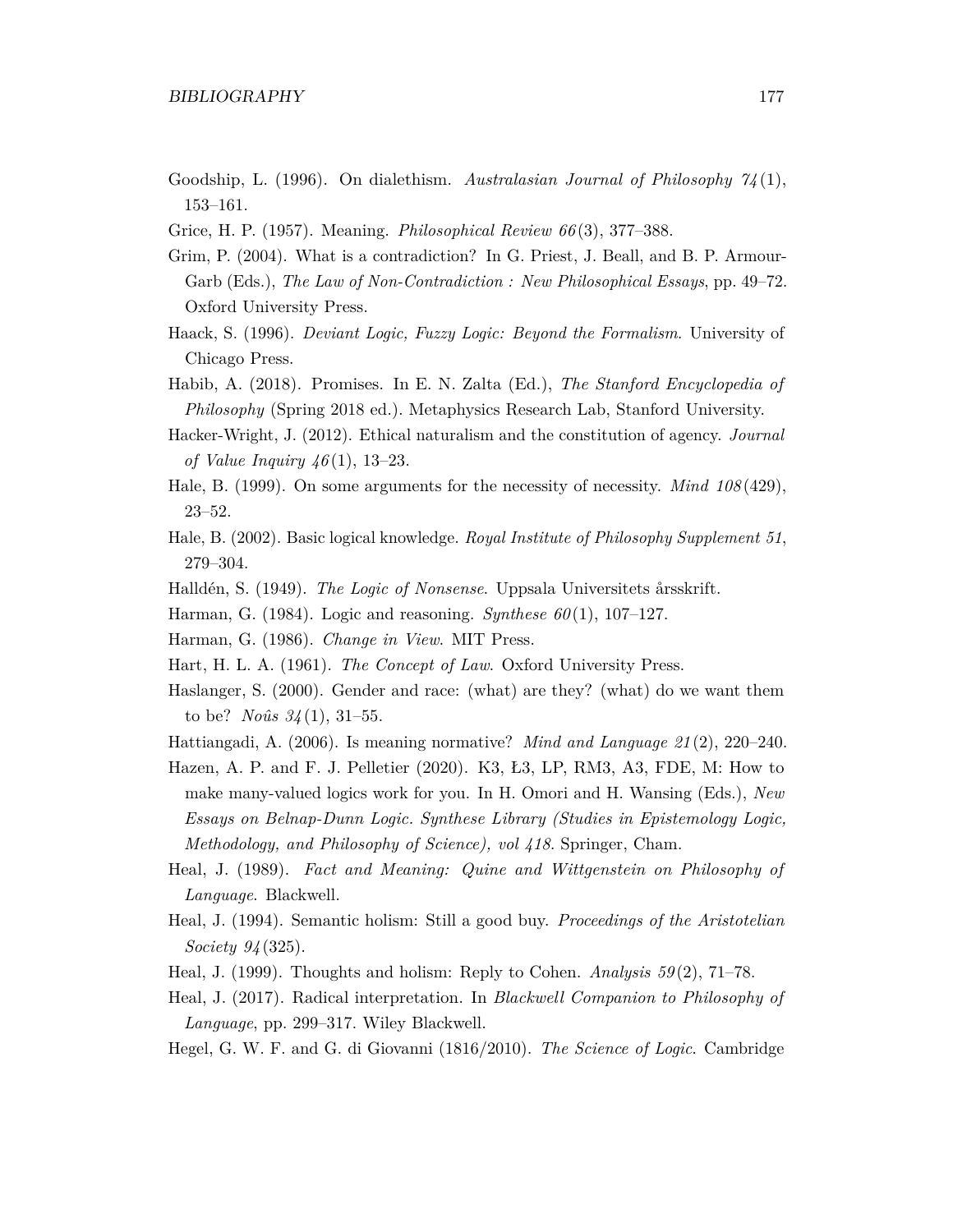University Press.

- Hegel, G. W. F., T. F. Geraets, W. A. Suchting, and H. S. Harris (1817/1991). *The Encyclopedia Logic: Part I of the Encyclopedia of Philosophical Sciences with the Zusätze*. Hackett Publishing Co.
- Higginbotham, J. (1989). Knowledge of reference. In A. George (Ed.), *Reflections on Chomsky*, pp. 153–74. Blackwell.
- Higginbotham, J. and G. Segal (1994). Priorities in the philosophy of thought. *Aristotelian Society Supplementary Volume 68* (1), 85–130.
- Hjortland, O. T. (2013). Logical pluralism, meaning-variance, and verbaldisputes. *Australasian Journal of Philosophy 91* (2), 355–373.
- Hjortland, O. T. (2017). Anti-exceptionalism about logic. *Philosophical Studies 174* (3), 631–658.
- Hlobil, U. (2015). There are diachronic norms of rationality. *Thought: A Journal of Philosophy 4* (1), 38–45.
- Hlobil, U. (2016). A nonmonotonic sequent calculus for inferentialist expressivists. In P. Arazim and M. Danák (Eds.), *The Logica Yearbook 2015*, pp. 87–105. College Publications.
- Horvath, J. (2020). Understanding as a source of justification. *Mind 129* (514), 509–534.
- Humberstone, L. (2000). The revival of rejective negation. *Journal of Philosophical Logic 29* (4), 331–381.
- Humberstone, L. (2011). *The Connectives*. MIT Press.
- Husserl, E. and D. Cairns (1929/1969). *Formal and Transcendental Logic*. The Hague: Martinus Nijhoff.
- Husserl, E. and J. N. Findlay (1899/1970). *Logical Investigations*. Routledge & Kegan Paul.
- Ichikawa, J. J. and B. W. Jarvis (2013). *The Rules of Thought*. Oxford University Press.
- Incurvati, L. and J. J. Schlöder (2017). Weak rejection. *Australasian Journal of Philosophy 95* (4), 741–760.
- Incurvati, L. and P. Smith (2010). Rejection and valuations. *Analysis 70* (1), 3–10.
- Jenkins, K. (2016). Amelioration and inclusion: Gender identity and the concept of woman. *Ethics 126* (2), 394–421.
- Jeshion, R. (2001). Frege's notions of self-evidence. *Mind 110* (440), 937–976.
- Kant, I., P. Guyer, and E. Mathews (1790/2000). *Critique of the Power of Judgment*.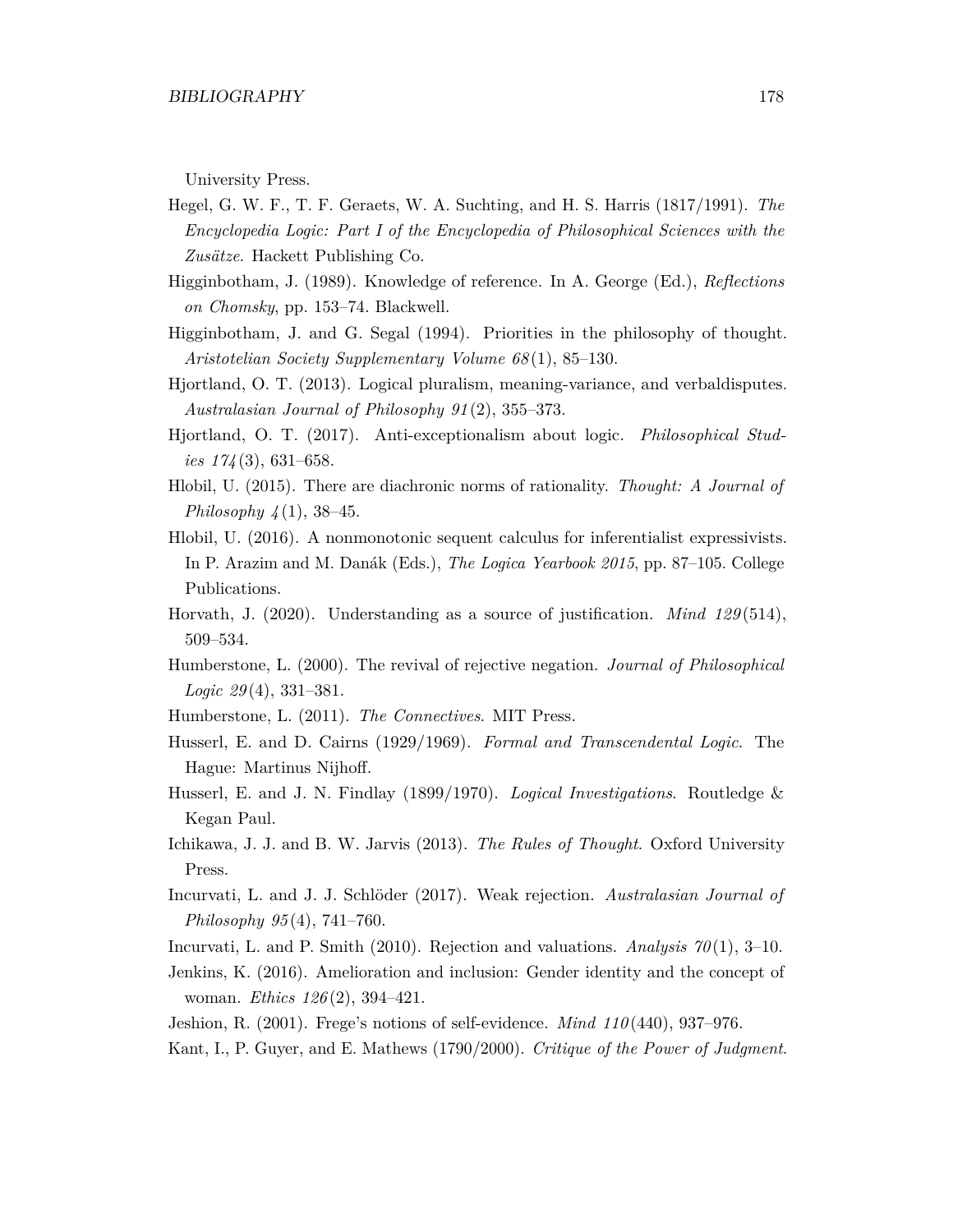Cambridge University Press.

- Kant, I., P. Guyer, and A. Wood (1781/1998). *Critique of Pure Reason*. Cambridge: Cambridge University Press.
- Kant, I. and J. M. Young (1800/1992). Jäsche Logic. In *Lectures on Logic*. Cambridge University Press.
- Keefe, R. and P. Smith (1996). *Vagueness: A Reader*. MIT Press.
- Kimhi, I. (2018). *Thinking and Being*. Harvard University Press.
- Kissel, T. K. and S. Shapiro (2017). Logical pluralism and normativity. *Inquiry: An Interdisciplinary Journal of Philosophy*, 1–22.
- Kleene, S. C. (1952). *Introduction to Metamathematics*. North Holland.
- Kolodny, N. and J. MacFarlane (2010). Ifs and oughts. *Journal of Philosophy 107* (3), 115–143.
- Koreň, L. (2018). Propositional contents and the logical space. In O. Beran, V. Kolman, and L. Koreň (Eds.), *From Rules to Meanings: New Essays on Inferentialism*. Routledge.
- Kornblith, H. (1993). Epistemic normativity. *Synthese 94* (3), 357–376.
- Korsgaard, C. M. (1983). Two distinctions in goodness. *Philosophical Review 92* (2), 169–195.
- Korsgaard, C. M. (1996). *The Sources of Normativity*. Cambridge University Press.
- Korsgaard, C. M. (2008). *The Constitution of Agency: Essays on Practical Reason and Moral Psychology*. Oxford University Press.
- Korsgaard, C. M. (2009). *Self-Constitution: Agency, Identity, and Integrity*. Oxford University Press.
- Kripke, S. (1975). Outline of a theory of truth. *Journal of Philosophy 72* (19), 690–716.
- Kripke, S. (1982). *Wittgenstein on Rules and Private Language*. Harvard University Press.
- Kripke, S. (2015). Yet another dogma of empiricism. *Philosophy and Phenomenological Research 91* (2), 381–385.
- Kroon, F. (2018). Pushing the boundaries of pretence. *Analysis 78* (4), 703–712.
- Kürbis, N. (2016). Some comments on Ian Rumfitt's bilateralism. *Journal of Philosophical Logic 45* (6), 623–644.
- Kürbis, N. (2019). *Proof and Falsity: A Logical Investigation*. Cambridge, UK: Cambridge University Press.
- Kwong, J. M. C. (2007). Is conceptual atomism a plausible theory of concepts?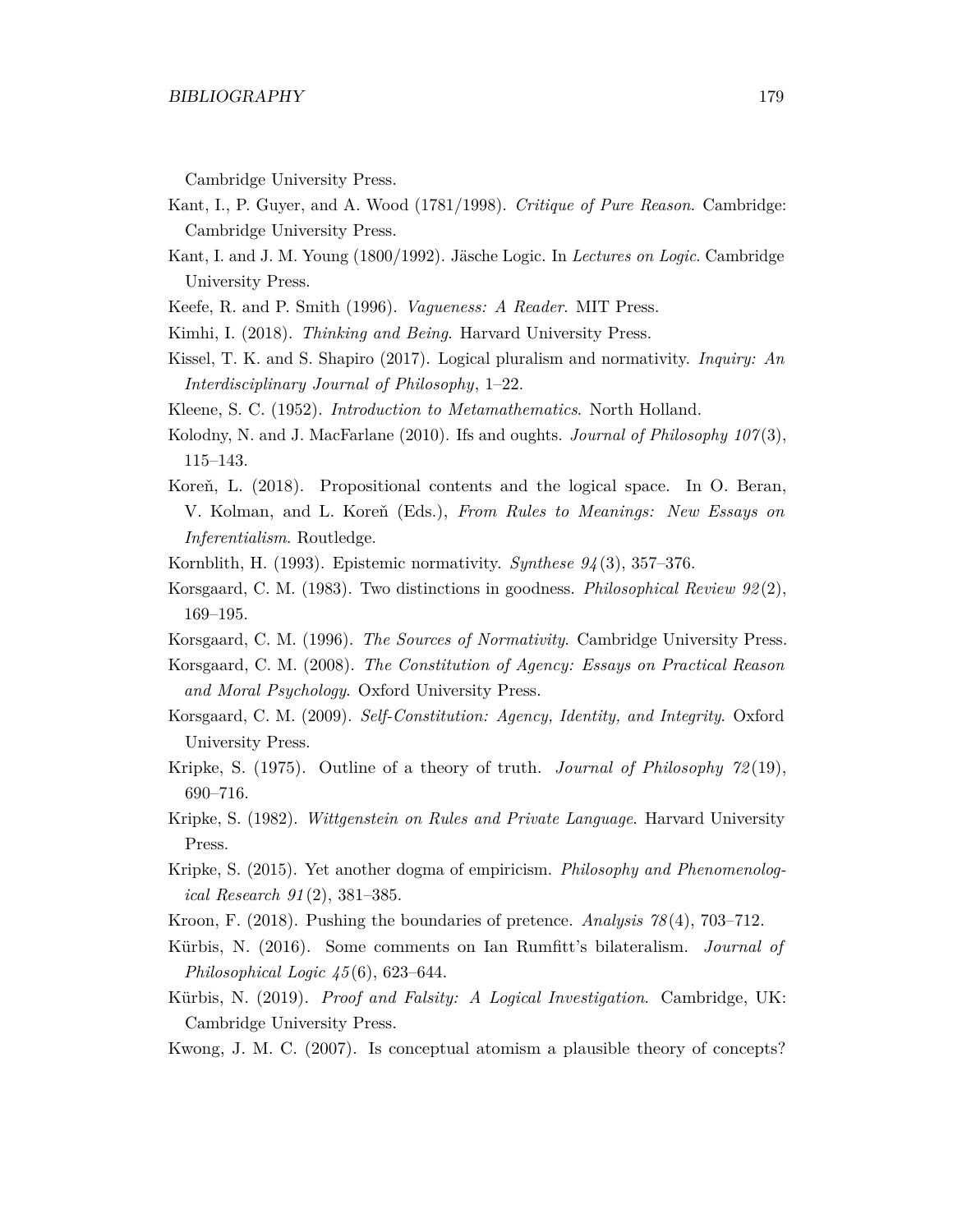*Southern Journal of Philosophy 45* (3), 413–434.

- Lambek, J. (1958). The mathematics of sentence structure. *The American Mathematical Monthly 65* (3).
- Lavin, D. (2004). Practical reason and the possibility of error. *Ethics 114* (3), 424–457.
- Leech, J. (2015). Logic and the laws of thought. *Philosophers' Imprint 15*.
- Leech, J. (2017). The normativity of Kant's logical laws. *History of Philosophy Quarterly 34* (4).
- Leibniz, G. W. (1765/1990). *New Essays Concerning Human Understanding*. The Continental Rationalists. Intelex Corporation.
- Lepore, E. and K. Ludwig (2002). What is logical form? In G. Preyer and G. Peter (Eds.), *Logical Form and Language*, pp. 54–90. Clarendon Press.
- Lewis, D. K. (1971). Immodest inductive methods. *Philosophy of Science 38* (1), 54–63.
- Lewis, D. K. (1982). Logic for equivocators. *Noûs 16* (3), 431–441.
- Lewis, D. K. (1986). *On the Plurality of Worlds*. Wiley-Blackwell.
- Lewis, D. K. (1997). Finkish dispositions. *Philosophical Quarterly 47* (187), 143–158.
- Lindeman, K. (2017). Constitutivism without normative thresholds. *Journal of Ethics and Social Philosophy 3* (XII), 231–258.
- Locke, J. (1689). *An Essay Concerning Human Understanding*. Oxford University Press.
- Lott, M. (2014). Why be a good human being? Natural goodness, reason, and the authority of human nature. *Philosophia 42* (3), 761–777.
- Ludlow, P. (2003). Externalism, logical form, and linguistic intentions. In A. Barber (Ed.), *Epistemology of Language*, pp. 399–414. Oxford: Oxford University Press.
- Łukasiewicz, J. (1930/1967). Philosophical remarks on many-valued systems of propositional logic. In S. McCall (Ed.), *Polish Logic, 1920-1939*. Oxford: Clarendon Press.
- Łukasiewicz, J. (1937/1970). In defence of logistic. In L. Borkowski (Ed.), *Jan Łukasiewicz. Selected Works*. North-Holland Publishing Company.
- Lu-Adler, H. (2017). Kant and the normativity of logic. *European Journal of Philosophy 25* (2), 207–230.
- MacFarlane, J. (2000). *What Does It Mean to Say That Logic is Formal?* Ph. D. thesis, University of Pittsburgh.
- MacFarlane, J. (2002). Frege, Kant, and the logic in logicism. *Philosophical Re-*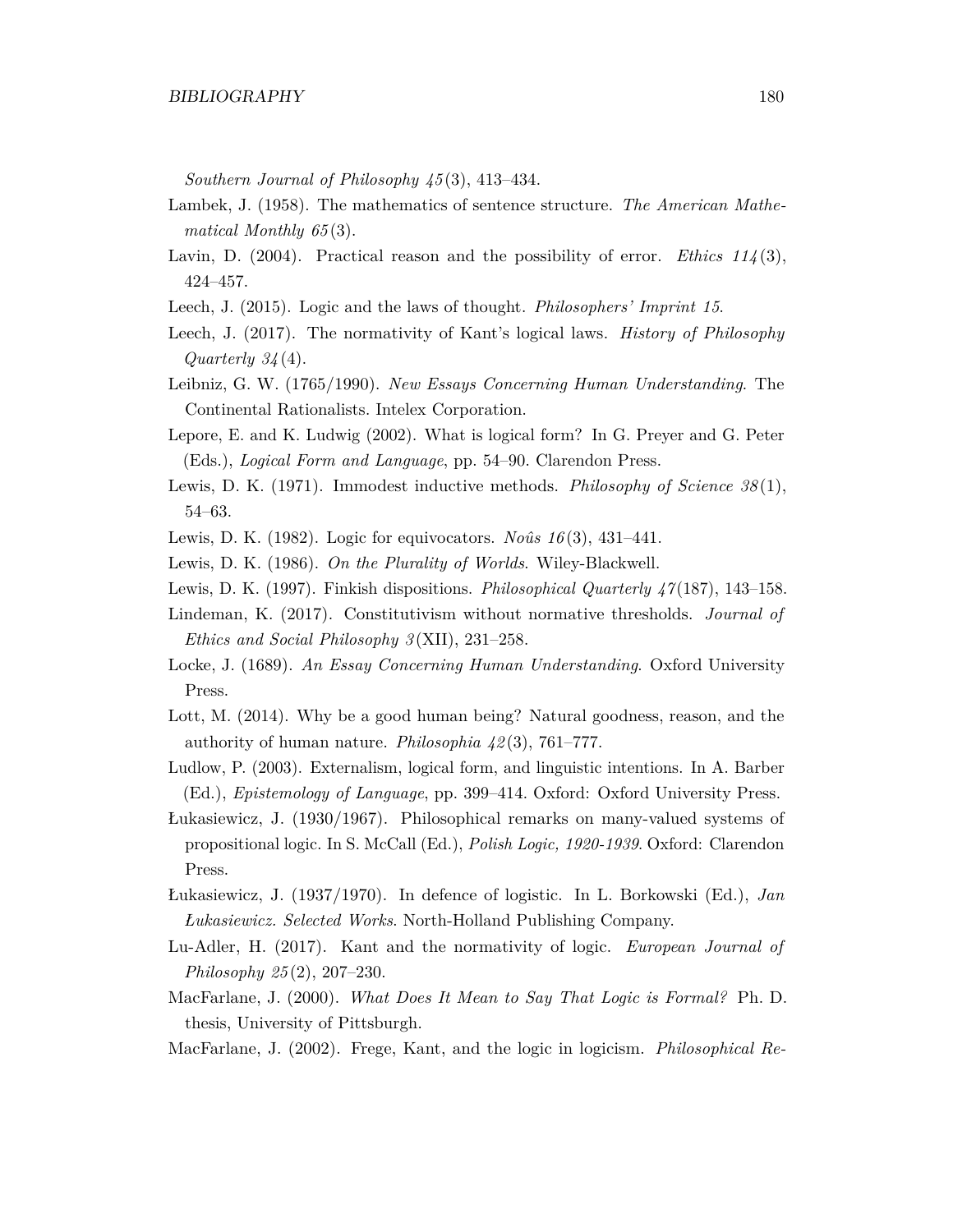*view 111* (1), 25–65.

MacFarlane, J. (2004). In what sense (if any) is logic normative for thought? (ms.).

- Maddy, P. (2002). A naturalistic look at logic. *Proceedings and Addresses of the American Philosophical Association 76* (2), 61–90.
- Maddy, P. (2014). A second philosophy of logic. In P. Rush (Ed.), *The Metaphysics of Logic*, pp. 93–108. Cambridge University Press.
- Magidor, O. (2013). *Category Mistakes*. Oxford University Press.
- Marcus, E. (2020). Inference as consciousness of necessity. *Analytic Philosophy*.
- McDowell, J. (1976). Truth-conditions, bivalence, and verification. In G. Evans and J. McDowell (Eds.), *Truth and Meaning*. Clarendon Press.
- McDowell, J. (1994). *Mind and World*. Cambridge: Harvard University Press.
- McDowell, J. (1997a). Another plea for modesty. In R. G. Heck (Ed.), *Language, Thought, and Logic: Essays in Honour of Michael Dummett*. Oxford University Press.
- McDowell, J. (1997b). Brandom on representation and inference. *Philosophy and Phenomenological Research 57* (1), 157–162.
- McDowell, J. (2005). Motivating inferentialism: Comments on Making It Explicit, ch. 2. *Pragmatics and Cognition 13* (1), 121–140.
- McFetridge, I. (1990). Logical necessity: Some issues. In J. Haldane and R. Scruton (Eds.), *Logical Necessity and other essays*. The Aristotelian Society.
- McGee, V. (1985). A counterexample to modus ponens. *Journal of Philosophy 82* (9), 462–471.
- Merritt, M. M. (2015). Varieties of reflection in Kant's logic. *British Journal for the History of Philosophy 23* (3), 478–501.
- Millikan, R. G. (1984). *Language, Thought, and Other Biological Categories*. MIT Press.
- Milne, P. (2009). What is the normative role of logic? *Aristotelian Society Supplementary Volume 83* (1), 269–298.
- Moore, A. W. (2000). *Points of View*. Oxford University Press.
- Moore, A. W. (2003a). Ineffability and nonsense. *Aristotelian Society Supplementary Volume 77* (1), 169–193.
- Moore, A. W. (2003b). *Noble in Reason, Infinite in Faculty: Themes and Variations in Kants Moral and Religious Philosophy*. Routledge.
- Moore, A. W. (2018). *The Infinite* (Third Edition ed.). Routledge.
- Moosavi, P. (2019). From biological functions to natural goodness. *Philosophers'*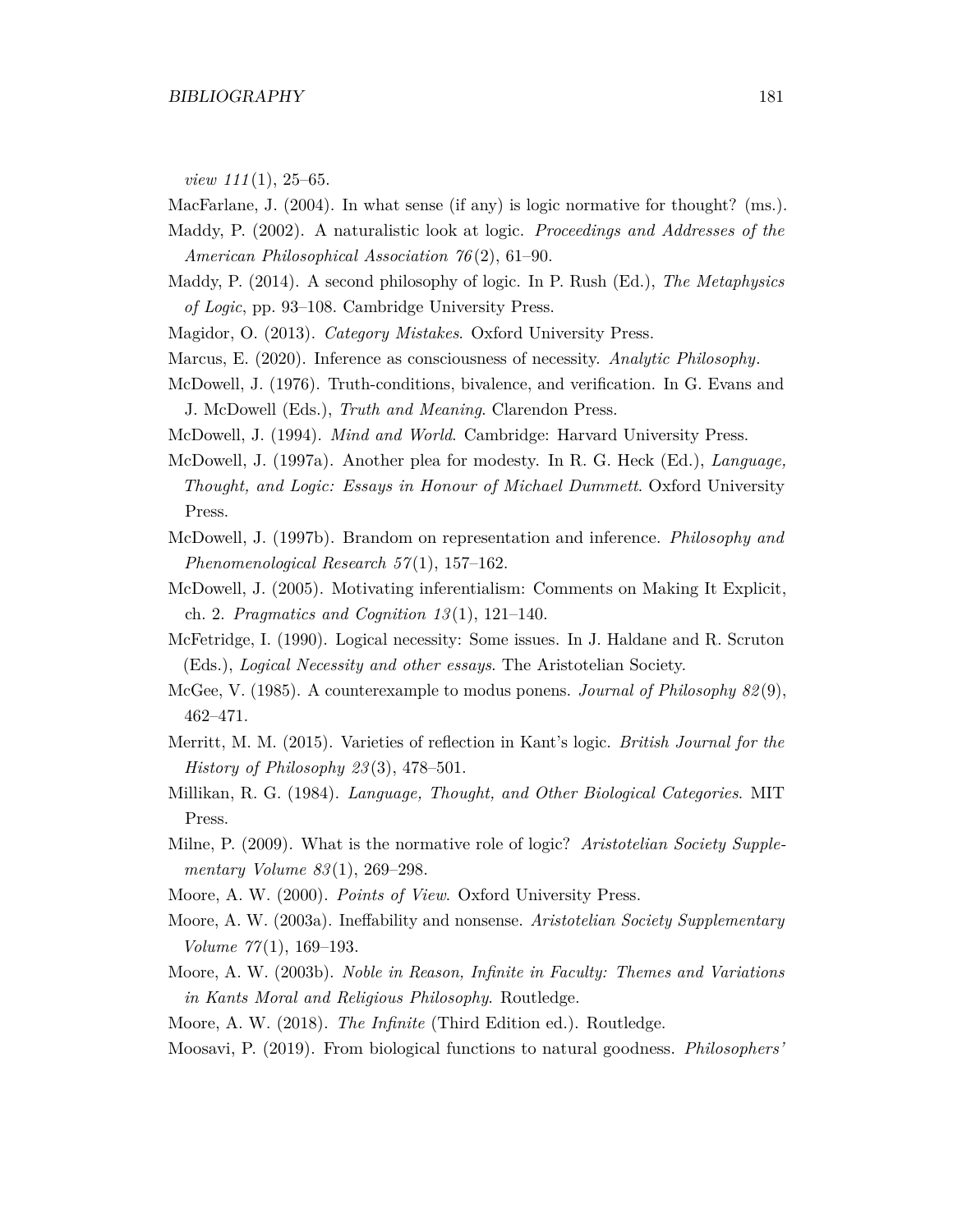*Imprint 19*.

- Moran, R. A. (2001). *Authority and Estrangement: An Essay on Self-Knowledge*. Princeton University Press.
- Murzi, J. (2020). Classical harmony and separability. *Erkenntnis 85* (2), 391–415.
- Murzi, J. and O. T. Hjortland (2009). Inferentialism and the categoricity problem: Reply to Raatikainen. *Analysis 69* (3), 480–488.
- Murzi, J. and F. Steinberger (2013). Is logical knowledge dispositional? *Philosophical Studies 166* (S1), 165–183.
- Murzi, J. and F. Steinberger (2017). Inferentialism. In *Blackwell Companion to Philosophy of Language*, pp. 197–224. Wiley Blackwell.
- Nozick, R. (1981). *Philosophical Explanations*. Harvard University Press.
- Nunez, T. (2018). Logical mistakes, logical aliens, and the laws of Kant's pure general logic. *Mind 128* (512), 1149–1180.
- Oliver, A. (2010). The matter of form : Logic's beginnings. In T. J. Smiley, J. Lear, and A. Oliver (Eds.), *The Force of Argument: Essays in Honor of Timothy Smiley*, pp. 165–185. London: Routledge.
- Padró, R. (2015). *What the Tortoise Said to Kripke: the Adoption Problem and the Epistemology of Logic*. Ph. D. thesis, CUNY Academic Works.
- Paoli, F. (2007). Implicational paradoxes and the meaning of logical constants. *Australasian Journal of Philosophy 85* (4), 553–579.
- Pap, A. (1960). Types and meaninglessness. *Mind 69* (273), 41–54.
- Parfit, D. (1997). Reasons and motivation. *Aristotelian Society Supplementary Volume 71* (1), 99–130.
- Peacocke, C. (1986). Explanation in computational psychology: Language, perception and level 1.5. *Mind and Language 1* (2), 101–123.
- Peacocke, C. (1987). Understanding logical constants: A realist's account. In *Proceedings of the British Academy, Volume 73: 1987*, pp. 153.
- Peacocke, C. (1992). *A Study of Concepts.* MIT Press.
- Peacocke, C. (1993). Proof and truth. In J. Haldane and C. Wright (Eds.), *Reality, Representation, and Projection*, pp. 165–190. Oxford University Press.
- Peacocke, C. (2004). *Realm of Reason*. Oxford University Press UK.
- Peacocke, C. (2008). *Truly Understood*. Oxford University Press.
- Pietarinen, A. (2005). Cultivating habits of reason: Peirce and the logica utens versus logica docens distinction. *History of Philosophy Quarterly 22* (4), 357–372. Price, H. (1990). Why 'not'? *Mind 99* (394), 221–238.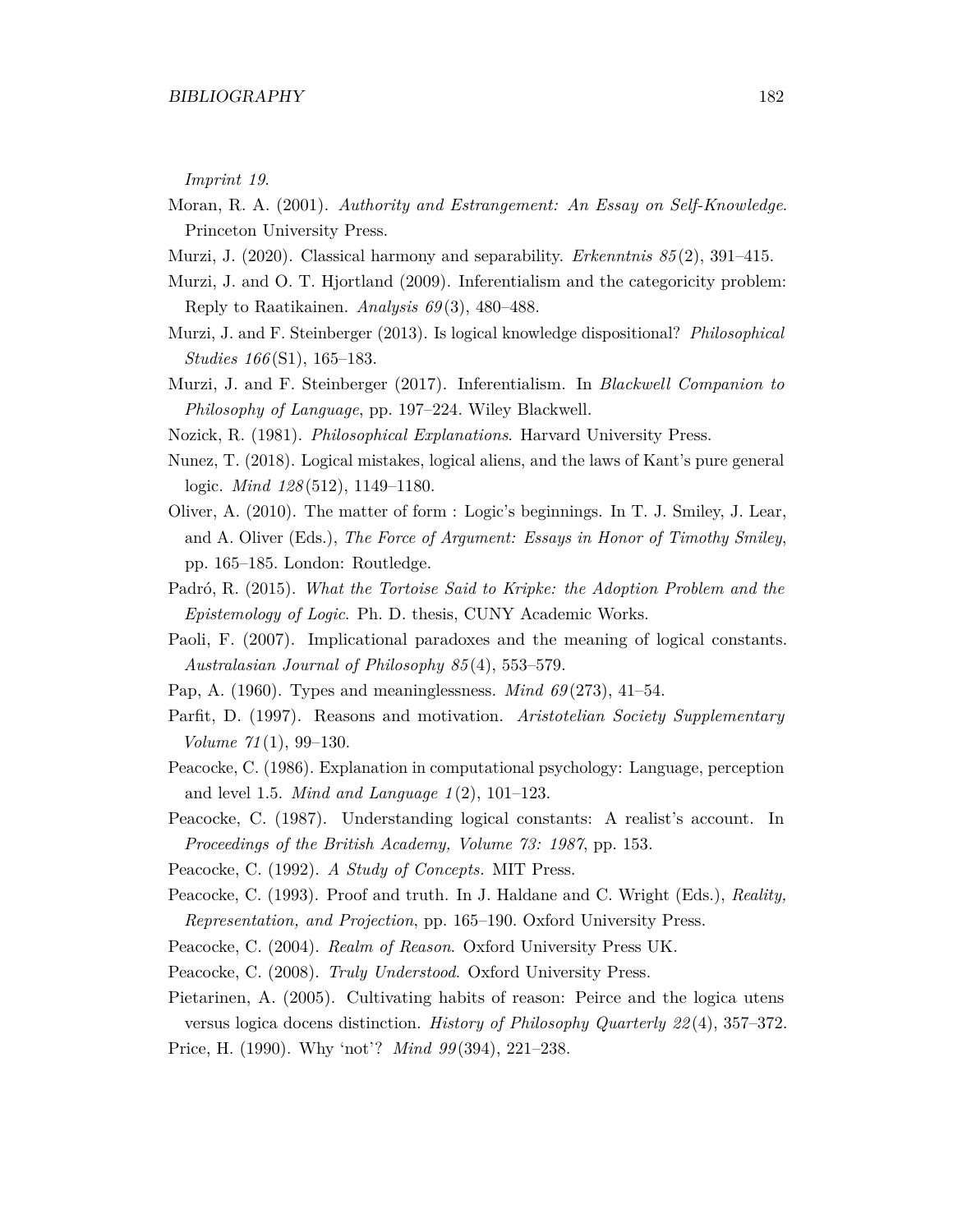- Priest, G. (1979). Two dogmas of Quineanism. *Philosophical Quarterly 29* (117), 289–301.
- Priest, G. (2005). *Doubt Truth to Be a Liar*. Oxford University Press.
- Priest, G. (2006). *In Contradiction: A Study of the Transconsistent*. Oxford University Press.
- Priest, G. (2016). Logical disputes and the a priori. *Logique et Analyse 59* (236).
- Prior, A. N. (1960). The runabout inference-ticket. *Analysis 21* (2), 38.
- Putnam, H. (1975). The meaning of 'meaning'. *Minnesota Studies in the Philosophy of Science 7*, 131–193.
- Putnam, H. (1978). There is at least one a priori truth. *Erkenntnis 13* (1), 153–170.
- Putnam, H. (1994). Rethinking mathematical necessity. In J. Conant (Ed.), *Words and Life*, pp. 245–263.
- Quine, W. V. O. (1948). On what there is. *Review of Metaphysics 2* (5), 21–38.
- Quine, W. V. O. (1951). Two dogmas of empiricism. *Philosophical Review 60* (1), 20–43.
- Quine, W. V. O. (1960). *Word and Object*. MIT Press.
- Quine, W. V. O. (1961). Notes on the theory of reference. In *From a Logical Point of View*. Harper Torchbooks.
- Quine, W. V. O. (1970a). Methodological reflections on current linguistic theory. *Synthese 21* (3-4), 386–398.
- Quine, W. V. O. (1970b). *Philosophy of Logic*. Harvard University Press.
- Quine, W. V. O. (1974). *The Roots of Reference*. Lasalle, Ill., Open Court.
- Quine, W. V. O. (1992). *Pursuit of Truth, Revised Edition.* Cambridge: Mass.: Harvard University Press.
- Raatikainen, P. (2008). On rules of inference and the meanings of logical constants. *Analysis 68* (4), 282–287.
- Rabinowicz, W. and T. Rønnow-Rasmussen (2000). A distinction in value: Intrinsic and for its own sake. *Proceedings of the Aristotelian Society 100* (1), 33–51.
- Raffman, D. (2014). *Unruly Words: A Study of Vague Language*. Oxford University Press.
- Railton, P. (1997). On the hypothetical and non-hypothetical in reasoning about belief and action. In G. Cullity and B. N. Gaut (Eds.), *Ethics and Practical Reason*, pp. 53–79. Oxford University Press.
- Rattan, G. (2002). Tacit knowledge of grammar: A reply to Knowles. *Philosophical Psychology 15* (2), 135–154.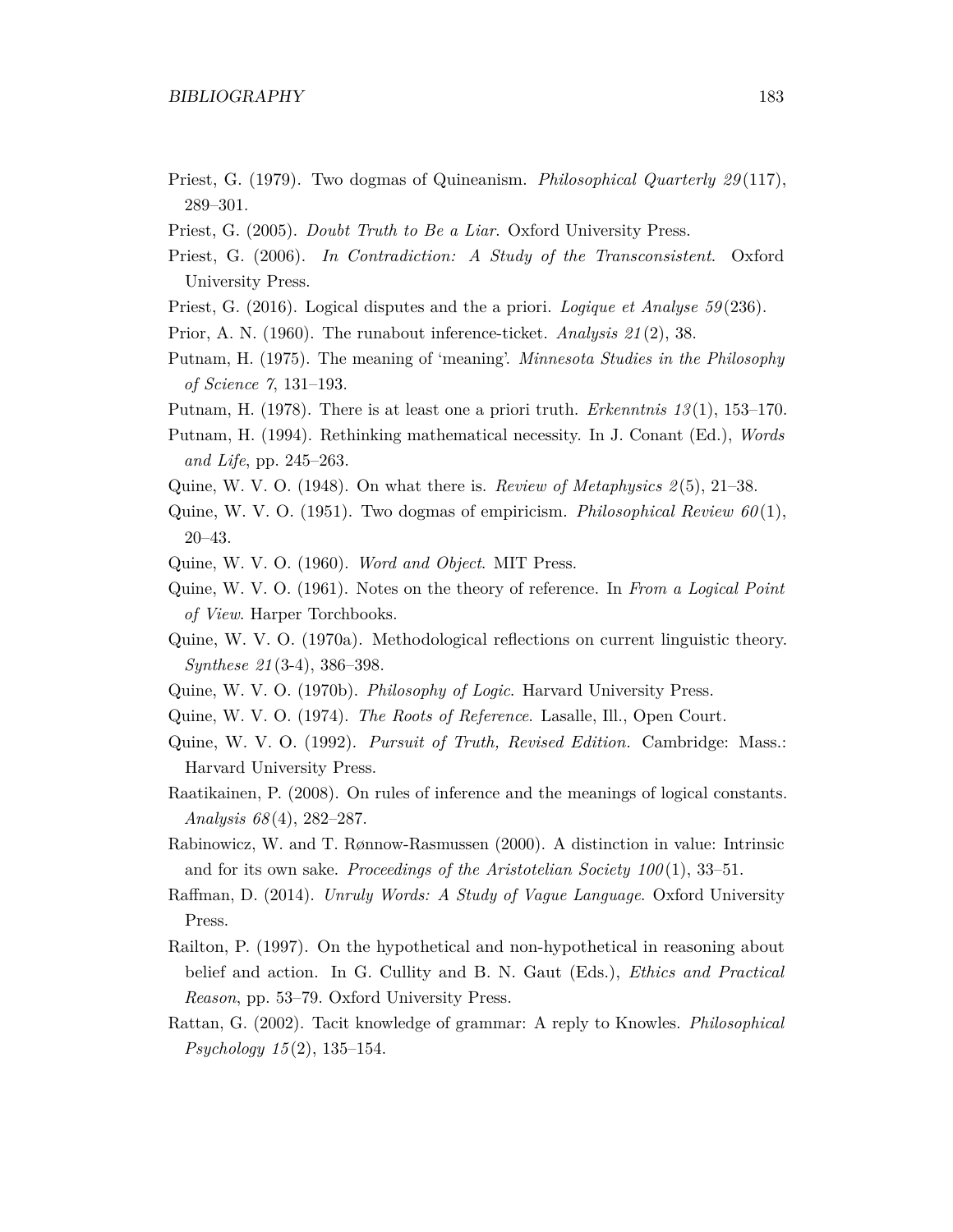- Rattan, G. (2014). Review of *The Rules of Thought*. *Notre Dame Philosophical Reviews*.
- Rattan, G. and A. Wikforss (2017). Is understanding epistemic in nature? *Pacific Philosophical Quarterly 98* (2).
- Reimer, M. (2012). Davidsonian holism in recent philosophy of psychiatry. In G. Preyer (Ed.), *Donald Davidson on Truth, Meaning, and the Mental*. Oxford University Press.
- Restall, G. (1999). Negation in relevant logics (how I stopped worrying and learned to love the Routley Star). In D. M. Gabbay and H. Wansing (Eds.), *What is Negation?*, pp. 53–76. Kluwer Academic Publishers.
- Restall, G. (2000). *An Introduction to Substructural Logics*. Routledge.
- Restall, G. (2004). Laws of non-contradiction, laws of the excluded middle, and logics. In G. Priest, J. C. Beall, and B. Armour-Garb (Eds.), *The Law of Non-Contradiction: New Philosophical Essays*. Clarendon Press.
- Restall, G. (2005). Multiple conclusions. In P. Hájek, L. Valdés-Villanueva, and D. Westerståhl (Eds.), *Logic, Methodology and Philosophy of Science*. College Publications.
- Restall, G. (2013). Assertion, denial and non-classical theories. In F. Berto, E. Mares, K. Tanaka, and F. Paoli (Eds.), *Paraconsistency: Logic and Applications*, pp. 81–99. Springer.
- Restall, G. (2014). Pluralism and proofs. *Erkenntnis 79* (S2), 279–291.
- Richard, M. (2000). Semantic pretense. In T. Hofweber and A. Everett (Eds.), *Empty Names, Fiction, and the Puzzles of Non-Existence*, pp. 205–32. CSLI Publications.
- Richard, M. (2013). *Context and the Attitudes: Meaning in Context, Volume 1*. Oxford University Press.
- Ripley, D. (2015). Embedding denial. In C. Caret and O. Hjortland (Eds.), *Foundations of Logical Consequence*, pp. 289–309. Oxford University Press.
- Rödl, S. (2006). Logical form as a relation to the object. *Philosophical Topics 34* (1/2), 345–369.
- Rödl, S. (2018). *Self-Consciousness and Objectivity: An Introduction to Absolute Idealism*. Harvard University Press.
- Ross, J. (1992). Immaterial aspects of thought. *Journal of Philosophy 89* (3), 136–150.
- Routley, R. (1966). On a significance theory. *Australasian Journal of Philosophy 44* (2), 172–209.
- Routley, R. (1969). The need for nonsense. *Australasian Journal of Philosophy 47* (3),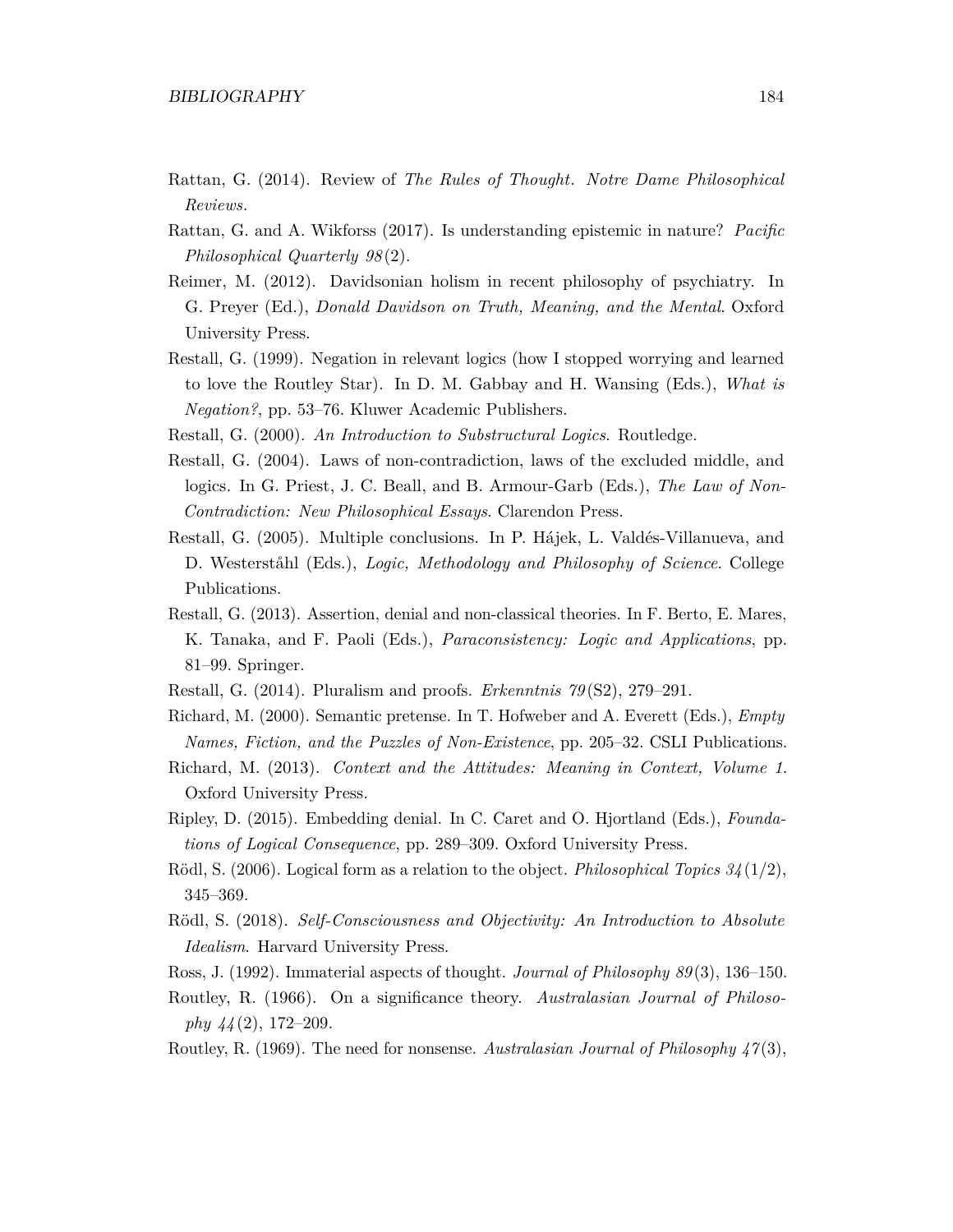367–384.

- Rumfitt, I. (1997). The categoricity problem and truth-value gaps. *Analysis 57* (4), 223–236.
- Rumfitt, I. (2000). Yes and no. *Mind 109* (436), 781–823.
- Rumfitt, I. (2002). Unilateralism disarmed: A reply to Dummett and Gibbard. *Mind 111* (442), 305–322.
- Rumfitt, I. (2011). Inference, deduction, logic. In J. Bengson and M. A. Moffett (Eds.), *Knowing How: Essays on Knowledge, Mind, and Action*, pp. 334. Oxford University Press.
- Rumfitt, I. (2012). On a neglected path to intuitionism. *Topoi 31* (1), 101–109.
- Rumfitt, I. (2014). Truth and meaning. *Aristotelian Society Supplementary Volume 88* (1), 21–55.
- Rumfitt, I. (2015). *The Boundary Stones of Thought: An Essay in the Philosophy of Logic*. Oxford University Press.
- Rumfitt, I. (2017). Against harmony. In B. Hale, C. Wright, and A. Miller (Eds.), *The Blackwell Companion to the Philosophy of Language*. Blackwell.
- Rumfitt, I. (2018). Reply to Crispin Wright and Richard Zach. *Philosophical Studies 175* (8), 2091–2103.
- Russell, B. (1912). *The Problems of Philosophy*. Home University Library.
- Russell, B. (1919). The Philosophy of Logical Atomism, lectures 5-6. *The Monist 29* (2), 190–222.
- Russell, B. (1923). Vagueness. *Australasian Journal of Philosophy 1* (2), 84–92.
- Russell, G. (2008). One true logic? *Journal of Philosophical Logic 37* (6), 593–611.
- Russell, G. (2018a). Logical nihilism: Could there be no logic? *Philosophical Issues 28* (1), 308–324.
- Russell, G. (2018b). Varieties of logical consequence by their resistance to logical nihilism. In J. Wyatt, N. J. Pedersen, and N. Kellen (Eds.), *Pluralisms in Truth and Logic*. Palgrave MacMillan.
- Russell, G. (2019). Deviance and vice: Strength as a theoretical virtue in the epistemology of logic. *Philosophy and Phenomenological Research 99* (3), 548–563.
- Russell, G. (2020). Logic isn't normative. *Inquiry: An Interdisciplinary Journal of Philosophy 63* (3-4), 371–388.
- Ryle, G. (1949). *The Concept of Mind*. Hutchinson & Co.
- Rysiew, P. (2002). Reid and epistemic naturalism. *Philosophical Quarterly 52* (209), 437–456.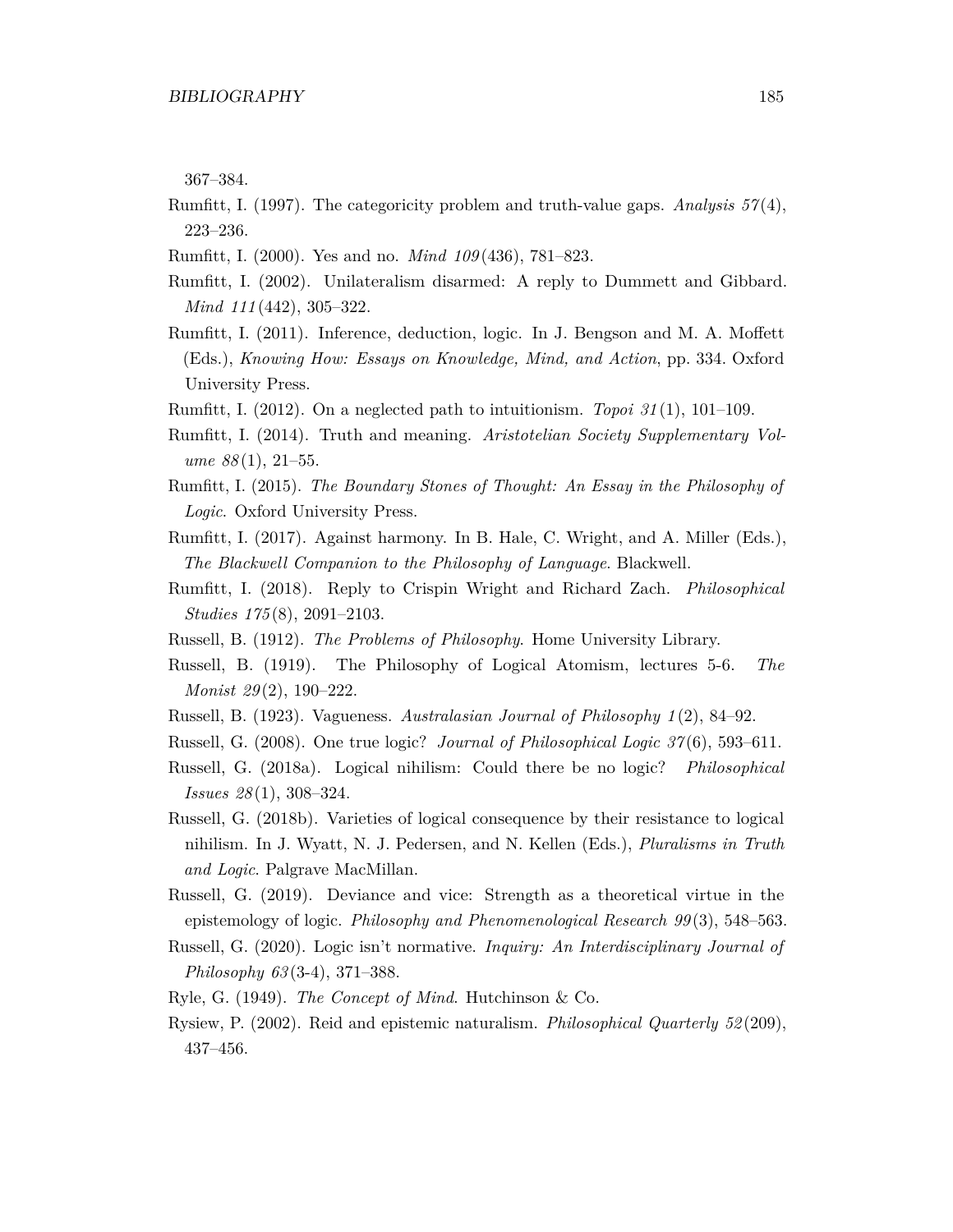- Sainsbury, R. M. (2002). What logic should we think with? *Royal Institute of Philosophy Supplement 51*, 1–17.
- Sambin, G., G. Battilotti, and C. Faggian (2000). Basic logic: Reflection, symmetry, visibility. *Journal of Symbolic Logic 65* (3), 979–1013.
- Schechter, J. and D. Enoch (2006). Meaning and justification: The case of modus ponens. *Noûs 40* (4), 687–715.
- Schroeter, L. and F. Schroeter (2009). A third way in metaethics. *Noûs 43* (1), 1–30.
- Sellars, W. (1974). Meaning as functional classification. *Synthese 27* (3-4), 417–437.
- Shapiro, L. (2011). Deflating logical consequence. *Philosophical Quarterly 61* (243), 320–342.
- Shapiro, L. (2015). Naive structure, contraction and paradox. *Topoi 34* (1), 75–87.
- Shapiro, S. (2014). *Varieties of Logic*. Oxford University Press.
- Shaw, J. R. (2014). What is a truth-value gap? *Linguistics and Philosophy 37* (6), 503–534.
- Shoesmith, D. J. and T. J. Smiley (1978). *Multiple-Conclusion Logic*. Cambridge University Press.
- Sibajiban (1964). The self-contradictory and the inconceivable. *Analysis 24* (Suppl-2), 99–103.
- Silverstein, M. (2015). The shmagency question. *Philosophical Studies 172* (5), 1127–1142.
- Smiley, T. (1996). Rejection. *Analysis 56* (1), 1–9.
- Sorensen, R. A. (2001). *Vagueness and Contradiction*. Oxford University Press.
- Sorensen, R. A. (2002). Meaningless beliefs and Mates's problem. *American Philosophical Quarterly 39* (2), 169–182.
- Soysal, Z. (2018). Formal analyticity. *Philosophical Studies 175* (11), 2791–2811.
- Sperber, D., F. Cara, and V. Girotto (1995). Relevance theory explains the selection task. *Cognition 57* (1), 31–95.
- Stang, N. (2014). Kant, Bolzano, and the formality of logic. In S. Lapointe and C. Tolley (Eds.), *The New Anti-Kant*, pp. 193–234.
- Steinberger, F. (2011a). What harmony could and could not be. *Australasian Journal of Philosophy 89* (4), 617–639.
- Steinberger, F. (2011b). Why conclusions should remain single. *Journal of Philosophical Logic 40* (3), 333–355.
- Steinberger, F. (2017). Frege and Carnap on the normativity of logic. *Synthese 194* (1), 143–162.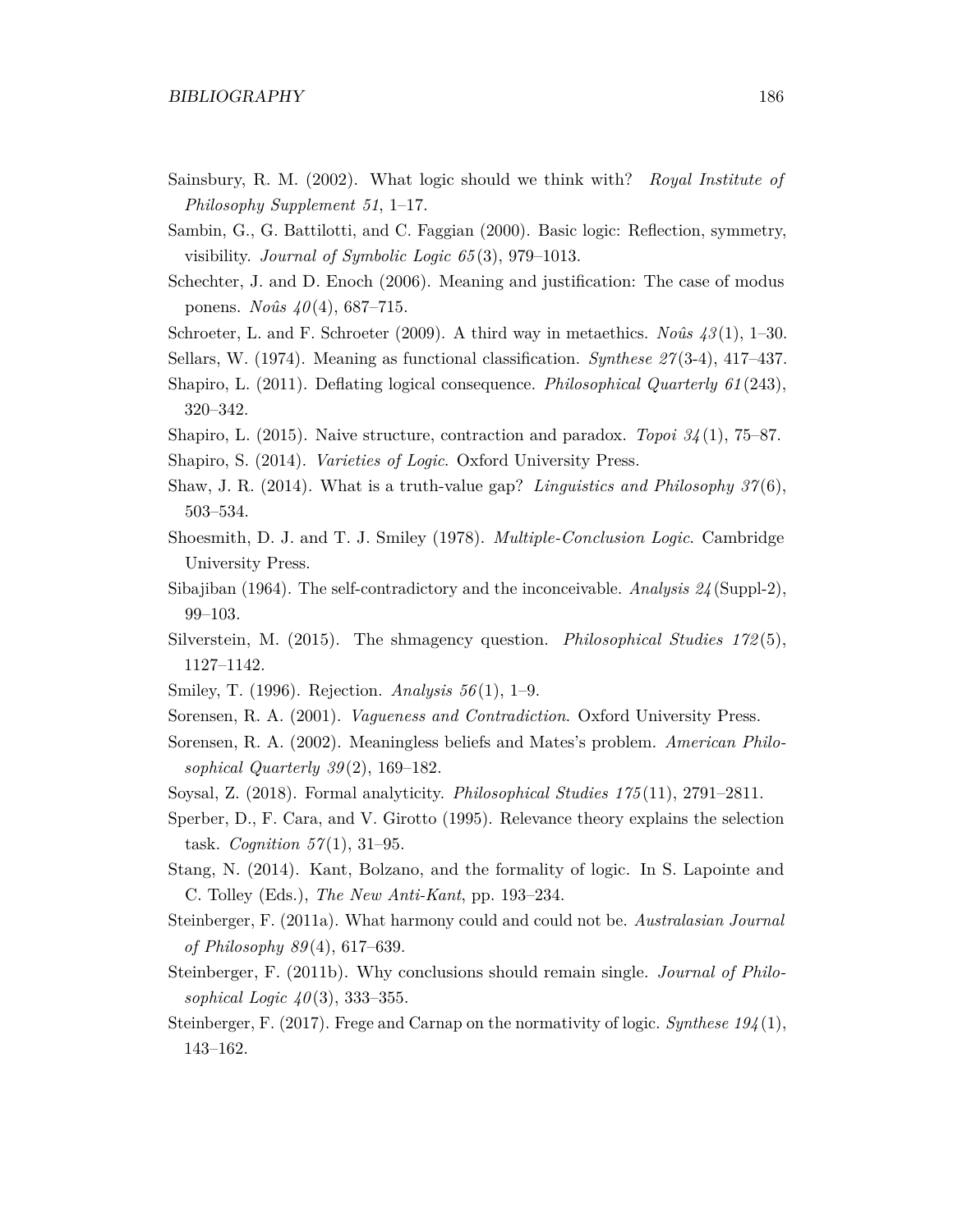- Steinberger, F. (2019a). Consequence and normative guidance. *Philosophy and Phenomenological Research 98* (2), 306–328.
- Steinberger, F. (2019b). Logical pluralism and logical normativity. *Philosophers' Imprint 19*.
- Steinberger, F. (2019c). Three ways in which logic might be normative. *Journal of Philosophy 116* (1), 5–31.
- Stich, S. (1990). *The Fragmentation of Reason: Preface to a Pragmatic Theory of Cognitive Evaluation*. Cambridge, Massachusetts: MIT Press.
- Strawson, P. F. (1950). On referring. *Mind 59* (235), 320–344.
- Stroud, B. (1979). Inference, belief, and understanding. *Mind 88* (350), 179–196.
- Sundholm, G. (2002). A century of inference: 1837–1936. In P. Gärdenfors, J. Woleński, and K. Kijania-Placek (Eds.), *In the Scope of Logic, Methodology and Philosophy of Science: Volume Two of the 11th International Congress of Logic, Methodology and Philosophy of Science, Cracow, August 1999*, pp. 565–580. Dordrecht: Springer Netherlands.
- Suszko, R. (1977). The Fregean axiom and Polish mathematical logic in the 1920s. *Studia Logica 36* (4), 377–380.
- Sylvan, R. (1999). What is that item designated negation? In D. M. Gabbay and H. Wansing (Eds.), *What is Negation?*, pp. 299–324. Kluwer Academic Publishers.
- Tarski, A. (1923/1998). On the primitive term of logistic. In J. Srzednicki and Z. Stachniak (Eds.), *Leśniewski's Systems. Protothetic*. Kluwer Academic Publishers.
- Tarski, A. and J. Corcoran (1966/1986). What are logical notions? *History and Philosophy of Logic 7(2)*, 143–154.
- Tenenbaum, S. (2011). Review of Christine Korsgaard's *Self-Constitution*. *Ethics 121* (2), 449–455.
- Tennant, N. (1978). Entailment and proofs. *Proceedings of the Aristotelian Society 79*, 167–189+viii.
- Tennant, N. (1999). Negation, absurdity, and contrariety. In D. Gabbay and H. Wansing (Eds.), *What is Negation?. Applied Logic Series vol 13*. Dordrecht: Springer.
- Tennant, N. (2002). *The Taming of the True*. Oxford University Press.
- Thompson, M. Three degrees of natural goodness (ms.).
- Tolley, C. (2006). Kant on the nature of logical laws. *Philosophical Topics 34* (1/2), 371–407.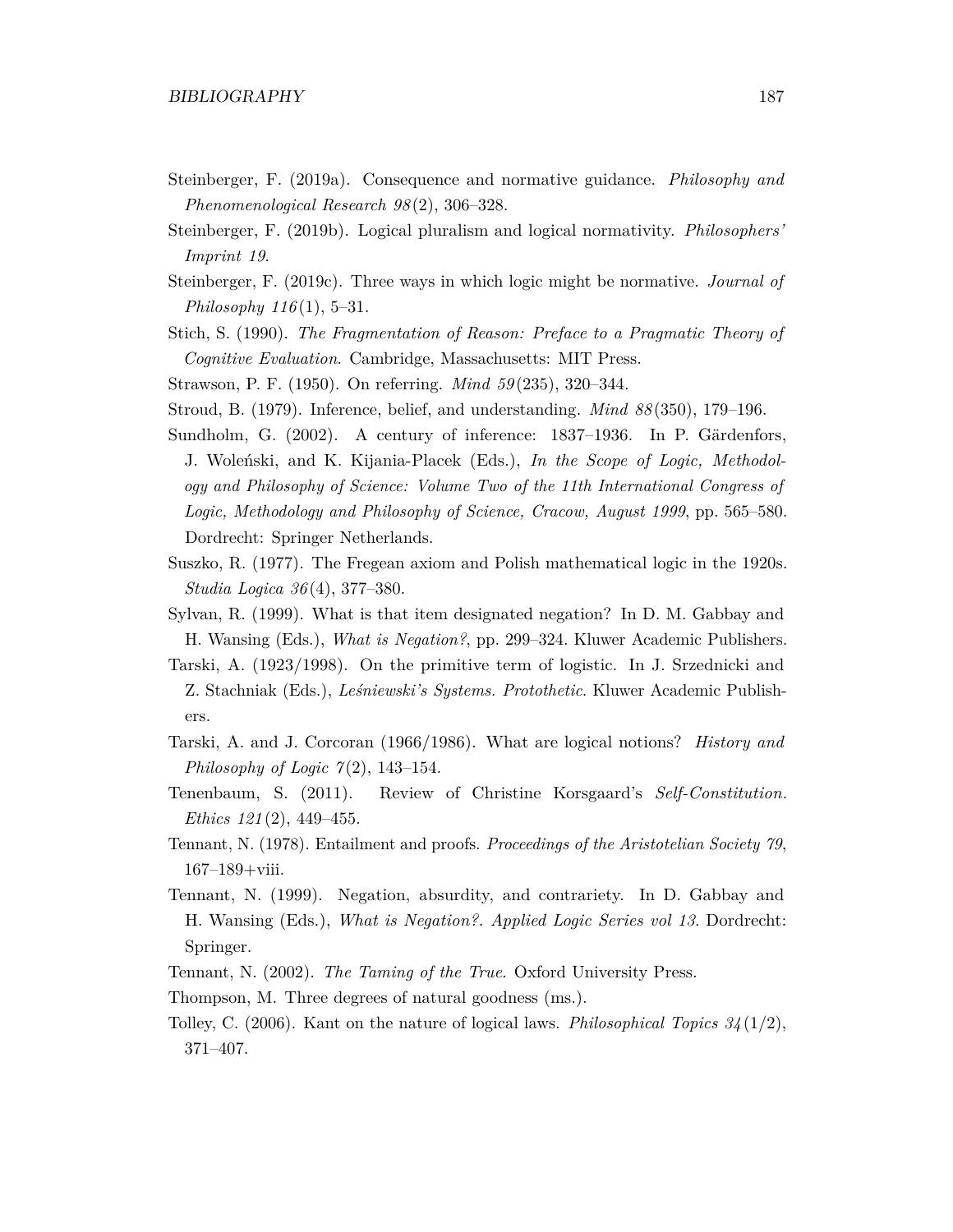- Troelstra, A. (1992). *Lectures on Linear Logic, CSLI Lecture Notes 29*. Stanford: CSLI Publications.
- Valaris, M. (2017). What reasoning might be. *Synthese 194* (6).
- Valaris, M. (2019). Reasoning and deducing. *Mind 128* (511), 861–885.
- van Dalen, D. (2001). Intuitionistic logic. In L. Goble (Ed.), *The Blackwell Guide to Philosophical Logic*. Wiley-Blackwell.
- Walton, K. L. (1990). *Mimesis as Make-Believe: On the Foundations of the Representational Arts*. Harvard University Press.
- Walton, K. L. (1993). Metaphor and prop oriented make-believe. *European Journal of Philosophy 1* (1), 39–57.
- Warren, J. (2015). Talking with tonkers. *Philosophers' Imprint 15*.
- Wason, P. C. (1968). Reasoning about a rule. *Quarterly Journal of Experimental Psychology 20* (3), 273–281.
- Wedgwood, R. (2006). The normative force of reasoning. *Noûs 40* (4), 660–686.
- Wedgwood, R. (2017). *The Value of Rationality*. Oxford University Press.
- Wiggins, D. (1997). *Needs, Values, Truth: Essays in the Philosophy of Value*. Oxford University Press.
- Wikforss, A. (2009). Are there understanding-assent links? *The Baltic International Yearbook of Cognition, Logic and Communication 5* (12).
- Williams, B. (2006). The human prejudice. In *Philosophy as a Humanistic Discipline*. Princeton University Press.
- Williamson, T. (1994). *Vagueness*. Routledge.
- Williamson, T. (2000). *Knowledge and its Limits*. Oxford University Press.
- Williamson, T. (2006). Conceptual truth. *Aristotelian Society Supplementary Volume 80* (1), 1–41.
- Williamson, T. (2007). *The Philosophy of Philosophy*. Wiley-Blackwell.
- Williamson, T. (2013). *Modal Logic as Metaphysics*. Oxford University Press.
- Williamson, T. (2017). Dummett on the relation between logics and metalogics. In M. Frauchiger (Ed.), *Truth, Meaning, Justification, and Reality: Themes From Dummett*, pp. 153–176. De Gruyter.
- Williamson, T. (2018). Alternative logics and applied mathematics. *Philosophical Issues 28* (1), 399–424.
- Wittgenstein, L. (1921/1961). *Tractatus Logico-Philosophicus (Trans. Pears and McGuinness)*. Routledge.
- Wittgenstein, L. (1953/2009). *Philosophical Investigations, 4th Edition (Trans.*